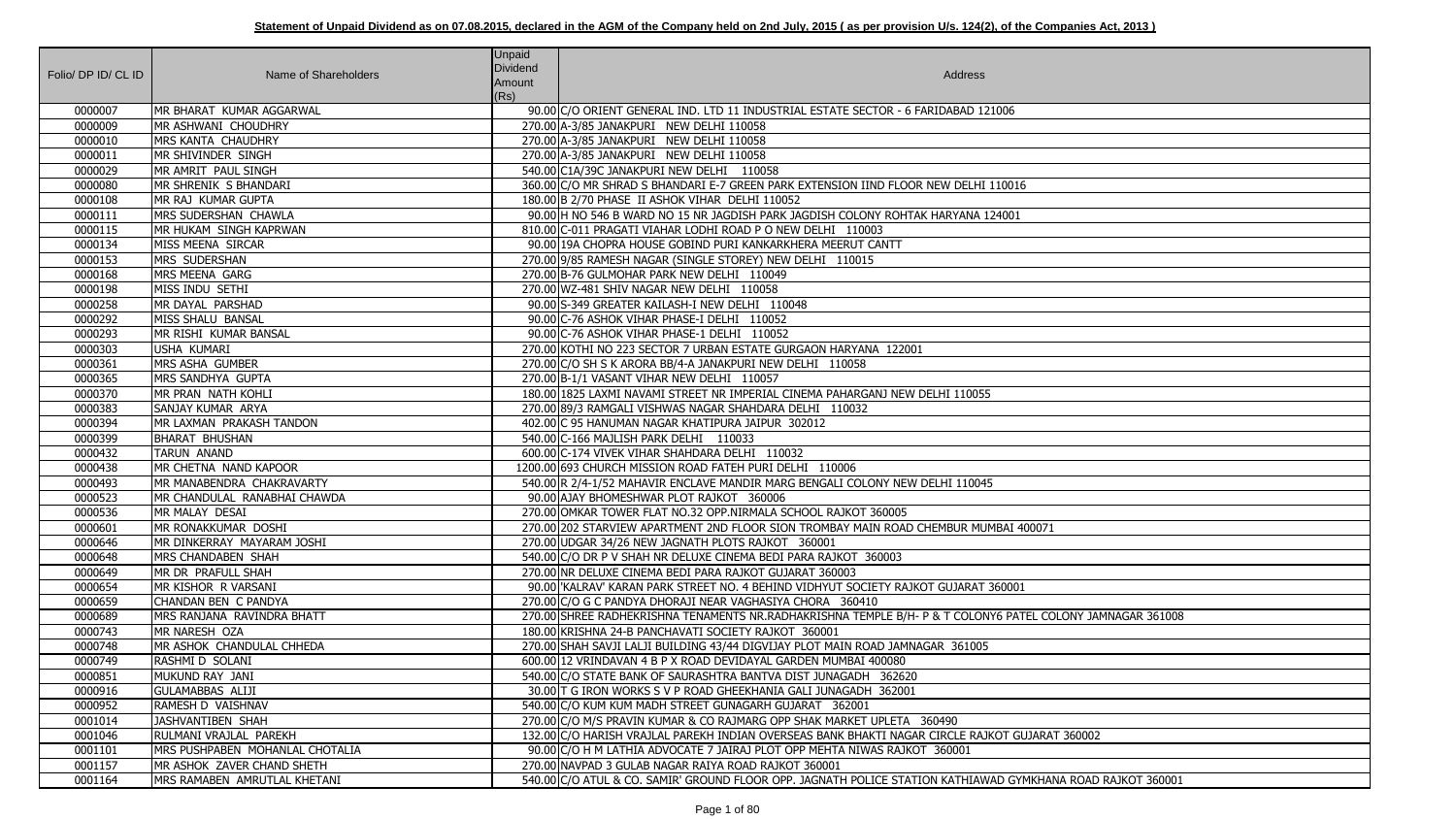| Folio/ DP ID/ CL ID | Name of Shareholders                            | <b>Unpaid</b><br>Dividend<br>Amount<br>(Rs) | Address                                                                                                                                                             |
|---------------------|-------------------------------------------------|---------------------------------------------|---------------------------------------------------------------------------------------------------------------------------------------------------------------------|
| 0001169             | MR PARAG NALIN MEHTA                            |                                             | 810.00 VASANT BHUVAN BHUPENDRA ROAD RAJKOT 360001                                                                                                                   |
| 0001230             | MISS MADHURIKA RAMNIKLAL JOSHI                  |                                             | 270.00 RANTREE STREET PANCH HATDI KALAVDGATE ROAD JAMNAGAR 361001                                                                                                   |
| 0001319             | MR VINAY SATYAMURTI PATEL                       |                                             | 132.00 C/O J. R. PATEL SHYAM 10 ALKAPURI B/H R.M.C. SCHOOL RAIYARD RAJKOT 360001                                                                                    |
| 0001351             | MR SURESHKUMAR JAGJIVAN MANDALIA                |                                             | 270.00 C/O BANK OF INDIA MARKET YARD BRANCH OPP BUS STAND GONDAL SURAT 360311                                                                                       |
| 0001371             | JAISHREE NAVNIT SAMPAT                          |                                             | 270.00 C/O NAVNIT STORES NANI BAZAR GONDAL 360311                                                                                                                   |
| 0001416             | MRS RAMABEN DAYALAL SHETH                       |                                             | 90.00 C/O I R KOTHARI ANIL CHEMBER 2ND FLOOR DHEBAR CHAWK RAJKOT 360001                                                                                             |
| 0001483             | MR RAJENDRA VISHVANATH DAYAMA                   |                                             | 270.00 C/O THE VERAVAL MERCANTILE COOP BNK CHANDRANIVAS AMBAWADI JALARAM MANDIR ROAD KESHOD 362220                                                                  |
| 0001514             | MR MOIN YASIN KAPADIA                           |                                             | 270.00 C/O MADHURAM PROVISION NEAR CENTRAL BANK DHORAJI GUJ 360410                                                                                                  |
| 0001515             | MR YASIN SATTAR KAPADIA                         |                                             | 270.00 C/O MADHURAM PROVISION NEAR CENTRAL BANK DHORAJI GUJ 360410                                                                                                  |
| 0001548             | MR ANIL KUMAR DOSHI                             |                                             | 180.00 C/O REKHA BRIGH STEEL CO DHEBAR ROAD RAJKOT 360002                                                                                                           |
| 0001549             | MR HASMUKHLAL SHAH                              |                                             | 180.00 C/O BHARAT TOOL STEEL SYNDICATE DHEBAR ROAD RAJKOT 360002                                                                                                    |
| 0001550             | MR SHIVLAL BHAI SHAH                            |                                             | 270.00 C/O BHARAT TOOL STEEL SYNDICATE DHEBAR ROAD RAJKOT 360002                                                                                                    |
| 0001674             | MRS LALITABEN C MISTRY                          |                                             | 270.00 GURUMRUTI SOMANATH MAHADEV ROAD ATHWA LINES SURAT 395007                                                                                                     |
| 0001693             | MR RAJNIKANT NEMCHAND SHAH                      |                                             | 270.00 403 MAYUR MARKET OPP. RLY STN. BARDOLI DIST- SURAT 394602                                                                                                    |
| 0001736             | MR MAHESH R SHAH                                |                                             | 12.00 NO.4 PRASHANT KHANDWALA COMPOUND OPP AMBICA NIKETAN BUS STOP ATHWALINES SURAT 395007                                                                          |
| 0001740             | KALYANJI S MOMAYA                               |                                             | 270.00 T A 2 8 ADIPUR(KUTCH) GUJARAT 370205                                                                                                                         |
| 0001800             | MRS HIRABEN NATVERLAL NARIELWALA                |                                             | 270.00 BEHIND NEW CIVIL HOSPITAL QTRS BHARUCH 392001                                                                                                                |
| 0001817             | MR TEJKARAN MANIYAR                             |                                             | 270.00 SARAF BAZAR AMALNER(DIST JALGAON) 425401                                                                                                                     |
| 0001894             | RAMILA A JARIWALA                               |                                             | 270.00 C/O CHHOTALAL MAGANLAL TAMKUWARA M G ROAD VARSAD 396001                                                                                                      |
| 0001917             | <b>MRS KUSAM</b>                                |                                             | 90.00 A-366 DEFENCE COLONY NEW DELHI 110024                                                                                                                         |
| 0001923             | MR HIRA SINGH CHOPRA                            |                                             | 360.00 2 DOCTORS LANE NEAR GOLE MARKET NEW DELHI 110001                                                                                                             |
| 0001941             | MRS JAGMOHAN CHOPRA                             |                                             | 180.00 2 DOCTORSLANE NEAR GOLEMARKET NEW DELHI 110001                                                                                                               |
| 0001958             | MR PARDEEP CHIBBER                              |                                             | 180.00 500/12 KRISHNA COLONY NEAR GEETA BHAWAN MANDIR GURGAON 122001                                                                                                |
| 0002004             | MRS PURNIMA GUPTA                               |                                             | 540.00 F-43 DILSHAD GARDEN EXTN SHAHDARA DELHI 110032                                                                                                               |
| 0002027             | <b>MRS GULSHAN RAWLA</b>                        |                                             | 90.00 S-44 GROUND FLOOR GREATER KAILASH-I NEW DELHI 110048                                                                                                          |
| 0002029             | MR MADHAV PRASAD KOTIYAL                        |                                             | 270.00 A2/33 A MIG PASHCHIM VIHAR NEW DELHI 110063                                                                                                                  |
| 0002038             | MRS VASANTI PANDIT                              |                                             | 270.00 A2/33A MIG PASHCHIM VIHAR NEW DELHI 110063                                                                                                                   |
| 0002040             | MRS KRISHNA WANTI                               |                                             | 540.00 6B/28 RAMESH NAGAR NEW DELHI 110015                                                                                                                          |
| 0002074             | MR DALJIT SINGH SAWHNEY                         |                                             | 270.00 377 BHAI PARMA NAND NAGAR DELHI 110009                                                                                                                       |
| 0002082             | MR RADHE SHYAM PAREEK                           |                                             | 600.00 C/O S N PAREEK ORISSA CEMENT LIMITED B-45/47 CONNAUGHT PLACE NEW DELHI 110001                                                                                |
| 0002085             | MRS RAJINDER KAUR                               |                                             | 270.00 8283 ROSHAN ARA ROAD 10 RAM SAROOP BLDGS DELHI 110007                                                                                                        |
| 0002086             | MR BALWANT SINGH                                |                                             | 270.00 8283 ROSHANARA ROAD 10 RAM SAROOP BLDGS DELHI 110007                                                                                                         |
| 0002116             | MR SATISH ARORA                                 |                                             | 270.00 D-205 WEST PATEL NAGAR NEW DELHI 110008                                                                                                                      |
| 0002120             | MR AMAR NATH RATTANA                            |                                             | 270.00 FLAT 1-C DDA (MIG) FLATS RAJOURI GARDEN NEW DELHI 110027                                                                                                     |
| 0002124             | MRS SUDARSHAN NARANG                            |                                             | 1590.00 20 BIPIN PAL ROAD CALCUTTA 700020                                                                                                                           |
| 0002129             | MRS DAMYANTI NARULA                             |                                             | 2574.00 FLAT NO.803 GURU GRAM HARYANA CO-OP GROUP HSG LTD PLOT NO.28 SECTOR-56GURGAON HARYANA 122011                                                                |
| 0002162             | <b>BODH PAL SINGH</b>                           |                                             | 972.00 B-43 SOUTH ANAR KALI DELHI 110051                                                                                                                            |
| 0002172             | MR RAMESH K GULRAJANI                           |                                             | 270.00 116 SATHI APARTMENTS PLOT NO 18 SECTOR 9 ROHINI DELHI 110085                                                                                                 |
| 0002195             | <b>ASHOK BAKLIWAL</b>                           |                                             | 270.00 89-C NEMI NAGAR (JAIN COLONY) BABU LABHCHAND CHHAJALANI MARG 452009                                                                                          |
| 0002211             | MISS MONIKA KANWAR                              |                                             | 270.00 SATGURU MEHAR 30 ADITYA NAGAR A B ROAD INDORE M P 452001                                                                                                     |
| 0002226             | MR RAKESH SHARDA                                |                                             | 900.00 86 SHARDA SADAN HARIPHATAK MHOW M P 453441                                                                                                                   |
| 0002251<br>0002256  | MRS KIRAN BALA SAKUNIA<br>MRS SUNITADEVI SHARDA |                                             | 540.00 C/O SHREE S N KHANDELWAL 14 MIG SHOPPING CENTRE STADIUM GROUND NANDA NAGAR MAIN ROAD NO 1 INDORE 452003<br>900.00 86 SHARDA SADAN HARIPHATAK MHOW M P 453441 |
| 0002261             | MR KISHAN KUMAR ARTWANI                         |                                             | 600.00 74 TRIVENI COLONY MAIN INDORE 452001                                                                                                                         |
| 0002263             | MRS MONA P JANI                                 |                                             | 270.00 77 JOGIWADA 2ND FLOOR NADAKHADA BAPU BAZAR UDAIPUR                                                                                                           |
| 0002264             | <b>GOPAL DAS BANSAL</b>                         |                                             | 510.00 307 VARSHA APARTMENT 10/1/1 SOUTH TUKDGANJ NEAR JALL AUDITORIUM INDORE 452001                                                                                |
|                     |                                                 |                                             |                                                                                                                                                                     |

| ROAD KESHOD 362220             |
|--------------------------------|
|                                |
|                                |
|                                |
| <b>SURAT 395007</b>            |
|                                |
|                                |
|                                |
|                                |
|                                |
| $\overline{1}$                 |
|                                |
|                                |
| AON HARYANA 122011             |
|                                |
|                                |
| R MAIN ROAD NO 1 INDORE 452003 |
|                                |
| $\overline{001}$               |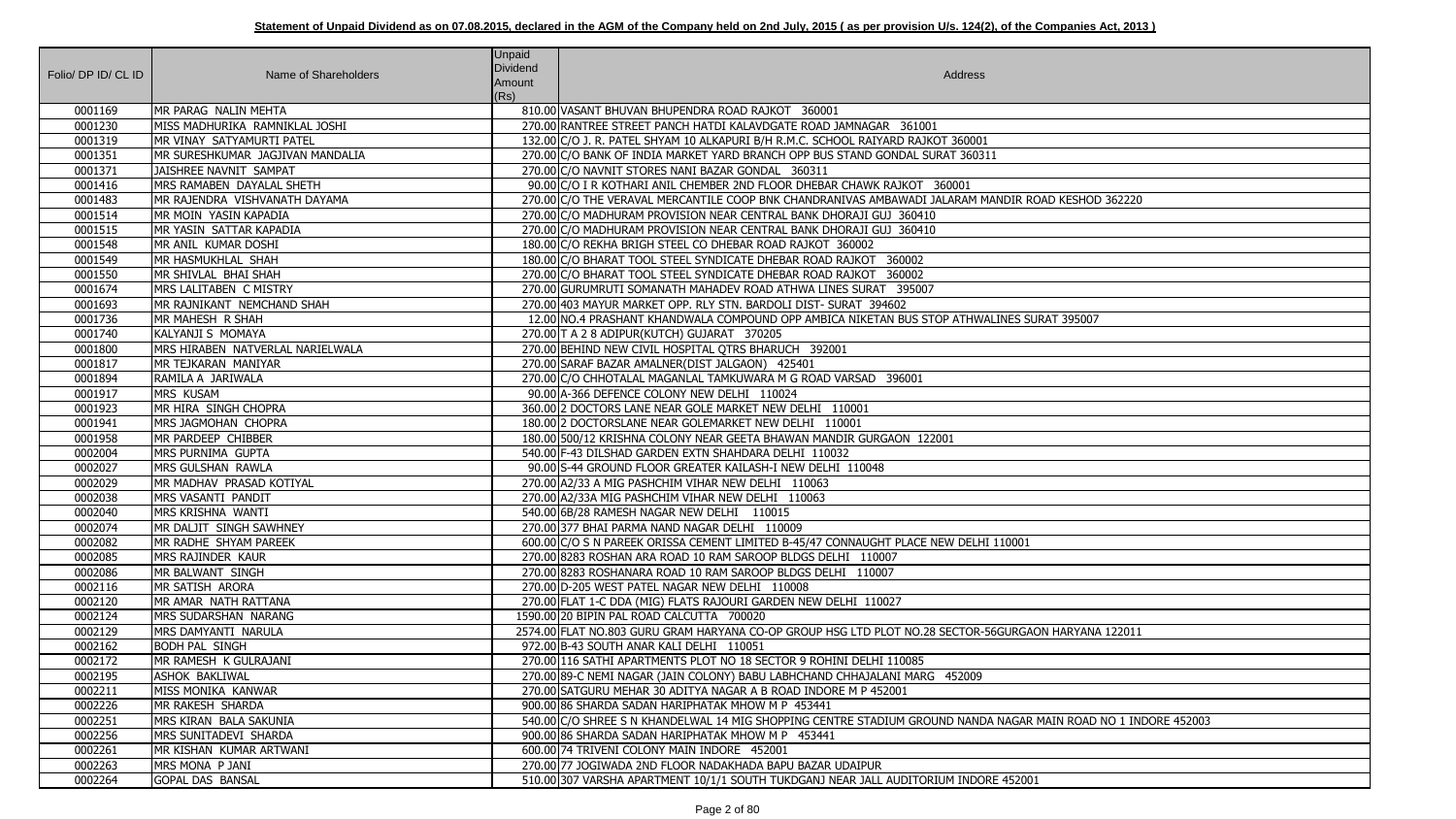| Folio/ DP ID/ CL ID | Name of Shareholders                          | <b>Unpaid</b><br>Dividend<br>Amount<br>(Rs) | Address                                                                                                                                          |
|---------------------|-----------------------------------------------|---------------------------------------------|--------------------------------------------------------------------------------------------------------------------------------------------------|
| 0002265             | MR MADANLAL SHARMA                            |                                             | 510.00 307 VARSHA APARTMENT 10/1/1 SOUTH TUKOGANJ NEAR JALL AUDITORIUM INDORE 452001                                                             |
| 0002279             | LAL MULCHANDANI                               |                                             | 90.00 140 BALLABH NAGAR INDORE 452003                                                                                                            |
| 0002301             | MR MILIND SANE                                |                                             | 540.00 C/O SHRI M A BAGUL RAMESHWAR ROAD BEHIND OLD LIC OFFICE P.O.KHANDW 450001                                                                 |
| 0002326             | MRS CHITRA PHATAK                             |                                             | 540.00 PHATAK FARM NR.GARBARI BRIDGE A B ROAD INDORE M P 452012                                                                                  |
| 0002371             | MISS POONAM ANAND                             |                                             | 270.00 C/O A N ANAND 103 CHOWK GANGA DAS ALLAHABAD 211003                                                                                        |
| 0002375             | MRS RANJANA SHEEL                             |                                             | 810.00 USHAKANTA NANDNAGAR PO B H U VARANASI 221005                                                                                              |
| 0002377             | MR DILIPKUMAR NEOTIA                          |                                             | 90.00 17 SHRI KRISHNA NAGAR SOCIETY MEM NAGAR SUBHASH CHOWK AHMEDABAD 380052                                                                     |
| 0002383             | P S GUPTA                                     |                                             | 90.00 4861 RAM BATIKA 24 DARIYA GANJ NEW DELHI 110002                                                                                            |
| 0002388             | MR KAILASH KUMAR TRIVEDI                      |                                             | 540.00 B-3/250 SHIVALA VARANASI 221001                                                                                                           |
| 0002492             | MISS INDRA ABBEY                              |                                             | 270.00 C/O MRS VIJAY AHUJA VOLTAS LTD 7/1 ASAF ALI ROAD NEW DELHI 110002                                                                         |
| 0002511             | MR BIBHAS RANJAN DAS                          |                                             | 270.00 D-749 CHITTARANJAN PARK NEW DELHI 110019                                                                                                  |
| 0002516             | MRS SHIELA JAIN                               |                                             | 270.00 AJAY FORTUNE STORE L-137/6 LAXMI NAGAR DELHI 110092                                                                                       |
| 0002532             | MR VISHWA NATH KABRA                          |                                             | 90.00 X-605 SIDDASTHA APT MAHARANA PRATAP ENCLAVE PITAM PURA DELHI 110034                                                                        |
| 0002539             | MRS SUMAN GUPTA                               |                                             | 270.00 RAKESH KUMAR RAJIVE KUMAR MAHAVIR GANJ ALIGARH 202001                                                                                     |
| 0002565             | MR R A TIBREWAL                               |                                             | 30.00 1/202 KANAKIA SANSKRUTI OPP LAWRENCE SCHOOL THAKUR COMPLEX KANDIVALI /W/ MUMBAI 400101                                                     |
| 0002567             | MRS SHARDA AGARWAL                            |                                             | 600.00 2/117 SECTOR-2 RAJENDER NAGAR THA GHAZIABAD 201005                                                                                        |
| 0002588             | MISS NEENA BHATIA                             |                                             | 270.00 37 D POCKET B-W SHALIMAR BAGH DELHI 110052                                                                                                |
| 0002591             | MR V K AWASTHI                                |                                             | 270.00 12/IV D T L COLONY NEW KILOKARI MAHARANI BAGH NEW DELHI 110014                                                                            |
| 0002614             | MRS VINEET MOHAN                              |                                             | 30.00 440 LUXMIBAI NAGAR NEW DELHI 110023                                                                                                        |
| 0002616             | MRS KUMKUM BANSAL                             |                                             | 270.00 HOUSE NO 97/1 1ST FLOOR SECTOR 7/A-3 BLOCK ROHINI DELHI 110085                                                                            |
| 0002623             | MR DES RAJ TUTEJA                             |                                             | 270.00 C-363 GAMA-I GREATER NOIDA UTTAR PRADESH 201308                                                                                           |
| 0002647             | MR SHYAM PAL GUPTA                            |                                             | 270.00 B-47 HARI NAGAR NEW DELHI 110064                                                                                                          |
| 0002649             | SRI KISHAN DAGA                               |                                             | 180.00 ASSAM TIMBER PRODUCTS (P) LTD 8928/1 MULTANI DHANDA PAHAR GANJ NEW DELHI 110055                                                           |
| 0002653             | MR MOHINDER KUMAR PRUTHI                      |                                             | 540.00 765 KILLA MOHALLA ROHTAK (HARYANA) 124001                                                                                                 |
| 0002674             | MRS RAMAN GOSWAMI                             |                                             | 540.00 M N S S RAI (SONIPAT) HARYANA 131029                                                                                                      |
| 0002675             | LALJI PRASAD GOSWAMI                          |                                             | 540.00 M N S S RAI (SONIPAT) HARYANA 131029                                                                                                      |
| 0002687             | MRS KAILASH TUTEJA                            |                                             | 270.00 C-363 GAMA-I GREATER NOIDA UTTAR PRADESH 201308                                                                                           |
| 0002696             | MR HARNAM DASS                                |                                             | 90.00 38-OLD GOBIND PURA PARWANA ROAD P O- KRISHNA NAGAR DELHI 110051                                                                            |
| 0002706             | MRS SUDHA SYAL                                |                                             | 42.00 24-SOUTH PATEL NAGAR NEW DELHI 110008                                                                                                      |
| 0002770             | <b>SURENDER K GOEL</b>                        |                                             | 540.00 34 ISHWAR NAGAR OKHLA NEW DELHI 110065                                                                                                    |
| 0002771             | DEVENDAR NATH CHAUDHRY                        |                                             | 270.00 25/20 TILAK NAGAR NEW DELHI 110018                                                                                                        |
| 0002823             | MR RAJENDER BAJAJ                             |                                             | 132.00 C/O M/S KIRPAL LIGHT SOUND C-12 SAWAN PARK DELHI 110052                                                                                   |
| 0002917             | K K CHADHA                                    |                                             | 90.00 27/6 SHAKTI NAGAR DELHI 110007                                                                                                             |
| 0002970             | MR SURESH CHAND CHADHA                        |                                             | 540.00 9897-98 GALI PARDE WALI NAWAB GANJ DELHI 110006                                                                                           |
| 0002971             | <b>BHUSHAN KUMAR JAIN</b>                     |                                             | 540.00 5800 BASTI HARPHOOL SINGH SADAR THANA ROAD DELHI 110006                                                                                   |
| 0002989             | MR CHAITANYA CHAUDHRY                         |                                             | 300.00 S 43 FIEE OKHLA PHASE II NEW DELHI 110020                                                                                                 |
| 0002996             | MR DHARM CHANDRA JAIN                         |                                             | 270.00 2013-A KINARI BAZAR DELHI 110006                                                                                                          |
| 0003005             | MRS RENU KOCHHAR                              |                                             | 402.00 18/18 WEA KAROL BAGH NEW DELHI 110005                                                                                                     |
| 0003006             | MRS KIRAN LATA KOCHAR                         |                                             | 402.00 18/18 WEA KAROL BAGH NEW DELHI 110005                                                                                                     |
| 0003040             | MR RAM RATNA GUPTA                            |                                             | 750.00 628 SANJAY MARG PATEL NAGAR MUZAFFAR NAGAR U P 251001                                                                                     |
| 0003046<br>0003047  | SURJIT SINGH DHALIWAL                         |                                             | 270.00 HOUSE NO 216 C POCKET J & K DDA FLATS MIG DILSHAD GARDEN DELHI 110095                                                                     |
| 0003054             | SURINDER SINGH DHALIWAL<br>MISS LEENA SANGHVI |                                             | 270.00 HOUSE NO 216 C POCKET J & K DDA FLATS MIG DILSHAD GARDEN DELHI 110095<br>132.00 H 18 MASJIT MOTH GREATER KAILASH PART II NEW DELHI 110048 |
| 0003071             | SANJAY KUMAR GOEL                             |                                             | 90.00 110 THAPAR NAGAR ST NO2 MEERUT 250001                                                                                                      |
| 0003085             | MR RAMESHWAR DASS                             |                                             | 270.00 C 2/44 ASHOK VIHAR PHASE-II DELHI 110052                                                                                                  |
| 0003112             | MR NEELAM BHUSHAN JAIN                        |                                             | 270.00 C/O ILAHI SONS 2-D KAMLANAGAR DELHI 110007                                                                                                |
|                     |                                               |                                             |                                                                                                                                                  |

| $\overline{)01}$ |  |
|------------------|--|
|                  |  |
|                  |  |
|                  |  |
|                  |  |
|                  |  |
|                  |  |
|                  |  |
|                  |  |
| UMBAI 400101     |  |
|                  |  |
|                  |  |
|                  |  |
|                  |  |
|                  |  |
| 10055            |  |
|                  |  |
|                  |  |
|                  |  |
|                  |  |
|                  |  |
|                  |  |
|                  |  |
|                  |  |
|                  |  |
|                  |  |
|                  |  |
|                  |  |
|                  |  |
|                  |  |
|                  |  |
|                  |  |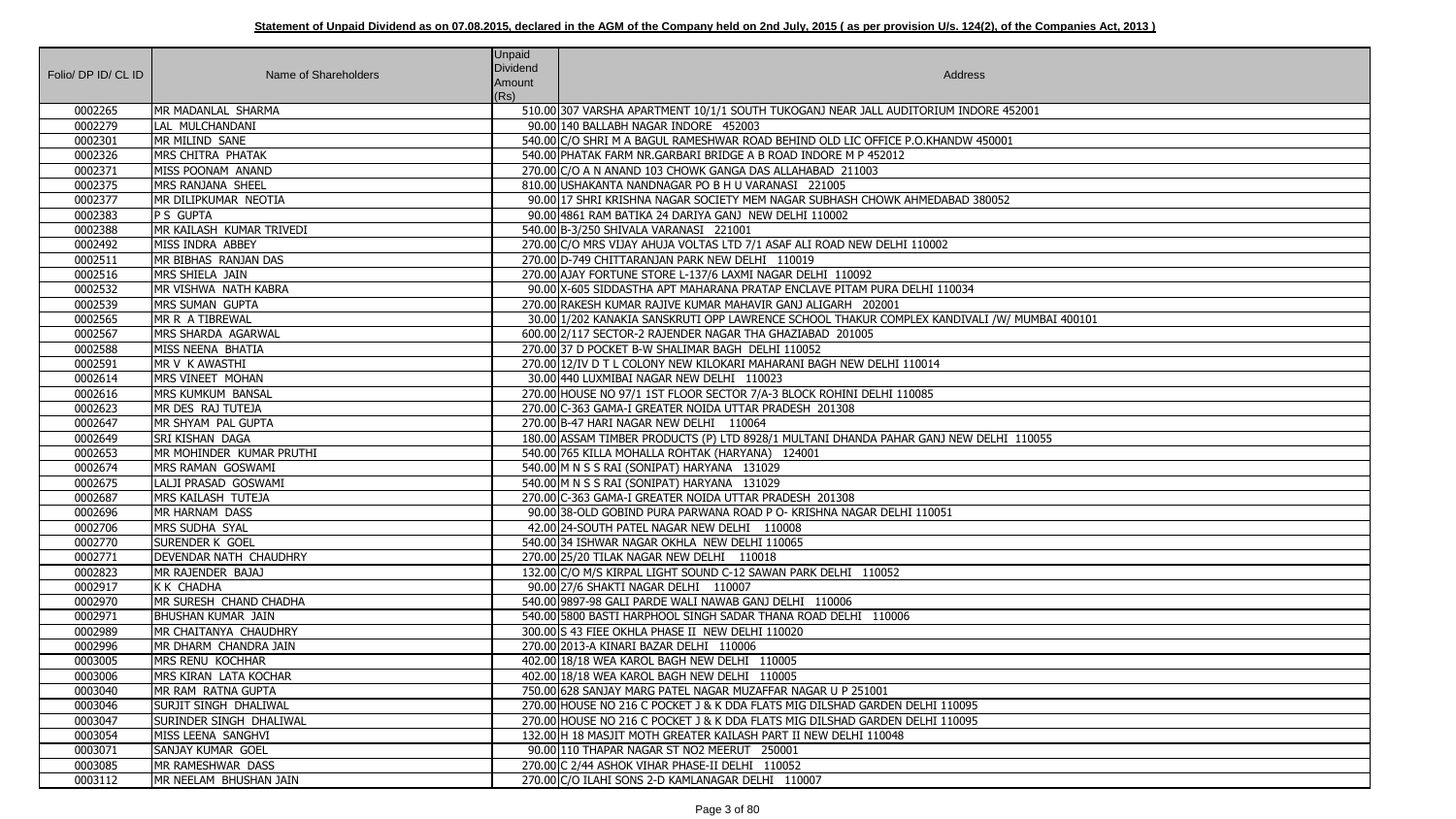| Folio/ DP ID/ CL ID | Name of Shareholders                    | <b>Unpaid</b><br><b>Dividend</b><br>Amount | Address                                                                                                   |
|---------------------|-----------------------------------------|--------------------------------------------|-----------------------------------------------------------------------------------------------------------|
| 0003115             | <b>MRS TARAWATI</b>                     | (Rs)                                       | 42.00 C/O DR K K GUPTA 40 NORTH AVENUE I I T HAUZ KHAS CAMPUS NEW DELHI 110016                            |
| 0003116             | MISS SUMITA GUPTA                       |                                            | 42.00 C/O DR K K GUPTA 40 NORTH AVENUE I I T HAUZ KHAS CAMPUS NEW DELHI 110016                            |
| 0003117             | MR RAJAT GUPTA                          |                                            | 120.00 C/O DR K K GUPTA 40 NORTH AVENUE I I T HAUZ KHAS CAMPUS NEW DELHI 110016                           |
| 0003118             | MISS SEEMA GUPTA                        |                                            | 42.00 C/O DR K K GUPTA 40 NORTH AVENUE I I T HAUZ KHAS CAMPUS NEW DELHI 110016                            |
| 0003119             | MISS SONU GUPTA                         |                                            | 270.00 C/O DR K K GUPTA 40 NORTH AVENUE I I T HAUZ KHAS CAMPUS NEW DELHI 110016                           |
| 0003130             | MR RAVINDER KUMAR GUPTA                 |                                            | 600.00 4 NEW GADODIA MARKET KHARI BAOLI DELHI 110006                                                      |
| 0003136             | MRS ONKAR DEVI                          |                                            | 540.00 C/O M/S RAM SAHAI CHOTEY LALL 213 NAYA BANS DELHI 110006                                           |
| 0003137             | MR RAJENDRA KUMAR GUPTA                 |                                            | 1080.00 C/O M/S RAM SAHAI CHOTEY LALL 213 NAYA BANS DELHI 110006                                          |
| 0003148             | MR SATISH KUMAR GULATI                  |                                            | 540.00 H NO B R A 1/17 GAUSHALLA ROAD SAHARANPUR 247001                                                   |
| 0003163             | MR ANIL KUMAR NARULA                    |                                            | 2574.00 FLAT NO.803 GURU GRAM HARYANA CO-OP GROUP HSG LTD PLOT NO.28 SECTOR-56 GURGAON HARYANA 122011     |
| 0003181             | MR RAVINDER NATH BHARGAVA               |                                            | 540.00 1653 BHAWANI PERSHAD BUILDING DAKHNI RAISTREET N S MARG DARYAGANJ NEW DELHI 110002                 |
| 0003184             | <b>SMT SUCHET JAIN</b>                  |                                            | 540.00 5800 BASTI HARPHOOL SINGH SADAR THANA ROAD DELHI 110006                                            |
| 0003220             | N K MAHESHWARI                          |                                            | 240.00 1 THAKURDWARA MUZAFFARNAGAR 251002                                                                 |
| 0003221             | MR VINAY MAHESHWARI                     |                                            | 180.00 1 THAKURDWARA MUZAFFARNAGAR 251002                                                                 |
| 0003222             | VEENA MAHESHWARI                        |                                            | 180.00 1 THAKURDWARA MUZAFFARNAGAR 251002                                                                 |
| 0003224             | MOHAN MUKAND SINGH                      |                                            | 1200.00 RETREAT BRAR STREET PATIALA 147001                                                                |
| 0003225             | MR LALIT KUMAR GUPTA                    |                                            | 378.00 YZ-25 SAROJINI NAGAR NEW DELHI 110023                                                              |
| 0003230             | MRS SUMAN LATA GUPTA                    |                                            | 540.00 C/O RAM PAL GUPTA C 135 JAL VAYU VIHAR SECTOR 21 NOIDA 201301                                      |
| 0003239             | MR GOVIND DEV                           |                                            | 270.00 C/O R J WOOD CO (P) LTD 506 SHARDA CHAMBERS 15 NEW MARINE LINES BOMBAY 400020                      |
| 0003243             | SUNIL KUMAR JAIN                        |                                            | 840.00 2 REHMAN MARKET SADAR BAZAR DELHI 110006                                                           |
| 0003249             | MR YAD RAM KILANIA                      |                                            | 360.00 BD/1044 SAROJINI NAGAR NEW DELHI 110023                                                            |
| 0003306             | <b>VIVEK DIKSHIT</b>                    |                                            | 600.00 478 KATRA NEEL CHANDNI CHOWK DELHI 110006                                                          |
| 0003310             | MRS SONA DEVI                           |                                            | 540.00 C/O M/S MATOO RAM SHARMA & CO 29 STOCK EXCHG BUILDING ASAF ALI ROAD N DELHI 110002                 |
| 0003321             | MR RAVINDRA KUMAR MITTAL                |                                            | 270.00 274 KUNCHA GHASI RAM FATEH PURI CHANDNI CHOWK DELHI 110006                                         |
| 0003366             | RAMESH CHANDRA SHARMA                   |                                            | 840.00 1 JUTOGH VIEW ESTATE SUMMER HILL SIMLA 171005                                                      |
| 0003378             | MR SHIV CHARAN LAL JAIN                 |                                            | 1710.00 ST MARKS CHURCH SIMLA 171003                                                                      |
| 0003385             | AKHILESH GAUR                           |                                            | 270.00 NO. 552 RADID SOCIETY SECTOR- 48-A CHANDIGARH 160047                                               |
| 0003387             | SARASWATHI SURAPPA                      |                                            | 270.00 NO 15 BLOCK 4 K H B COLONY LALBAGH SIDDAPURA BANGALORE 560011                                      |
| 0003409             | MR JAYARAM S VASUDEVIAH                 |                                            | 540.00 321 10TH A MAIN III BLOCK JAYANAGAR BANGALORE 560011                                               |
| 0003439             | MRS C JAYALAKSHMI                       |                                            | 270.00 NO 6 SAPTAGIRI NILAYA OPP R V APTS NO 14 16TH CROSS MAIN RD MALLESWARAM PO BANGALORE 560003        |
| 0003443             | MR D RAMACHANDRA RAO                    |                                            | 270.00 133 ARUNODAYA 4TH CROSS I N BLOCK RAJAJI NAGAR BANGALORE 560010                                    |
| 0003456             | MRS KAVITA JAYKUMAR                     |                                            | 180.00 FLAT NO. 31 FIVE OAKS NO. 5 INFANTRY ROAD CROSS BANGALORE 560001                                   |
| 0003457             | <b>B B AIYAPPA</b>                      |                                            | 132.00 S-OT DEPT NGEF LTD P B NO 3876 BYAPANHALLI BANGALORE 560038                                        |
| 0003468             | MISS ROHINI MACHIMALE                   |                                            | 180.00 VIJAY MANSION FLAT NO 306 1ST MAIN ROAD VIJAYANAGAR II STAGE BANGALORE 560040                      |
| 0003518             | MR ASGAR ALI                            |                                            | 180.00 #2 1ST CROSS MODI GARDENSPRTC CAMP J C NAGAR POST BANGALORE 560006                                 |
| 0003531             | MISS NEERA DEVI SHARMA                  |                                            | 540.00 C/O FG OFFR M K SHARMA SHANTI BHAVAN NR SAINIK VIHAR COLONY NAYA GAON NANDA NAGAR KUNRAGHAT 273008 |
| 0003532             | MITHILESH KUMAR SHARMA                  |                                            | 540.00 SHANI BHARAN NR SAINIK VIHAR COLONY NAYA GAON NANDA NAGAR KUNRAGHAT GORAKHPUR(U. P.) 273008        |
| 0003568             | KRISHNAPPA SURESH                       |                                            | 270.00 NO 72 III CROSS LALBAGH ROAD BANGALORE 560027                                                      |
| 0003579             | MR A V LOKENDRA RAO                     |                                            | 270.00 NO 140 DR D V G ROAD BASAVANAGUDI BANGALORE 560004                                                 |
| 0003641             | MRS SAROJ KAUSHIK                       |                                            | 270.00 C-5/3 HPF STAFF ORTS PO KUMARPATNAM (KARNATAKA) 581123                                             |
| 0003674             | N V PRABAKAR                            |                                            | 540.00 R.B.H.CAMPHOR WORKS NO 9 RAJARATNAM MARKET G P STREET BANGLORE 560002                              |
| 0003691             | <b>DR S KRISHNA BHATTA</b>              |                                            | 540.00 577 SECOND CROSS HANUMANTHA NAGAR BANGALORE 560019                                                 |
| 0003711             | <b>MR LACHHMANDAS CHHATA RAM RAHEJA</b> |                                            | 540.00 6 ANANDA NIVAS IST FLOOR KUMAR COT LAY OUT MADHAV NAGAR BANGAL ORE 560001                          |
| 0003717             | MRS RADHA KRISHNASWAMY                  |                                            | 90.00 288 10TH MAIN MICO LAY OUT BANGALORE 560076                                                         |
| 0003766             | H RAHAMATULLA BAIG                      |                                            | 270.00 15-2ND CROSS MUDDAMMA GARDEN POST BENSON TOWN BANGALORE 560046                                     |
| 0003781             | H A VIJAYAKUMARA                        |                                            | 270.00 CANARA BANK VIJAYANAGAR BANGALORE 573040                                                           |

| GAON HARYANA 122011      |
|--------------------------|
| $\overline{11}$ 110002   |
|                          |
|                          |
|                          |
|                          |
|                          |
| $\overline{20}$          |
|                          |
|                          |
| 110002                   |
|                          |
|                          |
|                          |
|                          |
| ANGALORE 560003          |
|                          |
| O                        |
|                          |
| A NAGAR KUNRAGHAT 273008 |
| KHPUR(U. P.) 273008      |
|                          |
|                          |
|                          |
|                          |
|                          |
|                          |
|                          |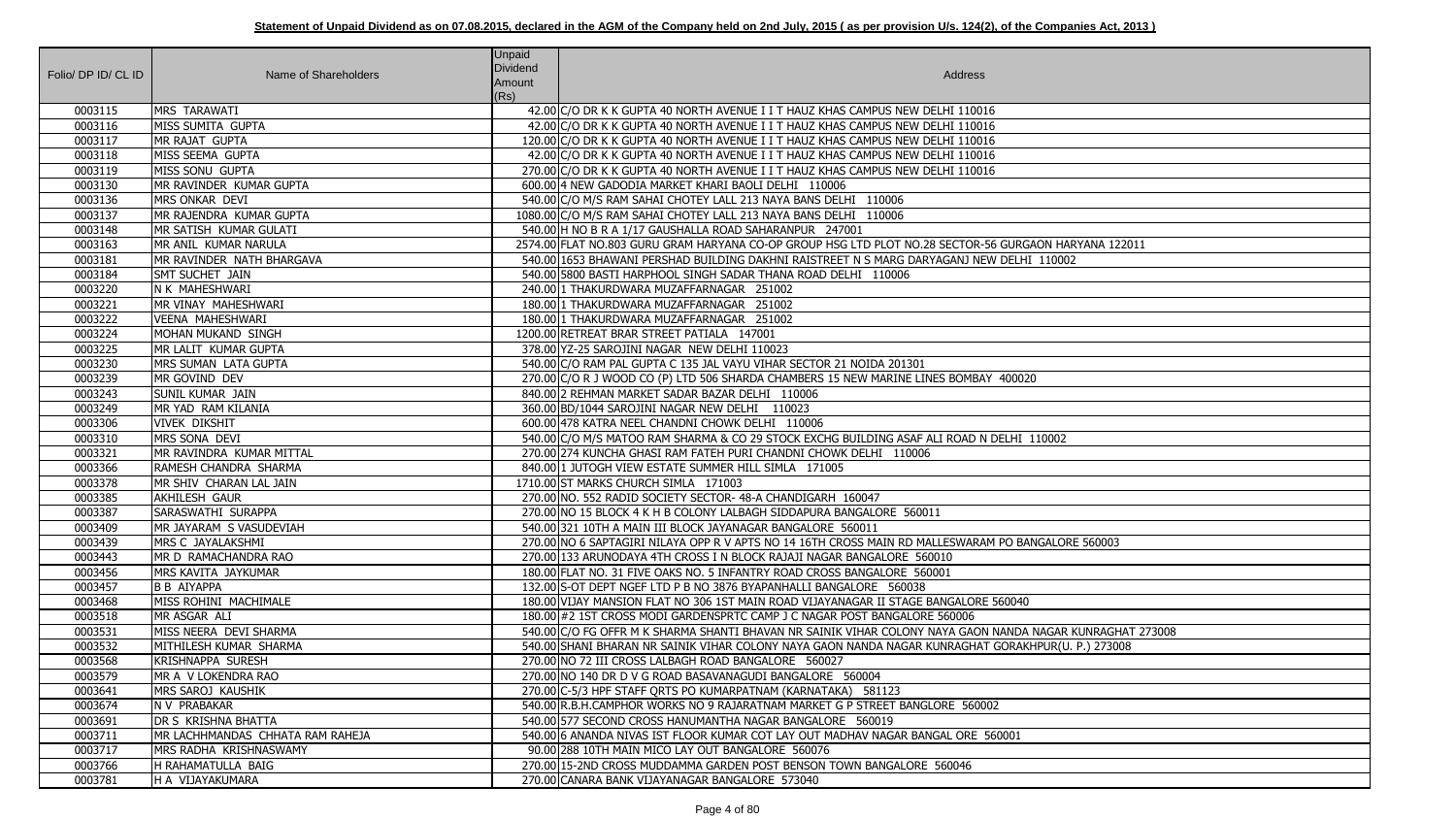| Folio/ DP ID/ CL ID | Name of Shareholders           | <b>Unpaid</b><br><b>Dividend</b><br>Amount<br>(Rs) | Address                                                                                        |
|---------------------|--------------------------------|----------------------------------------------------|------------------------------------------------------------------------------------------------|
| 0003784             | MR KESHAVAMURTHY PORALU        |                                                    | 600.00 PORALU HANUMANTHAPPA FOUNDATION (FIRM) CLOTH MERCHANTS CHOWKPET DAVANGERE 577001        |
| 0003797             | U VASUDEVA VAIDYA              |                                                    | 270.00 S/O U KALINGA VAIDYA KAVERI KRUPA UPPUNDA 576232                                        |
| 0003808             | MISS SULOCHANA KD              |                                                    | 270.00 HOUSE NO.242ND MAINSTH CROSS VANNARPET LAYOUT VIVEKNAGAR POST BANGALORE 560047          |
| 0003812             | MR PARASMAL LUNKAD             |                                                    | 270.00 LUNKAD CLOTH CORPN BANK RD GADAG 582101                                                 |
| 0003820             | VASANTHA KRISHNAN              |                                                    | 270.00 D/20/5 D A D QUARTERS SOMESWARAPURA EXTN CAMBRIDGE LAYOUT BANGALORE 560008              |
| 0003859             | MR AYAPPA NAIKAR               |                                                    | 270.00 C/O RANKA U (VASTRAD COMPOUND EXTN GADAG 582101                                         |
| 0003860             | MR VENKAPPA CHITTARAGI         |                                                    | 270.00 RANKA UP VASTRAD COMPOUND EXTN GADAG 582101                                             |
| 0003861             | JAVERILAL OSTWAL               |                                                    | 90.00 SHA RUKHRAJ PRAKASH KUMAR VAKHALGERI GADAG 582101                                        |
| 0003862             | MR PRAKASH LUNKAD              |                                                    | 270.00 C/O RANKA U P VASTRAD COMP BEHIND PRASAD LODGE EXTN GADAG 582101                        |
| 0003865             | MISS MUNNI OSTWAL              |                                                    | 180.00 PUKHRAJ PRAKASHKUMAR VAKHALGERI GADAG 582101                                            |
| 0003868             | MR PAWAN KUMAR RANKA           |                                                    | 270.00 C/O RANKA U P(VASTRAD COMPOUND) BEHIND LODGE EXTENSION GADAG(KARNATAKA) 582101          |
| 0003887             | MR NAGENDRA B K                |                                                    | 270.00 7/5 SAROJ VITH MAIN VIJAYANAGAR BANGALORE 560040                                        |
| 0003892             | MRS KAMALA SWAMY               |                                                    | 540.00 263 44TH CROSS 7TH MAIN 5TH BLOCK JAYANAGAR BANGALORE 560041                            |
| 0003893             | MR JAYANTH N                   |                                                    | 270.00 263 44TH CROSS 7TH MAIN 5TH BLOCK JAYNAGAR BANGALORE 560041                             |
| 0003931             | M S NAGENDRA                   |                                                    | 180.00 QUALITY CONTROL K P C LIMITED GANESHGUDI NK 581365                                      |
| 0003936             | MR PREM FONTES                 |                                                    | 270.00 71/1 IIIRD CROSS KALASPIPALYAM NEW EXTENSION BANGALORE 560002                           |
| 0003943             | <b>SARASWATHI</b>              |                                                    | 270.00 388 14TH MAIN MRCR VIJAYANAGAR BANGALORE 560040                                         |
| 0003962             | MR KIRTI KUMAR N SHAH          |                                                    | 270.00 VIKAS SALES CORPORATION 55 AVENUE ROAD BANGALORE 560002                                 |
| 0003965             | MRS SUDHA SHANKAR RAO KARDAK   |                                                    | 270.00 NO-22-A C I L COLONY H A FARM P O SANJAY NAGAR BANGALORE 560024                         |
| 0003996             | SANKARA IYER NATARAJAN         |                                                    | 270.00 VIGHNESHWARA' NO. 20 4TH MAIN 19TH CROSS (NEW) N.S.PALYA BTM 2ND STAGE BANGALORE 560076 |
| 0004006             | MISS THARINI SUNDARAM          |                                                    | 270.00 NO 11 ASWATH NAGAR R M VILAS EXTN II STAGE BANGALORE 560094                             |
| 0004007             | MRS ISHRAT QURESHI             |                                                    | 270.00 NO-C2-SFB-748 AUSTIN TOWN FIRST STAGE BANGALORE 560047                                  |
| 0004020             | <b>GIRIJA KUMARI SAJJALA</b>   |                                                    | 90.00 C/O S P PAVANAMURTY DZ-5 ACETATE TOWN MANDYA 571404                                      |
| 0004032             | MR J G LIMBARE                 |                                                    | 270.00 H NO.10 DHANESHWAR SOCIETY BEHIND GITA NAGAR DINDORI ROAD MHASRUL NASIK 422004          |
| 0004053             | V VISALAKSHI                   |                                                    | 180.00 HOUSE NO HC-352 ANNA NAGAR HSG BOARD COLONY TRICHY CHENNAI 620016                       |
| 0004119             | MR SHESHA PRASAD H L           |                                                    | 90.00 H V ENGG DEPT INDIAN INSTITUTE OF SCIENCE BANGALORE 560012                               |
| 0004148             | MR S S KOTHARI                 |                                                    | 270.00 C/O BANGALORE JEWELLER NO 30 C T STREET BANGALORE 560002                                |
| 0004149             | MR MURALIDHARA S A             |                                                    | 270.00 SREE NILAYAM NO 48 MIDDLE SCHOOL ROAD V V PURAM BANGALORE 560004                        |
| 0004181             | MRS LEELA VARADARAJ            |                                                    | 90.00 1018 V BLOCK RAJAJI NAGAR BANGALORE 560010                                               |
| 0004187             | MR B S ANANTHA RAJAIAH         |                                                    | 270.00 MAHAVEER JAIN TEMPLE 21 D K LANE CHICKPET BANGALORE 560053                              |
| 0004204             | MRS S B SOWBHAGYA              |                                                    | 540.00 NO 16 KALYAN 2ND TEMPLE ROAD 15TH CROSS MALLESWARAM BANGALORE 560003                    |
| 0004223             | MR AJIT TEKCHAND               |                                                    | 360.00 C/O CHETNA INSTITUTE SECTOR C ALIGUNJ LUCKNOW 226002                                    |
| 0004252             | <b>P N PANDEY</b>              |                                                    | 270.00 9-B KASTURBANAGAR SIGRA VARANASI 221010                                                 |
| 0004332             | MRS URMIL SOOD                 |                                                    | 270.00 P.O. BOX NO 3540 NEW DELHI 110024                                                       |
| 0004333             | MR JAWAHAR SOOD                |                                                    | 270.00 P.O. BOX NO - 3540 NEW DELHI 110024                                                     |
| 0004338             | MR PREM SWAROOP GUPTA          |                                                    | 60.00 A-1 DEEENCE COLONY NEW DELHI 110024                                                      |
| 0004357             | MRS MADHU                      |                                                    | 540.00 C/O LT COL ARUN KUMAR GASTROENTERO LOGIST ARMY HOSPITAL DELHI CANT 110010               |
| 0004392             | AKHILESH CHITRANSHI            |                                                    | 600.00 C/O DR UMESH PRAKASH SAXENA 264 GARHIYA DAMODAR DAS MARG BAREILLY U P 243003            |
| 0004402             | SAROJ PASSAY                   |                                                    | 810.00 392 SECTOR 21-B FARIDABAD 121001                                                        |
| 0004413             | MISS ANURADHA MALHAN           |                                                    | 180.00 C/O MOHINDER PURI CO C-37 ATMARAM HOUSE CONNAUGHT PLACE NEW DELHI 110001                |
| 0004418             | MRS KAMLESH SARNA              |                                                    | 60.00 S-463 GREATER KAILASH-I NEW DELHI 110048                                                 |
| 0004435             | MR RAKESH KUMAR LAL            |                                                    | 540.00 B-84 DEFENCE COLONY NEW DELHI 110024                                                    |
| 0004472             | MR SUDHIR SAINI                |                                                    | 540.00 HOUSE NO.1884 SECTOR-21 PHASE-II PANCHKULA HARYANA 134117                               |
| 0004528             | <b>MR INDER MOHAN GANDOTRA</b> |                                                    | 1134.00 CARE LT COL S K KOHLI 58/1 SAHARANPUR ROAD DEHRADUN UTTRAKHAND 248001                  |
| 0004597             | MR MUKESH VIR KAKKAR           |                                                    | 540.00 143 GANDHI NAGAR GHAZIABAD 201001                                                       |
| 0004601             | MISS VAANI PASSEY              |                                                    | 540.00 392 SECTOR 21-B FARIDABAD 121001                                                        |

| ERE 577001              |  |
|-------------------------|--|
| 560047                  |  |
|                         |  |
| $\overline{\mathbf{8}}$ |  |
|                         |  |
|                         |  |
|                         |  |
| 582101                  |  |
|                         |  |
|                         |  |
|                         |  |
|                         |  |
|                         |  |
|                         |  |
| <b>SALORE 560076</b>    |  |
|                         |  |
|                         |  |
| 22004                   |  |
|                         |  |
|                         |  |
|                         |  |
|                         |  |
|                         |  |
|                         |  |
|                         |  |
|                         |  |
|                         |  |
|                         |  |
| $\overline{03}$         |  |
|                         |  |
|                         |  |
|                         |  |
|                         |  |
|                         |  |
|                         |  |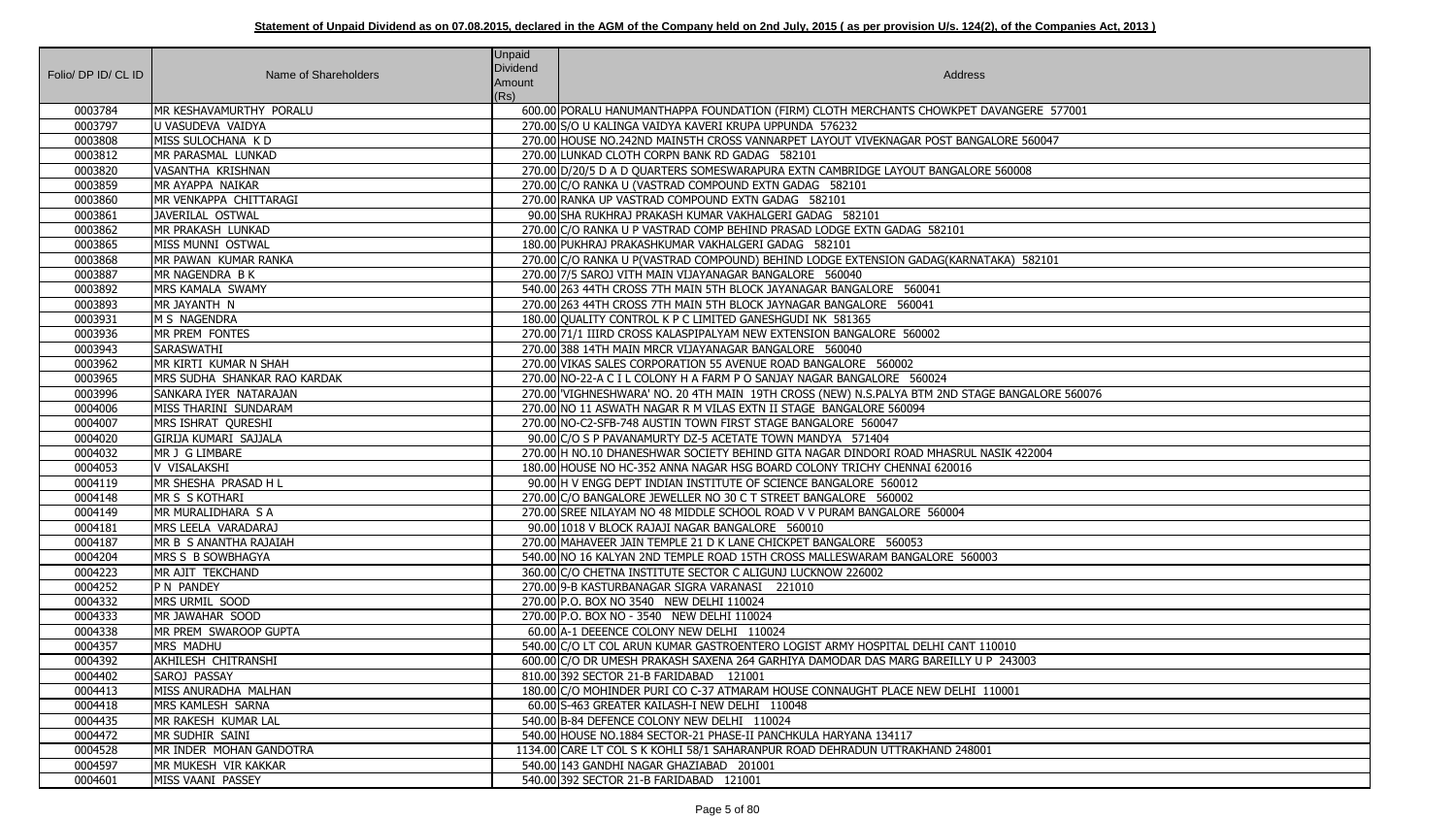| Folio/ DP ID/ CL ID | Name of Shareholders                | <b>Unpaid</b><br><b>Dividend</b><br>Amount<br>(Rs) | Address                                                                                                                                                                                         |
|---------------------|-------------------------------------|----------------------------------------------------|-------------------------------------------------------------------------------------------------------------------------------------------------------------------------------------------------|
| 0004602             | <b>MRS KARABI SEN</b>               |                                                    | 540.00 FLAT 6-B 6TH FLOOR NABA KAILASH 55/4 BALLYGUNJ CIRCULAR ROAD CALCUTTA 700019                                                                                                             |
| 0004611             | RAJKUMARI GARG                      |                                                    | 540.00 50 MOTIBAZAR DEHRADUN 248001                                                                                                                                                             |
| 0004620             | <b>JWALA PRASAD DIXIT</b>           |                                                    | 270.00 C/O MV MAHENDRA KUMAR BHIM SEN CLOTH MERCHANT SARAN BAZAR NR GHANTA GHAR BALLABGARH DT FARIDABAD HARYANA 121001                                                                          |
| 0004628             | NOOR ALAM QURESHI                   |                                                    | 540.00 H NO 7630 STREET DAROGHA QURESH NAGAR SADAR BAZAR DELHI 110006                                                                                                                           |
| 0004631             | MISS HARE RAM TANDON                |                                                    | 270.00 ALLAHABAD BANK CIVIL LINES BRANCH MORADABAD 244001                                                                                                                                       |
| 0004633             | MR SUNIL KUMAR PUNN                 |                                                    | 270.00 80 KRISHNA PURI TILAK NAGAR NEW DELHI 110018                                                                                                                                             |
| 0004645             | MR ISAAC MUTHIAH PONNIAH            |                                                    | 270.00 A6/13 VEENA APARTMENTS ANNA NAGAR MADURAI 625020                                                                                                                                         |
| 0004657             | MR TILAK RAJ SONI                   |                                                    | 540.00 B 106 CHINAR RETREAT OPP MAIDAN MILL ARERA HILLS BHOPAL 462011                                                                                                                           |
| 0004665             | MISS SAVITA TANEJA                  |                                                    | 540.00 204/206 BAZAR NO I FEROZE PORE CANTT (PB) 152001                                                                                                                                         |
| 0004666             | MRS VIJAY LAKSHMI                   |                                                    | 540.00 204/206 BAZAR NO I FEROZE PORE CANT (PB) 152001                                                                                                                                          |
| 0004667             | MRS KRISHNA ARORA                   |                                                    | 540.00 204/206 BAZAR NO I FEROZE PORE CANTT (PB) 152001                                                                                                                                         |
| 0004669             | MAJ RANBIR SINGH CHAUHAN            |                                                    | 540.00 A-34 DEFENCE COLONY AGRA 282001                                                                                                                                                          |
| 0004728             | MR KEDARNATH BHANDARKAR             |                                                    | 270.00 C/O HARIDAS BHANDARKAR & SONS GOLIKATTA BAZAR BUNDER MANGALORE KARNATAKA 575001                                                                                                          |
| 0004732             | MR SWADESH KUMAR SHARMA             |                                                    | 540.00 A/42-C DDA FLATS MUNIRKA NEW DELHI 110067                                                                                                                                                |
| 0004733             | MRS USHA SHARMA                     |                                                    | 540.00 A/42-C DDA FLATS MUNIRKA NEW DELHI 110067                                                                                                                                                |
| 0004739             | MRS ANITA SURI                      |                                                    | 270.00 92-C M I G FLATS RAJOURI GARDEN NEW DELHI 110027                                                                                                                                         |
| 0004764             | MRS KAMAL SETH                      |                                                    | 270.00 C/O MR GOPAL DAS SETH (ADVOCATE) DAMPIER NAGAR MATHURA (UP) 281001                                                                                                                       |
| 0004781             | MR TRIYOGI NARAIN                   |                                                    | 270.00 A-288 SURYA NAGAR PO CHANDAR NAGAR GAZIABAD 201011                                                                                                                                       |
| 0004787             | MISS ANJU BHASIN                    |                                                    | 810.00 S-378 GREATER KAILASH-I NEW DELHI 110048                                                                                                                                                 |
| 0004836             | MISS SAVITA GOEL                    |                                                    | 750.00 1775/53 NALWA STREET KAROL BAGH NEW DELHI 110005                                                                                                                                         |
| 0004837             | MR ANIL GUPTA                       |                                                    | 42.00 H-334 DDA FLATS NARAIN VIHAR NEW DELHI 110028                                                                                                                                             |
| 0004843             | <b>MRS URMIL BANSAL</b>             |                                                    | 540.00 59 NEW GRAIN MARKET MUKTSAR (PB) 152026                                                                                                                                                  |
| 0004865             | MR PRAMOD KUMAR AGGARWAL            |                                                    | 270.00 25-L BLOCK SRIGANGANAGAR RAJASTHAN 335001                                                                                                                                                |
| 0004902             | <b>MR SURESH KAPUR</b>              |                                                    | 270.00 KAPUR'S CLINIC 5/113 NIRANKARI COLONY DELHI 110009                                                                                                                                       |
| 0004912             | MR SANJAY JAIN                      |                                                    | 270.00 A-92 CHITRANJAN PARK NEW DELHI 110019                                                                                                                                                    |
| 0004932             | MRS PRAKASH AHUJA                   |                                                    | 270.00 T-53 RAJOURI GARDEN NEW DELHI 110027                                                                                                                                                     |
| 0004967             | MRS SWARN KUMARI SHARMA             |                                                    | 270.00 4/5174 FIRST FLOOR KRISHAN NAGAR KAROL BAGH NEW DELHI 110005                                                                                                                             |
| 0004993             | MR CHARAN JEET CHAWLA               |                                                    | 270.00 C-8 ARYA SAMAJ ROAD ADARSH NAGAR DELHI 110033                                                                                                                                            |
| 0005009             | MRS RAMESH GALHOTRA                 |                                                    | 270.00 41/22 VARUN PATH MANSAROVER JAIPUR 302020                                                                                                                                                |
| 0005023             | MRS RAJNI HANS                      |                                                    | 90.00 C-57-C GANGOTRI ENCLAVE ALAKNANDA NEW DELHI 110019                                                                                                                                        |
| 0005035             | MRS MALTI JOHRI                     |                                                    | 270.00 202 GULMOHAR ENCLAVE NEW DELHI 110049                                                                                                                                                    |
| 0005036             | MISS MADHULIKA JOHRI                |                                                    | 270.00 202 GULMOHAR ENCLAVE NEW DELHI 110049                                                                                                                                                    |
| 0005083             | ARJAN DAS KHURANA                   |                                                    | 600.00 33/10 GOVT INDUSTRIAL COLONY CLUTTERBUCK GANJ BAREILLY 243502                                                                                                                            |
| 0005086             | MR RAKESH NANGIA                    |                                                    | 540.00 E-62 NARAIN VIHAR NEW DELHI 110028                                                                                                                                                       |
| 0005147             | MRS RADHA RANI                      |                                                    | 1200.00 W/O MELA RAM R/047/15 OLD RAJINDER NAGAR NEW DELHI                                                                                                                                      |
| 0005160             | MR HARI MOHAN MAHESHWARI            |                                                    | 540.00 357 MIRCHIA TOLA BAREILLY U P 243003                                                                                                                                                     |
| 0005167             | MR DINESH RAJ BAGGA                 |                                                    | 540.00 G-243 NARIANA VIHAR NEW DELHI 110028                                                                                                                                                     |
| 0005174             | MRS ANJULA JAIN                     |                                                    | 1140.00 942 SECTOR-4 URBAN ESTATE GURGAON HARYANA 122001                                                                                                                                        |
| 0005177             | MRS KAMAL BHATT                     |                                                    | 270.00 Q NO 3 TYPE III SECTOR V NAYA NANGAL DT ROPAR PUNJAB 140126                                                                                                                              |
| 0005187             | VALABDAS M KHEMANI                  |                                                    | 540.00 476 DOUBLE STOREY NEW RAJINDER NAGAR NEW DELHI 110060                                                                                                                                    |
| 0005193<br>0005209  | JARNAIL SINGH MANN<br>MRS MIRA JAIN |                                                    | 270.00 44 HARGOBINDPURA NEAR LYALLPUR KHALSA COLLAGE JALANDHAR CITY 144001<br>180.00 C/O RAMESH CHAND JAIN ENGINEERS INDIA LTD PETROCHEMICAL DEPT PTI BLDG 4 PARLIAMENT STREET NEW DELHI 110001 |
| 0005219             | RITU BAJAJ                          |                                                    | 270.00 DR S K BAJAJ 1/207 PATEL NAGAR SAHARANPUR 247001                                                                                                                                         |
| 0005220             | MR RAMESH CHANDRA SINGHAL           |                                                    | 540.00 PRINCIPAL CAMBRIANHALL DEHRADUN CANTT 248003                                                                                                                                             |
| 0005263             | MR YOGENDRA AGARWAL                 |                                                    | 540.00 BHARATI BHAWAN W K ROAD MEERUT 250001                                                                                                                                                    |
| 0005282             | MR HAMESH CHANDER SHARMA            |                                                    | 270.00 33/29 EAST PATEL NAGAR NEW DELHI 110008                                                                                                                                                  |
|                     |                                     |                                                    |                                                                                                                                                                                                 |

| R BALLABGARH DT FARIDABAD HARYANA 121001 |
|------------------------------------------|
|                                          |
|                                          |
|                                          |
|                                          |
|                                          |
|                                          |
|                                          |
|                                          |
|                                          |
| 575001                                   |
|                                          |
|                                          |
|                                          |
|                                          |
|                                          |
|                                          |
|                                          |
|                                          |
|                                          |
|                                          |
|                                          |
|                                          |
|                                          |
|                                          |
|                                          |
|                                          |
|                                          |
|                                          |
|                                          |
|                                          |
|                                          |
|                                          |
|                                          |
|                                          |
|                                          |
|                                          |
|                                          |
|                                          |
|                                          |
| IAMENT STREET NEW DELHI 110001           |
|                                          |
|                                          |
|                                          |
|                                          |
|                                          |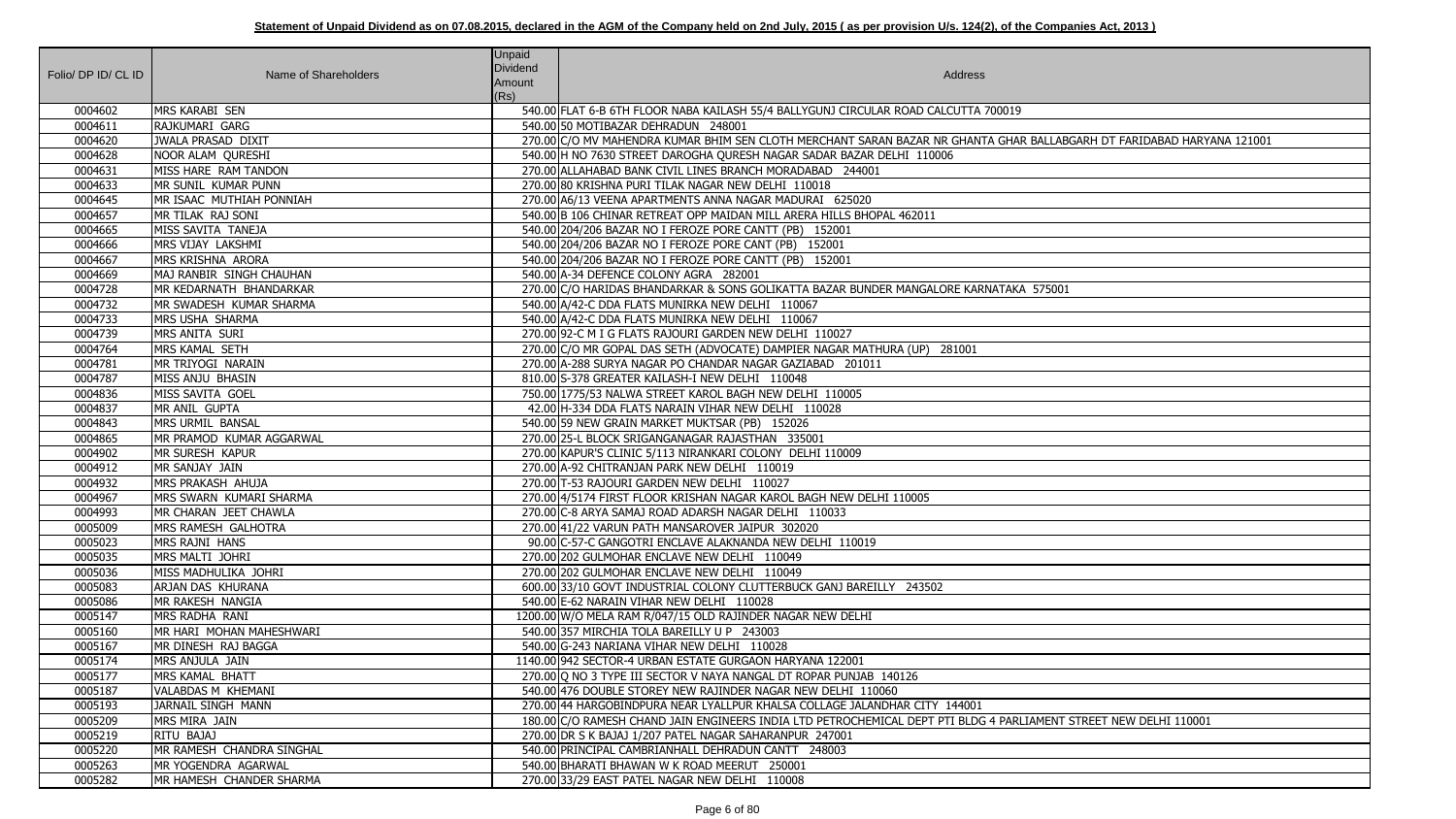| Folio/ DP ID/ CL ID | Name of Shareholders         | <b>Unpaid</b><br>Dividend<br>Amount<br>(Rs) | Address                                                                                                  |
|---------------------|------------------------------|---------------------------------------------|----------------------------------------------------------------------------------------------------------|
| 0005310             | MR GIRISH NAUDIYAL           |                                             | 270.00 152-B POCKET - A MAYUR VIHAR PHASE-II DELHI 110091                                                |
| 0005350             | MRS JUGAL KISHORE SARNA      |                                             | 270.00 B-3 KRISHNA NAGAR DELHI 110051                                                                    |
| 0005359             | MR SUDESH KUMAR KHANNA       |                                             | 180.00 2E/3 JHANDEWALAN EXTENSION NEW DELHI 110055                                                       |
| 0005413             | MR SUBHASH CHANDER PAHWA     |                                             | 540.00 83 ADARSH NAGAR JALANDHAR CITY PUNJAB 144008                                                      |
| 0005419             | MR ARUN KUMAR                |                                             | 270.00 NIKUNJ 126 DWARKAPURI NEAR DWARKAPURI PARK MUZAFFARNAGAR U P 251001                               |
| 0005420             | MR BALWANT SINGH BATHEJA     |                                             | 90.00 A-59 MALKA GANJ DELHI 110007                                                                       |
| 0005423             | MRS RITA RANI                |                                             | 270.00 NIKUNJ 126 DWARKAPURI NEAR DWARKAPURI PARK MUZAFFARNAGAR U P 251001                               |
| 0005439             | MR SHRIKANT JAJODIA          |                                             | 132.00 C/O MR V M MAITHEL A-9/A 2ND FLOOR GREEN PARK NEW DELHI 110016                                    |
| 0005446             | MISS SAMIA ANSARI            |                                             | 270.00 L 141 SECTOR 25 NOIDA 201301                                                                      |
| 0005458             | MR PARVEEN ARYA              |                                             | 540.00 E-1 TAGORE GARDEN EXT NEW DELHI 110027                                                            |
| 0005467             | L N BABLANI                  |                                             | 270.00 POCKET 'A'/FLAT NO 24 B ASHOK VIHAR PHASE II DELHI 110052                                         |
| 0005496             | <b>BHAWNESH KUMAR UTREJA</b> |                                             | 180.00 C/O SH C P JAIN 1/45 H NO-145 S F S MANSAROVR AGARWAL FARM SANGANER BAZAR JAIPUR(RAJ) 303902      |
| 0005502             | MR RAJENDER KUMAR AGARWALA   |                                             | 270.00 LAXMI BHAWAN HOUSE NO 39 INDERPRASTHA COLONY NR BUS STAND HISAR HARYANA 125001                    |
| 0005530             | MR ATAM PARKAS               |                                             | 540.00 OR NO 74 BLOCK NO 2 SUBHASH NAGAR NEW DELHI 110027                                                |
| 0005531             | MRS NARAYAN DEVI             |                                             | 540.00 OR NO 74 BLOCK NO 2 SUBHASH NAGAR NEW DELHI 110027                                                |
| 0005542             | MRS LAXMI D HINGORANI        |                                             | 540.00 C-38 MAYFAIR GARDENS NEW DELHI 110016                                                             |
| 0005591             | MR ANOOP TAWAKLEY            |                                             | 540.00 54-A UDAY PARK NEW DELHI 110049                                                                   |
| 0005608             | MRS SATYA WATI GULATI        |                                             | 90.00 A 30 ASHOKA ENCLAVE PEERA GARHI ROHTAK ROAD DELHI 110041                                           |
| 0005615             | MR PRADEEP GUPTA             |                                             | 270.00 C/O MR M L AGGARWAL B 7 93/1 SAFDURJUNG ENCLAVE NEW DELHI 110029                                  |
| 0005633             | <b>RIPDAMAN KAUR</b>         |                                             | 540.00 D-147 FATEH NAGAR NEW DELHI 110018                                                                |
| 0005648             | MR NARESH KUMAR SONI         |                                             | 270.00 8A/93 W E A KAROL BAGH NEW DELHI 110005                                                           |
| 0005657             | MRS USHA GUPTA               |                                             | 270.00 54-CIVIL LINES ROORKEE 247667                                                                     |
| 0005681             | MRS MEENA GARG               |                                             | 540.00 A-2/23 SHAKTI NAGAR EXTN DELHI 110052                                                             |
| 0005717             | MANOHAR SINGH                |                                             | 180.00 273-B MIANAWALI COLONY GURGAON 122001                                                             |
| 0005720             | MRS RITU KALIA               |                                             | 270.00 RB-3 INDERPURI NEW DELHI 110012                                                                   |
| 0005721             | MRS SAVITRI CHAUDHARY        |                                             | 270.00 2006 RANI BAGH SHAKUR BASTI DELHI 110034                                                          |
| 0005753             | MR SUNIL SABHARWAL           |                                             | 180.00 H NO 8596 BHAR GHAR ROSHAN ARA RD DELHI 110007                                                    |
| 0005776             | MR VIPAN CHADHA              |                                             | 540.00 BK-4 (WEST) SHALIMAR BAGH DELHI 110052                                                            |
| 0005800             | <b>MRS USHA</b>              |                                             | 270.00 C-25 JHILMIL COLONY VIVEK VIHAR DELHI 110095                                                      |
| 0005801             | MRS SUMAN GROVER             |                                             | 270.00 C-25 JHILMIL COLONY VIVEK VIHAR DELHI 110095                                                      |
| 0005805             | MR NAVEEN JAIN               |                                             | 180.00 D-150 DEFENCE COLONY N DELHI 110024                                                               |
| 0005811             | MR DAVINDER ARORA            |                                             | 270.00 C-6 KALKAJI NEW DELHI 110019                                                                      |
| 0005816             | MRS POONAM JUGRAN            |                                             | 270.00 20 OLD SURVEY ROAD DEHRADUN U P 248001                                                            |
| 0005827             | MRS REKHA GOYAL              |                                             | 540.00 C/O ROOPALI MEDICAL CENTRE C-4/77A YAMUNA VIHAR DELHI 110053                                      |
| 0005861             | MRS PREMA ARORA              |                                             | 270.00 B-130 SWASTHYA VIHAR VIKAS MARG DELHI 110092                                                      |
| 0005864             | MR KAILASH SHARMA            |                                             | 270.00 VERTEX CORPORATION 22-A KAMLANAGAR DELHI 110007                                                   |
| 0005895             | MRS SATYAVATI GUPTA          |                                             | 540.00 B3B/88B JANAKPURI NEW DELHI 110058                                                                |
| 0005896             | MR SURINDER KUMAR MITAL      |                                             | 540.00 A-16 NIZAMUDDIN WEST NEW DELHI 110013                                                             |
| 0005923             | MISS ANJALI SARIN            |                                             | 42.00 717 BABA KHARAK SINGH MARG NEW DELHI 110001                                                        |
| 0005927             | MRS UMA GOYAL                |                                             | 90.00 C/O ARADHAN X RAY CLINIC A 13 PANCHWATI DELHI 110033                                               |
| 0005956             | MOHINDAR SINGH REKHI         |                                             | 120.00 FLAT NO 206 BRIGHTON TOWERS SMARTH NAGAR ROAD NO 2 LOKHANDWALA COMPLEX ANDHERI WEST MUMBAI 400058 |
| 0005977             | MRS KRISHAN PYARI ANAND      |                                             | 540.00 C 5 KAILASH COLONY NEW DELHI 110048                                                               |
| 0006026             | MR RAM CHANDER JAIN          |                                             | 540.00 D-150 DEFENCE COLONY NEW DELHI 110024                                                             |
| 0006027             | MR SUNIL KUMAR GUPTA         |                                             | 180.00 8652 SHYAM BHAWAN KISHAN GANJ DELHI 110006                                                        |
| 0006069             | HARI CHAND CHUGH             |                                             | 270.00 B-5 AMAR COLONY LAJPAT NAGAR N DELHI 110024                                                       |
| 0006073             | MRS LOPAMUDRA SARKAR         |                                             | 540.00 H-1475 C R PARK NEW DELHI 110019                                                                  |

| PUR(RAJ) 303902<br>25001  |
|---------------------------|
|                           |
|                           |
|                           |
|                           |
|                           |
|                           |
|                           |
|                           |
|                           |
|                           |
|                           |
|                           |
|                           |
|                           |
|                           |
|                           |
|                           |
|                           |
|                           |
|                           |
|                           |
|                           |
|                           |
| NDHERI WEST MUMBAI 400058 |
|                           |
|                           |
|                           |
|                           |
|                           |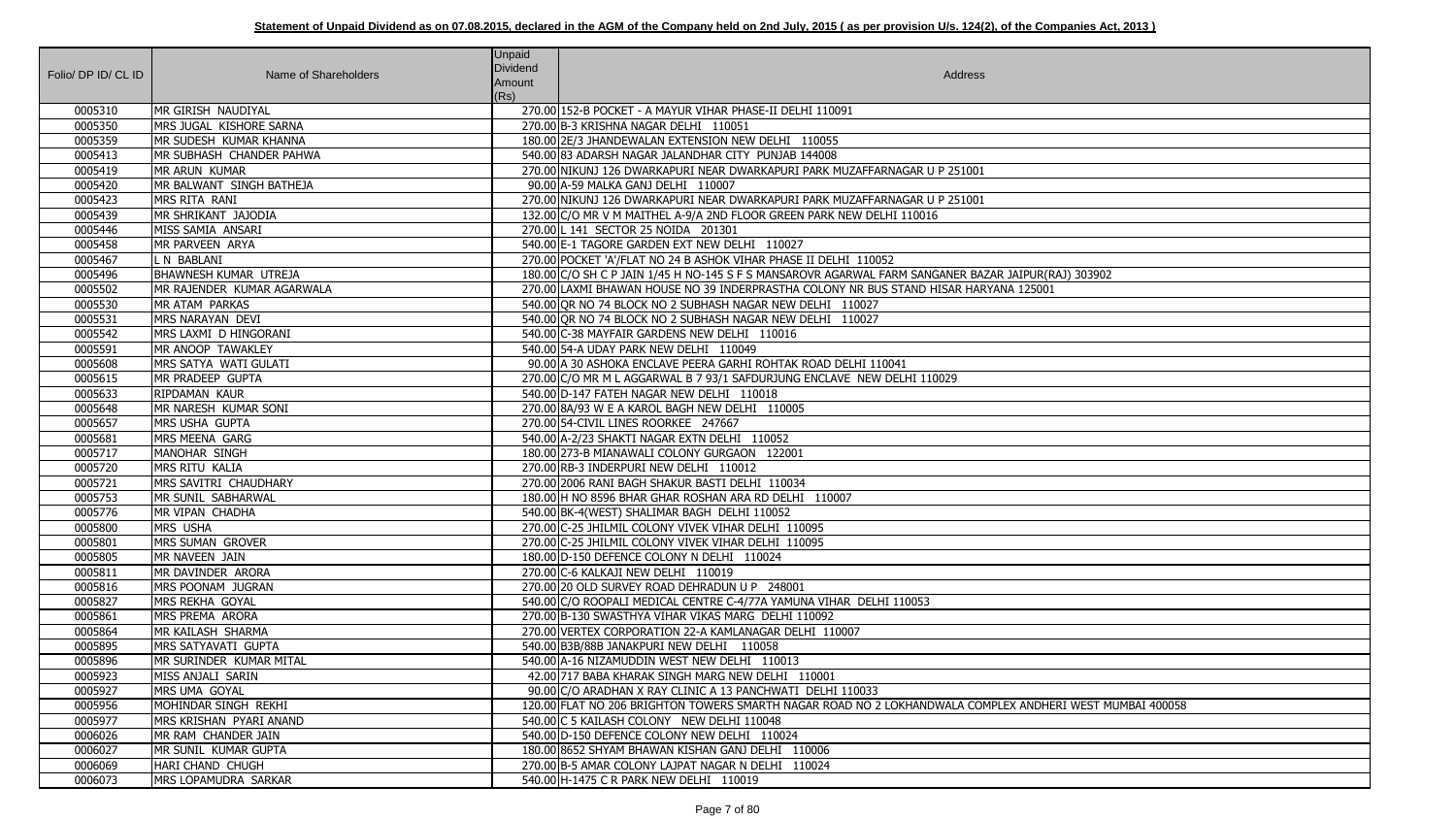| Folio/ DP ID/ CL ID | Name of Shareholders           | Unpaid<br>Dividend<br>Amount<br>(Rs) | <b>Address</b>                                                                       |
|---------------------|--------------------------------|--------------------------------------|--------------------------------------------------------------------------------------|
| 0006084             | <b>COL C ANAND</b>             |                                      | 90.00 D-270 DEFENCE COLONY NEW DELHI 110024                                          |
| 0006088             | RAMINDER SINGH KOHLI           |                                      | 132.00 B-1A/85-B JANAKPURI NEW DELHI 110058                                          |
| 0006089             | MRS SUMAN BHATIA               |                                      | 270.00 NO 2411 SECTOR & POCKET 2 VASANT KUNJ NEW DELHI 110070                        |
| 0006092             | MR HOSHIAR SINGH DHANKHAR      |                                      | 270.00 H 138 H AVENUE SAROJINI NAGAR NEW DELHI 110023                                |
| 0006115             | MR GAJANAND PAREEK             |                                      | 600.00 C/O S N PAREEK ORISSA CEMENT LIMITED B-45/47 CONNAUGHT PLACE NEW DELHI 110001 |
| 0006119             | MRS RAJNI GOYAL                |                                      | 90.00 C/O PZADPUR X-RAY CLINIC A-13 PANCHVATI DELHI 110033                           |
| 0006126             | MR D R SIDANA                  |                                      | 180.00 B 202 KEDAR APARTMENT SECTOR 9 ROHINI DELHI 110085                            |
| 0006137             | MRS KAUSHALYA MALKANI          |                                      | 132.00 III 1005 HB COLONY SARASWATI VIHAR CHAKKARPUR GURGAON HARYANA 122001          |
| 0006143             | NARANDER PAL SINGH             |                                      | 270.00 2291 RAJA PARK SHAKUR BASTI DELHI 110034                                      |
| 0006144             | <b>SUDARSHAN KUMAR KAPUR</b>   |                                      | 270.00 HOUSE NO 1489 1ST FLOOR WAZIR NAGAR NEW DELHI 110003                          |
| 0006148             | UMA AURORA                     |                                      | 270.00 C2A/16/108 JANAK PURI NEW DELHI 110058                                        |
| 0006154             | MRS RITA VADHERA               |                                      | 60.00 D-501 SAROJINI NAGAR NEW DELHI 110023                                          |
| 0006166             | MR KRISHAN LAL ARORA           |                                      | 540.00 R-6 MIG FLAT PRASAD NAGAR NEW DELHI 110005                                    |
| 0006168             | <b>IMR RAMESH KUMAR GROVER</b> |                                      | 270.00 H NO- 536 SECTOR-7 GURGAON HARYANA 122001                                     |
| 0006171             | <b>PRABHASH CHANDRA GHOSH</b>  |                                      | 540.00 FLAT NO 15 AIR FORCE SCHOOL SUBRATO PARK DELHI CANTT 110010                   |
| 0006172             | MR SHRI KRISHAN AGGARWAL       |                                      | 270.00 C/O MR J B GUPTA B-3/66 PHASE II ASHOK VIHAR DELHI 110052                     |
| 0006202             | MR ROBIN SARAN VERMA           |                                      | 270.00 KUSUMALAYA ANANTAPUR RANCHI BIHAR 834002                                      |
| 0006216             | MR ROMESH KUMAR CHUGH          |                                      | 540.00 8/2 OLD RAJINDER NAGAR NEW DELHI 110060                                       |
| 0006220             | MR CHANDER PARKASH AHUJA       |                                      | 270.00 9/6541 LANE NO I DEV NAGAR KAROL BAGH NEW DELHI 110005                        |
| 0006227             | <b>MRS PRAMODNI GUPTA</b>      |                                      | 270.00 I-146 SAROJINI NAGAR NEW DELHI 110023                                         |
| 0006229             | MRS TRIPTI MUKHERJEE           |                                      | 270.00 9A/62 WESTERN EXTENSION AREA KAROL BAGH NEW DELHI 110005                      |
| 0006237             | MRS RANJAN KAUR                |                                      | 72.00 KP-256 MAURYA ENCLAVE PITAMPURA DELHI 110034                                   |
| 0006240             | RAM LAL VIG                    |                                      | 270.00 B-391 NEW FRIENDS COLONY NEW DELHI 110025                                     |
| 0006260             | <b>HEM RAJ GOEL</b>            |                                      | 1500.00 2545 NAI WARA CHAWRI BAZAR DELHI 110006                                      |
| 0006273             | <b>BIMAL PARSHAD JAIN</b>      |                                      | 12.00 D-2/1 MODEL TOWN DELHI 110009                                                  |
| 0006274             | MR VIJAY GOEL                  |                                      | 540.00 B-2/160 PASCHIM VIHAR STREET NO-11 NEW DELHI 110063                           |
| 0006295             | MR ANIL MALHOTRA               |                                      | 810.00 ANZ GRINDLAYS BANK B 68 GREATER KAILASH -1 NEW DELHI 110048                   |
| 0006336             | <b>TEK CHAND CHOPRA</b>        |                                      | 540.00 UTKARSH FLAT NO 9A NO 2 RAJ NARAIN ROAD DELHI 110054                          |
| 0006338             | DAYA RAM                       |                                      | 270.00 9625 MULTANI DHANDA PAHAR GANJ NEW DELHI 110055                               |
| 0006362             | MR RAVINDER SINGH LAMBA        |                                      | 1140.00 H NO 9673 ISLAM GANJ OPP AZAD MARKET DELHI 110006                            |
| 0006378             | IDR MUNSHI LAL CHANANA         |                                      | 540.00 PROFESSOR IN ELECT ENGG REGIONAL ENGG COLLEGE KURUKSHETRA 132119              |
| 0006416             | MRS RAJ GOMBAR                 |                                      | 180.00 C-2/1 VASANT VIHAR NEW DELHI 110057                                           |
| 0006422             | MR VINEY SHANKER MATHUR        |                                      | 270.00 C/O SHRI B D MATHUR 300 VASANT ENCLAVE NEW DELHI 110057                       |
| 0006428             | <b>ANIL KUMAR KALRA</b>        |                                      | 600.00 A-214/2 D D AFLAT ASHOK VIHAR PHASE-I DELHI 110052                            |
| 0006430             | MR RAVI KUMAR VIJAY            |                                      | 270.00 RAMESH CHAND MAHESH CHAND BAZAZA BAZAR ALWAR RAJASTHAN 301001                 |
| 0006449             | VIRENDER NATH ANDLEY           |                                      | 270.00 13-B D D A FLATS TAMOOR NAGAR NEAR NEW FRIENDS COLONY NEW DELHI 110065        |
| 0006466             | MR VINEET RELAN                |                                      | 90.00 100 NAVJEEVAN VIHAR NEW DELHI 110001                                           |
| 0006472             | MRS VIDYA WANTI CHAWLA         |                                      | 270.00 29/29 OLD RAJINDER NAGAR NEW DELHI 110060                                     |
| 0006524             | <b>MRS KIRAN BAWA</b>          |                                      | 540.00 C/O MR DEVRAJ BAWA CIVIL LINES ROHTAK (HARYANA) 124001                        |
| 0006542             | MRS VEENA BAJAJ                |                                      | 540.00 H NO 29 JAWAHAR PARK SAHARANPUR 247001                                        |
| 0006548             | NARINDER KUMAR KAPOOR          |                                      | 540.00 C-79 4TH FLOOR ANAND VIHAR DELHI 110092                                       |
| 0006550             | TRILOKI NATH MEHTANI           |                                      | 42.00 51/42 PUNJABI BAGH NEW DELHI 110026                                            |
| 0006566             | <b>VIJAY KUMAR KHARE</b>       |                                      | 270.00 616 BAMAN PURI BAREILLY U P 243001                                            |
| 0006604             | MR BUDHRAM KISHANLAL           |                                      | 1620.00 D 66 SECTOR 20 NOIDA U P 201301                                              |
| 0006640             | <b>VED PARKASH NAGPAL</b>      |                                      | 540.00 379 CHINOT COLONY OPPOSITE I T I ROHTAK 124001                                |
| 0006652             | <b>BISHAMBER DAYAL</b>         |                                      | 270.00 BLOCK NO 2RA QUARTER NO 8 ORDNANCE FACTORY MURAD NAGAR (U P) 201206           |

| $\mathbf{1}$ |
|--------------|
|              |
|              |
|              |
|              |
|              |
|              |
|              |
|              |
|              |
|              |
|              |
|              |
|              |
|              |
|              |
|              |
|              |
|              |
|              |
|              |
|              |
|              |
|              |
|              |
|              |
|              |
|              |
|              |
|              |
|              |
|              |
|              |
|              |
|              |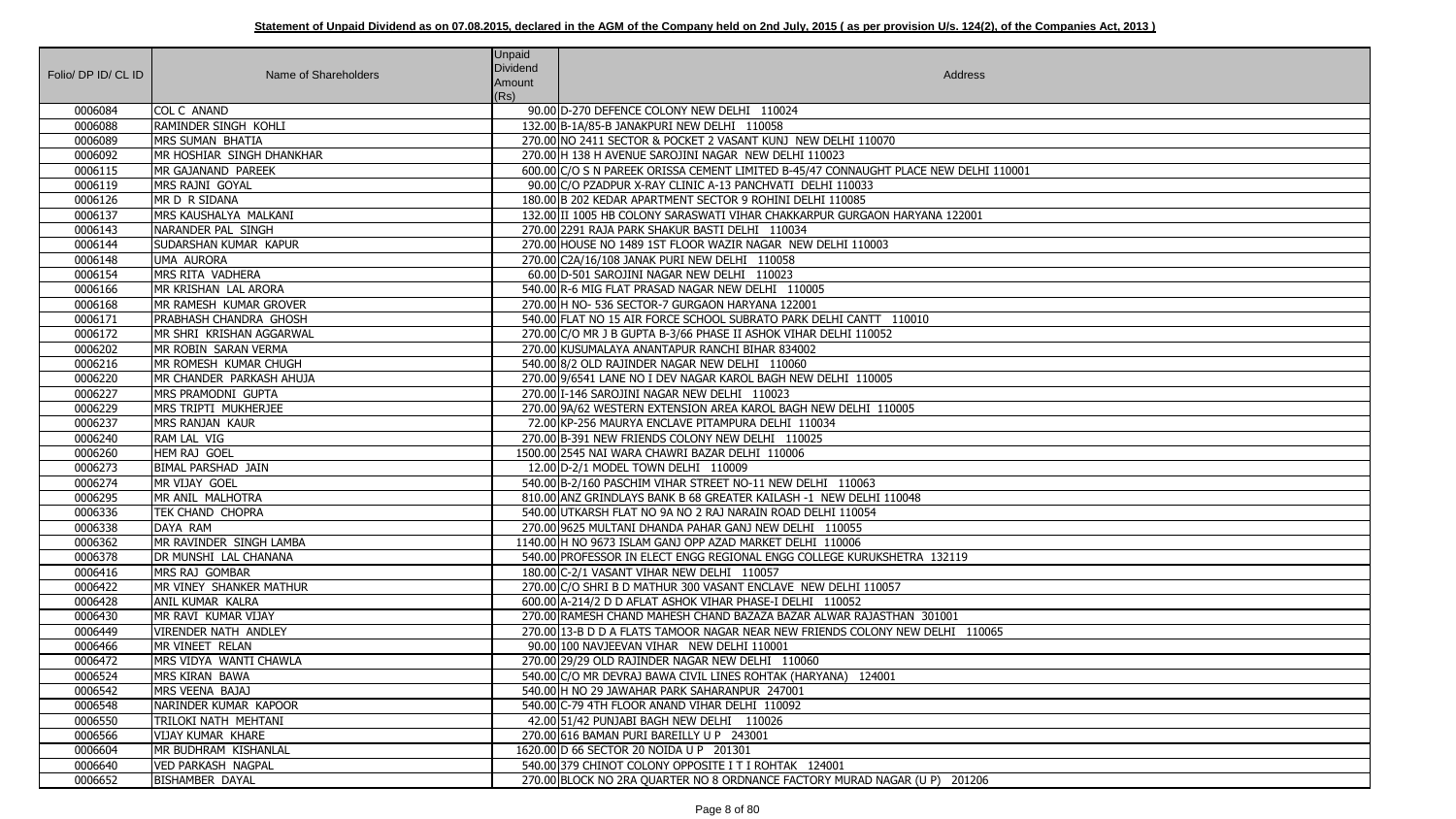|                     |                                                | <b>Unpaid</b> |                                                                                          |
|---------------------|------------------------------------------------|---------------|------------------------------------------------------------------------------------------|
| Folio/ DP ID/ CL ID | Name of Shareholders                           | Dividend      | Address                                                                                  |
|                     |                                                | Amount        |                                                                                          |
|                     |                                                | (Rs)          |                                                                                          |
| 0006662             | MR RAJ KUMAR TYAGI                             |               | 270.00 ASSTT ENGINEER U P JAL NIGAM NEW TEHRI TOWN DT TEHRI GARHWAL 249148               |
| 0006692             | MR ASHVANI KUMAR GAUR                          |               | 540.00 34/335 TYPE II D E S U COLONY PANKHA ROAD NEW DELHI 110058                        |
| 0006701             | MR RAM AUTAR SHARMA                            |               | 540.00 OPP RAMLILA GROUND LONI TOWN DT GHAZIABAD U P 201102                              |
| 0006708             | MR BANTVAL ANANTH BHANDARKAR                   |               | 540.00 C/O HARIDAS BHANDARKAR GOLIKATTA BAZAR BUNDER MANGALORE KARNATAKA STATE 575001    |
| 0006710             | MR BHANWAR LAL KOTHARI                         |               | 540.00 27-28 KISHORE NAGAR EXTN SCHEME AVARI NATA KI GALI NR LIC BLDG KANKROLI DT RAJSAM |
| 0006741             | IMR RAVINDRA MOHAN PACHORI<br>MR C L SHUKLA    |               | 810.00 C/O RAVI HOSPITAL 1/55 DELHI GATE AGRA 282002                                     |
| 0006759             |                                                |               | 540.00 64/6 TAL FEROZ KHAN AGRA 282001<br>270.00 29 ASHOK NAGAR AGRA 282002              |
| 0006806<br>0006809  | MRS GAYATRI DEVI<br>MR BHUPENDRA KUMAR AGRAWAL |               | 270.00 C/O SRI MAHESH CHANDRA AGRAWAL H NO 6/104 BELAN GANJ AGRA 282004                  |
| 0006810             | MRS NEELAM CHOPRA                              |               | 270.00 KOTI NO 437 SECTOR 14 SONE PAT HARYANA 131101                                     |
| 0006815             | MR SANTOSH MALHOTRA                            |               | 270.00 76 MIG RISHI MARG SAKAT COLONY AGRA 207120                                        |
| 0006831             | MRS ANITA KUMARI SHARMA                        |               | 570.00 C/O A K SHARMA SYNDICATE BANK HATHUA MARKET CHETGUNJ VARNASI VARANASI 221010      |
| 0006847             | HARESH CHAND BANSAL                            |               | 270.00 9/642 MOTI KATRA ROAD AGRA 282003                                                 |
| 0006848             | JAGDISH PRASHAD AGARWAL                        |               | 270.00 C/O H C BANSAL ADVOCATE 9/642 MOTI KATRA ROAD AGRA 282003                         |
| 0006859             | MRS SHOBHA MAHESHWARI                          |               | 90.00 C/O ASHOK KUMAR MAHESHWARI MANGLASHWAR STREET JAI GAJ ALIGARH 202001               |
| 0006874             | CHANDRA MOHAN BAJPAI                           |               | 330.00 E-43 NEW AGRA AGRA 282005                                                         |
| 0006887             | MR VINESH CHANDRA GARG                         |               | 270.00 42 BAGH CHHINGA MAL FIROZABAD AGRA 283203                                         |
| 0006909             | MRS SHIBANI RAY                                |               | 180.00 A-8/3 DLF CITY PHASE-I GURGAON HARYANA 122002                                     |
| 0006927             | SANJAY SHRIVASTAVA                             |               | 618.00 C/O SHUBHAM COMPUTERS PARK HOTEL REWA ROAD SATNA (MP) 485001                      |
| 0006928             | MR RADHEY SHYAM MISHRA                         |               | 540.00 C/O UNIVERSAL CABLES LTD PO BIRLA VIKAS SATN (M P) 485005                         |
| 0006977             | MR GURMEET SINGH                               |               | 270.00 138-B D D A FLATS(MIG) RAJOURI GARDEN N DELHI 110027                              |
| 0006984             | MR RAMESH NAGPAUL                              |               | 540.00 488 C SECTOR 15 PART 1 GURGAON HARYANA 122001                                     |
| 0007045             | MR K L BAJAJ                                   |               | 1200.00 3/6 SARVA PRIYA VIHAR NEW DELHI 110016                                           |
| 0007057             | MR CHIRANJI LAL                                |               | 90.00 N-7 GREATER KAILASH-I STREET NO-I NEW DELHI 110048                                 |
| 0007059             | MR DINESH KUMAR                                |               | 270.00 C-101 II FLOOR ASHOKA ENCLAVE-II SECTOR-37 FARIDABAD 121003                       |
| 0007068             | <b>DINESH KUMAR</b>                            |               | 540.00 D-28 AJAY ENCLAVE PO TILAKNAGAR NEW DELHI 110018                                  |
| 0007109             | MR KIDAR NATH SETH                             |               | 360.00 NO 10 NAMDAR MANZIL 4TH PASTA LANE COLABA MUMBAI 400005                           |
| 0007165             | MRS JYOTI KIRAN                                |               | 540.00 33/33 OLD RAJENDRA NAGAR NEW DELHI 110060                                         |
| 0007189             | MR OM PRAKASH                                  |               | 132.00 A-366 DEFENCE COLONY NEW DELHI 110024                                             |
| 0007214             | <b>IMRS USHA SOLANKI</b>                       |               | 30.00 FARM HOUSE SADHNAGER-II PALAM COLONY NEW DELHI 110045                              |
| 0007228             | MRS ARUNIMA KUMAR                              |               | 540.00 B 126 SECTOR 30 NOIDA 201303                                                      |
| 0007231             | MISS SUNITA KUMARI                             |               | 312.00 IX/6501 NEHRU STREET GANDHI NAGAR DELHI 110031                                    |
| 0007232             | MR BRIJ BHUSHAN ARORA                          |               | 42.00 IX/6501 NEHRU STREET GANDHI NAGAR DELHI 110031                                     |
| 0007248             | <b>BALJIT SINGH SOOD</b>                       |               | 540.00 1A/45 A ASHOK VIHAR I DELHI 110052                                                |
| 0007259             | MR ANIL KUMAR MITTAL                           |               | 90.00 B-169 RAMPRASTHA COLONY DELHI-UP BORDER P O CHANDRA NAGAR GHAZIABAD 201011         |
| 0007264             | MRS ANUPAMA LAL                                |               | 90.00 C/O ANAND VARDHAN D-221 SECTOR-47 NOIDA U P 201301                                 |
| 0007292             | MISS MEENA TANEJA                              |               | 270.00 K-3 KIRTI NAGAR NEW DELHI 110015                                                  |
| 0007298             | MRS SURESHTA GAKHAR                            |               | 270.00 I-B-82 LAJPAT NAGAR NEW DELHI 110024                                              |
| 0007349             | MR MAHESH NANDAN AGARWAL                       |               | 270.00 BH-534 SHALIMAR BAGH DELHI 110033                                                 |
| 0007350             | MRS RAJNI AGARWAL                              |               | 270.00 BH-534 SHALIMAR BAGH DELHI 110033                                                 |
| 0007371             | MRS SHABNAM JAIN                               |               | 270.00 CHANDRA SADAN POST OFFICE ROAD KOTA JN 324002                                     |
| 0007374             | MRS BALJEET KOUR                               |               | 270.00 138-B DDA FLATS (MIG) RAJOURI GARDON NEW DELHI 110027                             |
| 0007398             | MR NARENDRA NATH KAUL                          |               | 540.00 D137 SAKET NEW DELHI 110017                                                       |
| 0007439             | MR ASHWANI KUMAR SHARMA                        |               | 270.00 BLOCK 34 QRT NO 335 D E S U COLONY PANKHA ROAD N DELHI 110058                     |
| 0007448             | <b>SHIV KUMAR BHASIN</b>                       |               | 270.00 B 1 612 JANAK PURI NEW DELHI 110058                                               |
| 0007453             | MRS SNEH LATA AGGARWAL                         |               | 132.00 C 201 IFCI STAFF COLONY PASCHIM VIHAR NEW DELHI 110063                            |

2006 RAJ KOTHARI 543324

| 1011 |  |
|------|--|
|      |  |
|      |  |
|      |  |
|      |  |
|      |  |
|      |  |
|      |  |
|      |  |
|      |  |
|      |  |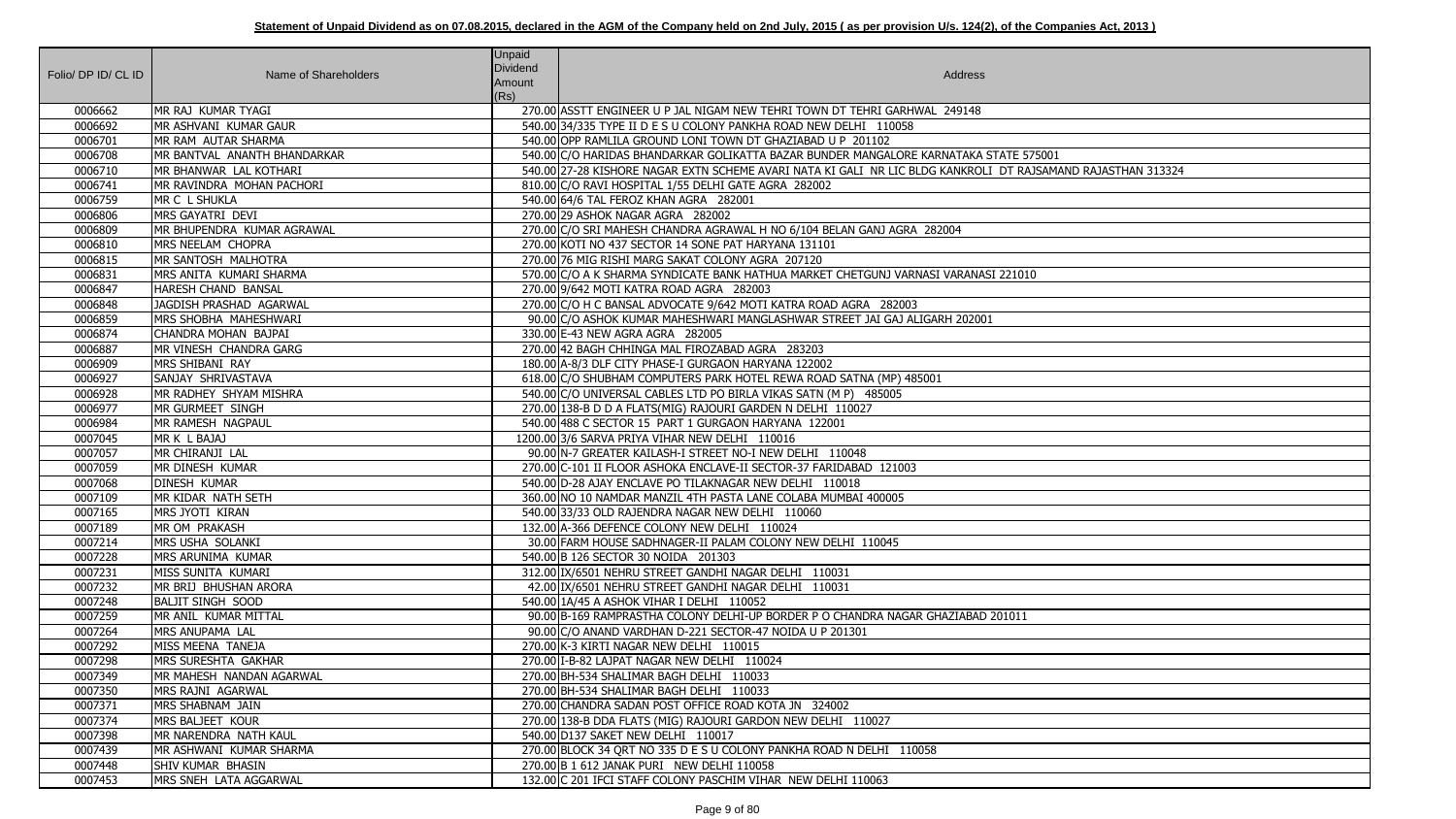| Folio/ DP ID/ CL ID | Name of Shareholders                       | <b>Unpaid</b><br>Dividend<br>Amount | Address                                                                                                                  |
|---------------------|--------------------------------------------|-------------------------------------|--------------------------------------------------------------------------------------------------------------------------|
|                     |                                            | (Rs)                                |                                                                                                                          |
| 0007456             | NARESH GUPTA                               |                                     | 810.00 C/O LT COL DR R K GUPTA 26-A CHAKROTA ROAD DEHRADUN 248001                                                        |
| 0007458             | MR O P GUPTA                               |                                     | 90.00 10/17 WEST PATEL NAGAR NEW DELHI 110008                                                                            |
| 0007479             | MRS NIRMALA DEVI                           |                                     | 750.00 E 41 MASJID MOTH NEW DELHI 110048                                                                                 |
| 0007480             | MISS SAVITA                                |                                     | 750.00 E 41 MASJID MOTH NEW DELHI 110048                                                                                 |
| 0007505             | <b>GIRDHARI LAL SYAL</b>                   |                                     | 540.00 IV/1/80 GOPINATH BLDG. GOPI NATH BAZAR DELHI CANT                                                                 |
| 0007538             | MR RAM PARKASH KALRA                       |                                     | 600.00 A-214/2 D D A FLAT ASHOK VIHAR PHASE-I DELHI 110052                                                               |
| 0007543             | DR SATISH CHANDRA PACHAUREE                |                                     | 180.00 1056 BABA KHARAG SINGH MARG NEW DELHI 110001                                                                      |
| 0007553             | ISHWER SINGH VERMA                         |                                     | 600.00 WZ-572 NARAINA 110028                                                                                             |
| 0007570             | MISS VANDANA B R                           |                                     | 270.00 D 58 HAUZ KHAS NEW DELHI 110001                                                                                   |
| 0007585             | MR DEVENDRA KUMAR KAPOOR                   |                                     | 270.00 C/O MR L R KAPOOR H NO 26/8 BLOCK 3 GOVIND NAGAR KANPUR 208006                                                    |
| 0007668             | MR RAM LALL SACHDEV CHOUDHARY              |                                     | 270.00 C/O DR DHARMENDER CHOUDHARY SECTOR-5 HOUSE NO.JHA-28 (5 JHA 28) JAWAHAR NAGAR JAIPUR                              |
| 0007676             | MRS ANJANA GUPTA                           |                                     | 270.00 173 NAWALPURA KHURJA DISTT BULANDSHAHR UP 203131                                                                  |
| 0007677             | MRS SATYA GULATI                           |                                     | 270.00 C/O DR BHARAT BUSHAN GULATI GANDHI ROAD KHURAJ U P 203131                                                         |
| 0007678             | MISS SADHANA GUPTA                         |                                     | 180.00 D/O SHRI P P GUPTA Y-86 HAUZ KHAS 110016                                                                          |
| 0007682             | <b>MRS CHHAYA GUPTA</b>                    |                                     | 600.00 LIG/C L 134 PHASE I PALLAVAPURAM MEERUT U P 250110                                                                |
| 0007728             | MR DHARAMPAL SURI                          |                                     | 270.00 P-96 VIJAY VIHAR UTTAM NAGAR NEW DELHI 110059                                                                     |
| 0007729             | MRS NEELAM SURI                            |                                     | 270.00 P-96 VIJAY VIHAR UTTAM NAGAR NEW DELHI 110059                                                                     |
| 0007730             | MRS SHEELA SOLANKI                         |                                     | 180.00 FARM HOUSE SADH NAGAR II PALAM COLONY NEW DELHI 110045                                                            |
| 0007734<br>0007740  | BHIM SAIN BHANDARI<br><b>VIJAY SHEKHAR</b> |                                     | 90.00 C/O N C JAIN C 96 EAST OF KAILASH NEW DELHI 110001<br>270.00 44 BAHU BALI ENCLAVE I P EXTENSION II DELHI 110092    |
| 0007779             | MRS SHASHI BALA                            |                                     | 132.00 H-19/140 SECTOR-7 ROHINI DELHI 110085                                                                             |
| 0007810             | SUDESH RANI                                |                                     | 270.00 B 30 RBI STAFF FLATS HAUZ KHAS NEW DELHI 110016                                                                   |
| 0007812             | MR NITIN KUMAR JAIN                        |                                     | 270.00 A-30 R B I OFFICERS FLATS HAUS KHAS NEW DELHI 110016                                                              |
| 0007813             | MISS POONAM GUPTA                          |                                     | 270.00 5527 BASTI HARPOOL SINGH SADAR THANA ROAD DELHI 110006                                                            |
| 0007837             | MISS KRISHNA KUMARI GUPTA                  |                                     | 270.00 556 JOSHI ROAD KAROL BAGH NEW DELHI 110005                                                                        |
| 0007851             | MR DALIP SINGH                             |                                     | 270.00 G 23 MANSAROVER GARDEN NR RAMESH NAGAR NEW DELHI 110015                                                           |
| 0007886             | ANURADHA RANI                              |                                     | 270.00 C/O DR SATYA PAL SINGH 3 KHADRI MOHALLA DEHRADUN 248001                                                           |
| 0007952             | MISS KAMAKSHI K MURTHY IYER                |                                     | 132.00 321 322 C 5 SECTOR 6 ROHINI DELHI 110085                                                                          |
| 0007964             | MR ANIL VARMA                              |                                     | 270.00 9-K VASANT VIHAR (C P W D HOUSING COMPLEX) NEW DELHI 110057                                                       |
| 0007981             | MR SADASHIV GOTHANKAR                      |                                     | 270.00 LOHA GARH KALGAONKAR KA WADA DHOLIBOWA BRIDGE GWALIOR 474001                                                      |
| 0007990             | MRS MADHU KOHLI                            |                                     | 270.00 A 33 ASHOK VIHAR PHASE III DELHI 110052                                                                           |
| 0008019             | SEETHA LAKSHMI                             |                                     | 90.00 R-17 GROUND FLOOR GREATER KAILASH PART-I NEW DELHI 110048                                                          |
| 0008039             | MRS PREM LATA SHARMA                       |                                     | 540.00 C/O RAM AUTAR SHARMA LONI TOWN DT GHAZIABAD U P 201101                                                            |
| 0008046             | MRS VIJAY SETH                             |                                     | 360.00 NO 10 NAMDAR MANZIL 4TH PASTA LANE COLABA MUMBAI 400005                                                           |
| 0008081             | JAGAT NARAIN TRIPATI                       |                                     | 540.00 LECTURER B N SDI COLLEGE CHONNIGANJ KANPUR 208001                                                                 |
| 0008123             | MR JAGMOHAN LAL MISRA                      |                                     | 270.00 M/S SUKHNANDEN LAL SONS 43/225 MESTON ROAD KANPUR 208001                                                          |
| 0008131             | <b>MR TUKAN DAS</b>                        |                                     | 90.00 E-23 SUBSTATION ROAD ARMAPORE KANPUR 208009                                                                        |
| 0008160             | MRS MUSLEMA KHATUN                         |                                     | 600.00 C/O M H RAHMAN 165/A OLD CIRCUITE HOUSE MORH B/H-KANAN BAKERYJUDGES'COURT ROAD KERANITOLAPASCHIM MIDNAPORE 721101 |
| 0008193             | OM PARKASH                                 |                                     | 270.00 111-A/233 ASHOK NAGAR KANPUR 208012                                                                               |
| 0008226             | MISS SEEMA JHA                             |                                     | 540.00 A-6 VIVEK CINEMA BLDG KANPUR 208001                                                                               |
| 0008232             | <b>MRS SUNITA JAIN</b>                     |                                     | 540.00 4/II CLASSIC APARTMENTS 113/4 SWAROOP NAGAR KANPUR 208002                                                         |
| 0008286             | RAM BABU SINGHANIA                         |                                     | 270.00 58/55 MANTARIYO KAPHATAK KAHOO KOTHI PO NAYAGANJ KANPUR 208001                                                    |
| 0008291             | MRS SHANTI DEVI BHAGAT                     |                                     | 540.00 54/7 NAYAGANJ KANPUR 208001                                                                                       |
| 0008316             | MRS MAYA MAHESHWARI                        |                                     | 180.00 5-6 CHITRAKUT APARTMENT VRINDAVAN PARK SILVASSA 396230                                                            |
| 0008362             | MR BADRI NATH MISRA                        |                                     | 270.00 15 PANKI KALAN PANKI POWER HOUSE KANPUR 208020                                                                    |
| 0008363             | MADHURI MEHROTRA                           |                                     | 360.00 ONKAR BROTHERS JHAJHARIA MARKET KANPUR 208001                                                                     |

| Gar Jaipur                              |
|-----------------------------------------|
|                                         |
|                                         |
|                                         |
|                                         |
|                                         |
|                                         |
|                                         |
|                                         |
|                                         |
|                                         |
|                                         |
|                                         |
|                                         |
|                                         |
|                                         |
|                                         |
| ROAD KERANITOLAPASCHIM MIDNAPORE 721101 |
|                                         |
|                                         |
|                                         |
|                                         |
|                                         |
|                                         |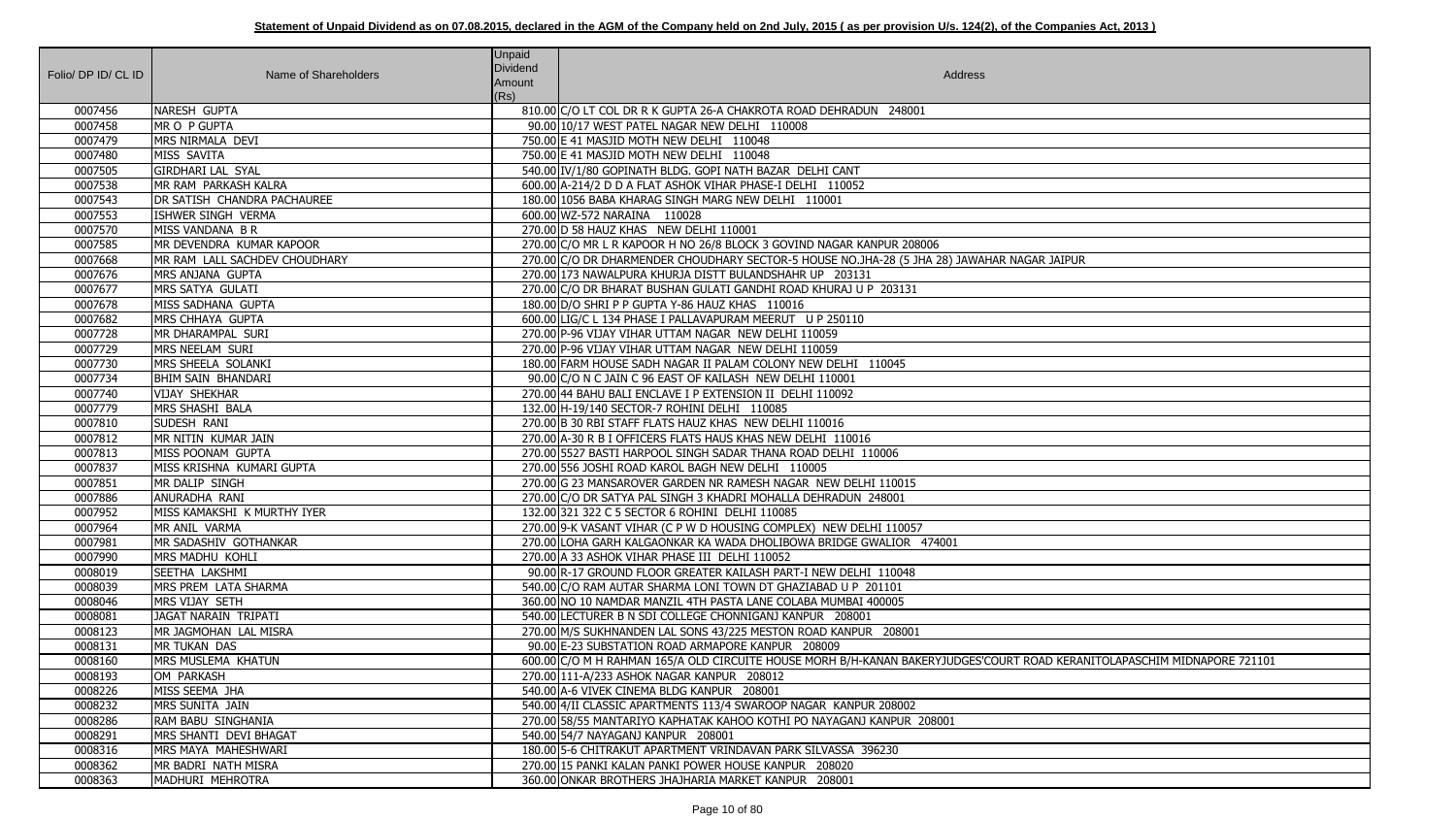| Folio/ DP ID/ CL ID | Name of Shareholders             | <b>Unpaid</b><br><b>Dividend</b><br>Amount<br>(Rs) | Address                                                                                                      |
|---------------------|----------------------------------|----------------------------------------------------|--------------------------------------------------------------------------------------------------------------|
| 0008367             | MISS AMITA NIGAM                 |                                                    | 270.00 106/124 GANDHI NAGAR KANPUR U P 208012                                                                |
| 0008368             | MR GULJHARI LAL SHARMA           |                                                    | 540.00 SATYAM 4/267 PARWATI BAGLA ROAD OLD KANPUR KANPUR 208002                                              |
| 0008370             | MR RAM KRISHAN MEHRA             |                                                    | 270.00 36/35 RAM MOHAN HATA KANPUR 208001                                                                    |
| 0008422             | MRS SARLA BAHRANI                |                                                    | 270.00 C/O MASTER MACHINES & SERVICES 106/1 GANDHI NAGAR KANPUR 208012                                       |
| 0008443             | MR RAMJIWAN VISHNOI              |                                                    | 270.00 PLOT NO.198 RAMPURAM SHYAM NAGAR POST-C O D KANPUR U P 208013                                         |
| 0008446             | MRS QUAISAR BANOO                |                                                    | 132.00 101/42 MUNSHI BASHIR BUILDING NEW LINE COLONEL GANJ KANPUR 208001                                     |
| 0008493             | SATYA PRAKASH BAJPAI             |                                                    | 600.00 N13/36 GOVIND NAGAR KANPUR U P 208006                                                                 |
| 0008517             | MR MOHAN CHANDRA KAPOOR          |                                                    | 540.00 31/121 LATHI MOHAL KANPUR 208001                                                                      |
| 0008584             | <b>BABITA SETH</b>               |                                                    | 270.00 A/23 CHUNNI GANJ KANPUR 208001                                                                        |
| 0008601             | MR OM SHANKER GUPTA              |                                                    | 42.00 C P K U INTER COLLEGE MOOSA NAGAR KANPUR 209208                                                        |
| 0008602             | MR SANTOSH KUMAR GUPTA           |                                                    | 378.00 C/O SUDHIR TRADING COMPANY MOOSA NAGAR KANPUR (UP) 209208                                             |
| 0008631             | MR ASHOK KUMAR GUPTA             |                                                    | 180.00 130/532 BAKAR GANJ KANPUR 208023                                                                      |
| 0008637             | MRS ANJUM SADIQ                  |                                                    | 540.00 C/O MR ANIL DANG E 8/14 VASANT VIHAR NEW DELHI 110057                                                 |
| 0008688             | MR RAMALINGAM SOKKALINGAM        |                                                    | 600.00 SELVIS BLEACHING SYSTEMS SHANMUGA NAGAR EXTENSION 1/473-E UTARAPPAN KADU MANIYANOOR POST SALEM 636010 |
| 0008690             | MR P RAMAKRISHNAN                |                                                    | 270.00 123 LAKSHMI MILLS COLONY PAPANAIKENPALAYAM COIMBATORE 641037                                          |
| 0008697             | MRS R MAYA                       |                                                    | 540.00 51 BASHIYAKARLUR ROAD (WEST) R S PURAM COIMBATORE 641002                                              |
| 0008703             | C P GANAPATHY                    |                                                    | 120.00 21 TATABAD STREET NO-2 COIMBATORE 641012                                                              |
| 0008725             | MR CHENGALVARAYA CHETTY MADHALAM |                                                    | 540.00 NO-4 FLOWERS ROAD ARUMBAKKAM CHENNAI 600106                                                           |
| 0008730             | NARAYANAN THATHRA RANGANATHAN    |                                                    | 270.00 SARAVANA FLATS FLAT-4A DOOR NO.30 SECOND MAIN ROADGANDHI NAGAR ADYAR CHENNAI 600020                   |
| 0008731             | VKA ARUSWAMY                     |                                                    | 270.00 6 RAILWAY FEEDER ROAD SULEM PO COIMBATORE 641402                                                      |
| 0008741             | D SUBRAMANIAN                    |                                                    | 270.00 55 BIGBAZAAR ST DHARAPURAM PERIYAR DT TAMILNADU 638656                                                |
| 0008742             | D RAJAMOHAN                      |                                                    | 270.00 55 BIGBAZAAR ST DHARAPURAM PERIYAR DT TAMILNADU 638656                                                |
| 0008744             | MR V RAJARAMAN                   |                                                    | 270.00 52 COX STREET COIMBATORE 641009                                                                       |
| 0008750             | MRS T SAROJINI                   |                                                    | 540.00 58 L I C COLONY FIRST STREET MEENAMBALPURAM MADURAI 625002                                            |
| 0008753             | S MURALI                         |                                                    | 270.00 SRI MEENAKSHI PLOT NO. 1A OLD POST OFFICE ST. S.S. COLONY MADURAI 625016                              |
| 0008786             | MR K S GANAPATHY                 |                                                    | 1200.00 139 EAST NEW STREET TIRUNELVELI 627006                                                               |
| 0008788             | MR C S RAVEENDRAN                |                                                    | 270.00 36-37 PALAYAM COTTAH ROAD TUTICORIN 628002                                                            |
| 0008790             | P DEIVANAI AMMAL                 |                                                    | 378.00 24 VELLANTHANGHIPIL LAYAR KOVIL STREET TIRUNELVELI TOWN 627006                                        |
| 0008802             | PALLAVUR RAMASARMA RAJAGOPALAN   |                                                    | 270.00 656/G 16TH MAIN SARASWATHIPURAM MYSORE 570009                                                         |
| 0008816             | MR N S MURTHY                    |                                                    | 270.00 NO-70 BIG KAMMALA STREET TIRUCHY 620008                                                               |
| 0008863             | MRS SUNDERBEN HARISH CANDRA SHAH |                                                    | 270.00 POLY CLINIC STATION ROAD PETLAD 388450                                                                |
| 0008869             | MR RAJENDRAKUMAR G PATEL         |                                                    | 132.00 VALLABH CHOWK P O NAVLI TA ANAND GUJRAT 388355                                                        |
| 0008914             | MR RAMESHBHAI CHATURBHAI PATEL   |                                                    | 270.00 PARAG BUILDING NR CHORA DESAI VAGA NADIAD DT KHAIRA GUJARAT 387001                                    |
| 0009187             | SHREE NATH AGRAWAL               |                                                    | 450.00 C/O M/S RAJESH & COMPANY 2900 M I ROAD PANCH BATTI JAIPUR 302001                                      |
| 0009266             | <b>PRAVEEN KUMAR BANSAL</b>      |                                                    | 270.00 537 BANSAL BHAWAN SUBJI MANDI KARAULI RAJ DISTT SAWAIMADHOPUR 322241                                  |
| 0009288             | MR SUNIL SABOO                   |                                                    | 600.00 C/O M/S SURYA PLASTICS (P) LTD G-10 SHYAM NAGAR EXTENSION JAIPUR RAJASTHAN 302006                     |
| 0009289             | MANOJ SABOO                      |                                                    | 600.00 C/O M/S SURYA PLASTICS (P) LTD G-10 SHYAM NAGAR EXTENSION JAIPUR RAJASTHAN 302006                     |
| 0009356             | MISS MADHU AGRAWAL               |                                                    | 270.00 707 JAT KA KUWA KA RASTA CHAND POAL BAZAR JAIPUR 302001                                               |
| 0009363             | MR AKHIL GARG                    |                                                    | 270.00 D-29 AMBA BARI JAIPUR 302012                                                                          |
| 0009364             | <b>DESH DEEPAK SHARMA</b>        |                                                    | 270.00 B-4 SIKAR HOUSE JAIPUR 302016                                                                         |
| 0009391             | MR GOVIND CHAND MATHUR           |                                                    | 270.00 C/O SHEETAL MALTHUR 3540 WEDDINGTON REED LANE MATHEWS NORTH CAROLINACHARLOTTE U S A 28105             |
| 0009397             | <b>BABU LAL NYATI</b>            |                                                    | 600.00 S/O SHRI NAND KISHORE JI NYATI PURA MOHALLA KABUTRON KA CHOWK JODHPUR 342001                          |
| 0009437             | MISS SUNITA MAHARWAL             |                                                    | 270.00 E 42 SHASTRI NAGAR JAIPUR 302016                                                                      |
| 0009498             | SURAJ BHAN KHATRI                |                                                    | 270.00 B 33 VIDYUT NAGAR AJMER ROAD JAIPUR 302021                                                            |
| 0009512             | MR VISHWANATH MAROO              |                                                    | 270.00 16 GULAB BARI FACTORY ARIA ROAD JHOTWARA JAIPUR 12                                                    |
| 0009522             | MR GYAN CHAND PODDAR             |                                                    | 270.00 PODDAR COMPANY NAND SADAN CHANDPOLE JAIPUR 302001                                                     |

| <b>IANIYANOOR POST SALEM 636010</b> |
|-------------------------------------|
|                                     |
|                                     |
|                                     |
| INAI 600020                         |
|                                     |
|                                     |
|                                     |
|                                     |
|                                     |
|                                     |
|                                     |
|                                     |
|                                     |
|                                     |
|                                     |
|                                     |
|                                     |
| 2006                                |
| 2006                                |
|                                     |
|                                     |
| RLOTTE U S A 28105                  |
| $\overline{01}$                     |
|                                     |
|                                     |
|                                     |
|                                     |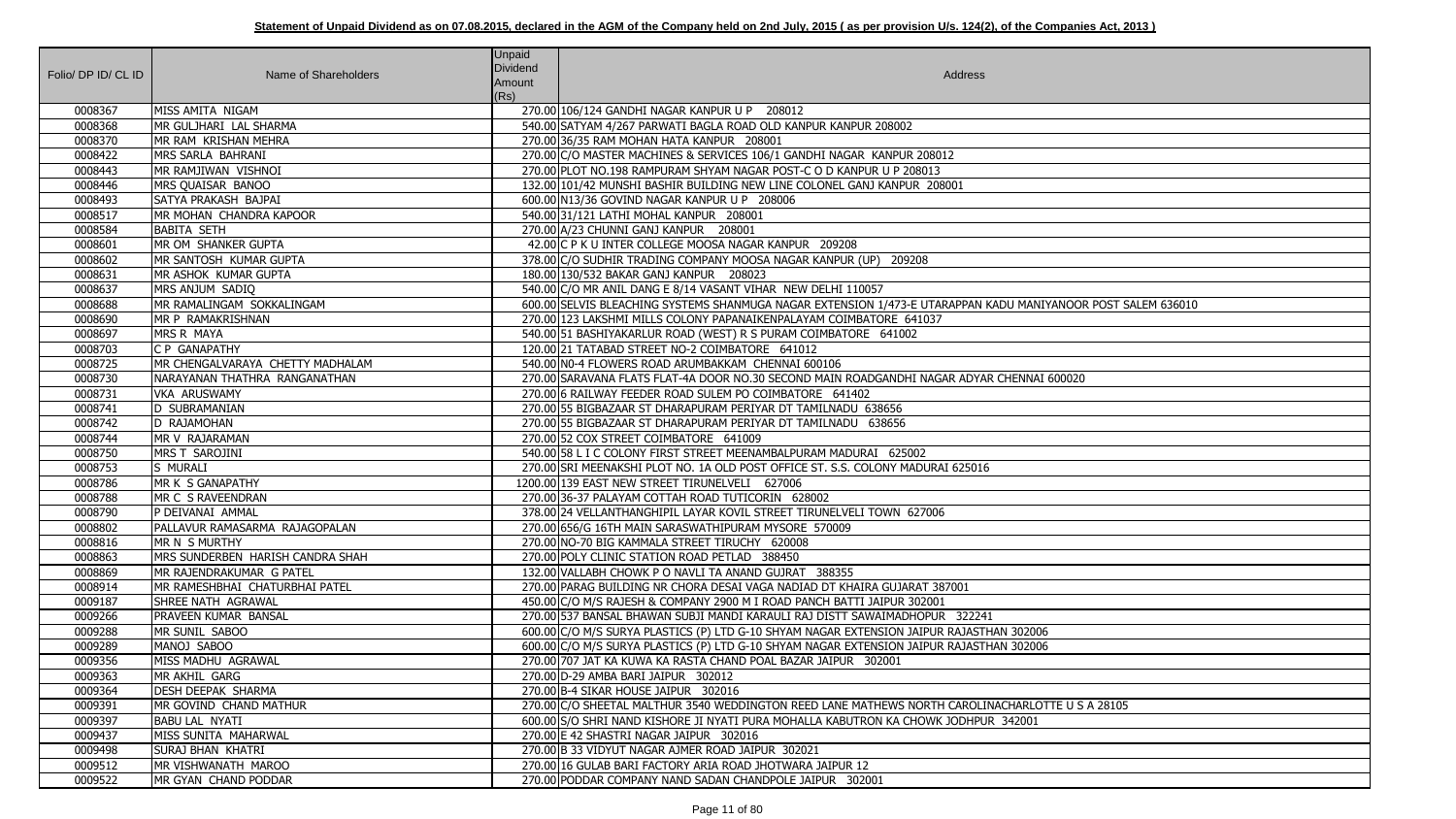| Folio/ DP ID/ CL ID | Name of Shareholders              | <b>Unpaid</b><br>Dividend<br>Amount<br>(Rs) | Address                                                                                           |
|---------------------|-----------------------------------|---------------------------------------------|---------------------------------------------------------------------------------------------------|
| 0009575             | RADHA PIYARI BOHRA                |                                             | 42.00 W/O MR H K BOHRA C/O OUT SIDE BOHRA KA POL JODHPUR 342001                                   |
| 0009590             | <b>VIMLA AIRAN</b>                |                                             | 90.00 2182 MOHD DUX ROAD NAJIABAD 305601                                                          |
| 0009626             | MR SANJAY CHORDIA                 |                                             | 90.00 149 ASHOK VIHAR EXTENSION GOPALPURA BY PASS TANK ROAD JAIPUR 302015                         |
| 0009646             | MRS VIJAY GUPTA                   |                                             | 270.00 10/62 MANSAROVAR JAIPUR 302020                                                             |
| 0009657             | <b>DR MADAN MOHAN BANSAL</b>      |                                             | 270.00 23/106 SWARN PATH MANSAROVER JAIPUR 302020                                                 |
| 0009733             | MISS MADHU KUMARI GARG            |                                             | 270.00 BAJAI LAL KUNDAN LAL JAIN S NO 175 TRIPOLIA BAZAR JAIPUR 302002                            |
| 0009790             | MRS JYOTI DEVI MOONDRA            |                                             | 600.00 202 BALARAMA BANDRA KURLA COMPLEX MUMBAI 400051                                            |
| 0009791             | MRS PUSHPADEVI MOONDRA            |                                             | 600.00 C/O M/S ROOPCHAND BIKHABDASS SOJAT CITY 306104                                             |
| 0009889             | <b>PREM CHAND KHANDELWAL</b>      |                                             | 180.00 4407 PYMAS STREET ANAJ MANDI JAUHARI BAZAR JAIPUR 302003                                   |
| 0009973             | MRS ASHA BHARGAVA                 |                                             | 132.00 C/O SHRI P D BHARGAVA C-49 BAPU NAGAR JAIPUR                                               |
| 0009985             | MR SUNIL JAIN                     |                                             | 270.00 9 K98 JYOTI NAGAR JAIPUR 302005                                                            |
| 0009997             | MRS SUSHILA GUPTA                 |                                             | 132.00 A-84 SINGH BHOOMI COLONY KHATIPURA JAIPUR 302012                                           |
| 0010003             | <b>SUSHIL KUMAR JHANJARI</b>      |                                             | 540.00 C/O B L SHAH BANKWALA H NO 2653 SHAH BHAWAN RASTA GHEE WALONKA JAIPUR 302003               |
| 0010004             | SUNITA JHANJARI                   |                                             | 540.00 C/O B L SHAH BANKWALA H NO SHAH BHAWAN RASTA GHEEWALONKA JAIPUR 302003                     |
| 0010005             | PREM BOHRA                        |                                             | 540.00 C/O B L SHAH BANKWALA H NO 2653 SHAH BHAWAN RASTA GHEEWALONKA JAIPUR 302003                |
| 0010037             | MRS SASHI DUBEY                   |                                             | 90.00 7 KHA 3 JAWAHAR NAGAR JAIPUR 302001                                                         |
| 0010038             | MR MAN MOHAN DUBEY                |                                             | 90.00 7 KHA 3 JAWAHAR NAGAR JAIPUR 302001                                                         |
| 0010117             | <b>BASHISTH NARAIN SINGH</b>      |                                             | 540.00 RAJ BHAWAN CIVIL LINES JAIPUR 302006                                                       |
| 0010213             | SMT G V KAMESWARI DEVI            |                                             | 270.00 251/2-18 OPP.POLICE KALYANA MANDA NEAR ANJANEYASWAMY TEMPLEAMEENAPET ELURU A B 534001      |
| 0010286             | MR PRITHVI SINGH MANDLOI          |                                             | 132.00 SUNEL DT JHALAWAR RAJASTHAN 326513                                                         |
| 0010320             | MRS ANANDI DEVI GOYAL             |                                             | 540.00 M/S SANTOSH INDUSTRIES IND ESTATE FALNA RAJ 306116                                         |
| 0010350             | MRS HEMA SESHACHARY               |                                             | 90.00 210 B X CHEQUER COURT 4TH MAIN ROAD KOTTURPURAM CHENNAI 600085                              |
| 0010365             | MR VISWANATHAN KRISHNAN           |                                             | 270.00 PLOT NO 220 F FIFTH CROSS STREET GANESA PURAM BOILER PROJECT POST TIRUCHIRAPPALLI 620014   |
| 0010394             | MRS NEELAVATHY RALLAPATI          |                                             | 540.00 NO 192 PYCROFTS ROAD ROYA PETIAH MADRAS 600014                                             |
| 0010466             | KABERI CHAKRAVORTY                |                                             | 90.00 34 ASHOK GARH CALCUTTA 700035                                                               |
| 0010472             | <b>IMR PAWAN KUMAR KHANDELWAL</b> |                                             | 270.00 P O NEORI VIKAS VIDYALAYA DIST RANCHI(BIHAR) 835217                                        |
| 0010486             | MR SUNIL KUMAR SINHA              |                                             | 270.00 113/1 LAKE TOWN BLOCK-A KOLKATA 700089                                                     |
| 0010528             | MR PARMESHWAR LAL SUTODIYA        |                                             | 216.00 C/O GREENLINE TEA & EXPORTS LTD 26 CHOWRINGHEE ROAD SUIT NO 23 2ND FLOOR CALCUTTA 700087   |
| 0010529             | HRIDAYA RAM GUPTA                 |                                             | 1200.00 123 COTTON STREET 2ND FLOOR CALCUTTA 700007                                               |
| 0010531             | MR BIJAY KUMAR MAWANDIA           |                                             | 180.00 24/25 MOULANA ABUL KALAM AZAD ROAD 6TH FLOOR FLAT NO 6 H HOWRAH WEST BENGAL 711101         |
| 0010564             | MR PAWAN KUMAR SINGHANIA          |                                             | 270.00 210 CANAL STREET LAKE TOWN KOLKATA 700048                                                  |
| 0010688             | MR SHYAM SUNDER MALHOTRA          |                                             | 540.00 FLAT NO 75 C BLOCK H SAKET NEW DELHI 110017                                                |
| 0010758             | MR ASHOK KUMAR DAMMANI            |                                             | 60.00 C/O RAJASTHAN CANDLE WORKS 167 NETAJI SUBHAS ROAD RAJA KATRA 2ND FLOOR CALCUTTA 700007      |
| 0010770             | MR HEMRAJ DUDHORIA                |                                             | 540.00 C/O HHC LTD 7E LINDSAY STREET CALCUTTA 700087                                              |
| 0010846             | MR SHRAWAN KUMAR GUPTA            |                                             | 270.00 NR HARIHAR MANDIR MOHADDIPUR GORAKHPUR 273001                                              |
| 0010934             | <b>SUBRATA KUMAR DAS GUPTA</b>    |                                             | 270.00 5B ABHOY GUHA ROAD CALCUTTA 700006                                                         |
| 0010982             | MRS VIDYA BHUWANIA                |                                             | 42.00 AKSHAY APPARTMENT 123 CANAL STREET 1ST FLOOR B BLOCK FLAT NO.B-2 SHREE BHUMI KOLKATA 700048 |
| 0011034             | MISS SHARMILA ROYCHOWDHURY        |                                             | 270.00 BLOCK AB 126 SALTLAKE CITY SECTOR-1 CALCUTTA 700064                                        |
| 0011038             | MRS KISHORI SINGH                 |                                             | 270.00 C/O P K SINGH 3RD FLOOR P 32 KSHIROD VIDYA VINOD AVENUE CALCUTTA 700003                    |
| 0011042             | MR SAMBHUKINKAR CHATTERJEE        |                                             | 90.00 12/2 RAMKRISHANA ACHARYA LANE SALKIA HOWRAH 711106                                          |
| 0011094             | MR RAJESH SHARMA                  |                                             | 270.00 6F VENUS APARTMENTS 9 MAY FAIR ROAD CALCUTTA 700019                                        |
| 0011102             | MR ABDUR RASHID                   |                                             | 798.00 53 TALTOLA LANE CALCUTTA 700016                                                            |
| 0011123             | MR NIRANJAN MAJUMDER              |                                             | 270.00 F 123 AWHO (SENA BIHAR) ST THOMAS TOWN KAMMANHALLI MAIN ROAD BANGALORE 560084              |
| 0011169             | MR AJIT KUMAR SINGH               |                                             | 540.00 75 G BLOCK GOVIND NAGAR KANPUR U P 208006                                                  |
| 0011184             | MR PURUSHOTTAM LAL AGARWAL        |                                             | 90.00 16-L MONDAL TEMPLE LANE CALCUTTA 700053                                                     |
| 0011201             | MRS GITA CHATTERJEE               |                                             | 600.00 8 DEODAR STREET CALCUTTA 700019                                                            |

| $\overline{03}$      |
|----------------------|
| $\overline{)3}$      |
|                      |
|                      |
| U A B 534001         |
|                      |
|                      |
| PPALLI 620014        |
|                      |
|                      |
| <b>LCUTTA 700087</b> |
|                      |
| AL 711101            |
|                      |
| CUTTA 700007         |
|                      |
|                      |
| I KOLKATA 700048     |
|                      |
|                      |
|                      |
| 0084                 |
|                      |
|                      |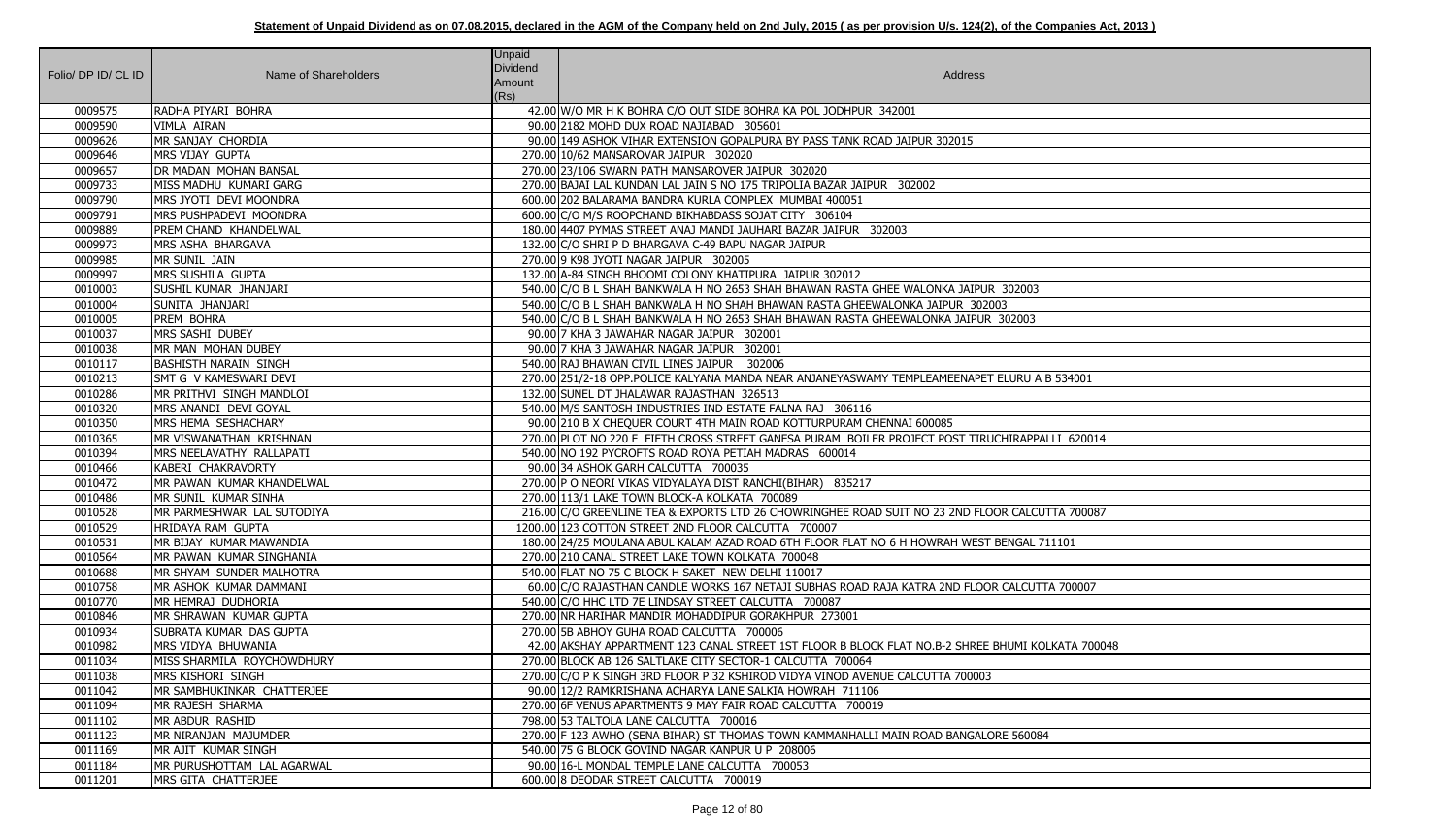| Folio/ DP ID/ CL ID | Name of Shareholders          | <b>Unpaid</b><br>Dividend<br>Amount<br>(Rs) | Address                                                                                       |
|---------------------|-------------------------------|---------------------------------------------|-----------------------------------------------------------------------------------------------|
| 0011247             | <b>SHYAM SUNDAR GHOSH</b>     |                                             | 270.00 11 RAMANATH PAUL ROAD KIDDERPORE CALCUTTA 700023                                       |
| 0011252             | BISWANATH CHATTERJEE          |                                             | 600.00 64/3K RAJA RAMMOHAN ROY ROAD (BIREN ROY ROAD EAST) BEHALA EAST PARK KOLKATA 700008     |
| 0011254             | MR RUPNARAYAN AGARWAL         |                                             | 270.00 21 ASHUTOSH MUKHERJEE ROAD CALCUTTA 700020                                             |
| 0011266             | MRS MADHU DAR                 |                                             | 270.00 467 BLOCK K NEW ALIPORE CALCUTTA 700053                                                |
| 0011277             | MRS SUDIPTA SARKAR            |                                             | 540.00 FLAT NO 772 SOUTH DELHI APARTMENTS SECTOR 4 PLOT NO 8 DWARKA NEW DELHI 110078          |
| 0011320             | MR KALLOL KUMAR PAUL          |                                             | 966.00 FLAT NO.1402 TRISHUL TOWER KAUSHAMBIDIST-GHAZIABAD U P 201010                          |
| 0011348             | MR PARSHOTAM LAL BAJAJ        |                                             | 180.00 1C/29 NEW ROHTAK ROAD NEW DELHI 110005                                                 |
| 0011371             | MR RANJIT KUMAR MAJUMDAR      |                                             | 1200.00 FLAT NO 4 W NIRALA NIKETAN FD 215 SALT LAKE SECTOR 3 CALCUTTA 700091                  |
| 0011375             | MR JNANENDRA NATH SARKAR      |                                             | 540.00 12-H SABJIBAGAN LANE IST FLOOR CHETLA CALCUTTA 700027                                  |
| 0011386             | MR BISWANATH SARKAR           |                                             | 1200.00 12-H SABJIBAGAN LANE IST FLOOR CHETLA CALCUTTA 700027                                 |
| 0011401             | MR MANASH KAHALI              |                                             | 672.00 38/Q MAHARAJA TAGORE ROAD DHAKURIA CALCUTTA 700031                                     |
| 0011410             | MRS USHA AGARWALA             |                                             | 600.00 ASSOCIATED MICA CORP KATCHERY ROAD PO DIST GIRIDIH BIHAR 815301                        |
| 0011482             | MRS SUMITRA GAGGAR            |                                             | 402.00 C/O MR SANJAY GAGGAR CEMENT BUNGALOW A 399 PAREEK COLLEGE ROAD BANI PARK UAIPUR 302006 |
| 0011508             | MRS MRIDULA MAJUMDAR          |                                             | 540.00 MARK HOUSE 120 BALLYGUNGE GARDENS CALCUTTA 700029                                      |
| 0011523             | MRS PARUL PROVA DAS           |                                             | 270.00 A-13 SBBJ OFFICERS COLONY JYOTI NAGAR JAIPUR 302005                                    |
| 0011528             | MRS SULOCHANA BIYANI          |                                             | 270.00 C/O BEARING TRADING COMPANY 138 CANNING STREET 700001                                  |
| 0011538             | MR SUMITRA DEVI SINGHANIA     |                                             | 270.00 109 P N MALIA ROAD POST & P.S: RANIGANJ DIST-BURDWAN WEST BENGAL 713347                |
| 0011568             | TALESHWAR SHARMA              |                                             | 540.00 SECTOR IC QR NO 472 BOKARO STEEL CITY JHARKHAND 827001                                 |
| 0011578             | MR SURESH MOHAN THAKUR        |                                             | 420.00 ANANDGARH PALACE SURYA MOHAN THAKUR ROAD BHAGALPUR BIHAR 812001                        |
| 0011605             | NEETA JAIN                    |                                             | 270.00 13/D D N GHOSE ROAD FLAT NO 4 NIL KOTHI CALCUTTA 700025                                |
| 0011657             | MR HIRALAL LAKHOTIA           |                                             | 270.00 1/4 BOWALI MONDAL ROAD CALCUTTA 700026                                                 |
| 0011678             | MR ALOK KUMAR DAS             |                                             | 570.00 3A BRINDA BON PAL LANE CALCUTTA 700003                                                 |
| 0011712             | MR VIJAY KUMAR AGARWAL        |                                             | 540.00 C/O M/S SATISH & COMPANY 113A MANOHAR DAS CHOWK CALCUTTA 700007                        |
| 0011744             | MR ASHIM ROY CHOWDHURY        |                                             | 450.00 29B BALLYGUNGE CIRCULAR ROAD CALCUTTA 700019                                           |
| 0011751             | AXON INDIA PRIVATE LIMITED    |                                             | 180.00 57/1 BALLY GUNJ CIRCULAR ROAD CALCUTTA 700019                                          |
| 0011826             | MR GOVIND PRASAD JAISWAL      |                                             | 270.00 218 SHIVAM APARTMENT SAIDPUR CANAL ROAD PATNA BIHAR 800004                             |
| 0011926             | MR SUBHAS CH MAJUMDER         |                                             | 270.00 9 PANCHANAN TALA ROAD PO BALLY DT HOWRAH W BENGAL 711201                               |
| 0011945             | MR ANIL KUMAR GUPTA           |                                             | 180.00 12 RAJENDRA CHATTERJEE ROAD P O ALAMBAZAR CALCUTTA 700035                              |
| 0011948             | MRS MANJU JAIN                |                                             | 270.00 19/B BHABANANDA ROAD CALCUTTA 700026                                                   |
| 0011988             | MRS SHYAMALI DAS              |                                             | 90.00 C/O GAUTAM GAUTAM 55 CANNING STREET MEHTA BUILDING CALCUTTA 700001                      |
| 0012027             | MR SAJAL KUMAR DAS            |                                             | 270.00 21/ C/3 PRINCE BAKTIAR SHAH ROAD TOLLYGUNJE CALCUTTA 700064                            |
| 0012028             | MR SUNDARLAL BOTHRA           |                                             | 270.00 C/O MADAN JUTE SUPPLY 20 MULLICK STREET CALCUTTA 700007                                |
| 0012045             | MR LOON KARAN JHAWAR          |                                             | 90.00 859 MARSHALL HOUSE 33/1 NETAJI SUBHAS ROAD CALCUTTA 700001                              |
| 0012097             | SATYA RANJANRAY               |                                             | 540.00 57 RAJA NABAKRISHNA STREET CALCUTTA 700005                                             |
| 0012100             | MR VENKATA SUBBARAO MURUKUTLA |                                             | 540.00 SFA I 214 AUTO NAGAR VISAKHAPAT 530012                                                 |
| 0012102             | MR HARISH K JAISWAL           |                                             | 540.00 78/1 CHINTAMONI DEY ROAD HOWRAH 711101                                                 |
| 0012105             | MR GOVIND RAM MODI            |                                             | 270.00 MURLI FLOUR MILL JORAFATAK ROAD DHANBAD 826001                                         |
| 0012107             | MR DURYODHAN SAHOO            |                                             | 270.00 OTR NO.G/127 H A L TOWNSHIP SUNABEDA-2DIST-KORAPUT ORISSA 763002                       |
| 0012109             | MRS SUMITRA SAHA              |                                             | 270.00 C/O SAWKHI LAL SONS CHOWK BAZAR MUNGER 811201                                          |
| 0012149             | MR SIBDAS ADHYA               |                                             | 900.00 4 BLACQUIRE SQUARE CALCUTTA 700006                                                     |
| 0012150             | MRS JHARNA MANDAL             |                                             | 540.00 P 14 C I T ROAD ENTALLY CALCUTTA 700014                                                |
| 0012153             | MR PARTHA SARATHI PAUL        |                                             | 540.00 JAYANTI 6 A N SAHA ROAD CALCUTTA 700048                                                |
| 0012164             | MR PAWAN KUMAR KHAITAN        |                                             | 180.00 12 LOUDAN STREET FLAT NO 3E CALCUTTA 700017                                            |
| 0012175             | SHYAM SUNDER BAGARIA          |                                             | 810.00 NEAR SATYA NARAYAN MANDIR LAL BAZAR JHARIA (DHANBAD) 828111                            |
| 0012183             | MR PYARELAL GUPTA             |                                             | 540.00 81F BECHU CHATTERJEE STREET CALCUTTA 700009                                            |
| 0012229             | MRS PRITIBALA H AJMERA        |                                             | 810.00 12 MANGOR LANE 2ND FLOOR CALCUTTA 700001                                               |

| TA 700008     |  |
|---------------|--|
| 0078          |  |
|               |  |
|               |  |
| JAIPUR 302006 |  |
|               |  |
|               |  |
|               |  |
|               |  |
|               |  |
|               |  |
|               |  |
|               |  |
|               |  |
|               |  |
|               |  |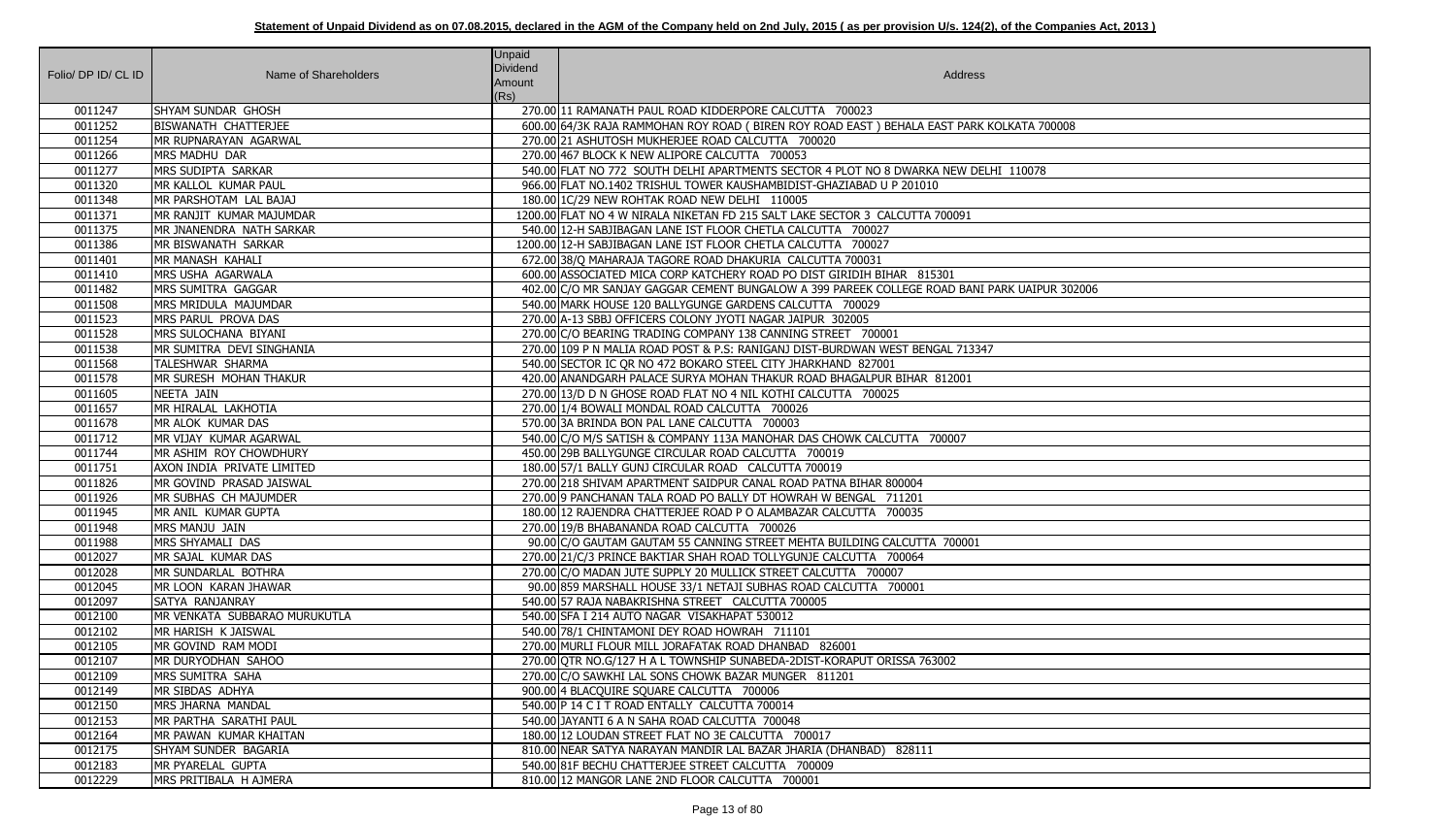|                     |                               | <b>Unpaid</b><br><b>Dividend</b> |                                                                                                                           |
|---------------------|-------------------------------|----------------------------------|---------------------------------------------------------------------------------------------------------------------------|
| Folio/ DP ID/ CL ID | Name of Shareholders          | Amount                           | Address                                                                                                                   |
|                     |                               | (Rs)                             |                                                                                                                           |
| 0012306             | MDHAMED SAJID                 |                                  | 270.00 12 HARIN BARI 2ND LANE (THANA GALI) CALCUTTA 700073                                                                |
| 0012334             | MR SAYEED AHMED               |                                  | 180.00 29 ELLIOT ROAD FLAT NO4 CALCUTTA 700016                                                                            |
| 0012343             | SUNDER KUMAR AGARWAL          |                                  | 540.00 C/O THE WESTERN CLOTH STORES 29/1/30 ARMENIA ST 700001                                                             |
| 0012354             | MR SOMESH CHANDRA SEN         |                                  | 90.00 33A CHANDRA NATH CHATTERJEE STREET CALCUTTA 700025                                                                  |
| 0012355             | MRS SANTOSH DEVI KARIWALA     |                                  | 270.00 4 BHAWANI DUTTA LANE 4TH FLOOR CALCUTTA 700073                                                                     |
| 0012359             | MRS SANTI SEN                 |                                  | 90.00 33A CHANDRA NATH CHATTERJEE STREET CALCUTTA 700025                                                                  |
| 0012379             | <b>BAJRANG LAL NAHATA</b>     |                                  | 270.00 ASPEN RESIDENCY FLOT NO 209 52-10-32 RESPUVANI PALACE VISAKHAPATTNAM 530013                                        |
| 0012383             | MR JAYANTA KUMAR SARKAR       |                                  | 270.00 NIMTOLLA SIDING STREET P O SHYAM NAGAR DIST 24 PARGANAS 743127                                                     |
| 0012457             | MR GULAB MENGHANI             |                                  | 90.00 C/O ARGO ENGINEERING SYSTEMS PVT LT 99 C P COLONY MORAR GWALIOR 474006                                              |
| 0012471             | MRS UMA BAJORIA               |                                  | 486.00 C/O A. K. BAJORIA FLAT NO.C-403SURVEY NO.48-2A & 2B SPRING BLOOM APARTMENTSHIRKE ROAD B.T. KAWADE ROAD PUNE 411001 |
| 0012547             | MRS MANORAMA JAIN             |                                  | 540.00 N221 JAL VAYU VIHAR SECTOR 25 NOIDA 410210                                                                         |
| 0012552             | <b>SURENDRA NATH DARBARI</b>  |                                  | 540.00 66 LUKERGANJ ALLAHABAD U P 211001                                                                                  |
| 0012584             | <b>MRS KAMLA THAKUR</b>       |                                  | 270.00 C/O AMAN TEXTILE THANA ROAD P O LUMDING DT NOWGONG ASSAM 782447                                                    |
| 0012585             | MR AJAY KUMAR JAIN            |                                  | 132.00 10 MASJID LANE BHOGAL JANGPURA NEW DELHI 110014                                                                    |
| 0012610             | NEERA ARORA                   |                                  | 270.00 GOODLUCK APARTMENT GUPTESHWAR ROAD NR B K SINGH KA BAGICHA JABALPUR M P 482001                                     |
| 0012615             | MR RAJ KUMAR JAIN             |                                  | 540.00 BK F QR NO 9F M P HOUSING BOARD HATHI TAL COLONY JABALPUR (MP) 482001                                              |
| 0012650             | MR PANKAJ KUMAR KAMDAR        |                                  | 270.00 C/O R K TEXTILES SADAR ROAD SARANGARH DIST RAIGARH (MP) 496445                                                     |
| 0012660             | DILIP SHANKAR RAO DAOO        |                                  | 270.00 FLAT F 2 FIRST FLOOR ADWAIT APPARTMENTS NR PARANJPE SCHOOL 19 SHRADDANAND PETH NAGPUR 440010                       |
| 0012692             | MRS NAYANA JOGANI             |                                  | 90.00 11 PUKHRAJ LAXMI NAGAR NAGPUR 440022                                                                                |
| 0012702             | PURSHOTTAM SHARMA             |                                  | 270.00 C/O LOONKARAN AND COMPANY GUDIYARI RAIPUR 492009                                                                   |
| 0012744             | MR ALAKH NIRANJAN KUMAR       |                                  | 270.00 TRT 164 VIDYANAGAR COLONY HYDERABAD 500044                                                                         |
| 0012774             | MR GIRISH JOSHI               |                                  | 540.00 NAGOBA LANE NO-1 NEAR MULEYS HOUSE MAHAL NAGPUR 440002                                                             |
| 0012790             | MR CHANDRAMOULESWARARAO LAVU  |                                  | 540.00 B/14 PLDQ TOWNSHIP PURNAPANI PO VIA ROURKELA ORISSA 770035                                                         |
| 0012801             | MRS MALTI SINHA               |                                  | 270.00 1C/2K/1L KALINDIPURAM PO DHUMANGANJ ALLAHABAD U P                                                                  |
| 0012811             | MRS VIRANGANA SINGH           |                                  | 90.00 62/B ROOPDARSHAN JUHULENE ANDHERI WEST BOMBAY 400058                                                                |
| 0012833             | MR BHUPIENDRA SHAH            |                                  | 270.00 MAULIK' 17 MANGALYAM SOCIETY SATELLITE ROAD AMBAWADI AHMEDABAD 380015                                              |
| 0012854             | MR LALIT R AGARWAL            |                                  | 270.00 MANILAL CHHAGANLAL CHAWL R NO 18 QUARRY RD MALAD EAST BOMBAY 400097                                                |
| 0012862             | MRS GIRIJA PANCHAPAKESAN      |                                  | 180.00 SYNDICATE BANK GARDEN VIEW PLOT NO 55 VALLABHBAGH LANE GHATKOPAR EAST MUMBAI 400000                                |
| 0012868             | MR KIRAN INDRU HINGORANI      |                                  | 210.00 14 BLOOMING HEIGHTS 4 PALI HILL BANDRA BOMBAY 400050                                                               |
| 0012869             | MR INDRU BHAGWANDAS HINGORANI |                                  | 210.00 14 BLOOMING HEIGHTS 4 PALI HILL BANDRA BOMBAY 400050                                                               |
| 0012890             | MRS SONAL GIRISH JARIWALA     |                                  | 120.00 BIHARI BAUG ROOM NO 56 4TH FLOOR 3RD BHOIWADA BOMBAY 400002                                                        |
| 0012917             | MR RAMESH KUMAR SHINGANI      |                                  | 540.00 9-PALMYRA CO-OP HSG SC LTD 593 21ST ROAD BANDRA BOMBAY 400050                                                      |
| 0012949             | MR NARAYAN PRADHAN            |                                  | 270.00 4 ANAMIKA BLDG NO 13 GUL MOHAR CROSS RD NO 10 J V P D SCHEME BOMBAY 400049                                         |
| 0012950             | MRS KAMAL PRADHAN             |                                  | 270.00 4 ANAMIKA BLDG NO 13 GUL MOHAR X RD NO 10 J P V D SCHEME MUMBAI 400049                                             |
| 0012952             | SHIRISH ASARAM SAMDANI        |                                  | 270.00 KIRTI BLDG PANDARIBA AURANGABAD 431001                                                                             |
| 0012962             | MR BHIKHALAL G SHETH          |                                  | 270.00 4 RATAN ABAD TUKARAM JAVJI RD MUMBAI 400007                                                                        |
| 0012970             | MR DWARKADAS NARAINDAS        |                                  | 180.00 27 ALKA 5TH FLOOR B ROAD CHURCHGATE 40 MARINE DRIVE MUMBAI 400020                                                  |
| 0012980             | MRS VEENA TIKAM GEHANI        |                                  | 540.00 202/18 ROOP MAHAL R A KIDWAI RD WADALA MUMBAI 400031                                                               |
| 0012992             | MISS KETTY BAJAN              |                                  | 180.00 ROOM NO 9 1ST FLOOR JER BUILDING KHETWADI 6TH LANE MUMBAI 400004                                                   |
| 0012996             | MRS MANESHA MEHTA             |                                  | 270.00 C-17-5 JEEVAN BIMA NAGAR BORIVLI WEST MUMBAI 400103                                                                |
| 0013009             | MR ISHWARLAL KALYANJI TRIVEDI |                                  | 540.00 MUKTA BLDG FLAT 35 PERU BAUG AAREY RD GOREGAON E MUMBAI 400063                                                     |
| 0013062             | MR MIRZA ISMAIL HOODA         |                                  | 180.00 B-28 ISMAILIABAD HSG SOC V P RD ANDHERI WEST MUMBAI 400058                                                         |
| 0013080             | MR KANTILAL DUNGARJI JOSHI    |                                  | 270.00 4/41 A-1 APARTMENTS 270 WALKESHWAR RD MUMBAI 400005                                                                |
| 0013084             | SONAL DOLATRAI MITHANI        |                                  | 180.00 15 SUKH SADAN 2ND FLR CAMA LANE GHATKOPAR MUMBAI 400086                                                            |
| 0013129             | MRS PANI BAI H SOLANKI        |                                  | 12.00 A-504 GIRIVIHAR DARSON 5TH FLOOR MUSAKILEDAR STRRET JUCOBCIRCLE MUMBAI 400011                                       |
| 0013139             | MR S MOHAN KRISHNAN           |                                  | 90.00 NO 15 LAVANYA SECTOR 6 CHADDANAGAR CHEMBUR                                                                          |

| RKE ROAD B.T. KAWADE ROAD PUNE 411001 |
|---------------------------------------|
| 32001                                 |
| PETH NAGPUR 440010                    |
|                                       |
|                                       |
| BAI 400000                            |
|                                       |
|                                       |
|                                       |
|                                       |
| $\overline{11}$                       |
|                                       |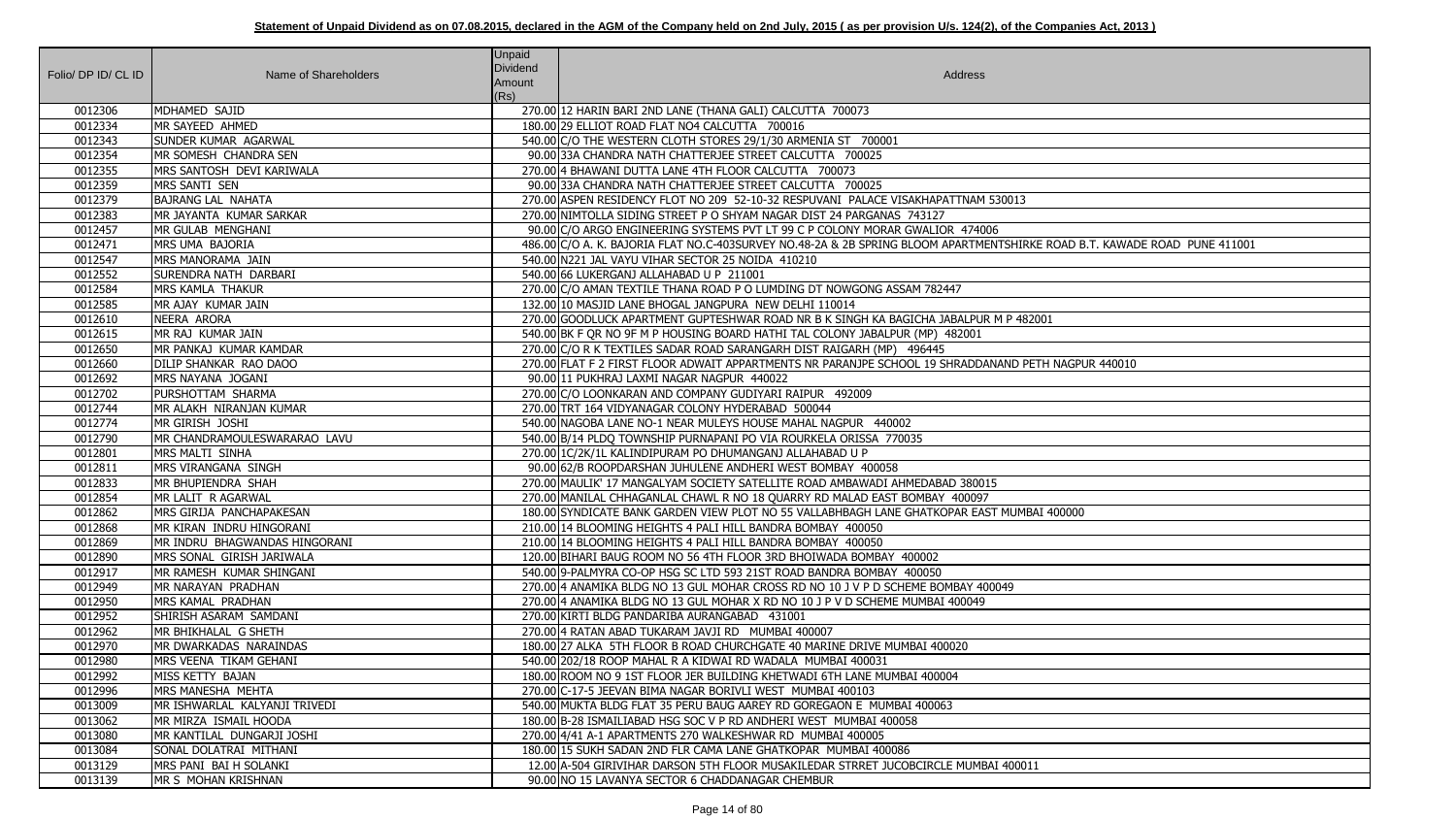| Folio/ DP ID/ CL ID | Name of Shareholders              | Unpaid<br>Dividend<br>Amount<br>(Rs) | Address                                                                                                 |
|---------------------|-----------------------------------|--------------------------------------|---------------------------------------------------------------------------------------------------------|
| 0013157             | MR MUKESH G MEHTA                 |                                      | 270.00 6 LEELA VILLA NG ACHARYA MARG CHEMBUR MUMBAI 400071                                              |
| 0013187             | MADHAVDAS GONDALIA                |                                      | 600.00 149/51 NEW CHAREN ROAD PRATHANA SAMAJ BOMBAY 400004                                              |
| 0013209             | VENKATESWARLU DAMARLA             |                                      | 600.00 QR NO 335 C G S COLONY SECTOR C BHANDUP (E) MUMBAI 400078                                        |
| 0013223             | MR OM PRAKASH GHOSH               |                                      | 540.00 SUDHAMA COTTAGE 11/1 SINDHI SOCIETY CHEMBUR MUMBAI 400071                                        |
| 0013268             | MISS DEEPTI AGARWAL               |                                      | 180.00 E-4 TRIVENI 66 WALKESHWAR RD MUMBAI 400006                                                       |
| 0013280             | MR MADHUSUDAN D CHIKHALE          |                                      | 180.00 38 BORA BAZAR ROAD 3RD FLOOR MUMBAI 400001                                                       |
| 0013282             | MISS BINDU SARAF                  |                                      | 90.00 ID NO 45-32-13 GORAKSHNA PETA NEAR SWATI MUTYAM GROUND FLOOR RAJAHMUNDR 533103                    |
| 0013296             | MR JAYANTILAL CHIMANLAL SHAH      |                                      | 540.00 C/O M/S DHANERA METAL SUPPLY CORPORATION 59 KIKA STREET MUMBAI 400004                            |
| 0013318             | MR SANJAY KANWAR                  |                                      | 540.00 THE PUNJAB SAW MILLS POST BOX NO 30 YAMUNA NAGAR 135001                                          |
| 0013319             | MRS HASUMATI J SHAH               |                                      | 270.00 32 VITHALDAS ROAD 8 DEVKARAN MANSION 3RD FLOOR BLOCK NO-50 MUMBAI 400002                         |
| 0013331             | MRS KUSUM S CHAUHAN               |                                      | 270.00 SUBH SANDESH CO HSG SOCIETY 1ST FLOOR BLOCK NO 109 16 A HANSHRAJ LANE BYCULLA                    |
| 0013333             | MRS SARLA C SHAH                  |                                      | 90.00 503 WOOD STOCK YOGI HILLS OFF BAL RAJESHWAR ROAD MULUND (W) MUMBAI 400080                         |
| 0013334             | MR PRADIP B SANGHVI               |                                      | 90.00 503 WOOD STOCK YOGI HILLS OFF. BAL RAJESHWAR ROAD MULUND (W) MUMBAI 400080                        |
| 0013338             | MR SURENDRA GANDA                 |                                      | 180.00 A2/10-BHADRAN NAGAR SV ROAD MALAD W MUMBAI 400064                                                |
| 0013351             | MADHUSUDAN KRISHNATHEERAM         |                                      | 714.00 6-1-339/7 NEAR SAIBABA TEMPLE PADMARAO NAGAR SECUNDERABAD                                        |
| 0013362             | MRS HANSABEN PRAKASH MEHTA        |                                      | 270.00 A-5/6 NAGINDAS MANSION 3RD FLOOR 57/61 J.S.S ROAD OPERA HOUSE MUMBAI 400004                      |
| 0013393             | MRS VIRMATI PRATAPSINH BHATIA     |                                      | 180.00 MERIDIAN APARTMENTS BUILDING NO 3 BLOCK NO 504 VIRA DESAI ROAD ANDHERI (W) MUMBAI 400058         |
| 0013418             | MR RITESH BEOTRA                  |                                      | 60.00 B-14 SHASTRI NAGAR JODHPUR RAJASTHAN 342003                                                       |
| 0013423             | MRS DIPTIBEN KISHORE RUPAREL      |                                      | 540.00 C/O RUPAREL BROTHERS 80 A DATTARAM LAD MARG OPP HAKOBA MILLS KALACHOWKI MUMBAI 400033            |
| 0013425             | MISS PRAMILA MEHTA                |                                      | 270.00 C/O SH SUMER MAL PATWA F C A 18 JALAM VILLA PAOTA B ROAD JODHPUR 342006                          |
| 0013435             | MISS BHAVNA GADHECHA              |                                      | 42.00 23 PUSHPAMANI ZAVER ROAD MULUND WEST MUMBAI 400080                                                |
| 0013447             | MURALI MANOHAR AGARWAL            |                                      | 270.00 M/S AVI GEMS 20 PRASAD CHAMBERS GROUND FLOOR TATA ROAD OPERA HOUSE MUMBAI 400004                 |
| 0013450             | MR ELIAS FRANCIS PEREIRA          |                                      | 786.00 10 PRABHU SANDESH 292 SHER E PUNJAB MAHAKALI ANDHERI (E) MUMBAI 400093                           |
| 0013476             | MISS SUHASINI B ARYA              |                                      | 270.00 B-103 KRISHNA RESIDENCY OPP.DALMIYA COLLEGE SUNDER NAGARMALAD(W) MUMBAI 400064                   |
| 0013481             | MRS GEETA N AHUJA                 |                                      | 240.00 C/O KANTA A BHATIA 158 SUNDEEP 10TH ROAD KHAR MUMBAI 400052                                      |
| 0013489             | MR SUNDEEP AVARSEKAR              |                                      | 540.00 4 ALPINE J B MATA MARG AMBOLI ANDHERI WEST MUMBAI 400058                                         |
| 0013513             | MRS RENU KAPUR                    |                                      | 270.00 505 GEMINI DIVYA PARK MALVANI MARVE ROAD MALAD (W) MUMBAI 400095                                 |
| 0013590             | MR SANTARAM YESU PATANKAR         |                                      | 540.00 C/O SWASTIK TARPAULINS MFG CO 66-68 DONTAD STREET MUMBAI 400009                                  |
| 0013592             | MR MINAAZ DOSSA                   |                                      | 180.00 C/O M S DOSSA & CO 156 SHERIFF DEVJI STREET CHAKLA MUMBAI 400003                                 |
| 0013593             | MRS ZARINA DOSSA                  |                                      | 180.00 C/O M S DOSSA & CO 156 SHERIFF DEVJI STREET CHAKLA MUMBAI 400003                                 |
| 0013631             | MISS PARUL VRAJALAL SHAH          |                                      | 270.00 20 JAY GUN SAGAR 90 FEET ROAD 57 GARODIA NAGAR GHATKOPAR EAST MUMBAI 400077                      |
| 0013643             | MR DOMBAYA SALIAN                 |                                      | 270.00 SHREE NIVAS ROOM NO 2 KOHTWADI SANTACRUZ WEST MUMBAI 400054                                      |
| 0013681             | MR SUKUMAR CHANDULAL AMBANI       |                                      | 90.00 ATTANTA BWING FLAT 604 EVERSHINE NAGAR MALAD W 400064                                             |
| 0013686             | MRS PUSHPA TANWAR                 |                                      | 270.00 9/454 SARDAR NAGAR NO1 SION-KOLIWADA MUMBAI 400022                                               |
| 0013726             | MR DAMODARAN RAMASWAMI            |                                      | 540.00 4TH BLDG NOOTAN NAGAR TARUNER ROAD BANDRA MUMBAI 400050                                          |
| 0013781             | DR ARVIND VASUDEVA DAVE           |                                      | 600.00 C/O DR V B DAVE NO 1 TWIN BUNGLOW PRATAP NAGAR SHAHNOOR WADI ROAD OSMANPURA AURANGABAD MS 431005 |
| 0013789             | <b>S RAJESWARI</b>                |                                      | 540.00 19 GODDANAGARAM ROAD GUDIYATTAM 632602                                                           |
| 0013825             | MR VENKATESWARA RAO KOMARAVOLU    |                                      | 180.00 HOUSE NO 41 2 11 POST OFFICE ROAD KRISHNA LANKA VIJAYAWADA A P 520013                            |
| 0013839             | MR MADHAV DIXIT                   |                                      | 270.00 ADITYA PLOT NO 9 DEEP SAROWAR COLONY DEOKAR PANAND NR JUNA VASHI NAKA KOLHAPUR                   |
| 0013850             | MR RAMBAHADUR BHATHAGAR BHATNAGAR |                                      | 270.00 906/15 CIVIL LINES SEVA RAM OIL MILLS COMPOUND JHANSI 284001                                     |
| 0013865             | <b>PROBIR KUMAR DAS</b>           |                                      | 270.00 C/O MR M N DAS DAS & CO ASHOK RAJ PATH PATNA 800004                                              |
| 0013875             | RAMBHADO ATMARAM PAWAR            |                                      | 756.00 A-81 ALKAPURI BHOPAL 462024                                                                      |
| 0013882             | HABIBULLAKHAN PATHAN NASRULLAKHAN |                                      | 1800.00 D1 6 701/702 YAMUNA NAGAR OPP MILLAT NAGAR OSHIWARA ANDHERI (W) MUMBAI 400053                   |
| 0013926             | MR KISHINCHAND BULCHAND MAHTANI   |                                      | 270.00 45-46 CANDY CASTLE 2ND FLOOR OPP TELEPHONE BHAWAN COLABA MUMBAI 400005                           |
| 0013997             | MR RAMNIKLAL ANANDJI KOTHARI      |                                      | 270.00 M/S RUPAREL BROTHERS 80-A DATTARAM LAD MARG OPP HAKOBA MILLSKALACHOWKI MUMBAI 400033             |
| 0013999             | MR ADIVENDRA JIVAJI KULKARNI      |                                      | 270.00 KISHOR NIWAS 2ND FLOOR R NO 3 LAXMIBAI DOMBIVALI EAST BOMBIVLI EAST                              |

| 33103                    |
|--------------------------|
|                          |
|                          |
|                          |
| $\overline{A}$           |
|                          |
|                          |
|                          |
|                          |
| MUMBAI 400058            |
| JMBAI 400033             |
|                          |
|                          |
| 1400004                  |
|                          |
| 0064                     |
|                          |
|                          |
|                          |
|                          |
|                          |
|                          |
|                          |
|                          |
|                          |
| URA AURANGABAD MS 431005 |
|                          |
| <b>HAPUR</b>             |
|                          |
|                          |
|                          |
| $\overline{053}$         |
| IMBAI 400033             |
|                          |
|                          |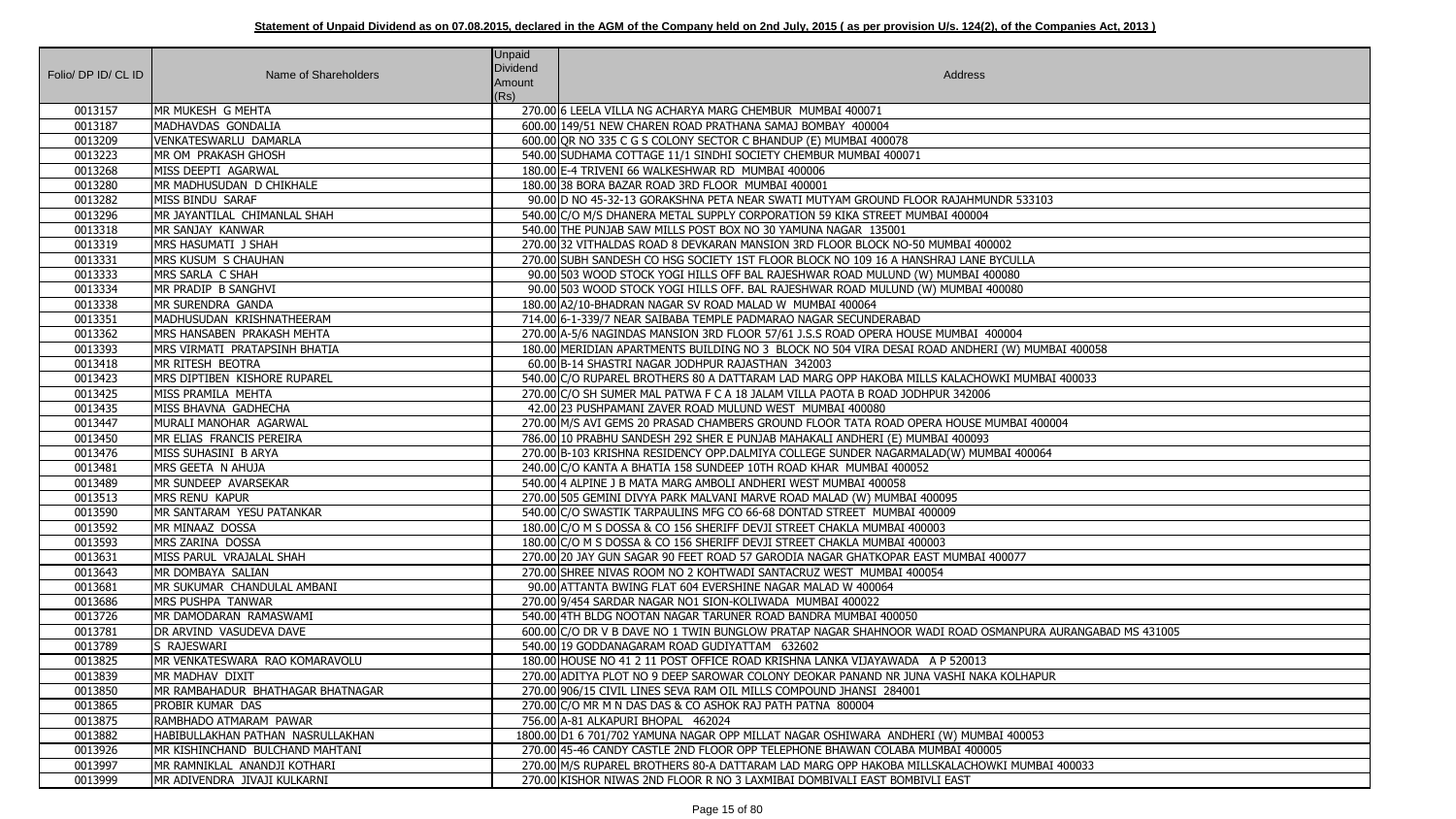| Folio/ DP ID/ CL ID | Name of Shareholders                            | <b>Unpaid</b><br><b>Dividend</b><br>Amount<br>(Rs) | Address                                                                                                             |
|---------------------|-------------------------------------------------|----------------------------------------------------|---------------------------------------------------------------------------------------------------------------------|
| 0014080             | SANJJANBEN RAMABHAI PATEL                       |                                                    | 270.00 ROOM NO 203 ABHAY APT A NARAYAN NAGAR ROAD BHAYANDAR WEST 401101                                             |
| 0014098             | MRS RAJALAXMI M NATARAJAN                       |                                                    | 540.00 B/5 KARNATAK SCTY BLDG MOGUL LANE MAHIM MUMBAI 400016                                                        |
| 0014104             | MRS MADHUMATI D DESAI                           |                                                    | 540.00 14/219 ADARSH NAGAR PRABHADEVI MUMBAI 400025                                                                 |
| 0014137             | TARA BIPIN MEHTA                                |                                                    | 180.00 C/O POPATLAL H SHAH T-2 BLOCK DALAL ESTATE LAMINGTON ROAD MUMBAI 400008                                      |
| 0014138             | JIGNESH BIPIN MEHTA                             |                                                    | 180.00 C/O POPATLAL H SHAH T-2 BLOCK DALAL ESTATE LAMINGTON ROAD MUMBAI 400008                                      |
| 0014179             | MR PRAFULCHANDRA J VADGAMA                      |                                                    | 540.00 145 B PRASHANT BLOCK NO 3 S V ROAD ARVIND COLONY VILE PARLE (WEST) MUMBAI 400046                             |
| 0014273             | MISS TANUJA KAMBLAKAR KUHKARNI                  |                                                    | 180.00 ASHIRWAD 0-13 RH 5 SECTOR 7 VASHI NEW BOMBAY 400703                                                          |
| 0014276             | RAMACHANDR DESAI                                |                                                    | 270.00 SHANTGHAN 2A NANDADEEP HSG SCTY GOREGAON (E) MUMBAI 400063                                                   |
| 0014286             | MISS NEETA SEVANTILAL SHAH                      |                                                    | 42.00 301 3RD FLR AMAR TOWER ANAND RAO DEVLE MANGI NR CHANDAU TALKIES JUHU MUMBAI 400049                            |
| 0014289             | MRS MALATHI RAJASEKHARAN                        |                                                    | 540.00 101/12 OM APARTMENTS MEDAVAKKAM TANK ROAD KILPAUK CHENNAI 600010                                             |
| 0014302             | MRS HARCHARAN BEDI                              |                                                    | 90.00 404 EMBASSY CHS X 15 SHASTRI NAGAR OFF J P ROAD ANDHERI W MUMBAI 400053                                       |
| 0014438             | MR VIJAY KUMAR MALAUNA                          |                                                    | 600.00 HILL SIDE 6 A CARMICHAEL ROAD MUMBAI 400026                                                                  |
| 0014443             | MR MOOKIAH CHELLIAH                             |                                                    | 600.00 HILL SIDE 6 A DHANUKAR MARG MUMBAI 400026                                                                    |
| 0014446             | MISS VANITA SRIVASTAVA                          |                                                    | 600.00 HILL SIDE 6 A DHANUKAR MARG MUMBAI 400026                                                                    |
| 0014457             | MRS SUREKHA SONI                                |                                                    | 600.00 C/O D R PODDAR 111A MAHATMA GANDHI ROAD CURRIMJEE BUILDING FORT MUMBAI 400001                                |
| 0014458             | MRS LALITA SONI                                 |                                                    | 600.00 HILL SIDE 6 A CARMICHAEL ROAD MUMBAI 400026                                                                  |
| 0014459             | MRS SUSHILA SRIVASTAVA                          |                                                    | 600.00 HILL SIDE 6 A CARMICHAEL ROAD MUMBAI 400026                                                                  |
| 0014460             | MISS VIJAYA MEHTA                               |                                                    | 600.00 HILL SIDE 6 A DHANUKAR MART MUMBAI 400026                                                                    |
| 0014482             | KHERAJ FARIA                                    |                                                    | 270.00 20-B PALAN SOJPAL BLDG 37-S K BOLE ROAD MUMBAI 400028                                                        |
| 0014518             | MRS SHARDA SUNDERLAL SHAH                       |                                                    | 270.00 LINKWAY 3RD FLOOR FLAT NO 301 PLOT NO 397 14TH ROAD KHAR MUMBAI 400052                                       |
| 0014519             | MRS INA ABHAY SHAH                              |                                                    | 90.00 LINKWAY 3RD FLOOR FLAT NO 301 PLOT NO 397 14TH ROAD KHAR MUMBAI 400052                                        |
| 0014557             | MR MOHAN D CHIMANJI                             |                                                    | 270.00 427/6 SHYAM KRIPA CORNER OF 33RD & 15TH ROAD KHAR MUMBAI 400052                                              |
| 0014558             | MR MAHANPRAKASH D CHIMANJI                      |                                                    | 270.00 427/6 SHYAM KRIPA CORNER OF 33RD & 15TH ROAD KHAR MUMBAI 400052                                              |
| 0014566             | MR AZIZ ZAVERI                                  |                                                    | 180.00 701 PETER APARTMENTS DR PETER DIAS ROAD HILL ROAD BANDRA 400050                                              |
| 0014568             | MISS BULBUL SHARMA                              |                                                    | 270.00 E 16 R H IV SECTOR 6 VASHI NEW DELHI 110703                                                                  |
| 0014672             | <b>GOVIND HEMRAJANI</b>                         |                                                    | 270.00 C/4 NEW LAXMI CHAYA BLDG PLOT NO 62/63 T P S VI SANTACRUZ * WEST BOMBAY 400054                               |
| 0014727             | MR RONALD REGO                                  |                                                    | 540.00 25/388 SARDAR NAGAR NO-4 SION KOLIWADA MUMBAI 400037                                                         |
| 0014730             | MR KALYANJI S GANATRA                           |                                                    | 270.00 C24/25MIRANI NAGAR GANESH GAWDE ROAD MULUND W MUMBAI 400080                                                  |
| 0014761             | MRS SHAKUNTALA KAPADIA                          |                                                    | 540.00 7/87JAWAHAR NAGAR GOREGAON WEST BOMBAY BOMBAY 400062 400062                                                  |
| 0014802             | PAWAN KUMAR VATSYAYAN                           |                                                    | 540.00 FLAT NO.C/803 TYPE-V1 AAYAKAR VIHAR VEJALPUR AHMEDABAD 380051                                                |
| 0014817             | MR PUUSHOTTAM PAPRUNIA                          |                                                    | 90.00 L-3/10 LAXMI RAMANA CO.OP HOUSING SOCIETY LTD BANGUR NAGAR GOREGAON(WEST) MUMBAI 400090                       |
| 0014827             | MR HASMUKH P                                    |                                                    | 540.00 204 AMRUT BLDG 2ND FLOOR PORBUNDERWALLA COMPLEX S N ROAD OPP TAMBE NAGAR MULUND W MUMBAI 400080              |
| 0014843             | KISHORI SHROFF                                  |                                                    | 270.00 24/20 KUMBHUR TUKADA GOVERDHAN NIVAS 2ND FLOOR GIRGAUM MUMBAI 400004                                         |
| 0014873             | MR KISHINCHAND DINGOMAL RAMCHANDANI             |                                                    | 360.00 3/1229 NAVJIVAN SOCIETY LAMINGTON ROAD MUMBAI 400008                                                         |
| 0014880             | MRS SUMITRA MANHARLAL TURAKHIA                  |                                                    | 132.00 9/1 DAMANI ESTATE NAUPADA THANA 400602                                                                       |
| 0014881             | MRS SUMITRA MANHARLAL TORAKHIA                  |                                                    | 132.00 911 DAMANILESTATE NAUPADA THANA 400602                                                                       |
| 0014933             | MRS NAGA SURYA KUMARI YALAMARTY                 |                                                    | 540.00 DOOR NO 10-3-168 V L PURAM RAJAHMUNDRY EAST GODAVARI DIST. (A.P.) 533103                                     |
| 0014972             | VEERENDRA KHIMJI SHAH                           |                                                    | 360.00 GOVARDHAN BHWAN FLAT NO.7N S ROAD NO.12A 4 JAI HIND SOCIETYJUHU SCHEME VILEPARLE(W)MUMBAI 400049             |
| 0014980             | <b>S K S KUSHWAHA</b>                           |                                                    | 90.00 SINGH DWAR 277/17 BALRAMPUR RAJ COLONY AISH BAGH ROAD LKO 226004                                              |
| 0014993             | CHARAN PRASAD NAYYAR                            |                                                    | 270.00 3/46 SECTOR V RAJENDRA NAGAR SAHIBABAD GHAZIABAD 201005                                                      |
| 0014999             | MRS CHITRA TEWARI                               |                                                    | 270.00 159 BARVNI KHANDAK KESHAB BHADURI ROAD LUCKNOW U P 226019                                                    |
| 0015005<br>0015012  | MR SATISH CHANDRA TEWARI<br>VIJAI KUMAR AGARWAL |                                                    | 540.00 159 BARUNI KHANDAK KESHAB BHADURI ROAD LUCKNOW 226019<br>540.00 VIJAIBHAWAN CHHAWNI BAZAR BAHRAICH UP 271801 |
| 0015017             | MR JAI PRAKASH                                  |                                                    | 540.00 B 162/A NIRALA NAGAR LUCKNOW 226020                                                                          |
| 0015033             | MR AVNISH KUMAR                                 |                                                    | 270.00 C 88 SECTOR G LDA COLONY LUCKNOW KANPUR ROAD LUCKNOW 226012                                                  |
| 0015037             | MR KRISHAN PRAKASH MATHUR                       |                                                    | 270.00 5. PANCHWATI COLONY KAMTA. CHINHUT LUCKNOW (U P) 227105                                                      |
|                     |                                                 |                                                    |                                                                                                                     |

| 00046                                          |
|------------------------------------------------|
| AI 400049                                      |
|                                                |
| 0001                                           |
|                                                |
|                                                |
| 54                                             |
|                                                |
| <b>MUMBAI 400090</b><br>MULUND W MUMBAI 400080 |
|                                                |
| PARLE(W)MUMBAI 400049                          |
|                                                |
|                                                |
|                                                |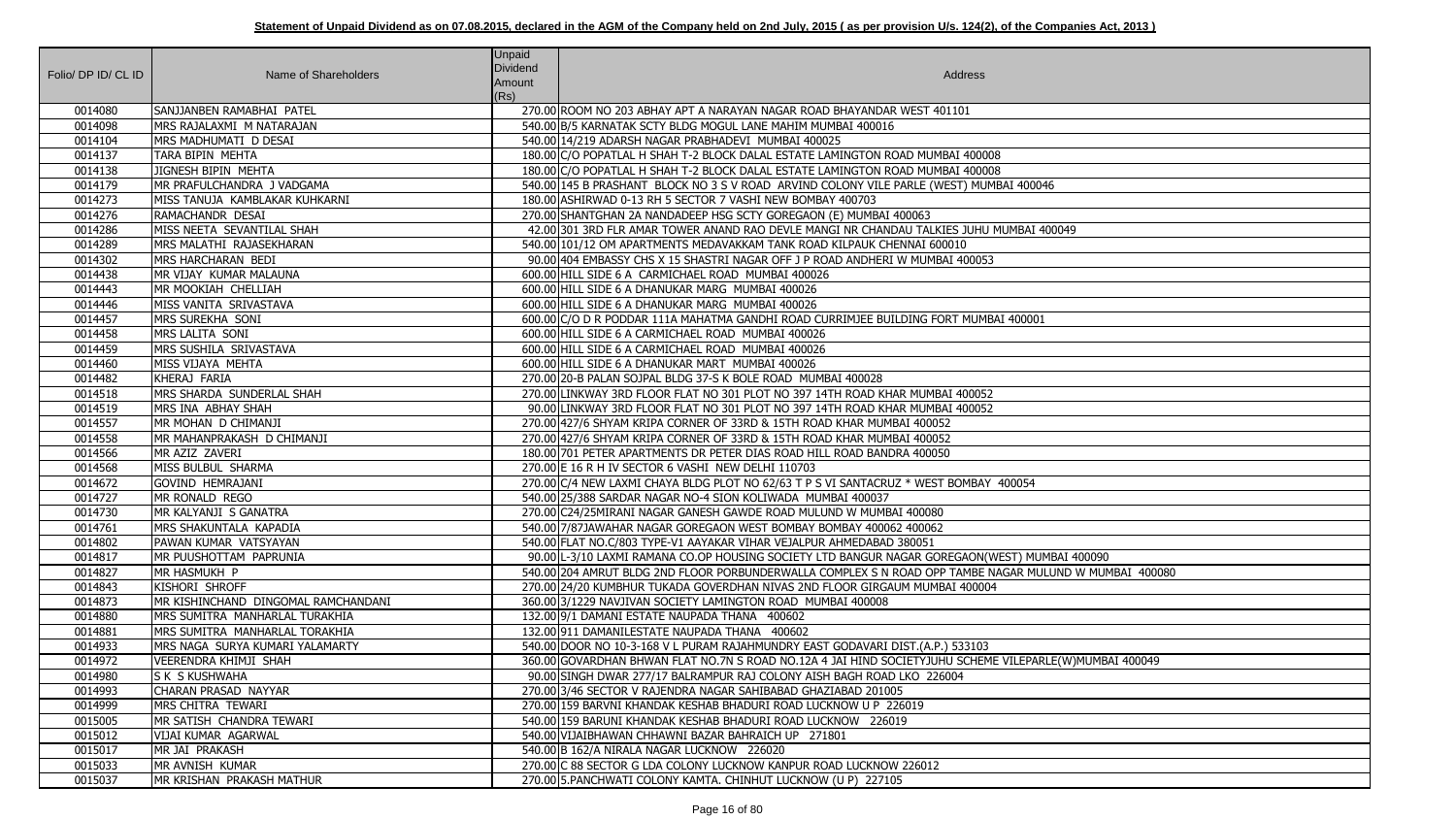| Folio/ DP ID/ CL ID | Name of Shareholders                         | <b>Unpaid</b><br>Dividend<br>Amount<br>(Rs) | Address                                                                                                                                          |
|---------------------|----------------------------------------------|---------------------------------------------|--------------------------------------------------------------------------------------------------------------------------------------------------|
| 0015045             | CAPT PRABIR KUMAR SANYAL                     |                                             | 270.00 COL MS HQ 21 CORPS C/O 56 A P O                                                                                                           |
| 0015067             | RAJEEV KUMAR KEDIA                           |                                             | 270.00 RAJEEV TRADING COMPANY MALVIYA ROAD DEORIA 274001                                                                                         |
| 0015091             | MR SAURABH AGRAWAL                           |                                             | 810.00 C/O SHRI V K AGARWAL 25/2 CANAL COLONY UDAIGANJ LUCKNOW UP 226001                                                                         |
| 0015092             | MRS VANDNA AGRAWAL                           |                                             | 810.00 C/O SRI V K AGARWAL 25/2 CANAL COLONY UDAIGANJ LUCKNOW UP 226001                                                                          |
| 0015093             | MRS GEETA GOENKA                             |                                             | 270.00 C/O SHAKTI MEDICINE TRADERS NAYA BAZAR SIWAN 841226                                                                                       |
| 0015095             | SANJAI SRIVASTAVA                            |                                             | 270.00 13 BAZAR JHAU LAL NEAR RAM PRASAD PARK LUCKNOW (U P) 226018                                                                               |
| 0015116             | SARVESH KUMAR SINGH KUSHWAHA                 |                                             | 270.00 277/17 BALRAMPUR ESTATE COLONY AISH BAGH ROAD LUCKNOW 226004                                                                              |
| 0015117             | SARVESH KUMAR SINGH KUSHWAHA                 |                                             | 270.00 SINGH DWAR 277/17 BALRAMPUR ESTATE COLONY AISH BAGH RD LUCKNOW 226004                                                                     |
| 0015118             | YADURAJ SINGH                                |                                             | 270.00 COMDT RTD BALRAMPUR RAJ COLONY AISH BAGH ROAD LUCKNOW 226004                                                                              |
| 0015119             | YADURAJ SINGH                                |                                             | 270.00 COMDT RTD BALRAMPUR RAJ COLONY AISH BAGH ROAD LUCKNOW 226004                                                                              |
| 0015128             | MISS JAGDAMBA MAHESHWARI                     |                                             | 270.00 C/O RAJENDRA MAHESHWARI PO PAYAGPURI BAHRAICH U P 271871                                                                                  |
| 0015187             | MRS SUNITA CHHIBBER                          |                                             | 90.00 C/O BRIG VINOD CHHIBBER DDGMI(B) DIRECTORATE GENERAL OF MILITARY INTELLIGENCE SENA BHAWAN ARMY HQ DHQ NEW DELHI 110011                     |
| 0015208             | SMT MITHLESH SRIVASTAVA                      |                                             | 270.00 W/O SHRI R S SRIVASTAVA HOUSE NO.57/82 GHA B/H-HUSSAIN GANJTHANA OPP AINABIBI KA PARKLUCKNOW                                              |
| 0015213             | DR OM PRAKASH SHARMA                         |                                             | 540.00 MEDICAL OFFICER DISTRICT JAIL LUCKNOW 226001                                                                                              |
| 0015238             | RAVI KUMAR P                                 |                                             | 270.00 RAVI BHAVAN FRIEND'S LANE THOTTAKATTUKARA.P.O ALWAYE ERNAKULAM 683108                                                                     |
| 0015240             | MR DAMODARAN NAYAR M                         |                                             | 288.00 1/4356 LAKSHMI VIHAR BILATHIKULAM ROAD CALICUT 673008                                                                                     |
| 0015242             | K R PARAMESWARAN NAIR                        |                                             | 540.00 RAVIBHAVAN THOTTAKKATTUKARA ALWAYE KERALA 683108                                                                                          |
| 0015264             | MRS IDA VINCENT                              |                                             | 270.00 34/1824 KALARIKAL HOUSE ELAMKULAM COCHIN 682020                                                                                           |
| 0015265             | MR N RAMASWAMY                               |                                             | 540.00 SREE PURAM MARKET ROAD PERUMBAVOOR 683542                                                                                                 |
| 0015326             | MRS LISA GEORGE                              |                                             | 360.00 C/O DR GEORGE JOHN CHETTUPUZHA HOUSE EASTERN BAZAR TRICHUR 680001                                                                         |
| 0015330             | MR D GANAPATHYIYER                           |                                             | 270.00 OPP SAMUHAMADOM K K MADOM N PARUR 683513                                                                                                  |
| 0015336             | MR MK JACOB MANGALY                          |                                             | 600.00 MANGALY HOUSE MOOKKANNUR(P O) KERALA 683577                                                                                               |
| 0015337             | MR REMA BALAKRISHNAN                         |                                             | 540.00 PARVATHI NIVAS DIWANS ROAD COCHIN 682016                                                                                                  |
| 0015351             | MRS PADMAVATHY KAIMAL                        |                                             | 270.00 PRASANTHI ARANGATH ROAD ERNAKULAM COCHIN 682018                                                                                           |
| 0015357             | MR SIVAPRASAD THAMPURAN                      |                                             | 360.00 EDOOP PLACE NORTH TRIPUNI THURA PO ERNAKULAM DIST KERALA 682301                                                                           |
| 0015374             | MR MALLIKARJUN SADASHIV KHERADKAR            |                                             | 270.00 1609-E 6TH LANE NEAR MILK CENTRE RAJARAMPURI KOLHAPUR (MAHARASHTRA) 416008                                                                |
| 0015375             | MRS SADHANA DAUNERIA                         |                                             | 270.00 C/O SHRI R K DAUNERIA SECTOR B/11 SHAHPURA BHOPAL 462016                                                                                  |
| 0015388             | MRS VAISHALI VASUDEO DESHPANDE               |                                             | 540.00 PAVAN CO-OP HOUS SOC BLDG NO M-7 BLOCK NO-201 GOKHALE NAGAR PUNE 411016                                                                   |
| 0015397             | MRS SITADEVI MRIG                            |                                             | 450.00 15 A/323 FARIDABAD HARYANA                                                                                                                |
| 0015398             | MR GURUDITTARAM MRIG                         |                                             | 450.00 15 A/323 FARIDABAD HARYANA                                                                                                                |
| 0015401             | IMR KRISHANA RHUCHANDRA GOKHALE              |                                             | 270.00 271/3 SHRADHA SHRIDHAR NAGAR CHINCHWAD PUNE 411033                                                                                        |
| 0015402             | MR DEEPAK SUMITRA BENEGAL                    |                                             | 270.00 16 SUYOJANA SOCIETY KOREGAEN PARK PUNE 411001                                                                                             |
| 0015424             | MR ANAND SHANTARAM NADKARANI                 |                                             | 540.00 A-3 PRABODHAN CO-OP HSG SOCIETY 61A/9-10 ERANDWANA PUNE 411004                                                                            |
| 0015457             | MRS KAVITA CHARUDATTA GUPTE                  |                                             | 540.00 ASHISH APARTMENT NEAR DASHBHUJA GANPATI SAHKAR NAGARR PUNE 411009                                                                         |
| 0015458             | <b>SUDHAKAR ONKAR PATIL</b>                  |                                             | 270.00 14 VISHNU BAUG CO-OP HSG SOCIETY CHATUSHRINGI ROAD PUNE 411016                                                                            |
| 0015466             | MR MURLIDHAR DAGADUSHEH UPLENCHWAR           |                                             | 270.00 ATREYA HOUSING SOCIETY PLOT NO 9 GOKHALE NAGAR ROAD MODEL COLONY POST SHIVAJINAGAR PUNE 411016                                            |
| 0015477             | PRADIP SHRIRAM KAPRE                         |                                             | 270.00 49 NARAYAN PETH NEAR KABIR BAG PUNE 411030                                                                                                |
| 0015486             | MR SHRIDHAR BEDEKAR                          |                                             | 180.00 VELENASHWAR 28 KALANAGAR DHANKWADI SATARA ROAD PUNE 411043                                                                                |
| 0015488<br>0015494  | MR K N PRABHU<br>MR RAVINDRA EKNATH AMRITKAR |                                             | 90.00 PRABHU NILAYA RAILWAY STATION ROAD PADIL PUTTUR KARNATAKA 574201<br>252.00 A52 JUPITER TOWER BODAKDEO B/H- GRAND BHAGWATI AHMEDABAD 380054 |
|                     | MRS SHOBHA RAVINDRA AMRITKAR                 |                                             |                                                                                                                                                  |
| 0015495<br>0015503  | MR HARISH BHOSLE                             |                                             | 420.00 A-52 JUPITER TOWER BODAKDEO B/H-GRAND BHAGWATI AHMEDABAD 380054<br>540.00 S SHRIPANI 1161/11 SHIAJI NAGAR PUNE 411005                     |
| 0015506             | RAJLAXMI BHOSLE                              |                                             | 540.00 5 SHRIPAVI 1161/11 SHIVAJI NAGAR PUNE 411005                                                                                              |
| 0015536             | MR DHANANJAY KHURJEKAR                       |                                             | 540.00 OMKAR 14 SEVANAND HSG SOCIETY SANTNAGAR PUNE 411009                                                                                       |
| 0015554             | MR VITHALRAO MAHADEO DAREKAR                 |                                             | 270.00 106 MANGALWAR HARI KROPA PUNE 411011                                                                                                      |
| 0015564             | MRS SABINA SANGHVI                           |                                             | 540.00 80/2 BANER ROAD AVNDH PUNE 411007                                                                                                         |
|                     |                                              |                                             |                                                                                                                                                  |

| CE SENA BHAWAN ARMY HQ DHQ NEW DELHI 110011<br>II KA PARKLUCKNOW |
|------------------------------------------------------------------|
|                                                                  |
|                                                                  |
|                                                                  |
|                                                                  |
|                                                                  |
|                                                                  |
|                                                                  |
|                                                                  |
|                                                                  |
|                                                                  |
|                                                                  |
|                                                                  |
|                                                                  |
| VAJINAGAR PUNE 411016                                            |
|                                                                  |
|                                                                  |
|                                                                  |
|                                                                  |
|                                                                  |
|                                                                  |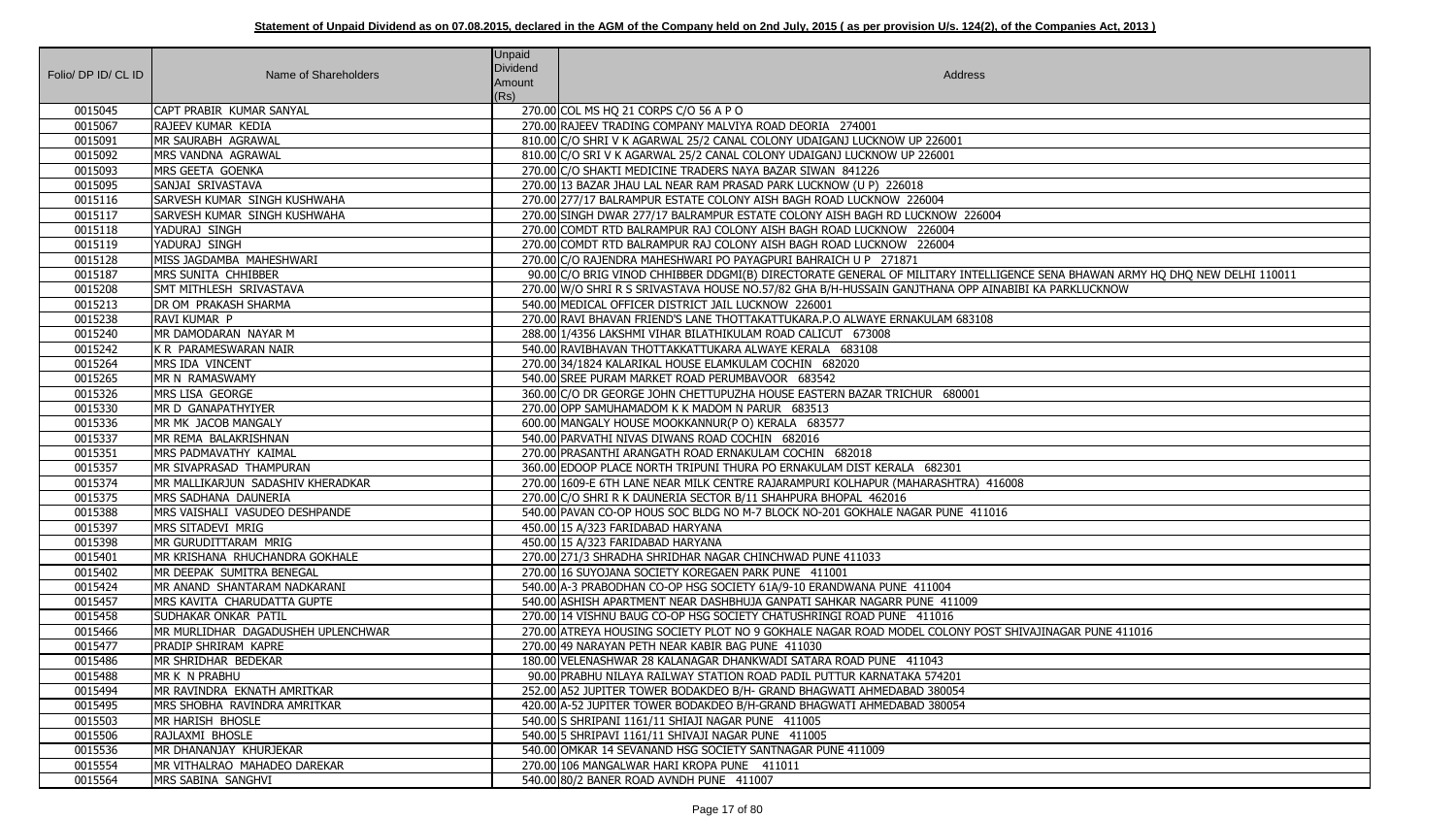| Folio/ DP ID/ CL ID | Name of Shareholders            | <b>Unpaid</b><br><b>Dividend</b><br>Amount<br>(Rs) | Address                                                                                          |
|---------------------|---------------------------------|----------------------------------------------------|--------------------------------------------------------------------------------------------------|
| 0015571             | MRS USHA RAMANDAS NEWASKAR      |                                                    | 270.00 3555 NEWASKAR BUILDING MANIK CHOWK AHMEDNAGAR 414001                                      |
| 0015593             | DIPTI RANJAN MOHAPATRA          |                                                    | 90.00 SONALI PLOT NO 168 DOOR 29-33-67 MADHAVDHARA LAYOUT VISHAKHAPATNAM 530018                  |
| 0015621             | MRS SUVERNA JAYDEEP SHAH        |                                                    | 270.00 MASTER HANDLERS PVT LTD PLOT NO 17 OF 17/1 B KOTHRUD INDUSTRIAL ESTATE POONA 411029       |
| 0015639             | MR BABGONDA BALGONDA PATIL      |                                                    | 810.00 APRAZ PLOT NO-4 OPP MARKET YARD BUS STOP SANGLI 416416                                    |
| 0015657             | MR ANIL MOTILAL LODHA           |                                                    | 270.00 694/41/2 ADARSHNAGAR BIBVEWADI PUNE SATARA ROAD PUNE 411037                               |
| 0015670             | MR GAJANAN S JOSHI              |                                                    | 756.00 63/1E SHINDE APTTS BLOCK P 5 PRATIBHANAGAR KOLHAPUR 416008                                |
| 0015716             | STEPHEN NICHOLAS FALLEIRO       |                                                    | 270.00 58 ST PATRICKS TOWN PUNE 411013                                                           |
| 0015738             | MRS MOHINI LAXMANDAS BHATIA     |                                                    | 270.00 652 GURUWAR PETH 2ND FLOOR PUNE 411002                                                    |
| 0015809             | MRS USHA KRISHNA GOKHALE        |                                                    | 180.00 271/3 SHRADHA SHRIDHAR NAGAR CHINCHWAD PUNE 411033                                        |
| 0015816             | SANGITA MAHENDRA OSWAL          |                                                    | 540.00 1756 SHUKRAWARPETH NEAR JAIN TEMPLE PUNE 411002                                           |
| 0015822             | MR RAVINDRA BONAGIR             |                                                    | 600.00 C/O P S LAVALEKAR 456 SHIVAJI NAGAR POONA \$OONA 411005                                   |
| 0015858             | MR DEEPAK HARISHCHANDRA PANCHAL |                                                    | 270.00 1363 KASBA PETH PUNE 411011                                                               |
| 0015862             | MRS ANUPAMA PETHE               |                                                    | 270.00 4 DAYANAND APTS 6 NAVRAJASTHAN CO OP HSG SOC SENAPATI BAPAT ROAD PUNE 411016              |
| 0015869             | MRS NIRANJANA MANIAR            |                                                    | 270.00 605 GURUWAR PETH POONA 411042                                                             |
| 0015879             | MR MADHUKAR KESHAV LELE         |                                                    | 270.00 3 SAVITRI APARTMENTS PLOT 70 CTS 47/19 ERANDAWANA ABHINAV VIDYALAYA PATH 411004           |
| 0015896             | MR CHANDBHAI SHAIKH             |                                                    | 180.00 AT PO CIKHALI TAL HAWELI DT POONA 411001                                                  |
| 0015899             | MR VIJAY PORWAL                 |                                                    | 90.00 157/6 MUKUND NAGAR `UTTAKARSH' BANGLOW PUNE 411037                                         |
| 0015914             | <b>DEVENDRA MUNHET</b>          |                                                    | 270.00 KANEKAR PATTERN WORKS NR JARIMARI TEMPLE ANDHERI KURLA ROAD MUMBAI 400072                 |
| 0015982             | MRS ARUNA RUPAREL               |                                                    | 90.00 DEVADEEP P 184 BLOCK B LAKE TOWN CALCUTTA 700089                                           |
| 0015984             | MISS REENA REETA MINZ           |                                                    | 540.00 C/O MR CHRISTOPHER MINZ RETIRED MAGISTRATE PEACE ROAD LALPUR RANCHI 834001                |
| 0016045             | ASHOK KUMAR JAIN                |                                                    | 180.00 S/O. SHRI MAN MOHAN CHAND JAIN 543 DAFTARIYON KA MOHALLA KHAPTA MOTI CHOWK JODHPUR 342001 |
| 0016055             | MR K NARAYAN KAMATH             |                                                    | 90.00 PHILLIPS CARBON BLACK LTD DURGAPUR W BENGAL 713201                                         |
| 0016073             | MR ATINDRA NATH CHUNDER         |                                                    | 270.00 5A ALIPORE PARK PLACE CALCUTTA 700027                                                     |
| 0016096             | MISS RENU RANI                  |                                                    | 540.00 222 JODHPURN PARK ASAWARI CALCUTTA 700068                                                 |
| 0016099             | MRS SUDHA MODI                  |                                                    | 540.00118 KALI KRISHNA TAGORE STREET KOLKATA 700007                                              |
| 0016130             | MR MAHADEV PAL                  |                                                    | 684.00 2/131 VIDYASAGAR CLONY PO NAKTALA CALCUTTA 700047                                         |
| 0016141             | MRS BANDANA MUKHERJEE           |                                                    | 900.00 FLAT NO.1001 & 1002 SANKALP III GOREGAON-MULUND LINK ROAD MALAD-EAST MUMBAI 400097        |
| 0016144             | NILKANTA BHAKAT                 |                                                    | 540.00 70 KSHETRA MITRA LANE SALKIA HOWRAH 711106                                                |
| 0016232             | MR MANNALAL NEVATIA             |                                                    | 540.00 C/O MANNALAL NEVATIA & SONS 149 MAHATMA GANDHI ROAD CALCUTTA 700007                       |
| 0016302             | MRS KRISHNA DEY                 |                                                    | 540.00 MATRI SMRITI B 11/170 KALYANI DIST NADIA WEST BENGAL INDIA 741235                         |
| 0016328             | MR TAPAS BOSE                   |                                                    | 270.00 VILL MADHAB PUR P O MAHISH REKHA HOWRAH 711001                                            |
| 0016357             | <b>PRADEEP KUMAR GUPTA</b>      |                                                    | 540.00 KRISHNA MADICAL HALL KACHAHRI ROAD BEGUSARAI 851101                                       |
| 0016381             | MR JAIKRISHAN BHATIA            |                                                    | 540.00 1104 C WING LAKE PLEASANT LAKE HOMES NR.GOPAL SHARMA SCHOOL POWAIMUMBAI 400076            |
| 0016435             | MRS SAVITRI NARASIMHAM          |                                                    | 540.00 FLAT NO 2 FIRST FLOOR 71 A SULTAN ALAM ROAD CALCUTTA 700033                               |
| 0016521             | MR UJJAL KUMAR DAS              |                                                    | 270.00 14 DESHPRAN SASMAL ROAD P O & DT HOWRAH WEST BENGAL 711101                                |
| 0016535             | MR KESHAV SHARAN VERMA          |                                                    | 540.00 H NO 333 BLOCK G POCKET NO 30 SECTOR 3 ROHINI DELHI 110085                                |
| 0016553             | <b>MRS FATEMA SHABBIR</b>       |                                                    | 270.00 C/O INDUSTRIAL BRLTING MACHINERY MART 12A CLIVE ROW CALCUTTA 700001                       |
| 0016563             | MRS ANJALI NANDY                |                                                    | 180.00 RUPLAL NANDY ROAD CHANDAN NAGAR W BENGAL 712136                                           |
| 0016578             | MR SASANKA SEKHAR NUNDY         |                                                    | 180.00 RUPLAL NUNDY ROAD CHANDAN NAGAR DIST HOOGHLY WEST BENGAL 712136                           |
| 0016649             | MRS KANTA DEVI HOLANI           |                                                    | 120.00 C/O G S HOLAI AND CO P 36 INDIA EXCHANGE PLACE 1ST FLOOR CALCUTTA 700001                  |
| 0016718             | MR RAJESH KUMAR THAPAR          |                                                    | 540.00 POCKET A FLAT 2 A SUKHDEV VIHAR NEW DELHI 110025                                          |
| 0016719             | <b>MRS SANTOSH THAPAR</b>       |                                                    | 540.00 POCKET-A FLAT 2A SUKHDEV VIHAR NEW DELHI 110025                                           |
| 0016724             | MR KAILASH PRASAD GUPTA         |                                                    | 540.00 3 HARI DAS BANERJEE LANE P O BALLY DIST HOWRAH 711201                                     |
| 0016772             | DALIA CHATTERJI                 |                                                    | 756.00 FLAT NO D/5 CLUSTER-VIII PURBACHAL HOUSING ESTATE SECTOR-III SALT LAKE CALCUTTA 700097    |
| 0016827             | MR PALLAB KUMAR BOSE            |                                                    | 360.00 ABODH BHABAN BAR MANIKPUR PO DISTT MLDNAPUR WB 721101                                     |
| 0016829             | MRS KRISHNA GUPTA               |                                                    | 540.00 40 STRAND ROAD 1ST FLOOR R NO 30 CALCUTTA 700001                                          |

| A 411029        |
|-----------------|
|                 |
|                 |
|                 |
|                 |
|                 |
|                 |
|                 |
| $\overline{16}$ |
| 1004            |
|                 |
|                 |
|                 |
| (JODHPUR 342001 |
|                 |
|                 |
|                 |
| 400097          |
|                 |
|                 |
|                 |
|                 |
| 00076           |
|                 |
|                 |
|                 |
|                 |
|                 |
|                 |
|                 |
| TA 700097       |
|                 |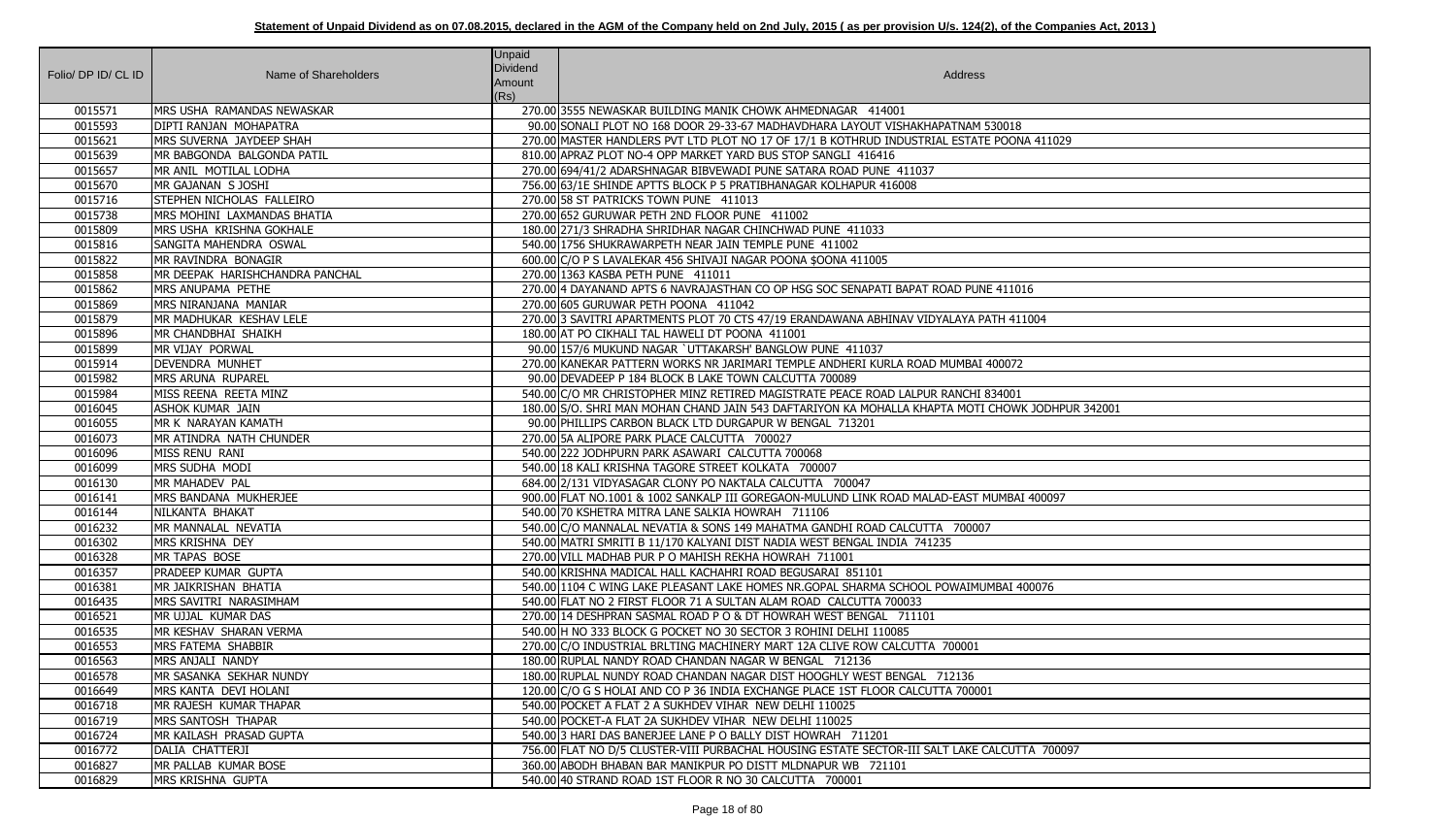|                     |                                 | <b>Unpaid</b>   |                                                                                          |
|---------------------|---------------------------------|-----------------|------------------------------------------------------------------------------------------|
| Folio/ DP ID/ CL ID | Name of Shareholders            | <b>Dividend</b> | Address                                                                                  |
|                     |                                 | Amount<br>(Rs)  |                                                                                          |
| 0016837             | MRS ARUNA GUPTA                 |                 | 60.00 FLAT NO.G-1 PLOT NO. AG -193-B/1 TALBAGAN RABINDRAPALLY KESTOPUR KOLKATA 700101    |
| 0016880             | MRS MITA ROY                    |                 | 180.00 C/O S ROY B E PUMPS (P) LTD 4 H B B D BAG EAST CALCUTTA 700001                    |
| 0016907             | MR UTTAM KUMAR GUPTA            |                 | 270.00 3HARI DAS BANERJEE LANE PO BALLY DIST HOWRAH 711201                               |
| 0016955             | <b>BHANWAR LAL PUROHIT</b>      |                 | 270.00 67/C BALRAM DEY STREET CALCUTTA 700006                                            |
| 0016976             | MR RAMESH KUMAR GUPTA           |                 | 270.00 57 DIAMOND HARBOUR ROAD IDEAL TOWER BLOCK- B FLAT NO. 7D 7TH FLOOR KOLKATA 700023 |
| 0017007             | NAND LAL GUPTA                  |                 | 270.00 M/S GUPTA ELECTRIC & ENGINEERING CO MAIN ROAD RANCHI 834001                       |
| 0017009             | MR SUNIL SINGH                  |                 | 180.00 C/O DR S N SINGH 11 MEDICAL QUARTER PATNA MEDICAL COLLEGE HOSPITAL PATNA 800004   |
| 0017010             | MRS CHANDRAWATI SINGH           |                 | 180.00 C/O DR S N SINGH 11 MEDICAL QUARTER PATNA MEDICAL COLLEGE HOSPITAL PATNA 800004   |
| 0017023             | MR RANESH CHANDRA SINHA         |                 | 270.00 CE-171 BIDHAN NAGAR CALCUTTA 700064                                               |
| 0017053             | MR GOPAL CHANDRA ADAK           |                 | 186.00 77/2 LENIN SARANI CALCUTTA 700013                                                 |
| 0017067             | MR MADANLAL MITTAL              |                 | 600.00 C/O M/S PRAKASH ENTERPRISES KACHERY ROAD ROURKELA ORISSA 769012                   |
| 0017083             | JOYDEV MUKHERJEE                |                 | 486.00 30 RAMMOHAN MUKHERJEE LANE SIBPUR HOWRAH 711102                                   |
| 0017115             | MAKHANLAL JOSHI                 |                 | 270.00 31 SIR HARIRAM GOENKA STREET CALCUTTA 700007                                      |
| 0017130             | MRS RADHA DEBI SINGHANIA        |                 | 270.00 E/5/16 SUNDAR NAGAR S V ROAD MALAD WEST MUMBAI 400064                             |
| 0017202             | PHOOL DEVI BINNANI              |                 | 180.00 C/O SHIV PRAKASH COMPANY 113 MANOHAR DAS KATRA CALCUTTA 700007                    |
| 0017214             | MRS VIMLA MARUVADA              |                 | 90.00 24-5/16 MYTRI NIWAS FLAT NO 102 VIMLA DEVI NAGAR MALKAJGIRI HYDERABAD 500047       |
| 0017249             | MRS LAKHI RAWAT                 |                 | 180.00 P 22/4 WAR MEMORIAL ENCLAVE KANPUR CANTT 208001                                   |
| 0017265             | KAILASH KUMAR MISHRA            |                 | 270.00 MALAXMI TRANSPORT CO 161/1 M G ROAD 2ND FLOOR R NO 45 CALCUTTA 700007             |
| 0017277             | MRS RAJ KUMARI MOHTA            |                 | 270.00 32 PRASSANO KUMAR TAGORE STREET CALCUTTA 700006                                   |
| 0017307             | MISS KAVITA CHOUDHURY           |                 | 60.00 C/O MAHESH NANGALIA AMAR JYOTI FLAT NO 6 B 10 BELVEDERE ROAD CALCUTTA 700027       |
| 0017387             | MR LALIT MOHAN DAGA             |                 | 1200.00 C/O SHREE GANESH TEXTILES 16 PAGEYA PUTTY ST OUT SIDE CALCUTTA 700007            |
| 0017389             | MR GIRIRAJ RATAN DAGA           |                 | 1200.00 16 PAGEYA PUTTY STREET OUT SIDE CALCUTTA 700007                                  |
| 0017390             | MRS KRISHNA DEVI DAGA           |                 | 1200.00 C/O SHREE GANESH TEXTILES 16 PAGEYA PUTTY ST OUT SIDE CALCUTTA 700007            |
| 0017391             | KARTICK CHANDRA TAH             |                 | 540.00 NUTAN GANJ BURDWAN W B 713102                                                     |
| 0017424             | MR DEBABRATA CHATTERJEE         |                 | 540.00 21/A GOLAP SASTRI LANE CALCUTTA 700014                                            |
| 0017455             | MRS JOGINDER KAUR               |                 | 540.00 13/252 KRISHAN NAGAR COLLEGE ROAD OPP G M COLLEGE JAMMU (TAWI) J K 180001         |
| 0017470             | MR SUBRATA MISRA                |                 | 270.00 P 794 LAKE TOWN CALCUTTA 700089                                                   |
| 0017473             | MRS SHYAMA AGARWALLA            |                 | 360.00 39 SATISH CHANDRA GHOSH LANE P O SERMPORE DIST HOOGHLY                            |
| 0017496             | MISS JOYOTI DAS                 |                 | 300.00 28 MADAMOHAN TOLLA STREET CALCUTTA 700005                                         |
| 0017523             | MANISH GHOSH                    |                 | 270.00 GD-12 SECTOR-III SALT LAKE CITY BIDHAN NAGAR CALCUTTA 700091                      |
| 0017539             | MISS BANIBRATA CHATTERJEE       |                 | 540.00 AE-629 SECTOR-1 SALT LAKE CITY KOLKATA 700064                                     |
| 0017546             | MR SHAMBHU NATH KEDIA           |                 | 180.00 C/O P K GUTGUTIA PRITAM APT 43 DOBSON ROAD 5TH FLOOR FLAT NO 3 HOWRAH 711101      |
| 0017547             | REKHA DASGUPTA                  |                 | 270.00 C/O MRS SULEKHA DUTTA 22 LAXMI DUTTA LANE PO BAGHBAZAR CALCUTTA 700003            |
| 0017620             | MRS GITA DEVI JAISWAL           |                 | 114.00 C/O BABURAM JAISWAL 2-A JOGIPARABYE LANE 700006                                   |
| 0017621             | MR BABU RAM JAISWAL             |                 | 348.00 192 VIVEKANANDA ROAD CALCUTTA 700006                                              |
| 0017654             | <b>DR PARDUMAN KUMAR SHARMA</b> |                 | 270.00 135 E OFFICERS COLONY CIVIL LINES BHUPENDRA ROAD PATIALA 147001                   |
| 0017692             | NAVNEET BHATIA                  |                 | 270.00 52/3 MODEL TOWN AMRITSAR 143001                                                   |
| 0017729             | MRS SATINDAR KAUR               |                 | 270.00 C 25 GURU NANAK DEV UNIVERSITY AMRITSAR 143005                                    |
| 0017824             | SUDESH SAINI                    |                 | 180.00 HOUSE NO 1159 SECTOR 18C CHANDIGARH 160018                                        |
| 0017832             | SATISH KUMAR SHARMA             |                 | 330.00 HOUSE NO 2822 SECTOR 38-C CHANDIGARH 160036                                       |
| 0017872             | MR VIJAY KRISHAN PARTAP         |                 | 270.00 COLLEGE HOUSE BBK DAV COLLEGE OF WOMEN LAWRENCE ROAD AMRITSAR PUNJAB              |
| 0017873             | <b>MRS JUNESH KACKRIA</b>       |                 | 270.00 PROF IN ENGLISH HANS RAJ MAHILA MAHA VIDYALAYA JALANDHAR 144001                   |
| 0017917             | MR M D SHARMA                   |                 | 90.00 25 MAN SAHIA COLONY PATIALA                                                        |
| 0017928             | LALIT KUMAR LALJIT              |                 | 270.00 M/S LALIT KUMAR GUPTA SONS DANA MANDI PHAGWARA 144401                             |
| 0017935             | MRS RESHMA KAKKAR               |                 | 270.00 107-C MODEL TOWN PATIALA                                                          |
| 0017937             | MR PYARE LAL SHARMA             |                 | 270.00 HOUSE NO 19 D MOHALLA MASHOBRA KASAULI 171007                                     |

| $\overline{101}$ |
|------------------|
|                  |
|                  |
|                  |
| 700023           |
|                  |
| 0004<br>004      |
|                  |
|                  |
|                  |
|                  |
|                  |
|                  |
|                  |
|                  |
|                  |
|                  |
| 7                |
|                  |
|                  |
|                  |
|                  |
|                  |
|                  |
|                  |
|                  |
|                  |
| $\overline{1}$   |
|                  |
|                  |
|                  |
|                  |
|                  |
|                  |
|                  |
|                  |
|                  |
|                  |
|                  |
|                  |
|                  |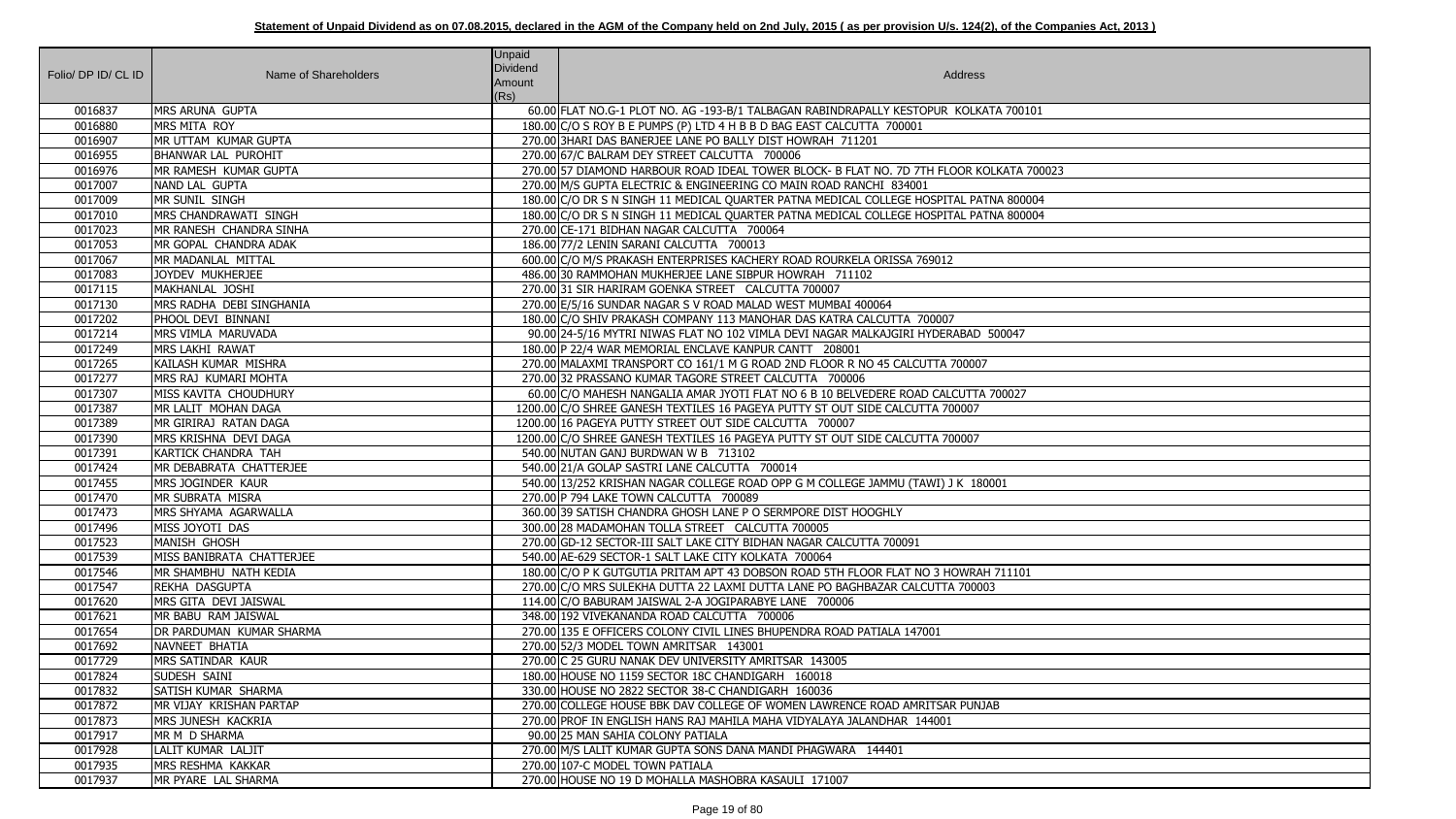|                     |                                       | <b>Unpaid</b> |                                                                                                                                                                           |
|---------------------|---------------------------------------|---------------|---------------------------------------------------------------------------------------------------------------------------------------------------------------------------|
| Folio/ DP ID/ CL ID | Name of Shareholders                  | Dividend      | Address                                                                                                                                                                   |
|                     |                                       | Amount        |                                                                                                                                                                           |
| 0017949             | MRS MANORMA RANI TANGRI               | (Rs)          | 270.00 C/O NEW BANK OF INDIA REGIONAL OFFICE AMAN PLACE OPP NEW BUS STAND LUDHIANA 141001                                                                                 |
| 0018014             | MR SANJAY SEHGAL                      |               | 540.00 C/O DR. J.L. SEHGAL A-I.ICAR RESIDENTIAL COMPLEX BAJAJ NAGAR NAGPUR 440010                                                                                         |
| 0018017             | <b>HARASH KUMAR</b>                   |               | 540.00 H NO 974/34 B 23 RAM NAGAR SAMRALA ROAD LUDHIANA 141008                                                                                                            |
| 0018025             | KOMAL KUMAR JAIN                      |               | 600.00 DEPTT OF ECONOMICS & SOCIOLOGY PUNJAB AGRICULTURAL UNIVERSITY LUDHIANA 141004                                                                                      |
| 0018037             | <b>MRS HARSH BALA</b>                 |               | 540.00 EVERSHIRE ENTERPRISES GILL ROAD MILLER GANJ LUDHIANA 141003                                                                                                        |
| 0018039             | MRS INDU UMMAT                        |               | 540.00 3062/10 RANJEET NAGAR NEW DELHI 110008                                                                                                                             |
| 0018064             | MR ASHOAK KUMAR AGGARWAL              |               | 90.00 M/S JAPN FOUNDRY MCHINES G T ROAD BTALA 143505                                                                                                                      |
| 0018071             | MR VASISHTH BRIJ BHUSHAN              |               | 540.00 618 SECTOR 8 PANCHKALA DISTT AMBALA 134109                                                                                                                         |
| 0018104             | RUCHI MANCHANDA                       |               | 270.00 C/O MANCHANDA NAD COMPANY C A RAILWAY ROAD PHAGWARA 144401                                                                                                         |
| 0018114             | <b>BALKISHAN MALIK</b>                |               | 360.00 640 SECTOR II B CHANDIGARH 160011                                                                                                                                  |
| 0018123             | MRS JAWAND SINGH                      |               | 270.00 444-R MODEL TOWN LUDHIANA 141002                                                                                                                                   |
| 0018127             | MRS BALBIR KAUR                       |               | 270.00 H NO B 1 169/1 GURU NANAK PURA CIVIL LINES LUEHIANA 141001                                                                                                         |
| 0018132             | MR SATPAUL MAINI                      |               | 270.00 H. NO.363 HOUSING BOARD COLONY FIROZEPORE CITY 152002                                                                                                              |
| 0018159             | MR PREM SAGAR                         |               | 270.00 CHIRANJI LAL SONS IQBAL GANJ ROAD LUDHIANA 141008                                                                                                                  |
| 0018164             | MR LEKH RAM                           |               | 90.00 C/O LACCHMAN DASS & SONS KARYANA MERCHANT RAILWAY ROAD DORAHA MANDI 141420                                                                                          |
| 0018225             | OM PRAKASH SHARMA                     |               | 90.00 1468 SECTOR 35 B CHANDIGARH 160001                                                                                                                                  |
| 0018285             | BHUVANESWARALAKSHMI GADDE             |               | 270.00 LECTURER MONTESSORI MAHILA COLLEGE OF EDUCATION PUNNAMMATOTA VIJAYAWADA 520010                                                                                     |
| 0018287             | LAVA KUMAR SUDHAPALLI                 |               | 270.00 304 NANAK TOWERS NEW POST OFFICE ROAD BHIM GANJ MANDI KOTA RAJASTHAN 324002                                                                                        |
| 0018295             | SMT NALINI V DESAI                    |               | 540.00 SAI SHREE NO 179 AMS LAYOUT VIDYARANYAPURA BANGALOREKARNATAKA 560097                                                                                               |
| 0018317             | MRS VIMLA AMRITH RAO                  |               | 810.00 BLOCK NO-8 FLAT NO-14 NEW KRUPA COMPLEX SAFILGUDA SECUNDERABAD A P 500047                                                                                          |
| 0018321             | MR GOVIND DASS BOOB                   |               | 540.00 21 7 204 CHARKAMAN HYDERABAD 500002                                                                                                                                |
| 0018324             | SHAMSUNDER RAO GANGAKHEDKAR           |               | 270.00 HOUSE NO 1 8 519 CHIKADPALLY HYDERABAD 500020                                                                                                                      |
| 0018333             | KARUNAKAR MAJJITHI                    |               | 270.00 MAJTITHI RAGHAVULU 3 3 597 GENERAL BAZAR SECUNDERABAD 500003                                                                                                       |
| 0018355             | MR VENKATESWARA RAO MULPURY           |               | 810.00 M V RAO 302 BRINDAVAN APTS N H ROAD RED HILLS HYDERABAD 500004                                                                                                     |
| 0018357             | MISS A VIDYA RAO                      |               | 810.00 BLOCK NO-8 FLAT NO-14 NEW KRUPA COMPLEX WEST ANAND BAGH SAFILGUDA 500047                                                                                           |
| 0018363             | MRS PRANA HAKIM                       |               | 180.00 51 TIRUMALA APARTMENTS 16-1-27/B JAYANAGAR SAIDABAD HYDERABAD 500659                                                                                               |
| 0018364             | MR NASARA RAO PINAPALA                |               | 210.00 RENUKA NURSING HOME ELURU RD GUDIYADA KRISHNA DIST 521301                                                                                                          |
| 0018379             | MR M FAROOQ RAHMAN                    |               | 180.00 10-2-347/7 ASIFNAGAR HYDERABAD 500028                                                                                                                              |
| 0018406             | MR JAIPRAKASH LAHOTI                  |               | 540.00 C/O SHAM RAO KULKARNI H NO 3 1 136 MOTI MARKET ESAMIABAZAR HYDERABAD A P 500027                                                                                    |
| 0018410             | MR SURYANARAYANA MYNENI               |               | 540.00 40-15/2-9 BRINDAVAN COLONY LABBIPET VIJAYAWADA ANDHRA PRADESH 520010                                                                                               |
| 0018424             | MR NARSINGH DASS BOOB                 |               | 810.00 21-7-204 CHARKAMAN HYDERABAD 500002                                                                                                                                |
| 0018442             | MR RAMANANDAM KOTHA                   |               | 270.00 MANAGER (CREDIT) ANDHRA BANK REGIONAL OFFICE KOSURIVARI STREET EAST GODAVARI DIST KAKINADA 533001                                                                  |
| 0018520             | MR R RAJARAMAN                        |               | 270.00 N-3 BLOCK- 4 BSR MANTRALAYA-II 19TH MAIN SECTOR-2 HSR LAYOUT BANGALORE 560102                                                                                      |
| 0018522             | MRS SATYAVATHI KAWADALA               |               | 270.00 K SATYAUATHI 2-1-513/8/1 NALLAKUNTA HYDERABAD 500044                                                                                                               |
| 0018523             | MRS LEELAVATHI NEMANI                 |               | 270.00 C/O COL N SUDHAKAR 78 VAYUPURI PO SAINIKPURI SECUNDRABAD 500594                                                                                                    |
| 0018535             | MRS KIRAN BAI JAKHOTIA                |               | 180.00 3-3-197 SHANKER GUNJ PEDDAPALLI 505172                                                                                                                             |
| 0018559             | MR PALAPARTY RAMA CHANDRA MURTHY      |               | 42.00 H NO 2-2-1137/8/6 NEW NALLA KURTA HYDERABAD 500044                                                                                                                  |
| 0018611             | MISS SUDHA K                          |               | 540.00 1108 18TH CROSS 9TH MAIN HSR VII SECTOR BANGALORE 560034                                                                                                           |
| 0018646             | MR THOLT GOPAL REDDY                  |               | 540.00 H NO 185 BOWENPALLY SECUNDERABAD ANDHRA PRADESH 500011                                                                                                             |
| 0018655             | MOHAMMED GHOUSE MOHIUDDIN             |               | 378.00 H NO 16 9 430 OLD MALAKPET WATER TANK HYDERABAD 500036                                                                                                             |
| 0018764             | S KALPANA                             |               | 810.00 FLAT NO 506 PADMAJA PLAZA BLDG #10-2-279 PLOT NO 252 WEST MARREDPALLY SECUNDERABAD 500026                                                                          |
| 0018765<br>0018828  | S KARTIK<br>MR PANKAJ KUMAR GANERIWAL |               | 810.00 FLAT NO 506 PADMAJA PLAZA BLDG #10-2-279 PLOT NO 252 WEST MARREDPALLY SECUNDERABAD 500026<br>810.00 # 537 1ST CROSS8TH MAIN 4TH BLOCK KORAMANGALA BANGALORE 560034 |
| 0018906             | MR POORNA CHANDRA RAO KATHE           |               | 60.00 COMPANY SECRETARY 8-3-976/105 SRINAGAR COLONY HYDERABAD 500873                                                                                                      |
| 0018911             | MRS ANGOORI DEVI AGARWAL              |               | 180.00 106 NEW AGRICULTURE COLONY NAYABAZAR CUTTACK(OR 753004                                                                                                             |
| 0018912             | MR DINESH AGARWAL                     |               | 90.00 106 NEW AGRICULTURE COLONY NAYABAZAR CUTTACK(OR 753004                                                                                                              |
|                     |                                       |               |                                                                                                                                                                           |

| 141001                           |
|----------------------------------|
|                                  |
| 1004                             |
|                                  |
|                                  |
|                                  |
|                                  |
|                                  |
|                                  |
|                                  |
|                                  |
| $\overline{20}$                  |
|                                  |
| 520010                           |
| $\overline{2}$                   |
|                                  |
|                                  |
|                                  |
|                                  |
|                                  |
|                                  |
|                                  |
|                                  |
| 0027                             |
|                                  |
|                                  |
| RI DIST KAKINADA 533001          |
| $\overline{2}$                   |
|                                  |
|                                  |
|                                  |
|                                  |
|                                  |
|                                  |
| DERABAD 500026<br>DERABAD 500026 |
|                                  |
|                                  |
|                                  |
|                                  |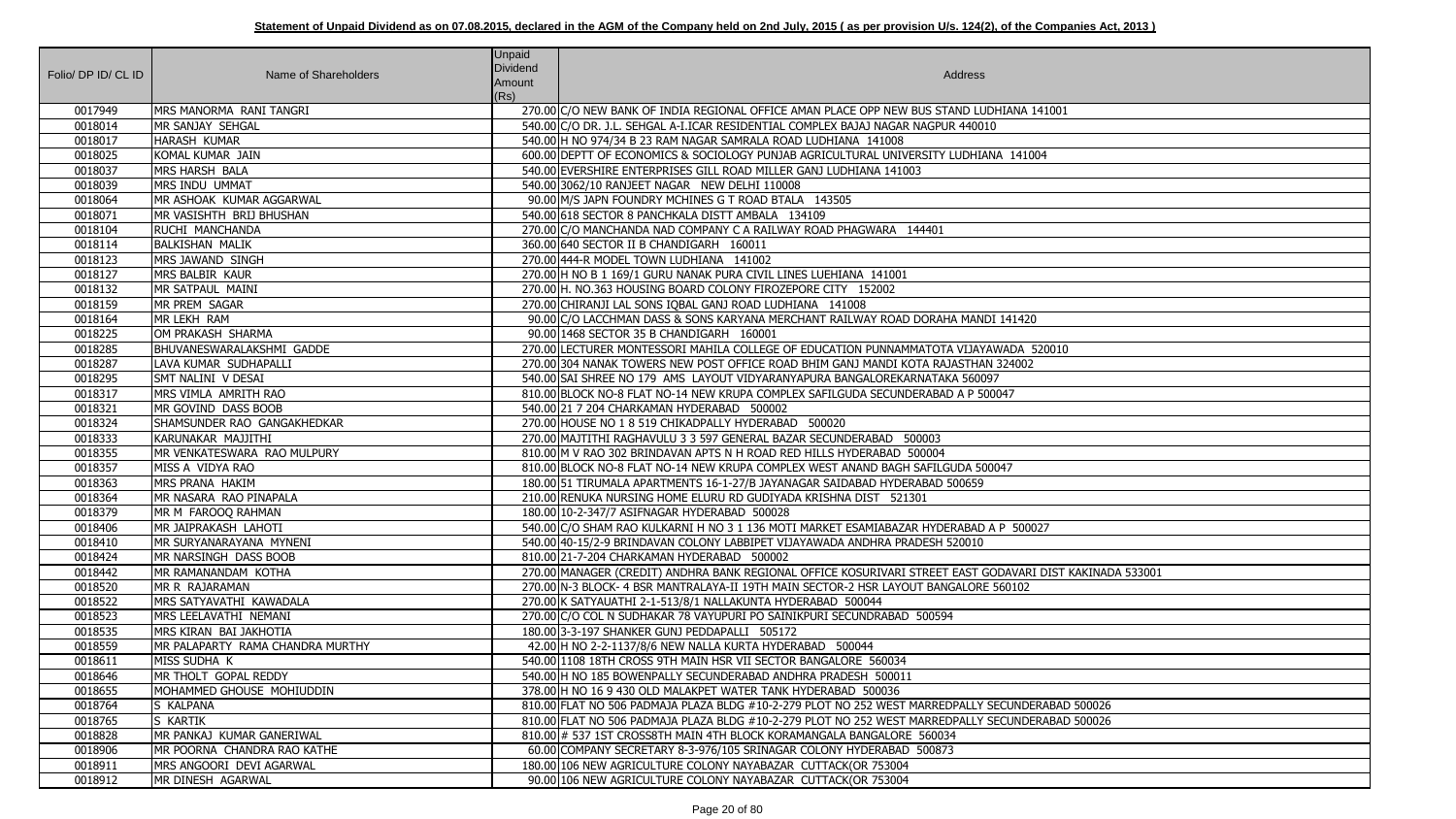| Folio/ DP ID/ CL ID | Name of Shareholders                | Unpaid<br>Dividend<br>Amount<br>(Rs) | Address                                                                                                                                     |
|---------------------|-------------------------------------|--------------------------------------|---------------------------------------------------------------------------------------------------------------------------------------------|
| 0018921             | MR HANUMANULU GADEPALLI             |                                      | 270.00 OPPOSITE POST OFFICE ATTILI W G M AP 534134                                                                                          |
| 0018946             | MR KESHAN DHANPAL                   |                                      | 270.00 DHANPAL KISHAN AND CO 7-1-58 GODOWN ROAD NIZAMABAD 503001                                                                            |
| 0018967             | MRS SHANTHI RAGHAVENDRANI           |                                      | 270.00 12-2-709/C/144 PADMANABHA NAGAR HUMAYUNNAGAR PO HYDERABAD 500028                                                                     |
| 0018975             | MRS KAMALA MUTYALA                  |                                      | 270.00 H NO 1-2-234/13/30 ARAVIND NAGAR DOMALGUDA HYDERABAD 500029                                                                          |
| 0018976             | MR VENKATA RATHANAM SETTY           |                                      | 180.00 SUPERINTENDENT RETIRED NSSO 20-36 GANDHI BAZAR ANANTAPURA AP 515005                                                                  |
| 0018992             | MR NAWAL KISHORE DHAWAN             |                                      | 90.00 SR MANAGER (QUARRY) CEMENT CORPN OF INDIA LTD TANDUR CEMENT PROJECT CCI TANDUR RANGAREDDY DT A P 501158                               |
| 0019039             | MR T P RADHA KRISHNAN               |                                      | 600.00 275 S N CHETTY STREET ROYAPURAM MADRAS 600013                                                                                        |
| 0019072             | MR N PARTHASARTHY                   |                                      | 180.00   ""S F 2 """"ADITYA"""" APARTMENT""" NEW NO.37 FIRST MAIN ROAD GANDHINAGAR ADYAR CHENNAI 600020                                     |
| 0019093             | <b>MRS PUSHPA BHATIA</b>            |                                      | 360.00 M 57 ANNA NAGAR EAST CHENNAI 600102                                                                                                  |
| 0019099             | DR LAKSHMI NADELLA M D              |                                      | 540.00 C/O P V NAGARAJAN GRN SANNIDHANAM FLAT-CNEXT AYYAPPAN TEMPLE SRI MADHAVAN NAIR ROAD MAHALINGA PURAM CHENNAI 600034                   |
| 0019116             | MR M K RAJASEKARAN                  |                                      | 540.00 NO 11 NARAYANA MUDALI STREET 1ST FLOOR SOWCARPET CHENNAI 600079                                                                      |
| 0019131             | MR DEEPAK R PATEL                   |                                      | 270.00 NO 9 GANDHI AVENUE GANGADHEESWAR KOIL STREET PURASUWALKAM CHENNAI 600084                                                             |
| 0019135             | MR ABDULLA BHOY HASSANALLY          |                                      | 180.00 NO 12/13M PERIANNA MAISTRY ST 3RD FLOOR CHENNAI 600001                                                                               |
| 0019163             | MR N CHANDRAN                       |                                      | 270.00 PLOT NO 45 ELANGO NAGAR IST CROSS ST VIRUGAN BAKKAN MADRAS 600092                                                                    |
| 0019250             | MISS N DHARMI KAWAR                 |                                      | 90.00 8 MAHAVEER COLONY E V K SAMPATH ROAD VEPERY CHENNAI 600007                                                                            |
| 0019251             | MR NEMICHAND KOTHARI                |                                      | 42.00 8 MAHAVEER COLONY E V K SAMPATH ROAD VEPERY CHENNAI 600007                                                                            |
| 0019254             | <b>IG RAJENDRAN</b>                 |                                      | 540.00 9 THOLA SINGAM ST MADRAS 600079                                                                                                      |
| 0019260             | BHAGYAVANTI VINAYCHANDRA SHAH       |                                      | 90.00 NO 51 NAMBULTER ST MADRAS 600079                                                                                                      |
| 0019266             | MR SURESH M KOTHARI                 |                                      | 270.00 SHANTI NILAYAM 88 5TH CROSS ROAD M K B NAGAR CHENNAI 600039                                                                          |
| 0019282             | <b>SURESH BABU TANGUTUR</b>         |                                      | 270.00 PIGMY AGENT SYNDICATE BANK PRODDATUR AP 516360                                                                                       |
| 0019339             | <b>HIREN SHAH</b>                   |                                      | 132.00 407-A BRIDGE VIEW 16 HANSRAJ LANE BYCULLA /E/ MUMBAI 400027                                                                          |
| 0019360             | MR BHARAT PATEL                     |                                      | 132.00 9 KIRTI KUNJ LIBERTY GARDEN MALAD WEST BOMBAY 400064                                                                                 |
| 0019362             | MR INAYAT AHMED BAGDADI             |                                      | 30.00 B/21 RAMESHWAR S V ROAD SANTACRUZ WEST BOMBAY 400054                                                                                  |
| 0019384             | MR NATVERLAL JAGJIVANDAS PATADIA    |                                      | 270.00 NATVER NAGAR 3RD ROAD KIRAN HIRAN BLDG JOGESH WERI E BOMBAY 400060                                                                   |
| 0019421             | MR DHIRAJPAL POPATLAL SOLANKI       |                                      | 270.00 28 2ND BHOIWADA LANE BHULESHWAR ROAD 3RD FLOOR 400002                                                                                |
| 0019433             | <b>BALMUKUND CHUNILAL SHAH</b>      |                                      | 540.00 C/O SHAH JAYANTILAL RAMANLAL & CO 48 KANSARA CHAWL BOMBAY 400002                                                                     |
| 0019436             | MISS SONALI MEHTA                   |                                      | 270.00 32 A MAMTA A M MARG BOMBAY 400025                                                                                                    |
| 0019444             | RAKESH SAXENA                       |                                      | 90.00 FLAT NO 9 SEALAND 41 CUFFE PARADE BOMBAY 400005                                                                                       |
| 0019494             | <b>RAJENDRA V PATKI</b>             |                                      | 90.00 3/26 LAXMI BLDG DR JAWLE RD DADAR BOMBAY 400028                                                                                       |
| 0019495             | MR RAGHUVANSH S MATHUR              |                                      | 270.00 14 SONI CHS PLOT NO 43 SECTOR 29 VASHI NEW BOMBAY 400705                                                                             |
| 0019586             | <b>IMRS SARYUDA SHREEKANT DESAI</b> |                                      | 150.00 UPHAAR BLDG FLAT NO 5 SECOND FLOOR SIRI ROAD BOMBAY 400006                                                                           |
| 0019624             | SATI GOBINDRAM HIRA                 |                                      | 360.00 33 BELLE VIES 85 WARDEN ROAD BOMBAY 400036                                                                                           |
| 0019629             | MR KIRIT KUMAR GIRDHARLAL MUNI      |                                      | 180.00 404 B SURAJ APPTT S V ROAD OPP N L HIGH SCHOOL MALAD WEST MUMBAI 400064                                                              |
| 0019681             | MRS HAWABAI AHMEDSHINGRE            |                                      | 30.00 B/21 RAMESHWAR S V ROAD SANTACRUZ WEST BOMBAY 400054                                                                                  |
| 0019700             | MR SALIM AHMED BAGDADI              |                                      | 90.00 B-21 RAMESHWAR S V ROAD SANTACRUZ W BOMBAY 400054                                                                                     |
| 0019727             | MR KEITH D SOUZA                    |                                      | 600.00 B-301 LAXMAN APARTMENTS LINK ROAD I C COLONY BORIVLI (W) MUMBAI 400103                                                               |
| 0019793             | MR RAJENDRA DWARKADAS KAPADIA       |                                      | 270.00 C/O M/S R H MORARJI 657 MADHAVRAI GULLY M J MARKET BOMBAY 400002                                                                     |
| 0019803             | MR MAHINDER H MENGHRAJANI           |                                      | 270.00 135/7 USHA SADAN GARODIA NAGAR GHATKOPAR E BOMBAY 400077                                                                             |
| 0019807             | MR RADHESHYAM NARSARIA              |                                      | 270.00 SHRINIWAS HOUSE RANI SATI MARG MALAD EAST MUMBAI 400064                                                                              |
| 0019822             | MR RAMESHWAR LAL R BANGUR           |                                      | 180.00 C/O S N INVESTMENT CONSULTANTS 93/95 2ND FLOOR BAJARIA CHAMBERS BAZARGATE STREET FORT MUMBAI 400001                                  |
| 0019833             | MR SAKALCHAND FULCHAND SHAH         |                                      | 180.00 24 B MISTRY PALACE TRIMURTHNY ROAD CHUNABHATTI MUMBAI 400022                                                                         |
| 0019834             | MRS SHOBHA UMESHKUMAR SHAH          |                                      | 330.00 201 NAV NIRMAN SAI NAGAR VASAI (WEST) DT THANE 401202                                                                                |
| 0019856             | MR DARSHAK HASMUKH MEHTA            |                                      | 540.00 11 RYRIE STREET MOSMAN SYDNEY NSW 2088 AUSTRALIA                                                                                     |
| 0019998             | MRS RITA B SHROFF                   |                                      | 540.00 2 G NAAZ CINEMA BUILDING LAMINGTON ROAD GRANT ROAD(EAST) MUMBAI 400004<br>180.00 5/1 NEW SAMP NIWAS M G ROAD GHATKOPAR BOMBAY 400086 |
| 0020033             | MR MUKUND MEHTA                     |                                      | 270.00 401 HARSHI HERITAGE PLOT NO.101 KHARGAR NAVI MUMBAI 410210                                                                           |
| 0020059             | MR NAND LAL SONI                    |                                      |                                                                                                                                             |

| NDUR RANGAREDDY DT A P 501158            |
|------------------------------------------|
|                                          |
| AR CHENNAI 600020                        |
|                                          |
| NAIR ROAD MAHALINGA PURAM CHENNAI 600034 |
|                                          |
|                                          |
|                                          |
|                                          |
|                                          |
|                                          |
|                                          |
|                                          |
|                                          |
|                                          |
|                                          |
|                                          |
|                                          |
|                                          |
|                                          |
|                                          |
|                                          |
|                                          |
|                                          |
|                                          |
|                                          |
|                                          |
|                                          |
|                                          |
| <b>STREET FORT MUMBAI 400001</b>         |
|                                          |
|                                          |
|                                          |
|                                          |
|                                          |
|                                          |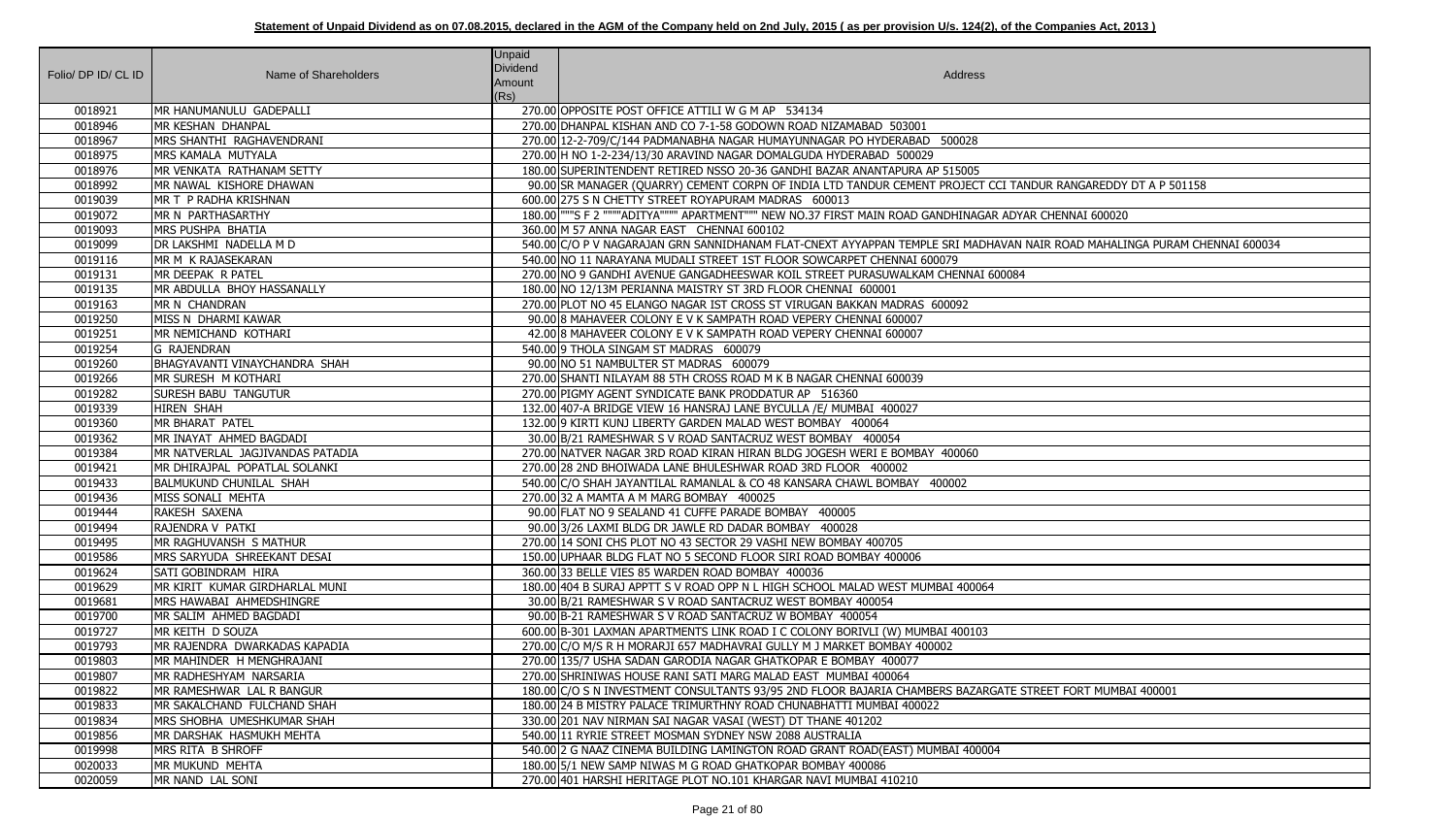| Folio/DPID/CLID | Name of Shareholders                | Unpaid<br><b>Dividend</b><br>Amount<br>(Rs) | Address                                                                                                                         |
|-----------------|-------------------------------------|---------------------------------------------|---------------------------------------------------------------------------------------------------------------------------------|
| 0020082         | MRS NALINI DINKAR NADKARNI          |                                             | 180.00 C WING L3/303 POONAM PRAGATI SOC POONAM NAGAR MAHAKALI CAVES RD ANDHERI (E) MUMBAI 400093                                |
| 0020120         | MRS VIMLABEN C PAREKH               |                                             | 270.00 8 SHANKAR SADAN 65 R A KIDWAI RD MATUNGA BOMBAY 400019                                                                   |
| 0020135         | SWAPNIL GIRISHCHANDRA DUBEY         |                                             | 120.00 B-1803 ASTER TOWER FILM CITY ROAD MALAD EAST MUMBAI 400097                                                               |
| 0020346         | <b>SUNDER SANTDAS MOTIANI</b>       |                                             | 486.00 15 MY MOTHER SOCIETY R C MARG CHEMBUR BOMBAY 400074                                                                      |
| 0020354         | MISS TARAMATI NARAYAN MISTRY        |                                             | 90.00 5/29 DATTATRAY BLDG 34 T J ROAD BOMBAY 400007                                                                             |
| 0020355         | MR NARAYAN ZAVER MISTRY             |                                             | 90.00 5/29 DATTATRAY BLDG 34 T J ROAD BOMBAY 400007                                                                             |
| 0020359         | MRS KAMLABEN NAVINCHANDRA MEHTA     |                                             | 540.00 C/O NUMEHTA SARDAR PATEL ROAD NEAR ADANABAZAR CUTCH MANDVI GUJ 370465                                                    |
| 0020368         | MRS MANI P PATEL                    |                                             | 270.00 DOCTOR BUILDING GROUND FLOOR FLAT NO 4 BHARUCHA BAUG S. V. ROAD ANDHERI (W) MUMBAI 400058                                |
| 0020459         | NARENDAR C AMBANI                   |                                             | 810.00 17/49 ASHIRWAD BUILDING ROAD NO. 2 SION WEST MUMBAI 400022                                                               |
| 0020465         | MR MADHUSUDAN PANDYA                |                                             | 540.00 BLOCK E/23 3RD FLOOR BHANGWADI KALBADEVI ROAD MUMBAI 400002                                                              |
| 0020530         | MRS KUSUM KASHMIRI                  |                                             | 12.00 26 PREM MILAN 3RD FLOOR 87 B NEPEAN SEA ROAD BOMBAY 400006                                                                |
| 0020568         | MRS ASHA NARENDRA JOSHI             |                                             | 540.00 IST FLOOR RATAN NIVAS 109 DADYSETH AGIARI LANE BOMBAY 400002                                                             |
| 0020584         | MR RAMCHHODDAS NARAYAN CHAUDA       |                                             | 810.00 RANCHHODDAS CO 1 DEVKINANDAN SION TROMBAY ROAD CHEMBUR BOMBAY 400071                                                     |
| 0020612         | MRS JASUBEN SHANTILAL PATEL         |                                             | 270.00 15TH SURYADARSHAN BHDY 8TH FLOOR 44/50 WALKESHWAR RD BOMBAY 400006                                                       |
| 0020622         | MR LAXMI CHAND GUPTA                |                                             | 540.00 503 BHASKARA HOMI BHABHA RD COLABA BOMBAY 400005                                                                         |
| 0020686         | JASWANT KUMAR BANERJEE              |                                             | 810.00 A 8 AJINKAYA APARTMENTSS TAGORE ROAD SANTACRUZ (W) BOMBAY 400054                                                         |
| 0020707         | MR DHIRAJBEN MANAHARLAL SHAH        |                                             | 60.00 JAY PARAS PLOT 52 BLOCK 5 GARODIYA NAGAR GHATKOPAR (EAST) MUMBAI 400077                                                   |
| 0020740         | MRS JAYASHREE SOMKANT KARNIK        |                                             | 270.00 FLAT NO.2GROUND FLOOR SAIPRASADGANESH NAGAR KULGAON-BADLAPUR(W) THANE 421503                                             |
| 0020770         | TEHMURAS RATANSHAH KHAMBHATA        |                                             | 270.00 ADAM MAHAL 1ST FLOOR B BLOCK 147 TARDEO ROAD BOMBAY 400034                                                               |
| 0020835         | DR CHHOTALAL KANTILAL DAVE          |                                             | 540.00 154/2 JAIN SOCIETY SION (WEST) MUMBAI 400022                                                                             |
| 0020836         | MRS PUSHPA CHHOTALAL DAVE           |                                             | 90.00 154/2 JAIN SOCIETY SION (WEST) MUMBAI 400022                                                                              |
| 0020864         | PUSHPA KALYANJI SOLANKI             |                                             | 540.00 MANI VILLA 18 AZAD NAGAR SCTY N S ROAD NO 1 JUHU SCHEME VILE PARLE W BOMBAY 400056                                       |
| 0020866         | MRS LAXMI AMBOLI                    |                                             | 180.00 B/17 C RLY STAFF QUARTERS VIDYAVIHAR (EAST) BOMBAY 400077                                                                |
| 0020889         | MISS BHARTI MURARILAL SHAH          |                                             | 270.00 MEGH APT B-WING FLAT NO 603/604 L T RD FACTORY LANE CORNER BORIVLI (W) MUMBAI 400092                                     |
| 0021075         | MRS GUNVANTI HARILAL SHAH           |                                             | 270.00 PANCHRATNA COOP HSG SOC LTD BLDG NO 4-B 1ST FLOOR FLAT 101/183 DAMODAR PARK LB SHASTRI MARG GHATKOPAR WEST MUMBAI 400086 |
| 0021113         | MR MURLI AMULRAI BHATIA             |                                             | 180.00 PUSHP VIHAR CO OPERATIVE HSG SOCIETY PLOT NO 405 15TH ROAD FLAT 3 BANDRA BOMBAY 400050                                   |
| 0021119         | MR BHANJI NENSHI LALAN              |                                             | 270.00 COTTON GREEN MORDEN BLDG ROOM NO 38 3RD FLR SIWRI MUMBAI 400015                                                          |
| 0021227         | MR SHABBIR KURBANHUSAIN JALIWALA    |                                             | 810.00 C/O ZENITH IRON WORKS 310 KALBADEVI ROAD BOMBAY 400002                                                                   |
| 0021239         | MISS ILA SEVANTILAL SHAH            |                                             | 240.00 D-49 SARVODAYA NAGAR PANJRAPOLE ROAD MUMBAI 400004                                                                       |
| 0021334         | DR CHANDERMOHAN ASRANI              |                                             | 270.00 2/20 GOLDEN VALLEY KALONA SANTACRUZ E BOMBAY 400098                                                                      |
| 0021380         | MRS RUPA SHAILESH DOSHI             |                                             | 132.00 199/B GUJARAT SOCIETY G KESHAV KUNJ SION BOMBAY 400022                                                                   |
| 0021401         | MR DILIP RANGNEKAR                  |                                             | 270.00 B/10 PANKAJ 3RD FLOOR OPP JOGANI INDUSTRIAL ESTATE DR W S MATKAR MARG DADAR MUMBAI 400028                                |
| 0021423         | MRS NIRMALA PAWASKAR                |                                             | 270.00 21 MANUBER MANSION DR BABA SAHEB AMBEDKAR RD DADAR BOMBAY 400014                                                         |
| 0021429         | MISS KARISHNA SHASHIKANT MEHTA      |                                             | 810.00 222/A SAMUEL STREET 2/15 TULSI BHUVAN BOMBAY 400003                                                                      |
| 0021435         | MR GIRDHARILAL KASHMIRI             |                                             | 42.00 26 PREM MILAN 3RD FLOOR 87 B NEPEAN SEA ROAD BOMBAY 400006                                                                |
| 0021462         | MR KETAN SOBHA CHAND SHAH           |                                             | 360.00 303 MEGH RATAN 3RD FLOOR DERASAR LANE TILAK ROAD GHATKOPAR EAST MUMBAI 400077                                            |
| 0021517         | MR ARJAN MENGHRAJ BHATIA            |                                             | 240.00 158 SUNDEEP SOCIETY 10TH ROAD KHAN BOMBAY 400052                                                                         |
| 0021570         | MRS LAXMI JAMNADAS GIYANANI         |                                             | 270.00 BLDG NO 119/3432 PANT NAGAR GHATKOPAR EAST B'BAY 400075                                                                  |
| 0021586         | MRS ANITHA RAMESH NAIR              |                                             | 180.00 BUILDING 114 FLAT 3357 PANT NAGAR GHATKOPAR E BOMBAY 400075                                                              |
| 0021598         | MRS NIRMALA SADASHIV VESVIKAR       |                                             | 540.00 JJEEVAN NAGAR CO OP HSG SOCIETY LTD B 2 BLOCK NO 5 MITHAGAR ROAD MULUND EAST 400081                                      |
| 0021671         | MR RAMCHANDRA KRISHNAJI BHIDE       |                                             | 540.00 B/18 LIBERTY GARDEN CROSS ROAD NO 4 ANKUR SOCIETY MALAD WEST 400064                                                      |
| 0021686         | MRS USHA JASWANTLAL MEHTA           |                                             | 540.00 6 MOTI SAGAR KELUSKAR RD SOUTH DADAR SHIVAJI PARK BOMBAY 400028                                                          |
| 0021687         | <b>DR JASWANTLAL GOKULDAS METHA</b> |                                             | 540.00 6 MOTI SAGAR KELUSKAR RD SOUTH DADAR SHIVAJI PARK BOMBAY 400028                                                          |
| 0021727         | MR BHAGWAN JANARDAN KULKARNI        |                                             | 600.00 10 MATURUCHHAYA ABHINAVA NAGAR BORIVALI E BOMBAY 400066                                                                  |
| 0021822         | MRS SHARDA RASIKLAL SHAH            |                                             | 270.00 14 A CHOWPATTY TERRACE MORTI STREET CHOWPATTY BOMBAY 400007                                                              |
| 0021823         | MR DHIRAJ KANCHANLAL RANDERIA       |                                             | 270.00 13 CHEWAL WADI KOLBHAT LANE BOMBAY 400002                                                                                |

| D MUMBAI 400093                                               |
|---------------------------------------------------------------|
|                                                               |
|                                                               |
|                                                               |
|                                                               |
|                                                               |
|                                                               |
| ) MUMBAI 400058                                               |
|                                                               |
|                                                               |
|                                                               |
|                                                               |
|                                                               |
|                                                               |
|                                                               |
|                                                               |
|                                                               |
| 1503                                                          |
|                                                               |
|                                                               |
|                                                               |
| 400056                                                        |
|                                                               |
| $\sqrt{1400092}$                                              |
| K LB SHASTRI MARG GHATKOPAR WEST MUMBAI 400086<br>MBAY 400050 |
|                                                               |
|                                                               |
|                                                               |
|                                                               |
|                                                               |
| MUMBAI 400028                                                 |
|                                                               |
|                                                               |
|                                                               |
| 077                                                           |
|                                                               |
|                                                               |
|                                                               |
| 1400081                                                       |
|                                                               |
|                                                               |
|                                                               |
|                                                               |
|                                                               |
|                                                               |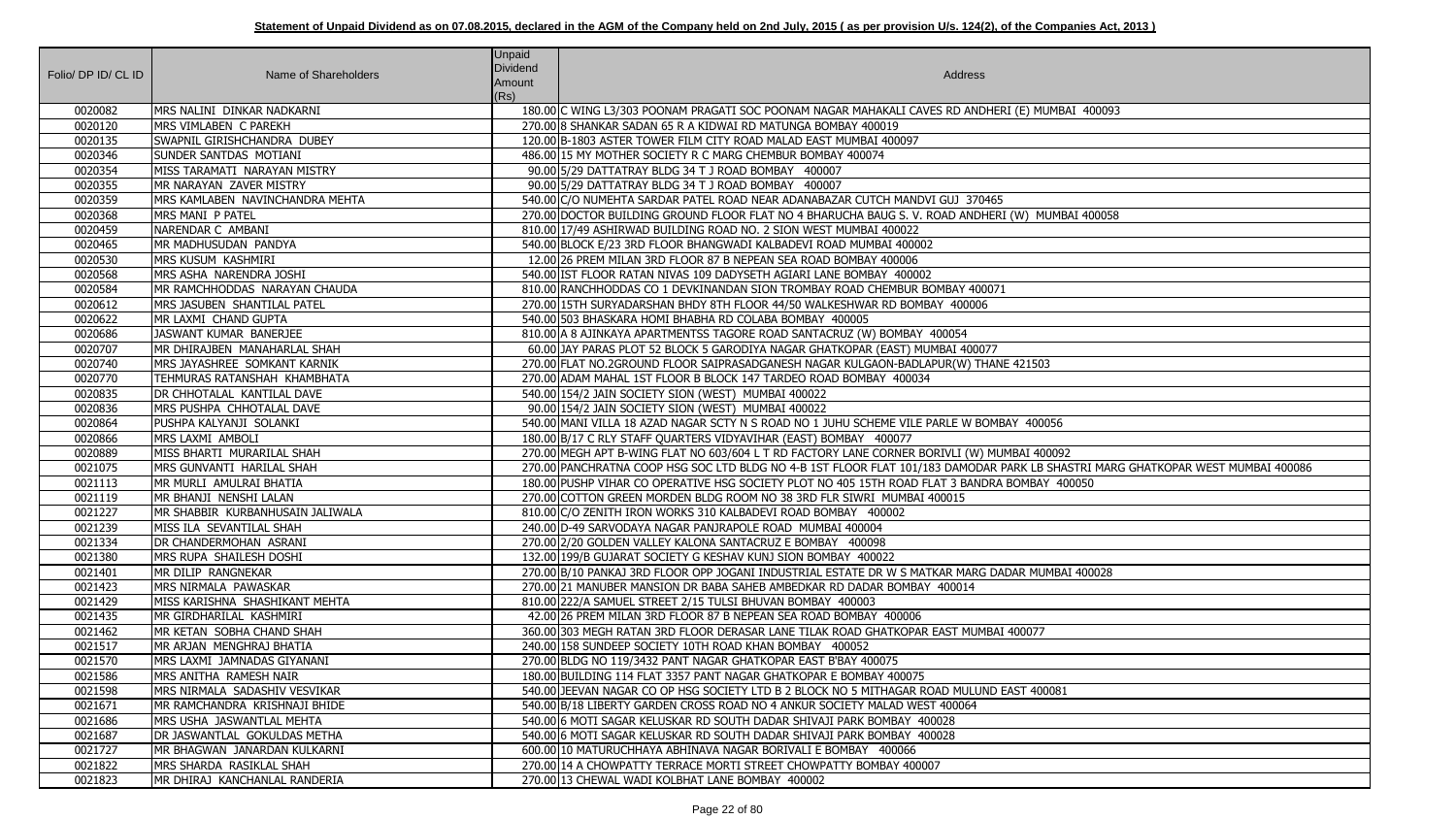| Folio/ DP ID/ CL ID | Name of Shareholders                      | Unpaid<br>Dividend<br>Amount<br>(Rs) | Address                                                                                                                                     |
|---------------------|-------------------------------------------|--------------------------------------|---------------------------------------------------------------------------------------------------------------------------------------------|
| 0021839             | MR VIMAL G MODI                           |                                      | 600.00 43 GIRIRAJ RAJAWADI GHATKOPAR BOMBAY 400077                                                                                          |
| 0021888             | SUNITA ASHOK BHALERAO                     |                                      | 90.00 33 ISH BHUVAN 3RD FLOOR SHIV MANDIR ROAD RAMNAGAR DOMBIVLI 421201                                                                     |
| 0021896             | MR BHAGWANDAS S TALREJA                   |                                      | 90.00 BLDG NO 25/26A FLAT 501 MANISH NAGAR FOUR BUNGLOWS ANDHERI W BOMBAY 400058                                                            |
| 0021902             | MR SHASHANK VAMAN JOSHI                   |                                      | 270.00 3 1 VANAMALA NIWAS 10 SUBHASH ROAD VILE PARLE E B'BAY 400057                                                                         |
| 0021919             | MR NARESH JAYANTILAL SHAH                 |                                      | 270.00 SHAKTI BHUVAN 3RD FLOOR IST FLANK ROAD CHINCH BUNDER BOMBAY 400009                                                                   |
| 0021966             | MR RAGHUNATH PALKAR                       |                                      | 540.00 31 DWARKA BLOCK SHASHRI HALL TARDEO GRANT ROAD BOMBAY 400007                                                                         |
| 0021974             | MRS SUSHILA MAHESHWARI                    |                                      | 540.00 M/S MAHESHWARI BROTHERS 912/A PRASAD CHAMBRES OPERA HOUSE MUMBAI 400004                                                              |
| 0022001             | MR APPASAHEB MALLAPPA ZOND                |                                      | 270.00 SHANTA POHE FACTORY AT PO GADHINGLAJ DT KOLHAPUR 416001                                                                              |
| 0022012             | MR MOHD IQBAL MOHD HUSSAIN SOUDAGAR       |                                      | 270.00 NAKARATS STREET DIST KAIRA GUJARAT 388620                                                                                            |
| 0022020             | MISS ARCHANA KAPADIA                      |                                      | 540.00 9 ALEXANDRA ROAD GAMDEVI BOMBAY 400007                                                                                               |
| 0022021             | MISS MAYURI KAPADIA                       |                                      | 540.00 9 ALEXANDRA ROAD GAMDEVI BOMBAY 400007                                                                                               |
| 0022027             | MR MUKESH SHAH                            |                                      | 270.00 162/4512 NAIDU COLONY PANTNAGAR GHATKOPAR EAST MUMBAI 400075                                                                         |
| 0022041             | MR RAJESHKUMAR RATILAL MEHTA              |                                      | 270.00 C/O SHAILESH M VORA MILKWAY COOP HSG SOC LTD B 304 NEW PREMKUNJ 3RD FLOOR BHADRUN NAGAR LANE NO 1 MALAD WEST MUMBAI 400064           |
| 0022078             | MR PRABHAKAR KRISHNAJI PATWARDHAN         |                                      | 540.00 196/1 AMBEDKAR ROAD PANVEL DIST RAYGAD 410206                                                                                        |
| 0022108             | MRS MINAXI BHAMRE                         |                                      | 360.00 AT POST TALI NIPHUD DIST NASIK GADAKARI CHAL DATTAMANDIR 422303                                                                      |
| 0022134             | MR HARESH LAXMIDAS DEVANI                 |                                      | 270.00 21/9 SHANTI NAGAR ARTHUR ROAD JACOB CIRCLE BOMBAY 400011                                                                             |
| 0022135             | MR RAJENDRA PARSOTAMDAS RAJKOTIA          |                                      | 270.00 102/A DAVID VILLA DR GOVINDRAO DALVI ROAD OFF JAYWANT SWANT ROAD DAHISAR (W) MUMBAI 400068                                           |
| 0022139             | <b>SAHA ANSUYABEN RAVINBHAI</b>           |                                      | 90.00 DOLAT INVESTMENT LTD 816 STOCK EXCH TOWER DALAL FORT BOMBAY 400023                                                                    |
| 0022164             | MR RANGNATH BAGRODIA                      |                                      | 90.00 C/O M/S SARAF MOTOR CO (P) LTD 35 CHITRANJAN AVENUE CALCUTTA 700012                                                                   |
| 0022340             | MRS JYOTIKA RAJAN SOLANKI                 |                                      | 270.00 ANIL MANSION PLOT NO 281 3RD FLOOR ROOM NO 29 ROAD NO 3 JAWAHAR NAGAR GOREGAON WEST MUMBAI 400062                                    |
| 0022352             | MRS HANIFA HOOSENI CHINWALLA              |                                      | 540.00 C/O CHINWALLA CLINIC & COMM.CENTRE POONAWALLA MANSION (GROUND FLOOR) 118 PAKMODIA STREET MUMBAI 400003                               |
| 0022377             | MRS SHRIDHAR M SHETTY                     |                                      | 42.00 52 GULAB MAHAL ARTHUR ROAD TARDEO BOMBAY 400034                                                                                       |
| 0022387             | JAYANT NAGINDAS SANGHAVI                  |                                      | 540.00 UDAY KAMLA NEHRU CROSS ROAD-2 KANDIVALEE (WEST) BOMBAY 400067                                                                        |
| 0022463             | MR HARIHARAN KHOKAR                       |                                      | 360.00 FLAT 174 BUILDING 9 SECTOR 7 ANTOPHILL BOMBAY 400037                                                                                 |
| 0022526             | MR PRAKASH PATANKAR                       |                                      | 702.00 KARNIK S BUNGLOW RAMBAUG LANE NO-5 OPP JANATA SAHAKARI BANK KALYAN 421314                                                            |
| 0022527             | MR SUDHAKAR PATANKAR                      |                                      | 702.00 KARNIK S BUNGLOW RAMBAUG LANE NO-5 OPP JANATA SAHAKARI DANK KALYAN 421304                                                            |
| 0022534             | MRS VAISHALI N MODI                       |                                      | 540.00 GLOBAL OPPORTUNITIES C-106 1ST FLOOR TIMES SQUARE C G ROADNAVRANGPUR AHMEDABAD 380009                                                |
| 0022571             | MR PADMAKANTH TALWAR                      |                                      | 540.00 RUDRAYA DR NEHATE'S BUNGLOW NR VAN VAIBHAV COLONY OFF WADALA PATHARDI ROAD CIDCO POST NASIK 422009                                   |
| 0022628             | MISS KIRTIDA RAMESHCHANDRA TOWA           |                                      | 42.00 LILA NIVAS BLOCK NO 8 CHANDAVARKAR CROSS LANE MATUNGA C R MUMBAI 400019                                                               |
| 0022640             | MR MUNEER ASHRAFI                         |                                      | 270.00 ANU D-48 3RD FLOOR SUBWAY ROAD SANTACRUZ WEST BOMBAY 400054                                                                          |
| 0022655             | MRS LALITHA VENKITACHALAM                 |                                      | 180.00 2/446 GHANSHYAM BAUG DR AMBEDKAR ROAD MATUNGA 400019                                                                                 |
| 0022658             | MR JAGADEESH KULKARNI                     |                                      | 600.00 UNITED BANK OF INDIA 148 DIAMOND HARBOUR ROAD THAKURPUKUR KOLKATA 700063                                                             |
| 0022679             | KRISHEN MOTIRAM ADVANI                    |                                      | 1200.00 20 WESTERN INDIA HOUSE SIR P M ROAD BOMBAY 400001                                                                                   |
| 0022715             | MR YUSUF TAIYABALI CONTRACTOR             |                                      | 90.00 96 DHABOO STREET 4TH FLOOR BOMBAY 400003                                                                                              |
| 0022739             | MEHTA KARISHMA S                          |                                      | 270.00 15 BRAHMAN WADA ROAD GIRI VIHAR 1ST FLOOR MATUNGA CR BOMBAY 400019                                                                   |
| 0022763             | MR MOHOMEDUSUFKHAN PATHAN                 |                                      | 270.00 503 DHARTI CO-OP HSG SOC LTD PICNIC COTTAGE VERSOVA ANDHERI (W) MUMBAI 400061                                                        |
| 0022809             | MRS PRABHAVATI NAGINDAS SANGHAVI          |                                      | 810.00 30/A SHREJIDHAM SOC NEAR TULSIDHAM CHAR RASTA DEEPCHAMBER ROADMANJALPUR BARODAGUJARAT 390011                                         |
| 0022810             | MR NAGINDAS HARGOVIND DAS SANGHAVI        |                                      | 810.00 30/A SHREJIDHAM SOC NEAR TULSIDHAM CHAR RASTA DEEPCHAMBER ROADMANJALPUR BARODAGUJARAT 390011                                         |
| 0022811             | MISS HARSHA NAGINDAS SANGHAVI             |                                      | 540.00 UDAY KAMLA NEHRU CROSS ROAD KANDIVALAE WEST BOMBAY 400067                                                                            |
| 0022842             | MRS MARY IMMACULATE PINTO                 |                                      | 270.00 EC/6 NAV MONICA MANIPADA KALINA BOMBAY 400098                                                                                        |
| 0022929<br>0022936  | MR KAMAL KISHOR GULATI                    |                                      | 270.00 FLAT 301 BLDG A-M/B-WING GOKULDHAM GOREGAON E BOMBAY 400063                                                                          |
| 0022940             | MR IQABAL MIYA<br>MR VASANT DIGAMBAR NENE |                                      | 540.00 C/O MR MOHD MIYA CONTRACTOR 5-B-18 VIGYAN NAGAR KOTA (RAJASTHAN) 324005<br>270.00 155 LOKAMANYANAGAR KESARBAG ROAD INDORE M P 452009 |
| 0022959             | KANAIYALAL CHATRABHUJ BHATT               |                                      | 270.00 5/41 PRAGTI SOCIETY NEAR PANCHOLIA SCHOOL MAHAVIR NAGARKANDIVLI(W) MUMBAI 400067                                                     |
| 0023002             | MRS LAKSHMI SANKARAN                      |                                      | 270.00 A/14/2 SHREE RAM NAGAR ANDHERI WEST 400058                                                                                           |
| 0023039             | MRS URMILA VIJAYKUMAR DAVALIA             |                                      | 1152.00 GORDHANDAS KHETSI BLDG KAJURIA RD BOMBAY 400067                                                                                     |
|                     |                                           |                                      |                                                                                                                                             |

| 3                                                |
|--------------------------------------------------|
|                                                  |
|                                                  |
|                                                  |
|                                                  |
|                                                  |
| BHADRUN NAGAR LANE NO 1 MALAD WEST MUMBAI 400064 |
| V) MUMBAI 400068                                 |
| <b>EGAON WEST MUMBAI 400062</b>                  |
| PAKMODIA STREET MUMBAI 400003                    |
|                                                  |
|                                                  |
|                                                  |
| DABAD 380009                                     |
| AD CIDCO POST NASIK 422009                       |
|                                                  |
|                                                  |
|                                                  |
|                                                  |
| $\overline{51}$                                  |
| BARODAGUJARAT 390011<br>BARODAGUJARAT 390011     |
|                                                  |
|                                                  |
|                                                  |
|                                                  |
| 400067                                           |
|                                                  |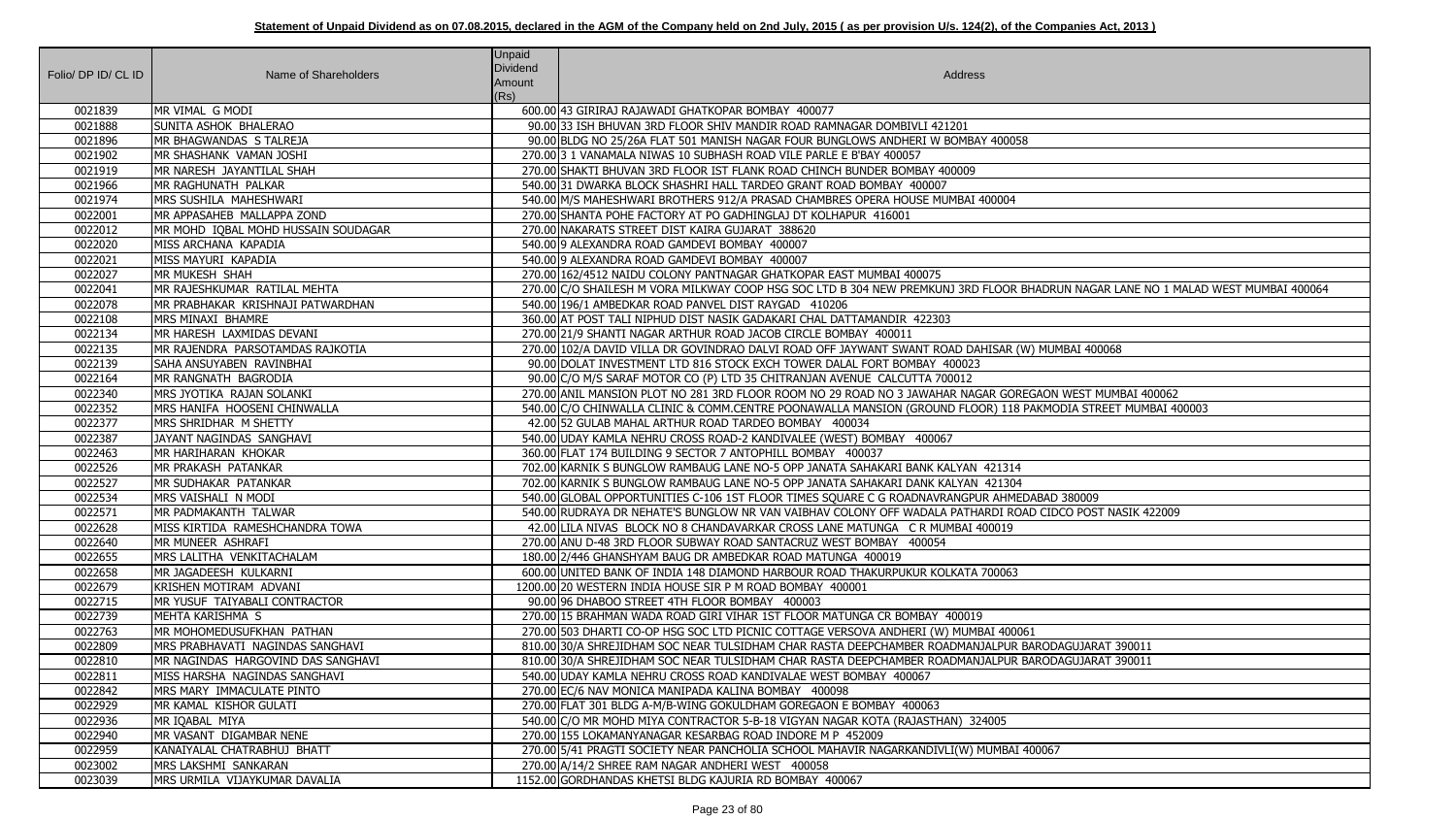| Folio/ DP ID/ CL ID | Name of Shareholders                         | <b>Unpaid</b><br>Dividend<br>Amount<br>(Rs) | Address                                                                                                                                                                                        |
|---------------------|----------------------------------------------|---------------------------------------------|------------------------------------------------------------------------------------------------------------------------------------------------------------------------------------------------|
| 0023046             | MRS REITA BAGGA                              |                                             | 540.00 55 AVINASH 7 BUNGLOWS ANDHERI(W) BOMBAY 400058                                                                                                                                          |
| 0023069             | MRS GEETA SRIVASTAVA                         |                                             | 90.00 5 A DIVYASMEET EAST WEST ROAD 2 JUHU VILE PARLE SCHEME BOMBAY 400049                                                                                                                     |
| 0023073             | MRS LATA M THACKER                           |                                             | 540.00 154/B SHIV ENCLAVE SINDHI SOCIETY HEMUKALANI MARG CHEMBUR MUMBAI 400071                                                                                                                 |
| 0023091             | MR KAMLESH K MELWANI                         |                                             | 270.00 D-710 MANJU MAHAL 35 PALI HILL BANDRA(W) MUMBAI 400050                                                                                                                                  |
| 0023144             | MR FIROZ ABDEALI CHHATRIWALA                 |                                             | 90.00 96 DHABOO STREET 4TH FLOOR BOMBAY 400003                                                                                                                                                 |
| 0023145             | MISS MEHFUZA ABDEALI CHHATRIWALA             |                                             | 90.00 96 DHABOO STREET 4TH FLOOR BOMBAY 400003                                                                                                                                                 |
| 0023165             | MISS SHEELA DAHYALAL SHAH                    |                                             | 270.00 22-30 PRINCESS STREET 2-7 MULCHAND MENSION BOMBAY 400002                                                                                                                                |
| 0023235             | MR UMIYASHANKER                              |                                             | 90.00 ROOM NO 5 JAGDISH NIVAS DEVI DAYAL ROAD PANCH RASTA MULUND W BOMBAY 400080                                                                                                               |
| 0023245             | MAHESH CHAND SHARDA                          |                                             | 300.00 C/4 FLAT NO 18 BANGUR NAGAR GOREGAON (WEST) BOMBAY 400090                                                                                                                               |
| 0023315             | MRS MARIAMMA LUCKOSE                         |                                             | 270.00 D/2 TOLARAM APPARTMENTS CHEMBUE COLONY MUMBAI 400074                                                                                                                                    |
| 0023324             | MRS KANAK VINODRAY DAVE                      |                                             | 216.00 106 MIDDLE CLASS HOUSING SOCIETY PANVEL DIST RAIGAD 410206                                                                                                                              |
| 0023350             | AMIN SUNDERJI GILANI                         |                                             | 540.00 ZAVER KUNJ 16TH ROAD T P S III BANDRA BOMBAY 400050                                                                                                                                     |
| 0023444             | MRS SHARDABEN VADILAL PARI                   |                                             | 270.00 J-1/10 BHADRAN NAGAR MALAD WEST BOMBAY 400064                                                                                                                                           |
| 0023465             | MR MINOO HODIWALLA                           |                                             | 972.00 18 RAGHAVJI ROAD AUGUST KRANTI MARG CUMBALLA HILL BOMBAY 400036                                                                                                                         |
| 0023478             | MR BHARAT CHADDA                             |                                             | 270.00 8 RIVERVIEW APTS 9 3RD AVENUE BOAD CLUB ROAD CHENNAI 600028                                                                                                                             |
| 0023568             | MR NAVINCHANDRA KESHAVLAL SHAH               |                                             | 1200.00 4 HARISH KUNJ STATION ROAD BHANDUP BOMBAY 400078                                                                                                                                       |
| 0023569             | MR JITENDRA NAVINCHANDRA KAMDAR              |                                             | 540.00 4 HARISH KUNJ STATION ROAD BHANDUP BOMBAY 400078                                                                                                                                        |
| 0023598             | SUDHAKER VINAYAK NIGUDKER                    |                                             | 2400.00 D 28 KAHAKASHA COMPLEX PHASE II KOHE FIZA BHOPAL M P 462001                                                                                                                            |
| 0023682             | MR AJAY H VADHWA                             |                                             | 90.00 15 MODERN SOCIETY C/O Y THAKKAR TAMBENAGAR MULUND WEST MUMBAI 400080                                                                                                                     |
| 0023706             | DILIP KUMAR JAIN                             |                                             | 540.00 S/O VIMAL CHAND JAIN KATARIYA OPP VINOD BHAVAN JHALRAPATAN 326023                                                                                                                       |
| 0023765             | MR UMESH GHANSHAM THAKER                     |                                             | 42.00 LILA NIVAS BLOCK NO 8 CHANDAVARKAR CROSS LANE MATUNGA CR MUMBAI 400019                                                                                                                   |
| 0023793             | ABDUL KHUMAN                                 |                                             | 540.00 ASHOK KUMAR PANACHAD BLDG VALABBHAI RD VILE PARLE WEST BOMBAY 400056                                                                                                                    |
| 0023800             | DAYAWATI SHARMA                              |                                             | 180.00 C/O DR ANAND SHARMA PROF. (FIN. & ACCOUNTS) NATIONAL INSTITUTE OF FIN MGT SECTOR 48 PALI RD FARIDABAD 121001                                                                            |
| 0023817             | MR PRAKASH ISRANI                            |                                             | 90.00 BK NO 618 ROOM NO 8 O T SECTION ULHASNAGAR 421002                                                                                                                                        |
| 0024072             | PRATAPSINH VED                               |                                             | 270.00 398 D KALBADEVI ROAD 3RD FLOOR BOMBAY 400002                                                                                                                                            |
| 0024073             | MR SHANTIKUMAR KAPADIA                       |                                             | 270.00 C/O P D VED 398 D KALBADEVI RD 3RD FLOOR BOMBAY 400002                                                                                                                                  |
| 0024231             | BHUPENDRA MAFATLAL SHAH                      |                                             | 90.00 93 C V P ROAD VILE PARLE (WEST) BOMBAY 400056                                                                                                                                            |
| 0024279             | MR BHUPENDRA ASHOKKUMAR SHAH                 |                                             | 270.00 203 AKASH DEEP2ND FLOOR OPP.RAM BHAWAN STATION ROAD BHAYANDER(W) 401101                                                                                                                 |
| 0024309             | ANJA A HARISH UDESHI                         |                                             | 600.00 2 RAM BHUVAN NO 2 JIVDAYA LANE GHATKOPAR WEST MUMBAI 400086                                                                                                                             |
| 0024388             | MRS SUNANDA GANESH MARATHE                   |                                             | 540.00 4A/142 BHAKTIYOGA SOCIETY VAZIRA NAKA BORIVALI WEST BOMBAY 400092                                                                                                                       |
| 0024426             | İMR VASANJI LALJI SHAH                       |                                             | 540.00 SHANTI SADAN OPP I I T POWAI BOMBAY 400076                                                                                                                                              |
| 0024515             | MR MOHAMMMED HIRANI                          |                                             | 270.00 ANTRIKSH 2ND FLOOR 63 BAZAR ROAD BANDRA W BOMBAY 400050                                                                                                                                 |
| 0024546             | MR KISHORE RATANSEY MANKERMI                 |                                             | 540.00 7 TAPOVAN CO OP HON SOCIETY LTD 65 J K MEHTA ROAD SANTACRUZ (W) BOMBAY 400054                                                                                                           |
| 0024575             | MR DHIRAJ LADHARAM PATEL                     |                                             | 540.00 12 KOJAGIRI APT LANE NO 6 DAHANUKAR COLONY KOTHRUD PUNE 411029                                                                                                                          |
| 0024585             | <b>BABULAL KHUSHALCHAND SHAH</b>             |                                             | 30.00 C/108 CHINTAMANI BUILDING S V P ROAD OFF SHANKAR LANE KANDIVLI(WEST) MUMBAI 400067                                                                                                       |
| 0024605             | MR AMRITLAL KESHAVLAL SHAH                   |                                             | 270.00 1005 JEEVAN VIHAR 5 MANAV MANDIR ROAD WALKESHWAR BOMBAY 400006<br>900.00 187 LAMINGTON ROAD BOMBAY 400007                                                                               |
| 0024638             | MR NAVROZE TALATI                            |                                             |                                                                                                                                                                                                |
| 0024684             | MR ASHOK KUMAR DOKANIA                       |                                             | 540.00 3 VRAJ KUNJ V P ROAD VILE PARLE(WEST)BOM 400056                                                                                                                                         |
| 0024688<br>0024727  | MRS RADHIKA HIRANI<br>MR MUDUMBI PADMANABHAN |                                             | 600.00 H NO 136 BLDG 7 CUSTOMS QTS MATUNGA FIVE GARDENS BOMBAY 400019<br>180.00 FLAT 113B 1ST FL ANAND JUHU LANE GOVT HSG SOCIETY JUHU LANE ANDHERI (W) BOMBAY 400058                          |
|                     |                                              |                                             |                                                                                                                                                                                                |
| 0024730<br>0024732  | MRS V RUKMANI MANIAN<br>MR NAVAROZE SORABJI  |                                             | 270.00 FLAT 7CHARKOP JEEVAN MANGAL CHS PLOT 233 RDP 5SECTOR III PART II BABA AMBEDKAR ROAD CHARKOP KANDIVILI WEST MUMBAI 400067<br>600.00 ABDEALY CHAMBERS 5TH FLOOR 187 LAMINGTON ROAD 400007 |
| 0024733             | MISS JUNE ROBERTS                            |                                             | 270.00 FLAT NO 4426 BLDG NO 121 SECTOR NO 7 C G S QUARTERS MUMBAI 400037                                                                                                                       |
| 0024736             | MR SURESH JAISINGH                           |                                             | 540.00 C/O SANEJA A-18 INDRALOK GARODIA * NAGAR GHATKOPAR E BOMBAY 400077                                                                                                                      |
| 0024848             | MRS BHANUMATI K MONANI                       |                                             | 540.00 82 DADI SHETH AGIARY LANE 3RD FLOOR BOMBAY 400002                                                                                                                                       |
| 0024854             | MISS KISHORI SHROFF                          |                                             | 270.00 24 KUMBHAR TUKDA GOVERDHAN NIWAS 2ND FLOOR GIRGAUM BOMBAY 400004                                                                                                                        |
|                     |                                              |                                             |                                                                                                                                                                                                |

| 0                                           |
|---------------------------------------------|
|                                             |
|                                             |
|                                             |
|                                             |
|                                             |
|                                             |
|                                             |
|                                             |
|                                             |
|                                             |
|                                             |
|                                             |
| CTOR 48 PALI RD FARIDABAD 121001            |
|                                             |
|                                             |
|                                             |
|                                             |
|                                             |
|                                             |
|                                             |
| $\overline{54}$                             |
|                                             |
| 400067                                      |
|                                             |
|                                             |
|                                             |
| BAY 400058                                  |
| R ROAD CHARKOP KANDIVILI WEST MUMBAI 400067 |
|                                             |
|                                             |
|                                             |
|                                             |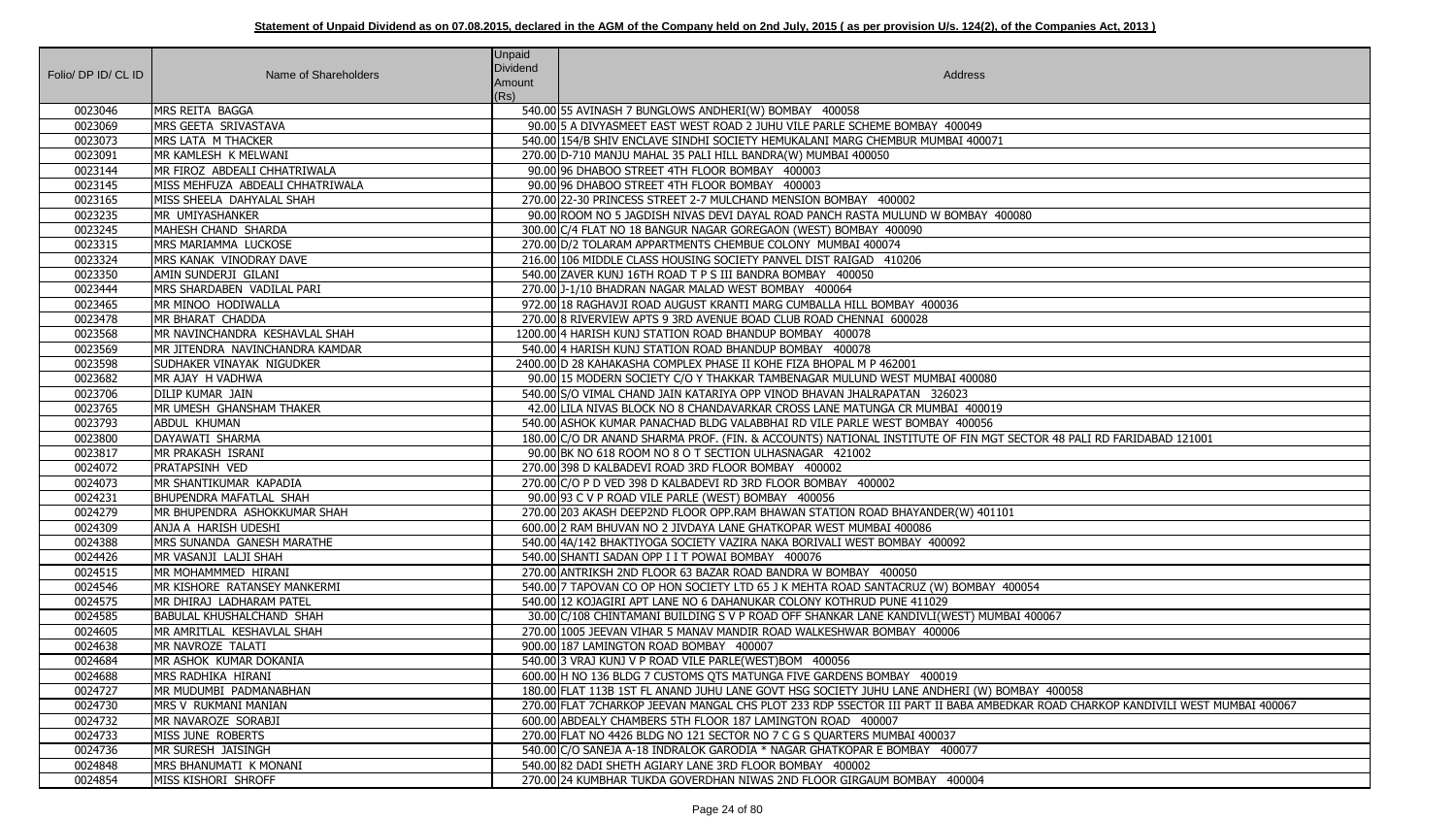| Folio/ DP ID/ CL ID | Name of Shareholders                       | <b>Unpaid</b><br>Dividend<br>Amount<br>(Rs) | Address                                                                                                                                     |
|---------------------|--------------------------------------------|---------------------------------------------|---------------------------------------------------------------------------------------------------------------------------------------------|
| 0024894             | MRS HANSA MAJITHIA                         |                                             | 90.00 29 GOPAL BHUVAN 199 PRINCESS STREET MUMBAI 400002                                                                                     |
| 0024901             | SAKINA AZIZ RANGWALA                       |                                             | 180.00 149 P D MELLO ROAD SAI NIVAS 2ND FLOOR ROOM NO 34 BOMBAY 400001                                                                      |
| 0024902             | MUFADDAL AZIZ RANGWALA                     |                                             | 180.00 149 P D MELLO ROAD SAI NIVAS 2ND FLOOR ROOM NO 34 BOMBAY 400001                                                                      |
| 0024905             | MR PIYUSH SUSHIL SENGUPTA                  |                                             | 540.00 11 SAGAR DARSHAN 81/83 BHULABHAI DESAI ROAD BOMBAY 400036                                                                            |
| 0024919             | MISS PREETI BHAVANJI THAKKAR               |                                             | 90.00 341/8 CHANDAVARKAR CROSS LANE MATUNGA C R BOMBAY 400019                                                                               |
| 0024923             | MRS RAZIA A VIMANWALA                      |                                             | 180.00 27 GOGHARI MANSION 2ND HASANABAD LANE SANTACRUZ (W) BOMBAY 400054                                                                    |
| 0024934             | MRS PUSHPAVATI RATILAL CHOKHAWALA          |                                             | 540.00 B/92 PALAN SOJPAL BLDG R B C K BOLE ROAD BOMBAY 400028                                                                               |
| 0024982             | MR SHRIKRISHNA MOHILE                      |                                             | 540.00 4 BATTERY HOUSE BHULABHAI DESAI ROAD BOMBAY 400026                                                                                   |
| 0025041             | MR IQBAL BIKANERI                          |                                             | 600.00 39 JIJIBHOY DADABHOY LANE 5TH FLOOR HANDLOOM HOUSE FORT BOMBAY 400001                                                                |
| 0025081             | MR SURESH KHEMCHAND MANGATANI              |                                             | 270.00 PLOT NO.466 ROSE QUEEN BLDG FLAT NO.302 15TH ROAD KHAR(W) MUMBAI 400052                                                              |
| 0025099             | <b>DR MUKUND GARJBA</b>                    |                                             | 270.00 78/619 MOTILAL NAGAR NO 1 GOREGAON (W) BOMBAY 400062                                                                                 |
| 0025150             | MR GOMES MARIO                             |                                             | 270.00 BELIZA 2 ST FRANCIS AVENUE SANTACRUZ WEST BOMBAY 400054                                                                              |
| 0025186             | MRS FLORIE TAVARES                         |                                             | 42.00 27 ABDUL KADER MANZIL OP PORTUGUESE CHURCH DADAR BOMBAY 400028                                                                        |
| 0025197             | <b>IMR RAGHAVENDRA PANDURANG NIPANIKAR</b> |                                             | 810.00 145 URUN NEAR SHIVAJI CHOWK URUN ISLAMPUR DIST SANGLI MAHARASHTRA STATE 415409                                                       |
| 0025255             | MR ASHOK KUMAR SHARMA                      |                                             | 180.00 33 RAJIV APARTMENTS ZIG ZAG ROAD PALI HILL BANDRA BOMBAY 400050                                                                      |
| 0025284             | MR MAJUNATH VENKATESH PAI                  |                                             | 270.00 62 DAR UL MULUK PANDITA RAMABAI ROAD BOMBAY 400007                                                                                   |
| 0025328             | MR SURESH KAMTIKAR ANANTRAO                |                                             | 270.00 AKHAND JYOTI CO SOC FLAT NO 1 8-3 PLOT NO 162 2 D P 7 CHARKOP KANDIVALI (W) MUMBAI 400067                                            |
| 0025375             | MR HARI KRISHAN HIRANI                     |                                             | 270.00 H NO 136 BLDG 7 GOVT QTS MATUNGA FIVE GARDENS BOMBAY 400019                                                                          |
| 0025410             | N RADHA KRISHNAN                           |                                             | 180.00 103-A MISTRY APARTMENTS P P ROAD ANDHERI EAST BOMBAY 400069                                                                          |
| 0025418             | MANOHAR SINGH                              |                                             | 540.00 2/10 MUNICIPAL STAFF QRTS 113 DR A B RD WORLI BOMBAY 400018                                                                          |
| 0025431             | MR KHANMIRSAHEB NABISAHEB MARUF            |                                             | 540.00 58 AMINA MANSION MADHV DAS PASTA ROAD DADAR BOMBAY 400014                                                                            |
| 0025447             | MISS RITA CHHOTALAL MODY                   |                                             | 90.00 E-319 UPENDRA NAGAR Y R TAWADE MARG DAHISAR EAST BOMBAY 400068                                                                        |
| 0025503             | MR BANARASI PRASAD SHARMA                  |                                             | 270.00 NEAR RANCHI PACKAGING ENTERPRISE DHELATOLI DEEPATOLI P.O. BARIATU RANCHI 834009                                                      |
| 0025516             | MR SARAB NARAIN KAPUR                      |                                             | 540.00 MITRA KUNJ 4TH FLOOR 16 PEDDER ROAD BOMBAY 400026                                                                                    |
| 0025518             | MRS CHANDRA DALJEET                        |                                             | 1080.00 19 MAYFLOWER CARMICHAEL ROAD BOMBAY 400026                                                                                          |
| 0025535             | MAGANLAL BHANABHAI SARAIYA                 |                                             | 270.00 198 SHRI RAM KRISHNA KUTIR BABHAI L T ROAD BORIVLI WEST BOMBAY 400092                                                                |
| 0025561             | MRS JAMNABAI KAPADIA                       |                                             | 600.00 MULJI JETHA BLDG 3RD FL 99 VITHALWADI BOMBAY 400002                                                                                  |
| 0025574             | MR BABU A SHAIKH                           |                                             | 180.00 UZMA B SHAIKH C/O KUSUM YUSUF 54/8 SAGAR TARANG 81/83 BHULABHAI DESAI RD MUMBAI 400036                                               |
| 0025577             | MRS UZMA BABU SHAIKH                       |                                             | 360.00 C/O KUSUM YUSUF 54/5 SAGAR TARANG 81/83 BHULABHAI DESAI ROAD MUMBAI 400036                                                           |
| 0025587             | MRS HOOR ABICHANDANI                       |                                             | 810.00 64 ANJALI BEHIND RADIO CLUB COLABA BOMBAY 400005                                                                                     |
| 0025597             | MRS DIPTY DINESH PRABHU                    |                                             | 180.00 C/O N P PRABHU SHANTPRABHA SOCIETY A/8 AOREY ROAD GOREGAON (EAST) MUMBAI 400063                                                      |
| 0025598             | MR DINESH NARSINHA PRABHU                  |                                             | 300.00 C/O N P PRABHU SHANTPRABHA SOCIETY A/8 AOREY ROAD GOREGAON (EAST) MUMBAI 400063                                                      |
| 0025612             | MRS SUMAN R SAPTE                          |                                             | 270.00 D/4B SAMRUDDHI OFF B S ROAD DADAR MUMBAI 400028                                                                                      |
| 0025658             | MRS NIRMAL GODWANI                         |                                             | 1110.00 3 SAGAR-MANDIR SHIVAJI-PARK MUMBAI 400016                                                                                           |
| 0025686             | MRS RUKSHAMANI HARIDAS SHAH                |                                             | 270.00 B/WING 501/502 SEA SHELL 3RD CROSS ROADOPP HIGH POINT RESTAURANT LOKHANDWALA MARKET ROADSWAMI SAMARTH NAGAR ANDHERI(W) MUMBAI 400053 |
| 0025687             | MRS RUKSHAMANI HARIDAS SHAH                |                                             | 270.00 B/WING 501/502 SEA SHELL 3RD CROSS ROADOPP HIGH POINT RESTAURANT LOKHANDWALA MARKET ROADSWAMI SAMARTH NAGAR ANDHERI(W) MUMBAI 400053 |
| 0025688             | MRS PUSHPA ADVIRKAR                        |                                             | 540.00 20A/34 MANISH NAGAR JAYPRAKASH NARAYAN MARG BUNGLOW ANDHERI MUMBAI 400058                                                            |
| 0025705             | MRS RUPA BHANSALI                          |                                             | 270.00 49/A QUITEN MATSYSLEI DOORCHESTOR 202 ANTWERP BELGIUM                                                                                |
| 0025708             | MRS KOKILA MAHENDRA SHAH                   |                                             | 360.00 SIDAT MANSION 2ND FLOOR ROOM NO 20 257 A KHOTACHIWADI VP ROAD MUMBAI 400004                                                          |
| 0025722             | MR RAMCHANDRA ACHYUT BANDODKAR             |                                             | 270.00 JAGRITI BLOCK NO 15 141 SENAPATI BAPAT MARG MATUNGA B B MUMBAI 400016                                                                |
| 0025759             | DHYANESHWAR SHANKER DHARMASTMAL            |                                             | 270.00 A 2 ATANDRA NO 15 TIRUMALAI PILLAI ROAD T NAGAR CHENNAI 600017                                                                       |
| 0025763             | MRS HARSHADA THAKOR SHAH                   |                                             | 90.00 HASTI RAJ D/56 BAPUBHAI VASI ROAD VILE PARLE (WEST) BOMBAY 400056                                                                     |
| 0025764             | MRS NIRMALA RAMESHCHANDRA SHAH             |                                             | 90.00 HASTI RAJ D/56 BAPUBHAI VASI ROAD VILE PARLE (WEST) BOMBAY 400056                                                                     |
| 0026103             | MRS SETH NIRMALABEN                        |                                             | 270.00 C/O MRS NIRMALA KUMARPAL SAGAR VILLAS CHOWPATTY MUMBAI 400007                                                                        |
| 0026128             | MISS MANIAR H S                            |                                             | 90.00 CHANDAN NIWAS BAJAJ ROAD VILE-PARLE (W) BOMBAY 400056                                                                                 |
| 0026129             | MISS HEENA MANIAR                          |                                             | 90.00 CHANDAN NIWAS BAJAJ ROAD VILE-PARLE (W) BOMBAY 400056                                                                                 |

| 15409                                                                                                                    |  |
|--------------------------------------------------------------------------------------------------------------------------|--|
|                                                                                                                          |  |
|                                                                                                                          |  |
| MBAI 400067                                                                                                              |  |
|                                                                                                                          |  |
|                                                                                                                          |  |
|                                                                                                                          |  |
|                                                                                                                          |  |
| <b>009</b>                                                                                                               |  |
|                                                                                                                          |  |
|                                                                                                                          |  |
|                                                                                                                          |  |
| <b>MBAI 400036</b>                                                                                                       |  |
|                                                                                                                          |  |
| 00063                                                                                                                    |  |
| 00063                                                                                                                    |  |
|                                                                                                                          |  |
|                                                                                                                          |  |
| ALA MARKET ROADSWAMI SAMARTH NAGAR ANDHERI(W) MUMBAI 40005<br>ALA MARKET ROADSWAMI SAMARTH NAGAR ANDHERI(W) MUMBAI 40005 |  |
| 8                                                                                                                        |  |
|                                                                                                                          |  |
| $\overline{)4}$                                                                                                          |  |
|                                                                                                                          |  |
|                                                                                                                          |  |
|                                                                                                                          |  |
|                                                                                                                          |  |
|                                                                                                                          |  |
|                                                                                                                          |  |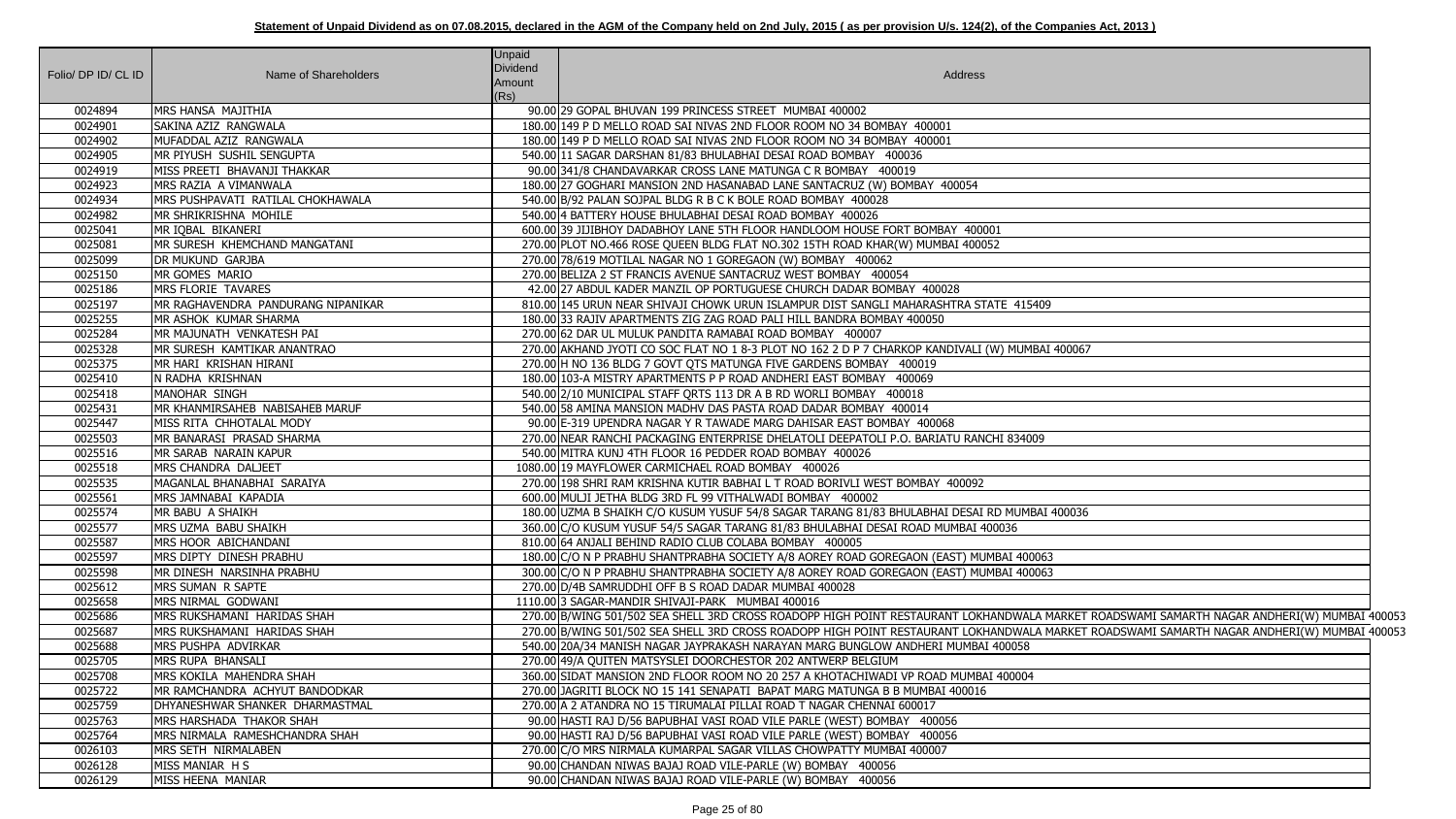|                     |                                                            | <b>Unpaid</b><br>Dividend |                                                                                                                                             |
|---------------------|------------------------------------------------------------|---------------------------|---------------------------------------------------------------------------------------------------------------------------------------------|
| Folio/ DP ID/ CL ID | Name of Shareholders                                       | Amount                    | Address                                                                                                                                     |
|                     |                                                            | (Rs)                      |                                                                                                                                             |
| 0026130             | MISS HEENARANI S MANIAR                                    |                           | 180.00 CHANDAN NIWAS BAJAJ ROAD VILE-PARLE (W) BOMBAY 400056                                                                                |
| 0026140             | MR SHAH JAYANTEESETH                                       |                           | 90.00 CHANDAN NIWAS BAJAJ ROAD VILE PARLE WEST BOMBAY 400056                                                                                |
| 0026141             | MR SHAH JAYANTILALJI C                                     |                           | 90.00 CHANDAN NIWAS BAJAJ ROAD VILE PARLE WEST BOMBAY 400056                                                                                |
| 0026153             | MRS NIRMALARANI J SHAH                                     |                           | 90.00 CHANDAN NIWAS BAJAJ ROAD VILEPARLE (W) BOMBAY 400056                                                                                  |
| 0026154             | MRS SHAH NEERMALA JAYANTILAL                               |                           | 90.00 CHANDAN NIWAS BAJAJ ROAD VILEPARLE (W) BOMBAY 400056                                                                                  |
| 0026247             | MR ARJUN BAJAJ                                             |                           | 180.00 C/O PUSHPA AHUJA B 10 6 1ST FLOOR ROOM NO 2 SECTOR NO 15 VASHI NAVI MUMBA                                                            |
| 0026304             | MRS NIRANJANA J DESAI                                      |                           | 90.00 309 VEENA VIHAR 17 A FLANK ROAD SION MUMBAI 400022                                                                                    |
| 0026376             | MR NARANDAS VITHALDAS VORA                                 |                           | 90.00 9/13 RATANSY CHAPSY MARG GORDHANDAS THACKERSY BLDG 2ND FLOOR MUMBAI 400002                                                            |
| 0027344             | MR KIRIT MANHARLAL SHRIMANKAR                              |                           | 180.00 6 BALASADAN APARTMENT 10/E V P ROAD SANTACRUZ WEST BOMBAY 400054                                                                     |
| 0027366             | MR RAJENDRA HASIJA                                         |                           | 180.00 F1/301 SUNDERVAN NR SHASTRI NAGAR LOKHANDWALA ROAD FOUR BUNGLOWS ANDHERI WEST MUMBAI 400058                                          |
| 0027367             | LATA HASIJA                                                |                           | 180.00 F1/301 SUNDERVAN NR SHASTRI NAGAR LOKHANDWALA ROAD FOUR BUNGALOWS ANDHERI WEST MUMBAI 400058                                         |
| 0027378             | MR HOSANGERUCHSHAH ENGINEER                                |                           | 510.00 ARSIWALLA BUILDING 1ST FLOOR FLAT NO 20 61 N P MARG COLABA BOMBAY 400005                                                             |
| 0027393             | MR PRADEEP GAKHMIDAS JATANIA                               |                           | 270.00 187 DR VIEGAS STREET KALBADEVI ROAD BOMBAY 400002                                                                                    |
| 0027440             | MRS INDIRA KISHOR PAREKH                                   |                           | 540.00 23 SADASHIV LANE VORA BUILDING 4TH FLOOR ROOM NO 12 BOMBAY 400004                                                                    |
| 0027457             | SWAMY THIPPERUDRAPPA GOWDA                                 |                           | 90.00 C-18 JEEVAN BAHAR 21ST ROAD CHEMBUR BOMBAY 400071                                                                                     |
| 0027473             | HARSHKUMAR SHAHANE                                         |                           | 270.00 TASHKENT BUILDING SHREYAS COLONY GOREGAON BOMBAY 400063                                                                              |
| 0027490             | MRS GEETA G DADLANEY                                       |                           | 270.00 A-11 SHIVKUMAR SOCIETY 167-G PLAYGROUND CROSS ROAD NO 2 VILEPARLE EAST BOMBAY 400057                                                 |
| 0027507             | MR KISHOR DATTATREYA KATKAR                                |                           | 270.00 202/203 2ND FLOOR SHREE ANIKET APARTMENT OPP.ALLAHABAD BANKNAVGHAR ROAD MULUND(E)MUMBAI 400081                                       |
| 0027571             | MR SHABBIR HATIM TANKIWALA                                 |                           | 270.00 PARSEE CHAWL IIF1 RO NO 41 PAKMODIA ST BOMBAY 400003                                                                                 |
| 0027579             | MR VILAS CHINTAMAN MODAK                                   |                           | 270.00 DAMLE WADI CHITTARANJAN ROAD VILE PARLE EAST BOMBAY 400057                                                                           |
| 0027580             | MR YASHWANTRAO KRISHNAJI KHUTALE                           |                           | 1200.00 124 SADASHIV PETH SATARA 415002                                                                                                     |
| 0027585             | MRS FILOMENA C DSOUZA                                      |                           | 810.00 LA TERRACE APPT GROUND FLOOR PLOT E-9 LA CAMPALA COLONY PANJIM GOA 403001                                                            |
| 0027606             | LACHHMI GODHWANI                                           |                           | 90.00 PLOT NO 9 SINDHI COLONY BANI PARK JAIPUR 302016                                                                                       |
| 0027654             | RAMA DEVI BAGRI                                            |                           | 270.00 31-B ATLAS APTS 11 HARKNESS ROAD BOMBAY 400006                                                                                       |
| 0027667             | MR JAYSUKHLAL ZAVERCHAND DASANI                            |                           | 132.00 C/O ROOM NO 1 MANGATRAM COLONY L B S MARG BHANDUP MUMBAI 400078                                                                      |
| 0027921             | MR KALIDAS J DALVI                                         |                           | 132.00 C/O 302 VEENA VIHAR 17 A FLANK ROAD SION BOMBAY 400022                                                                               |
| 0028256             | MRS LAXMI R JAIN                                           |                           | 312.00 202 KRISHNA KUNJ S B ROAD MATUNGA (W) BOMBAY 400016                                                                                  |
| 0028257             | RAJENDRA A JAIN                                            |                           | 270.00 202 KRISHNA KUNJ S B ROAD MATUNGA (W) BOMBAY 400016                                                                                  |
| 0028328             | MR VIREN A SHAH                                            |                           | 90.00 78-11 MARINE DRIVE 1ST FLOOR F ROAD BOMBAY 400020                                                                                     |
| 0028388             | MISS LILA THADANI                                          |                           | 540.00 64 ANJALI BEHIND RADIO CLUB COLABA BOMBAY 400005                                                                                     |
| 0028527             | MR SANDEEP MADHUKAR SHETYE                                 |                           | 90.00 41/45 NIRMAL NIVAS NO-2 AUGUST KRANTI MARG BOMBAY 400036                                                                              |
| 0028596             | MRS VIMLA NAGINDAS SONAVARIA                               |                           | 540.00 RADHA KUNJ 7TH FLORR ROOM NO-701 NEAR BADAL BIJALEE CINEMA MANMALA TANK ROAD MAHIM MUMBAI 400016                                     |
| 0028597             | MR HARSHAD NAGINDAS SONAVARIA<br><b>PREM NATH AGGARWAL</b> |                           | 270.00 RADHA KUNJ 7TH FLOOR ROOM NO-701 NEAR BADAL BIJALEE CINEMA MANMALA TANK ROAD MAHIM MUMBAI 400016<br>270.00 96 BHAJI PALA LANE 400003 |
| 0028612<br>0028635  | MRS PRABHA JAYANTILAL DOSHI                                |                           | 90.00 C/O JAYANTILAL M DOSHI 13 SHRIPAL APPT B WING 1ST FLOOR TAKHATESWAR ROAD BHAVNAGAR 364002                                             |
| 0028692             | MISS SHASHIKALA SHANKAR WALAVALKAR                         |                           | 540.00 TAYSHETE HOSPITAL AT KANKAULI DIST SINDHUDURG MAHARASTRA 416602                                                                      |
| 0028702             | MR NARENDRA MANSUKHLAL SHAH                                |                           | 180.00 18/322 3RD FLOOR B P T QUARTERS TEJAS NAGAR REYNOLD ROAD WADALA EAST MUMBAI 400037                                                   |
| 0028770             | MRS PRATIBHA BHIMAJI JOSHI                                 |                           | 270.00 B-7 BROHMA CHAITANYO NAGAR B/H-R T O OFFICE VIJAPUR ROAD SOLAPUR SOLAPUR 413004                                                      |
| 0028786             | <b>ANTONY PAUL</b>                                         |                           | 840.00 R B 89 SECTOR-6 R K PURAM NEW DELHI 110022                                                                                           |
| 0028850             | MR ASHISH HARENDRA TRIVEDI                                 |                           | 270.00 ANAND HOUSE PHASE II FLAT NO 502 5TH FLOOR E.M.E.STADIUM RD FATEHGANJ VADODARA 390002                                                |
| 0028851             | SHARDABEN ASHABHAI PATEL                                   |                           | 180.00 BIJEN KUNJ 26 PATEL COLONY SIDHARATH ROAD BARODA 390001                                                                              |
| 0028890             | CHITRA PARIKH                                              |                           | 270.00 1/B SHRI SHAKTI SOCIETY B/H AVISHKAR COMPLEX OLD PADRA ROAD BARODA 390015                                                            |
| 0029143             | ARPITA SHETH                                               |                           | 90.00 1 IOC NAGAR P O VIDYUTNAGAR OLD PADRA ROAD BARODA GUJARAT 390015                                                                      |
| 0029232             | MRS MALA HARSHAD PARIKH                                    |                           | 90.00 SURYA PRAKASH CONSULTANCY SERVICES A/5 JANAKPURI FLAT MEMNAGAR AHMEDABAD 380052                                                       |
| 0029242             | MRS RAMILABEN SONI                                         |                           | 540.00 SANT NIKETAN 2ND FLOOR OPP JUBILE GARDEN PRABHAT STUDIO'S LANE BARODA 390001                                                         |
| 0029278             | MR BHARAT KUMAR T CHOKSHI                                  |                           | 540.00 LEVA STREET AHMEDABADI POLE BARODA 390001                                                                                            |
|                     |                                                            |                           |                                                                                                                                             |

| $\overline{2}$                                |
|-----------------------------------------------|
|                                               |
| I WEST MUMBAI 400058<br>RI WEST MUMBAI 400058 |
|                                               |
|                                               |
|                                               |
|                                               |
| BAY 400057                                    |
| ULUND(E)MUMBAI 400081                         |
|                                               |
|                                               |
|                                               |
|                                               |
|                                               |
|                                               |
|                                               |
|                                               |
|                                               |
|                                               |
|                                               |
| AD MAHIM MUMBAI 400016                        |
| AD MAHIM MUMBAI 400016                        |
|                                               |
| AVNAGAR 364002                                |
| I 400037                                      |
| 3004                                          |
|                                               |
| ARA 390002                                    |
|                                               |
|                                               |
| 380052                                        |
| $\overline{1}$                                |
|                                               |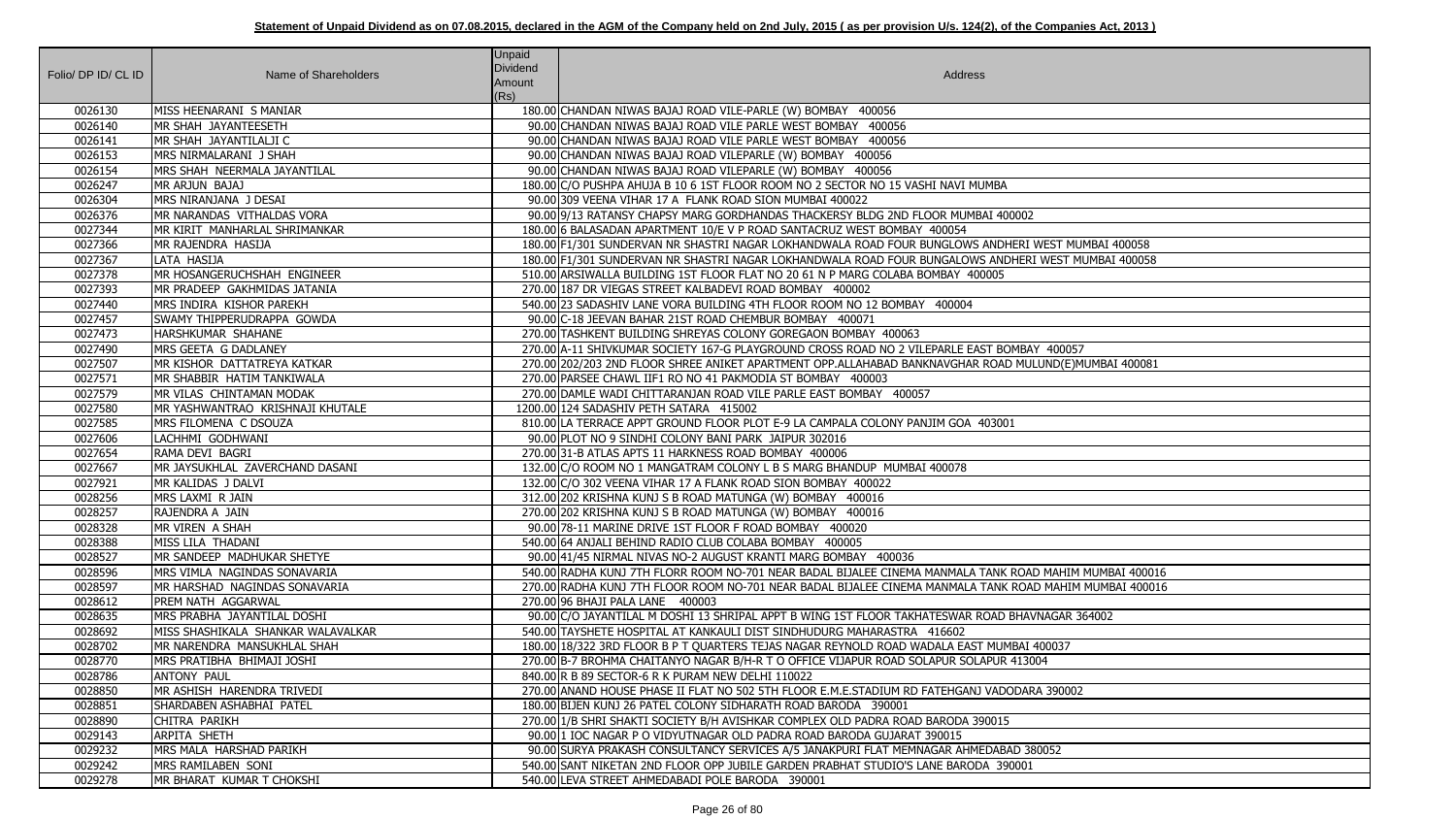| Folio/ DP ID/ CL ID | Name of Shareholders                                      | <b>Unpaid</b><br>Dividend<br>Amount<br>(Rs) | Address                                                                                                                                                                |
|---------------------|-----------------------------------------------------------|---------------------------------------------|------------------------------------------------------------------------------------------------------------------------------------------------------------------------|
| 0029441             | DINESH MANEKLAL SHAH                                      |                                             | 270.00 C/O M A SHAH JAGMAL'S POLE HOLY CHAKLA BANK RD BARODA 390001                                                                                                    |
| 0029501             | MR NAGINBHAI M PANCHAL                                    |                                             | 270.00 69 ARPITAPARK OPP USHA NAGAR NEAR ESIC HOSPITAL GOTRI ROAD BARODA 390021                                                                                        |
| 0029512             | SATISH CHANDRA BALKRUSHNA MEHTA                           |                                             | 180.00 42/502 NAVAJIVAN SOCIETY AJWA ROAD VADODARA 390019                                                                                                              |
| 0029518             | BHARATI RASHMIKANT SHAH                                   |                                             | 270.00 BAJWADA DHOLIKUI BARODA W RLY 390001                                                                                                                            |
| 0029540             | SHEELA D PARIKH                                           |                                             | 270.00 C/O GORINDLAL P SHAH ZADE WADA WADIWADI RAOPURA BARODA 390001                                                                                                   |
| 0029563             | MRS KUNJLATA CHANGOIWALA                                  |                                             | 90.00 A-16 HITESHNAGAR SOCIETY BHARUCH 392001                                                                                                                          |
| 0029612             | MRS SANDYA PRABHAKAR PARIKH                               |                                             | 300.00 11 ROKADNATH SOCIETY RACE COURSE BARODA 390007                                                                                                                  |
| 0029616             | DR KANTILAL CHATURBHAI PATEL                              |                                             | 270.00 COMMUNITY HEALTH CENTRE CHHANI DT BARODA GUJARAT 391740                                                                                                         |
| 0029620             | MISS RITA VASAIWALA                                       |                                             | 270.00 4 A KAILASHPARK OPP T B HOSPITAL GOTRI ROAD VADODARA 390021                                                                                                     |
| 0029664             | <b>MRS ABHA NARIA</b>                                     |                                             | 270.00 CHANRAVILLA SFI ATMAJYOTI ASHRAM ROAD RACE COURSE BARODA 390007                                                                                                 |
| 0029721             | CHANDULAL MANGALDAS SHAH                                  |                                             | 540.00 B/75 VRAJ RAJ RACE COURSE INDL CO OP HSG SOC ATMA JYOTI ASHRAM ROAD OPP RAMESHWAR MAHADEV BARODA 390007                                                         |
| 0029727             | <b>IMR PURUSHOTTAM PATEL</b>                              |                                             | 270.00 P J PATEL 8/2 ARUNODAYA SOCIETY BARODA 390005                                                                                                                   |
| 0029882             | MRS INDRA BHARATSINH PARMAR                               |                                             | 600.00 13-A CHANDRAVILA SOCIETY MANJALPUR BARODA 390011                                                                                                                |
| 0029902             | MR HASMUKHLAL VITHALDAS SONI                              |                                             | 90.00 M/S VITHALDAS LALLUBHAI SONI SHANESWAR'S LANE BARODA 390001                                                                                                      |
| 0029903             | MR KRISHNAKANT VITHALDAS SONI                             |                                             | 90.00 M/S VITHALDAS LALLUBHAI SONI SHANESHWAR LANE BARODA 390001                                                                                                       |
| 0029945             | MRS HASUMATI VINUBHAI DESAI                               |                                             | 270.00 17 GAUTAM NAGAR SOCIETY RACE COURSE BARODA 390007                                                                                                               |
| 0029950             | HARSHAD RASIKLAL PARIKH                                   |                                             | 90.00 SURAYA PRAKASH CONSULTANCY SERVICE A/5 JANAKPURI FLAT MEMNAGAR AHMEDABAD 380052                                                                                  |
| 0029953             | DIPTI J ADHVARYU                                          |                                             | 30.00 KANBIWAD PALACE ROAD BARODA 390001                                                                                                                               |
| 0029973             | UMA KANTILAL JOSHI                                        |                                             | 270.00 AKSHAR OPP SANT KRUPA SOCIETY PIPLAG ROAD NADIAD 387001                                                                                                         |
| 0029994             | MR BHAVINKUMAR MARADIA                                    |                                             | 270.00 11 A VIDYADHAR SOCIETY VASNA ROAD BARODA 390015                                                                                                                 |
| 0030040             | MRS SUDHA JEJURKAR                                        |                                             | 270.00 JYOGESHWAR KRUPA SOC NEAR KABIR MANDIR MANJAL PUR BARODA 390011                                                                                                 |
| 0030269             | MR PANKAJ KANAIYALAL PATEL                                |                                             | 270.00 4 KRISHNANAGAR SOCIETY VILLAGE MAGODI DIST GANDHINAGAR GUJARAT 382355                                                                                           |
| 0030414             | MR KISHAN KANJIBHAI PARMAR                                |                                             | 132.00 23 JAIN SOCIETY ELISBRIDGE AHMEDABAD 380006                                                                                                                     |
| 0030513             | TUSHARKANT K PATEL                                        |                                             | 270.00 4 KRISHNANAGAR SOCIETY VILL MAGODI DT GANDHINAGAR GUJARAT 382355                                                                                                |
| 0030514             | MR KANIYALAL N PATEL                                      |                                             | 270.00 4 KRISHNANAGAR SOCIETY VILL MAGODI DT GANDHINAGAR GUJARAT 382355                                                                                                |
| 0030524             | <b>RAJENDRA SHAH</b>                                      |                                             | 360.00 289/C MANEKBAUG SOCIETY B/H MANEKBAUG HALL AMBAWADI AHMEDABAD 380001                                                                                            |
| 0030601             | MRS MADHUBEN RAMESH CHANDRA SOLANKI                       |                                             | 270.00 4 SAI KRIPA APPARTMENT GYAN MANDIR SOCIETY VASANA AHMEDABAD 382000                                                                                              |
| 0030627             | DAYALDAS BHATIA                                           |                                             | 270.00 ELECT ENGINEER ANJU SADAN 9-GURU RAMDAS SOCIETY NEAR AMBER CINEMA AHMEDABAD 380024                                                                              |
| 0030628             | MRS KIRANBEN DHIRENBHAI SHAH                              |                                             | 270.00 3340/KHADAYATA'S KHADKI ANTIAWAD NANI BHAGOL PRANTIJ 383205                                                                                                     |
| 0030734             | JOTTARAM ISHWARBHAI PATEL                                 |                                             | 180.00 SHREE GAGRUTI VIDYALAYA PILUDRA AT & PO PILUDRA TA DARM                                                                                                         |
| 0030757             | MRS HEMLATA NAVNIT PATEL                                  |                                             | 270.00 KRISHNA VILLA PLOT NO.61 SECTOR-10 MANSAROVAR SCHEME JAIPUR 302020                                                                                              |
| 0030813             | <b>ANVAR GULAB SOLANKI</b>                                |                                             | 840.00 KALUPUR PANCH PATTI TIMBAPOLE HOUSE NO 997 AHMEDABAD 380001                                                                                                     |
| 0030884<br>0030934  | MR NILESHKUMAR MAHENDRABHAI CHOKSHI<br><b>SAMIR PATEL</b> |                                             | 270.00 BLOCK NO 8/95 NETAJI NAGAR NR MEGHANI NGR POST NEW CIVIL HOSPITAL AHMEDABAD 380016<br>270.00 9 SANSKAR BHARTI SOCIETY GHATLODIA ROAD NARANPURA AHMEDABAD 380012 |
| 0031033             | MR ARVINDBHAI RATILAL SHROFF                              |                                             | 270.00 H NO 185 GHASHIRAMS STREET SARANGPUR (GUJRAT) AHMEDABAD 380001                                                                                                  |
| 0031060             | MISS PANCHAL ASHABEN A                                    |                                             | 270.00 SHASHWAT BUILIDNG 403 NR. INDER RESIDENCY ELLISBRIDGE AHMEDABAD 380006                                                                                          |
| 0031061             | MISS VARSHA A PANCHAL                                     |                                             | 270.00 SHASHWAT BUILDING 403 NR. INDER RESIDENCY ELLISBRIDGE AHMEDABAD 380006                                                                                          |
| 0031062             | MISS ASHABALA A PANCHAL                                   |                                             | 270.00 SHASHWAT BUILDING 403 NR. INDER RESIDENCY ELLISBRIDGE AHMEDABAD 380006                                                                                          |
| 0031063             |                                                           |                                             |                                                                                                                                                                        |
| 0031064             | MRS PANCHAL VARSHABEN M<br>MR MAHESHLAL J PANCHAL         |                                             | 270.00 SHASHWAT BUILDING 403 NR. INDER RESIDENCY ELLISBRIDGE AHMEDABAD 380006<br>270.00 SHASHWAT 403 NR. INDER RESIDENCY ELLISBRIDGE AHMEDABAD 380006                  |
| 0031065             | MR PANCHAL DINESHLAL J                                    |                                             | 270.00 SHASHWAT BUILDING 403 NR INDER RESIDENCY ELLISBRIDGE AHMEDABAD 380006                                                                                           |
| 0031067             | MR PANCHAL DIPAKBHAI J                                    |                                             | 270.00 SHASHWAT BUILDING 403 NR. INDER RESIDENCY ELLISBRIDGE AHMEDABAD 380006                                                                                          |
| 0031074             | MUKESH J PANCHAL                                          |                                             | 270.00 SHASHWAT BUILDING 403 NR. INDER RESIDENCY ELLISBRIDGE AHMEDABAD 380006                                                                                          |
| 0031075             | MISS CHANDRIKA J PANCHAL                                  |                                             | 270.00 SHASHWAT BUILDING 403 NR. INDER RESIDENCY ELLISBRIDGE AHMEDABAD 380006                                                                                          |
| 0031076             | MISS DINABAI J PANCHAL                                    |                                             | 270.00 SHASHWAT BUILDING 403 NR. INDER RESIDENCY ELLISBRIDGE AHMEDABAD 380006                                                                                          |
| 0031084             | MISS DINA J PANCHAL                                       |                                             | 270.00 SHASHWAT BUILDING 403 NR. INDER RESIDENCY ELLISBRIDGE AHMEDABAD 380006                                                                                          |
|                     |                                                           |                                             |                                                                                                                                                                        |

| ESHWAR MAHADEV BARODA 390007 |
|------------------------------|
|                              |
|                              |
|                              |
| 380052                       |
|                              |
|                              |
|                              |
|                              |
|                              |
|                              |
|                              |
| AD 380024                    |
|                              |
|                              |
|                              |
| 380016                       |
|                              |
|                              |
|                              |
|                              |
|                              |
|                              |
|                              |
|                              |
|                              |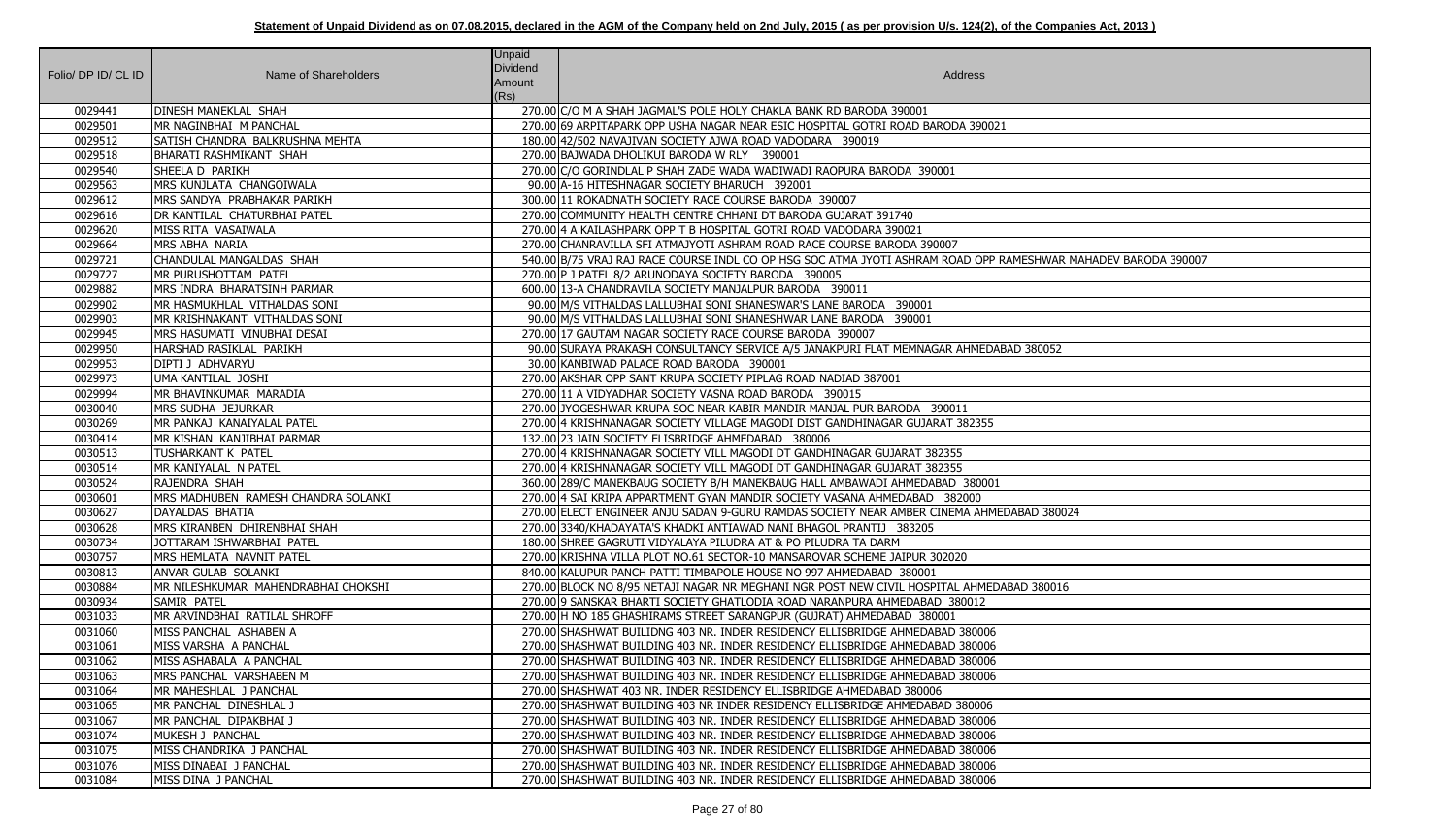| Folio/ DP ID/ CL ID | Name of Shareholders              | <b>Unpaid</b><br>Dividend<br>Amount | Address                                                                                                  |
|---------------------|-----------------------------------|-------------------------------------|----------------------------------------------------------------------------------------------------------|
| 0031085             | MISS ASHA A PANCHAL               | (Rs)                                | 270.00 SHASHWAT BUILDING 403 NR. INDER RESIDENCY ELLISBRIDGE AHMEDABAD 380006                            |
| 0031086             | MISS PANCHAL DINABEN J            |                                     | 270.00 SHASHWAT BUILDING 403 NR. INDER RESIDENCY ELLISBRIDGE AHMEDABAD 380006                            |
| 0031101             | MISS PARUL V MEHTA                |                                     | 180.00 6/B RAGHUNATH PARK NAVAWADEJ 380013                                                               |
| 0031179             | CHANDRIKA DIXIT                   |                                     | 270.00 19-B MUNICIPAL SERVANTS SOCIETY KANKARIA AHMEDABAD 380022                                         |
| 0031202             | MR KIRAN KUMAR S SHAH             |                                     | 600.00 C/O PRAKASH S SHAH 1594 RATAN KHADKI DHANASUTAR'S POLE KALUPUR AHMEDABAD 380001                   |
| 0031223             | MRS SUSHILA SHANTILAL CHAURUSHIA  |                                     | 540.00 11 SHIVANAND SOCIETY NARANPURA AHMEDABAD 380013                                                   |
| 0031224             | MR SHANTILAL ATMARAM CHAURUSHIA   |                                     | 540.00 11 SHIVANAND SOCIETY NARANPURA AHMEDABAD 380013                                                   |
| 0031279             | RAMBHAI PATEL                     |                                     | 540.00 RAMNIWAS 1 KHANPUR ROAD AHMEDABAD 380001                                                          |
| 0031323             | NATUBHAI PATEL                    |                                     | 540.00 RAM NIVAS NO 1 KHANPUR AHMEDABAD 380001                                                           |
| 0031327             | <b>VIJAYKUMAR SHAH</b>            |                                     | 540.00 2/16 KANKARIA MUNICIPAL OFFICERS FLAT KANKARIA AHMEDABAD 380022                                   |
| 0031339             | VAMANRAI JOSHI                    |                                     | 540.00 VAHITRAM JUBELI GAYATRI PLOT MAHARAJ BAY ROAD P O BOKHIRA PORBANDAR 360579                        |
| 0031360             | <b>DR VITHALDAS SHAH</b>          |                                     | 540.00 B-1-9 RAGHO ROOL SOCIETY NEAR RAILWAY CROSSING SHAHIBAG AHMEDABAD 380004                          |
| 0031393             | MISS GUNVANTI C PATEL             |                                     | 540.00 93/2 MOTI SALVIVAD SARASPUR AHMEDABAD 380018                                                      |
| 0031395             | KAMLABEN PATEL                    |                                     | 810.00 RAMNIWAS 1 KHANPUR ROAD AHMEDABAD 380001                                                          |
| 0031396             | KALPANA PATEL                     |                                     | 810.00 RAMNIWAS 1 KHANPUR ROAD AHMEDABAD 380001                                                          |
| 0031399             | MRS GUNVANTI JAGANNATH PATEL      |                                     | 810.00 93/2 MOTI SALVIVAD SARASPUR AHMEDABAD 380018                                                      |
| 0031434             | VASIBAI MANWANI                   |                                     | 270.00 D B2/N/25 GANDHIDHOM KUTCH 370201                                                                 |
| 0031457             | MR VALJI KANJI PATEL              |                                     | 180.00 C/O MULRAJ MOTIRAM & COMPANY BUNDER ROAD KUTCH MANDVI GUJARAT 370465                              |
| 0031464             | MISS SATINDER SACHDEVA            |                                     | 270.00 WZ 25 GALI NO 9 GURU NANAK NAGAR PO TILAK NAGAR NEW DELHI 110018                                  |
| 0031510             | MR KANAIYALAL N PATEL             |                                     | 180.00 B-1 NEW ARPANA FLATS BIHD PALDI BUS STOP PALDI AHMEDABAD 380007                                   |
| 0031549             | MRS NEELAM R CHAWLA               |                                     | 90.00 13B NIRANKAR SOCIETY 4 BUNGLOWS BHAIRAVNATH RD AHMEDABAD                                           |
| 0031573             | MRS THAILAMBAL SRINIVASAN         |                                     | 270.00 FLAT NO A 3 GROUND FLOOR PARSN VILLA ENCLAVE MAMPAZHA SALAI TRICHI 620005                         |
| 0031587             | <b>MRS R KAMAKSHI</b>             |                                     | 540.00 8 SECOND STREET DR RADHAKRISHNAN ROAD MYLAPORE CHENNAI 600004                                     |
| 0031591             | R JAYARAM                         |                                     | 180.00 6 CARPENTER STREET (UP STAIRS) SEMBIAM PERAMBUR CHENNAI 600011                                    |
| 0031606             | SUNDERLAL KHURANA                 |                                     | 540.00 A-54 VASANT MARG VASANT VIHAR NEW DELHI 110057                                                    |
| 0031609             | KADIYALAYA RAMCHANDRA             |                                     | 270.00 104 VEPERY HIGH ROAD MADRAS 600007                                                                |
| 0031646             | MR RAMESAN VENKATRAMAN            |                                     | 540.00 644 63RD CROSS RAJAJINAGAR V BLOCK BANGALORE 560010                                               |
| 0031685             | MR R VASUDEVAN                    |                                     | 270.00 45/D M I G FLAT 20TH AVENUE K K NAGAR MADRAS 600078                                               |
| 0031722             | UPAASANA USHA HOLDINGS LTD        |                                     | 90.00 79 POES GARDEN CHENNAI 600086                                                                      |
| 0031778             | MRS VIJAYA LAKSHMI GOPAL          |                                     | 270.00 MIG NO.835 BHEL MIG COLONY NALAGANDLA HYDERABAD 500133                                            |
| 0031820             | MR UTTAM S DAS                    |                                     | 270.00 103 SUPATH APARTMENTS NR VIJAY CHAR RASTA UNIVERSITY CAMPUS AHMEDABAD 380009                      |
| 0031873             | MR UMESH PATEL                    |                                     | 270.00 C/O ARUNBHAI S PATEL B 21 RANGTARANG FLAT NR AKASHDEEP TOWER SHREYAS RAILWAY XING AMBAWADI 380015 |
| 0031908             | MRS SAVITABEN SHANTILAL SHAH      |                                     | 270.00 15 VISHWAS SOCIETY BEHIND L D ENGG HOSTEL AHMEDABAD 380015                                        |
| 0031933             | MR YOGESH PATEL                   |                                     | 270.00 3/12 MANICIPAL STAFF QUARTERS BEHIND LAL BUNGLOW ELLISBRIDGE AHMEDABAD 380006                     |
| 0031955             | MISS MEENA DAHYABHI PATEL         |                                     | 270.00 BUNGLOW NO 29 SOMESHWAR COMPLEX-II JODHPUR CHAR RASTA SATTELITE ROAD AHMEDABAD 380015             |
| 0031968             | MISS SUBHADRA BHOOILAL JANI       |                                     | 180.00 20 PATEL SOCIETY SHAHIBAG AHMEDABAD 380004                                                        |
| 0031969             | MISS SUSHILABEN MANEKLL DAVE      |                                     | 180.00 20 PATEL SOCIETY SHAHIBAG AHMEDABAD 380004                                                        |
| 0032082             | MR PRAFULBHAI MANIBHAI DESAI      |                                     | 270.00 6 AMBICA BHUVAN B/H-SHITAL CINEMA DAKOR ROAD NADIAD 387001                                        |
| 0032112             | SURENDRA BHAI DHAYABHAI PATEL     |                                     | 270.00 640 PUNIT POLE WADIGAM DAREAPUR AHMEDABAD 380001                                                  |
| 0032129             | CHANDRAPRASAD SEVAK               |                                     | 270.00 25 JUBILI PARK COOP HOSI SOCIETY VATRA ROAD MANINAGAR AHMEDABAD 380008                            |
| 0032146             | SOMABHAI PATEL                    |                                     | 270.00 9 SANSKAR BHARTI SOCIETY GHATLODIA ROAD NARANPURA AHMADABAD 380013                                |
| 0032179             | MR DUSHYANTBHAI SHUBLA            |                                     | 270.00 2 VISHWABHARATI SOCIETY SARDAR PATEL NAGAR AHMEDABAD 380006                                       |
| 0032228             | MR RASHMIKANT SHAH                |                                     | 270.00 6 SNEH JYOT 40 VALLABHNAGAR SOCIETY JUHU SCHEME ROAD NO 3 OPP COOPER HOSPITAL                     |
| 0032299             | <b>HASMUKH BHAI HIRALAL PATEL</b> |                                     | 270.00 14 BALOLNAGAR SOCIETY RANIP AHMEDABAD 382480                                                      |
| 0032311             | ASHVINKUMAR RAMSHANKER UPADHYAY   |                                     | 270.00 11/129 NILAM APPARTMENTS NIKOL ROAD BAPUNAGAR AHMEDABAD 380024                                    |
| 0032340             | RUKHIBEN POPATLAL PATEL           |                                     | 270.00 1 NANDUPRASAD MAHADEVIA SOC OPPSANGHAVI HIGH SCHOOL NARANPURA AHMEDABAD 380013                    |

| 80001                   |
|-------------------------|
|                         |
|                         |
|                         |
|                         |
|                         |
|                         |
|                         |
|                         |
|                         |
|                         |
|                         |
|                         |
|                         |
|                         |
|                         |
|                         |
|                         |
|                         |
|                         |
|                         |
| $\overline{09}$         |
| AY XING AMBAWADI 380015 |
|                         |
| 006<br>EDABAD 380015    |
|                         |
|                         |
|                         |
|                         |
|                         |
|                         |
| AL.                     |
|                         |
| 380013                  |
|                         |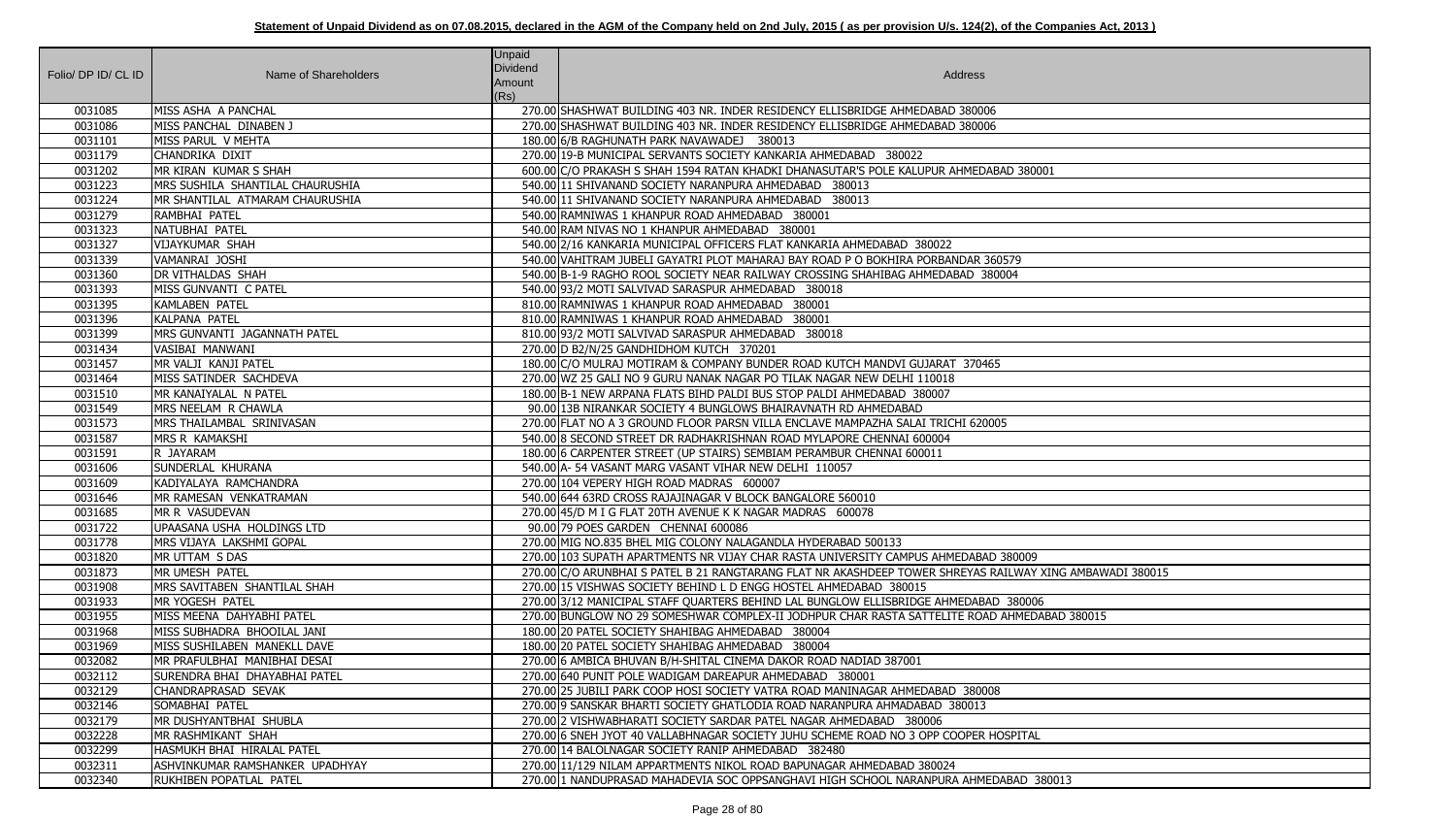| Folio/ DP ID/ CL ID | Name of Shareholders                              | Unpaid<br>Dividend<br>Amount<br>(Rs) | Address                                                                                                                  |
|---------------------|---------------------------------------------------|--------------------------------------|--------------------------------------------------------------------------------------------------------------------------|
| 0032341             | MRS BHAVANA BHASKAR PATEL                         |                                      | 180.00 10 HIRABAUG AMBAWADI AHMEDABAD 380006                                                                             |
| 0032389             | PRAVINKUMAR AMRITLAL PARMAR                       |                                      | 216.00 5 MAHATMA GANDHI KUNJ SOCIETY BHUDARPURA ROAD ELLIS BRIDGE AHMEDABAD 380075                                       |
| 0032406             | MISS NALINI G PATEL                               |                                      | 90.00 NANDINI 12 INKILAB STREET GULBAI TEKRA AHMEDABAD 380013                                                            |
| 0032408             | MANDAKINI PARIKH                                  |                                      | 90.00 NANDINI 12 INKILAB STREET GULBAI TEKRA AHMEDABAD 380015                                                            |
| 0032416             | MR SURESH KUMAR ASHARAM BHAI PUJARA               |                                      | 270.00 37/B SHARDA SOCIETY OPP. JAYDEEP TOWER VASNA AHMEDABAD 380007                                                     |
| 0032459             | MRS LILAVATI K CHAUHAN                            |                                      | 540.00 17A SHRINATH APPTS MANINAGAR EAST AHMEDABAD 380008                                                                |
| 0032475             | URMILA SHANKERLAL PATEL                           |                                      | 540.00 GOLDEN PARK PLOT NO 692/2 SECTOR 30 SECTOR NO 30 GUJARAT 382030                                                   |
| 0032481             | MISS KAMINI G PATEL                               |                                      | 180.00 NANDINI 12 INKILAB STREET GULBAI TEKRA AHMEDABAD 380015                                                           |
| 0032520             | MRS INDRAKALA CHHAJER                             |                                      | 42.00 AMRUT OPP SANI APPTT BANK OF INDIA LANE SUBHANPURA RACE COURSE VADODARA 390007                                     |
| 0032535             | MRS TILOTTAMA S PANDYA                            |                                      | 270.00 6-A ANAND DHARA FLAT NAVARANGPURA SIX ROADS AHMEDABAD 380009                                                      |
| 0032560             | HARIBEN KISHANCHAND WASWANI                       |                                      | 180.00 OUT SIDE ANTISARIA GATE KAPADWANJ 387620                                                                          |
| 0032564             | MISS MINA RASIKLAL PANDYA                         |                                      | 270.00 C/O SHRENIK TRIKAMLAL SHAH 1211 LAXMINARAYANS POLE RAJAMEHTAS POLE KALUPUR 380001                                 |
| 0032705             | JAYANTILAL KARSANDAS CHRISTIAN                    |                                      | 90.00   PARNKUNJ SOCIETY BIBHAG 3 R/H NO-6 BEHIND UMESHNAGAR SOCIETY MEGHANINAGAR AHMEDABAD 380016                       |
| 0032792             | DAXA SHAMBHUPRASAD PATEL                          |                                      | 270.00 UMIMATA MANDIR MANGAL GIRDHAR DEHUL ASHRAWA AHMEDABAD 380016                                                      |
| 0032793             | MADHUBEN SHAMBHUPRASAD PATEL                      |                                      | 270.00 UMIA MATA TEMPLE MANGAL GIRDHAR DEHLA ASARAWA AHMEDABAD 380016                                                    |
| 0032871             | RASMIK SHAH                                       |                                      | 90.00 C/O HASMUKH M SHAH 13/156 JAWAHAR NAGAR BH INDIRANAGAR NR A E C COMPANYAMRAIWADI AHMEDABAD 380026                  |
| 0032905             | MR JITENDRA KANTILAL BAROT                        |                                      | 132.00 RAXA NOVELTY STORE STATION ROAD MEHSANA N G 384001                                                                |
| 0032918             | JAYESH KUMAR K BAROT                              |                                      | 132.00 RAXA NOVELTY STORE STATION ROAD MEHSANA 384001                                                                    |
| 0032962             | MRS NAYANABEN PATHAK                              |                                      | 180.00 NATHA MUKHINUFALIYU RAIBENNA MAKANMA KHOKHRAMAHEMDAVAD AHMEDABAD 380008                                           |
| 0032983             | MR MAHENDRARAI NAIK                               |                                      | 270.00 81/486 VIJAY NAGAR NEARN PURA AHMEDABAD 380013                                                                    |
| 0032986             | MR BALRAM SINGH RAGH VANSHI                       |                                      | 270.00 2 RAGHUVANSH SHUBH KAMNA SOCIETYB/H-KANAK KALA APTT-II OPP.KANCHAN BHUMIANANDNAGAR ROADSATELLITE AHMEDABAD 380015 |
| 0033054             | MR SATISH BRAHMBHATT                              |                                      | 270.00 B-8 RAJHANS SOCIETY ELLIS BRIDGE AHMEDABAD 380006                                                                 |
| 0033072             | MRS SHARDA HASMUKH SHAH                           |                                      | 42.00 C/O K C SHAH 5 VIRKUNJ SOCIETY NAVJIVAN AHMEDABAD 380014                                                           |
| 0033082             | PRATIKSHA SHRIKANT ZAVERI                         |                                      | 270.00 ZAVERI PARK BHAI KAKA NAGAR THALTEJ TEKRA AHMEDABAD 380001                                                        |
| 0033192             | <b>PRAKASH DESAI</b>                              |                                      | 270.00 14 GNANKUNJ SOCIETY PUNIT ASHRAM MANINAGAR AHMEDABAD 380008                                                       |
| 0033272             | CHAMPA KESHRICHAND SHAH                           |                                      | 132.00 238/2849 SATYAM APARTMENT (GHB) SOLA ROAD NARANPURA AHMEDABAD 380013                                              |
| 0033280             | MR GOPAL DASS BOHRA                               |                                      | 270.00 SR LECTURER IN COMMERCE GOVT COLLEGE PALI (RAJ) 306401                                                            |
| 0033291             | NIMISHABEN TALAI                                  |                                      | 270.00 2/A RUSHIKESH APARTMENT BHARAT COLONY SARDAR PATEL COLONYNARANPURA AHMEDABAD 380013                               |
| 0033300             | MR GIRISHKUMAR PATEL                              |                                      | 270.00 PLOT NO 494/2 BANASKANTHA SOCIETY SECTOR 28 GANDHINAGAR GUJARAT 382028                                            |
| 0033310             | GITA JADUNATH PANDYA                              |                                      | 90.00 C/O K N SHELAT 'SHIVAM' 7 SATKAR SOCIETY OPP NIHARIKA B'LOWS NR AZAD SOC AHMEDABAD 380015                          |
| 0033373             | JAYABEN PREMCHAND KAMDAR                          |                                      | 270.00 72 LOVANYA SOCVASNA AHMEDABAD 380007                                                                              |
| 0033408             | MR GAUTAM CHAND SETHIA                            |                                      | 270.00 B/15 ROW HOUSE VARDHMAN KRUPA NR.SARVODAYA NAGAR PART II SALA ROAD AHMEDABAD 380061                               |
| 0033416             | MRS JASHVIDYA RAMAKANT TRIPATHI                   |                                      | 270.00 22 MAHADEVNAGAR STADIUM ROAD NAVJIVAN AHMEDABAD 380014                                                            |
| 0033428             | MR AMRITLAL BHIKHABHAI PARKHI                     |                                      | 6.00 5 MAHATMA GANDHI KUNJ SOCIETY BHUDAR PUR ROAD ELLISBRIDGE AHMEDABAD 380015                                          |
| 0033471             | MR BAKUL KANTILAL SHAH                            |                                      | 270.00 17 PANNA PARK SOCIETY NAVRANGPURA AHMEDABAD 380009                                                                |
| 0033476             | MR PANCHAL DINESH J                               |                                      | 270.00 SHASHWAT BUILDING 403 NR. INDER RESIDENCY ELLISBRIDGE AHMEDABAD 380006                                            |
| 0033478             | MR DINESHBHAI J PANCHAL                           |                                      | 270.00 SHASHWAT BUILDING 403 NR. INDER RESIDENCY ELLISBRIDGE AHMEDABAD 380006                                            |
| 0033479             | MRS PANCHAL VARSHA M                              |                                      | 270.00 SHASHWAT BUILDING 403 NR. INDER RESIDENCY ELLISBRIDGE AHMEDABAD 380006                                            |
| 0033480             | MISS ASHABEN A PANCHAL                            |                                      | 270.00 SHASHWAT BUILDING 403 NR. INDER RESIDENCY ELLISBRIDGE AHMEDABAD 380006                                            |
| 0033481             | MISS PANCHAL ASHA A                               |                                      | 270.00 SHASHWAT BUILDING 403 NR. INDER RESIDENCY ELLISBRIDGE AHMEDABAD 380006                                            |
| 0033496<br>0033534  | TUSHAR VRHJLAL MESWANI<br><b>BHUPENDRA PORWAL</b> |                                      | 270.00 AVADH OPP MILLANPARK BUNGLOWS NEHRUPARK VASTRAPUR AHMEDABNAD 380015                                               |
| 0033544             | MR JAYENDRA SHANKERLAL JANI                       |                                      | 270.00 15 CHINTAMANI SOCIETY RAMNAGAR SABARMATI 380005<br>540.00 2 TOLAK NAGAR PALDI AHMEDABAD 380007                    |
| 0033581             | MRS KALA TRIVEDI                                  |                                      | 540.00 11 SHAKAR SOCIETY I NARANPUR AHMEDABAD GUJARAT 380013                                                             |
| 0033648             | MISS TARLIKA SHUKLA                               |                                      | 420.00 1597 SHRIRAMJINI SHERI KHADIA AHMEDABAD 380001                                                                    |
| 0033649             | MISS RAJNIKA SHUKLA                               |                                      | 600.00 1597 SHRIRAMJINISHERI KHADIA AHMEDABAD 380001                                                                     |
|                     |                                                   |                                      |                                                                                                                          |

| 075                                      |
|------------------------------------------|
|                                          |
|                                          |
|                                          |
|                                          |
|                                          |
| 0007                                     |
|                                          |
|                                          |
| 380001                                   |
| AHMEDABAD 380016                         |
|                                          |
|                                          |
| RAIWADI AHMEDABAD 380026                 |
|                                          |
|                                          |
| $\overline{008}$                         |
|                                          |
| VANDNAGAR ROADSATELLITE AHMEDABAD 380015 |
|                                          |
|                                          |
|                                          |
|                                          |
|                                          |
|                                          |
| DABAD 380013                             |
|                                          |
| DABAD 380015                             |
| ABAD 380061                              |
|                                          |
| 15                                       |
|                                          |
|                                          |
|                                          |
|                                          |
|                                          |
|                                          |
|                                          |
|                                          |
|                                          |
|                                          |
|                                          |
|                                          |
|                                          |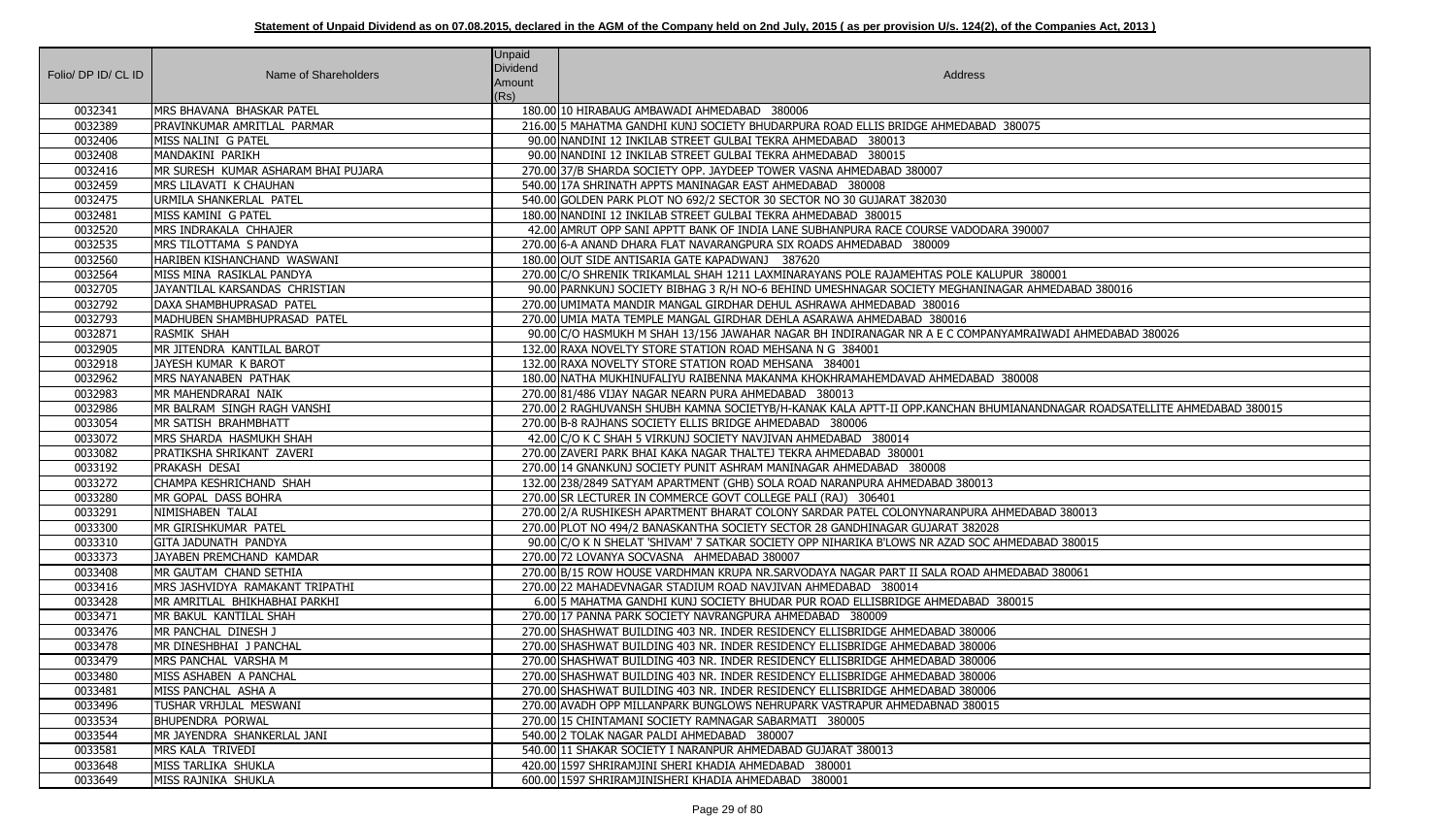| Folio/ DP ID/ CL ID | Name of Shareholders                       | Unpaid<br><b>Dividend</b> | Address                                                                                                                        |
|---------------------|--------------------------------------------|---------------------------|--------------------------------------------------------------------------------------------------------------------------------|
|                     |                                            | Amount                    |                                                                                                                                |
|                     |                                            | (Rs)                      |                                                                                                                                |
| 0033659             | MR SHAH KIRIT S                            |                           | 132.00 C/O SHANTILAL DIPCHAND RATANPOLE HATHIKHANA AHMEDABAD 380001                                                            |
| 0033681             | MR RAVJIBHAI BHAGAWANBHAI BHESANIYA        |                           | 540.00 68 HOUSING BOARD SECTOR 30 SARVODAY NAGAR GANDHINAGA 382030                                                             |
| 0033696<br>0033697  | <b>MRS NIRUBEN PATEL</b>                   |                           | 540.00 1A PALIADNAGAR ST XAVIER'S SCHOOL ROAD NARANPURA AHMEDABAD 380013                                                       |
| 0033698             | JAGDISH PANDIT<br>MR BIJAL ASHOKKUMAR SHAH |                           | 540.00 1632 SEVKANI WADI KHADIA AHMEDABAD 380001<br>540.00 B NO 56 KUNDANTENAMENTSVIBHAG-3 B/D P T QRTS VASNA AHMEDABAD 380007 |
| 0033741             | CAPT DEBENDRARAJ A GURUNG                  |                           | 540.00 HQ COMMANDER WORKS ENGINEERS BONGDUBI P O DT DARJEELING WEST BENGAL 734424                                              |
| 0033760             | MISS SUDHABEN KANTILAL MEHTA               |                           | 60.00 C/O KANTILAL CHATRABHUJ VAKIL KHAISTREET PIRCHHHALLA BHAVNAGAR 364001                                                    |
| 0033773             | <b>BALKISHAN AGARWAL</b>                   |                           | 360.00 C/O VISHAKHA PRINTERY 40 IST FLOOR ADVANI MARKET O/5 DELHI GATE AHMEDABAD 380004                                        |
| 0033802             | MR MAYANK SHAH                             |                           | 270.00 SINGH NIWAS B 3/41 JANTA COLONY JOGESHWARI EAST MUMBAI 400060                                                           |
| 0033803             | MR HIMANSHU SHAH                           |                           | 180.00 9 NIYOJAN NAGAR SOCIETY AMBAWADI OPP MANEKBAUG HAUL AHMEDABAD 380015                                                    |
| 0033804             | MR NISHITH SHAH                            |                           | 180.00 9 NIYOJAN NAGAR SOCIETY AMBAWADI OPP MANEK BAG HALL AHMEDABAD 380015                                                    |
| 0033805             | MISS YAMINI SHAH                           |                           | 180.00 9 NIYOJAN NAGAR SOCIETY AMBAWADI OPP MANEKBAG HALL AHMEDABAD 380015                                                     |
| 0033910             | MRS JUDITH GONSALVES                       |                           | 90.00 A/4 BENMAR RAJARAM WADI OFF HILL ROAD BANDRA BOMBAY 400050                                                               |
| 0033955             | MRS PRABHA NATARAJAN                       |                           | 1860.00 B-3/47 SAFDARGANJ ENCLAVE NEW DELHI 110029                                                                             |
| 0033965             | MR SRINIVASAN SAMPATH                      |                           | 540.00 SRI SAI NIVAS CHEMBAGASSERY TRIVANDRUM 695008                                                                           |
| 0033982             | <b>MRS USHA THAKAR</b>                     |                           | 180.00 6 VRINDAVAN SBI OFFICERS COP SOC 68 MAIN AVENUE SANTA CRUZ WEST MUMBAI 400054                                           |
| 0033991             | MRS VIMLA BADER                            |                           | 270.00 C/O S L BADER 158 SUBHASH NAGAR BHILWARA RAJ 311001                                                                     |
| 0034004             | MRS RAJALAKSHMI MARGABANTHU                |                           | 540.00 SRI SAI SADAN 75 1ST AVENUE ASHOK NAGAR CHENNAI 600083                                                                  |
| 0034010             | MR DILIP MANGLANI                          |                           | 270.00 403 ASIT APTS KANE ROAD BAND STAND BANDRA BOMBAY 400050                                                                 |
| 0034012             | MRS SULOCHANA NAVINCHANDRA SHETH           |                           | 210.00 200 SAMEER 2ND FLOOR FLAT NO 13 SCHEME 6 ROAD NO 16 SION (E) BOMBAY 400022                                              |
| 0034053             | MR PRABHAT K RAI                           |                           | 672.00 E1/180 ARERA COLONY BHOPAL 462016                                                                                       |
| 0034060             | MRS VEENA JUNEJA                           |                           | 180.00 7 MOONLIGHT 158 MAH KARVE ROAD BOMBAY 400020                                                                            |
| 0034061             | MRS SUSHILA SRIVASTAVA                     |                           | 180.00 FLAT NO 6 TULSI MAHAL RAGHAVJI ROAD CUMBALA HILL MUMBAI 400026                                                          |
| 0034062             | <b>PREM MOHAN SRIVASTAVA</b>               |                           | 180.00 6 TULSI MAHAL RAGHAVJI ROAD CUMBALLA HILL MUMBAI 400036                                                                 |
| 0034069             | MISS SUMAN SRIVASTAVA                      |                           | 450.00 16TH FLOOR CENTRAL WING NIRMAL NARIMAN POINT MUMBAI 400021                                                              |
| 0034086             | MR ARVIND CHANDRA                          |                           | 900.00 183 POCKET D MAYUR VIHAR PHASE II DELHI 110091                                                                          |
| 0034100             | MRS BIMLESH BANSAL                         |                           | 270.00 RH 2 MANAVSTHAL GOKULDHAM GOREGAON EAST MUMBAI 400063                                                                   |
| 0034102             | MRS SUGANDHA JOHAR                         |                           | 270.00 C/O M N KANE 1/1 HIGHWAY ROSE 92 DIXIT ROAD EXTN VILE PARLE EAST MUMBAI 400057                                          |
| 0034110             | MRS VIDYAVATHI GURUNATHAN                  |                           | 270.00 A 202 GULMOHAR APARTMENTS CEASAR ROAD AMBOLI ANDHERI (WEST) MUMBAI 400058                                               |
| 0034111             | MR VIJAYANAND GUDIHAL                      |                           | 90.00 13 ICICI APARTMENTS MISTRY APTS COMPOUND OFF PARSI PANCHAYAT ROAD ANDHERI EAST BOMBAY 400069                             |
| 0034115             | MR KIRAN UDAY SINGH                        |                           | 270.00 201 VISHWALAXMI M A ROAD ANDHERI WEST MUMBAI 400058                                                                     |
| 0034123             | MR P M MOHAMMED                            |                           | 540.00 101 NATIONAL HERITAGE S.R.M. ROAD KOCHI KERALA 68201                                                                    |
| 0034144             | MR P KANNAN                                |                           | 540.00 SHRI CHARAN BUNGALOW NO 70 BHARAT TIRTHA COOP HSG SOC. SION TROMBAY ROAD CHEMBUR MUMBAI 400071                          |
| 0034159             | MR RANAKRISHNARAO T                        |                           | 132.00 W/O LATE T R K RAO GANDHI NAGAR 1ST LANE AT/PO- BERHAMPURDIST-GANJAM ORISSA 760001                                      |
| 0034161             | MR PRALHAD PATIL                           |                           | 1200.00 SURAJ CO-OP HSG SOC LTD PLOT NO 14 DATAR COLONY BHANDUP (E) MUMBAI 400042                                              |
| 0034195             | MRS SUNITA SHANKAR                         |                           | 180.00 52/C BALLYGUNGE CIRCULAR ROAD CALCUTTA INDIA 700019                                                                     |
| 0034197             | MR V G THOMAS                              |                           | 270.00 GITANJALI APPARTMENTS FLAT NO G 1 GITANJALI HAL 3RD STAGE BANGALORE 560075                                              |
| 0034220             | MR VIVEK SINGH                             |                           | 2700.00 KAMLA NIWAS BORING CANAL ROAD PATNA 800001                                                                             |
| 0034232             | MR SUDESH MOHAN SHARMA                     |                           | 120.00 HOUSE NO 1123 SECTOR-21 GURGAON HARYANA 122016                                                                          |
| 0034326             | MR GIRDHARI LAL VERMA                      |                           | 1458.00 SATNA CEMENT WORKS PO BIRLA VIKAS SATNA (MP) 485005                                                                    |
| 0034368             | MR RAMNARAIN JHA                           |                           | 1560.00 C/O SHRI PREM NARAYAN JHA JHOUSAGARHI RAGHUNATH ROAD B DEOGHAR DEOGHAR B 814112                                        |
| 0034369             | MR SATYA PRAKASH SINHA                     |                           | 270.00 SATNA CEMENT WORKS TYPE SEC BIRLA VIKAS SATNA (MP) 485005                                                               |
| 0034400             | <b>SRINIWAS W RAO</b>                      |                           | 270.00 1-12-4A BALGHAT COMPOUND STATION ROAD GULBANGA KARNATAKA 585102                                                         |
| 0034440             | KARAMVEER PAREKH                           |                           | 222.00 SATNA CEMENT WORKS PO BIRLA VIKAS SATNA (MP) 485005                                                                     |
| 0034497             | MR DAUDAYAL MAHESHWARI                     |                           | 540.00 848 CIRCULAR ROAD NAYA GUNJ HATHRAS (UP)                                                                                |
| 0034645             | MR MAKHANLAL CHAKRABORTY                   |                           | 810.00 A 15 RAKSHA PURAM LAD PUR RAIPUR ROAD RAIPUR DEHRADUN 248008                                                            |

| $-24$                 |
|-----------------------|
| 80004                 |
|                       |
|                       |
|                       |
|                       |
|                       |
| $\overline{54}$       |
|                       |
|                       |
|                       |
|                       |
|                       |
|                       |
| 7                     |
|                       |
| EAST BOMBAY 400069    |
| CHEMBUR MUMBAI 400071 |
| 760001                |
|                       |
|                       |
|                       |
|                       |
| 814112                |
|                       |
|                       |
|                       |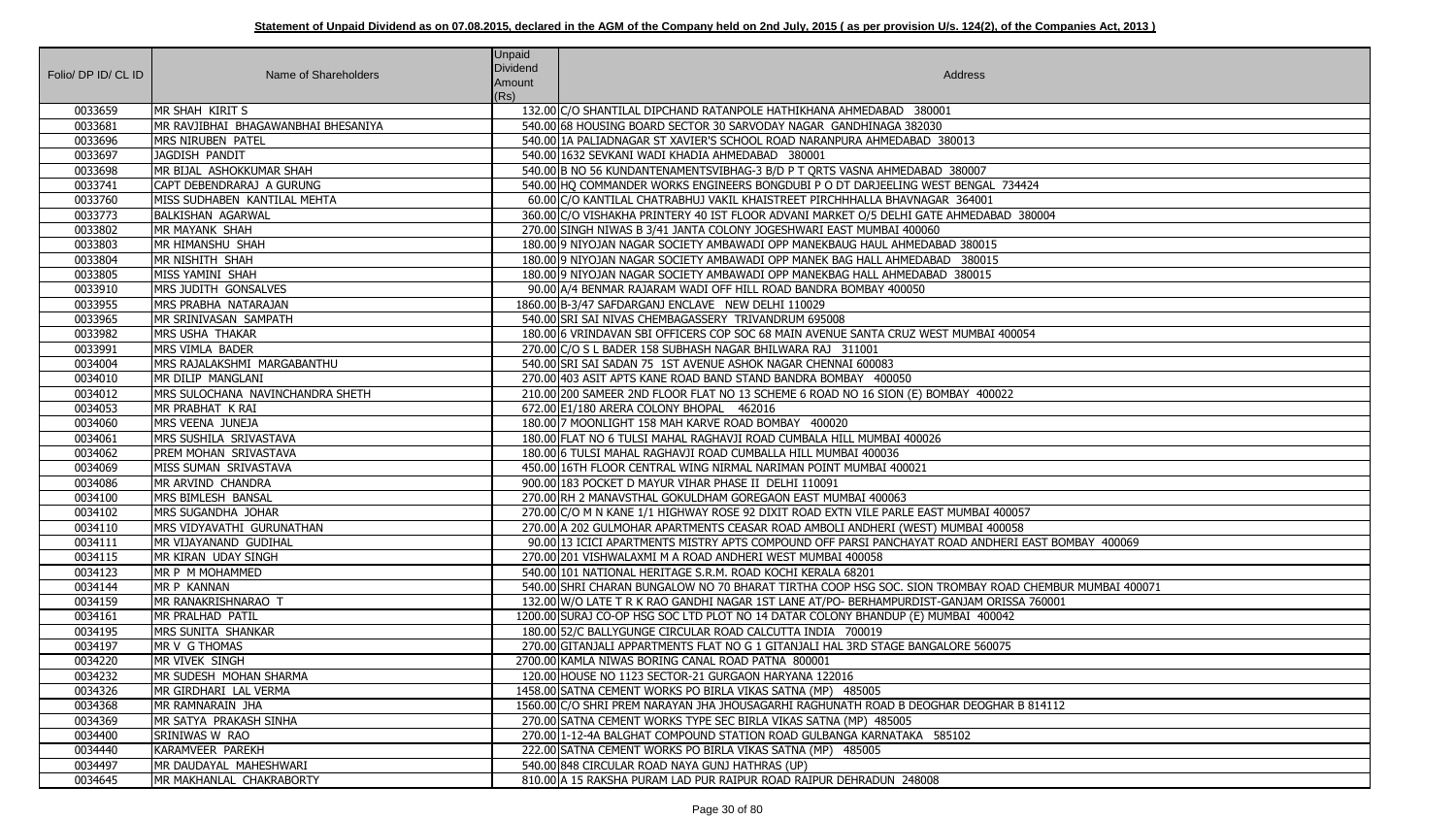| Folio/ DP ID/ CL ID | Name of Shareholders         | Unpaid<br>Dividend<br>Amount<br>(Rs) | <b>Address</b>                                                                                                                        |
|---------------------|------------------------------|--------------------------------------|---------------------------------------------------------------------------------------------------------------------------------------|
| 0034680             | <b>B K KHATOR</b>            |                                      | 210.00 BIRLA CEMENT WORKS D-19 PO CHITTORGARH RAJASTHAN 312021                                                                        |
| 0034686             | MR B L JAT                   |                                      | 360.00 BIRLA CEMENT WORKS Q NO C-16 CHITTORGARH RAJASTHAN 312021                                                                      |
| 0034704             | DIVA KANT DAS                |                                      | 540.00 Q NO EM-11/3 BIRLA CEMENT WORKS PO CEMENT FACTORY CHITTORGARH RAJ 312021                                                       |
| 0034707             | MR DAULAT SINGH CHOPRA       |                                      | 810.00 Q NO E-15/1 BIRLA CEMENT WORKS PO CEMENT FACTORY CHITTORGARH RAJ 312021                                                        |
| 0034757             | RAJENDRA SINGH SHEKHAWAT     |                                      | 810.00 C/O BIRLA CEMENT WORKS IDAR ROAD NEAR RLY CROSING HIMATNAGAR 383001                                                            |
| 0034810             | MR AMIYA KUMAR BANERJEE      |                                      | 540.00 13/16A BISWESWAR BANERJEE LANE HOWRAH WEST BENGAL 711001                                                                       |
| 0034843             | MR HIRALAL DAS               |                                      | 810.00 106/1A MONOHARPUKUR ROAD KOLKATA 700029                                                                                        |
| 0034855             | MR SHYAMAL KANTI CHAKRABORTY |                                      | 210.00 LOKENATH BHAVAN SHREEPUR MADHYAMGRAM BAZAR 24 PGS N 733298                                                                     |
| 0034872             | MR ISHWAR PRASAD SHARMA      |                                      | 72.00 30A BHUPEN ROY ROAD PRATIKSHA APPARTMENT 4TH FLOOR BEHALA KOLKATA 700034                                                        |
| 0034910             | MR GORDHAN DAS MAHESHWARI    |                                      | 600.00 176 RAJIV NAGAR GURGAON HARYANA 122001                                                                                         |
| 0034952             | MR SAMIR KUMAR DE            |                                      | 810.00 COLLEGE PALLY PO SEWLI TELINIPARA DIST 24 PGS(N) 700121                                                                        |
| 0034962             | NIMAI CHAND MANNA            |                                      | 810.00 NISCHINTAPUR VIA RAMKRISHNA PALLY P.O. SONARPUR KOLKATA 700150                                                                 |
| 0035046             | MR HIRALAL KIRADOO           |                                      | 12.00 C/O BIRLA JUTE IND LTD UNIT BIRLA JUTE MILLS 9/1 R N MUKHERJEE ROAD CALCUT TA 700001                                            |
| 0035055             | KRISHNA GOPAL HARSH          |                                      | 18.00 C/O DR.T D HARSH MOHATTA CHOWK BIKANER RAJASTHAN 334005                                                                         |
| 0035081             | SHALIG RAM DADHEECH          |                                      | 180.00 C/O BIRLA JUTE MILLS 9/1 R N MUKHERJEE ROAD CALCUTTA 700001                                                                    |
| 0035083             | MR CHAKRADHAR DAS            |                                      | 810.00 DEFFODILS SCHOOL PANDA SARAI PO LAHERIA SARAI DT DARBHANGA BIHAR 846001                                                        |
| 0035114             | MR SAROJ KUMAR MUKHERJEE     |                                      | 90.00 72/1 BISWESWAR BANERJEE LANE HOWRAH 711101                                                                                      |
| 0035181             | MR BISHWANATH KASERA         |                                      | 900.00 6 B ACHARYA JAGADISH CH. BOSE ROAD CALCUTTA 700017                                                                             |
| 0035201             | JAINARAYAN SHARMA            |                                      | 270.00 C/O SHRI KAUSHAL KUMAR SHARMA 1557 TRI NAGAR GALI NO 110 GANESH PURA NEW DELHI 110035                                          |
| 0035340             | <b>SMT ANNAMMA DANIEL</b>    |                                      | 810.00 TRIKKALATHOOR P O PERUMBAVOOR KERALA 683557                                                                                    |
| 0035366             | MR MAHABIR PRASAD NIGAM      |                                      | 300.00 M/S P L TANDON & CO (C.A) P B NO 113 FIRST FLOOR WESTCOTT BUILDING THE MALL KANPUR 208001                                      |
| 0035465             | MR SHOMENDRA NARAIN ROY      |                                      | 540.00 A-62 SUDARSHAN CHS PLOT NO 38 SECTIR-17 VASHI NAVI MUMBAI 400705                                                               |
| 0035496             | KUM SUPRIYA DANGI            |                                      | 270.00 C/O DANGI JAIN & CO 2 INDIA EXCHANGE PLACE 1ST FLOOR ROOM NO 1 CALCUTTA 700001                                                 |
| 0035515             | MISS N PRETHIBA              |                                      | 360.00 C/O MAJ GEN R JANARDHANAM 93 DEFENCE OFFICERS COLONY CHENNAI 600032                                                            |
| 0035517             | MISS RUBINA DALJEET          |                                      | 120.00 19 MAY FLOWER CARMICHAEL ROAD BOMBAY 400026                                                                                    |
| 0035606             | <b>SMT MINAXI PATEL</b>      |                                      | 360.00 C/O MANIBHAI PATEL B-4 ASHOK NAGAR CO-HOUSING SOC-4 OPP. LIONS HALL UTKARSH VIDYALAY ROAD RACECOURSE VADODARA 390007           |
| 0035666             | MR RAKESH MEHANDRU           |                                      | 270.00 NK 189 BAZAR CHARAT SINGH NEAR IMAM NASIR JALANDHAR CITY 144001                                                                |
| 0035684             | SHRI MADANLAL                |                                      | 180.00 C/O MADAN ENTERPRISES 62/4 NARAYANA MUDALI STREET MADRAS 600079                                                                |
| 0035813             | <b>SMT ARUNA GUPTA</b>       |                                      | 60.00 FLAT NO. G-1 PLOT NO. AG - 193-B/1 TALBAGAN RABINDRAPALLY KESTOPUR KOLKATA 700101                                               |
| 0035820             | SMT M J PINTO                |                                      | 1800.00 26 DENING ROAD JABALPUR 482001                                                                                                |
| 0035821             | SMT I D CUNHA                |                                      | 2100.00 C/O BRIG TA D'CUNHA DDG OS (OPS AD) DIRECTORATE GEL OF ORD SERVICE MAST GENERAL OF ORD BRANCH ARMY HQ DHQ PO NEW DELHI 110011 |
| 0035826             | SHRI HUKAM CHAND KALRA       |                                      | 132.00 11/10 SOUTERGANJ KANPUR U P 208001                                                                                             |
| 0035839             | MR J L PAHWA                 |                                      | 30.00 B 131 AMAR COLONY LAJPAT NAGAR IV NEW DELHI 110024                                                                              |
| 0035845             | SMT SUKLA CHATTERJEE         |                                      | 36.00 D 24/7 GOVT HOUSING ESTATE P O SAPUIPARA BALLY HOWRAH 711201                                                                    |
| 0035876             | DR KRISHAN LAL CHOPRA        |                                      | 1350.00 216 WESTERN KUTCHARY ROAD RAJ RANI BHAWAN MEERUT 250002                                                                       |
| 0035893             | SRI PRAKASH MULCHANDANI      |                                      | 270.00 140 VALLABHNAGAR INDORE M P 452001                                                                                             |
| 0035901             | <b>ARIF MOHAMMED</b>         |                                      | 30.00 C/O M I SURIA MEMMONWARD WARD NO.4/5 SURIA MANZIL PORBANDAR 360575                                                              |
| 0035950             | SHRI ASHOK KUMAR AHUJA       |                                      | 180.00 F B/18 LAJPAT NAGAR P O SAHIBABAD DT GHAZIABAD 201005                                                                          |
| 0036048             | MRS USHA KHERA               |                                      | 540.00 C/O SUDERSHAN KUMAR KHERA 151/V KATRA MIT SINGH AMRITSAR PUNJAB 143001                                                         |
| 0036073             | SMT SOVA ROY                 |                                      | 1080.00 C/O SREE SREE ISWAR LUXMI NARAYAN GEW TRUST 3 OUTRAM STREET CALCUTTA 700017                                                   |
| 0036111             | SHRI BALDEV SINGH KAPOOR     |                                      | 1080.00 L I C OF INDIA UNIT NO I CLOCK TOWER LUDHIANA 141008                                                                          |
| 0036149             | SMT PRAMOD JAIN              |                                      | 270.00 KALPNA KABIR MARG KAISER GANJ AJMER 305001                                                                                     |
| 0036248             | MRS CHAYA DEVI               |                                      | 270.00 C/O MANIK CHAND BOMBAYBALA CHADI GALAI PAKHI SARAFA BAZAR HINDAUN CITY RAJASTHAN 322230                                        |
| 0036256             | MRS MUNAWAR JAHAN            |                                      | 270.00 C/O JAVED 88/382A SAFEER MANZIL CHAMANGANJ KANPUR 208001                                                                       |
| 0036338             | SMT SHASHI JAIN              |                                      | 270.00 C/O SUSHMA PRESS SATNA M P 485001                                                                                              |
| 0036343             | MR SOMENDRA NARAIN ROY       |                                      | 540.00 A-62 SUDARSHAN CHS PLOT NO 38 SECTIR-17 VASHI NAVI MUMBAI 400705                                                               |

| 00001                                             |
|---------------------------------------------------|
|                                                   |
|                                                   |
|                                                   |
|                                                   |
| ELHI 110035                                       |
| NPUR 208001                                       |
|                                                   |
| $\overline{1}$                                    |
|                                                   |
|                                                   |
| VIDYALAY ROAD RACECOURSE VADODARA 390007          |
|                                                   |
| 00101                                             |
|                                                   |
| RAL OF ORD BRANCH ARMY HQ DHQ PO NEW DELHI 110011 |
|                                                   |
|                                                   |
|                                                   |
|                                                   |
|                                                   |
|                                                   |
|                                                   |
| 7                                                 |
|                                                   |
| STHAN 322230                                      |
|                                                   |
|                                                   |
|                                                   |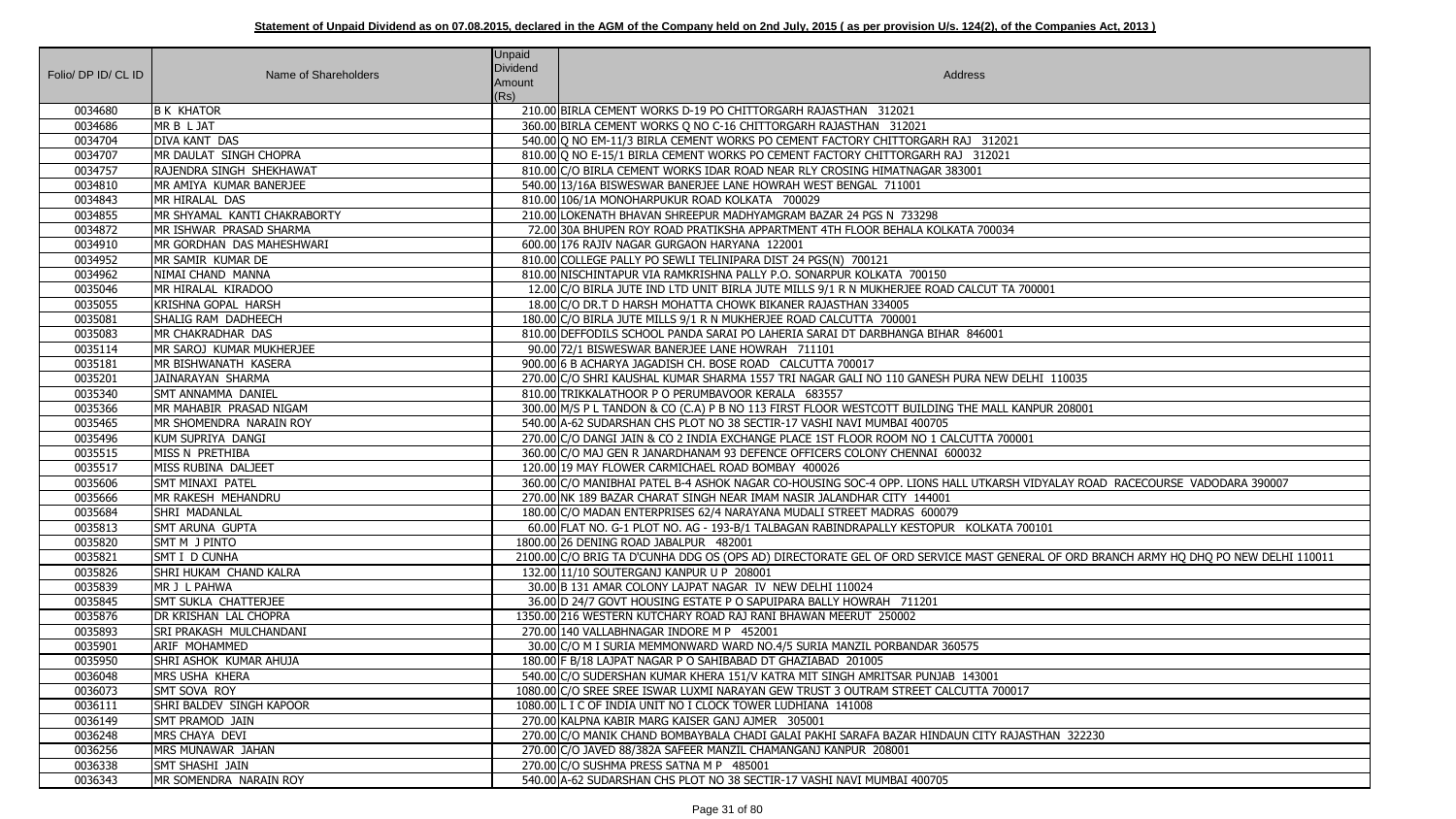|                     |                                      | Unpaid          |                                                                                                     |
|---------------------|--------------------------------------|-----------------|-----------------------------------------------------------------------------------------------------|
| Folio/ DP ID/ CL ID | Name of Shareholders                 | <b>Dividend</b> | Address                                                                                             |
|                     |                                      | Amount          |                                                                                                     |
|                     |                                      | (Rs)            |                                                                                                     |
| 0050014             | MRS KAMAL SIVARAMKRISHNAN IYER       |                 | 270.00 102 ARCH APTS VIDYA MANDIR MARG MISQUITTA NAGAR DAHISAR(E) MUMBAI 400068                     |
| 0050046             | MR TEK CHAND BATRA                   |                 | 150.00 C-4-95 DAYANAND COLONY LAJPAT NAGAR NEW DELHI 110024                                         |
| 0050071             | MR JEMI BEHRAMJI JIJINA              |                 | 108.00 GANDHI MANSION 1ST FLOOR WADIA STREET TARDEO BOMBAY 400034                                   |
| 0050165             | MR RAMESHCHANDRA JAIN                |                 | 1080.00 FLAT NO 6 VINAYAK APTS LANE NO 11 PRABHAT ROAD PUNE 411004                                  |
| 0050206             | MRS TARABEN JAYENDRAKUMAR PATEL      |                 | 270.00 63 SHANTIKUNJ SOCIETY BAKROL VADTAL ROAD AT AND PO BAKROL TAL ANAND DT KHEDA 388315          |
| 0050208             | MRS PANNA RAXIT SHAH                 |                 | 90.00 264/1 GUSAPAREKHS POLE MANEKCHOWK AHMEDABAD 380001                                            |
| 0050215             | SHRI CHOKSHI NARESHKUMAR RAMANLAL    |                 | 42.00 SHARE BROKER 10 GUJARAT COTTON HALL MANEKCHOWK AHMEDABAD                                      |
| 0050246             | MRS REKHA JAIN                       |                 | 1350.00 C/O LALIT KUMAR JAIN 36 SNEH NAGAR WARDHA ROAD NAGPUR 440015                                |
| 0050335             | KUM SRILATA SUBRAMANYAN              |                 | 1140.00 22 ANNAPOORNA BLDG EASTERN EXPRESS HIGHWAY NEAR POSTAL COLONY BUS STOP CHEMBURMUMBAI 400071 |
| 0050341             | SHRI ANUJ ANANTRAI SHETH             |                 | 90.00 C/O MILAN R PAREKH 314 VEENA VIHAR 17-A FLANK ROAD SION BOMBAY 400022                         |
| 0050356             | <b>SM SATPAL MADAAN</b>              |                 | 132.00 EH-171 CIVIL LINES JALANDHAR CITY                                                            |
| 0050365             | MR PRAHALAD DAS BANGUR               |                 | 270.00 46 CHHOTA SARAFA UJJAIN : M P> 456006                                                        |
| 0050366             | MRS CHANDRAKANTA NAVNITLAL JHAVERI   |                 | 540.00 SULTANPURA CHEMICAL ENGINEER ADHYARO NI POLE BARODA 390001                                   |
| 0050379             | MR M K SINGHAL                       |                 | 132.00 SAGAR INVESTMENT SUBHASH BAZAR MEERUT CITY                                                   |
| 0050393             | <b>SH HARCHARN DASS</b>              |                 | 90.00 B-11-798 BACK PHURWAHY BAZAR BARNAL                                                           |
| 0050421             | MRS MADHUBEN CHANDRAKANTBHAI THAKKAR |                 | 90.00 2 A NEHA APARTMENT R C DUTT ROAD BARODA 390005                                                |
| 0050434             | SHRI BHANWAR LAL SHAH                |                 | 270.00 B L SHAH BANKWADA H NO 2653 SHAH BHAWAN RASTA GHEE WALONKA JAIPUR 302005                     |
| 0050468             | SHRI PRABHAS RANJAN PAUL             |                 | 300.00 3/3B SHAHNAGAR ROAD CALCUTTA 700026                                                          |
| 0050501             | <b>SMT SUNEETA BANDA</b>             |                 | 900.00 107 TARUNDEEP MARKET 502 INDUSTRIAL AREA B MILLER GAJ LUDHIANA                               |
| 0050502             | SHRI AJAY KUMAR GUPTA                |                 | 270.00 M/S AJAY IRON & ALLOY INDUSTRIES OLD INDUSTRIAL AREA CHITTORGARH : RAJ> 312001               |
| 0050505             | MR KULBIR SINGH                      |                 | 180.00 436-R MODEL TOWN LUDHIANA 146002                                                             |
| 0050525             | SANJIV GUPTA                         |                 | 390.00 10/17 WEST PATEL NAGAR NEW DELHI 110008                                                      |
| 0050530             | SHRI PANDURANG NARAYAN PATHAK        |                 | 270.00 310 SOMWAR PETH LAXMI NIWAS PUNE 411011                                                      |
| 0050545             | SHRI BABULAL CHANABHAI GAJERA        |                 | 132.00 AJAY 19 JALARAM SOCIETY JUNAGADH 362001                                                      |
| 0050551             | MRS RAJ COWN                         |                 | 330.00 C/O.MAYOR SALUJA & CO 3/12 ASAF ALI ROAD NEW DELHI 110002                                    |
| 0050554             | MRS PURNI DEVI                       |                 | 180.00 HOUSE NO-471 SECTOR- 16 PANCHKULA HARYANA                                                    |
| 0050645             | MR KAMAL CHHOTALAL PAREKH            |                 | 4200.00 M/S HIRALAL AMRITLAL PAREKH & CO DANA PITH RAJKOT 260001                                    |
| 0050673             | MR JAYANTILAL SHANKARLAL DIXIT       |                 | 270.00 C/O B 1 DIXIT GANESH SADAN BUILDING NO 662/1 SECTOR 23 382023                                |
| 0050683             | MR SHANKAR KUMAR DOKANIA             |                 | 132.00 1A BASAK BAGAN LANE GROUND FLOOR CALCUTTA 700006                                             |
| 0050684             | DR BHARAT RAM AGARWAL                |                 | 180.00 HOUSE NO H 39/6 DLF QUTAB ENCLAVE PHASE I P O CHAKKARPUR GURGAON (H 122001                   |
| 0050773             | SHRI BALDEV KRISHAN SHARMA           |                 | 12.00 C/O SHRI R K SHARMA DIVISIONAL FOREST OFFICER SHIVAJI NAGAR GURGAON 122001                    |
| 0050781             | SMT KUSUM JAYANTILAL MEHTA           |                 | 90.00 A/51 AKASH TOWER NEAR PREMCHANG NAGAR ROAD SATELLITE AHMEDABAD 380015                         |
| 0050793             | <b>SMT NALINI SHANKAR</b>            |                 | 270.00 67 EAST PARK ROAD 14TH CROSS MALLESWARAM BANGALORE 560003                                    |
| 0050798             | MR SHASHI KANT KAMANI                |                 | 132.00 33 CHINTAMONI DEY ROAD FLAT NO E/2 HOWRAH W B 711101                                         |
| 0050919             | SHRI VISHNU KUMAR BHANDARI           |                 | 300.00 SUJATA DATA PRODUCTS PRIVATE LTD 42A SHAKESPEARE SARANI CALCUTTA 700071                      |
| 0050925             | SMT USHA RANI                        |                 | 270.00 W/O SHRI BALDEV KAPOOR 45-C MOTI NAGAR LUDHIANA 141009                                       |
| 0050928             | MR HARSH KUMAR MEHTA                 |                 | 12.00 R K MEHTA & CO 13/1 WEST PATEL NAGAR NEW DELHI 110008                                         |
| 0050974             | MR RAM CHANDRA DEY                   |                 | 54.00 TEMATHA NEAR JYOTI CINEMA P O CHANDERNAGAR DT HOOGHLY                                         |
| 0051007             | SHRI VISHWESHWAR MADHAV RASTE        |                 | 90.00 RICO 53 A BUDHWAR PETH NEAR KAKAKUA MANSION PUNE 411002                                       |
| 0051014             | MR AMAL KUMAR BOSE                   |                 | 402.00 P-79 LAKE ROAD CALCUTTA 700029                                                               |
| 0051052             | MISS PIMMI SARDANA                   |                 | 1350.00 172 SECTOR 37 NOIDA UTTAR PRADESH 201303                                                    |
| 0051061             | SH RAMESH KUMAR JINDGAR              |                 | 450.00 GALI SETH NAMDLAL NEAR P N B NOHARIA BAZAR SIRSA HARYANA 125055                              |
| 0051102             | MR SHOMENDRA NARAIN ROY              |                 | 540.00 A-62 SUDARSHAN CHS PLOT NO 38 SECTIR-17 VASHI NAVI MUMBAI 400705                             |
| 0051111             | SHRI RAVINDRA KASHIKAR               |                 | 12.00 LAST FLAT 1ST FLOOR D N GOGGI BUILDING ARVINDNAGAR OLD HUBLI HUBLI KARNATAKA 580024           |
| 0051138             | SHRI RAGHAVACHARI NARASIMHAN         |                 | 270.00 203 SARAT BOSE ROAD (3RD FLOOR) CALCUTTA 700029                                              |
| 0051150             | MR NAVINCHANDRA NATWARLAL BHAGWATI   |                 | 2700.00 C/O BHAGWATI & ASSOCIATES 294 PERIN NARIMAN ROAD HAROON HOUSE 4TH FLOOR FORT BOMBAY 400001  |

| DA 388315                       |  |
|---------------------------------|--|
| IEMBURMUMBAI 400071             |  |
|                                 |  |
|                                 |  |
|                                 |  |
| $\overline{01}$                 |  |
|                                 |  |
|                                 |  |
|                                 |  |
|                                 |  |
|                                 |  |
|                                 |  |
|                                 |  |
| AKA 580024<br>ORT BOMBAY 400001 |  |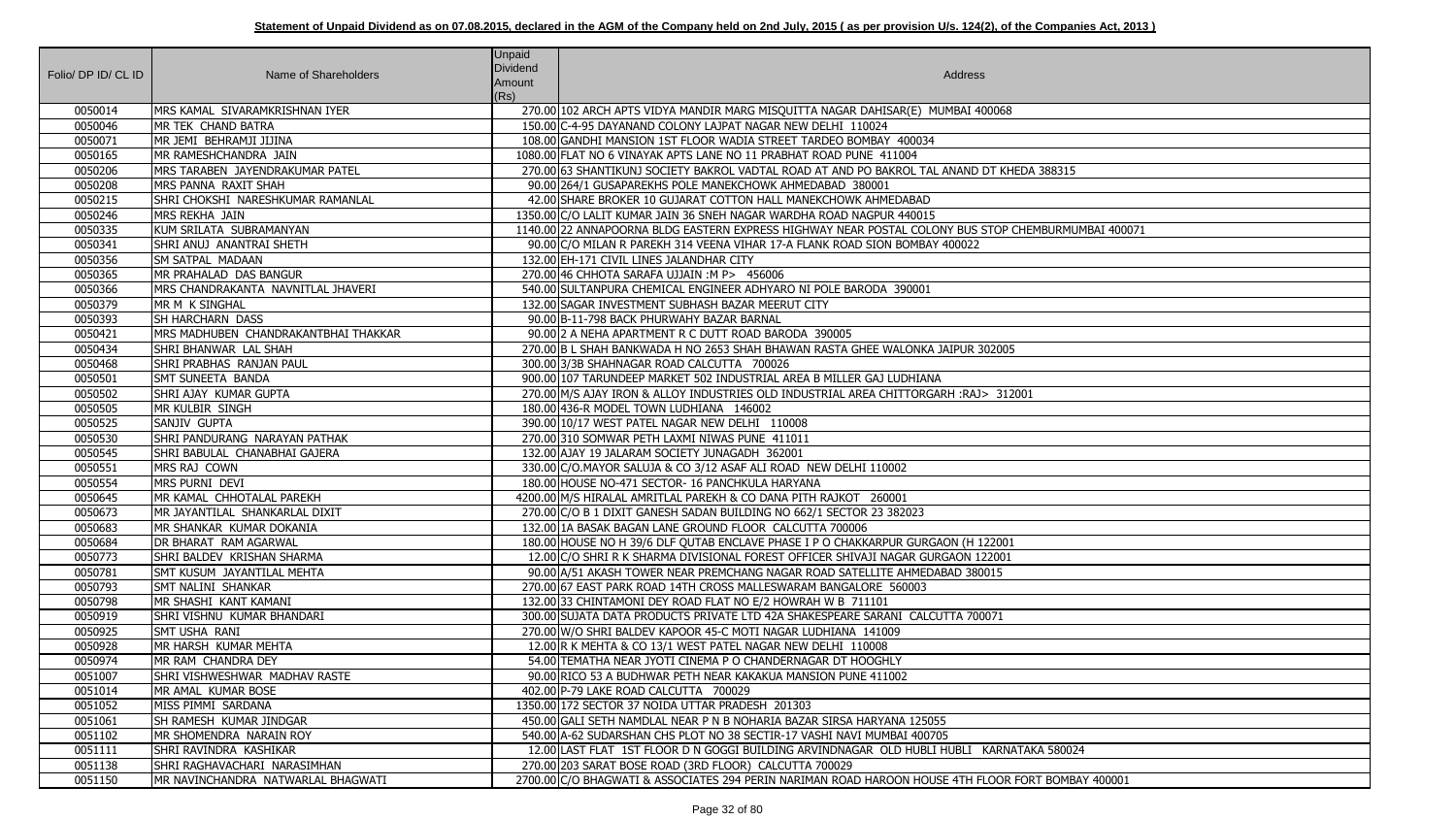## Statement of Unpaid Dividend as on 07.08.2015, declared in the AGM of the Company held on 2nd July, 2015 (as per provision U/s. 124(2), of the Companies Act, 2013)

|                     |                                    | <b>Unpaid</b>   |                                                                                                          |
|---------------------|------------------------------------|-----------------|----------------------------------------------------------------------------------------------------------|
| Folio/ DP ID/ CL ID | Name of Shareholders               | <b>Dividend</b> | Address                                                                                                  |
|                     |                                    | Amount          |                                                                                                          |
| 0051151             | MRS NALINI NAVINCHANDRA BHAGWATI   | (Rs)            | 2700.00 C/O BHAGWATI & ASSOCIATES 294 PERIN NARIMAN ROAD HAROON HOUSE 4TH FLOOR FORT BOMBAY 400001       |
| 0051156             | SHRI PAWAN KUMAR PARAS RAMPURIA    |                 | 606.00 11 SIRHARI RAM GOENKA STREET 2ND FLOOR CALCUTTA 700007                                            |
| 0051215             | MR ARUN JAISWAL                    |                 | 114.00 192 VIVEKANANDA ROAD CALCUTTA 700006                                                              |
| 0051216             | MR RATAN JAISWAL                   |                 | 348.00 2/A YOGI PARA BYE LANE KOLKATA 700006                                                             |
| 0051222             | <b>SMT SUNDAR KAWAR</b>            |                 | 30.00 8 MAHAVEER COLONY E V K SAMPATH ROAD VEPERY CHENNAI 600007                                         |
| 0051233             | MR MAOJI DEOJI DIWANI              |                 | 132.00 M/S BHARAT TIMBER MERCHANTS TILAK ROAD AHMEDNAGAR 414001                                          |
| 0051269             | <b>SUBAL CHANDRA BHAR</b>          |                 | 270.00 P-192 BLOCK-C BANGUR AVENUE CALCUTTA 700055                                                       |
| 0051276             | SHRI AMIT GHOSH                    |                 | 270.00 45 CREEK ROW KOLKATA 700014                                                                       |
| 0051283             | <b>SRI R N SINGH</b>               |                 | 18.00 18 PEARY DAS LANE CALCUTTA 700006                                                                  |
| 0051324             | <b>SRI SHIB NARAYAN BASAK</b>      |                 | 108.00 1 RAM PAL LANE P O HATKHOLA CALCUTTA 700005                                                       |
| 0051399             | SHRI UMA PROSAD CHAKRAVARTI        |                 | 900.00 6B MIDDLETON STREET FLAT NO 12 6TH FLOOR CALCUTTA 700016                                          |
| 0051413             | <b>SMT SHARDA HARIPRASAD RAVAL</b> |                 | 270.00 34 NIRMAL SOCIETY VATVA ROAD MANINAGAR AHMEDABAD 380008                                           |
| 0051451             | SHRI ATTUL DASS SHAH               |                 | 6.00 C/O NATIONAL MEDICAL STORES FOUNTAIN AGRA 282003                                                    |
| 0051476             | SHRI SHAILENDRA KUMAR SHAH         |                 | 42.00 SHANTI KUNJ B-9 RADHA KRISHNA PURAM B/H- LITTLE FLOWER SCHOOLLAL DANTH HALDWANINAINITAL U K 263139 |
| 0051477             | SHRI PARESH SANKALCHAND PARIKH     |                 | 132.00 6 NIYOJAN NAGAR SOCIETY NR SNEHKUNJ AMBAWADI AHMEDABAD 380015                                     |
| 0051489             | SHRI M NARASIMHAN                  |                 | 36.00 S-14/2 GUMURMATH HSG. ESTATE P.O SARANGABAD BUDGE BUDGE WEST BENGAL                                |
| 0051597             | MR ANJAN GANGULY                   |                 | 36.00 42/1A SAROT BOSE ROAD CALCUTTA 700020                                                              |
| 0051605             | MRS GITA SINHA                     |                 | 18.00 C/O SUNIL KUMAR SINHA 113/1 LAKE TOWN BLOCK-A KOLKATA 700089                                       |
| 0051716             | MR. YASINBEG PIRBEG MIRZA          |                 | 132.00 C/O SHRIRAM FINANCE 162/C MANGLAM SOCIETY AHMEDABAD 380050                                        |
| 0051732             | MR. PRAKASH CHAND LODHA            |                 | 600.00 C-26 RAJA PARK JAIPUR                                                                             |
| 0051762             | M/S. CANARA BANK                   |                 | 930.00 POST BOX NO.175 TRIKON BAUG RAJKOT 360001                                                         |
| 0051764             | MR. PRAVINCHANDRA PRABHUDAS MODI   |                 | 54.00 7/2729 BORDI STREET SAIYEDPURA SURAT 395003                                                        |
| 0051779             | MR. INDULAL AMTHALAL GANDHI        |                 | 90.00 SHARES & STOCK BROKER OPP. AMBAJI TEMPLE GHADIALI POLE BARODA GUJRAT 390001                        |
| 0051801             | MR. SUBHRANSU RATH                 |                 | 42.00 42 EAST ASHOK NAGAR BHUBANESWA 751009                                                              |
| 0051816             | MR. VISHWARAJ RANJITSINH CHUDASAMA |                 | 270.00 A/7 NEEL TERRACE SOC FATEHGANJ BARODA 390002                                                      |
| 0051822             | MR. G K VITTAL RAO                 |                 | 132.00 C/O SHRI VENKATESWARA TRADERS HOUSE NO. 24-28/2-32 DURGAPURAM                                     |
| 0051825             | MRS. SUNDARAMBAL RAJU              |                 | 90.00 NO.4 3RD CROSS MANJUNATHA LAYOUT MARATHAHALLI BANGALORE 560037                                     |
| 0051829             | MRS. RAJINDER MACHRA               |                 | 270.00 901 GALACTICA LOHANDWALA COMPLEX ANDHERI (WEST) MUMBAI 400053                                     |
| 0051853             | MR. ARUN BHUSAN MUKHERJEE          |                 | 840.00 77D HARISH CHATTERJEE STREET CALCUTTA 700025                                                      |
| 0051868             | MR. DILIP KUMAR SETT               |                 | 6.00 458 (205A) RAJA RAMMOHAN ROY ROAD GREEN PARK PS BARISHA KOLKATA 700008                              |
| 0051905             | MR. NIRMALENDU DATTA               |                 | 12.00 SAMARPALLI KRISHNAPUR CALCUTTA 700059                                                              |
| 0051925             | MRS. GAYATRI BANERJEE              |                 | 6.00 17/G DOVER TERRACE(TOP FLOOR) P.O. BALLYGUNGE CALCUTTA 700019                                       |
| 0051926             | MR. AMIT BANERJEE                  |                 | 6.00   17/G DOVER TERRACE(TOP FLOOR) P.O. BALLYGUNGE CALCUTTA 700019                                     |
| 0051927             | MR. AUROBINDO BANERJEE             |                 | 6.00 17/G DOVER TERRACE(TOP FLOOR) P.O. BALLYGUNGE CALCUTTA 700019                                       |
| 0051971             | MR. RANAJIT GHOSE                  |                 | 132.00 32 SRI GOPAL MALLICK LANE CALCUTTA 700012                                                         |
| 0051979             | MR. GOPAL CHANDRA DEY              |                 | 24.00 6/3G PANBAGAN LANE CALCUTTA 700014                                                                 |
| 0051986             | MR. NAVAL M KHANNA                 |                 | 270.00 D-7/2 JALNIDHI CO-OP. SOCIETY LTD. BANGUR NAGAR GOREGAON WEST MUMBAI 400090                       |
| 0052018             | MR. TULSI KUMAR JAIN               |                 | 6.00 C/O M/S SURENDRA KUMAR JAIN 113B MANOHAR DAS KATRA CALCUTTA 700007                                  |
| 0052112             | MR. VIVEK SARAN                    |                 | 990.00 6/25E-4 PARVATI BAGLA ROAD KANPUR 208001                                                          |
| 0052118             | MR. KAZA BHIMESWARA RAO            |                 | 270.00 667 FIRST FLOOR 4TH CROSS MAHALAXMI LAYOUT BANGALORE 560086                                       |
| 0052189             | MRS. SARADABEN MANUBHAI DESAI      |                 | 810.00 306 USHANAGAR SARDAR VALLABHBHAI PATEL ROAD BORIVLI (WEST) MUMBAI 400092                          |
| 0052198             | MRS. MANJULA SHAH                  |                 | 540.00 SINGH NIWAS B 3/41 JANTA COLONY JOGESHWARI EAST MUMBAI 400060                                     |
| 0052221             | MR MAYANK NAVNITLAL SHAH           |                 | 270.00 250 AMRAKUNJ SOCIETY OPP GURUKUL DRIVE IN ROAD AHMEDABAD 380052                                   |
| 0052253             | MR RAJKUMAR OMKARNATH MAHAUR       |                 | 132.00 6/139 SONERIYA BLOCKS BEHIND SHRI AMRUTA MILLS LTD. RAKHIAL ROAD AHMEDABAD 380024                 |
| 0052278             | MR RADHE SHYAM SINGHANIA           |                 | 1800.00 C/O BALABUX SINGHANIA & SON 1/1 POLLOCK STREET P B NO. 407 CALCUTTA 700001                       |
| 0052283             | MR SUNIL TODI                      |                 | 6.00 112 BAITHAK KHANA ROAD CALCUTTA 700009                                                              |

| ORT BOMBAY 400001       |
|-------------------------|
|                         |
|                         |
|                         |
|                         |
|                         |
|                         |
|                         |
|                         |
|                         |
|                         |
|                         |
|                         |
| WANINAINITAL U K 263139 |
|                         |
|                         |
|                         |
|                         |
|                         |
|                         |
|                         |
|                         |
|                         |
|                         |
|                         |
|                         |
|                         |
|                         |
|                         |
|                         |
|                         |
|                         |
|                         |
|                         |
|                         |
|                         |
|                         |
|                         |
|                         |
|                         |
|                         |
|                         |
| 380024                  |
|                         |
|                         |
|                         |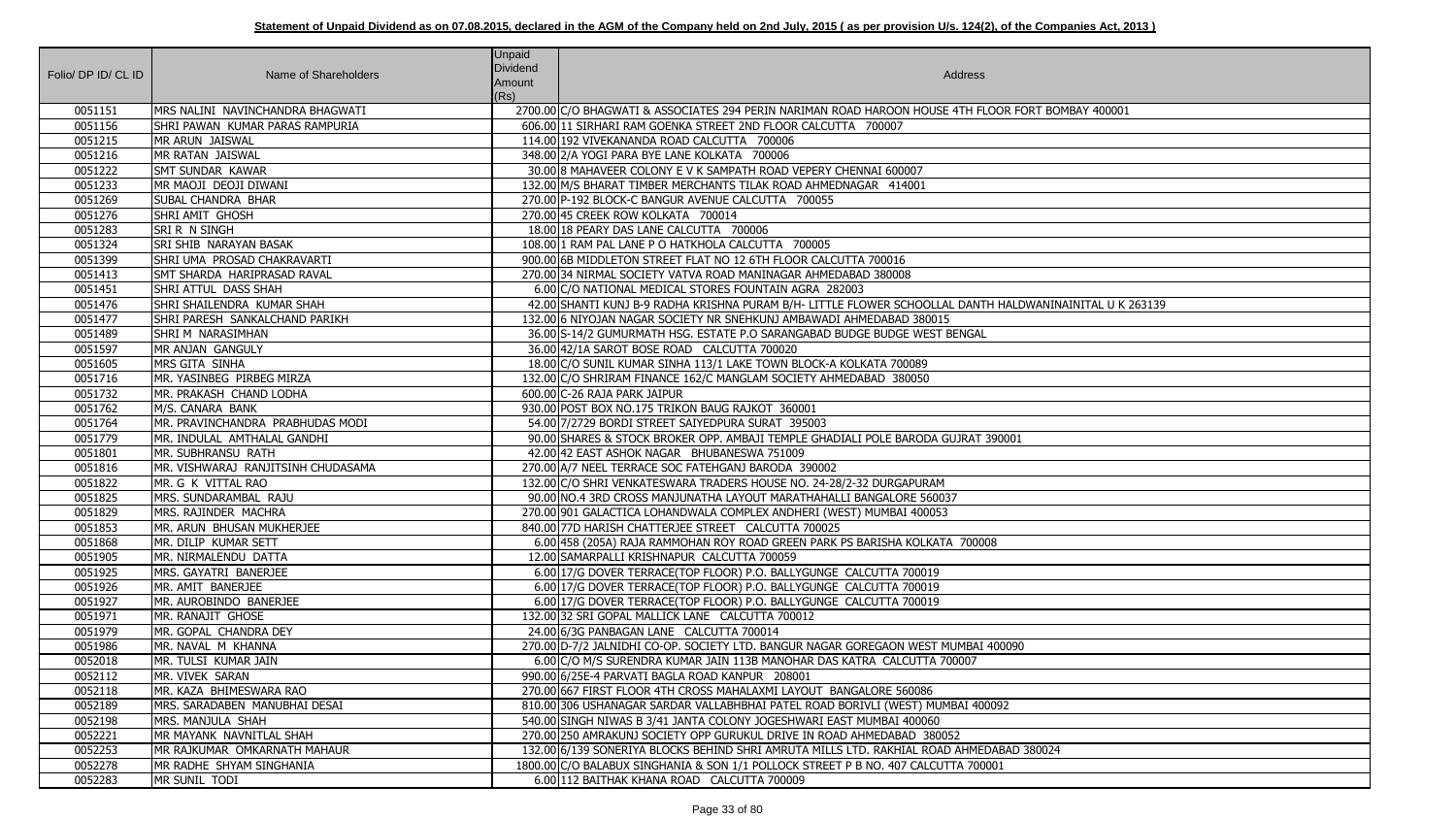| Folio/ DP ID/ CL ID | Name of Shareholders                  | <b>Unpaid</b><br><b>Dividend</b><br>Amount | <b>Address</b>                                                                                                         |
|---------------------|---------------------------------------|--------------------------------------------|------------------------------------------------------------------------------------------------------------------------|
|                     |                                       | (Rs)                                       |                                                                                                                        |
| 0052333             | MR GULAB CHAND JAIN                   |                                            | 6.00 C/O M K BAID 17/1 BON BEHARI BOSE ROAD SANDHYA BAZAR HOWRAH 711101                                                |
| 0052350             | MR RUPAYAN MAJUMDAR                   |                                            | 270.00 FLAT NO 2 B DEBOJYOTI APARTMENTS 27 B SOUTHEND PARK CALCUTTA 700029                                             |
| 0052366             | MR SHAMAL PAL CHOWDHURI               |                                            | 18.00 41/3 RABINDRA NATH TAGORE ROAD DAKSHINESWAR CALCUTTA 700076                                                      |
| 0052407             | MR JITENDRA NANALAL SHAH              |                                            | 72.00 7 ALOK APT (NEAR VRINDAVAN VIHAR SOCIETY) NEW VIKAS GRAH ROAD PALDI AHMEDABAD 380007                             |
| 0052457             | MRS PHYLLIS FERNANDES                 |                                            | 540.00 B-1/2 NAU SANRAKSHAN CO-OP HSG.SOCIETY LIBERTY GARDEN MALAD WEST MUMBAI 400064                                  |
| 0052502             | MRS SHAKUNTALA DEVI RATHI             |                                            | 36.00 BLOCK 21/4 9 B T ROAD P O BELGHARIA CALCUTTA 700056                                                              |
| 0052510             | MR BALKRISHNA JALAN                   |                                            | 900.00 2/2 SALKIA SCHOOL ROAD HOWRAH 711101                                                                            |
| 0052513             | <b>IMR KARTICK CHANDRA MUKHERJEE</b>  |                                            | 21762.00 ADMINISTRATOR TO THE ESTATE OF MARTHACREET P-789 LAKE TOWN BLOCK-A CALCUTTA 700089                            |
| 0052519             | MR RAJENDRA KUMAR JAIN                |                                            | 270.00 SUKHSADAN KALYAN NAGAR JALORE(RAJ) 343001                                                                       |
| 0052521             | MRS CHANDANBEN TRIKAMLAL PATEL        |                                            | 270.00 R 32 NEHRU ENCLAVE OPP PARAS CINEMA NEW DELHI 110019                                                            |
| 0052523             | MR HARESH NATVARLAL SHAH              |                                            | 270.00 KESHAV-KUNJ ADHYARUS POLE SULTANPURA BORADA 390001                                                              |
| 0052531             | MR PRADEEP KUMAR BAGARIA              |                                            | 72.00 MOHINI APPARTMENT FLAT NO 202 2ND FLOOR NORTH BLOCK 10 DR ABANI DUTTA ROAD SALKIA HO 711106                      |
| 0052545             | MR D THOMAS                           |                                            | 132.00 D-6 SHANTI FLATS APPU MUDULAI ST MYLAPORE CHENNAI 600004                                                        |
| 0052567             | MR ASOKE MUKHERJEE                    |                                            | 54.00 26/A JATIN DAS ROAD CALCUTTA 700029                                                                              |
| 0052569             | MRS HASUMATI PANALAL DOSHI            |                                            | 270.00 3 BHUPENDRA NIWAS JITENDRA ROAD MALAD EAST MUMBAI 400097                                                        |
| 0052629             | MRS NAYNA NITIN SHAH                  |                                            | 270.00 5 RAJU APARTMENTS NEAR HARI PARK TENAMENTS OPP KALPATARU SOCIETY ANKUR ROAD NARANPURA AHMEDABAD 380013          |
| 0052705             | MRS KANCHANBEN CHAMPAKLAL SHAH        |                                            | 540.00 SAMARPAN' 8 KRISHNANAGAR SOCIETY OPP MOTIBAUG BARODA 390001                                                     |
| 0052713             | MRS M MEENAMBIKA                      |                                            | 270.00 21 TEPPAKULAM STREET POLLACHI TAMILNADU 642001                                                                  |
| 0052762             | MR JOYDEB RANA                        |                                            | 144.00 31/1-R BEADON ROW P O BEADON STREET CALCUTTA 700006                                                             |
| 0052780             | MRS JASUMATI J SHAH                   |                                            | 270.00 C/O JHAVERCHAND DAYALAL OPP CAFE REAL M G ROAD POST BOX NO 95 PANAJI GOA 403001                                 |
| 0052838             | MR KANAI LAL DAS                      |                                            | 54.00 E-249 BAISHNABGHATA PATULI TOWNSHIP CALCUTTA 700084                                                              |
| 0052882             | MR BHARAT K PANDYA                    |                                            | 402.00 FLAT NO.5GROUND FLOOR SHANTI NIKETANDADAR GURUDEVO CHS OPP KIRTI COLLEGEKASHINATH DHURU ROAD DADARMUMBAI 400028 |
| 0052885             | MRS RAJLAKSHMI DAS                    |                                            | 42.00 E-249 BAISHNABGHATA PATULI TOWNSHIP CALCUTTA 700084                                                              |
| 0052932             | MR AJIT BHAICHAND MUCHHALA            |                                            | 48.00 791 DR BHULABHAI DESAI ROAD B-SHEELA APARTMENTS 2ND FLOOR MAHALAXMI MUMBAI 400026                                |
| 0052969             | MR RAMESH GOEL                        |                                            | 12.00 JAIN STORES D-2/1 MODEL TOWN - 3 DELHI 110009                                                                    |
| 0053016             | MISS SHAHEEN MOHAMMEDYUSUF SARESHWALA |                                            | 270.00 FLAT NO 17 2ND FLOOR CRESCENT HOUSE SUIGARA NI POLE PANCHKUVA AHMEDABAD 380001                                  |
| 0053028             | MR S DAMJI                            |                                            | 180.00 C/O M W SURVE 235/9184 KANAMWAR NAGAR 2 VIKHROLI (E) MUMBAI 400083                                              |
| 0053098             | MR RAMDEO AGRAWAL                     |                                            | 6.00 401-B NATWAR CHAMBERS 94 NAGINDAS MASTER ROAD FORT MUMBAI 400023                                                  |
| 0053102             | MR ANIL TEJPAL                        |                                            | 270.00 25 CD ADARSH NAGAR ALAMBAGH LUCKNOW 226005                                                                      |
| 0053103             | MISS K J SETHNA                       |                                            | 14694.00 CHANDRA MAHAL 241 SHAMALDAS GANDHI MARG MUMBAI 400002                                                         |
| 0053104             | MR F J SETHNA                         |                                            | 14694.00 CHANDRA MAHAL 241 SHAMALDAS GANDHI MARG MUMBAI 400002                                                         |
| 0053135             | MR SUDHAKAR GABBETA                   |                                            | 132.00 NO-2-4-93 NEHRU PARK ROAD P O JANGAON DIST WARANGALSA(A. P.) 506167                                             |
| 0053142             | MR TARAKNATH CHAKRABORTY              |                                            | 18.00 5 MAHESH PUKUR ROAD P O BELGHARIA CALCUTTA 700056                                                                |
| 0053157             | MR JUGAL KISHOR DAGA                  |                                            | 36.00 DEEP JYOTI APARTMENT 638 DUM DUM PARK ROAD FLAT NO. 402 4TH FLOOR KLKATA 700055                                  |
| 0053244             | MRS VIMALA                            |                                            | 540.00 166 UPSTAIRS GANDHI BAZZAR CIRCLE BASAVANGUDI BANGALORE 560004                                                  |
| 0053409             | MISS SHEROO ARDESHIR CHOKSEY          |                                            | 1800.00 79/81 MEHER MANSION 2ND FLOOR CHANDANWADI DHOBITALAO MUMBAI 400002                                             |
| 0053455             | MR DEEPAK MEHNDIRATTA                 |                                            | 540.00 B-12 EAST OF KAILASH NEW DELHI 110065                                                                           |
| 0053467             | MRS K PADMAVATHI                      |                                            | 132.00 C/O K SRINIVASAN GG-III/49 DDA FLATS VIKAS PURI NEW DELHI 110018                                                |
| 0053471             | MR KAMAL NAIK                         |                                            | 42.00 14 PROFESSORS QUARTERS NEW CIVIL HOSPITAL CAMPUS AHMEDABAD 380016                                                |
| 0053536             | MRS MANGALA THEPADIA                  |                                            | 42.00 208 PRATAP GANJ MARG ALIRAJPUR JHABUA (M. 457887                                                                 |
| 0053562             | MR SUREKHA S DOSHI                    |                                            | 600.00 KESHWAJEE CHAMBER 3RD FLOOR 3A POLLOCK STREET KOLKATA 700001                                                    |
| 0053690             | MRS DEVAKI BHAGWAN ADVANI             |                                            | 540.00 9/9 DIVYANG BLDG 5 BHAGAT SINGH ROAD COLABA MUMBAI 400005                                                       |
| 0053749             | MRS SHAKUNTLA DEVI                    |                                            | 270.00 128 SECTOR-29 (A W H O) ARUN VIHAR NOIDA (U P) 201303                                                           |
| 0053859             | MR M ASHOK MOOTHA                     |                                            | 12.00 555 B B ROAD ALANDUR CHENNAI 600016                                                                              |
| 0053885             | MR JAINENDER JAIN                     |                                            | 270.00 E-62 FOCAL POINT LUDHIANA                                                                                       |
| 0053916             | MR ADITYA KUMAR SHARMA                |                                            | 132.00 3/1484 JANAKPURI SAHARANPUR 247001                                                                              |

| AD 380007                              |
|----------------------------------------|
| 0064                                   |
|                                        |
| A 700089                               |
|                                        |
|                                        |
| <b>SALKIA HO 711106</b>                |
|                                        |
|                                        |
| D NARANPURA AHMEDABAD 380013           |
|                                        |
| 001                                    |
|                                        |
| ASHINATH DHURU ROAD DADARMUMBAI 400028 |
| I 400026                               |
|                                        |
| 380001                                 |
|                                        |
|                                        |
|                                        |
|                                        |
| 055                                    |
|                                        |
|                                        |
|                                        |
|                                        |
|                                        |
|                                        |
|                                        |
|                                        |
|                                        |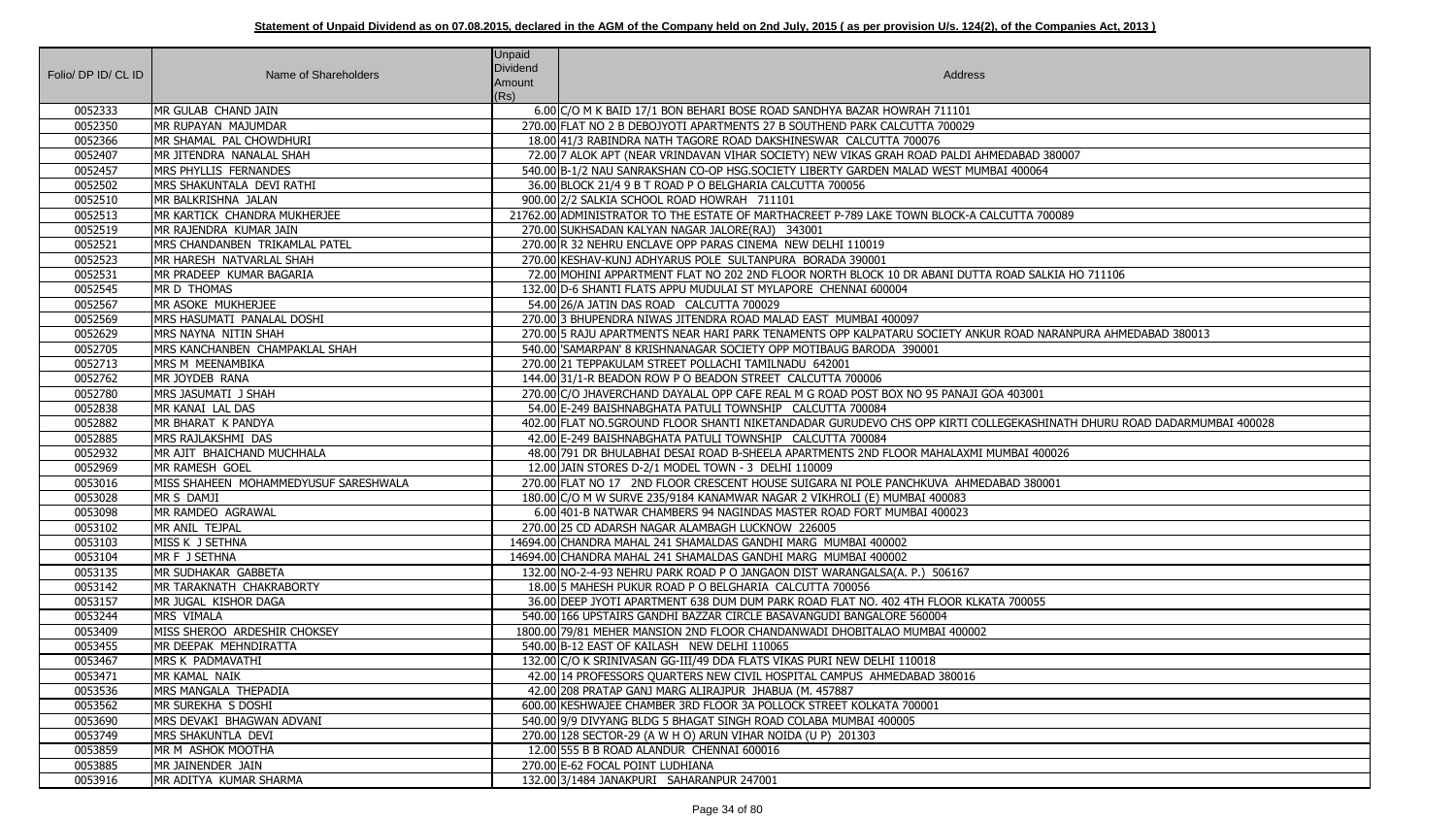| Folio/ DP ID/ CL ID | Name of Shareholders                                  | <b>Unpaid</b><br><b>Dividend</b> | Address                                                                                                                                      |
|---------------------|-------------------------------------------------------|----------------------------------|----------------------------------------------------------------------------------------------------------------------------------------------|
|                     |                                                       | Amount                           |                                                                                                                                              |
|                     |                                                       | (Rs)                             |                                                                                                                                              |
| 0053926             | MR MUKUND JAYANAND UPADHYAY                           |                                  | 900.00 12 JITENDRA PARK PALDI AHMEDABAD 380007                                                                                               |
| 0053991             | MR BIJAY KUMAR SHARMA                                 |                                  | 72.00 C/O MR H K SHARMA 265 AVAS VIKAS COLONY RAJPUR ROAD JAKHAN DEHARADUN 248009                                                            |
| 0054021             | MR MAHESH AMRATLAL KADHI                              |                                  | 132.00 PRANLAL GIRDHARLAL SHETH JAWAHAR NAGAR JADOW NIWAS SHOP NO. 7 GHATKOPAR (WEST) MUMBAI 400086                                          |
| 0054027             | MR MANJUNATH VENKATESH PAI                            |                                  | 180.00 62 DAR-UL-MULUK PANDITA RAMABAI ROAD MUMBAI 400007<br>18.00 YAVKAR' T-25/A SHANTINAGAR SOCIETY USMANPURA ASHRAM ROAD AHMEDABAD 380013 |
| 0054120<br>0054152  | MR HARSHAD RATILAL SHAH<br>MRS MEHEROO GANESH UDYAWAR |                                  | 204.00 AWABAI MANSION 2ND FLOOR 15 HENRY ROAD APOLLO RECLAMATION MUMBAI 400039                                                               |
| 0054181             |                                                       |                                  | 6.00 C/O DHUNSERI TEA & IND LTD DHUNSERI HOUSE 4 A WOODBURN PARK CALCUTTA 700020                                                             |
| 0054192             | MR ARUN SULTANIA<br><b>MR RAMESH KUMAR</b>            |                                  | 132.00 RAINBOW INTERNATIONAL 33-34 KUMBARPET 2ND FLOOR BANGALORE 560002                                                                      |
| 0054199             | MRS SAROJ DEVI KISHORE PURIA                          |                                  | 144.00 P-282A C I T ROAD SCHEME NO IVM CALCUTTA 700054                                                                                       |
| 0054212             | MRS RAMA SATISH MASTER                                |                                  | 1350.00 A 3 CHITRAKOOT PARK NR VAHANVATI MATAJI TEMPLE OPP ANAND BAL WADI AMARKUNJ ROAD VADODARA 390007                                      |
| 0054327             | <b>IMRS MADHUKANTA RAMANLAL SHAH</b>                  |                                  | 90.00 B/7 SUMUKH APPARTMENT OPP PATEL SOCIETY VALLABHWADI MANINAGAR AHMEDABAD 380008                                                         |
| 0054328             | MISS BHAVNA RAMANLAL SHAH                             |                                  | 90.00 B/7 SUMUKH APPARTMENT OPP PATEL SOCIETY VALLABHWADI MANINAGAR AHMEDABAD 380008                                                         |
| 0054349             | MR PARMOD SINGHAL                                     |                                  | 132.00118 PARK ROAD DEHRA-DUN                                                                                                                |
| 0054410             | MRS SARASWATI VASUDEO KARVIR                          |                                  | 540.00 7 CHAYA CO-OP HSG SOCIETY SAGARMAL KOLHAPUR 416003                                                                                    |
| 0054416             | MR MOHAN SANKAR SADHU                                 |                                  | 54.00 P-2 SUNRAWARDY AVENUE CALCUTTA 700017                                                                                                  |
| 0054497             | MR SHIV SHANKER                                       |                                  | 12.00 C/O SREE SATYA STEELS 5-5-11/4 RANIGUNJ SECUNDRABA 500003                                                                              |
| 0054517             | MRS ANITA PUROHIT                                     |                                  | 18.00 C/O PUROHIT BROS KOTWALI ROAD P O SIKAR (RAJ)                                                                                          |
| 0054524             | MRS JANKI SIRUMAL BHOPANI                             |                                  | 90.00 C/O ADVOCATE GURDAS TULSANI 23 HEMU KALANI SOCEITY PIMPRI COLONY PUNE 411017                                                           |
| 0054525             | MRS ASHA MULCHANDANI                                  |                                  | 90.00 C/O ADV GURDAS TULSANI 23 HEMU KALANI SOCIETY PIMPRI COLONY PUNE 411017                                                                |
| 0054559             | MR K K BAKSHI                                         |                                  | 90.00 11 SOUTH PATEL NAGAR NEWDELHI 110008                                                                                                   |
| 0054593             | MR NATWAR LAL MUSADDI                                 |                                  | 24.00 C/O INDER CHAND ANIL KUMAR 201/B MAHATMA GANDHI ROAD (NEW SADA-SUKA KATRA) CALCUTTA 700007                                             |
| 0054608             | MR RAM RATAN SONTHALIA                                |                                  | 378.00 MONICA' 5TH FLOOR 9B LORD SINHA ROAD CALCUTTA 700071                                                                                  |
| 0054627             | MR SURESH KUMAR AGARWALA                              |                                  | 42.00 M/S HARYANA TRADING COMPANY 131 COTTON STREET IST FLOOR ROOM NO-11 CALCUTTA 700007                                                     |
| 0054692             | MR GIRDHARI SINGHVI                                   |                                  | 30.00 E/41-42 SHRAVASTI OPP.INORBIT MALL GOREGAON MALAD LINK ROAD MALAD(W) MUMBAI 400064                                                     |
| 0054699             | MR BIKASH CHANDRA BANERJEE                            |                                  | 30.00 21/2 BINODE BEHARI HALDER LANE SIBPUR HOWRAH 711102                                                                                    |
| 0055103             | MR PRABHUDAS KANJI KHETANI                            |                                  | 240.00 1 VISHWAKARMA KUNJ IST MAMLATDAR WADI MALAD(W) BOMBAY 400064                                                                          |
| 0055128             | MR MAHESH KUMAR THAKKER                               |                                  | 600.00 297 SAMUEL STREET VADGADI GROUND FLOOR MUMBAI 400003                                                                                  |
| 0055146             | MR M UDHAYAKUMAR                                      |                                  | 900.00 51 BACHELOR'S HOSTEL BEML NAGAR KOLAR GOLD FIELDS KARNATAKA 563115                                                                    |
| 0055151             | MR T A RAJU                                           |                                  | 300.00 303 SHASHI KIRON APTS. 18TH CROSS MALLESWARAM BANGALORE 560055                                                                        |
| 0055158             | MRS KUNDANBEN K PAREKH                                |                                  | 270.00 LALJI PUNSHI WADI 1ST FLOOR DRASHAR LANE GHATKOPAR(E) MUMBAI 400077                                                                   |
| 0055171             | MR HASTIMAL B SOLANKI                                 |                                  | 42.00 70-74 KESHAVRAO KHADEY MARG. SALKRIPA SHOP NO-4 JACOB CIRCLE MUMBAI 400011                                                             |
| 0055185             | MR TEHMI SARONDEWALA                                  |                                  | 600.00 CAMELLIAS BLDG G FLAT NO 11/12 GREEN ACRES SURVEY NO 19/3 KONDHWE KHURD PUNE 411048                                                   |
| 0055227             | MR R B PARIMALA                                       |                                  | 132.00 C/O ESHWAR CHANDRA & CO 1/1 KRISHNAIAH BUILDING 1 MAIN ROAD GANDHINAGAR BANGALORE 560009                                              |
| 0055261             | MR VISHAL PORWAL                                      |                                  | 30.00 1 BADA MUTHO KA BAS PALI-MARWAR 306401                                                                                                 |
| 0055324             | MR PRABHUDAS KANJI KHETANI                            |                                  | 360.00 VISHVAKARMA KUNJ 1ST MAMLATDAR WADI MALAD(WEST) MUMBAI 400064                                                                         |
| 0055328             | MR RAJIV MITTAL                                       |                                  | 6.00 BJ 91 WEST SHALIMAR BAGH DELHI 110052                                                                                                   |
| 0055334             | MR MANOJ SHANKAR                                      |                                  | 270.00 L-2/118A DDA FLATS KALKAJI NEW DELHI 110002                                                                                           |
| 0055337             | MRS URMILA DATTATRAYA INAMDAR                         |                                  | 270.00 A-303 CHETNA KUNJ SOC CHINCHOLI BUNDER ROAD MALAD WEST MUMBAI 400064                                                                  |
| 0055431             | MR ADITYA VIKRAM SABOO                                |                                  | 1500.00 16/1 LORD SINHA ROAD CALCUTTA 700071                                                                                                 |
| 0055450             | MRS G PEREIRA                                         |                                  | 900.00 187 DOUBLE ROAD BINNANANGALA II STAGE INDIRANAGAR BANGALORE 560038                                                                    |
| 0055477             | MR MANGAL CHAND BAGREE                                |                                  | 270.00 C/O BAGREE ENTERPRISES SHYAM TALKIES ROAD P O RAIPUR(M P) 492001                                                                      |
| 0055510             | MR DHIRAJ KARIA                                       |                                  | 270.00 MATRU CHHAYA BEHIND JANTA SOCIETY RAJKOT 360001                                                                                       |
| 0055631             | MR GOPIKISHAN SHARMA                                  |                                  | 6.00 C/O KOTHARI WELFARE INST 8 INDIA EXCHANGE PLACE 7TH FLOOR CALCUTTA 700001                                                               |
| 0055639             | MRS SUDESH GOYAL                                      |                                  | 42.00 159/13 EXT URBAN ESTATE KARNAL HARYANA 132001                                                                                          |
| 0055641             | MR MANOJ KUMAR JAIN                                   |                                  | 6.00 C/O M C JAIN CALEDONIAN JUTE & IND LTD P O BUDGE BUDGE 24 PARAGANA WEST BENGA 743319                                                    |
| 0055652             | MRS RUKMA HASHU GIDWANI                               |                                  | 1080.00 B 25 SHANTI KUNJ OPP G P O PUNE 411001                                                                                               |

| 9                       |
|-------------------------|
| WEST) MUMBAI 400086     |
|                         |
| $\overline{\mathbf{3}}$ |
| $\overline{0}$          |
|                         |
|                         |
| ROAD VADODARA 390007    |
| 380008<br>380008        |
|                         |
|                         |
|                         |
|                         |
| $\overline{7}$          |
|                         |
|                         |
| CALCUTTA 700007         |
| TA 700007               |
| I 400064                |
|                         |
|                         |
|                         |
|                         |
|                         |
|                         |
| <b>JE 411048</b>        |
| NGALORE 560009          |
|                         |
|                         |
|                         |
|                         |
|                         |
|                         |
|                         |
|                         |
| GA 743319               |
|                         |
|                         |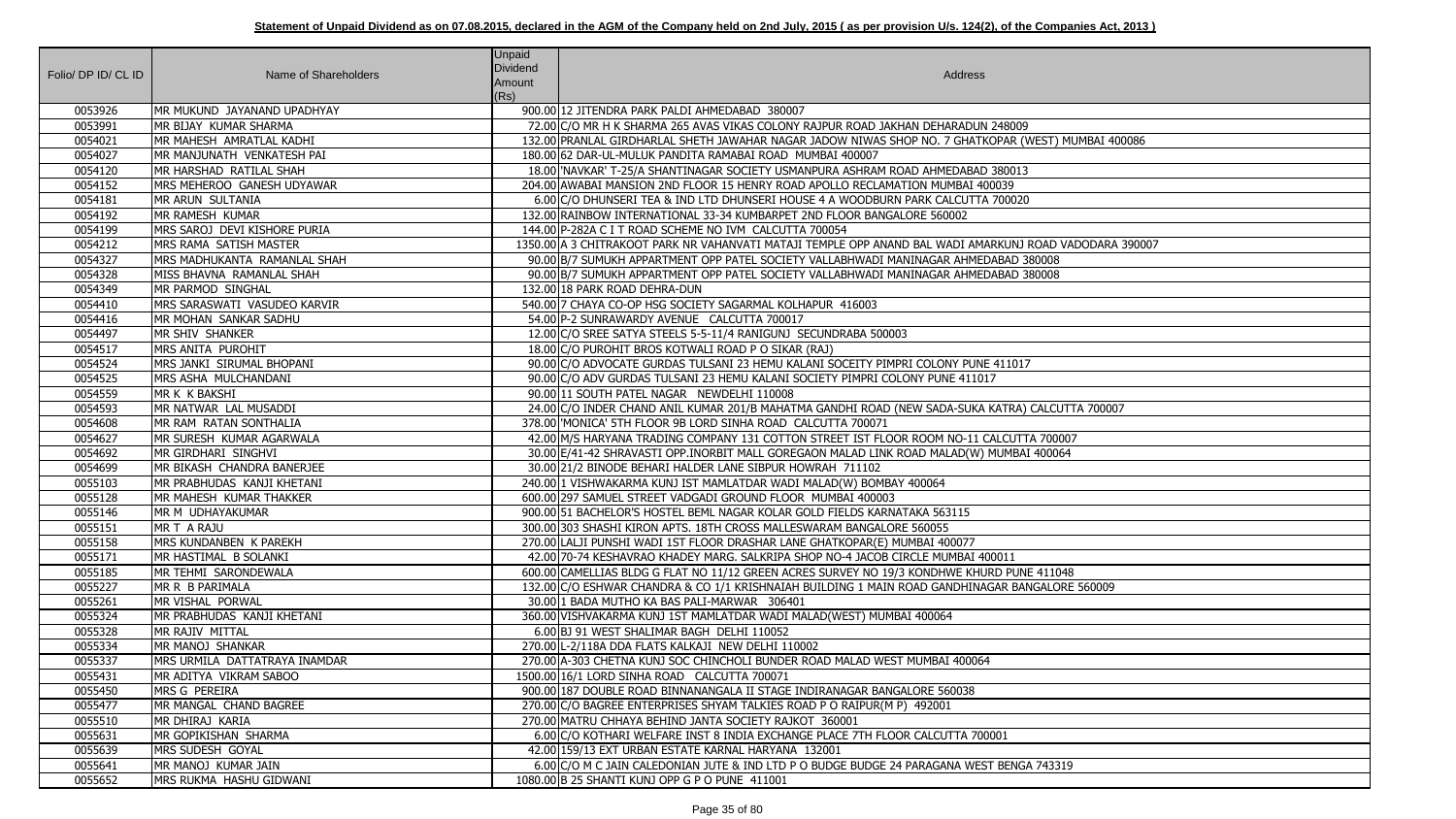| Folio/ DP ID/ CL ID | Name of Shareholders                                                  | <b>Unpaid</b><br>Dividend<br>Amount<br>(Rs) | Address                                                                                                                                                           |
|---------------------|-----------------------------------------------------------------------|---------------------------------------------|-------------------------------------------------------------------------------------------------------------------------------------------------------------------|
| 0055664             | <b>MRS KESHAR DEVI</b>                                                |                                             | 588.00 P-10 HOWRAH BRIDGE APP ROAD CALCUTTA 700001                                                                                                                |
| 0055667             | MR ASHOK KUMAR                                                        |                                             | 90.00 RZ-39B MAHIN DERA PARK UTTAM NAGAR NEW DELHI 110059                                                                                                         |
| 0055723             | MR PRAKASH CHAND NAHATA                                               |                                             | 12.00 C/O PRAKASH NAHATA 6 LYONS RANGE GROUND FLOOR FORTUNE CHAMBER ROOM NO-4 CALCUTTA 700001                                                                     |
| 0055813             | MR SHIV SHANKER                                                       |                                             | 12.00 5 140 FATHENAGAR HYDERABAD 500018                                                                                                                           |
| 0055828             | MRS MALTI SINHA                                                       |                                             | 900.00 AT & P O BOCHAHA DIST MUZAFFARPUR BIHAR 843103                                                                                                             |
| 0055859             | MR SRIRANGAM VENU                                                     |                                             | 300.00 HO NO-1-1-65 BANK STREET P O JANAGAON DIST WARANGAL 506167                                                                                                 |
| 0055946             | MRS SEEMA SAINI                                                       |                                             | 42.00 KOTHI NO 333 PHASE I SAS NAGAR MOHALI PUNJAB 160055                                                                                                         |
| 0055948             | MR ASHOK M MANDEVIA                                                   |                                             | 300.00 2ND FLOOR SONAWALLA BLDG 65 B S MARG FORT MUMBAI 400023                                                                                                    |
| 0055951             | MR BHUPATLAL SARDA                                                    |                                             | 300.00 D-504 SHIV SHAKTI COMPLEX S V ROAD DAHISAR(E) MUMBAI 400068                                                                                                |
| 0055955             | MR BIPIN DALICHAND SHAH                                               |                                             | 300.00 37 MAHAVIR NAGAR FACTORY LANE FIRST FLOOR BORIVLI(W) MUMBAI 400092                                                                                         |
| 0055963             | MRS ANNUPAMMA S KUMAR                                                 |                                             | 300.00 6/160 SAGAR CO-OP HSG SOCIETY (BEHIND RAHEJA DIABETIC CENTRE) MAHIM MUMBAI 400016                                                                          |
| 0056021             | MRS KANCHAN NANDA                                                     |                                             | 150.00 2 AIR INDIA APARTMENTS 61 B PALI HILL MUMBAI 400050                                                                                                        |
| 0056022             | MR RAJENDRA KUMAR NANDA                                               |                                             | 150.00 2 AIR INDIA APARTMENTS 61 B PALI HILL MUMBAI 400050                                                                                                        |
| 0056057             | <b>BANK OF INDIA</b>                                                  |                                             | 1200.00 4TH FLOOR STOCK EXCHANGE TOWERS DALAL STREET MUMBAI 400023                                                                                                |
| 0056096             | MISS KAVITA SAMPAT                                                    |                                             | 180.00 C/O GALAXY TRAVELS NANABHAI MANSION 4TH FLOOR SIR P M ROAD MUMBAI 400001                                                                                   |
| 0056136             | MR KISHAN MAWANDIA                                                    |                                             | 540.00 24/25 MOULANA ABUL KALAM AZAD ROAD FLAT 6' HOWRAH 711101                                                                                                   |
| 0056234             | MR RAM R DAGA                                                         |                                             | 90.00 DERA SHAH KUTIR ROAD NO 7 RAJENDRA NAGAR PATNA 800016                                                                                                       |
| 0056249             | MRS SNAGITA SULTANIA                                                  |                                             | 18.00 19 MUNSHI BAZAR ROAD CALCUTTA 700015                                                                                                                        |
| 0056260             | MR SEJAL S SHAH                                                       |                                             | 300.00 RAJESHWAR APPT IST FLOOR NANPURA SURAT 395001                                                                                                              |
| 0056281             | MISS VARSHA MANHARLAL KOTAK                                           |                                             | 1800.00 18 JETHABHAI BLDG SECOND FLOOR NO 16 BOMANJI PETIT ROAD MUMBAI 400036                                                                                     |
| 0056282             | MRS MINA MITRA                                                        |                                             | 450.00 FLAT NO 4 PLOT 11-B NEW NO 25 1ST SEA WARD RD VALMINI NAGAR THIRUVANMIYUR CHENNAI 600041                                                                   |
| 0056307             | <b>MRS RITU</b>                                                       |                                             | 234.00 C 242 MAYA PURI PHASE II NEW DELHI 110064                                                                                                                  |
| 0056400             | MRS HARSHALA P GHORPADE                                               |                                             | 300.00 141 S B M COLONY ANAND NAGAR BANGALORE 560035                                                                                                              |
| 0056447             | MRS SWARAN LATA PURI                                                  |                                             | 540.00 222 JODHPUR PARK CALCUTTA 700068                                                                                                                           |
| 0056459             | MR MAHESH KUMAR CHOUDHARY                                             |                                             | 6.00 196 OLD CHINA BAZAR STREET IST FLOOR ROOM NO-4 CALCUTTA 700001                                                                                               |
| 0056468             | MR RANJANA SUREKA                                                     |                                             | 2700.00 S-533 GREATER KAILASH II NEW DELHI 110048                                                                                                                 |
| 0056485             | MR MALLIKA SUBRAMANIAN                                                |                                             | 2100.00 SAMVANA 92/2 SRI RAGHAVENDRA SWAMY MUTT ROAD JAYALAKSHMIPURAM MYSORE 570012                                                                               |
| 0056503             | MRS ALOKA RANI MANNA                                                  |                                             | 12.00 120/1A SWINHOE LANE KASBA CALCUTTA 700042                                                                                                                   |
| 0056509             | MR SUKDEV ADITYA                                                      |                                             | 60.00 SHITALPUR P O RAMCHANDRAPUR VIA BAGNAN DIST HOWRAH W B                                                                                                      |
| 0056545             | MISS NEERAJ SETHI                                                     |                                             | 132.00 BANJI HOUSE GHEE WALO KA RASTA JOHRI BAZAR JAIPUR                                                                                                          |
| 0056553             | MRS ZAHEDA PARVEEN                                                    |                                             | 6.00 154/1D LINTON STREET FLAT NO 3B CALCUTTA 700014                                                                                                              |
| 0056598             | MR NARENDRA P RANADE                                                  |                                             | 300.00 FLAT NO.2358 SECTOR-D POCKET-2 DDA FLATS VASANT KUNJ NEW DELHI 110070                                                                                      |
| 0056601             | MR DEEPAK P SHAH                                                      |                                             | 900.00 12 SWEET CO-OP HSG SOCIETY LTD PLOT NO 6 MOGUL LANE MAHIM MUMBAI 400016                                                                                    |
| 0056760             | MR JAGDISH L SHAH                                                     |                                             | 300.00 4 GARDEN VIEW 756 MANCHERJI JOSHI ROAD OPP PARSI COLONY DADAR CITY MUMBAI 400014                                                                           |
| 0056838             | MR SHAILESH V KULKARNI                                                |                                             | 300.00 2/101 FLOWER VALLEY COMPLEX SERVICE ROAD PACHAPAKHADI THANE 400601                                                                                         |
| 0056839             | MRS ANNAPURNA NANDA                                                   |                                             | 90.00 C/O SIVANANDA DEVI MARKET ASHOK NAGAR BHUBANESWAR 751009                                                                                                    |
| 0056905             | MR AMRITLAL CHHAJER                                                   |                                             | 624.00 AMRUT OPP SANI APPT BANK OF INDIA LANE SUBHANPURA RACE COURSE VADODARA 390007                                                                              |
| 0056953             | <b>DR ACHINTYA PRAMANIK</b>                                           |                                             | 900.00 C/O MR S DEB ROY PURBACHAL MAIN ROAD HALTU CALCUTTA 700078                                                                                                 |
| 0056958             | MRS SAVITRIBEN   N KOTHARI                                            |                                             | 600.00 MAHESH N KOTHARI 461 SHARE BROKER 717 STOCK EXCHANGE TOWER DALAL STREET MUMBAI 400023                                                                      |
| 0057080             | MR AJAY KUMAR BHAGAT                                                  |                                             | 90.00 M O SONARDANGAL PO-CHIRKUNDA DIST DHANBAD BIHAR 828202                                                                                                      |
| 0057101             | MR BALMUKUND BAGRI                                                    |                                             | 300.00 53 SION WEST SHAKTHI BHAWAN MUMBAI 400022                                                                                                                  |
| 0057118             | M/S TRAMBAKAM FINANCE CO PVT LTD                                      |                                             | 600.00 SHOP NO 56 HATHUA MARKET LAHURABIR VARANASI (U P) 221010                                                                                                   |
| 0057129<br>0057145  | MR SANTOSH KUMAR GOENKA<br>MR TATINENI GANGA DHARA RAMA KOTESWARA RAO |                                             | 900.00 NAR NARAIN SANTOSH KUMAR & BROS 55/57 SARIKA HOTAL BUILDING KAHOO KOTHI KANPUR 208001<br>300.00 H NO 10-141/1 R K PURAM SAROOR NAGAR POST HYDERABAD 500035 |
| 0057397             | MRS KOMAL GOENKA                                                      |                                             | 144.00 C/O BIMAL TRADING CORPORATION 22 STRAND ROAD 2ND FLOOR CALCUTTA 700001                                                                                     |
| 0057402             | MR RAMESH PARAKH                                                      |                                             | 300.00 MR H C PARAKH 4-B SELECTION APARTMENTS NR RAJ COLONY USMANPURA AHMEDABAD 380013                                                                            |
|                     |                                                                       |                                             |                                                                                                                                                                   |

| CALCUTTA 700001 |
|-----------------|
|                 |
| 00016           |
|                 |
|                 |
| HENNAI 600041   |
| 0012            |
|                 |
| 00014           |
| 007             |
| UMBAI 400023    |
| NPUR 208001     |
| 380013          |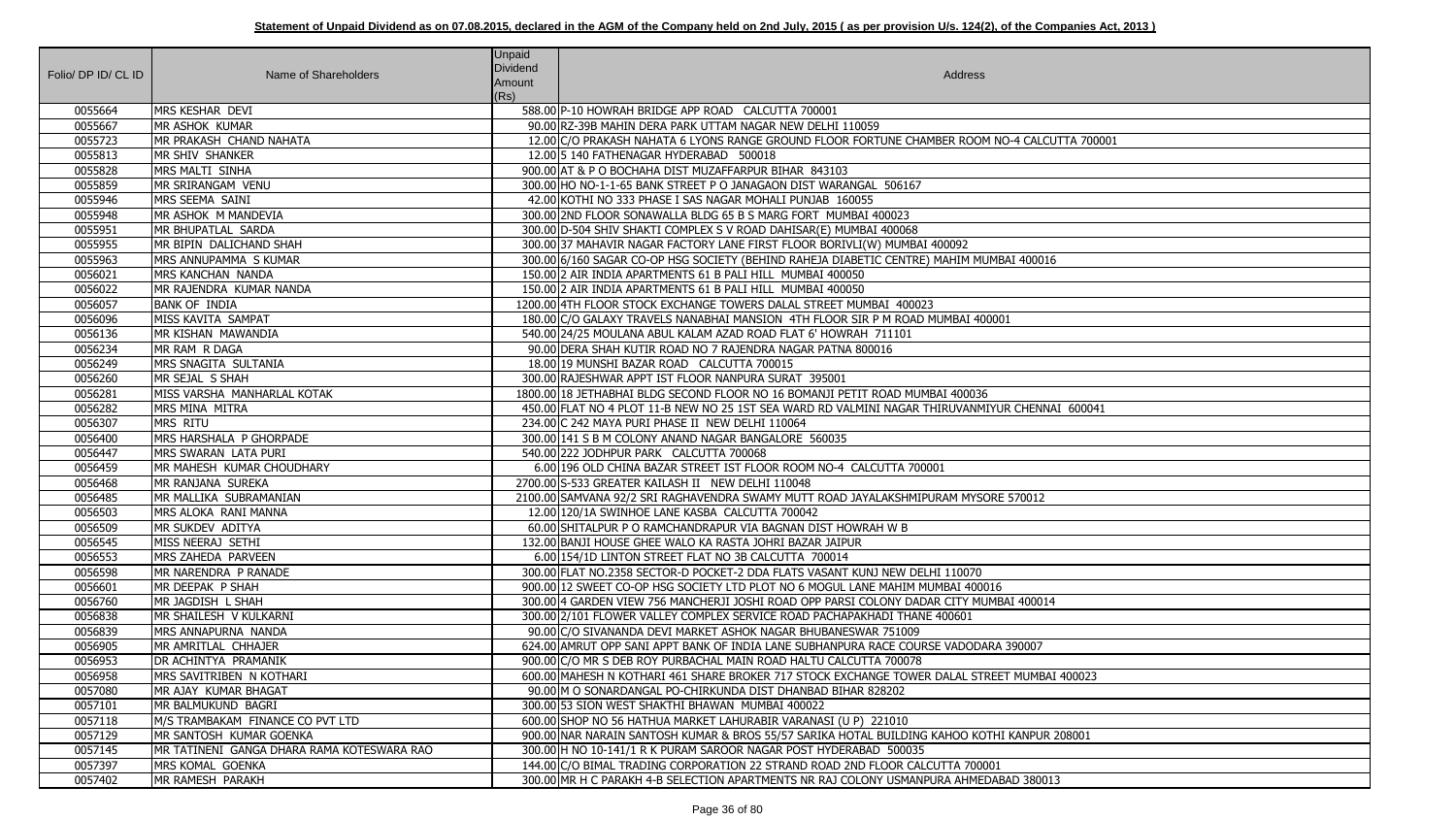| Folio/ DP ID/ CL ID | Name of Shareholders             | <b>Unpaid</b><br><b>Dividend</b><br>Amount<br>(Rs) | Address                                                                                                        |
|---------------------|----------------------------------|----------------------------------------------------|----------------------------------------------------------------------------------------------------------------|
| 0057407             | MR ARUN KUMAR AGRAWAL            |                                                    | 300.00   45 AJAY NILAYAN NAGESHWAR COLONY EAST BIORING ROAD PATNA 800001                                       |
| 0057439             | MR BRIJMOHAN DHANUKA             |                                                    | 18.00 16/4/3 ROUND TANK LANE MULLICK FATAK HOWRAH 711101                                                       |
| 0057456             | MR A MASUD                       |                                                    | 54.00 103 G T ROAD P O & DIST - BURDWAN WEST BENGAL 713101                                                     |
| 0057481             | MRS SAVITRI TEJSINGH JAYASWAL    |                                                    | 270.00 SOMJI BLDG 2ND FLR ROOM NO 5 184/98 DR M MAHIMTORA MARG MUMBAI 400004                                   |
| 0057530             | MRS NIRMALA MULJI NAGDA          |                                                    | 132.00 D/814 SUNDERDHAM -II CO-OPERATIVE HOUSING SOCIETY RAMBAUGH LANE S.V. ROADBORIVALI (W) MUMBAI 400092     |
| 0057539             | MR RAJESH SHAH                   |                                                    | 300.00 10 SUNIDHYA BUNGLOW OPP.ASHOK VATIKA AMBLI BOPAL ROAD AHMEDABAD 380058                                  |
| 0057576             | <b>DR M SETHURAMAN</b>           |                                                    | 900.00 NO-6 FIRST CROSS ROAD R A PURAM CHENNAI 600028                                                          |
| 0057587             | MR DILEEP AGRAWAL                |                                                    | 300.00 C/O SH R C AGRAWAL 112 KOTHI KATRA TEK CHAND ETAWAH 206001                                              |
| 0057644             | MRS RASHMI M KHEMANI             |                                                    | 42.00 C/O HI INVESTMENT SERVICE CENTRE 5 SHIV NIWAS RAJAWADI GHATKOPAR EAST MUMBAI 400077                      |
| 0057652             | MRS USHA SURESHBHAI BAROT        |                                                    | 480.00 AT VASNA RATHOD TG DEHGAM DT AHMEDABAD 382305                                                           |
| 0057663             | MR RAJNEESH JAIN                 |                                                    | 42.00 C-3/115 MILAN VIHAR 72 IP EXTENTION PATPAR GANJ DELHI 110092                                             |
| 0057669             | MRS RAMA SATISH PATEL            |                                                    | 300.00 63 NARAYAN BAUG LINKING ROAD SANTACRUZ MUMBAI 400054                                                    |
| 0057671             | MRS DAKSHA ARUN PATEL            |                                                    | 300.00 63 NARAYAN BAUG LINKING ROAD SANTACRUZ MUMBAI 400054                                                    |
| 0057682             | MR RAKESH KUMAR                  |                                                    | 630.00 C/O SATYA NARAIN PODDAR 678 KATRA HIRA LAL NAI SARAK CHANDNI CHOWK DELHI 110006                         |
| 0057697             | MR SURENDRA KUMAR CHOWDHARY      |                                                    | 300.00 HARSH NIWAS HINDI BAZAR GORAKHPUR (UP)                                                                  |
| 0057707             | MR MEEM AHMED                    |                                                    | 900.00 C/O MR D L DUTT 12 KAPALITOLA LANE CALCUTTA 700012                                                      |
| 0057716             | MR SAMEER NARAIN                 |                                                    | 300.00 240 MUTTHI GANJ RAMPRASAD KI BAGH ALLAHABAD 211003                                                      |
| 0057717             | MRS ANITA JHUNJHUNWALA           |                                                    | 12.00 23A NETAJI SUBHAS ROAD 5TH FLOOR ROOM NO 8 CALCUTTA 700001                                               |
| 0057760             | MRS NIRMALA SHARMA               |                                                    | 132.00 ROOM NO 607 (6TH FLOOR) 4 FAIRLIE PLACE KOLKATA 700001                                                  |
| 0057825             | MRS MAYADEVI NAIR                |                                                    | 300.00 35/1 ULSOOR ROAD BANGALORE 560042                                                                       |
| 0057826             | MRS KRISHNA DEVI PUROHIT         |                                                    | 6.00 C/O ASHA TRADING CO MUNDHRA KA CHOWK BIKANER (RAJASTHAN)                                                  |
| 0057832             | MR TRILOK CHAND JAIN             |                                                    | 1200.00 TRIMURTI APARTMENTS 139 DAKHINDARI ROAD CALCUTTA 700048                                                |
| 0057836             | MR RITA JAIN                     |                                                    | 300.00 GANESH LALL JOY KUMAR 8-B AMRATOLLA STREET CALCUTTA 700001                                              |
| 0057842             | MR VINOD KUMAR GUPTA             |                                                    | 270.00 1251 SECTOR 12 R K PURAM NEW DELHI 110022                                                               |
| 0057857             | MAST TARUN V SHAH                |                                                    | 270.00 GOVARDHAN BHUVAN FLAT - 7 N.S. ROAD NO. 12-A 4- JAIHIND SOCIETY JUHU SCHEME VILEPARLE (W) MUMBAI 400049 |
| 0057871             | MR MURLIDHAR BAJAJ               |                                                    | 300.00 SHRI VENKATESHWAR PRESS BLDG 7TH KHETWADI MUMBAI 400001                                                 |
| 0057878             | MAST RAJEEV KUMAR JALAN          |                                                    | 24.00 C/O SHREE SANJEEV TEXTILES STATION ROAD P O BOX NO 21 P O GIRIDIH 815301                                 |
| 0057879             | MAST SANJEEV KUMAR JALAN         |                                                    | 24.00 SRI SANJEEV TEXTILES STATION ROAD P O BOX NO 21 P O GIRIDIH 815301                                       |
| 0057954             | MRS SHABHA PRAKASH GANDHI        |                                                    | 18.00 BAZAR PETH AT POST SANGAMNER DIST AHMADNAGAR 422605                                                      |
| 0057955             | MR KANTILAL ZUMBERLAL GUGALE     |                                                    | 162.00 3443 KHISTAGALI AHMEDNAGAR 414001                                                                       |
| 0057968             | MR RANJIT SINGH                  |                                                    | 300.00 24 DASHARATH KUNJ(A) ARJUN NAGAR AGRA 282001                                                            |
| 0057973             | MR ANIL KUMAR SHARMA             |                                                    | 174.00 ROOM NO 607(6TH FLOOR) 4 FAIRLIE PLACE KOLKATA 700001                                                   |
| 0057992             | MRS ANJANA JHAVERI               |                                                    | 300.00 BLOCK 7 4TH FLOOR NAGINDAS MANSION 59-61 GIRGAON ROAD MUMBAI 400004                                     |
| 0058008             | MRS A SUBADRABAI                 |                                                    | 900.00 C/O A KRISHNA BHAT T D SANNIDHI ROAD COCHIN 688035                                                      |
| 0058045             | MRS ILABEN A SHAH                |                                                    | 42.00 49 JAWAHAR NAGAR 6TH ROAD MADHUKUNJ 2ND FLOOR GOREGAON(W) MUMBAI 400062                                  |
| 0058073             | MR RAVI MANDOVARA                |                                                    | 480.00 C/O SADASHIV HARI WAD 5 J 2ND DUBASH LANE V P ROAD GIRGAUM MUMBAI 400004                                |
| 0058075             | MR S VENKATARAMAN                |                                                    | 900.00 S 53 35TH CROSS STREET BESANT NAGAR CHENNAI 600090                                                      |
| 0058148             | JAYA N SHAH                      |                                                    | 300.00 38 PATRAKAR NAGAR BANDRA (EAST) MUMBAI 400051                                                           |
| 0058162             | MRS SUSHILA CHANDRAKANT PATANKAR |                                                    | 540.00 9/20 CHANDRA NIVAS SION COLONY ROAD SION MUMBAI 400021                                                  |
| 0058209             | MRS ASHA GOYAL                   |                                                    | 300.00 BLOCK 4 PLOT NO 12 NEHRU NAGAR EAST BHILAI M P 490020                                                   |
| 0058258             | MR NIRMAL ROY                    |                                                    | 6.00 C/O B K TIWARY 122B C R AVENUE CALCUTTA 700073                                                            |
| 0058260             | MRS SITA KAJARIA                 |                                                    | 300.00 C/O SUSHIL KR KAJARIA 2 MULLICK STREET 2ND FLOOR R NO 39 CALCUTTA 700007                                |
| 0058278             | MRS NIRMALA DEVI CHINTALURI      |                                                    | 300.00 C/O CVS SAMBASIVA RAO THE LAKSHMI VILAS BANK LTD BANK STREET HYDERABAD 500195                           |
| 0058304             | MRS KAMLA MEHROTRA               |                                                    | 654.00 65 STATE BANK COLONY G T ROAD DELHI 110033                                                              |
| 0058327             | MR SUSHIL KUMAR AGARWAL          |                                                    | 300.00 C/O PRABHU DAYAL AGARWAL NR.LIC COLONYWARD NO.9 OPP.SHIV MANDIRPO.&DIST-SINGRAULI SINGRAULI 486889      |
| 0058332             | MR N BHAKTANJA NEEYULU           |                                                    | 30.00 C/O KOTA PRASAD KANDUKUR PRAKASHAM DIST (A.P.) 523105                                                    |

|  | )RIVALI (W) MUMBAI 400092 |
|--|---------------------------|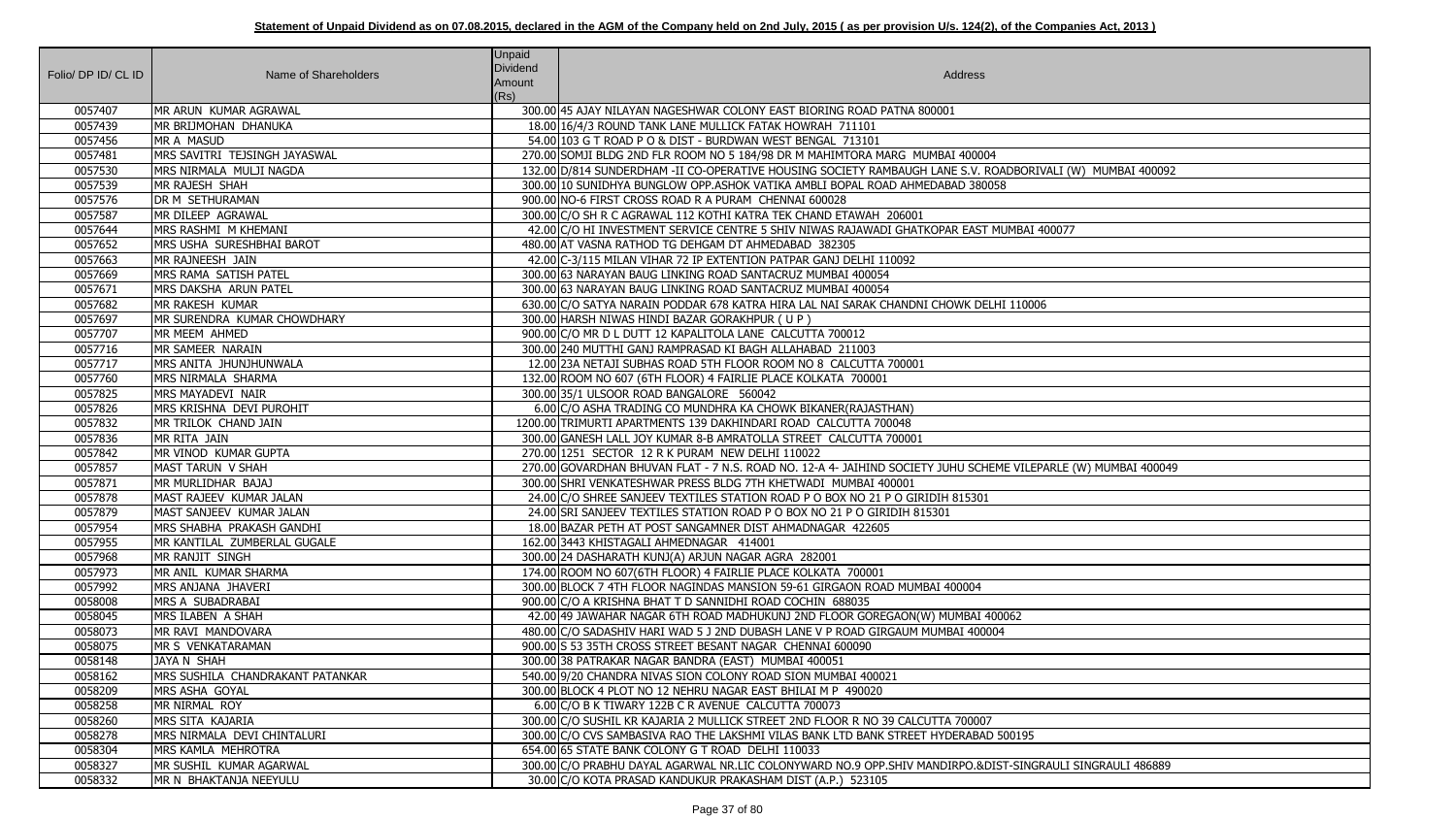|                     |                                                  | Unpaid   |                                                                                                                                                                                 |
|---------------------|--------------------------------------------------|----------|---------------------------------------------------------------------------------------------------------------------------------------------------------------------------------|
| Folio/ DP ID/ CL ID | Name of Shareholders                             | Dividend | Address                                                                                                                                                                         |
|                     |                                                  | Amount   |                                                                                                                                                                                 |
|                     |                                                  | (Rs)     |                                                                                                                                                                                 |
| 0058333             | MR SUBRATA CHATTERJEE                            |          | 24.00 13/22 MOHANLAL BAHALWALA ROAD PO BALLY DIST HOWRAH 711201                                                                                                                 |
| 0058351             | MR SAMIR TULI                                    |          | 300.00 13 PARISHRAM APARTMENTS 76 VISHWAS COLONY ALKAPURI BARODA 390005                                                                                                         |
| 0058373             | MR JAVERI SUNDERLAL HIRACHAND                    |          | 612.00 8/85 J K BLDG GAMDEVI MUMBAI 400007                                                                                                                                      |
| 0058381             | MRS DOLAT SOHRAB ADAJANIA                        |          | 6.00 4-A MALABAR APTS OFF NAPEAN ROAD NEAR NAPEAN SEA ROAD MUMBAI 400036                                                                                                        |
| 0058405             | MR NADIR RAMZANALI KESHWANI                      |          | 300.00 MUBARAK MANSION GROUND FLOOR SHOP NO-3 M D SIDDIK ANSARI MARG MOMINPURA BYCULI                                                                                           |
| 0058468             | <b>VRINDA K TRIVEDI</b>                          |          | 900.00 105 SIDDHARTH APARTMENTS RAJENDRA NAGAR KULIPWADI BORIVLI (E) MUMBAI 400066                                                                                              |
| 0058480             | MR KOLLIPARA ANASUYA                             |          | 300.00 C/O B K GUPTA OPP BUS STAND P.B.NO 330 VIJAYAWADA 520002                                                                                                                 |
| 0058531             | MR M CHACKO GEORGE                               |          | 90.00 PAZHAVELIL HOUSE THALASSERY THIRUMOOLAPURAM P O TIRUVALLA 689115                                                                                                          |
| 0058554<br>0058557  | MR MANILAL LALJI SHAH<br>MR SATISHCHANDRA SHARMA |          | 300.00 NANJI THOBHANCHHEDA RAM BHUVAN ROOM NO 3 OPP BALAJI MANDIR TILAK ROAD GHATKOPA<br>300.00 B-111 SOURASHTRA INDUSTRIAL ESTATE ANDEHARI KURLA ROAD MAROL NAKA MUMBAI 400059 |
| 0058608             | MR DAHYABHAI DALSARAM PATEL                      |          | 90.00 11 BHARAT APPARTMENT CHUNIBHAI COLONY KANKARIA AHMEDABAD 380022                                                                                                           |
| 0058657             | <b>MR YOGENDRA M RATHORE</b>                     |          | 90.00 1 TILAK PATH RATHORE BUS SERVICE ALIRAJPUR 457887                                                                                                                         |
| 0058681             | MRS SUMITRA AGARWAL                              |          | 180.00 117-D POCKET-A SUKHDEV-VIHAR NEW DELHI 110025                                                                                                                            |
| 0058715             | IMR RAMESH CHANDRA MANNA                         |          | 30.00 120/1A SWINHOE LANE KASBA CALCUTTA 700042                                                                                                                                 |
| 0058734             | MRS KANAK LATA                                   |          | 6.00 C/O CHOUDHARY DOMESTIC APPL (P) LTD 215/216 OLD CHINA BAZAR ST CALCUTTA 700001                                                                                             |
| 0058748             | MR URMILA KAPADIA                                |          | 540.00 2 GOKUL NIWAS PARLESHWAR ROAD VILE PARLE(E) MUMBAI 400057                                                                                                                |
| 0058762             | MRS KALPANA SEAL                                 |          | 12.00 25/2/D NARKELDANGA MAIN ROAD CALCUTTA 700054                                                                                                                              |
| 0058791             | MRS BIDYABATI HARLALKA                           |          | 600.00 35 SUBARBAN SCHOOL ROAD CALCUTTA 700025                                                                                                                                  |
| 0058794             | M/S J AGARWALLA & SONS (P) LTD                   |          | 384.00 370 UPPER CHITPORE ROAD CALCUTTA                                                                                                                                         |
| 0058795             | MR JAYANTILAL AMRITLAL MEHTA                     |          | 12.00 29 RAMMOHAN DUTTA ROAD BHAWANIPORE CALCUTTA                                                                                                                               |
| 0058798             | MR PRABHAT RANJAN SHAH                           |          | 12.00 DURGAKUND P O BANARAS HINDU UNIVERSITY VARANASI                                                                                                                           |
| 0058799             | MR RAM SARAN SINGH                               |          | 12.00 7 SAMBHU CHATTERJEE STREET CALCUTTA 700007                                                                                                                                |
| 0058801             | MR UMAKANT SHRINIVAS JOSHI                       |          | 12.00 MILITARY HOSPITAL ALWAR RAJASTHAN                                                                                                                                         |
| 0058802             | MR VANDRAVANDAS NANALAL NAGRECHA                 |          | 12.00 25 ALLENBY ROAD BHOWANIPORE CALCUTTA 700020                                                                                                                               |
| 0058804             | MR LALIT KUMAR                                   |          | 600.00 C/O VYANJANA PRAKASHAN 370 UPPER CHITPORE ROAD CALCUTTA 700006                                                                                                           |
| 0058807             | MR M L MAHESHWARY                                |          | 6.00 FLAT NO 2A & 2B 2ND FLOOR 7 BRIGHT STREET CALCUTTA 700019                                                                                                                  |
| 0058836             | MRS NEELAM RUNGTA                                |          | 6.00 C/O BIMAL KUMAR RUNGTA 89/1A VIVEKANAND ROAD BANGUR PARK FLAT NO.1 & 2 4TH FLOOR                                                                                           |
| 0058879             | MRS SWAPNA GANGULY                               |          | 18.00 42/1A SARAT BOSE ROAD CALCUTTA                                                                                                                                            |
| 0058882             | MR NIKHIL BANSILAL SHAH                          |          | 90.00 A-37 KARMCHARINAGAR SECTOR 1 GHATLODIA AHMEDABAD 380061                                                                                                                   |
| 0058883             | MRS VARSHA N SHAH                                |          | 90.00 A-37 KARMACHARI NAGAR SECTOR 1 GHATLODIA AHMEDABAD 380061                                                                                                                 |
| 0058921             | MRS NARBADA AGARWAL                              |          | 90.00 E/4 TRIVENI 66 WALKESHWAR MUMBAI 400006                                                                                                                                   |
| 0058996             | MRS VARSHA I CHOKSI                              |          | 90.00 2A DATTATRAY ROAD PINK BUNGALOW SANTACRUZ (WEST) MUMBAI 400054                                                                                                            |
| 0059020             | MRS SUNITA GUPTA                                 |          | 18.00 117-A CHITTRANJAN AVENUE CALCUTTA 700073                                                                                                                                  |
| 0059021             | MR SUNIL KUMAR GUPTA                             |          | 18.00 117-A CHITTARANJAN AVENUE CALCUTTA 700073                                                                                                                                 |
| 0059022             | MR ANIL KUMAR GUPTA                              |          | 18.00 117-A CHITTARANJAN AVENUE CALCUTTA 700073                                                                                                                                 |
| 0059081             | MR GIRRAJ KISHORE DAGA                           |          | 12.00 P-112 CIT ROAD SCHEME NO-VI M PHOOLBAGAN CALCUTTA 700054                                                                                                                  |
| 0059107             | MRS VARSHA I CHOKSI                              |          | 270.00 2A DATTATRAY ROAD PINK BUNGALOW SANTACRUZ(W) MUMBAI 400054                                                                                                               |
| 0059147             | MR SAGAR MAL JAIN                                |          | 90.00 161/1 M G ROAD ROOM NO-43A CALCUTTA 700007                                                                                                                                |
| 0059153             | MR SUBRATA CHATTERJEE                            |          | 12.00 13/22 MOHANLAL BAHALWALA ROAD PO BALLY DIST HOWRAH 711201                                                                                                                 |
| 0059154             | MR SUBRATA CHATTERJEE                            |          | 18.00 13/22 MOHANLAL BAHALWALA ROAD PO BALLY DIST HOWRAH 711201                                                                                                                 |
| 0059155             | MR D BANERJEE                                    |          | 12.00 D24/7 GOVT HOUSING ESTATE POST SAPUIPARA BALLY DIST HOWRAH 711201                                                                                                         |
| 0059158             | <b>MRS USHA PAHARIA</b>                          |          | 30.00 C/O ATMARAM PAHARIA ORIENT GENERAL INDS LTD 6 GHORE BIBI LANE CALCUTTA 700054                                                                                             |
| 0059159             | MRS USHA PAHARIA                                 |          | 30.00 C/O ATMARAM PAHARIA ORIENT GENERAL IND LTD 6 GHORE BIBI LANE CALCUTTA 700054                                                                                              |
| 0059164             | MISS DIPTI DHAR                                  |          | 600.00 15/2 SEWAK ASHRAM ROAD DEHRA DUN (U. P.) 248001                                                                                                                          |
| 0059173             | MR MEGHNA CHATTERJEE                             |          | 6.00 C/O JAGANNATH CHATTERJEE E/24 RAM CHANDRA PALLY BARISHA CALCUTTA 700008                                                                                                    |
| 0059243             | MR IQBAL KRISHAN GAKHAR                          |          | 6.00 HOUSE NO-279 SECTOR-16 PANCHKULA(HARYANA) 134109                                                                                                                           |

BYCULLA WEST MUMBAI 400011

ATKOPAR EAST MUMBAI 400077<br>400059

FLOOR P.O. RISHRA HOOGHLY 712248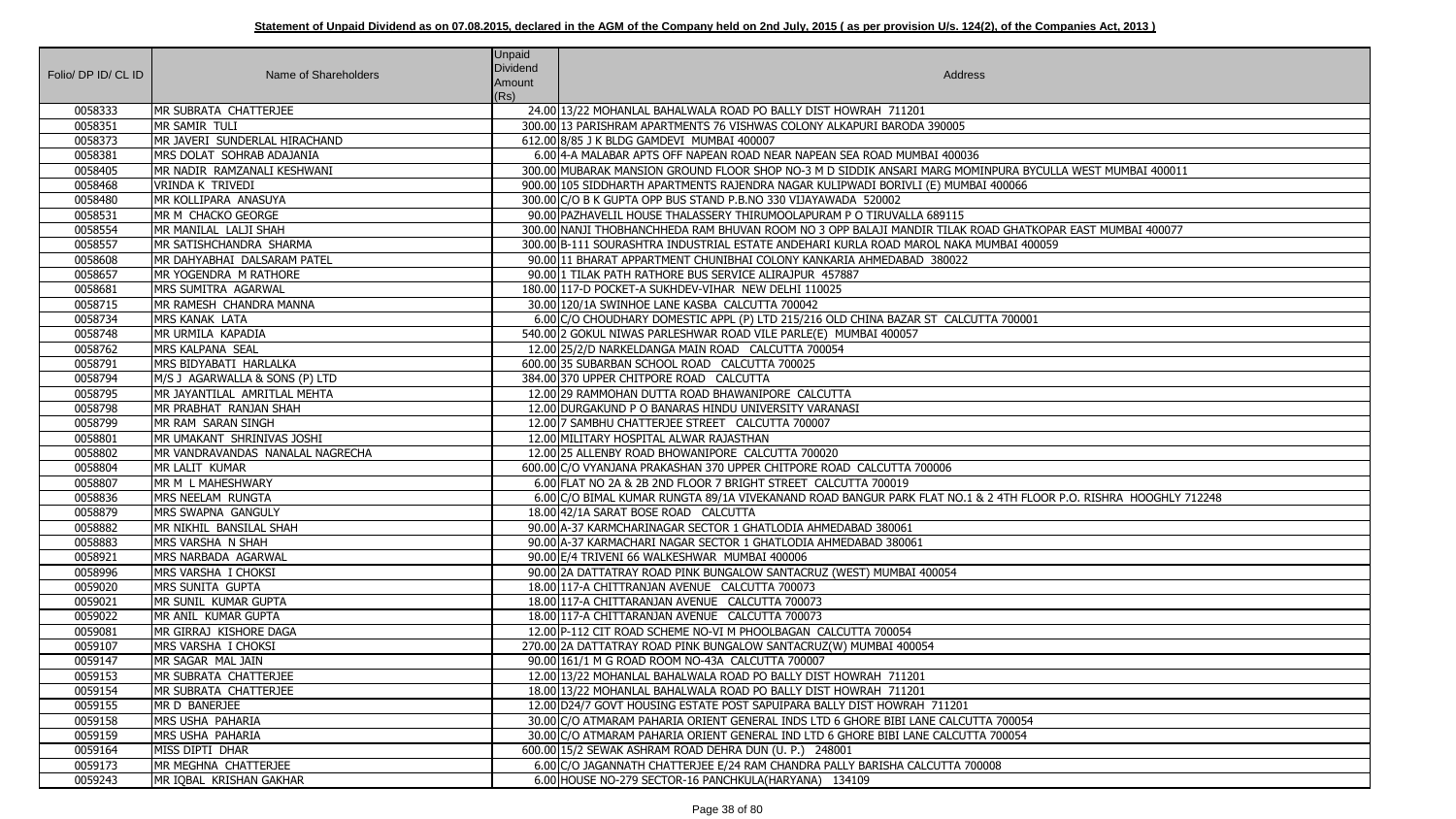| Folio/ DP ID/ CL ID | Name of Shareholders            | <b>Unpaid</b><br><b>Dividend</b><br>Amount<br>(Rs) | Address                                                                                                                                                              |
|---------------------|---------------------------------|----------------------------------------------------|----------------------------------------------------------------------------------------------------------------------------------------------------------------------|
| 0059279             | MR PRABHU DAYAL AGARWALA        |                                                    | 360.00 AMIT TRADING CO 3 KYAL MARKET T R P ROAD FANCY BAZAR GUWAHATI 781001                                                                                          |
| 0059285             | MRS CHANDRIKA CHITTARANJAN BHAT |                                                    | 26064.00 50 THORNTON DRIVE DOLLARD DES ORMEDUX QUEBEE CANADA H 9 B 1 X 8                                                                                             |
| 0059372             | MR SWETA SALECHA                |                                                    | 30.00 C/O NAVIN X RAY CLINIC OPP BANGAR HOSPITAL PALI MARWAR 306401                                                                                                  |
| 0059421             | MRS SHYAM KUMARI SINGH          |                                                    | 600.00 C/O SATYANARAIN SINGH RETIRED MAGISTRATE MATWARI HAZARIBAGH BIHAR                                                                                             |
| 0059557             | MRS PRAMILA KHETAN              |                                                    | 6.00 16/2 KARTICK CHANDRA NIOGI LANE P O ALAM BAZAR CALCUTTA 700035                                                                                                  |
| 0059562             | MR HIRA LAL SETH                |                                                    | 600.00 98/N BLOCK - E NEW ALIPORE CALCUTTA 700053                                                                                                                    |
| 0059568             | MR MURARI I CHOKSI              |                                                    | 270.00 PINK BUNGLOW 2A DATTATRIYA ROAD SANTACRUZ (W) MUMBAI 400054                                                                                                   |
| 0059572             | MRS MALTI N DAVE                |                                                    | 90.00 125 A MADHUBAN DR AMBEDKAR ROAD MULUND (W) MUMBAI 400080                                                                                                       |
| 0059579             | MR SHRI KISHAN AGARWAL          |                                                    | 90.00 22A LANSDOWNE PLACE GROUND FLOOR ROOM NO 2 CALCUTTA 700029                                                                                                     |
| 0059596             | MR SUNIL AGARWAL                |                                                    | 90.00 22A LANSDOWNE PLACE GROUND FLOOR ROOM NO 2 CALCUTTA 700029                                                                                                     |
| 0059669             | MR UDAYAN CHANDRAKANT DESAI     |                                                    | 900.00 PRATAP MANSION FIRST FLOOR 10 LABURNAM ROAD GAMDEVI MUMBAI 400007                                                                                             |
| 0059712             | MR KISHAN CHOUDHARY             |                                                    | 24.00 C/O G L MODI & SONS 2 NARENDRA CHANDRA DUTTA SARANI 4TH FLOOR UNIT 1 CALCUTTA 700001                                                                           |
| 0059713             | MR KAILASH CHOUDHARY            |                                                    | 24.00 291/A BANGUR PARK RISHRA HOOGHLY WEST BENGAL 712248                                                                                                            |
| 0059762             | MR MAHESH KUMAR CHAUDHARY       |                                                    | 24.00 291/A BANGUR PARK RISHRA HOOGHLY WEST BENGAL 712248                                                                                                            |
| 0059841             | MR MANOJ M TURAKHIYA            |                                                    | 600.00 102 MAGANLAL CHAMBER BABURAO BOBADE MARG MUMBAI 400009                                                                                                        |
| 0059855             | THE FEDERAL BANK LTD            |                                                    | 600.00 32 BOMBAY SAMACHAR MARG P B NO 251 FORT MUMBAI 400001                                                                                                         |
| 0059888             | M/S RONSON TRADERS LIMITED      |                                                    | 600.00 9/1 R N MUKHERJEE ROAD 5TH FLOOR CALCUTTA 700001                                                                                                              |
| 0059897             | MR ATUL D SETH                  |                                                    | 90.00 4-2-109 OLD BHOIGUDA R-P ROAD SECUNDERABAD 500003                                                                                                              |
| 0059903             | MR NARENDRA KUMAR MANOT         |                                                    | 36.00 1/1-B BENI NANDAN CALCUTTA 700025                                                                                                                              |
| 0059904             | MR NARENDRA KUMAR MANOT         |                                                    | 18.00 1/1-B BENI NANDAN CALCUTTA 700025                                                                                                                              |
| 0059919             | MR KUMAR PAL MEHTA              |                                                    | 42.00 9 COMMUNITY CENTRE II OPP SATAYAWATI COLLEGE ASHOK VIHAR PHASE II DELHI 110052                                                                                 |
| 0059920             | MR RAJ KUMAR NAKHAT             |                                                    | 1200.00 20 RATAN SARKAR G STREET CALCUTTA 700007                                                                                                                     |
| 0059939             | MR CHETAN NAROTTAMDAS KHARA     |                                                    | 1200.00 9 VIVEKANAND VILLA 139 S V ROAD ANDHERI (W) MUMBAI 400058                                                                                                    |
| 0059947             | MR ARVIND SHENOY                |                                                    | 360.00 3/31 NANIK NIVAS 91-B BHULABHAI DESAI ROAD MUMBAI 400026                                                                                                      |
| 0059958             | MRS PUSHPA L GALGALI            |                                                    | 30.00 C-102 SINDHE COMPLEX NEELIGIN RD HUBLI 580020                                                                                                                  |
| 0060018             | MR GAURI SHANKAR DAGA           |                                                    | 12.00 P-112 CIT ROAD SCHEME VI M PHOOLBAGAN CALCUTTA 700054                                                                                                          |
| 0060025             | MRS VIBHA VIRENDRA VORA         |                                                    | 180.00 203 SWASTIK APARTMENT GARDEN LANE GHATKOPAR(W) MUMBAI 400086                                                                                                  |
| 0060029             | MR BHASKAR KHOSE                |                                                    | 360.00 B/45/5 GOVT COLONY BANDRA(E) MUMBAI 400051                                                                                                                    |
| 0060065             | <b>MR TAPAN DAS</b>             |                                                    | 18.00 17 GOBINDA CHANDRA DHAR LANE FIRST FLOOR CALCUTTA 700001                                                                                                       |
| 0060080             | MR MANAS MOHAN                  |                                                    | 600.00 16 GAUTAM PALLI LUCKNOW                                                                                                                                       |
| 0060104             | MR AJESH SHARMA                 |                                                    | 180.00 384 JULLOKA MOHALLA JAMMU J & K 180001                                                                                                                        |
| 0060111             | MRS ANSUYA SHAH                 |                                                    | 90.00 21 SHANTIKUNJ SOC B/H KAIRACAN RUPAPURA ANAND GUJARAT 388001                                                                                                   |
| 0060129             | MR V RAMPRAKASH                 |                                                    | 42.00 NO 32 I MAIN ROAD C I T COLONY MYLAPORE CHENNAI 600004                                                                                                         |
| 0060130             | MR V PRASAD                     |                                                    | 90.00 NO 23 I MAIN ROAD C I T COLONY MYLAPORE CHENNAI 600004                                                                                                         |
| 0060141             | MR RAJESH ANUBHAI SHAH          |                                                    | 360.00 3/A GURUSIKHAR SOCIETY NEAR LAVNYA SOCIETY VASNA AHMEDABAD 380007                                                                                             |
| 0060145             | MRS RENU SHARMA                 |                                                    | 6.00 1389/15 PANCHKULA HARYANA 134109                                                                                                                                |
| 0060196             | MR NARMADABEN DAHYABHAI PATEL   |                                                    | 42.00 11 BHARAT APARTMENT NR CHUNIBHAI COLONY FOOTBALL GROUND KANKARIA AHMEDABAD 380022                                                                              |
| 0060253             | DR JAMES JOSEPH                 |                                                    | 1200.00 MAYA APTS 36 ASHOKA ROAD ST THOMAS TOWN BANGALORE KARNATAKA 560084                                                                                           |
| 0060257             | MR PRADIP KUMAR JAISWAL         |                                                    | 30.00 C/O CALCUTTA SALES & SUPPLY 192 VIVEKANAND ROAD CALCUTTA 700006                                                                                                |
| 0060258             | MR ONKAR NATH MEHRA             |                                                    | 132.00 HOUSE NO 709 SECTOR 28 FARIDABAD (HARYANA)                                                                                                                    |
| 0060263             | MR SHYAM PAHLAJRAI BHATIA       |                                                    | 540.00 49F VENUS APTS FLAT 38/10TH FLOOR WORLI SEAFACE MUMBAI 400018                                                                                                 |
| 0060273             | MR THAKARDAS JUNEJA             |                                                    | 1200.00 KAILASH FLAT 14/A 35/1 J L NEHRU ROAD CALCUTTA 700071                                                                                                        |
| 0060284             | MRS KOKILA GANDHI               |                                                    | 90.00 1/9 SHOLAPUR ROAD BEHARAMJI BLDG OPP GANGHI BUS STAND PUNE (M S) 411001                                                                                        |
| 0060288             | MRS SITA AGARWAL                |                                                    | 6.00 9/1 BAITHAK KHANA FIRST LANE CALCUTTA 700009                                                                                                                    |
| 0060309             | MISS LATA WADHWANI              |                                                    | 90.00 PADAM SOCIETY FLAT NO 7 OPP JAI HIND HIGH SCHOOL PIMPRI COLONY PUNE 411017<br>90.00 PADAM SOCIETY FLAT NO 7 OPP JAI HIND HIGH SCHOOL PIMPRI COLONY PUNE 411017 |
| 0060310             | MISS MANJULA WADHWANI           |                                                    |                                                                                                                                                                      |

| TA 700001       |
|-----------------|
|                 |
|                 |
|                 |
|                 |
|                 |
|                 |
|                 |
| $\overline{52}$ |
|                 |
|                 |
|                 |
|                 |
|                 |
|                 |
|                 |
|                 |
|                 |
|                 |
|                 |
|                 |
|                 |
|                 |
| AD 380022       |
|                 |
|                 |
|                 |
|                 |
|                 |
|                 |
|                 |
|                 |
|                 |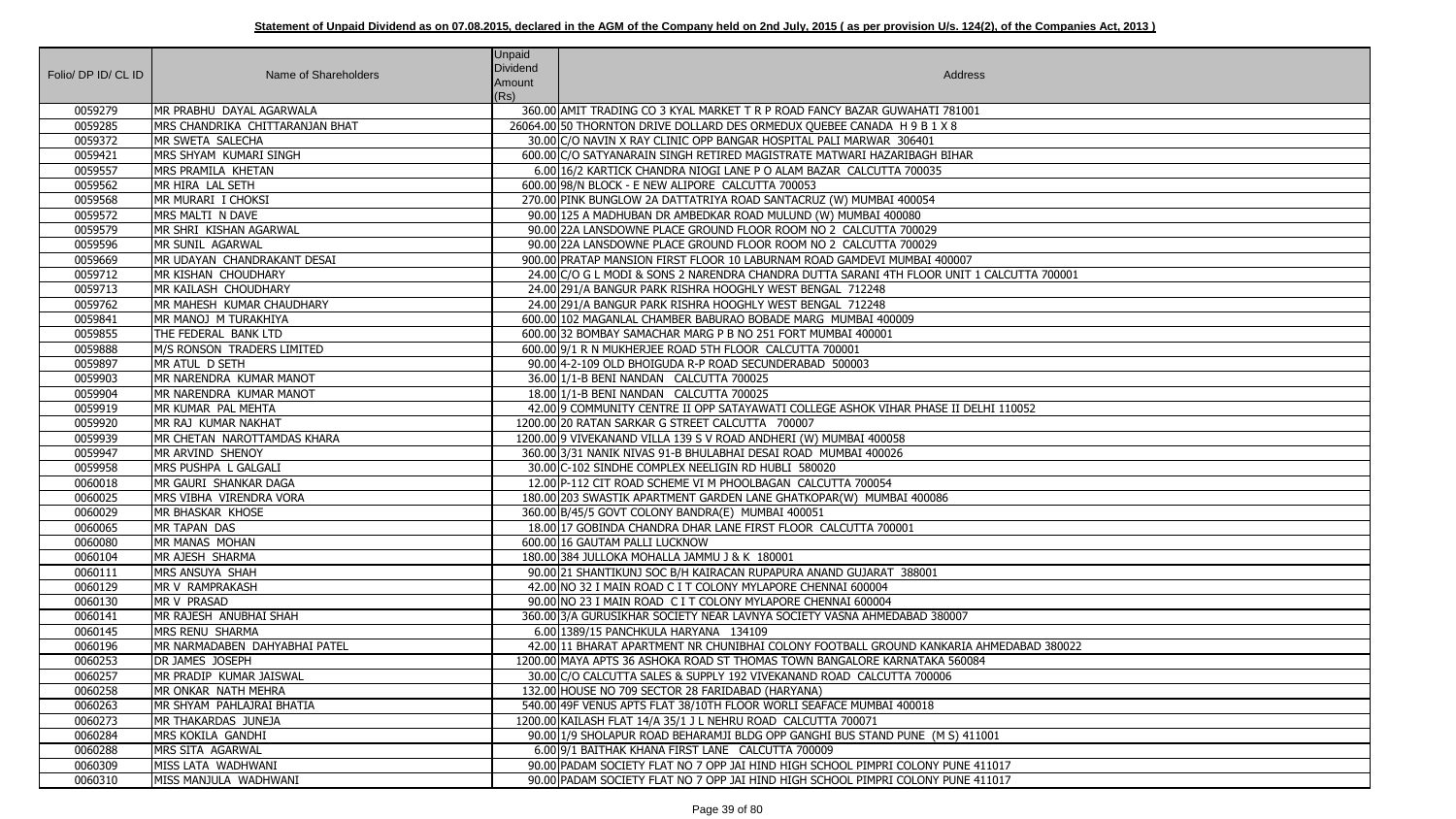| Folio/ DP ID/ CL ID | Name of Shareholders                                   | Unpaid<br>Dividend<br>Amount<br>(Rs) | Address                                                                                                                                     |
|---------------------|--------------------------------------------------------|--------------------------------------|---------------------------------------------------------------------------------------------------------------------------------------------|
| 0060407             | MR M N PRABHAKAR                                       |                                      | 90.00 ROOM NO 7 S S S BUILDING IST FLOOR IST CROSS IST MAIN CHAMARAJPET BANGALORE 560018                                                    |
| 0060409             | MISS SUGRA CHAND MULLA                                 |                                      | 600.00 3RD FLOOR R NO 35 33 KHAIRUDDIN MASJID BLDG DR AMBEDKAR ROAD LAL BAG MUMBAI 400012                                                   |
| 0060460             | MRS KAVITA AGARWAL                                     |                                      | 30.00 JAISANSARIA BROTHERS 11 CLIVE ROW 5TH FLOOR CALCUTTA 700001                                                                           |
| 0060480             | MR RADHAGAURI CHIMANLAL PARIKH                         |                                      | 12.00 NEAR CIRCUIT HOUSE BEHIND PORT OFFICE SHAHIBAG AHMEDABAD 380004                                                                       |
| 0060481             | MRS P S GEETHA                                         |                                      | 90.00 SREE NARAYANADRI AUTO FINANCIERS D NO 7-2-118(A) D L ROAD HINDUPUR (A P) 515201                                                       |
| 0060500             | <b>IMR C NARENDRA MOHAN</b>                            |                                      | 600.00 C/O MRS LALITHA JAIN 3 WOOD STREET 6TH FLOOR FLAT 5 CALCUTTA 700016                                                                  |
| 0060520             | MRS JAYA MITRA                                         |                                      | 420.00 C/O SRI KAJAL MITRA MECHANICAL MAINTENANCE OFFICE KULTI WORKS IISCO P O KULTI DIST- BURDWAN 713343                                   |
| 0060545             | <b>MRS RITA SPRATT</b>                                 |                                      | 600.00 1-B SPL ENDERLEY APARTMENT 26 CUBBON ROAD BANGALORE 560001                                                                           |
| 0060616             | MR SUMAN BUDHIA                                        |                                      | 90.00 C/O RAJ HARDWARES M S ROAD P O GUWAHATI ASSAM                                                                                         |
| 0060630             | MR RAJESH JAIN                                         |                                      | 90.00 19/5 JR MIG ANJALI COMPLEX NEAR MATA MANDIR T T NAGAR BHOPAL 462003                                                                   |
| 0060635             | MR S SADHA SINGH                                       |                                      | 1686.00 BURJKACHA MACHHIWARA LUDHIANA PUNJAB                                                                                                |
| 0060637             | MR HANSA SINGH                                         |                                      | 1800.00 VILL KHOKHAR P O BEHERAMPUR BET DIST ROPAR PUNJAB                                                                                   |
| 0060638             | MR MANSHA SINGH                                        |                                      | 1116.00 VILL KHOKHAR P O BEHRAMPUR BET DIST ROPAR PUNJAB                                                                                    |
| 0060658             | MRS SIVABHAGYAM ADEESAN                                |                                      | 270.00 C-5/36/01 SECTOR-5 C B D KONKAN BHAVAN NEW BOMBAY 400614                                                                             |
| 0060665             | <b>MRS RENU JAIN</b>                                   |                                      | 60.00 M/S SUNRISE STEEL EMPORIUM 129 COTTON STREET CALCUTTA 700007                                                                          |
| 0060667             | MR AMIRALI H VIRANEY                                   |                                      | 1200.00 C/O S K MANEKIA 102/104 BHANDARI STREET CHAKLA MUMBAI 400003                                                                        |
| 0060674             | MR MUKESH KUMAR VASHIST                                |                                      | 30.00 WZ-50 CHOUKHANDI VILLAGE TILAK NAGAR NEW DELHI 110018                                                                                 |
| 0060694             | MRS SHAH GEETA PRAFUL                                  |                                      | 90.00 37 ROTARY NAGAR LAL BAUG AREA MORVI-2 GUJRAT 360042                                                                                   |
| 0060732             | MR PRADEEP MAHAPATRA                                   |                                      | 600.00 C/O VIJAYA N. MODI PROGRESS APARTMENT -I FLAT NO.5 NO. 84 PAPPARMMA.L KOIL STREET VAITHIKUPPAM PONDICHERRY 605012                    |
| 0060734             | MR ARUN KUMAR MANDHANA                                 |                                      | 12.00 8/A SEN LANE CALCUTTA 700005                                                                                                          |
| 0060798             | MR SANDEEP KUMAR SETT                                  |                                      | 150.00 6 RAM NARAYAN BHATTACHARJEE LANE CALCUTTA 700006                                                                                     |
| 0060809             | M/S K RAHEJA ESTATES & INVESTMENTS PVT LTD             |                                      | 4200.00   ""CONSTRUCTION HOUSE """"A""""""" 471-474 24TH ROAD OPP KHAR TELE EXCHANGE KHAR MUMBAI 400052                                     |
| 0060829             | YSN SHARES & SECURITIES (P) LTD                        |                                      | 120.00 COMMONWEALTH BUILDING 82 NAGINDAS MASTER RAOD MUMBAI 400023                                                                          |
| 0060833             | MRS SHIPRA SETT                                        |                                      | 6.00 458 (205A) RAJA RAMMOHAN ROY ROAD GREEN PARK PS BARISHA KOLKATA 700008                                                                 |
| 0060843             | MR HUCHCHARAY TADKOD                                   |                                      | 1200.00 B-3 DR. HEREKAR PARK OPP. KAMLA NEHRU PARK DECCAN GYMKHANA PUNE 411004                                                              |
| 0060858             | MRS JAYSHREE SONI                                      |                                      | 180.00 SHREE KRUPA MAHADEV NAGAR 64 ANAND NAGAR SOCIETY BILIMORA 396321                                                                     |
| 0060868             | MRS KOKILABEN JAGDISHBHAI                              |                                      | 600.00 SHANGRILA SURENDRA MANGALDAS ROAD JODHPUR HILL POST SACHIVALAYA AHMEDABAD 380015                                                     |
| 0060869             | MR ASHWIN VALLABHADAS BHANUSHALI                       |                                      | 600.00 304 MEENA APARTMENTS J L TAMBENAGAR MULUND (W) MUMBAI 400080                                                                         |
| 0060880             | MR RAMANLAL J PARIKH                                   |                                      | 600.00 26TH SOUTH MADA ST TRIPLI LANE CHENNAI 600005                                                                                        |
| 0060885             | MR USHAKANT SHAH                                       |                                      | 90.00 21 SHANTIKUNJ SOC B/H KAIRACAN RUPAPURA ANAND GUJARAT 388001                                                                          |
| 0060892             | <b>IMR PRAKASMAL BOTHRA</b>                            |                                      | 90.00 52 GENERAL MUTHIA STREET 1ST FLOOR CHENNAI 600079                                                                                     |
| 0060940             | MR SURESH KRISHENLAL BHAM                              |                                      | 540.00 SATYA BHAVAN BEHIND BLOCK NO-92 AGRA ROAD MULUND COLONY MUMBAI 400082                                                                |
| 0060950             | MR SHIV NANDAN SWARUP                                  |                                      | 54.00 RZD-3/71 STREET NO 7 MAHAVEER ENCLAVE PART II NEW DELHI 110045                                                                        |
| 0060955             | MRS SHAHENAZ MANSURALI MAKDA<br>MR BHARAT BHUSAN DUTTA |                                      | 6.00 MANDVI CHOWK SAMA SOTH STREET CORNER RAJKOT 360001                                                                                     |
| 0060981<br>0061011  |                                                        |                                      | 66.00 188 ELIAS ROAD P O KAMARHATI CALCUTTA 700058                                                                                          |
| 0061027             | MR V NARAYANAN<br>MR AMAR KUMAR SEN                    |                                      | 810.00 CEEBROS ARCADE 1 FLOOR NO 1 3RD CROSS ST KASTURBA NAGAR ADYAR CHENNAI 600020<br>6.00 PALPARA-DAROKA LANE CHANDANNAGAR HOOGHLY 712136 |
| 0061045             | MRS RAJSHREE ARYA                                      |                                      | 900.00 31 ARMENIAN STREET OLD NO.15 CHENNAI 600001                                                                                          |
| 0061047             | MRS DAMYANTI JAIN                                      |                                      | 42.00 B-25 SARVODAYA ENCLAVE NEW DELHI 110017                                                                                               |
| 0061049             | MR CHAMAN BEHARI TONDON                                |                                      | 270.00 SECTOR GYAN VIHAR C-28 ALIGANJ SCHEME LUCKNOW 226020                                                                                 |
| 0061064             | MRS REENA CHOUKHANY                                    |                                      | 96.00 PRABHAT TEA CO (P) LTD 16A SHAKESPEARE SARANI UNIT 2 CALCUTTA 700071                                                                  |
| 0061076             | MR HAJARILAL JAIN                                      |                                      | 42.00 2163 AHHPUE BUKHAR'S POLE AHMEDABAD 380001                                                                                            |
| 0061093             | MR RAJIV VAID                                          |                                      | 12.00 1860/5 5TH MAIN ROAD R P C LAYOUT VJAYNAGAR 2ND STAGE BANGALORE 560040                                                                |
| 0061132             | MRS NISHU VADERA                                       |                                      | 30.00 C/O KHEMRAJ INNANI GAY GALI PUNGAL PARA JODHPUR RAJASTHAN 342001                                                                      |
| 0061134             | MRS CHAMELI DEVI JAIN                                  |                                      | 270.00 C/O AGRAWAL PLASTICS 78 CENTRAL AVENUE NAGPUR 440018                                                                                 |
| 0061152             | MISS NEVEDITA SARAF                                    |                                      | 90.00 C/O ABHISHEK SARAF ROOM NO.501 ASHOKA HOUSE 3A HARE STREET KOLKATA 700001                                                             |
|                     |                                                        |                                      |                                                                                                                                             |

| 560018                              |
|-------------------------------------|
| I 400012                            |
|                                     |
|                                     |
| $\overline{1}$                      |
|                                     |
| I DIST- BURDWAN 713343              |
|                                     |
|                                     |
|                                     |
|                                     |
|                                     |
|                                     |
|                                     |
|                                     |
|                                     |
|                                     |
| EET VAITHIKUPPAM PONDICHERRY 605012 |
|                                     |
|                                     |
| IAR MUMBAI 400052                   |
|                                     |
|                                     |
|                                     |
| D 380015                            |
|                                     |
|                                     |
|                                     |
|                                     |
|                                     |
|                                     |
|                                     |
| 20                                  |
|                                     |
|                                     |
|                                     |
|                                     |
|                                     |
|                                     |
|                                     |
|                                     |
|                                     |
|                                     |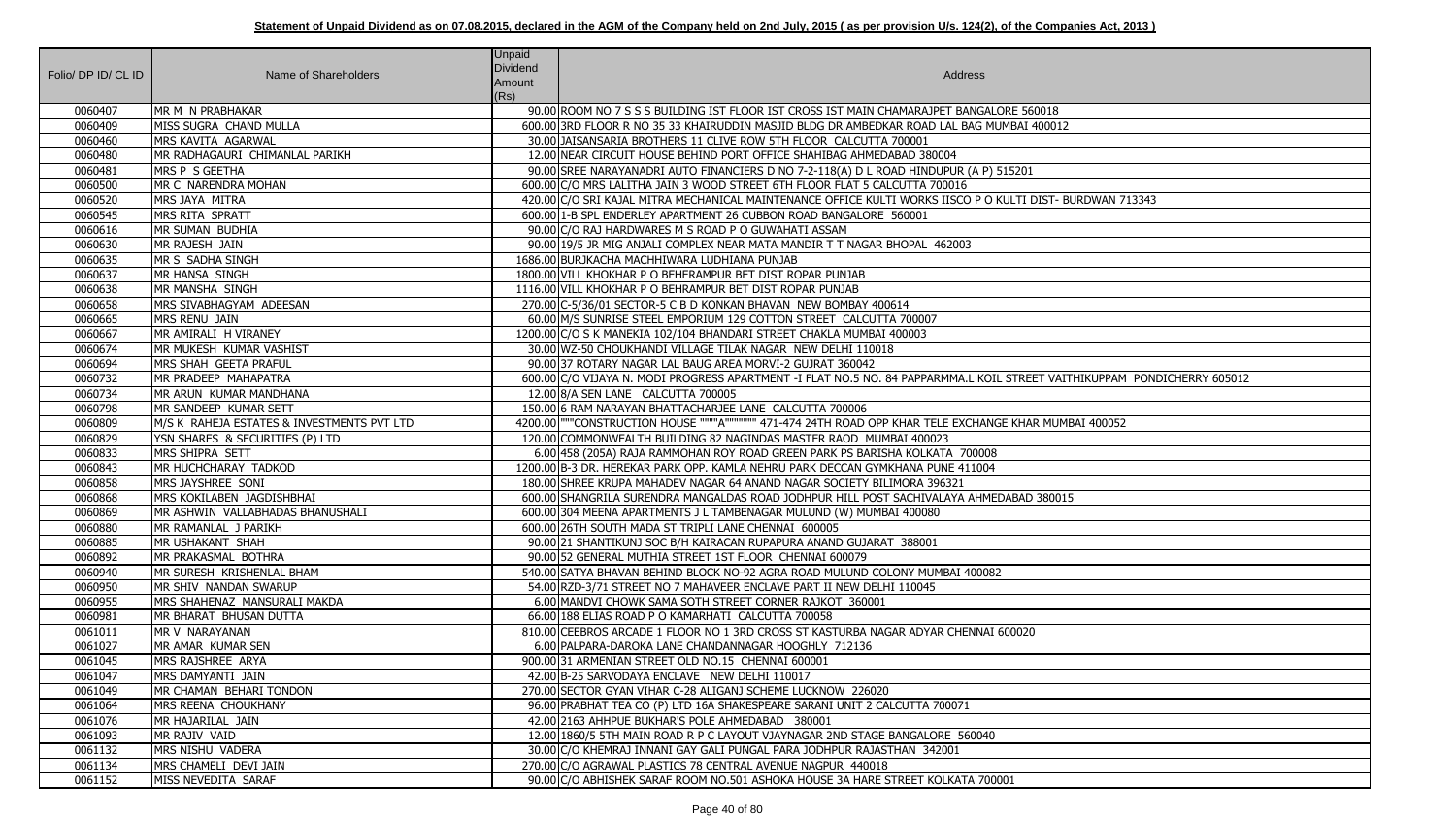| Folio/ DP ID/ CL ID | Name of Shareholders               | <b>Unpaid</b><br>Dividend<br>Amount<br>(Rs) | Address                                                                                            |
|---------------------|------------------------------------|---------------------------------------------|----------------------------------------------------------------------------------------------------|
| 0061159             | MR MANEKLAL FAKIRCHAND SHAH        |                                             | 600.00 105/117 PRINCESS STREET 4TH FLOOR DAMODAR BUILDING MUMBAI 400002                            |
| 0061192             | MRS MONIKA K HASRAJANI             |                                             | 42.00 202 JAMUNA NO-3 AMBEDKAR CHOW C A ROAD NAGPUR 440008                                         |
| 0061210             | MR ARUN KUMAR SHUKLA               |                                             | 1350.00 C/O RAVI SHUKLA 21 SIMANDHAR PLOT NO-39 SECTOR-14 VASHI NEW 400705                         |
| 0061230             | MR ROHIT KUMAR BHANU PRASAD PANDYA |                                             | 540.00 NARSINHJI'S POLE BHUNI SHERI BARODA                                                         |
| 0061252             | MRS SARASWATI SONEE                |                                             | 180.00 404 JYOTSANA APARTMENTS NEAR NAWJIWAN SOCIETY THANE (EAST) 400603                           |
| 0061264             | MR ASHOK KUMAR SINGH               |                                             | 120.00 C-411 SHAMNIRMAL APTS NARSING LANE MALAD (WEST) MUMBAI 400064                               |
| 0061265             | MR ALOK KRISHNA CHANDAK            |                                             | 270.00 5 SUKH SHANTI BHAWAN SWASTHA PRATHISTAN 153 CHOTTI KHAJRANI INDORE 452008                   |
| 0061286             | MISS ANURADHA BIHANI               |                                             | 600.00 C/O MAHESWARI COMMERCIAL COMPANY 68/118 B V K IYENGAR ROAD BANGALORE 560053                 |
| 0061382             | MRS REKHA DHIRAJLAL SHAH           |                                             | 1800.00 C-6 MATRU ASHISH 2ND FLOOR S V ROAD KANDIVALI (WEST) MUMBAI 400067                         |
| 0061419             | MR MOHANLAL TAPURIAH               |                                             | 90.00 IN M INVESTMENT 8 SKYLON BUILDING SUBHANPURA ROAD BARODA 390007                              |
| 0061493             | MRS JASODA BOHRA                   |                                             | 180.00 603 SAI APPARTMENT GAUTAM BUDHA LANE OPP. ORLEM CHURCH MALAD (W) MUMBAI 400064              |
| 0061529             | MR BHARATI HEMENDRA SHAH           |                                             | 180.00 3/A GURUSIKHAR SOCIETY NEAR LAVNYA SOCIETY VASNA AHMEDABAD 380007                           |
| 0061610             | MR ASHOK JAIN                      |                                             | 12.00 82 DADISETH AGIARY LANE IIND FLOOR R NO.12 MUMBAI 400002                                     |
| 0061621             | MRS SARITA DEVI BHALOTIA           |                                             | 6.00 FLAT NO.3ABLOCK-4 NATURAL RESIDENCY 76/1 GOLAGHATA ROADNR.ULTADANGA VIP ROAD KOLKATA 700048   |
| 0061622             | MRS SARITA DEVI BHALOTIA           |                                             | 30.00 FLAT NO.3ABLOCK-4 NATURAL RESIDENCY 76/1 GOLAGHATA ROADNR.ULTADANGA VIP ROAD KOLKATA 700048  |
| 0061636             | MR DINESH KUMAR JAIN               |                                             | 192.00 7/1 SUKHLAL JOHARI LANE CALCUTTA 700007                                                     |
| 0061638             | MRS MOUSUMI BHAUMIK                |                                             | 6.00 28 NEW SOUTH PARK 1ST FLOOR BAGHAJATIN CALCUTTA 700092                                        |
| 0061639             | JUTHIKA PAUL                       |                                             | 600.00 14 DR SUDHIR BOSE ROAD CALCUTTA 700023                                                      |
| 0061640             | MR SUBHAS KUMAR KEDIA              |                                             | 30.00 60 PATHURIA GHAT STREET CALCUTTA 700006                                                      |
| 0061644             | MR SHREEKANT BHALOTIA              |                                             | 18.00 FLAT NO.3A BLOCK-4 NATURAL RESIDENCY 76/1 GOLAGHATA ROADNR.ULTADANGA VIP ROAD KOLKATA 700048 |
| 0061645             | MR SHREEKANT BHALOTIA              |                                             | 120.00 FLAT NO.3ABLOCK-4 NATURAL RESIDENCY 76/1 GOLAGHATA ROADNR.ULTADANGA VIP ROAD KOLKATA 700048 |
| 0061724             | KORATLA COMMERCIAL FINANCE LTD     |                                             | 90.00 H NO 3-6-393/1 ROAD NO-3 HIMAYATNAGAR HYDERABAD 500029                                       |
| 0061747             | MR OMPRAKASH DALMIA                |                                             | 36.00 7 JADULAL MULLICK ROAD CALCUTTA 700006                                                       |
| 0061750             | MRS SUDESH NAGPAL                  |                                             | 810.00 D 918 NEW FRIEND'S COLONY NEW DELHI 110065                                                  |
| 0061788             | MR ANCY JINSON                     |                                             | 90.00 33/2 CHIKKATHAYAPPA GARDEN TAVARAKERE BANGALORE 560081                                       |
| 0061796             | MR NILESH NAVLAKHA                 |                                             | 540.00 C/O MR M G RAWLA 10A HO-CHI-MINH SARANI CALCUTTA 700071                                     |
| 0061801             | MR ANAND KUMAR VIDYASARIA          |                                             | 24.00 1 NETAI HALDER STREET CALCUTTA 700007                                                        |
| 0061804             | MRS ARCHANA JOSHI                  |                                             | 12.00 W/O ABHISHEK JOSHI 22 RAMESHWAR MALIA LANE 5TH FLOOR HOWRAH 711101                           |
| 0061849             | MR RAM KISHORE VARMA               |                                             | 90.00 NO 5 5TH CROSS KILARI ROAD BANGALORE 560053                                                  |
| 0061850             | M/S AVARUN RESOURCES (P) LTD       |                                             | 1200.00 13 CROOKED LANE 4TH FLOOR ROOM NO 407 CALCUTTA 700069                                      |
| 0061859             | MR BOMAN JAMSHEDJI PATEL           |                                             | 1800.00 52A PARADISE APARTMENTS 44 NEPEAN SEA ROAD MUMBAI 400026                                   |
| 0061867             | MRS SANGEETA JAIN                  |                                             | 12.00 C/O SUNRISE SPARES CO PVT LTD 5/1 CLIVE ROW IST FLOOR ROOM NO 28/4 CALCUTTA 700001           |
| 0061872             | MR NIRMAL KUMAR SETHIA             |                                             | 6.00 C/O N K SETHIA & CO 24 POLLOCK STREET 1ST FLOOR CALCUTTA 700001                               |
| 0061874             | MR RAMESH KUMAR                    |                                             | 6.00 1 KRISHNA IYER STREET 3RD FLOOR SOWCARPET CHENNAI 600079                                      |
| 0061880             | MR BINOD KUMAR MODI                |                                             | 6.00 C/O MODI INVESTMENTS 150/1 TILAK ROAD (BURNS PLOT) RANIGANJ DIST BURDWAN (W B) 713347         |
| 0061899             | MRS ANJULA JAIN                    |                                             | 1260.00 942 SECTOR-4 URBAN ESTATE GURGAON HARYANA 122001                                           |
| 0061930             | MR PHILIP MATHAI                   |                                             | 180.00 28-B NANDAN ROAD BOWANIPORE CALCUTTA 700025                                                 |
| 0061939             | MRS PRAKRUTI MAHESHKUMAR DOSHI     |                                             | 600.00 FLAT-9 ARHUT APPARMENT VASNA BARAZE LINE VASNA AHMEDABAD 380007                             |
| 0061945             | MR MUKESH NAGINDAS                 |                                             | 600.00 A/405 BHARAT APARTMENT GANESH MANDIR ROAD NEAR NEHRU MAIDAN DOMBIVLI (EAST)                 |
| 0061952             | MR B S SHARMA                      |                                             | 300.00 P B NO 36 S R NAGAR 6 MAHALAXMI HSG SOCIETY MALEGAON (NASIK) MAHARASHTRA 423203             |
| 0061965             | MRS REKHA MAKIN                    |                                             | 36.00 23-H THORNHILL ROAD ALLAHABAD 211001                                                         |
| 0061978             | MR NARENDRA PRATAPRAI DOSHI        |                                             | 3000.00 1 RADHA NIWAS IST FLOOR GOGRASWADI INSIDE GATE DOMBIVALI (EAST) MUMBAI 421201              |
| 0061987             | MRS NURJEHAN OOMERBHOY             |                                             | 18132.00 7 NOOR MANSION CHOPATTY SEA FACE MUMBAI 400007                                            |
| 0061993             | MISS PRATIBHA B DHURI              |                                             | 270.00 C/8 NEW POPATLAL BLDG DNYAN MANDIR ROAD DADAR MUMBAI 400028                                 |
| 0062025             | MR PROVAT RAJNAN CHAKRABORTY       |                                             | 450.00 35 U B COLONY P O ALAMBAZAR CALCUTTA 700035                                                 |
| 0062034             | MR AMAR NATH ANAND                 |                                             | 540.00 109-B NEW MANDI MUZAFFARNAGAR 251001                                                        |

| $\overline{53}$    |
|--------------------|
|                    |
|                    |
| 100064             |
|                    |
|                    |
| AD KOLKATA 700048  |
| AD KOLKATA 700048  |
|                    |
|                    |
|                    |
| DAD KOLKATA 700048 |
| AD KOLKATA 700048  |
|                    |
|                    |
|                    |
|                    |
|                    |
|                    |
|                    |
|                    |
|                    |
| 00001              |
|                    |
| B) 713347          |
|                    |
|                    |
|                    |
| :T)<br>!3203       |
|                    |
| $\overline{01}$    |
|                    |
|                    |
|                    |
|                    |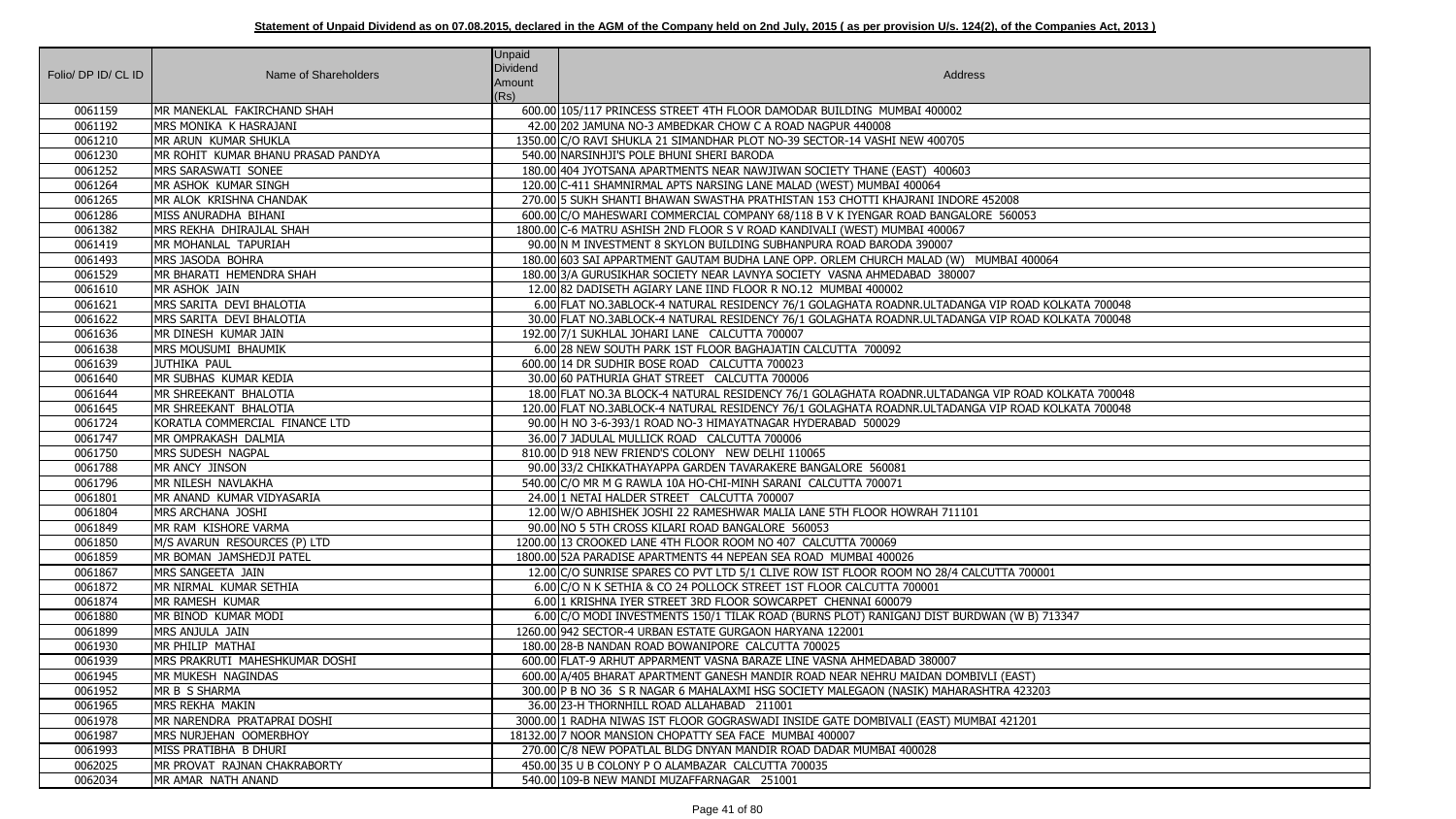| Folio/ DP ID/ CL ID | Name of Shareholders           | Unpaid<br><b>Dividend</b><br>Amount<br>(Rs) | Address                                                                                                        |
|---------------------|--------------------------------|---------------------------------------------|----------------------------------------------------------------------------------------------------------------|
| 0062055             | MAST ASHIS KUMAR MALANI(MINOR) |                                             | 6.00 C/O BENGAL CHEMICOLOUR CO 35 ARMENIAN STREET CALCUTTA 700001                                              |
| 0062056             | MR SEVANTILAL SHAH             |                                             | 30.00 ABHAY CORPORATION GUJ GUINING MILL COMPOUND O/S PREMGATE AHMEDABAD 380016                                |
| 0062058             | MR RAJESH KUMAR JALAN          |                                             | 42.00 M/S VIKASH AGENCIES TUNDI ROAD GIRIDHI 815301                                                            |
| 0062062             | MR CHINUBHAI MORAKHIA          |                                             | 60.00 AT POST LAVANA VIA DEESA DIST BANASKUNTHA NORTH GUJARAT 385535                                           |
| 0062071             | MR DILIP GANDHI                |                                             | 270.00 C/O KUWAD & SONS 637 GANESH PETH PUNE 411002                                                            |
| 0062073             | MRS SHREEKANTA DAGA            |                                             | 18.00 DEEP JYOTI APARTMENT 638 DUM DUM PARK ROAD FLAT NO 402 4TH FLOOR CALCUTTA 700055                         |
| 0062075             | MRS S T DAVER                  |                                             | 4284.00 B C NO 40 CAMP BELGAUM 590001                                                                          |
| 0062079             | MR BIJAY KUMAR AGARWAL         |                                             | 6.00 26/2 UMESH MUKHERJEE ROAD CALCUTTA 700056                                                                 |
| 0062087             | MR DENASH KUMAR                |                                             | 180.00 JUGMANDAR DASS & SONS OLD MANDI MUZAFFAR NAGAR U P                                                      |
| 0062104             | MISS SONALI SANYAL             |                                             | 6.00 66/2 JYOTISH ROY ROAD NEW ALIPORE CALCUTTA 700053                                                         |
| 0062141             | MAST J S KRISHNA               |                                             | 450.00 PLOT NO-211 10TH STREET ANNA NAGAR WEST EXTN CHENNAI 600101                                             |
| 0062171             | MR VISHNU TIBREWALA            |                                             | 90.00 C/O SAHSHRA FINANCE P LTD 9/12 LAL BAZAR STREET MERCANTILE BUILDING 'A' BLOCK IST FLOOR CALCUTTA 700001  |
| 0062198             | MRS JAYSHREE PRAKASH PUNEKAR   |                                             | 270.00 OPP KHANDE-RAO LANE PALKAR VAKIL'S LANE RAJMAHAL ROAD VADODARA 390001                                   |
| 0062255             | MR SANJAY DAGA                 |                                             | 12.00 P-112 CIT ROAD SCHEME NO VIM PHOOLBAGAN CALCUTTA 700054                                                  |
| 0062264             | MR SUDESH CHANDER              |                                             | 270.00 201 LIBERTY CHAMBERS OPP TRIVENI APTS TIMALIYAWAD NANPURA SURAT 395001                                  |
| 0062270             | MR MADAN LAL BANTHIA           |                                             | 90.00 C/O M L BANTHIYA & BROS P PILIBONGAN SRI GANGA NAGAR 335803                                              |
| 0062318             | MR SHRI KRISHNA KAJARIA        |                                             | 36.00 17/1D ALIPORE ROAD NANDAN APPARTMENT 2ND FLOOR FLAT 2B CALCUTTA 700027                                   |
| 0062322             | MR PANKAJ M SHIROYA            |                                             | 42.00 BLOCK NO 3 MANORANJAN CIRCUIT HOUSE COMPOUND BILKHA ROAD JUNAGADH (GUJ) 362001                           |
| 0062341             | MR NARAYAN DAS MOHTA           |                                             | 30.00 467 MAKRANEKIRONS MOHTA KA CHOWK BIKANER (RAJ) 334005                                                    |
| 0062349             | M/S BANK OF AMERICA            |                                             | 540.00 A/C NO 011/80/31606 BANK OF AMERICA N T & S A 8 INDIA EXCHANGE PLACE CALCUTTA 700001                    |
| 0062376             | MR DHARAM CHAND BAHETI         |                                             | 1800.00 GLOSTER JUTE MILLS LTD P O FORTGLOSTER DIST HOWRAH (W B) 711310                                        |
| 0062417             | MRS MAYA JAISWAL               |                                             | 114.00 188 VIVIKANANDA ROAD CALCUTTA 700006                                                                    |
| 0062421             | MR PAPPU JAISWAL               |                                             | 114.00 192 VIVEKANANDA ROAD CALCUTTA 700006                                                                    |
| 0062423             | M/S MERBANC INDIA LTD          |                                             | 30.00 204 GANGA ESTATES 6-3-350 NAGARJUNA CIRCLE HYEDRABAD 500034                                              |
| 0062429             | MR SUDEB BARUA                 |                                             | 18.00 40/1 BAISHNABGHATA ROAD P O NAKTALA CALCUTTA 700047                                                      |
| 0062446             | MR R ARVIND                    |                                             | 1062.00 NO 3 ELDAMS ROAD TEYNAMPET CHENNAI 600018                                                              |
| 0062452             | MR MOHAN PARVATIKAR            |                                             | 540.00 STOCK BROKER 15/3-1 PALACE ROAD BANGALORE 560052                                                        |
| 0062453             | MRS KISHORI PARASRAMPURIA      |                                             | 36.00 P-260 C I T ROAD SCHEME-VIM CALCUTTA 700054                                                              |
| 0062484             | MR RAJU AGARWAL                |                                             | 600.00 SHYAM SUNDER SUREKA C/O SUREKA STORES 4 LORD SINHA ROAD CALCUTTA 700071                                 |
| 0062537             | MR AMIYA KUMAR GHOSH           |                                             | 144.00 12 BANERJEE PARA LANE SERAMPUR 712201                                                                   |
| 0062546             | MR PARIKSHIT NARAN HALAI       |                                             | 600.00 BLUE PEARL INVESTMENT CONSULTANCY P LTD 4TH FLOOR BEENA TOWERS STATION RD BHUJ-KUTCH GUJ GUJARAT 370001 |
| 0062547             | MRS KAMALA NARAN HALAI         |                                             | 600.00 BLUE PEARL INVESTMENT CONSULTANCY P LTD 4TH FLOOR BEENA TOWERS STATION RD BHUJ-KUTCH GUJARAT 370001     |
| 0062548             | MR BHARATBHAI R UPADHYAY       |                                             | 600.00 BLUE PEARL INVESTMENT CONSULTANCY P LTD 4TH FLOOR BEENA TOWERS STATION ROAD BHUJ-KUTCH GUJARAT 370001   |
| 0062577             | MAST SANDEEP BAGRECHA(MINOR)   |                                             | 180.00 33P KALIGHAT ROAD CALCUTTA 700025                                                                       |
| 0062693             | MR KANTHA KAWAR                |                                             | 6.00 8 MAHAVEER COLONY E V K SAMPATH ROAD VEPERY CHENNAI 600007                                                |
| 0062698             | MR YATENDRA KUMAR GUPTA        |                                             | 600.00 ROOM NO-5 AHUJA CHAWL BALAJI MARG KURLA KURLA MUMBAI 400070                                             |
| 0062710             | MRS RAJKUMARI MANOHAR PHERWANI |                                             | 600.00 NEW INDIA AUTO FINANCE CONSULTANT 1170/17 REVENUE COLONY RAMA GANESH BUILDING SHIVAJINAGAR PUNE 411050  |
| 0062733             | MISS H A JAYASHREE             |                                             | 90.00 24 III CROSS LIC COLONY JAYANAGAR III BLOCK BANGALORE 560011                                             |
| 0062755             | MRS JOYAMMA VARGHESE           |                                             | 600.00 A-4 HERMES TWINS NAGAR ROAD YERAWADA PUNE 411006                                                        |
| 0062783             | MISS SONAL JAYANT VASA         |                                             | 270.00 F BLOCK ROOM NO 13 IST FLOOR BHANGWADI KALBADEVI ROAD MUMBAI 400002                                     |
| 0062813             | MR MUKESH KUMAR GUPTA          |                                             | 120.00 S.P. MANGLA & CO. 21-B CANNING STREET GROUND FLOOR ROOM NO. 5 & 6 KOLKATA 700001                        |
| 0062828             | MRS RAJ ARORA                  |                                             | 378.00 545-A SECTOR-3 R K PURAM NEW DELHI                                                                      |
| 0062833             | MRS CHANDRA KALA DAGA          |                                             | 12.00 P-112 CIT ROAD SCHEME VIM PHOOLBAGAN CALCUTTA 700054                                                     |
| 0062862             | MAST VINESH NAVINCHANDRA PATEL |                                             | 90.00 8/22A SARDARNAGAR SOCIETY CHHAM ROAD NIZAMPURA BARODA 390002                                             |
| 0062870             | MR BRIJ MOHAN TAPARIA          |                                             | 6.00 LAXMINARAYAN SITARAM 207 MAHARSHI DEVENDRA ROAD CALCUTTA 700007                                           |
| 0062879             | MRS KALPAGAM KRISHNAMURTHY     |                                             | 600.00 5/154 L FIRST FLOOR SAMATHBAI COLONY ANNAPURAM SALEM 636004                                             |

| 6                                                          |
|------------------------------------------------------------|
|                                                            |
| 700055                                                     |
|                                                            |
|                                                            |
|                                                            |
| ST FLOOR CALCUTTA 700001                                   |
|                                                            |
|                                                            |
|                                                            |
|                                                            |
| 62001                                                      |
| 700001                                                     |
|                                                            |
|                                                            |
|                                                            |
|                                                            |
|                                                            |
|                                                            |
|                                                            |
| BHUJ-KUTCH GUJ GUJARAT 370001<br>BHUJ-KUTCH GUJARAT 370001 |
| AD BHUJ-KUTCH GUJARAT 370001                               |
|                                                            |
|                                                            |
| DING SHIVAJINAGAR PUNE 411050                              |
|                                                            |
|                                                            |
| 0001                                                       |
|                                                            |
|                                                            |
|                                                            |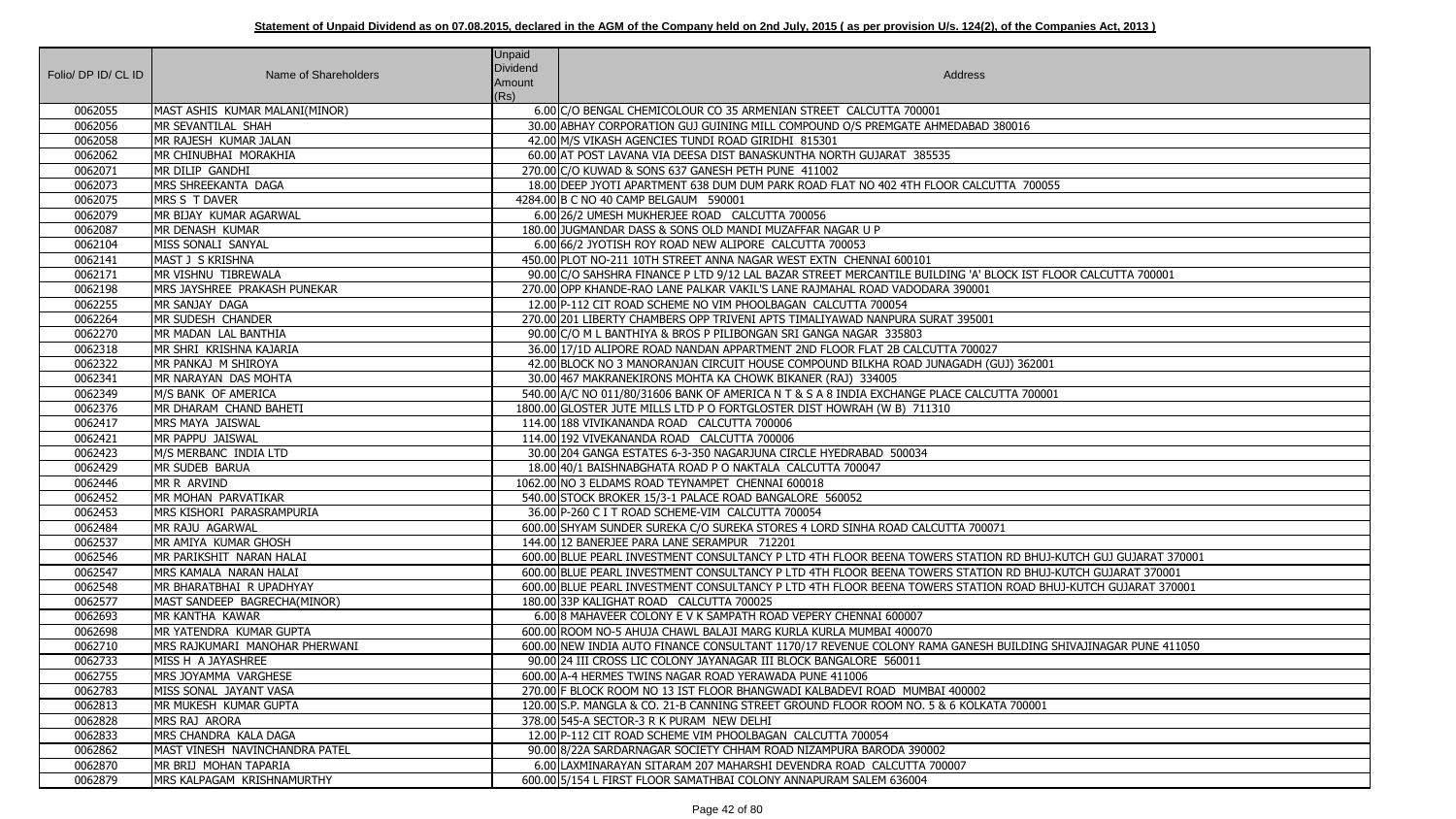| Folio/ DP ID/ CL ID | Name of Shareholders             | Unpaid<br>Dividend<br>Amount<br>(Rs) | Address                                                                                                 |
|---------------------|----------------------------------|--------------------------------------|---------------------------------------------------------------------------------------------------------|
| 0062888             | MR MANISH KUMAR                  |                                      | 90.00 POST BOX NO 58 KALI BARI ROAD HAZARIBAG 825301                                                    |
| 0062910             | MR RAKESH KUMAR SHRIVASTVA       |                                      | 12.00 D 16/7 INDUSTRIAL HOUSING ESTATE GOVT QUARTER BELUR PO SAPUIPARA BALLY DIST HOWRAH 711227         |
| 0062918             | MRS CHANDRAKANTA N PATEL         |                                      | 270.00 8/22A SARDARNAGAR SOCETY CHHANI ROAD NIZAMPURA BARODA 390002                                     |
| 0062941             | MR AJIT KUMAR MOHANBHAI PATEL    |                                      | 12.00 OPP WATER TANK AT & PO BADARKHA TA DHOLKA DIST AHMEDABAD 382270                                   |
| 0062953             | MR JAYANTI BHATTACHARJEE         |                                      | 54.00 19 S C MUKHERJEE STREET P O - KONNAGAR DIST - HOOGHLY WEST BENGAL                                 |
| 0062954             | MR RAMPUJAN RAI                  |                                      | 18.00 VILL- GANSUN (KATHOUT) PO - GAUSPUR DIST - GHAZI PUR (UP)                                         |
| 0062959             | MR NIRANJAN SINGH SEKHON         |                                      | 1200.00 DAKHA HOUSE F/5 MODEL TOWN DELHI 110009                                                         |
| 0062968             | MR MANISH JINDAL                 |                                      | 6.00 HOUES NO 17 SECTOR 21-C STREET NO 4 CHANDERLOK COLONY MANDI GOBINDGARH PUNJAB 147301               |
| 0062981             | MR GIRIRAJ RATHI                 |                                      | 54.00 C/O SHREE BAJRANG STORES 208 JAMUNALAL BAJAJ STREET CALCUTTA 700007                               |
| 0062983             | MRS PUSHPA NATHANY               |                                      | 48.00 1/A KASHI GHOSH LANE CALCUTTA 700006                                                              |
| 0062984             | MR PANKAJ KUMAR TODI             |                                      | 12.00 P K TODI & CO 6-A CLIVE ROW IST FLOOR CALCUTTA 700001                                             |
| 0062988             | MR VIJAY AGARWAL                 |                                      | 600.00 432 MANGALWAR PETH PUNE 411011                                                                   |
| 0063022             | MAST PREMPRAKASH SABOO           |                                      | 12.00 183 VARSHA SOCIETY AJWA ROAD BARODA 390019                                                        |
| 0063040             | MR AMIT GARG                     |                                      | 6.00 C/O MR N K GOYAL K-D-102 OLD KAVI NAGAR GHAZIABAD 201001                                           |
| 0063044             | MRS UMA JHUNJHUNWALA             |                                      | 12.00 K B PACKAGING INDUSTRIES 23A NETAJI SUBHAS ROAD 5TH FLOOR ROOM NO 8 CALCUTTA 700001               |
| 0063049             | MISS GEETA DUREJA                |                                      | 90.00 C/O CANARA BANK CHOTU RAM CHOWK NEAR PETROL PUMP ROHTAK (HRY)                                     |
| 0063061             | MR BACHH RAJ LOHIA               |                                      | 600.00 425 KAILASH TOWER II EAST OF KAILASH NEW DELHI 110065                                            |
| 0063107             | MRS RAKSHA DEVI                  |                                      | 270.00 HOUSE NO 2211 SANTOSHI MATA MANDIR STREET SANGRUR 148001                                         |
| 0063160             | MR MATHAI MATHEW                 |                                      | 216.00 6 CHRISTIAN PATHWAY 'HOLLY CITY' THAKURPUKUR CALCUTTA 700063                                     |
| 0063162             | MR SANTIMOY BHATTACHARYA         |                                      | 300.00 21/2H/A MANOHAR PUKUR ROAD CALCUTTA 700029                                                       |
| 0063171             | MRS ARCHNA MODWEL                |                                      | 42.00 L-45 SECTOR 25 NOIDA NOIDA 201301                                                                 |
| 0063180             | MRS ANNAPURNA M                  |                                      | 90.00 TRUSTOC CONSULTANTS 102 BALAJI APARTMENTS ANAND NAGAR KHAIRATABAD HYDERABAD 500004                |
| 0063194             | MR RAKESH CHANDER                |                                      | 180.00 HOUSE NO.2420 SECTOR 50/C TELEHOS CHANDIGARH 160047                                              |
| 0063202             | MR SURAJ MAL GOYAL               |                                      | 90.00 H NO 244 SECTOR 15 PANCHKULA HARYANA                                                              |
| 0063204             | MR RAKESH GOEL                   |                                      | 300.00 C/O PANNALAL CHANDER BHAN SHOP NO 5 IST FLOOR GAR MANDI SONIPAT (HARYANA) 131001                 |
| 0063214             | MAST UDHAV GUPTA                 |                                      | 600.00 25C BALLYGUNGE PARK CALCUTTA 700019                                                              |
| 0063255             | MR SURESH MATTA                  |                                      | 150.00 201 DOLLARS AVENUE OLD PADRA ROAD BARODA 390020                                                  |
| 0063260             | MR K S BHATIA                    |                                      | 600.00 L 53 SARITA VIHAR NEW DELHI 110044                                                               |
| 0063262             | MR PRATAP SINGHA ROY             |                                      | 72.00 C/O MINU DEY 3/13 LAKE VIEW PARK BONHOOGLY CALCUTTA 700035                                        |
| 0063273             | CITIBANK N A                     |                                      | 900.00 C/O A M BHATKAL CITISERVICE CITI BANK N A SAKHAR BHAVAN GROUND FLOOR NARIMAN POINT MUMBAI 400021 |
| 0063276             | MRS ANITA ROY                    |                                      | 6.00 127/4 SATYEN ROY BRANCH ROAD P S BEHALA CALCUTTA 700034                                            |
| 0063300             | MRS JAYSHREE SOHONI              |                                      | 270.00 3-303 MATRUCHAYA TPS III PLOT NO 257 51ST ROAD BORIVLI WEST MUMBAI 400091                        |
| 0063318             | MRS PUSHPA SUNDERLAL JHAVERI     |                                      | 90.00 8/85 J K BLDG GAMDEVI MUMBAI 400007                                                               |
| 0063320             | MRS SANGEETA H PAWAR             |                                      | 270.00 C/O DR HAUSHIRAM PAWAR MAHATMA PHULE CHOWK MAIN ROAD SANGAMNER MS 422605                         |
| 0063342             | MRS NISHA IQBAL TEJANI           |                                      | 600.00 A/5 KONARK ESTATE PUNE 411001                                                                    |
| 0063347             | MISS KANAN SUDHIR CHOKSI         |                                      | 300.00   22 JIVAN JOYT SOCIETY OPP INDRA COMPLEX LALBAUG ROAD BARODA 390004                             |
| 0063367             | MR VINOD KUMAR KAPOOR            |                                      | 360.00 G 10 DHAKA M G D COLONY NEAR KINGSWAY CAMP DELHI 110009                                          |
| 0063368             | MRS NEETA DEVI CHAMADIA          |                                      | 180.00 ASHOK TRADERS SUBHAS CHOWK SATNA M P 485001                                                      |
| 0063377             | MR VIRENDRA VADILAL SHAH         |                                      | 600.00 PLOT NO 101 JAWAHAR NAGAR ROOM NO 1 GROUND FLOOR OPP POST OFFICE GOREGAON (WEST) MUMBAI 400062   |
| 0063392             | MR NEELKANT CHANDRAKANT KAVATKAR |                                      | 90.00 B-101 VISHNU BAUG 137 S V ROAD ANDHERI (W) MUMBAI 400058                                          |
| 0063396             | <b>MRS LINA SARKAR</b>           |                                      | 270.00 37 MALANGA LANE CALCUTTA 700012                                                                  |
| 0063397             | MRS DOLLY BISWAS                 |                                      | 270.00 15 SATYA DOCTOR ROAD KIDDERPORE CALCUTTA 700023                                                  |
| 0063413             | MR SANJAY BACHUWAR               |                                      | 600.00 C/O JAI SHANKER FERTILIZER DEALER POST BHAINSA DIST ADILABAD (A P) 504103                        |
| 0063418             | MR SANDEEP BUBNA                 |                                      | 90.00 5A ASHIANA PALACE PATLIPUTRA COLONY PATNA 800013                                                  |
| 0063427             | MR PRAFUL KUVARJI SHAH           |                                      | 270.00 BLOCK NO 4 NILKANTH R H B ROAD MULUND WEST MUMBAIJI                                              |
| 0063437             | MRS INDIRADEVI K SHELAT          |                                      | 42.00 7 SATKAR SOCIETY OPP NIHARIKA PARK AMBAWADI AHMEDABAD 380015                                      |

| <b>HOWRAH 711227</b>   |
|------------------------|
|                        |
| NJAB 147301            |
|                        |
| A 700001               |
|                        |
| BAD 500004             |
| 31001                  |
|                        |
| V POINT MUMBAI 400021  |
| $\overline{5}$         |
| V (WEST) MUMBAI 400062 |
|                        |
|                        |
|                        |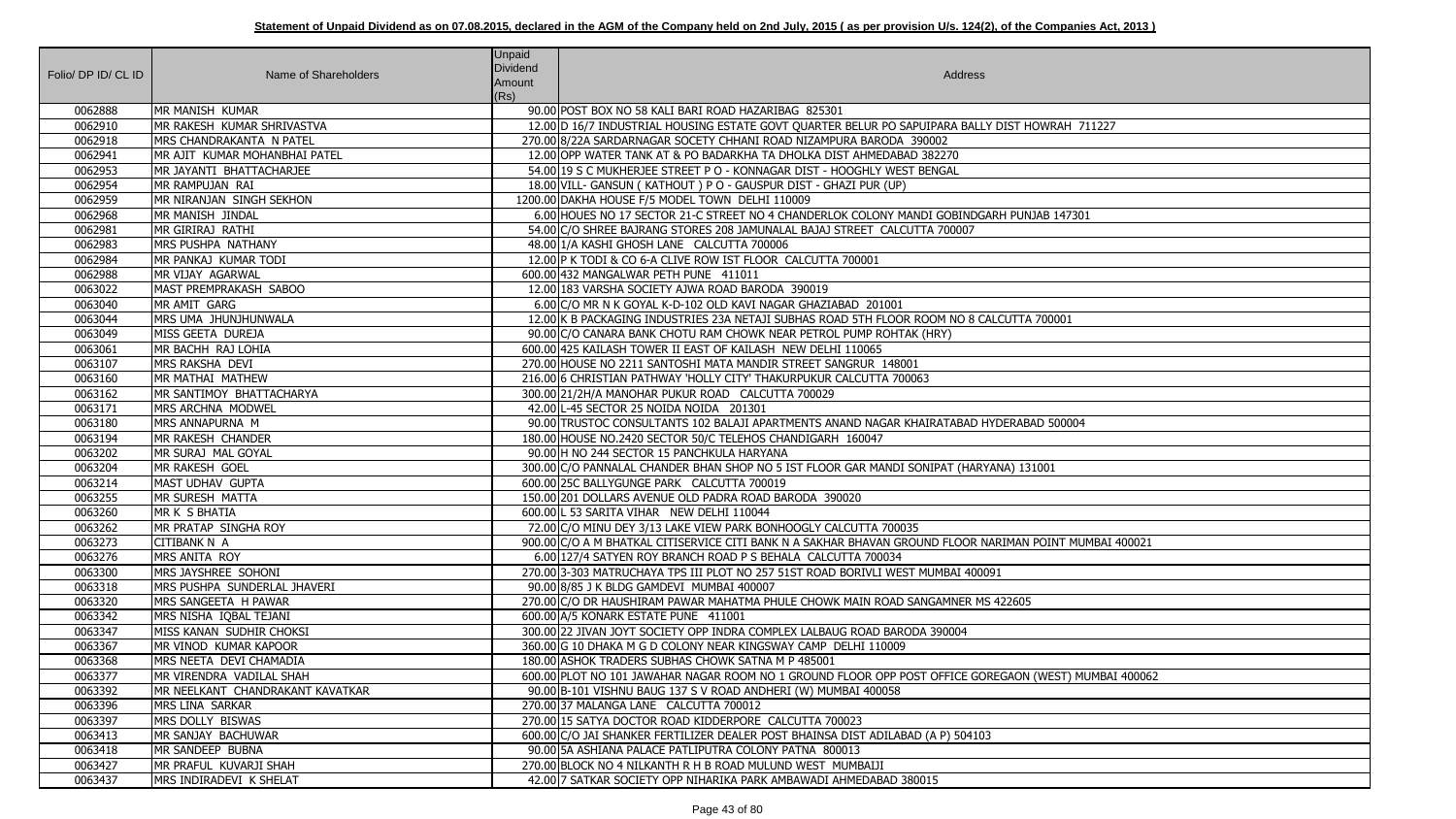|                     |                              | <b>Unpaid</b>                                                                                                                        |
|---------------------|------------------------------|--------------------------------------------------------------------------------------------------------------------------------------|
| Folio/ DP ID/ CL ID | Name of Shareholders         | <b>Dividend</b><br>Address                                                                                                           |
|                     |                              | Amount                                                                                                                               |
|                     |                              | (Rs)                                                                                                                                 |
| 0063440             | MR RAHUL GUPTA               | 300.00 C-5/27 S D AREA NEW DELHI 110016                                                                                              |
| 0063457             | MR KAMAL KUMAR MUKHERJEE     | 36.00 9/1C DHARMOTALA ROAD KASBA CALCUTTA 700042                                                                                     |
| 0063462             | MR ATUL AMRITLAL SHAH        | 2400.00 C/O SULOCHANABEN PATOLAWALA A/9 AMIJYOT APARTMENT BEHIND RAJNAGAR CLUB ELLISBRIDGE AHMEDABAD 380006                          |
| 0063469             | MR SUDIPTA MANDAL            | 30.00 48 GREEN PARK BLOCK - A CALCUTTA 700055                                                                                        |
| 0063470             | <b>MRS USHA KOHLI</b>        | 540.00 C/O DR VED PRAKASH KOHLI 108 GOLF LINKS NEW DELHI 110003                                                                      |
| 0063485             | MR RAJEN KIRTILAL SHAH       | 600.00 44 TARDEO COURT 251 TARDEO ROAD MUMBAI 400007                                                                                 |
| 0063503             | MR VIVEK DAGA (MINOR)        | 12.00 P 112 C I T ROAD SCHEME NO VI M PHOOLBAGAN CALCUTTA 700054                                                                     |
| 0063509             | MRS SEEMA GUPTA              | 126.00 104 VARDHMAN TOWER COMMUNITY CENTRE PREET VIHAR DELHI 110092                                                                  |
| 0063518             | MRS MAMTA SANYAL             | 414.00 C/O DELTA ROPE WORKS (P) LTD 25/27 NETAJI SUBHAS ROAD CALCUTTA 700001                                                         |
| 0063524             | MRS PRITI LATA SHANKAR       | 600.00 H 7 BRIJ ENCLAVE SUNDERPUR VARANASI 221005                                                                                    |
| 0063527             | MRS PURNIMA BASAK            | 270.00 21 BALARAM DE STREET CALCUTTA 700006                                                                                          |
| 0063558             | MR LAXMI NARAYAN AGARWALA    | 90.00 C/O FULCHAND SHRIRAM 199 MAHATMA GANDHI ROAD CALCUTTA 700007                                                                   |
| 0063602             | MISS DIVYA PODDAR            | 60.00 5 TARACHAND DUTT STREET CALCUTTA 700073                                                                                        |
| 0063637             | MR SUNIL KUMAR DEY           | 90.00 5 BHUBAN DHAR LANE CALCUTTA 700012                                                                                             |
| 0063667             | MRS KUSUM H MANTRI           | 18.00 36 B MAHESHWARI MANSION 34 L JAGMOHANDAS MARG MUMBAI 400026                                                                    |
| 0063670             | MR MAHESH J SANGHAVI         | 600.00 32 GANDHI PURSHOTAM PARK NARANPURA CHAR RASTA AHMEDABAD 380013                                                                |
| 0063683             | MR VIPUL SHAH                | 90.00 VIPUL P SHAH MAHAVIR CONSULTANCY 31 KAILASH JYOTE NO 2 DERASAR LANE GHATKOPAR(E) MUMBAI 400077                                 |
| 0063702             | MR SATISH P SANGHAVI         | 90.00  ""101 VASANT NIWAS """"B"""" WING""" 60 NEHRU ROAD OPP SHIV SAGAR VILE PARLE (E) MUMBAI 400057                                |
| 0063704             | MRS ASHA LUNAWAT             | 42.00 ADITYA AND CO A/8 HITESH NAGAR SOCIETY BHARUCH 392001                                                                          |
| 0063733             | MR SUNIL BANTHIA             | 36.00 C/O INDERCHAND BANTHIA ASANION KA CHOWK BIKANER 334005                                                                         |
| 0063761             | MR NALI SITARAMA CHANDRA RAO | 120.00 S BEEDI DISTRIBUTORS ROBERTSONPET MACHILIPATNAM 521001                                                                        |
| 0063787             | MRS BALVINDER KAUR           | 270.00 4/33-A MOTI NAGAR NEW DELHI 110015                                                                                            |
| 0063792             | MR VISHAL GARG               | 600.00 96/5 CHUNNIGANJ KANPUR U P                                                                                                    |
| 0063795             | M/S K G HOLDINGS PRIVATE LTD | 900.00 14/2 OLD CHINA BAZAR STREET BHIKAM CHAND MARKET ROOM NO.208 3RD FLOOR CALCUTTA 700001                                         |
| 0063830             | MRS MADHU SINHA              | 1800.00 C/O MR VIJAY KISHSORE SINHA VILL & POST BOCHAHA DIST MUZAFFARPUR BIHAR 843103                                                |
| 0063843             | MR SARAD KUMAR LOHIA         | 42.00 293/294 BANGUR AVENUE BLOCK B 5TH FLOOR CALCUTTA 700055                                                                        |
| 0063855             | MRS VEENA RATTAN             | 270.00 A 3/60 JANAK PURI NEW DELHI 110058                                                                                            |
| 0063856             | MR AROON SEN                 | 180.00 29 NEW SOUTH PARK KAZI PARA BAGHAJATIN CALCUTTA 700092                                                                        |
| 0063862             | MR ALOK KUMAR JAIN           | 54.00 I BLOCK FLAT NO 12 BUDGE BUDGE GOVT QUARTERS 24 PARGANAS (S) WEST BENGAL 743319                                                |
|                     |                              |                                                                                                                                      |
| 0063869             | MR SURESH MATTA              | 222.00 201 DOLLARS AVENUE OLD PADRA ROAD BARODA 390020                                                                               |
| 0063887             | MR KAMALESH                  | 90.00 NO 10 SUBBAIAH LAY OUT KUMARA PARK WEST BANGALORE 560020                                                                       |
| 0063889             | MR ASHOK KUMAR SULTANIA      | 66.00 19 MUNSHI BAZAR ROAD 2ND FLOOR CALCUTTA 700025                                                                                 |
| 0063898             | MRS ANJANI RAMESH SOPARKAR   | 4020.00 C/O L S HATTANGADI D 66/626 GANDHI NAGAR BANDRA EAST MUMBAI 400051                                                           |
| 0063923             | MR SRINATH JAYRAM RAO        | 264.00 H 01 RH IV SECTOR-6 VASHI NEW BOMBAY 400703                                                                                   |
| 0063929             | MRS CHARANJEEV JOLLY         | 1080.00 JOLLY VILLA 8-2-676/2 ROAD 12 BANJARA HILLS HYDERABAD 500034                                                                 |
| 0063938             | MR AROON A SARKER            | 564.00 202 ASHWILLE APTS 9 ASHOKA ROAD ST THOMAS TOWN BANGALORE 560084                                                               |
| 0063944             | MR SATYA NARAYAN PAL         | 30.00 LALBAGAN BAIDYAPOTA P O CHANDERNAGORE HOOGHLY WEST BENGAL 712136                                                               |
| 0063964             | MRS KALPANA SAHA             | 90.00 4 GREEK CHURCH ROW EXTN KALIGHAT CALCUTTA 700026                                                                               |
| 0063970             | MR MAHESH CHANDRA GUPTA      | 90.00 51/53 NAYAGANJ KANPUR 208001                                                                                                   |
| 0063982             | MRS MIRA BHATIA              | 30.00 406 SIMLA HOUSE `B' BLOCK NEPEAN SEA ROAD MUMBAI 400036                                                                        |
| 0063986             | MR B RAMA KUTI REDDY         | 600.00 DOOR 6/85 REDDY STREET AKIVIDU ANDHRA PRADESH 534235                                                                          |
| 0064017             | MRS SWATI HAMIRWASIA         | 300.00 53 VIVEKANANDA ROAD CALCUTTA 700006                                                                                           |
| 0064018             | MRS ARADHANA VAIDYA          | 30.00 33 SHANTINIKETAN ANUSHAKTINAGAR MUMBAI 400094                                                                                  |
| 0064027             | MR R P KAPUR                 | 132.00 MADHUBAN MAIN KOTHI KAPUR FARM DIST KARNAL MADHUBAN 132037                                                                    |
| 0064038             | MR DILIP NARAINDAS MODY      | 630.00 C/O JIGISHA SHARE TR SERVICE LASER BUSINESS CENTRE CABIN NO 2 MODI & MODI BLDG NO. 1 74 NAGINDAS MASTER ROAD FORT BOMB 400023 |
| 0064053             | MR DWARAKA NATH DUTTA        | 6.00 421/B RABINDRA SARANI P O HATKHOLA CALCUTTA 700005                                                                              |

| LISBRIDGE AHMEDABAD 380006                       |
|--------------------------------------------------|
|                                                  |
|                                                  |
|                                                  |
|                                                  |
|                                                  |
|                                                  |
|                                                  |
|                                                  |
|                                                  |
|                                                  |
|                                                  |
|                                                  |
| PAR(E) MUMBAI 400077<br>) MUMBAI 400057          |
|                                                  |
|                                                  |
|                                                  |
|                                                  |
|                                                  |
| UTTA 700001                                      |
| $\overline{3}$                                   |
|                                                  |
|                                                  |
|                                                  |
| 3319                                             |
|                                                  |
|                                                  |
|                                                  |
|                                                  |
|                                                  |
|                                                  |
|                                                  |
|                                                  |
|                                                  |
|                                                  |
|                                                  |
|                                                  |
|                                                  |
| G NO. 1 74 NAGINDAS MASTER ROAD FORT BOMB 400023 |
|                                                  |
|                                                  |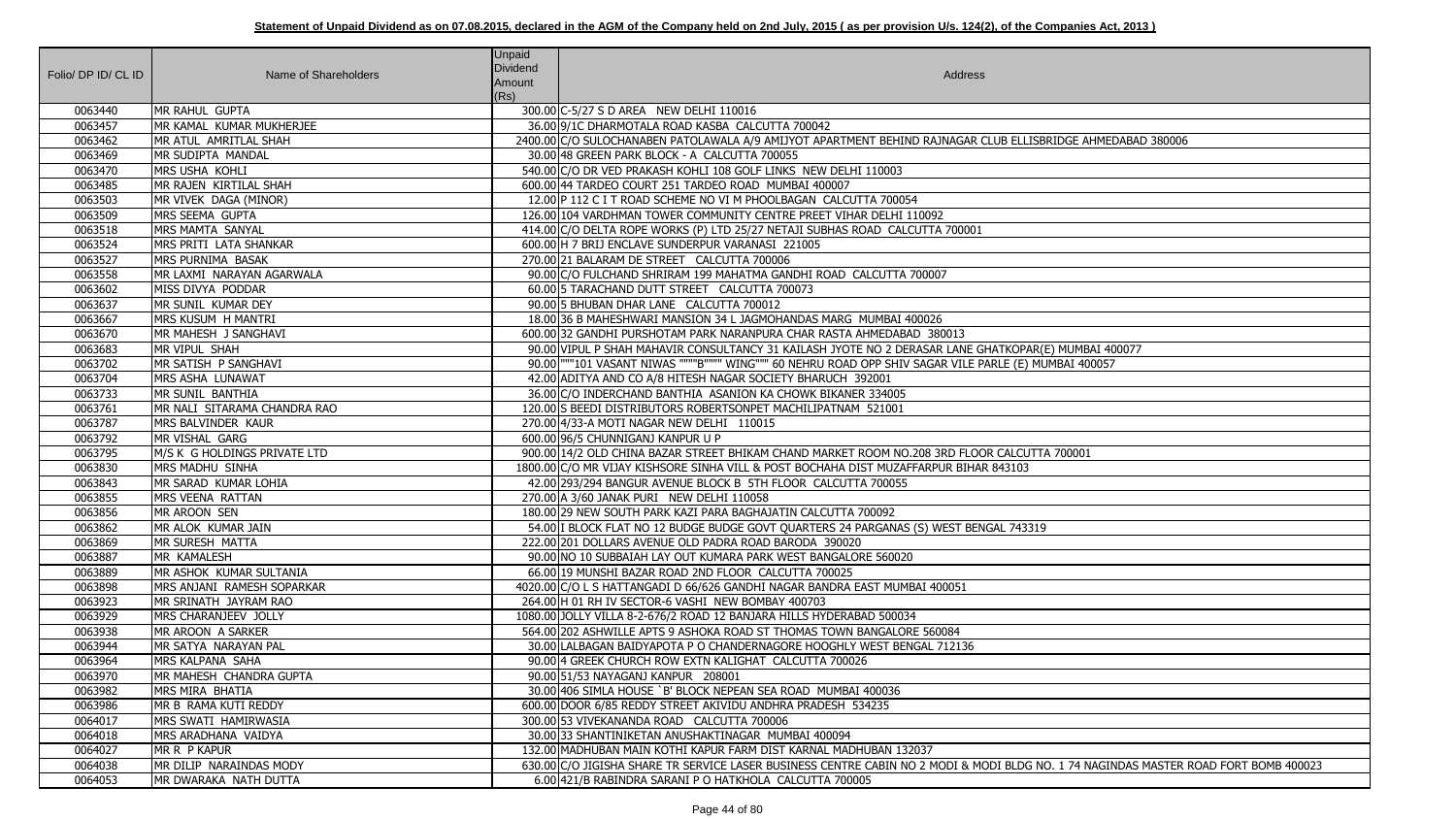|                     |                                          | <b>Unpaid</b>   |                                                                                                                                     |
|---------------------|------------------------------------------|-----------------|-------------------------------------------------------------------------------------------------------------------------------------|
| Folio/ DP ID/ CL ID | Name of Shareholders                     | <b>Dividend</b> | Address                                                                                                                             |
|                     |                                          | Amount<br>(Rs)  |                                                                                                                                     |
| 0064063             | MR SAMRENDRA NARAYAN BASAK               |                 | 24.00 1 RAMPAL LANE P O HATKHOLA CALCUTTA 700005                                                                                    |
| 0064068             | MS CHANDRA MOULI CHATTERJEE(MINOR)       |                 | 12.00 13/22 MOHANLAL BAHALWALA ROAD PO BALLY DIST HOWRAH 711201                                                                     |
| 0064070             | MR SUBRATA K MAITRA                      |                 | 1200.00 DEVJAN 4/W 3 334 N S C BOSE ROAD CALCUTTA 700047                                                                            |
| 0064072             | MRS DIPTI GHOSH CHOWDHURY                |                 | 72.00 110/12 SELIMPORE ROAD CALCUTTA 700031                                                                                         |
| 0064076             | MRS RASILABEN SHASHIKANT MEHTA           |                 | 600.00 1/19 NAVJIVAN SOCIETY 7TH FLOOR LAMINGTON ROAD GRANT ROAD MUMBAI 400008                                                      |
| 0064077             | MRS RASILABEN SHASHIKANT MEHTA           |                 | 900.00 1/19 NAVJIVAN SOCIETY 7TH FLOOR LAMINGTON ROAD GRANT ROAD MUMBAI 400008                                                      |
| 0064154             | UTI "INDIA GROWTH FUND UNIT SCHEME 1988" |                 | 600.00 CITIBANK N A (CUSTODY SERVICES) C/O SULTANALLY'S BUSINESS CENTRE BARODAWALA MANSION DR ANNIE BESANT ROAD WORLI MUMBAI 400018 |
| 0064169             | MRS MANJULA K BHUTA                      |                 | 90.00 C/O MRS. VIBHA P BUCH A/3 SEJAL APARTMENTS VIJAY X ROADSNAVRANGPURA AHMEDABAD. GUJARAT 380009                                 |
| 0064195             | MR SAKALCHAND FULCHAND SHAH              |                 | 180.00 292/A 2 AMARJYOTI APTS SION CHUNA BHATTI ABBAS LANE MUMBAI 400022                                                            |
| 0064207             | MR SANJEEV KISHORE SHARMA                |                 | 540.00 C/O JUGAL KISHORE SHARMA DEHRIA STREET NR GOKUL DAS GIRLS COLLEGE MORADABAD 244001                                           |
| 0064211             | MRS SOVA PAL                             |                 | 120.00 C/O SRI SATYANARAYAN PAL LALBAGAN BAIDYPOTA PO CHANDERNAGORE DT HOOGHLY WEST BENGAL 712136                                   |
| 0064221             | MRS SADHANA V GANDHI                     |                 | 6.00 102 VEENA CHAMBERS 21 DALAL STREET FORT MUMBAI 400023                                                                          |
| 0064235             | MR DEEPAK SINGHANIA                      |                 | 90.00 SINGHANIA HOLDINGS 1-INDIA EXCHANGE PLACE GROUND FLOOR CALCUTTA 700001                                                        |
| 0064273             | MR SHYAM SUNDAR KOTHARI                  |                 | 276.00 20 RATAN SARKAR GARDEN STREET CALCUTTA 700007                                                                                |
| 0064283             | MR SUNIL KUMAR DE                        |                 | 36.00 5 BHUBAN DHAR LANE CALCUTTA 700012                                                                                            |
| 0064317             | MR SAKALCHAND FULCHAND SHAH              |                 | 180.00 292/A 2 AMARJYOTI APTS SION CHUNA BHATI ABBAS LANE MUMBAI 400022                                                             |
| 0064384             | MRS KANTA DEVI JAJOO                     |                 | 4632.00 111 H 2 KIDWAI NAGAR KANAPUR 208011                                                                                         |
| 0064396             | MS DIMPLE KAPUR                          |                 | 270.00 2A/202 POWAI VIHAR COMPLEX NEAR GOPAL SHARMA SCHOOL POWAI MUMBAI 400076                                                      |
| 0064421             | MR VIJAYKUMAR T DAVALIA                  |                 | 240.00 SAPHALYA KASTURBA X LANE PLOT NO 394 BLOCK NO 10 KANDIVALI MUMBAI 400067                                                     |
| 0064435             | MR KRISHAN GOPAL GHAI                    |                 | 42.00 B 65/1 DDA FLATS NARAZINA VIHAR NEW DELHI 110028                                                                              |
| 0064445             | MR KUNDAN MAL BENGANI                    |                 | 42.00 P 4 NEW HOWRAH BRIDGE APPROACH ROAD ROOM NO 1018 CALCUTTA 700001                                                              |
| 0064458             | MR RAJKUMAR MOTWANI                      |                 | 42.00 ID-8 SINDHI COLONY NEAR WORLI BUS DEPOT SASMIRA MARG WORLI MUMBAI 400025                                                      |
| 0064490             | MR ANURAG GUPTA                          |                 | 30.00 JAT COLLEGE ROAD NR CHURCH P O HISAR HARYANA 125001                                                                           |
| 0064500             | MRS PUSHPA PARULEKAR                     |                 | 540.00 16/A VRINDAVAN TAGORE ROAD FLAT NO 4 SANTACRUZ (W) MUMBAI 400054                                                             |
| 0064521             | <b>MRS KIRAN SINGHANIA</b>               |                 | 360.00 201 SHYAM KUNJ APARTMENT BASANT VIHAR COLONY BORING ROAD PATNA 800001                                                        |
| 0064533             | MR SURESH A PILLAI                       |                 | 600.00 C/O INTOURIST TRAVEL AGENCY 2 GARDEN VIEW DEVIDAYAL ROAD MULUND (W) MUMBAI 400080                                            |
| 0064536             | MS KIRAN KELKAR                          |                 | 540.00 A 304 SHIV KRIPA LOKHANDWALA COMPLEX ROAD ANDHERI (W) MUMBAI 400058                                                          |
| 0064545             | MR CHETAN KUMAR MANUBHAI SHAH            |                 | 270.00 B 28 ANGITA SOCIETY OPP ANAND FLATS NARANPURA AHMEDABAD 380013                                                               |
| 0064551             | MR RANJIT SAWHNEY                        |                 | 270.00 K 12 JANAGPURA EXTN BIRBAL ROAD NEW DELHI 110014                                                                             |
| 0064556             | MRS SOMVATI GUPTA                        |                 | 270.00 84 HOLI NAGAR SITAPUR U P 261001                                                                                             |
| 0064569             | MR T V SUNDARESAN                        |                 | 270.00 H 203 GRAHALAKSHMI APARTMENTS ILANGONAGAR VIRUGAM BAKKAM CHENNAI 600092                                                      |
| 0064575             | MR ROSHAN A BHARUCHA                     |                 | 540.00 A/7 SHAPUR BAUG V PATEL ROAD MUMBAI 400004                                                                                   |
| 0064598             | M/S ST HELEN'S NOMINEES INDIA PVT LTD    |                 | 1200.00 STANDARD CHARTERED BANK 16/105 MAHATMA GANDHI ROAD KANPUR 208001                                                            |
| 0064603             | MR NITIN KADIA                           |                 | 30.00 254/6 ANOOP NAGAR INDORE (M P) 452001                                                                                         |
| 0064604             | MR ASHISH AMRUTLAL MUTHA                 |                 | 6.00 IMARAT COMPANY AHMEDNAGAR MAHARASHTRA 414001                                                                                   |
| 0064611             | MISS YAMINI SHAH                         |                 | 360.00 18/A SWARAJNAGAR SOCIETY POST AMBAWADI AREA AHMEDABAD 380015                                                                 |
| 0064618             | MRS ARUNA AGARWAL                        |                 | 6.00 65/1 BONDEL ROAD 2ND FLOOR FLAT 2A KOLKATA CALCUTTA 700019                                                                     |
| 0064621             | MS MANJULA JAISWAL                       |                 | 270.00 218 SHIVAM APARTMENT SAIDPUR CANAL ROAD PATNA 800004                                                                         |
| 0064642             | M/S RAJ MORAL INVESTMENT & FINACE LTD    |                 | 390.00 SAKER II 405 4TH FLOOR NR HIGH COURT OFF ASHRAM ROAD AHMEDABAD 380014                                                        |
| 0064661             | MRS SONDHYA MUKHERJI                     |                 | 600.00 A/3 KALI BARI IMP TRUST BLDG RAIPUR M P 492001                                                                               |
| 0064666             | MR SIDDHARTHA DE                         |                 | 12.00 P O SONARPUR KAMRABAD (MANDIRTALA) DT 24 PARGANAS (SOUTH) 743369                                                              |
| 0064669             | MR MILIND S NAGARKAR                     |                 | 12.00 C/O 17/F R NO 28 HAJI KASAM CHAWL N M JOSHI MARG MUMBAI 400013                                                                |
| 0064704             | MRS REBA RANI SAHA                       |                 | 600.00 238 A ACHARYA J C BOSE ROAD CALCUTTA 700020                                                                                  |
| 0064710             | MR I V VEERA BABU                        |                 | 180.00 C/O A N SHARE CUNSULTANTS BANDALA BAZAR GUNTUR 522003                                                                        |
| 0064711             | MR HASMUKH P MODI                        |                 | 600.00 JAIPUNIT NAGAR CHS A/1 BLDG FLAT NO.9 2ND FLOOR BHATT LANENEAR POISUR DEPOT BORIVALI(W)MUMBAI 400092                         |
| 0064721             | MR SANJAY CHIMANLAL SHAH                 |                 | 540.00 SAMARPAN 8 KRISHNANAGAR SOCIETY NR MOTIBAUG BARODA 390001                                                                    |

| MANSION DR ANNIE BESANT ROAD WORLI MUMBAI 400018 |
|--------------------------------------------------|
| AD.GUJARAT 380009                                |
| D 244001                                         |
| VEST BENGAL 712136                               |
|                                                  |
|                                                  |
|                                                  |
|                                                  |
|                                                  |
|                                                  |
|                                                  |
|                                                  |
|                                                  |
| I 400080                                         |
|                                                  |
|                                                  |
|                                                  |
|                                                  |
|                                                  |
|                                                  |
|                                                  |
|                                                  |
|                                                  |
|                                                  |
|                                                  |
|                                                  |
|                                                  |
| BORIVALI(W)MUMBAI 400092                         |
|                                                  |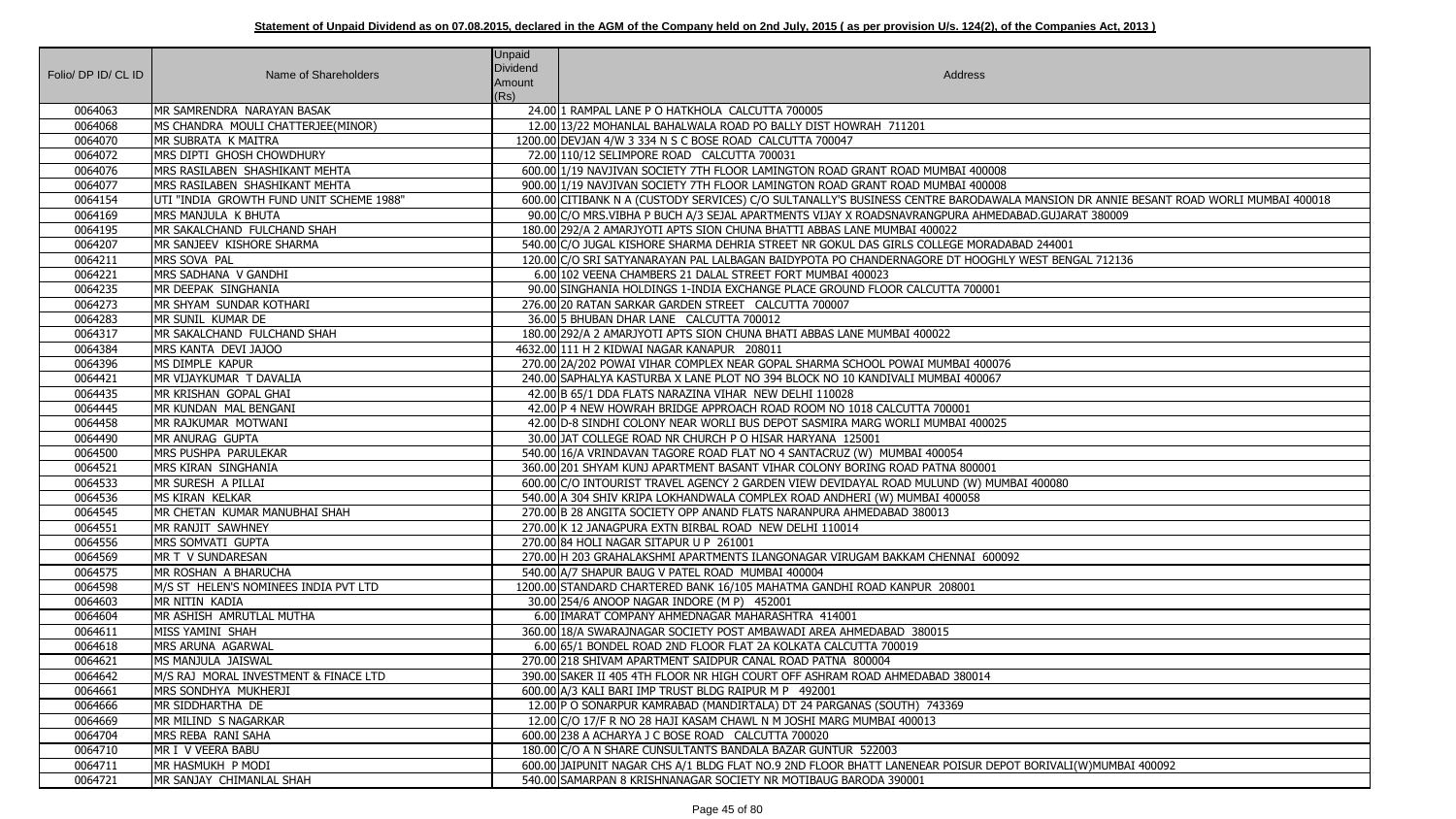| Folio/ DP ID/ CL ID | Name of Shareholders               | <b>Unpaid</b><br>Dividend<br>Amount | Address                                                                                            |
|---------------------|------------------------------------|-------------------------------------|----------------------------------------------------------------------------------------------------|
| 0064733             | MR AMBRISH KUMAR AGRAWAL           | (Rs)                                | 90.00 DASS VILLA 193 DILEZAKPUR ALINAGAR GORAKHPUR U P 273001                                      |
| 0064734             | MRS SANGITA AGRAWAL                |                                     | 90.00 DASS VILLA 193 DILEZAKPUR ALINAGAR GORAKHPUR U P 273001                                      |
| 0064759             | MR GOLOCK BEHARI LAW               |                                     | 1200.00 25 A BABURAM SIL LANE CALCUTTA 700012                                                      |
| 0064763             | MR BAPI GUIN                       |                                     | 6.00 66 KARBALA TANK LANE CALCUTTA 700006                                                          |
| 0064781             | MRS SHARMISTHA DE                  |                                     | 6.00 15/1B RAJ KISHORE DEY LANE P O HATKHOLA CALCUTTA 700005                                       |
| 0064845             | MRS KALPANA BANERJEE               |                                     | 12.00 43 BHARPARA ROAD HOWRAH 711103                                                               |
| 0064846             | MRS SHAMMI MALIK                   |                                     | 42.00 C/O NARAIN DASS MALIK OLD COURTS COLONY SIRSA HARYANA 125055                                 |
| 0064875             | MR KARTIK SEKSARIA                 |                                     | 60.00 A-1105 SATELLITE TOWER 261 FILM CITY ROAD GOREGAON(E) MUMBAI 400063                          |
| 0064895             | MRS SHARDA MANI GUPTA              |                                     | 600.00 M/S KUMAR UDYOG B 30/68 LANKA VARANASI 221005                                               |
| 0064905             | MRS POURNIMA DARBHE                |                                     | 726.00 C/O AJAY RINGE PLOT NO.140 B/H-SHIV TEMPLE MANEWADO ROADWEST BALAJI NAGAR NAGPUR 440027     |
| 0065024             | MRS JYOTI N AGNANI                 |                                     | 600.00 FLORA CHS FLAT NO.602 6TH FLOORPLOT NO.363 13TH ROADKHAR WEST MUMBAI 400052                 |
| 0065123             | MRS MANJU CHAKRABARTY              |                                     | 36.00 C/O SRI K CHAKRABARTY VILL - KANTALIA JHAUTALA HOWRAH 711409                                 |
| 0065124             | MRS MANJU CHAKRABARTY              |                                     | 36.00 C/O SRI K CHAKRABART VILL - KANTALIA JHAUTALA HOWRAH 711409                                  |
| 0065125             | MRS PARTHA SARATHI CHAKRABARTY     |                                     | 18.00 VILL - KANTAILA JHAUTALA PO NIBRAH HOWRAH 711409                                             |
| 0065126             | MRS MANJU CHAKRABARTY              |                                     | 18.00 C/O SRI K CHAKRABARTY VILL - KANTALIA JHAUTALA OP NIBRAH HOWRAH 711409                       |
| 0065146             | MRS SANGEETA DUGAR                 |                                     | 6.00 22 BHOOTNATH MUKHERJEE ROAD SHIBPUR HOWRAH 711102                                             |
| 0065161             | <b>MRS MADHU JAIN</b>              |                                     | 60.00 A2/08 SUNRISE APT SECTOR-13 ROHINI DELHI 110085                                              |
| 0065280             | MR AMBALAL J PATEL                 |                                     | 1908.00 LAXMI NIWAS 194 GUJARAT SOCIETY SION MUMBAI 400092                                         |
| 0065307             | MRS BIMAL KANTA                    |                                     | 1080.00 HOUSE NO 562 SECTOR 10 CHANDIGARH 160011                                                   |
| 0065332             | MR GHEVARCHAND JAIN                |                                     | 600.00 NOOR MAHAL BUILDING SHOP NO 10 A SIR RATAN TATA ROAD OPP DRUMBIT HOTEL TARDEO MUMBAI 400034 |
| 0065389             | MRS REKHA JAYESH DOSHI             |                                     | 600.00 C/O DOSHI SILK 1 1A 1ST OLD HANUMAN CROSS LANE M J MARKET NR BAMBAKHANA MUMBAI 400002       |
| 0065397             | SREI INTERNATIONAL FINANCE LIMITED |                                     | 600.00 21 23 TVI ESTATE 248 S K AHIRE MARG BH GLAXO WORLI MUMBAI 400025                            |
| 0065401             | MR FRANCIS ALFRED COUTO            |                                     | 600.00 REHEN MANSION NO 1 GROUND FLOOR 42 S B SINGH ROAD COLABA CAUSEWAY MUMBAI 400001             |
| 0065408             | MR GAUTAM CHATTERJEE               |                                     | 12.00 109/6 HAZRA ROAD CALCUTTA 700026                                                             |
| 0065416             | MRS LEENA B LAD                    |                                     | 180.00 507 B MAURYA APPT RAHEJA TOWNSHIP MALAD(E) MUMBAI 400097                                    |
| 0065448             | MR RAMCHANDRA NARAYAN NATU         |                                     | 60.00 GANESH DHAM G 209 GAVAN PADA MULUND (E) MUMBAI                                               |
| 0065452             | MRS. SANDHYA H VORA                |                                     | 360.00 80/13 CHANDRA NIWAS ROAD NO.25 SION WEST MUMBAI 400022                                      |
| 0065487             | MR DEBASHIS CHATTERJEE             |                                     | 18.00 48 KALI CHARAN GHOSH ROAD CALCUTTA 700050                                                    |
| 0065533             | MR SHALIM MAKHMOOR KHAN            |                                     | 90.00 2ND FLOOR HUSEIN MANOR OOMER PARK B DESAI ROAD MUMBAI 400036                                 |
| 0065617             | PEE ARR SECURITIES LTD             |                                     | 270.00 B 96 WAZIRPUR INDUSTRIAL AREA DELHI 110052                                                  |
| 0065618             | MR SANDEEP KR KEJRIWAL             |                                     | 12.00 C/O HARSDHAN CH DEY I/I/7 ASWINI NAGAR BAGUIHATI CALCUTTA 700059                             |
| 0065642             | MR HARBHAJAN SINGH                 |                                     | 984.00 C/O DEVINDER SINGH VILL KHOKHAR P O BEHRAMPUR (BET) DIST ROPAR PUNJAB                       |
| 0065644             | MR PARAMJIT SINGH                  |                                     | 984.00 C/O DEVINDER SINGH VILL KHOKHAR P.O BEHRAMPUR (BET) DIST ROPAR PUNJAB                       |
| 0065680             | MAST JAIVARDHAN KANDOI (MINOR)     |                                     | 186.00 KANDOI-KUNJ 1/1 BAKERY ROAD HASTINGS CALCUTTA 700022                                        |
| 0065721             | MRS LENA COELHO                    |                                     | 300.00 201 ANCHORAGE 8 ST ALEXIUS ROAD BANDRA MUMBAI 400050                                        |
| 0065780             | MR SUTINDER PAL SINGH              |                                     | 540.00 46 B PREET NAGAR TRIPRI ROAD PATIALA 147004                                                 |
| 0066043             | MRS ANSUYA ISHVERLAL CLERK         |                                     | 72.00 C/O MRS AMI DEVANG DHOLABHAI 14 NALANDA 62 PEDDER ROAD MUMBAI 400026                         |
| 0066083             | MR MANSUKHLAL PAREKH               |                                     | 1200.00 C/O EXIM INTERNATIONAL 55 EZRA STREET 5TH FLOOR CALCUTTA 700001                            |
| 0066149             | MR N SUBRAMANIAN                   |                                     | 270.00 KAUSIKA NO 19 X BLOCK VI TH MAIN ROAD ANNA NAGAR CHENNAI 600040                             |
| 0066156             | MR MADAN KUNBAR                    |                                     | 300.00 C/O BIMAL GANDHI 25 PUTLIBAI KAPOL NIWAS 167/C S V ROAD VILEPARLE (W) MUMBAI 400056         |
| 0066184             | MRS KIRAN KUMARI                   |                                     | 1200.00 14/29 NANDAN SAHU LANE VARANASI 221001                                                     |
| 0066191             | MRS KIRAN DEVI CHHAWCHHARIA        |                                     | 12.00 C/O MUKUNDRAM RAMKUMAR C P DROLIA ROAD B DEOGHAR JHARKHAND 814112                            |
| 0066192             | MRS SUNITA DEVI CHHAWCHHARIA       |                                     | 30.00 C/O LALIT CHHAWCHHARIA 4 CLIVE ROW 4TH FLOOR ROOM NO 403 CALCUTTA 700001                     |
| 0066210             | MR HOSHI SORABJI WADIA             |                                     | 1800.00 OLD MANI MAHAL 3RD FLOOR 7/9 MATHEW ROAD MUMBAI 400004                                     |
| 0066211             | COL R G MALHOTRA                   |                                     | 270.00 ICS HOUSE C 19 COMMERCIAL COMPLEX S D A NEW DELHI 110016                                    |
| 0066267             | MR CHANDERGUPT JAIN                |                                     | 1134.00 A 92 YOJANA VIHAR DELHI 110092                                                             |

| IAGPUR 440027     |  |
|-------------------|--|
|                   |  |
|                   |  |
|                   |  |
|                   |  |
|                   |  |
|                   |  |
|                   |  |
|                   |  |
| DEO MUMBAI 400034 |  |
| MBAI 400002       |  |
|                   |  |
| 400001            |  |
|                   |  |
|                   |  |
|                   |  |
|                   |  |
|                   |  |
|                   |  |
|                   |  |
|                   |  |
|                   |  |
|                   |  |
|                   |  |
|                   |  |
|                   |  |
|                   |  |
|                   |  |
|                   |  |
|                   |  |
| 00056             |  |
|                   |  |
|                   |  |
|                   |  |
|                   |  |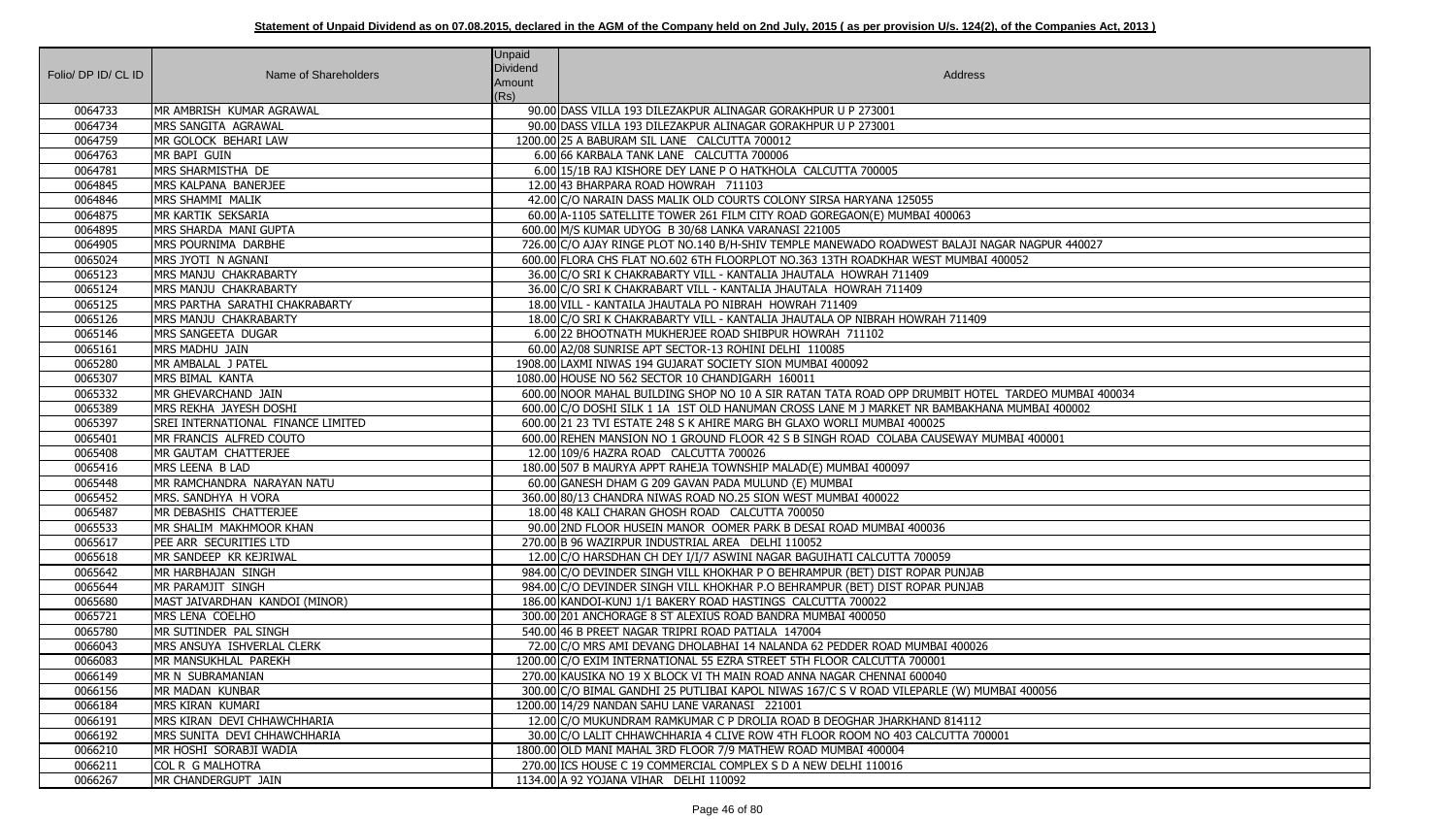| Folio/ DP ID/ CL ID | Name of Shareholders             | <b>Unpaid</b><br>Dividend<br>Amount<br>(Rs) | Address                                                                                  |
|---------------------|----------------------------------|---------------------------------------------|------------------------------------------------------------------------------------------|
| 0066285             | MRS LAJWANTI B JAIN              |                                             | 270.00 20/9 ARIHANT RAFI AHMED KIDWAI ROAD WADALA MUMBAI 400031                          |
| 0066301             | MR GIRRAJ KISHORE DAGA           |                                             | 12.00 P 112 CIT ROAD SCHEME NO VI M PHOOLBAGAN CALCUTTA 700054                           |
| 0066345             | MAHAROUKH D MERCHANT             |                                             | 144.00 SEAPULL A 603 SHERLY RAJAN ROAD BANDRA /W/ MUMBAI 400050                          |
| 0066362             | PARVEZ SHAIKH                    |                                             | 6.00 174/1 RAMESH DUTTA STREET KOLKATA 700006                                            |
| 0066365             | <b>PRAMOD KUMAR GUPTA</b>        |                                             | 42.00 1 RAMDHAN MITRA LANE CALCUTTA 700004                                               |
| 0066368             | ANISH AGARWAL (MINOR)            |                                             | 18.00 65/1 BONDEL ROAD 2ND FLOOR FLAT- 2A KOLKATA 700019                                 |
| 0066384             | SUPRIYA AKHAURY                  |                                             | 600.00 1858 BRAHMAPUTRA APTS SECTOR 29 NOIDA 201303                                      |
| 0066482             | T S ANIL KUMAR                   |                                             | 90.00 7/9 30TH CROSS 4TH BLOCK JAYANAGAR OPP POLICE STATION BANGALORE 560011             |
| 0066558             | JOTINDRA NATH ROY                |                                             | 30.00 40 RADHA MADHAB SAHA LANE CALCUTTA 700007                                          |
| 0066734             | <b>SUNIL KUMAR DE</b>            |                                             | 60.00 5 BHUBANDHAR LANE CALCUTTA 700012                                                  |
| 0066770             | <b>BABULAL GORDHANDAS SAMPAT</b> |                                             | 2400.00 FIRST FLOOR 166 REGENT COLONY PO REGENT PARK TOLLYGUNJ CALCUTTA 700040           |
| 0066845             | PRAYAG R PAI                     |                                             | 540.00 9A ANURAG APARTMENTS JUHU TARA ROAD JUHU MUMBAI 400049                            |
| 0066896             | PUNJAB NATIONAL BANK             |                                             | 300.00 279 SATYA HOUSE NARSI NATHA STREET BHAT BAZAR MUMBAI 400009                       |
| 0066944             | <b>AVIK KUMAR BASU</b>           |                                             | 18.00 22B/1 GOPAL CHANDRA BOSE LANE P.O SINTHEE CALCUTTA 700050                          |
| 0066971             | BHARAT MEHTA                     |                                             | 600.00 OLD NO 11 NEW NO 23 SOMASUNDRAM 4TH STREET AYANAVARM NR NOOR HOTEL CHENNAI 600023 |
| 0066982             | <b>AJAY KUMAR BOTHRA</b>         |                                             | 6.00 10 BONFIELD LANE CALCUTTA 700001                                                    |
| 0067007             | <b>ANITA KARWA</b>               |                                             | 18.00 1 NATHER BAGAN STREET CALCUTTA 700005                                              |
| 0067009             | KAPISH DAGA                      |                                             | 12.00 P-112 CIT ROAD SCHEME NO VIM PHOOLBAGAN CALCUTTA 700054                            |
| 0067011             | GIRRAJ KISHORE DAGA              |                                             | 30.00 P-112 CIT ROAD SCHEME NO VIM PHOOLBAGAN CALCUTTA 700054                            |
| 0067022             | ARUN KUMAR PRAMANICK             |                                             | 6.00 13/A HARA CHANDRA MALLICK STREET CALCUTTA 700005                                    |
| 0067023             | ARUNIMA SEN                      |                                             | 6.00 25/2/D NARKELDANGA MAIN ROAD CALCUTTA 700054                                        |
| 0067057             | AVIJIT PYNE                      |                                             | 6.00 20 RATU SARKER LANE CALCUTTA 700073                                                 |
| 0067058             | AVINASH B RAJANI                 |                                             | 240.00 VILLA ROMANA 2ND FLOOR FLAT NO 8 16TH ROAD BANDRA MUMBAI 400050                   |
| 0067061             | <b>BABY BANERJEE</b>             |                                             | 6.00 17/G DOVER TERRACE 2ND FLOOR P O BALLYGUNGE CALCUTTA 700019                         |
| 0067066             | <b>BARIN PAL CHAUDHURI</b>       |                                             | 18.00 41/3 RABINDRA NATH TAGORE ROAD PO DAKSHINESWAR CALCUTTA 700076                     |
| 0067068             | <b>BHABATOSH DAS</b>             |                                             | 12.00 INDODEEP HSG COMPLEX 256/1 DUM DUM ROAD FLAT NO 1/4 CALCUTTA 700074                |
| 0067169             | <b>DINABANDHU RATH</b>           |                                             | 36.00 BIRLA CORPORATION LTD 9/1 R N MUKHERJEE RD 3RD FLOOR CALCUTTA 700001               |
| 0067172             | <b>DIPALI SEN</b>                |                                             | 18.00 18/1A VIDYA SAGAR STREET CALCUTTA 700009                                           |
| 0067173             | <b>DIPIKA DAS</b>                |                                             | 6.00 194E RASHBEHARI AVENUE CALCUTTA 700029                                              |
| 0067256             | ILA DE                           |                                             | 6.00 15/1B RAJ KISHORE DEY LANE PO HATKHOLA CALCUTTA 700005                              |
| 0067312             | JEWEL CHAKRABARTY                |                                             | 60.00 49/1 BALDEO PARA ROAD P.O. BEADON STREET CALCUTTA 700006                           |
| 0067340             | KALI CHATTERJEE                  |                                             | 72.00 265 G T ROAD PO BAIDYABATI DT HOOGHLY 712222                                       |
| 0067342             | KALPANA BANDYOPADHYAY            |                                             | 24.00 40/B BADUR BAGAN STREET CALCUTTA 700009                                            |
| 0067390             | <b>LILA TALUKDER</b>             |                                             | 12.00 C/O BIKRAMJIT TALUKDAR 2/5A MATRIMAN DIR LANE PO ALAMBAZER 700035                  |
| 0067420             | MAHESH KUMAR BUBNA               |                                             | 42.00 BLOCK A 221 BANGUR AVENUE KOLKATA 700055                                           |
| 0067428             | MALTILATA BOBRA                  |                                             | 420.00 5 SHAKUNTLA NIWAS M G CROSS ROAD NO 1 BORIVLI / EAST/ MUMBAI 400066               |
| 0067443             | MAYA BANERJEE                    |                                             | 6.00 17/G DOVER TERRACE 2ND FLOOR P O BALLYGUNGE CALCUTTA 700019                         |
| 0067469             | NABANITA ROY                     |                                             | 30.00 B-86 MANDIR SIDE QTR PO BIRLAPUR DT 24 PGS S 743318                                |
| 0067471             | NAJMUL HASAN NAQVI               |                                             | 1296.00 Z-7 HAUZ KHAS NEW DELHI 110016                                                   |
| 0067535             | PARTHA CHATTERJEE                |                                             | 42.00 265 G T ROAD PO BAIDYABATI DT HOOGHLY 712222                                       |
| 0067536             | PARTHA CHATTERJEE                |                                             | 42.00 265 G T ROAD PO BAIDYABATI DT HOOGHLY 712222                                       |
| 0067537             | PARVEZ SHAIKH                    |                                             | 6.00 174/1 RAMESH DUTTA STREET KOLKATA 700006                                            |
| 0067579             | <b>PRAN GOPAL SAHA</b>           |                                             | 18.00 SAHA LODGE 27/45B K M NASKAR ROAD CALCUTTA 700040                                  |
| 0067590             | <b>PROVAT KUMAR SEAL</b>         |                                             | 12.00 25/2/D NARIKEL DANGA MAIN ROAD CALCUTTA 700054                                     |
| 0067591             | PURNIMA DEBI                     |                                             | 288.00 265 G T ROAD PO BAIDYABATI DT HOOGHLY 712222                                      |
| 0067593             | R DEVENDAR BABU                  |                                             | 432.00 NO 192 BHARATHITYHI ROYAPETTAH CHENNAI 600014                                     |

| VAI 600023 |
|------------|
|            |
|            |
|            |
|            |
|            |
|            |
|            |
|            |
|            |
|            |
|            |
|            |
|            |
|            |
|            |
|            |
|            |
|            |
|            |
|            |
|            |
|            |
|            |
|            |
|            |
|            |
|            |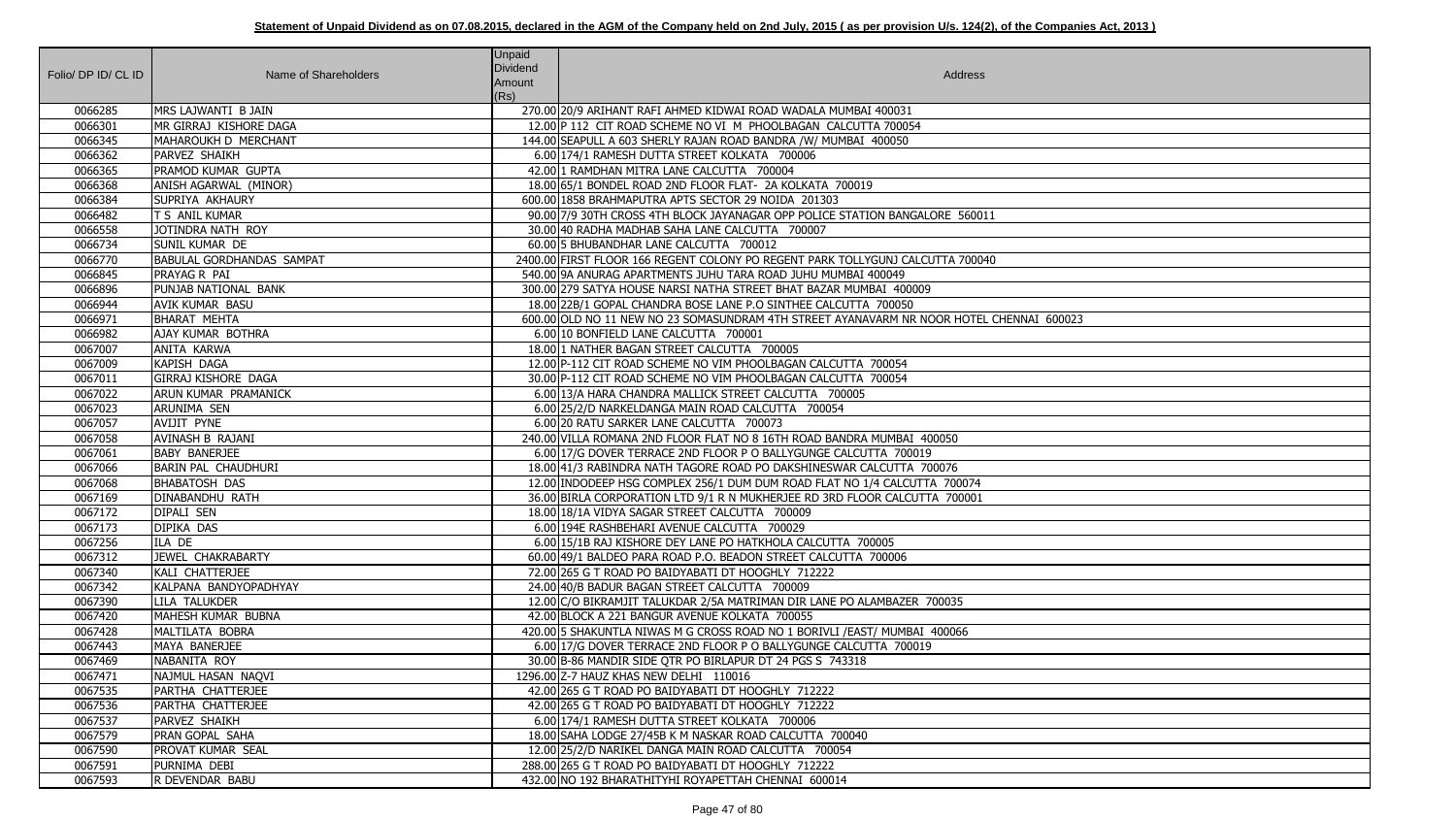| Folio/ DP ID/ CL ID | Name of Shareholders          | <b>Unpaid</b><br>Dividend<br>Amount<br>(Rs) | Address                                                                                                           |
|---------------------|-------------------------------|---------------------------------------------|-------------------------------------------------------------------------------------------------------------------|
| 0067606             | RAJESH DAGA                   |                                             | 30.00 638 DUM DUM PARK ROAD FLAT NO 402 4TH FLOOR CALCUTTA 700055                                                 |
| 0067652             | RASHMI DAGA                   |                                             | 12.00 638 DUM DUM PARK ROAD FLAT NO 402 4TH FLOOR CALCUTTA 700055                                                 |
| 0067722             | SANTOSH CHATTERJEE            |                                             | 12.00 C/O MRINAL CHAKRABORTY 66/1B KALI CHARAN GHOSH ROAD CALCUTTA 700050                                         |
| 0067759             | SHARMISTHA DE                 |                                             | 6.00 15/1B RAJ KISHORE DEY LANE PO HATKHOLA CALCUTTA 700005                                                       |
| 0067802             | <b>SRI KUMAR NASKAR</b>       |                                             | 216.00 VILL & PO LAKSHMANPUR DT HOWRAH 711323                                                                     |
| 0067818             | SUDHA SINGH                   |                                             | 72.00 C/O ARUN KR SINGH P O & VILL RAM PUR KHAJURIA DIST EAST CHAMPARAN BOTIHARI BIHAR                            |
| 0067826             | SUKHENDU DE                   |                                             | 2880.00 MITRA BAGAN PANKHATULI ROAD PIPULPATI P.O. HOOGHLY 712103                                                 |
| 0067834             | SUNIL KUMAR DE                |                                             | 72.00 5 BHUBAN DHAR LANE CALCUTTA 700012                                                                          |
| 0067835             | <b>SUNIL KUMAR DE</b>         |                                             | 72.00 5 BHUBAN DHAR LANE CALCUTTA 700012                                                                          |
| 0067836             | SUNIL KUMAR DE                |                                             | 72.00 5 BHUBAN DHAR LANE CALCUTTA 700012                                                                          |
| 0067864             | SUSHIL KUMAR DANGI            |                                             | 216.00 33 BURTOLLA ST 2ND FLOOR CALCUTTA 700007                                                                   |
| 0067865             | SUSMITA SAHA CHOWDHURY        |                                             | 114.00 3RD FLOOR WEST FLAT PO KALIGHAT CALCUTTA 700026                                                            |
| 0067879             | TUHIN DAS BHOWMIK             |                                             | 216.00 35 MIDDLE ROAD SANTOSHPUR JADAVPUR CALCUTTA 700075                                                         |
| 0067895             | USHA RANI SAHA                |                                             | 306.00 G 9 GOVT HOUSING ESTATE 98 KARAYA ROAD CALCUTTA 700019                                                     |
| 0068029             | NILAM SINGHANIA               |                                             | 12.00 ASHIRBAD APARTMENT 4TH FLOOR FLAT NO 9A BC-82 KAMAL PARK P.O. PRAFULLA KANAN KOLKATA 700101                 |
| 0068044             | <b>SREEMATI SARKAR</b>        |                                             | 270.00 22 LAXMI DUTTA LANE PO BAGHBAZAR CALCUTTA 700003                                                           |
| 0068112             | CHANDRA KALA DAGA             |                                             | 12.00 P-112 CIT ROAD SCHEME NO VI M PHOOL BAGAN CALCUTTA 700054                                                   |
| 0068113             | <b>GAURI SHANKER DAGA</b>     |                                             | 12.00 P-112 CIT ROAD SCHEME NO VI M PHOOL BAGAN CALCUTTA 700054                                                   |
| 0068114             | GIRRAJ KISHORE DAGA           |                                             | 30.00 P-112 CIT ROAD SCHEME NO VI M PHOOL BAGAN CALCUTTA 700054                                                   |
| 0068115             | GIRRAJ KISHORE DAGA           |                                             | 30.00 P-112 CIT ROAD SCHEME NO VI M PHOOL BAGAN CALCUTTA 700054                                                   |
| 0068116             | GIRRAJ KISHORE DAGA           |                                             | 30.00 P-112 CIT ROAD SCHEME NO VI M PHOOL BAGAN CALCUTTA 700054                                                   |
| 0068119             | CHANDRA KALA DAGA             |                                             | 12.00 P-112 CIT ROAD SCHEME NO VI M PHOOL BAGAN CALCUTTA 700054                                                   |
| 0068208             | URMILA AHLUWALIA              |                                             | 270.00 BC/8E D D A FLATS MUNIRKA NEW DELHI 110067                                                                 |
| 0068257             | DOSU DARA NALLADARU           |                                             | 6720.00 MEHERZIN BLDG C/34 WODEHOUSE ROAD COLABA MUMBAI 400005                                                    |
| 0068280             | USHA D JOSHI                  |                                             | 756.00 FLAT NO 113 11TH FLOOR KALPTARU RESIDENCY OPP CINE PLANET CINEMA SION MUMBAI 400022                        |
| 0068349             | SHIV CHARANLAL JAIN           |                                             | 90.00 ST MARKS CHURCH SIMLA 171003                                                                                |
| 0068478             | LAXMI NARAYAN DAGA            |                                             | 270.00 307 SANGEETA APT 14/59 CIVIL LINES KANPUR 208001                                                           |
| 0068580             | SUBHAS KUMAR KEDIA            |                                             | 600.00 60 PATHURIA GHAT STREET CALCUTTA 700006                                                                    |
| 0068750             | <b>GORA CHAND DEY</b>         |                                             | 60.00 4 RAJA RADHA KANTA DEB LANE CALCUTTA 700005                                                                 |
| 0068868             | DEBASIS CHANDA                |                                             | 60.00 RUCHIRA RESIDENCY TOWER NO.6 5TH FLOORFLAT NO.4 369 PURBACHAL KALITALA MAIN ROAD E.M.BYPASSKOLKATA 700078   |
| 0068870             | RANITA CHANDA                 |                                             | 30.00 RUCHIRA RESIDENCY TOWER NO.6 5TH FLOORFLAT NO.4 369 PURBACHAL KALITALA MAIN ROAD E.M.BYPASSKOLKATA 700078   |
| 0068938             | RINA SAHA                     |                                             | 30.00 BLOCK-G FLAT-9 FLR-2 G-9 GOVT HOUSING ESTATE 98 KARAYA ROAD CALCUTTA 700019                                 |
| 0069001             | BIKASH CHANDRA BANERJEE       |                                             | 30.00 21/2 BINODE BEHARI HALDER LANE SHIBPUR HOWRAH 711102                                                        |
| 0069184             | VIJAY KUMAR MAHESHWARI        |                                             | 12.00 C/O GIRRAJ KISHOKE DAGA P-112 CIT ROAD SCH NO VI M PHOOLBAGAN CALCUTTA 700054                               |
| 0069185             | NAND KISHORE MAHESHWARI       |                                             | 6.00 C/O GIRRAJ KISHOKE DAGA P-112 CIT ROAD SCH NO VI M PHOOLBAGAN CALCUTTA 700054                                |
| 0069186             | SANJAY MAHESHWARI             |                                             | 12.00 C/O GIRRAJ KISHOKE DAGA P-112 CIT ROAD SCH NO VI M PHOOLBAGAN CALCUTTA 700054                               |
| 0069187             | PREM LATA MAHESHWARI          |                                             | 6.00 C/O GIRRAJ KISHOKE DAGA P-112 CIT ROAD SCH NO VI M PHOOLBAGAN CALCUTTA 700054                                |
| 0069213             | UPENDRA NATH PUROHIT          |                                             | 6.00 518 SOUTH SIDE KHARAGPUR 721301                                                                              |
| 0069306             | M N WADNERKAR                 |                                             | 792.00 10 SHUBHAM BANK COLONY BEHIND DEENDAYAL PURAM ANAND NAGAR KHANDWA 450001                                   |
| 0069466             | <b>ABHAY GANDHI</b>           |                                             | 6.00 E-24/7 KARUNAMOYEE SALT LAKE CALCUTTA 700091                                                                 |
| 0069482             | ANIRUDH KUMAR KOTHARI         |                                             | 6.00 20 RATAN SARKAR GARDEN STREET KOLKATA 700007<br>6.00 48 WORKSHOP ROAD P O KANCHRAPARA DIST 24 PGS /N/ 743145 |
| 0069484<br>0069489  | APARNA NANDY<br>ARINDAM KUNDU |                                             | 6.00 35/2 ADIBARTMA ROAD PO NABAGRAM DT HOOGHLY 712246                                                            |
| 0069490             | ARINDAM KUNDU                 |                                             | 6.00 35/2 ADIBARTMA ROAD PO NABAGRAM DT HOOGHLY 712246                                                            |
| 0069496             | ASHIS KUAMR BARDHAN           |                                             | 6.00 51 KALINATH MUNSHI LANE BARANAGRA CALCUTTA 700036                                                            |
| 0069527             | <b>BIRENDAR PRASAD SHAW</b>   |                                             | 6.00 BALLY JUTE MILLS LINE NO-12 QUARTER NO. 248 P.O. BALLY HOWRAH 711000                                         |
|                     |                               |                                             |                                                                                                                   |

| har                           |
|-------------------------------|
|                               |
|                               |
|                               |
|                               |
|                               |
|                               |
|                               |
| KOLKATA 700101                |
|                               |
|                               |
|                               |
|                               |
|                               |
|                               |
|                               |
|                               |
|                               |
| I 400022                      |
|                               |
|                               |
|                               |
| ROAD E.M.BYPASSKOLKATA 700078 |
| ROAD E.M.BYPASSKOLKATA 700078 |
|                               |
|                               |
| $\overline{4}$                |
| $\overline{4}$                |
| $\overline{4}$                |
| 4                             |
|                               |
| $\overline{1}$                |
|                               |
|                               |
|                               |
|                               |
|                               |
|                               |
|                               |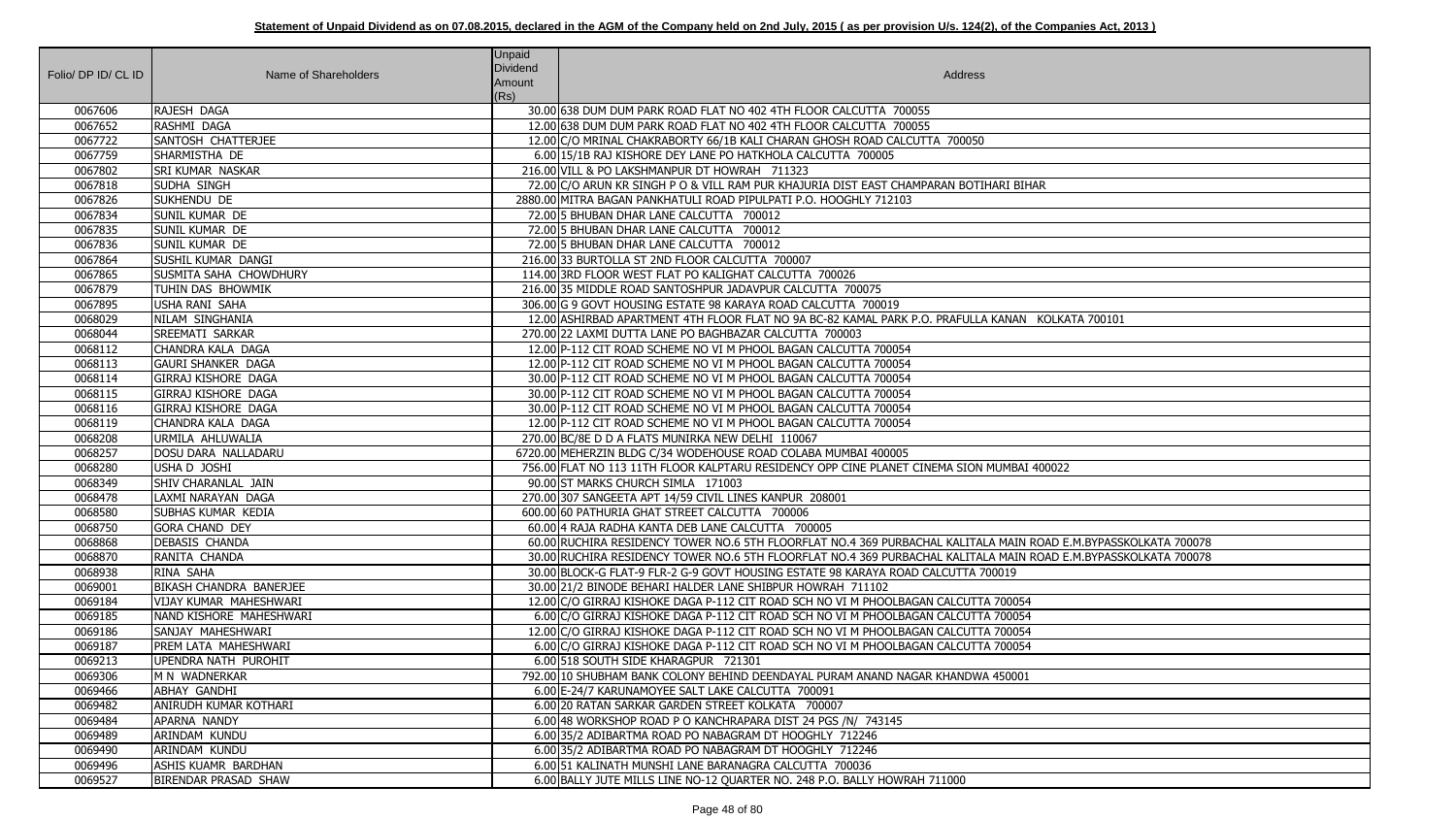| Folio/ DP ID/ CL ID | Name of Shareholders            | <b>Unpaid</b><br>Dividend<br>Amount<br>(Rs) | Address                                                                                                     |
|---------------------|---------------------------------|---------------------------------------------|-------------------------------------------------------------------------------------------------------------|
| 0069528             | <b>BISHNU DEY</b>               |                                             | 6.00 CANARA BANK CLEARING SECTION 7 RED CROSS PLACE CALCUTTA 700001                                         |
| 0069529             | <b>BISWANATH SETH</b>           |                                             | 6.00 C/O NANDY STORE 55 WORKSHOP ROAD P O KANCHRAPARA DIST 24 PGS /N/ 743145                                |
| 0069530             | <b>BISWANATH SHAH</b>           |                                             | 6.00 BALLY JUTE MILLS LINE NO. - 12 QTR NO- 248 P.O. BALLY HOWRAH 711201                                    |
| 0069536             | CHANCHALA DEVI SINGH            |                                             | 12.00 C/O JADU NANDAN SINGH BIRLA CORPORATION LTD 9/1 R N MUKHERJEE ROAD CALCUTTA 700001                    |
| 0069541             | <b>CHETAN KUMAR SINGH</b>       |                                             | 18.00 82 BAJAL PARA LANE SALKIA HOWRAH 711106                                                               |
| 0069551             | <b>DILIP NATH SEN</b>           |                                             | 6.00 33/B SHRISH CHANDRA CHOWDHURY LANE POST OFFICE TALA KOLKATA 700002                                     |
| 0069563             | <b>GANESH NARAYANDAS SIKCHI</b> |                                             | 132.00 AT & P O BELAPUR TOWN TAL SHRIRAMPUR DIST AHMEDNAGAR 413715                                          |
| 0069581             | <b>GOUR GOPAL SHAH</b>          |                                             | 12.00 3/2A KRISHNA MULLICK LANE BELGACHIA CALCUTTA 700037                                                   |
| 0069582             | <b>GOUTAM KUMAR GHOSH</b>       |                                             | 6.00 98 DR P C LAHIRI SARANI SINTHEE CALCUTTA 700050                                                        |
| 0069590             | <b>HRISHIKESH NANDY</b>         |                                             | 60.00 108 GARANHATA STREET CALCUTTA 700006                                                                  |
| 0069596             | <b>INDRAKALA CHHAJER</b>        |                                             | 114.00 AMRUT OPP SANI APT BANK OF INDIA LANE SUBHANPURA RACE COURSE VADODARA 390007                         |
| 0069603             | JEWEL CHAKRABARTY               |                                             | 24.00 49/1 BALDEO PARA ROAD P O BEADON STREET CALCUTTA 700006                                               |
| 0069606             | JOYDEB RANA                     |                                             | 174.00 31/1 R BEADON ROW PO BEADON ST CALCUTTA 700006                                                       |
| 0069607             | JOYDEB RANA                     |                                             | 90.00 31/1 R BEADON ROW PO BEADON ST CALCUTTA 700006                                                        |
| 0069610             | JYOTSANA PAL                    |                                             | 6.00 C/O ANIL KUMAR DUTTA 15/1223 VIVEKANANDA ROAD PIPULPATI MORE HOOGHLY WEST BENGAL 712103                |
| 0069614             | KALYAN KUMAR PAL                |                                             | 12.00 C/O ANIL KUMAR DUTTA 15/1223 VIVEKANANDA ROAD PIPULPATI MOREHOOGHLY WEST BENGAL 712103                |
| 0069624             | KAVITA JHUNJHUNWALA             |                                             | 30.00 RADHA COURT 4F 266 S K DEV ROAD CALCUTTA 700048                                                       |
| 0069625             | <b>KEDAR NATH DHAL</b>          |                                             | 18.00 C/O BAIDYANATH DHAL AT-BAJARAPAT PO/VIA: MANGALPURDIST-JAJPUR ODHISA 755011                           |
| 0069646             | MAHESH KUMAR BUBNA              |                                             | 6.00 BLOCK A 221 BANGUR AVENUE KOLKATA 700055                                                               |
| 0069654             | MAMATA CHAKRABORTY              |                                             | 12.00 5 MAHESH PUKUR ROAD P O BELGHARIA CALCUTTA 700056                                                     |
| 0069655             | MANJU MITTAL                    |                                             | 18.00 R F NO 068178                                                                                         |
| 0069671             | MOUSUM MUKHERJEE                |                                             | 6.00 562 BLOCK N NEW ALIPORE CALCUTTA 700053                                                                |
| 0069682             | NILAM SINGHANIA                 |                                             | 6.00 ASHIRBAD APARTMENT 4TH FLOOR FLAT NO 9A BC-82 KAMAL PARK P.O. PRAFULLLA KANAN KOLKATA 700101           |
| 0069689             | NIRMALA DEVI RAY                |                                             | 30.00 BIRLA CORPN LTD 9/1 R N MUKHERJEE ROAD KOLKATA 700001                                                 |
| 0069697             | OM PRAKASH SINGHANIA            |                                             | 6.00 AASHIRWAD APARTMENTS FLAT NO 9A 4TH FLOOR BC-82 KAMAL PARK P.O. PRAFULLA KANAN KESTOPUR KOLKATA 700101 |
| 0069724             | PRITI ALIAS PINKI               |                                             | 24.00 416-417 CHANDRA LOK APARTMENT 2ND FLOOR WEST WING 395001                                              |
| 0069731             | RABINDRA NATH MITRA             |                                             | 6.00 4/1 FAKIR GHOSH LANE KOLKATA 700035                                                                    |
| 0069757             | RAMBAHADUR BHATNAGAR            |                                             | 108.00 906/15 CIVIL LINES SEVA RAM OIL MILLS JHANSI 284003                                                  |
| 0069768             | RENU UDAIPURIA                  |                                             | 12.00 BIRLA CORPORATION LTD 9/1 R N MUKHERJEE ROAD CALCUTTA 700001                                          |
| 0069773             | <b>RUBY RANA</b>                |                                             | 48.00 31/1/R BEADON ROW PO BEADON ST CALCUTTA 700006                                                        |
| 0069776             | <b>SN PAL</b>                   |                                             | 18,00 LAL BAGAN BAIDYA POTA PO CHANDERNAGORE DIST HOOGHLY 712136                                            |
| 0069777             | S PAL                           |                                             | 12.00 C/O SATYA NARAYAN PAL LALBAGAN BRIDYA POTA PO CHANDERNAGORE DIST HOOGHLY 712136                       |
| 0069791             | SANDHYA NANDI                   |                                             | 60.00 108 GARANHATA STREET CALCUTTA 700006                                                                  |
| 0069819             | SATYEN RAJAK                    |                                             | 6.00 BIRLA CORPON LTD 9/1 R N MUKHERJEE ROAD CALCUTTA 700001                                                |
| 0069820             | SATYEN RAJAK                    |                                             | 24.00 BIRLA CORPON LTD 9/1 R N MUKHERJEE ROAD CALCUTTA 700001                                               |
| 0069848             | SNEHAMAY DEY                    |                                             | 6.00 SNEHASISH MORAN ROAD PO GONDALPARI DT HOOGHLY 712137                                                   |
| 0069852             | <b>SOUMEN NANDI</b>             |                                             | 60.00 108 GARANHATA STREET CALCUTTA 700006                                                                  |
| 0069858             | SUDIP NANDY                     |                                             | 6.00 48 WORKSHOP ROAD P O KANCHRAPARA DIST 24 PGS /N/ 743145                                                |
| 0069870             | SULEKHA LEKRI                   |                                             | 6.00 LEKRI VILLA 30/4 BHATTACHARJEE PARA LANE HOWRAH 711104                                                 |
| 0069871             | <b>SULEKHA SHARMA</b>           |                                             | 24.00 105 BAJAL PARA LANE SALKIA HOWRAH 711106                                                              |
| 0069872             | <b>SULEKHA SHARMA</b>           |                                             | 18.00 105 BAJAL PARA LANE SALKIA HOWRAH 711106                                                              |
| 0069877             | <b>SUNIL KUMAR DEY</b>          |                                             | 30.00 C/O MOOLCHAND CHORADIA 73 N S ROAD 4TH FLR CALCUTTA 700001                                            |
| 0069878             | <b>SUNIL KUMAR DEY</b>          |                                             | 30.00 C/O MOOLCHAND CHORADIA 73 N S ROAD 4TH FLR CALCUTTA 700001                                            |
| 0069879             | <b>SUNIL KUMAR DEY</b>          |                                             | 36.00 C/O MOOLCHAND CHORADIA 73 N S ROAD 4TH FLR CALCUTTA 700001                                            |
| 0069880             | <b>SUNIL KUMAR DEY</b>          |                                             | 30.00 C/O MOOLCHAND CHORADIA 73 N S ROAD 4TH FLR CALCUTTA 700001                                            |
| 0069881             | <b>SUNIL KUMAR DEY</b>          |                                             | 36.00 C/O MOOLCHAND CHORADIA 73 N S ROAD 4TH FLR CALCUTTA 700001                                            |

| A 700001                              |
|---------------------------------------|
|                                       |
|                                       |
|                                       |
| $\overline{07}$                       |
|                                       |
|                                       |
| <b>BENGAL 712103</b><br>BENGAL 712103 |
|                                       |
|                                       |
|                                       |
|                                       |
| N KOLKATA 700101                      |
| VAN KESTOPUR KOLKATA 700101           |
|                                       |
|                                       |
|                                       |
|                                       |
|                                       |
| 712136                                |
|                                       |
|                                       |
|                                       |
|                                       |
|                                       |
|                                       |
|                                       |
|                                       |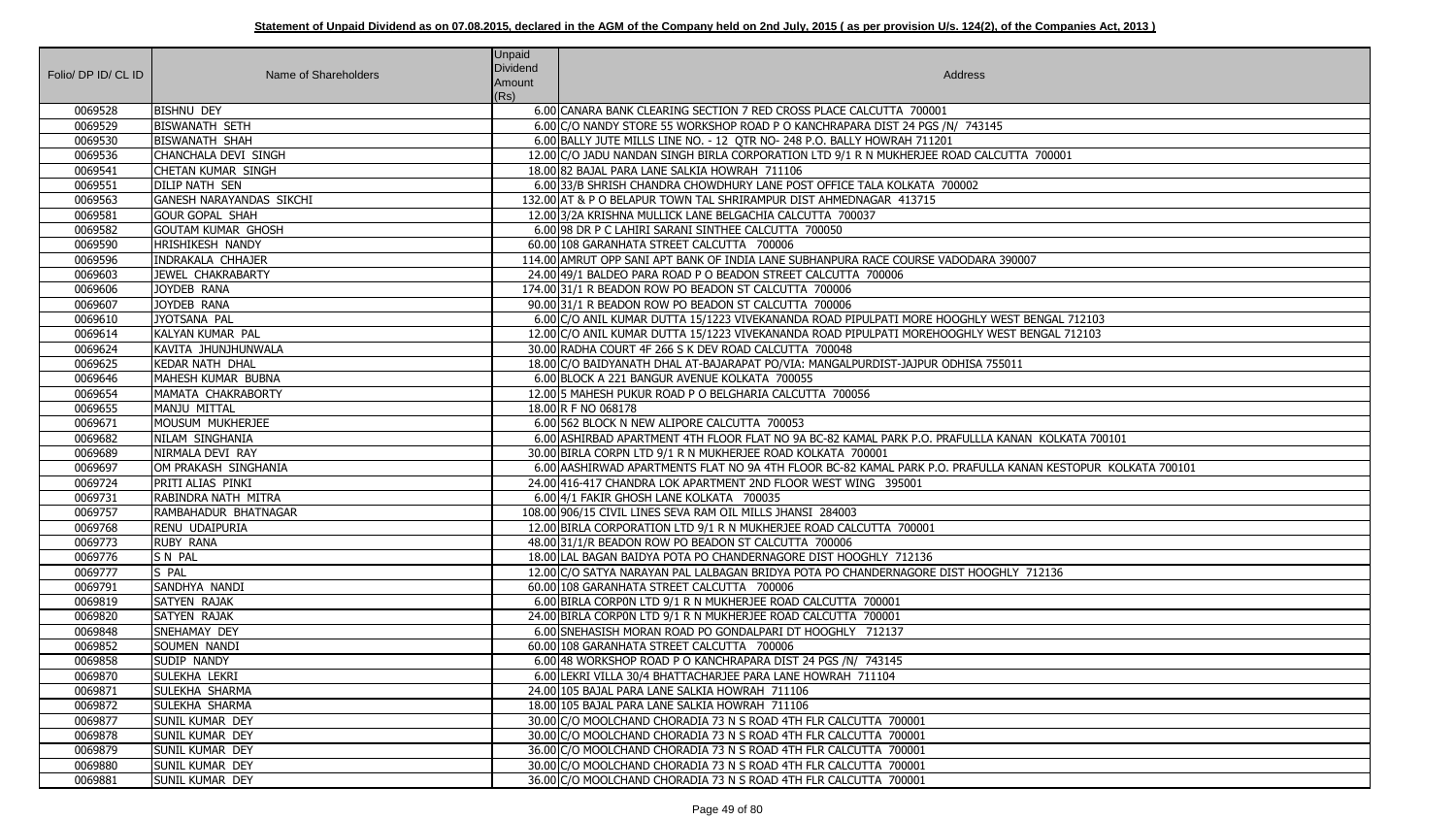| Folio/ DP ID/ CL ID | Name of Shareholders           | <b>Unpaid</b><br>Dividend<br>Amount<br>(Rs) | Address                                                                                                                      |
|---------------------|--------------------------------|---------------------------------------------|------------------------------------------------------------------------------------------------------------------------------|
| 0069882             | <b>SUNIL KUMAR DEY</b>         |                                             | 18.00 C/O MOOLCHAND CHORADIA 73 N S ROAD 4TH FLR CALCUTTA 700001                                                             |
| 0069883             | <b>SUNIL KUMAR DEY</b>         |                                             | 36.00 C/O MOOLCHAND CHORADIA 73 N S ROAD 4TH FLR CALCUTTA 700001                                                             |
| 0069884             | <b>SUNIL KUMAR DEY</b>         |                                             | 24.00 C/O MOOLCHAND CHORADIA 73 N S ROAD 4TH FLR CALCUTTA 700001                                                             |
| 0069886             | SUNIL T                        |                                             | 24.00 116/8 B C ROY ROAD BEHALA CALCUTTA 700034                                                                              |
| 0069894             | SUSMITA KARNAWAT               |                                             | 12.00 C/O TRICEL RUBBER INTERNATIONAL 5/1 CLIVE ROW ROOM 6/9 4TH FLOOR CALCUTTA 700001                                       |
| 0069901             | <b>TAPASHI SAHA</b>            |                                             | 120.00 4 GREEK CHURCH ROW EXTN KALIGHAT CALCUTTA 700026                                                                      |
| 0069903             | THOMAS P T                     |                                             | 210.00 19 SMITH LANE CALCUTTA 700013                                                                                         |
| 0069918             | VIJAY KUMAR SINGHANIA          |                                             | 6.00 ASHIRBAD APARTMENT 4TH FLOOR FLAT NO-9A BC-82 KAMAL PARK P.O. PRAFULLA KANAN KOLKATA 700101                             |
| 0070024             | RABINDRA NATH MITRA            |                                             | 6.00 4/1 FAKIR GHOSH LANE KOLKATA 700035                                                                                     |
| 0070025             | RABINDRA NATH MITRA            |                                             | 6.00 4/1 FAKIR GHOSH LANE KOLKATA 700035                                                                                     |
| 0070083             | DHAKSHINAMURTHY K              |                                             | 300.00 78/52B ANJUGAMNAGAR 3RD STREET JAFFERKHANPET CHENNAI 600083                                                           |
| 0070084             | DHAKSHINAMURTHY K              |                                             | 300.00 52B ANJUGAMNAGAR 3RD STREET JAFFERKHANPET CHENNAI 600083                                                              |
| 0070132             | <b>ABHISHEK CHAKRABORTY</b>    |                                             | 1080.00 C/O RENU GANGULY DEB BANERJEE RAOD AMRABATI KOLKATA 700039                                                           |
| 0070134             | KAMAL KUMAR MUKHERJEE          |                                             | 18.00 9/1C DHARMOTALA ROAD KASBA CALCUTTA 700042                                                                             |
| 0070189             | SHYAMAL KUMAR NANDI            |                                             | 42.00 125/B MANICKTALA STREET KOLKATA 700006                                                                                 |
| 0070190             | <b>DILIP KUMAR GHOSH</b>       |                                             | 6.00 16/1A BEADON STREET KOLKATA 700006                                                                                      |
| 0070191             | <b>SEEMA GHOSH</b>             |                                             | 6.00 16/1A BEADON STREET KOLKATA 700006                                                                                      |
| 0070200             | KRISHNARAO DATTATRAYA JOSHI    |                                             | 192.00 H NO 60 HANUMAN GALLI SITABULDI NAGPUR 440012                                                                         |
| 0070212             | RANAJIT GHOSH                  |                                             | 90.00 124/2/3 MANICKTALA ST KOLKATA 700006                                                                                   |
| 0070215             | ARJUNRAO PHALKE                |                                             | 528.00 C/O COL SARDAR MR PHALKE MALHAR KOTHI KOTHI ROAD CIVIL LINES DEWAS M.P 455001                                         |
| 0070357             | SANGEETA SOMANI                |                                             | 90.00 C/O JUGAL KISHORE BIYANI E/8/11 PURBASHA ESTATE 160 MANIKTALA MAIN RD KOLKATA 700054                                   |
| 0070360             | <b>DEBASISH PAN</b>            |                                             | 12.00 VILL NUTANGRAM P.O. MOGRA DIST HOOGHLY 712148                                                                          |
| 0070361             | ALPANA CHAKRABORTTY            |                                             | 6.00 VILL MERIA BHADRA KALITALA P.O. AKNA DIST HOOGHLY 712148                                                                |
| 0070389             | ALPANA CHAKRABORTTY            |                                             | 6.00 VILL MERIA P.O. AKNA DIST HOOGHLY 712148                                                                                |
| 0070390             | HIRU PAN                       |                                             | 6.00 VILL NUMAGRAM P.O. MOGRA DIST HOOGHLY 712148                                                                            |
| 0070391             | K M PAN                        |                                             | 6.00 C/O DEBASISH PAN VILL NUMAGRAM P.O. MOGRA DIST. HOOGHLY 712148                                                          |
| 0070400             | SHAKUNTALA RADHEY SHYAM SOMANI |                                             | 2592.00 1103/04 SAI DARSHAN MAHADA COMPLEX NEXT TO VERSOVA TELEPHONE EXCH VERSOVA MUMBAI 500058                              |
| 0070407             | <b>SUNITA RATHI</b>            |                                             | 90.00 C/O JUGAL KISHORE BIYANI E-8/11 PURBASHA ESTATE 160 MANICKTALLA MAIN RD KOLKATA 700054                                 |
| 0070408             | SANGEETA SOMANI                |                                             | 36.00 C/O JUGAL KISHORE BIYANI E-8/11 PURBASHA ESTATE 160 MANICKTALLA MAIN RD KOLKATA 700054                                 |
| 0070420             | <b>BIDYUT KUMAR GHOSH</b>      |                                             | 6.00 C/O DEBASISH PAN VILL NUTANGRAM PO MOGRA DT HOOGHLY 712148                                                              |
| 0070421             | <b>BISWANATH GHOSH</b>         |                                             | 6.00 C/O DEBASISH PAN VILL NUTANGRAM PO MOGRA DT HOOGHLY 712148                                                              |
| 0070422             | <b>HARU PAN</b>                |                                             | 6.00 NUTANGRAM P.O. MOGRA DT HOOGHLY 712148                                                                                  |
| 0070423             | SADANANDA GHOSH                |                                             | 6.00 C/O DEBASISH PAN VILL NUTANGRAM P.O. MOGRA DT HOOGHLY 712148                                                            |
| 0070424             | <b>CHAKRABORTTY</b>            |                                             | 6.00 C/O LATE SANTI RAM CHAKRABORTTY VILL MERIA KALITALA P.O. AKNA DT HOOGHLY 712148                                         |
| 0070425             | RAM GHOSH                      |                                             | 6.00 C/O DEBASISH PAN VILL NUTANGRAM P.O. MOGRA DITT HOOGHLY 712148                                                          |
| 0070426             | <b>KALI PADA GHOSH</b>         |                                             | 6.00 C/O DEBASISH PAN VILL NUTANGRAM P.O. MOGRA DT HOOGHLY 712148                                                            |
| 0070427             | PAN                            |                                             | 12.00 C/O DEBASISH PAN VILL NUTANGRAM P.O. MOGRA DT HOOGHLY 712148                                                           |
| 0070451             | ARUN SHANKAR MATHUR            |                                             | 270.00 ASK-RAYMOND JAMES SECURITIES INDIA LTD BAND BOX HOUSE /REAR/ 2ND FLOOR 254-D DR ANNIE BESANT ROAD WORLI MUMBAI 400025 |
| 0070460             | RITA DAS                       |                                             | 6.00 CHARAK DANGA BARASAT (N) 24PGS W B 743201                                                                               |
| 0070467             | <b>DEBU GHOSH</b>              |                                             | 6.00 C/O DEBASISH PAN VILL NUTANGRAM PO MOGRA DT HOOGHLY 712148                                                              |
| 0070468             | <b>NITU GHOSH</b>              |                                             | 6.00 C/O DEBASISH PAN VILL NUTANGRAM PO MOGRA DT HOOGHLY 712148                                                              |
| 0070469             | DIPAK BAG                      |                                             | 6.00 C/O DEBASISH PAN VILL NUTANGRAM PO MOGRA DT HOOGHLY 712148                                                              |
| 0070470             | <b>DEBU PAN</b>                |                                             | 6.00 C/O DEBASISH PAN VILL NUTANGRAM PO MOGRA DT HOOGHLY 712148                                                              |
| 0070471             | A BANERJEE                     |                                             | 6.00 C/O SHYAMAL CHAKRABORTY VILL MERIA PO AKNA DT HOOGHLY 712148                                                            |
| 0070472             | H PAN                          |                                             | 6.00 C/O DEBASISH PAN VILL NUTANGRAM PO MOGRA DT HOOGHLY 712148                                                              |
| 0070556             | S PAL                          |                                             | 6.00 C/O DEBASISH PAN P.O. MOGRA DT HOOGHLY VILL NUTANGRAM 712148                                                            |

| 00001                                      |
|--------------------------------------------|
|                                            |
|                                            |
| V KOLKATA 700101                           |
|                                            |
|                                            |
|                                            |
|                                            |
|                                            |
|                                            |
|                                            |
|                                            |
|                                            |
|                                            |
|                                            |
| $\overline{1}$                             |
| A 700054                                   |
|                                            |
|                                            |
|                                            |
|                                            |
|                                            |
| <b>MUMBAI 500058</b>                       |
| TA 700054                                  |
| TA 700054                                  |
|                                            |
|                                            |
|                                            |
|                                            |
| $\frac{2148}{5}$                           |
|                                            |
|                                            |
|                                            |
| O DR ANNIE BESANT ROAD WORLI MUMBAI 400025 |
|                                            |
|                                            |
|                                            |
|                                            |
|                                            |
|                                            |
|                                            |
|                                            |
|                                            |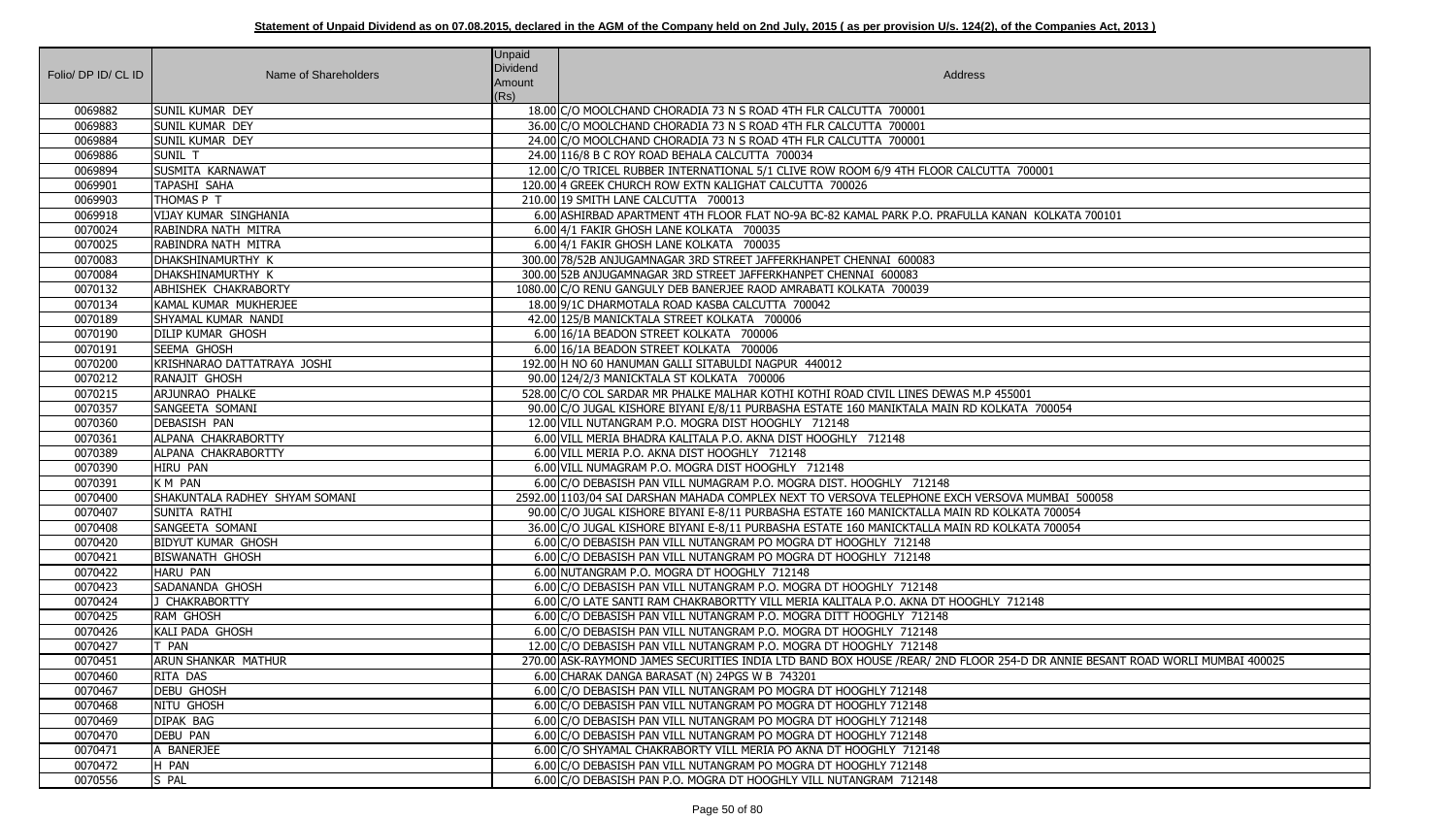| Folio/ DP ID/ CL ID | Name of Shareholders           | <b>Unpaid</b><br><b>Dividend</b><br>Amount<br>(Rs) | Address                                                                                      |
|---------------------|--------------------------------|----------------------------------------------------|----------------------------------------------------------------------------------------------|
| 0070557             | J GHOSH                        |                                                    | 6.00 C/O DEBASISH PAN P.O. MOGRA DT HOOGHLY VILL NUTANGRAM 712148                            |
| 0070562             | <b>SUNITA RATHI</b>            |                                                    | 42.00 C/O JUGAL KISHORE BIYANI E/8/11 PURBASHA ESTATE 160 MANIKTALLA MAIN RD KOLKATA 700054  |
| 0070619             | SOUMEN GHOSH                   |                                                    | 6.00 297 (156/B) BOURIPARA LANE GOLAP BAG PO SHEORAPHULLY DIST HOOGHLY W B 712223            |
| 0070624             | MILIND SHARAD DEO              |                                                    | 270.00 32/2 B SHRAMSAKPHLYA SOC BUNGLOW NO.2 ERANDWANA PUNE MAHARASHTRA 411004               |
| 0070640             | <b>BIMAL MOITRA</b>            |                                                    | 1632.00 1/3 RUPCHAND MUKHERJEE LANE BHOWANIPORE KOLKATA 700020                               |
| 0070654             | YUDHISTER PAL SOOD             |                                                    | 270.00 HOUSE NO 88 1ST FLR SATYA NIKETAN MOTI BAGH NEW DELHI 110021                          |
| 0070705             | <b>ATANU PAL</b>               |                                                    | 6.00 C/O DEBASISH PAN VILL NATUNGRAM P O MOGRA DIST HOOGHLY 712148                           |
| 0070706             | <b>GOURAB DAS</b>              |                                                    | 6.00 C/O HIRU PAN VILL NUTANGRAM P O MOGRA DIST HOOGHLY 712148                               |
| 0070711             | CHANDRALATA CHARIYA            |                                                    | 270.00 3/53 GEETA COLONY DELHI                                                               |
| 0070731             | SUKAMAL DAS                    |                                                    | 6.00 50 A P ADDYA LANE SHEORAPHULI HOOGHLY 712223                                            |
| 0070734             | KASHI NATH BATABYAL            |                                                    | 6.00 C/O HIRU PAN PO MOGRA VILL NUTANGRAM DIST HOOGHLY 712148                                |
| 0070735             | TAPAS KUMAR PAN                |                                                    | 6.00 PO MOGRA VILL NUTANGRAM HOOGHLY 712148                                                  |
| 0070736             | MOUSUMI DAS                    |                                                    | 6.00 C/O HIRU PAN PO MOGRA VILL NUTANGRAM HOOGHLY 712148                                     |
| 0070737             | D BAG                          |                                                    | 6.00 C/O DEBASISH PAN PO MOGRA VILL NUTANGRAM HOOGHLY 712148                                 |
| 0070738             | TARA PADA PAL                  |                                                    | 6.00 C/O HIRU PAN PO MOGRA VILL NUTANGRAM HOOGHLY 712148                                     |
| 0070739             | D K PAN                        |                                                    | 6.00 C/O HIRU PAN PO MOGRA VILL NUTANGRAM HOOGHLY 712148                                     |
| 0070748             | <b>GOURAB DAS</b>              |                                                    | 6.00 C/O HIRU PAN VILL NUTANGRAM P.O MOGRA DIST HOOGHLY W B 712148                           |
| 0070749             | D PAN                          |                                                    | 12.00 C/O HIRUPAN VILL NUTANGRAM P.O MOGRA DIST HOOGHLY W B 712148                           |
| 0070750             | <b>BIDYUT KUMAR GHOSH</b>      |                                                    | 6.00 DEBASISH PAN VILL NUTANGRAM P.O MOGRA DIST HOOGHLY W B 712148                           |
| 0070751             | H K PAN                        |                                                    | 6.00 C/O DEBASISH PAN VILL NUTANGRAM P.O MOGRA DIST HOOGHLY W B 712148                       |
| 0070752             | <b>BISWANATH GHOSH</b>         |                                                    | 6.00 C/O DEBASISH PAN VILL NUTANGRAM P.O MOGRA DIST HOOGHLY W B 712148                       |
| 0070753             | KALI PADA GHOSH                |                                                    | 6.00 C/O DEBASISH PAN VILL NUTANGRAM P.O MOGRA DIST HOOGHLY W B 712148                       |
| 0070754             | <b>DEBU GHOSH</b>              |                                                    | 6.00 C/O DEBASISH PAN VILL NUTANGRAM P.O MOGRA DIST HOOGHLY W B 712148                       |
| 0070755             | RAM GHOSH                      |                                                    | 6.00 C/O DEBASISH PAN VILL NUTANGRAM P.O MOGRA DIST HOOGHLY W B 712148                       |
| 0070756             | <b>NITU GHOSH</b>              |                                                    | 6.00 C/O DEBASISH PAN VILL NUTANGRAM P.O MOGRA DIST HOOGHLY W B 712148                       |
| 0070757             | ALPANA CHAKRABORTTY            |                                                    | 12.00 VILL MERIA BHADRAKALITALA P.O AKNA DIST HOOGHLY W B 712148                             |
| 0070758             | <b>DEBASISH PAN</b>            |                                                    | 12.00 VILL NUTANGRAM P.O MOGRA DIST HOOGHLY W B 712148                                       |
| 0070772             | RAJA GHOSH                     |                                                    | 6.00 VILLAGE & POST DIGSUI DIST HOOGHLY 712148                                               |
| 0070774             | SOMNATH CHATTERJEE             |                                                    | 6.00 27/6 SURYA SEN STREET 2ND FLOOR KOLKATA 700009                                          |
| 0070787             | SUSHMITA LEKRI                 |                                                    | 6.00 30/4 BHATTACHARJEE PARA LANE HOWRAH 711104                                              |
| 0070804             | <b>ANITA GUPTA</b>             |                                                    | 54.00 C/O DURGA CONSTRUCHTION JABA KUSUME 34 C R AVENUE 3RD FLOOR ROOM NO 1 KOLKATA 700012   |
| 0070821             | PURABI GHOSH                   |                                                    | 6.00 297 (156/B) BOURI PARA LANE GOLAP BAG PO SHEORAPHULLY DT HOOGHLY 712223                 |
| 0070863             | <b>DEBDURLAV GHOSHAL</b>       |                                                    | 270.00 6/C GREEN PARK FLAT 4C GANGULY BAGAN KOLKATA 700084                                   |
| 0071000             | NEERAJ JHUNJHUNWALA            |                                                    | 12.00 9 ANIL ROY ROAD 1ST FLOOR KOLKATA 700029                                               |
| 0071014             | <b>ASHUTOSH SHRIVASTAVA</b>    |                                                    | 780.00 PLOT NO 384 KHARE TOWN DHARAMPETH NAGPUR 440010                                       |
| 0071118             | SHASHWAT SINGHAL               |                                                    | 198.00 14 SAMMELAN MARG ALLAHABAD 211003                                                     |
| 0071311             | <b>ANAND KUMAR AGARWAL</b>     |                                                    | 6.00 65/1 BONDEL ROAD 2ND FLOOR FLAT 2A KOLKATA 700019                                       |
| 0071312             | RONAK AGARWAL (MINOR)          |                                                    | 6.00 65/1 BONDEL ROAD 2ND FLOOR FLAT - 2A KOLKATA 700019                                     |
| 0071330             | SUNITA AGARWAL                 |                                                    | 270.00 KIRAN VIHAR NEAR KAD KAD DOOMA FLATS DELHI 110092                                     |
| 0071331             | NONIGOPAL NEOGI                |                                                    | 6.00 P.O. & VILL DIGSUI DT. HOOGHLY 712148                                                   |
| 0071392             | <b>D P BURGHER</b>             |                                                    | 270.00 14A 3RD FLOOR MARUTHI APTS NO 87 DR ALAGAPPA CHETTY ROAD PURASAIWAKKAM CHENNAI 600084 |
| 0071399             | <b>AASHISH SURENDRA SHROFF</b> |                                                    | 300.00 ROOM NO 9 R K IRANI CHAWL NEW PRABHADEVI ROAD MUMBAI 400025                           |
| 0071417             | <b>BROJAGOPAL NEOGI</b>        |                                                    | 6.00 PO + VILL= DIGSUI DT- HOOGLHY 712148                                                    |
| 0071419             | ANU CHADHA                     |                                                    | 600.00 IIE-329 JAI NARAYAN VYAS COLONEY BIKANER RAJASTHAN                                    |
| 0071444             | K R VIJAYARAJA                 |                                                    | 330.00 NO-130 7TH CROSS BDA HIG LAYOUT RMV EXTN-II STAGE BANGALORE 560094                    |
| 0071450             | <b>GITA RANI SAHA</b>          |                                                    | 18.00 63/3 B T ROAD KOLKATA 700090                                                           |

| A 700054           |  |
|--------------------|--|
|                    |  |
|                    |  |
|                    |  |
|                    |  |
|                    |  |
|                    |  |
|                    |  |
|                    |  |
|                    |  |
|                    |  |
|                    |  |
|                    |  |
|                    |  |
|                    |  |
|                    |  |
|                    |  |
|                    |  |
|                    |  |
|                    |  |
| <b>CATA 700012</b> |  |
|                    |  |
|                    |  |
|                    |  |
|                    |  |
|                    |  |
|                    |  |
| ENNAI 600084       |  |
|                    |  |
|                    |  |
|                    |  |
|                    |  |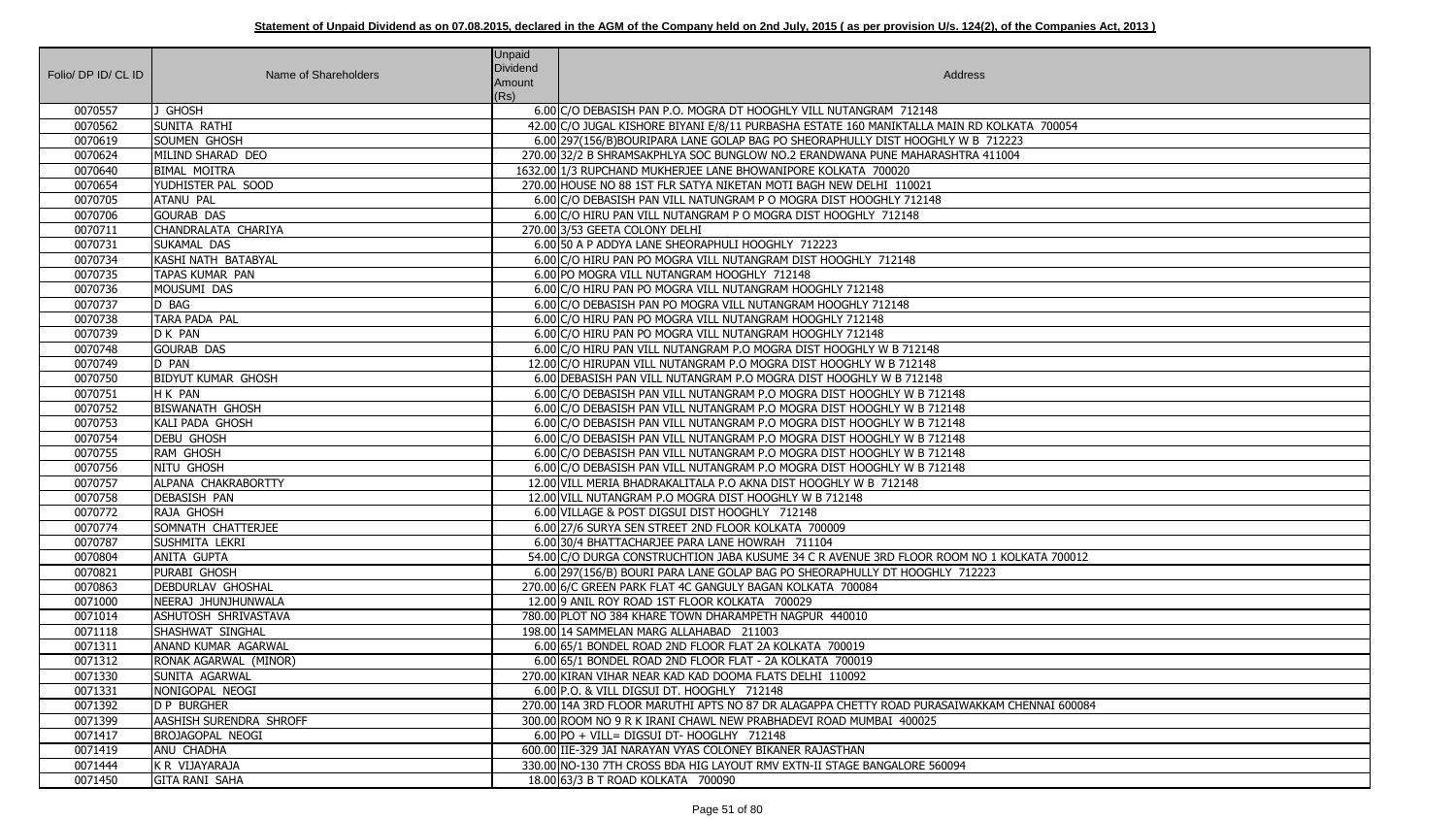| Folio/ DP ID/ CL ID | Name of Shareholders            | <b>Unpaid</b><br><b>Dividend</b><br>Amount<br>(Rs) | Address                                                                             |
|---------------------|---------------------------------|----------------------------------------------------|-------------------------------------------------------------------------------------|
| 0071456             | <b>ATUL GUPTA</b>               |                                                    | 540.00 B5/89 PASCHIM VIHAR NEW DELHI 110063                                         |
| 0071465             | SANTANU CHAKRABORTY             |                                                    | 90.00 9/79 NETAJI NAGAR TOLLYGUNGE KOLKATA 700092                                   |
| 0071491             | <b>PRACHIM NANDU</b>            |                                                    | 270.00 2ND FLOOR DESHMUKH WADI P K ROAD MULUND(W) MUMBAI 400080                     |
| 0071498             | SAIKAT CHAKRABORTY              |                                                    | 6.00 VILL. MAZILPUR NANDIPARA DIST. 24 PARGANAS (S) 743337                          |
| 0071540             | <b>ANUP KUMAR GUPTA</b>         |                                                    | 42.00 G-104 SECTOR-41 NOIDA U.P. 201301                                             |
| 0071554             | PURVI ROHITBHAI DESAI           |                                                    | 540.00 RUPAM COLLEGE ROAD N/R NATPUR BANK NADIAD GUJARAT 387001                     |
| 0071658             | <b>BIJOY KUMAR JHUNJHUNWALA</b> |                                                    | 12.00 FLAT NO 74GULMOHAR BUILDING 6-C MIDDLETON STREET KOLKATA 700071               |
| 0071727             | JAI KUMAR KARNANI               |                                                    | 720.00 1A HUNGERFORD STREET KOLKATA 700016                                          |
| 0071830             | SHASHI VERMA                    |                                                    | 540.00 236 JAIPUR HOUSE AGRA 282010                                                 |
| 0071924             | ANITA DEY                       |                                                    | 6.00 SNEHASISH MORAN ROAD NR. WATER TANK P.O. GONDALPARA DT. HOOGHLY 712137         |
| 0071925             | SOURAV DEY                      |                                                    | 6.00 SHEHASISH MORAN ROAD NR. WATER TANK P.O. GONDALPARA DT. HOOGHLY 712137         |
| 0071926             | SNEHAMAY DEY                    |                                                    | 18.00 SNEHASISH MORAN ROAD NR. WATER TANK P.O. GONDALPARA DT. HOOGHLY 712137        |
| 0071961             | <b>SHYAM SUNDER VIJAY</b>       |                                                    | 6.00 F-35 MEHER MANZIL LANE GARDEN REACH KOLKATA 700024                             |
| 0071982             | SUMITA ADDY                     |                                                    | 72.00 84 RAKHALDAS ADDY ROAD CHETLA KOLKATA 700027                                  |
| 0072220             | <b>SUNIL G MEHTA</b>            |                                                    | 810.00 4/A BRIGHTON NO. 1 68/D NEPEAN SEA ROAD MUMBAI 400006                        |
| 0072227             | <b>REKHA SEAL</b>               |                                                    | 114.00 32A COLLEGE STREET KOLKATA 700073                                            |
| 0072228             | MOUMITA SEAL                    |                                                    | 72.00 32A COLLEGE STREET KOLKATA 700073                                             |
| 0072301             | SANJANA AGARWALA                |                                                    | 300.00 CHAMARIA NIWAS SHANTI PARA P.O. DIBRUGARH ASSAM 786001                       |
| 0072303             | KARTIK SEKSARIA                 |                                                    | 540.00 A-1105 SATELLITE TOWER 261 FILM CITY ROAD GOREGAON(E) MUMBAI 400063          |
| 0072341             | NARESH AGARWAL                  |                                                    | 312.00 28/1 DURGAPORE LANE KOLKATA 700027                                           |
| 0072356             | NEERAJ BAGARIA                  |                                                    | 810.00 33/1NETAJI SUBHASH ROAD ROOM NO. 674 6TH FLOOR MARSHALL HOUSE KOLKATA 700001 |
| 0072367             | <b>GANGA SAHAI PANDEY</b>       |                                                    | 234.00 311 RABINDRA SARANI 2ND FLOOR ROOM NO. 15 KOLKATA 700006                     |
| 0072368             | <b>GANGESH PANDEY</b>           |                                                    | 66.00 311 RABINDRA SARANI 2ND FLOOR KOLKATA 700006                                  |
| 0072385             | <b>RAJ KUMAR AGARWAL</b>        |                                                    | 360.00 3/109 VISNU PURI KANPUR 208002                                               |
| 0072398             | CHANDER PATI                    |                                                    | 180.00 W/O RANBIR SINGH MAAN V.P.O RAJTHAL TER-HANSI DIST. HISSAR HARYANA 125039    |
| 0072482             | SHILPA PRADHAN                  |                                                    | 600.00 PALASH B.T.I. ROAD SHERPURA VIDISHA (M.P.) 464001                            |
| 0072504             | <b>DEVESH SHARMA</b>            |                                                    | 222.00 551 'N' BLOCK NEW ALIPORE KOLKATA 700053                                     |
| 0072557             | SUNITA SOMANI                   |                                                    | 18.00 16-A AMHERST STREET 2ND FLOOR KOLKATA 700009                                  |
| 0072561             | KAMAL SINGH BHUTORIA            |                                                    | 12.00 56 NETAJI SUBHAS ROAD KOLKATA 700001                                          |
| 0072565             | NIRMALA SHARMA                  |                                                    | 36.00 ROOM NO 607 (6TH FLOOR) 4 FAIRLIE PLACE KOLKATA 700001                        |
| 0072582             | SHAMAL PAL CHOWDHURI            |                                                    | 6.00 41/3 RABINDRANATH TAGORE ROAD P.O. DAKSHINESWAR KOLKATA 700076                 |
| 0072616             | KAMAL SINGH BHUTORIA            |                                                    | 6.00 56 NETAJI SUBHAS ROAD KOLKATA 700001                                           |
| 0072666             | <b>DEVIKARAJE PHALKE</b>        |                                                    | 150.00 MALHAR KOTHI CIVIL LINES DEWAS MP                                            |
| 0072677             | JEHANGIR R BISNEY               |                                                    | 540.00 27 RAGHAVA RAINA TOWERS 5-8-352 CHIRAG ALI LANE HYDERABAD                    |
| 0072684             | <b>SAMIR KUMAR SAHA</b>         |                                                    | 24.00 SAHA LODGE 27/45BK.M.NASKAR.ROAD REGENT PARK-PO KOLKATA 700040                |
| 0072693             | VISHAL RATHI                    |                                                    | 18.00 C/O. SUNRISE SPARES CO.PVT.LTD 5CLIVE ROW 3RD FLOOR ROOM NO.67 KOLKATA 700001 |
| 0072707             | <b>PURVESH VASANTLAL MEHTA</b>  |                                                    | 600.00 21 SHANTI C.H.S. LTD. 2UNNATH NAGAR S.V. ROAD GOREGAON (W) MUMBAI 400062     |
| 0072713             | SHASHWAT SINGHAL                |                                                    | 42.00 14 SAMMELAN MARG ALLAHABAD 211003                                             |
| 0072726             | <b>PANNA LAL GOENKA HUF</b>     |                                                    | 12.00 401 ALAP AVENUE PARK COLONY JAMNAGAR GUJRAT 361008                            |
| 0072760             | SANDEEP KAYASTHA                |                                                    | 600.00 D-67 ANAND NIKETAN NEW DELHI 110021                                          |
| 0072773             | UMA DOKANIA                     |                                                    | 1440.00 CG-19SECTOR-2 SALT LAKE CITY KOLKATA 700091                                 |
| 0072836             | <b>MANISH KUMAR</b>             |                                                    | 288.00 POPAT FALIARANDER SURAT GUJARAT 395005                                       |
| 0072848             | PANKAJ KUMAR MAHAPATRA          |                                                    | 162.00 45NANDALAL MITRA LANE NEAR-ITI KOLKATA 700040                                |
| 0072859             | <b>RAJ KUMAR SARDA</b>          |                                                    | 192.00 GEETANJALI APPARTMENT BLOCK-63RD FLOOR VIP ROAD KOLKATA 700157               |
| 0072869             | <b>SANJAY KANAIYALAL PARIKH</b> |                                                    | 870.00 G-4SARASHWATI FLATS NEAR SBIOPP-GANDHI GRAM RLY STATION AHMEDABAD 380009     |
| 0072894             | PARTHA MALLICK                  |                                                    | 18.00 GHUTIA BAZAR GOALA PARA P.O & DIST-HOOGHLY W.B. 712103                        |

| $\overline{01}$ |
|-----------------|
|                 |
|                 |
|                 |
|                 |
|                 |
|                 |
|                 |
|                 |
|                 |
|                 |
|                 |
| $\overline{1}$  |
|                 |
|                 |
|                 |
|                 |
|                 |
|                 |
|                 |
|                 |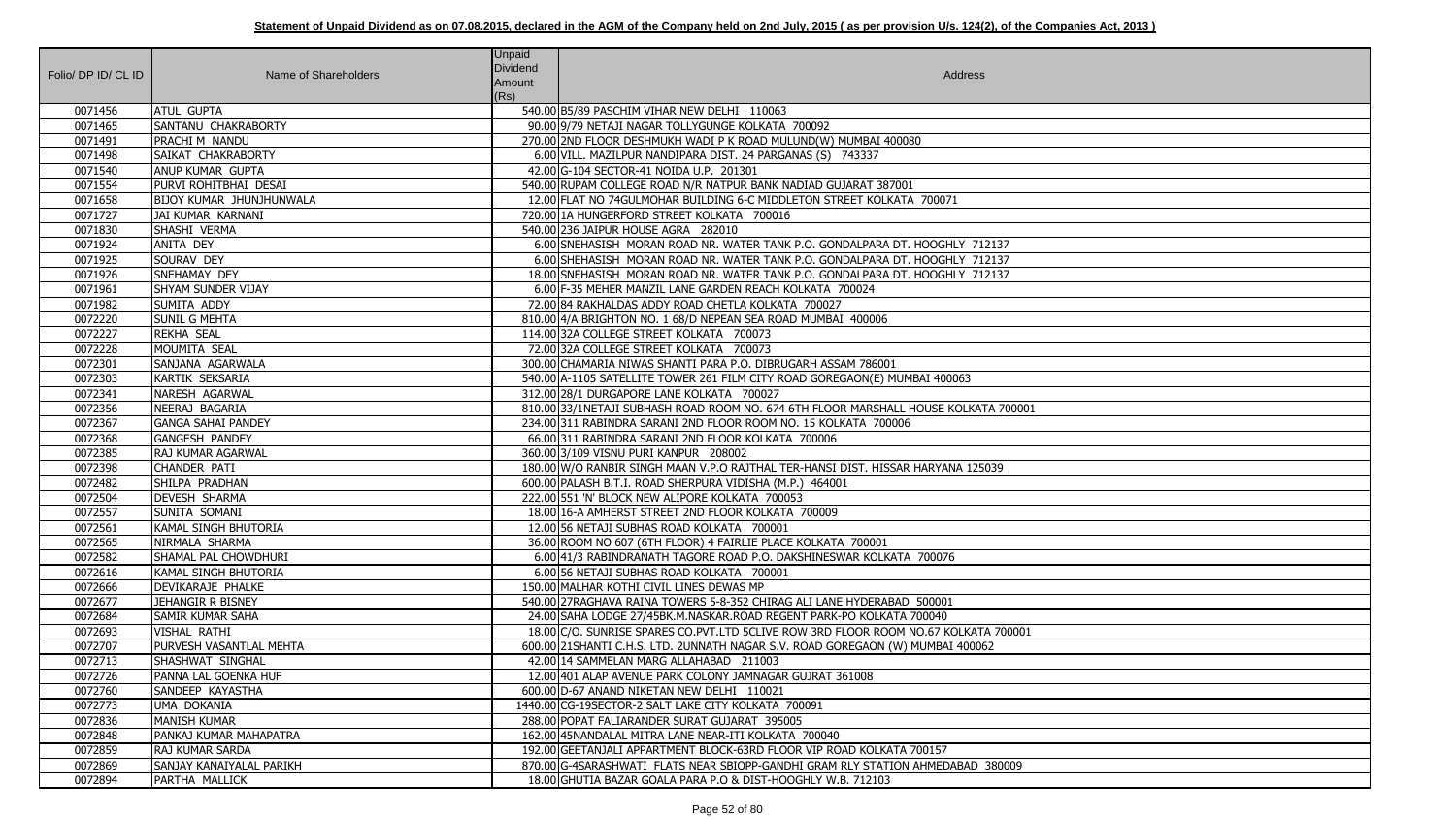| Folio/ DP ID/ CL ID | Name of Shareholders         | <b>Unpaid</b><br>Dividend<br>Amount<br>(Rs) | Address                                                                                             |
|---------------------|------------------------------|---------------------------------------------|-----------------------------------------------------------------------------------------------------|
| 0072896             | SUDEB SARKAR                 |                                             | 84.00 C/O.BIRLA CORPORATION LTD (INDIRECT TAX DIVISON) 9/1R.N.MUKHERJEE ROAD KOLKATA 700001         |
| 0072905             | <b>BABY AGARWAL</b>          |                                             | 6.00 50/4 BOSE PUKUR ROAD KASBA KOLKATA WEST BENGAL 700042                                          |
| 0072935             | <b>V GOPALAN</b>             |                                             | 600.00 17/206SHIV MAHAL SION (E) MUMBAI MAHARASHTRA 400022                                          |
| 0072938             | <b>SUDEB SARKAR</b>          |                                             | 36.00 C/O SUDEB SARKAR 36PURBA PARACHOTO BAZAR P.O BARA BAHAR KONNAGERHOOGHLY                       |
| 0072974             | AMITAVA BANERJEE             |                                             | 30.00 C/O AMIT MAITRA 38/1EMANICK TALA MAIN ROAD KOLKATA 700054                                     |
| 0073060             | ANITA JHUNJHUNWALA           |                                             | 72.00 10/C PUDDA PUKER ROAD 2ND FLOOR KOLKATA 700020                                                |
| 0073068             | <b>SANJAY R SHAH</b>         |                                             | 510.00 385/07 HARI OM CO OP HSG.SOC. R.S.C.30 SECTOR NO.3 CHARKOP KANDIVALI(W) MUMBAI 400067        |
| 0073211             | SIDDHARTH SARAN SINGH        |                                             | 540.00 88 SATYA NIKETAN GROUND FLOOR MOTI BAGH-2 NEW DELHI 110021                                   |
| 0073241             | <b>RITU BHAGAT</b>           |                                             | 540.00 13 DAYANAND VIHAR VIKAS MARG EXTN. DELHI 110092                                              |
| 0073267             | <b>SUBRATA DAS</b>           |                                             | 6.00 CHARAK DANGA 4TH LANE P.O. BARASAT KOLKATA 700124                                              |
| 0073278             | R PADMA                      |                                             | 270.00 JAINS ASHRAYA PHASE 1 BLOCK 1 FOL VEEMBULIAMMAN KOVIL STREET CHENNAI 600092                  |
| 0073292             | <b>RAJESH KUMAR SHAW</b>     |                                             | 30.00 20A DEODAR STREET BALLYGUNGE KOLKATA 700019                                                   |
| 0073314             | SHYAMAL KUMAR GANGULY        |                                             | 1500.00 78/4/6 THAKUR RAMKRISHNA LANE HOWRAH 711104                                                 |
| 0073323             | SNEHA JAISWAL                |                                             | 12.00 SIXEMES CO-OP.HSG.SOCIETY LTD P-77/79 C I T ROAD SCHEME-VIM(S) FLAT B-3/9 KOLKATA 700054      |
| 0073328             | PARTHA SARKAR                |                                             | 6.00 221/1 SATIN SEN NAGAR P.O.NEW BARRACKPORE DIST.NORTH 24 PARGANAS KOLKATA 700131                |
| 0073329             | <b>BIMAL KRISHNA SARKAR</b>  |                                             | 6.00 221/1 SATIN SEN NAGAR P.O.NEW BARRACKPOR 24 PARGANAS NORTH KOLKATA 700131                      |
| 0073330             | <b>BIMAL KRISHNA SARKAR</b>  |                                             | 6.00 221/1 SATIN SEN NAGAR P.O.NEW BARRACKPORE NORTH 24 PARGANAS 743276                             |
| 0073331             | APARNA SARKAR                |                                             | 6.00 221/1 SATIN SEN NAGAR P.O.NEW BARRACKPORE DIST.NORTH 24-PARGANAS KOLKATA 700131                |
| 0073338             | <b>BALMUKAND MAHESHWARI</b>  |                                             | 120.00 NUTAN GRAM P.O.MAGRA DIST.HOOGHLY WEST BENTAL 712148                                         |
| 0073354             | DEBASHIS MUKHERJEE           |                                             | 6.00 3 MIR BAHAR GHAT STREET KOLKATA MUNICIPAL CORPORATION BURRA BAZAR KOLKATA 700007               |
| 0073359             | SUDHA MODI                   |                                             | 540.00 18 KALI KRISHNA TAGORE STREET 1ST FLOOR KOLKATA 700007                                       |
| 0073365             | JAYSHREE SHRENIK SHAH        |                                             | 270.00 10 NILKANTH VARNI CO.OP.SOCIETY OPP.VASNA BUS STAND VASNA AHMEDABAD 380007                   |
| 0073369             | <b>REWO NENUMAL GIDWANI</b>  |                                             | 540.00 12/135 RAM KRISHNA NAGAR KHAR(W) MUMBAI 400052                                               |
| 0073373             | <b>SUJOY KUMAR MUKHERJEE</b> |                                             | 594.00 C/O NATH MAL MAHESWARI P-3 LAKE TOWN BLOCK-B KOLKATA 700089                                  |
| 0073391             | PEALI DAS                    |                                             | 6.00 P.O. AND VILL. PODRAH SHIBTOLA HOWRAH 711109                                                   |
| 0073398             | KAKALI KARMAKAR              |                                             | 6.00 VILL+P.O.PODRAH SHIBTOLA DIST.HOWRAH 711109                                                    |
| 0073400             | <b>GIRRAJ KISHORE DAGA</b>   |                                             | 12.00 P-112 C I T ROAD SCHEME NO. VIM PHHOLBAGAN KOLKATA 700054                                     |
| 0073403             | <b>GIRRAJ KISHORE DAGA</b>   |                                             | 12.00 P112 CIT ROAD SCHEME NO VIM PHOOLBAGAN KOLKATA 700054                                         |
| 0073409             | <b>CHANDRA KALA DAGA</b>     |                                             | 12.00 P/112 C U T SCHEME VI-M PHOOLBAGAN KOLKATA 700054                                             |
| 0073418             | <b>VIVEK DAGA</b>            |                                             | 6.00 P-112 CIT ROAD SCHEME NO.VIM PHOOLBAGAN KOLKATA 700054                                         |
| 0073419             | KAPISH DAGA                  |                                             | 6.00 P-112 CIT ROAD SCHEME NO.VIM PHOOLBAGAN KOLKATA 700054                                         |
| 0073421             | URMILA SHARMA                |                                             | 6.00 C/O AJAY HARITWAL BIRLA EASTERN LTD 9/1 R N MUKHERJEE ROAD KOLKATA 700001                      |
| 0073426             | RAJNI MAHESHWARI             |                                             | 6.00 SHANTINIKETAN APPARTMENT 20 ROUND TANK LANE BLDG. NO.D FLAT NO.103 HOWRAH 711101               |
| 0073427             | <b>KIRAN JHAWER</b>          |                                             | 6.00 92-C/3-6A N K BANERJEE STREET FLAT NO.A P.ORISHRA HOOGLY 712248                                |
| 0073428             | <b>SUSHILA DEVI JHAWER</b>   |                                             | 6.00 SHREE MADHUWAN APPTTS FLAT NO.A92C/3 6A N K BANERJEE STREET P.O.RISHRA HOOGHLY 712248          |
| 0073429             | <b>BASANT KUMAR JHAWER</b>   |                                             | 6.00 SHREE MADHUWAN APARTMENT FLAT NO.A 92-C/3-6A N K BANERJE STREET P.O.RISHRA DIST.HOOGHLY 712248 |
| 0073431             | <b>SUBHAJIT SARKAR</b>       |                                             | 6.00 37/1 PARK AVENUE MODERN PARK SANTOSHPUR KOLKATA 700075                                         |
| 0073432             | MINAKSHI DAGA                |                                             | 6.00 P-112 CIT ROAD SCHEME NO VIM PHOOLBAGAR KOLKATA 700054                                         |
| 0073433             | <b>VIVEK DAGA</b>            |                                             | 6.00 P-112 C I T ROAD SCHEME NO VIM PHOOLBAGAN KOLKATA 700054                                       |
| 0073434             | KAPISH DAGA                  |                                             | 6.00 P-112 C I T ROAD SCHEME NO VIM PHOOLBAGAN KOLKATA 700054                                       |
| 0073435             | MINAKSHI DAGA                |                                             | 6.00 P-112 C I T ROAD SCHEME NO. VIM PHOOLBAGAN KOLKATA 700054                                      |
| 0073438             | <b>GIRRAJ KISHORE DAGA</b>   |                                             | 6.00 P-112 C I T ROAD SCHEME NO. VIM PHOOLBAGAN KOLKATA 700054                                      |
| 0073439             | <b>VIVEK DAGA</b>            |                                             | 6.00 P-112 C I T ROAD SCHEMEN NO.VIM PHOOLBAGAN KOLKATA 700054                                      |
| 0073440             | KAPISH DAGA                  |                                             | 6.00 P-112 C I T ROAD SCHEME NO. VIM PHOOLBAGAN KOLKATA 700054                                      |
| 0073441             | <b>CHANDRA KALA DAGA</b>     |                                             | 6.00 P-112 C I T ROAD SCHEME NO. VIM PHOOLBAGAN KOLKATA 700054                                      |
| 0073443             | MINAKSHI DAGA                |                                             | 6.00 P-112 C I T ROAD SCHEME NO.VIM PHOOLBAGAN KOLKATA 700054                                       |
|                     |                              |                                             |                                                                                                     |

| TA 700001           |
|---------------------|
|                     |
|                     |
|                     |
|                     |
|                     |
| 1 400067            |
|                     |
|                     |
|                     |
|                     |
|                     |
| TA 700054           |
| 0131                |
|                     |
|                     |
| 0131                |
|                     |
| 700007              |
|                     |
|                     |
|                     |
|                     |
|                     |
|                     |
|                     |
|                     |
|                     |
|                     |
| 711101              |
|                     |
| HLY 712248          |
| DIST.HOOGHLY 712248 |
|                     |
|                     |
|                     |
|                     |
|                     |
|                     |
|                     |
|                     |
|                     |
|                     |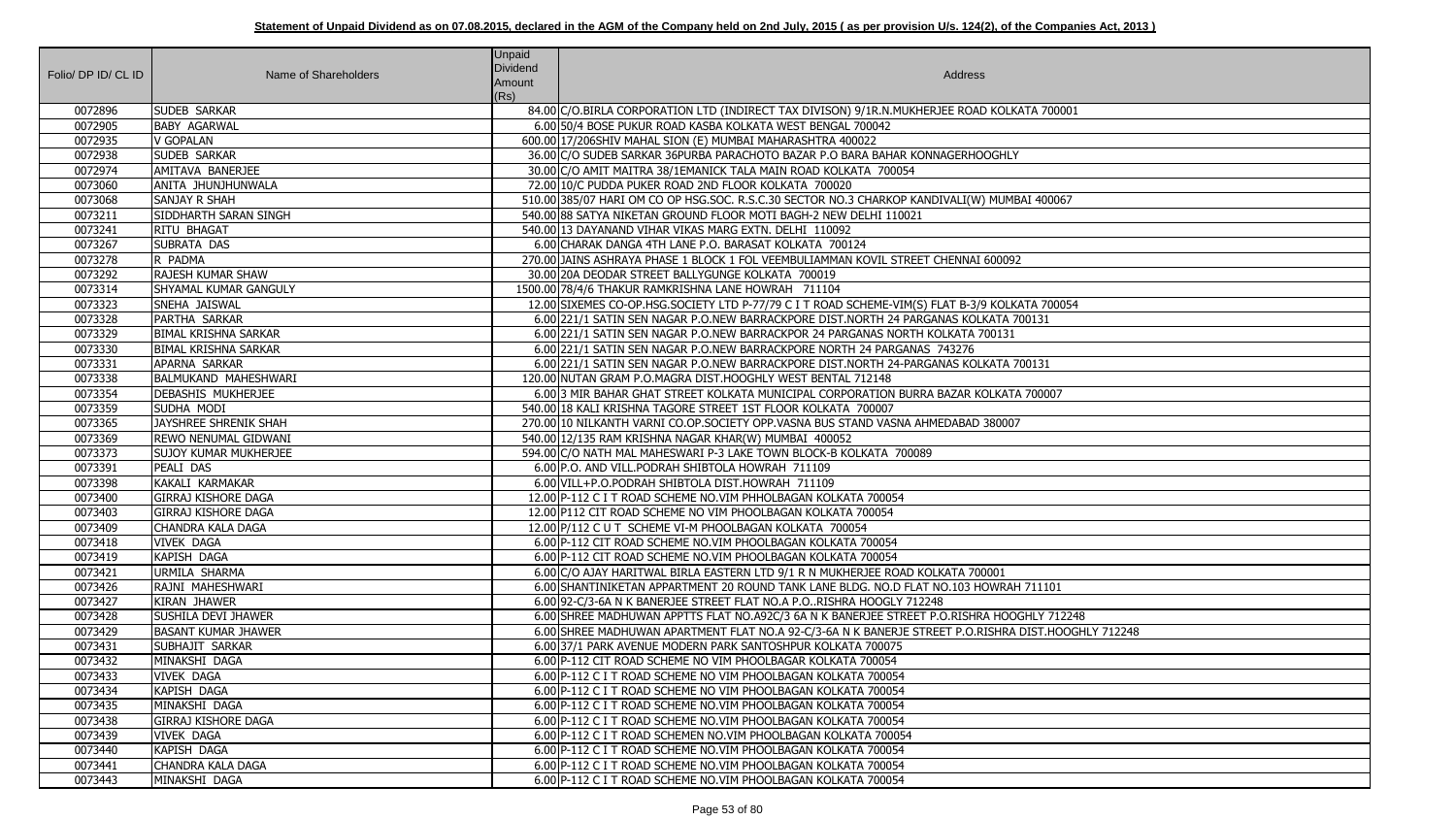| Folio/ DP ID/ CL ID             |                                                  | <b>Unpaid</b><br>Dividend |                                                                                                                                |
|---------------------------------|--------------------------------------------------|---------------------------|--------------------------------------------------------------------------------------------------------------------------------|
|                                 | Name of Shareholders                             | Amount                    | Address                                                                                                                        |
|                                 |                                                  | (Rs)                      |                                                                                                                                |
| 0073451                         | <b>AMIT KUMAR BANERJEE</b>                       |                           | 6.00 7/A DARJEE PARA BYE LANE KOLKATA 700006                                                                                   |
| 0073452                         | <b>VIVEK DAGA</b>                                |                           | 6.00 P-112 CIT ROAD SCHEME NO.VIM PHOOLBAGAN KOLKATA 700054                                                                    |
| 0073453                         | MINAKSHI DAGA                                    |                           | 6.00 P-112 CIT ROAD SCHEME NO VIM PHOOLBAGAN KOLKATA 700054                                                                    |
| 0073454                         | <b>VIVEK DAGA</b>                                |                           | 6.00 P-112 CIT SCHEME NO VIM PHOOLBAGAN KOLKATA 700054                                                                         |
| 0073455                         | KAPISH DAGA                                      |                           | 6.00 P-112 CIT ROAD SCHEME VIM PHOOLBAGAN KOLKATA 700054                                                                       |
| 0073457                         | <b>MADAN LAL JAIN</b>                            |                           | 90.00 T-945 BAGH ROAJI DISHAN GANJ DELHI 110006                                                                                |
| 0073461                         | <b>CHANDRA KALA DAGA</b>                         |                           | 6.00 P-112 C I T SCHEME NO.VIM PHOOLBAGAN KOLKATA 700054                                                                       |
| 0073463                         | MINAKSHI DAGA                                    |                           | 6.00 P-112 C I T ROAD SCHEMEN NO VIM PHOOLBAGAN KOLKATA 700054                                                                 |
| 0073465                         | <b>CHANDRA KALA DAGA</b>                         |                           | 6.00 P-112 C I T ROAD SCHEME NO. VIM PHOOLBAGAN KOLKATA 700054                                                                 |
| 0073467                         | MINAKSHI DAGA                                    |                           | 6.00 P-112 C I T ROAD SCHEME NO. VIM PHOOLBAGAN KOLKATA 700054                                                                 |
| 0073468                         | <b>CHANDRA KALA DAGA</b>                         |                           | 6.00 P-112 C I T ROAD SCHEME NO. VIM PHOOLBAGAN KOLKATA 700054                                                                 |
| 0073474                         | <b>SUSHILA DEVI JHAWER</b>                       |                           | 6.00 C/O GIRRAJ KISHORE DAGA PHOOL BAGAN KOLKATA 700054                                                                        |
| 0073475                         | <b>GANGA DHAR DAS</b>                            |                           | 6.00 C/O FIRRAJ KISHORE DAGA P-112 C I T ROAD SCHEME NO.VIM PHOOLBAGAN KOLKATA 700054                                          |
| 0073476                         | PAWAN KUMAR SHARMA                               |                           | 6.00 C/O GIRRAJ KISHORE DAGA P-112 C I T ROAD SCHEMEN NO.VIM PHOOLBAGAN KOLKATA 700054                                         |
| 0073477                         | <b>BASANT KUMAR JHAWER</b>                       |                           | 6.00 C/O GIRRAJ KISHORE DAGA P-112 C I T ROAD SCHEME NO.VIM PHOOL BAGAN KOLKATA 700054                                         |
| 0073478                         | <b>KIRAN JHAWER</b>                              |                           | 6.00 C/O GIRRAJ KISHORE DAGA P-112 C I T ROAD SCHEME NO.VIM PHOOLBAGAN KOLKATA 700054                                          |
| 0073479                         | SUBHAJIT SARKAR                                  |                           | 6.00 C/O GIRRAJ KISHORE DAGA P-112 C I T ROAD SCHEME NO.VIM PHOOLBAGAN KOLKATA 700054                                          |
| 0073521                         | KIRAN JAUHAR                                     |                           | 270.00 118 G F DDA SITE NO.1 NEW RAJINDER NAGAR NEW DELHI 110060                                                               |
| 0073537                         | SUBIR KUMAR BHATTACHARJI                         |                           | 156.00 B-2/293 KALYANI NADIA WEST BENGAL 741235                                                                                |
| 0073549                         | MITRA MUKHERJEE                                  |                           | 1440.00 78/4/6 THAKHUR RAMKRISHNA LANE DIST.HOWRAH 711104                                                                      |
| 0073554                         | <b>BISWAJEET SINGH</b>                           |                           | 1080.00 B-3/1 DIOMOND PARK 1ST FLOOR JOKA KOLKATA 700104                                                                       |
| 0073587                         | <b>RAKESH DAVE HUF</b>                           |                           | 600.00 VEDON K CHOWK BRAMAPURI JODHPUR 342001                                                                                  |
| 051749X                         | MR RAJENDRA PRASAD KHANDELWAL                    |                           | 60.00 BIRLA JUTE & INDUSTRIES LTD SHARE DEPARTMENT 9/1 R N MUKHERJEE ROAD CALCUTTA 700001                                      |
| 056057X                         | <b>BANK OF INDIA</b>                             |                           | 4800.00 BIRLA JUTE & INDUSTRIES LTD SHARE DEPARTMENT 9/1 R N MUKHERJEE ROAD CALCUTTA 700001                                    |
| 067008X                         | MINAKSHI DAGA                                    |                           | 12.00 P-112 CIT ROAD SCHEME NO VIM PHOOLBAGAN CALCUTTA 700054                                                                  |
| 067010X                         | GIRRAJ KISHORE DAGA                              |                           | 30.00 P-112 CIT ROAD SCHEME NO VIM PHOOLBAGAN CALCUTTA 700054                                                                  |
|                                 | 1201060000000936 Shrivallabh Shrinarayan Kabra   |                           | 300.00 SHRI Rukmani Nagar Jalna Maharashtra India 431203                                                                       |
|                                 | 1201060001496758   MD MAHABOOB QURESHI           |                           | 90.00 HOUSE NO 15/1/69 THIMMAPUR SHORAPUR TALUK SHORAPUR GULBARGA KARNATAKA INDIA 585220                                       |
|                                 | 1201060001845691 ALOK KUMAR SINGH                |                           | 42.00 TILKAMANJHI PRIYADARSHINI NAGAR BHAGALPUR BIHAR INDIA 812001                                                             |
|                                 | 1201060100146250 JYOTI SANJAYKUMAR VYAS          |                           | 300.00 C/O SHRI PRAKASH GANGAYAN PLOT NO 671 GAWALIPURA TEKDIROAD BULDI NAGPUR MAHARASHTRA INDIA 440011                        |
| 1201060500219419 ANITA MITTAL   |                                                  |                           | 90.00 LALPURIA GAGAN APPT. S-6 2 nd FLOOR NEW VIDHYADHAR NAGAR JAIPUR RAJASTHAN INDIA 302023                                   |
| 1201060500490689 KRISHNA MITTAL |                                                  |                           | 270.00 23/106 SWARN PATH MANSAROVAR JAIPUR RAJASTHAN INDIA 302020                                                              |
|                                 | 1201070500002613   Madhviben Pankajbhai Vakharia |                           | 300.00 Bazar Street At Po:- Valod Dist:- Surat Valod Gujarat India 394640                                                      |
|                                 | 1201080000071491   BHAVNA SHRIKANT MEHTA         |                           | 540.00 MEHTA HOUSE GANGA MANDIR ROAD. CUTTACK ORISSA INDIA 753 001                                                             |
|                                 | 1201090000016825   NAVIN MULCHAND ASARPOTA       |                           | 3660.00 UNITED TECHNOLOGY & TRADING CO P.O. BOX 5697 DUBAI DUBAI UNITED ARAB EMIRATES 999999                                   |
|                                 | 1201090000177742 PESI DINSHAW COLABAWALLA        |                           | 13500.00 MOTILAL OSWAL SECURITIES LTD. 2ND FLOORPALM SPRING CENTRE NEW LINK ROAD MALAD WEST. MUMBAI. MAHARASHTRA. INDIA 400064 |
| 1201090000200006 NIRMAL GUPTA   |                                                  |                           | 900.00 311SHAHEED UDHAM SINGH NAGAR JALANDHAR PUNJAB INDIA 144001                                                              |
| 1201090000221149 NIRMALA GOYAL  |                                                  |                           | 30.00 A-271 JWALA VIHAR CHOPASNI ROAD FIRST PULIA JODHPUR RAJASTHAN INDIA 342008                                               |
|                                 | 1201090000414135 ANURADHA SANDEEP KULKARNI       |                           | 198.00 3 BSHREE VANI CO.OP.SOCIETY 6TH ROADNEAR DIAMOND GARDEN CHEMBUR MUMBAI MAHARASHTRA INDIA 400071                         |
| 1201090000485866 ALKA BHARGAVA  |                                                  |                           | 150.00 413 NARYANPURI DHOLI PIAU MATHURA U.P INDIA 281001                                                                      |
|                                 | 1201090000506997  TEJAL CHANDRAKANT VISPUTE      |                           | 12.00 HANUMAN GALLI SITABULDI NAGPUR MAHARASHTRA INDIA 440012                                                                  |
|                                 | 1201090000523396   DATTATRAY DASAPPA KAMAT       |                           | 24.00 1632V MAIN ROAD MURDESHWAR (U.K) BHATKAL KARANATAKA INDIA 581350                                                         |
|                                 | 1201090000527981   VIJAY KUMAR JOSHI             |                           | 600.00 OLD POST OFFICE STREET RAYYA MANDI PUNJAB INDIA 143001                                                                  |
|                                 | 1201090000988327 RAHUL SURESH CHANDAK            |                           | 12.00 D-5/135 CENTURY RAYON COLONY MURBAD ROAD SHAHAD ULHASNAGAR MAHARSHTRA INDIA 421301                                       |
|                                 | 1201090001087977   LALIT KUMAR PANSARI           |                           | 60.00 SAJAWAT MAIN ROAD HOJAI NAGAON ASSAM INDIA 782435                                                                        |
|                                 |                                                  |                           |                                                                                                                                |
|                                 | 1201090001689760   MAYA VELAYUDHAN .             |                           | 90.00 GEETHIKA T C 12/268(2) KUNNUKUZHY TRIVANDRUM KERALA INDIA 695037                                                         |

| 0054                                        |
|---------------------------------------------|
| 700054                                      |
| 00054                                       |
| 0054                                        |
| 0054                                        |
|                                             |
|                                             |
|                                             |
|                                             |
|                                             |
| $\overline{4700001}$                        |
| $\frac{1}{200001}$                          |
|                                             |
|                                             |
|                                             |
| DIA 585220                                  |
|                                             |
| AHARASHTRA INDIA 440011                     |
| DIA 302023                                  |
|                                             |
|                                             |
| ES 999999                                   |
| LAD WEST. MUMBAI. MAHARASHTRA. INDIA 400064 |
|                                             |
|                                             |
| AHARASHTRA INDIA 400071                     |
|                                             |
|                                             |
|                                             |
|                                             |
| <b>VDIA 421301</b>                          |
|                                             |
|                                             |
|                                             |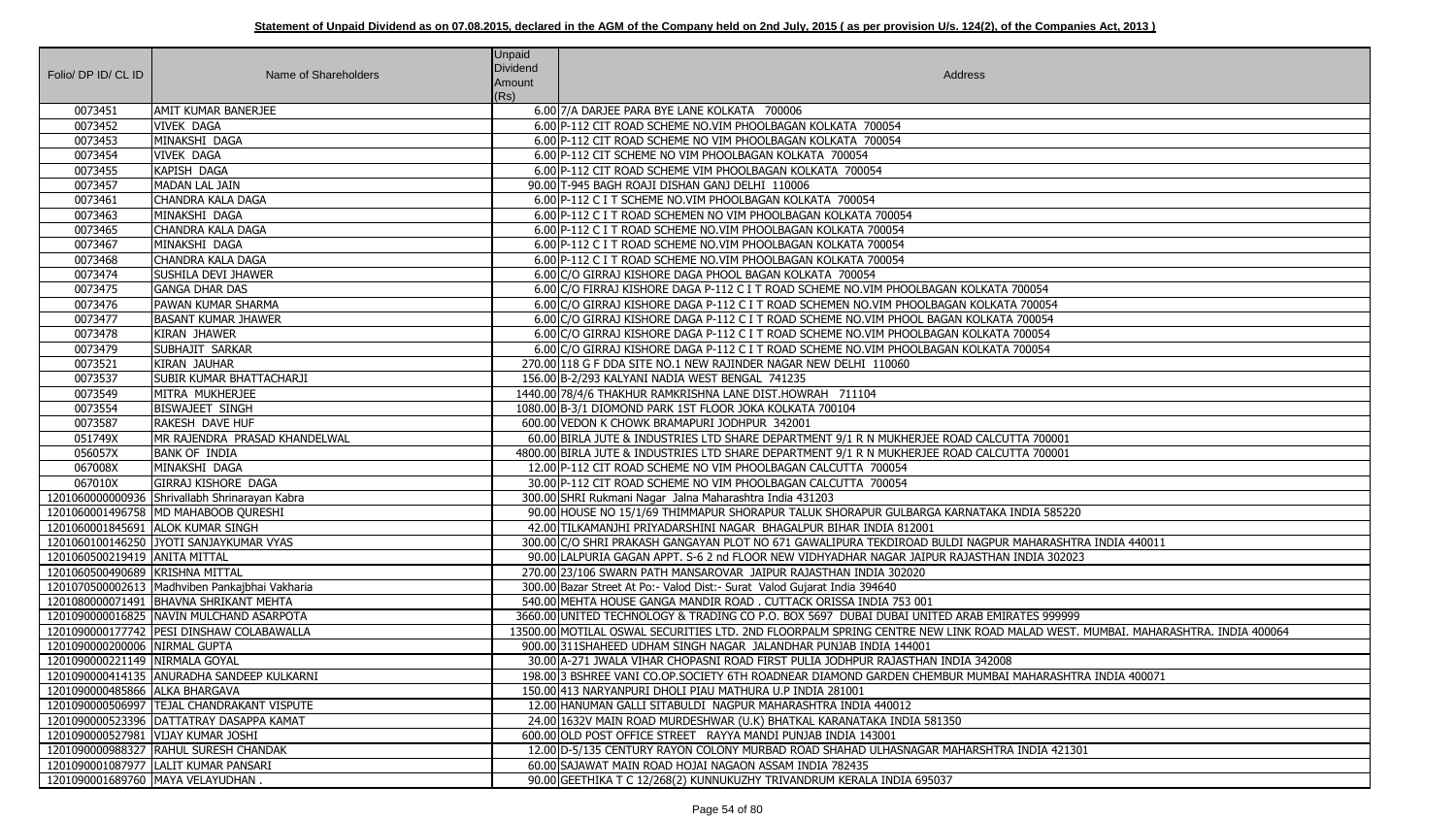|                                    |                                                | <b>Unpaid</b><br><b>Dividend</b> |                                                                                                                             |
|------------------------------------|------------------------------------------------|----------------------------------|-----------------------------------------------------------------------------------------------------------------------------|
| Folio/ DP ID/ CL ID                | Name of Shareholders                           | Amount                           | Address                                                                                                                     |
|                                    |                                                | (Rs)                             |                                                                                                                             |
|                                    | 1201090001766957 RAJESH RAMANLAL MEHTA         |                                  | 60.00 221 A SHRAMSAFALYA KOTALI PO-MAHAD RAIGAD MAHAD MAHARASHTRA INDIA 402301                                              |
| 1201090001838113 KUMARESAN R P.    |                                                |                                  | 120.00 DOOR NO-6/2150F MANIMEGALAI STREET BALAJI NAGARFAIRLANDS SALEM TAMILNADU INDIA 636016                                |
|                                    | 1201090001872503 SANGITA NARENDRA PATEL        |                                  | 300.00 10 BHADRASHILA APPT AMBICANAGAR ODHAV AHMEDABAD GUJARAT INDIA 382415                                                 |
|                                    | 1201090001874475   NATARAJ KALAPATAPU.         |                                  | 600.00 ANDHRA BANK OFFICERS QUATERS FLAT NO.3 BLDG NO.33 MHADA JOGESHWARI WEST MUMBAI MAHARASTRA INDIA 400102               |
|                                    | 1201090002038905 BALKRISHNA RAJKANT MISHRA     |                                  | 30.00 SAI VINAYAK DARSHAN B-WING ROOM NO.104 ADARSH NA TISGAON KALYAN CHETNA SCHOOL THANE MAHARASHTRA INDIA 421306          |
| 1201090002259197 SUJATA NAIR       |                                                |                                  | 12.00 WESTWIND FLAT NO.6B BLOCK-7 78 RAJA S.C. MULLICK ROAD KOLKATA WEST BENGAL INDIA 700084                                |
|                                    | 1201090002530725 SHANTILAL BHAGWANJI RAJVIR    |                                  | 468.00 11 JIN PARA MAIN ROAD WANKANER WANKANER GUJARAT INDIA 363621                                                         |
|                                    | 1201090003026200 DIPESHKUMAR NARSHIBHAI PATEL  |                                  | 180.00 404 GOKULNAGAR RAMESHVAR PARK KANBHA 3 TA-DASCROI AHMEDABAD GUJARAT INDIA 382430                                     |
|                                    | 1201090003191848   SATYA PRASAD GOSWAMI        |                                  | 6.00 PURATAN POTA MAGRA 2NO MAGRA HOOGHLY KOLKATA WEST BENGAL INDIA 712148                                                  |
|                                    | 1201090003653181 SUGUNA SRIDHARAN              |                                  | 1194.00 D 1/1381 VASANT KUNJ NEW DELHI DEHLI DELHI INDIA 110070                                                             |
|                                    | 1201090005045961   PANKAJ KUMAR DAS            |                                  | 6.00 NUTANGRAM G.P MAGRA 1 NO P.S MAGRA DIST: HOOGHLY HOOGHLY WEST BENGAL India 712148                                      |
| 1201090005048027 JHUMUR DAS        |                                                |                                  | 6.00 NUTANGRAM MOGRA KOLA MOGRA HOOGHLY HOOGHLY WEST BENGAL India 712148                                                    |
| 1201090005281069 ROOP MALLIK       |                                                |                                  | 168.00 FLAT NO 5 2ND FLOOR REAY HOUSE BEST MARG COLABA MUMBAI MAHARASHTRA India 400001                                      |
|                                    | 1201090400015939 MUKESH AGARWAL HUF            |                                  | 300.00 17 (PVT.) PAPER MILL COLONY LUCKNOW U.P. INDIA 226006                                                                |
|                                    | 1201130000020791 ARVIND KUMAR JAJOO - (HUF)    |                                  | 546.00 201 MANGAL TIRTH COMPLEX BPC ROAD ALKAPURI 15 SAMPAT RAO COLONY VADODARA GUJARAT INDIA 39007                         |
| 1201130000094647 ASHOK GUPTA       |                                                |                                  | 2400.00 B-7 BASANT VIHAR COLONY GWALIOR MADHYA PRADESH INDIA 474001                                                         |
|                                    | 1201180200008508   PARWATI CHHAWCHHARIA        |                                  | 3000.00 M-14 ANUPAM NAGAR RAIPUR RAIPUR CHHATTISGARH INDIA 492001                                                           |
|                                    | 1201210100009943 SHYAM SUNDER KHETAWAT         |                                  | 90.00 25 BIRLO KA BAS PALI RAJ. INDIA 306401                                                                                |
| 1201210100047603 KAMALA DHOOT      |                                                |                                  | 270.00 14-CMSUM LTD. PALI-MARWAR RAJ. INDIA 306401                                                                          |
| 1201210100372787   MANJU BAGRI     |                                                |                                  | 132.00 D-183 MURLI DHAR VYAS NAGAR. BIKANER RAJASTHAN INDIA 334001                                                          |
| 1201210100421293   MANJU DEVI DAGA |                                                |                                  | 6.00 BEHIND POWER HOUSE OLD LINE GANGASHAHAR BIKANER RAJASTHAN INDIA 334401                                                 |
| 1201260000029971 KESHAV TIRUPATI   |                                                |                                  | 150.00 302 ALIGADDA PORT QUARTERS BAITHKOL KARWAR KARNATAKA INDIA 581301                                                    |
|                                    | 1201260000183441 ARVIND GANPAT WANI            |                                  | 300.00 125 VITTHAL PETH AT POST ASODA TAL-DIST JALGAON ASODA MAHARASHTRA INDIA 425001                                       |
|                                    | 1201320000107053 ANIL KUMAR PODDAR             |                                  | 18.00 9/12 LAL BAZAR STREET MERCETILE BUILDING E BLOCK KOLKATA WEST BENGAL INDIA 700001                                     |
|                                    | 1201320000316910   VIKASH KUMAR GUPTA          |                                  | 180.00 VIKASH KUMAR GUPTA KARKEND BAZAR P O KUSUNDA DHANBAD JHARKHAND INDIA 828116                                          |
| 1201320001110741 LATA SINHA.       |                                                |                                  | 540.00 112/333 SWAROOP NAGAR KANPUR UTTAR PRADESH INDIA 208002                                                              |
|                                    | 1201330000146704 RAVINDRA KUMAR BORDIA         |                                  | 6.00 73 ANANT PLAZA OPP NAGORI GARDEN TAXI STAND NAGORI GARDEN BHILWARA RAJASTHAN INDIA 311001                              |
| 1201330000162093 KRITIKA JAIN      |                                                |                                  | 6.00 D 45 SHASTRI NAGAR BHILWARA RAJASTHAN INDIA 311001                                                                     |
| 1201330000367114 RIMPY KHAMESARA   |                                                |                                  | 6.00 JAIN JYOTI COLONY SANGANER ROAD BHILWARA 311001 BHILWARA RAJASTHAN INDIA 311001                                        |
|                                    | 1201330000537558 AJIT SHANTILAL GANDHI         |                                  | 60.00 FL NO 5 AKSHADA COMPLEX S NO 4354 SHANI CHOWK AHMEDNAGAR AHMEDNAGAR MAHARASHTRA INDIA 414001                          |
|                                    | 1201580000666842 KALPESH RAMNIKLAL BABARIA     |                                  | 120.00 502 SHIVAM APT BHD LOTUS BLDG TPS III NR JOGGERS PARK CHIKUWADI 16TH ANSAL RD BVLI E MUMBAI MAHARASHTRA INDIA 400092 |
| 1201700000016111 MOHAMMED JAVED    |                                                |                                  | 300.00 NEAR MATA MANDIR LAL GHATI VILLAGE BARELA BHOPAL MP INDIA 462001                                                     |
| 1201770100360124 ROOP CHAND BAID   |                                                |                                  | 60.00 61 KANKARIYA CHOWK WARD NO. 5 DISTT.-- BIKANER NOKHA RAJASTHAN INDIA 334803                                           |
|                                    | 1201830000030639 ABHINANDAN BHACHAWAT          |                                  | 300.00 NAI ABADI MANDSAUR M.P INDIA 458001                                                                                  |
|                                    | 1201860000284705   PUSHPA DEVI AGARWAL         |                                  | 30.00 M/S JAGDISHRAY BAJRANDAS 3CHOWK BAZAR DARJEELING DARJEELING WEST BENGAL INDIA 734101                                  |
|                                    | 1201890100017929 SUMAN DEVI MURARKA            |                                  | 600.00 C/O SUSHIL KUMAR SARAF WARD.NO.12 MAIN ROAD SITAMARHI BIHAR INDIA 843302                                             |
|                                    | 1201910101158271 SEJALBEN HITESHKUMAR SHETH    |                                  | 450.00 8-10-33 DIVYAKOLONI MAGHUKUNJ SOCIETY DIVYAKOLONI BAJUMAA Unjha Gujarat India 384170                                 |
|                                    | 1201910101202172 SATISH CHANDRA VISHNOI        |                                  | 78.00 HOUSE NO-580 CIVIL LINE Etawah Uttar Pradesh India 206001                                                             |
|                                    | 1201910101367820   BISHUTOSH ACHARJEE          |                                  | 150.00 WARD NO. 10 KALIBARI ROAD Hailakandi Assam India 788152                                                              |
| 1201910300219770 DEBABRATA MITRA   |                                                |                                  | 600.00 45GOPAL BANERJEE LANE HOWRAH WEST BENGAL INDIA 711101                                                                |
| 1201910300324834   MANJUSREE BORAL |                                                |                                  | 6.00 SWAGAT GARDENFL NO-1BBL-B DESHBANDHU NAGARBAGUIATI CHAWAL PATTI KOLKATA WEST BENGAL INDIA 700059                       |
| 1201910300493887   BISWAJIT KOLEY  |                                                |                                  | 300.00 VILL-SINGA PO-ANUKHAL BURDWAN WEST BENGAL INDIA 713122                                                               |
|                                    | 1202000000031562   BANSILAL JAGNNATH TOSHNIWAL |                                  | 72.00 1551 SUBHASH NAGAR BARSI SOLAPUR MAHARASHTRA INDIA 413401                                                             |
|                                    | 1202000000219652 DATTATRAY GOPAL PAGE          |                                  | 270.00 FLAT NO. 3 PRATHAM TASGAON VESH MANGALWAR PETH MIRAJ MAHARASHTRA INDIA 416410                                        |
|                                    | 1202000000231401 RAJENDRA RATANLAL TAPAR       |                                  | 600.00 ABHISHEK PLOT NO.3 GANESH COLONY AMRAVATI MAHARASHTRA INDIA 444605                                                   |
| 1202060000620212 GOBINDA BALA      |                                                |                                  | 54.00 VILL NANDAN KANAN POST KHANTURA DIST 24 PGS N GOBARDANGA WEST BENGAL INDIA 743273                                     |

| JDIA 636016                                |
|--------------------------------------------|
|                                            |
| UMBAI MAHARASTRA INDIA 400102              |
| <b>IOOL THANE MAHARASHTRA INDIA 421306</b> |
| <b>IDIA 700084</b>                         |
|                                            |
| 382430                                     |
|                                            |
| 712148                                     |
|                                            |
| 0001                                       |
|                                            |
| GUJARAT INDIA 39007                        |
|                                            |
|                                            |
|                                            |
|                                            |
|                                            |
|                                            |
| 01                                         |
| 00001                                      |
| 16                                         |
|                                            |
| <b>IAN INDIA 311001</b>                    |
| 1001                                       |
| RASHTRA INDIA 414001                       |
| D BVLI E MUMBAI MAHARASHTRA INDIA 400092   |
|                                            |
|                                            |
|                                            |
| DIA 734101                                 |
| 384170                                     |
|                                            |
|                                            |
|                                            |
| <b>WEST BENGAL INDIA 700059</b>            |
|                                            |
|                                            |
| 5410                                       |
| 743273                                     |
|                                            |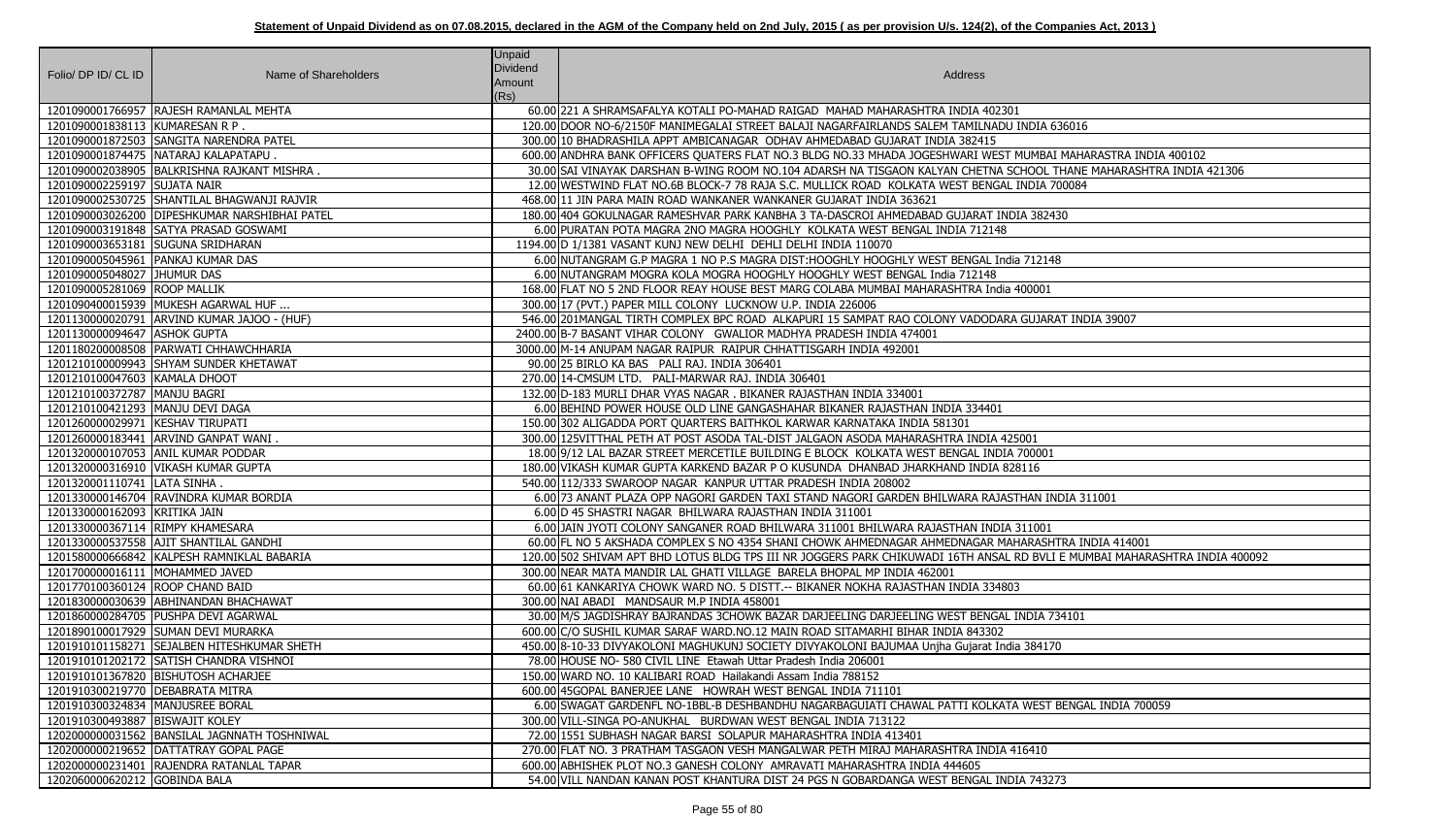| Folio/ DP ID/ CL ID                 | Name of Shareholders                                | <b>Unpaid</b><br>Dividend<br>Amount<br>(Rs) | Address                                                                                                         |
|-------------------------------------|-----------------------------------------------------|---------------------------------------------|-----------------------------------------------------------------------------------------------------------------|
|                                     | 1202140000005640 BANSH GOPAL SAHU                   |                                             | 6.00 IN FRONT OF AKANKSHA PRESS ALI GANJ BANDA U.P. INDIA 210001                                                |
|                                     | 1202140000015401 AKHILESH KUMAR GUPTA               |                                             | 6.00 44 KAMLA MARKET BANDA U.P. INDIA 210001                                                                    |
|                                     | 1202140000019953 RAJESH KUMAR GUPTA                 |                                             | 6.00 BABERU BANDA U.P. INDIA 210121                                                                             |
| 1202140000029746 ALOK DWIVEDI       |                                                     |                                             | 6.00 SHASHTRI NAGAR BANDA U.P. INDIA 210001                                                                     |
|                                     | 1202140000031768   DEVENDRA KUMAR GUPTA             |                                             | 6.00 TINDWARI ROAD BABERU DISTT-BANDA BANDA U. P. INDIA 210121                                                  |
| 1202140000036620 ANIL KUMAR         |                                                     |                                             | 6.00 CHHOTI BAZAR BANDA U.P. INDIA 210001                                                                       |
|                                     | 1202140000040314 RAMESH PRASAD SRIVASTAVA           |                                             | 6.00 BEHIND KIRAN COLLEGE KATRA BANDA (U.P.) INDIA 210001                                                       |
|                                     | 1202140000041945   LOKESH KUMAR GUPTA               |                                             | 6.00 C/O ABHISHEK MILK DAIRY BEHIND KOTWALI BANEOTA. BANDA U.P INDIA 210001                                     |
|                                     | 1202140000047115 ATUL KUMAR GUPTA                   |                                             | 6.00 103 MAHESHWARI DEVI BANYOTA DURGA BAZAR BANDA U.P. INDIA 210001                                            |
| 1202140000050373 JANGBAHADUR.       |                                                     |                                             | 6.00 443 K ARDALI BAZAR KATRA BANDA U.P. INDIA 210001                                                           |
|                                     | 1202140000053623 PRADEEP KUMAR GUPTA                |                                             | 6.00 S/O SRI KASHI PRASAD GUPTA NEW MARKET BANDA BANDA U.P. INDIA 210001                                        |
|                                     | 1202140000056550 BHISHM BABU YADAV                  |                                             | 6.00 BABULAL CHAURAHA DIST. BANDA BANDA U.P INDIA 210001                                                        |
| 1202140000080881   MEERA GUPTA      |                                                     |                                             | 6.00 M. P. NAGAR SECTOR-1 GALI NO. 3 NEAR TO JHAKAR TAKIS SATNA MADHYA PRADESH INDIA 485001                     |
|                                     | 1202140000080921 HAREE CHAURASIYA                   |                                             | 6.00 C/O SRI RAM PRATAP CHAURASIYA ALIGANJ BANDA BANDA U.P. INDIA 210001                                        |
|                                     | 1202140000091642 NAVIN KUMAR NIGAM                  |                                             | 6.00 JILA PARISHAD CHAURAHA KHAI PAR BANDA U.P. INDIA 210001                                                    |
|                                     | 1202290000198799   KARAMAT AZAD SHAIKH              |                                             | 480.00 SHAM SMRUTI CHS FLAT 2 PLOT NO 34 SECTOR 19 NERUL NAVI MUMBAI MAHARASHTRA INDIA 400706                   |
|                                     | 1202350000263441 RAMRAO VISHWANATH SHERKAR          |                                             | 300.00 VIDYAVIHAR RAMADEVI MANDIR ROAD ZOPADI CANTEEN SAMOR SAVEDI ROAD AHMEDNAGAR MAHARASHTRA INDIA 414003     |
| 1202390000122594 SHERLY ANTONY K.   |                                                     |                                             | 6.00 KUTHOKARAN HOUSE AMMADAM P O TRICHUR TRICHUR KERALA INDIA 680563                                           |
|                                     | 1202440000027358 AMIYA RASIKLAL SHAH                |                                             | 720.00 B/H NEW SARVODAY SOCIETY OPP: CHHABILA HANUMAN SURENDRA NAGAR GUJARAT INDIA 363001                       |
| 1202470000021701 SARITA DAMANI      |                                                     |                                             | 150.00 BA-38/266 PARMESHWAR NAGAR COLONY TULSIPUR BHELUPUR VARANASI U.P. INDIA 221002                           |
| 1202470000189204 RAKESH D SHAH      |                                                     |                                             | 252.00 48-HUGHES ROAD FLAT NO 6 3RD FLOOR SANGADH APPT OPP CHARAK GRANT ROAD MUMBAI MAHARASHTRA INDIA 400007    |
| 1202470000203684 REKHA MISRA        |                                                     |                                             | 18.00 M-8-180 NEVADA VARANASI NAGAR NIGAM LANKA VARANASI UTTAR PRADESH INDIA 221010                             |
| 1202470000406575 KAILASH SAMDANI    |                                                     |                                             | 6.00 KALKI PURA DISTT BHILWARA BHILWARA RAJASTHAN INDIA 311001                                                  |
|                                     | 1202550000012478  HIRO TARACHAND HINDUJA            |                                             | 900.00 LALSAI APARTMENT 105/106 2ND FLOOR ULHASNAGAR THANE MAHARASHTRA INDIA 421002                             |
|                                     | 1202570000110602 SHANKAR LAL AGARWAL                |                                             | 1500.00 32 NETAJI SUBHAS ROAD GROUND FLOOR. KOLKATA WEST BENGAL INDIA 700001                                    |
|                                     | 1202570000137289 KUSUM VIJAYVAR GHIYA               |                                             | 270.00 120/2 PRATAP NAGAR CHITTORGARH RAJASTHAN INDIA 312001                                                    |
|                                     | 1202570000149351 SUNITA MAHESHWARI                  |                                             | 6.00 1ST RAM DHAM MEERA MARKET . CHITTORGARH RAJASTHAN INDIA 312001                                             |
|                                     | 1202570000171888 RAMNIWAS KUNJBIHARI JAGETIYA HUF   |                                             | 6.00 B-2 MADHAV NAGAR B C W COLONY CHANDERIA CHITTORGARH RAJASTHAN INDIA 312021                                 |
|                                     | 1202650000026221 ANNAPURNA LAKHOTIA                 |                                             | 6.00 RAJ HOMES FLAT No. I/2 JAGAT DEV TALAB ROAD NEAR HOTEL YOGESH SATNA MADHYA PRADESH INDIA 485001            |
| 1202650000026236 GOPAL LAKHOTIA     |                                                     |                                             | 6.00 RAJ HOMES. FLAT I/2 JAGAT DEV TALAB ROAD NEAR HOTEL YOGESH SATNA MADHYA PRADESH INDIA 485001               |
|                                     | 1202650000026240 DILIP KUMAR LAKHOTIA               |                                             | 6.00 DILIP KUMAR LAKHOTIA STORES SATNA CEMENT WORKS SATNA SATNA MADHYA PRADESH INDIA 485005                     |
|                                     | 1202650000031605 RAJENDRA KUMAR KOCHHAL             |                                             | 6.00 RAJENDRA KUMAR KOCHHAL SATNA CERAEMY WORKS B - FLAT - NO -5 BIRLA COLONY SATNA MADHYA PRADESH INDIA 485005 |
|                                     | 1202870000023325 VINAMRATA SUNIL NAWAL              |                                             | 12.00 1 / 301 HIGHLAND RESIDENCY LOTUS NR YASHASVI NAGAR THANE MAHARASHTRA INDIA 400607                         |
|                                     | 1202890000144885   MOHAMED HANIF NOOR MOHAMED SUMRA |                                             | 150.00 G-4 ADITYA NAGAR INDIAN RAYON OFFICER QUARTER COLONY VERAVAL GUJARAT INDIA 362265                        |
|                                     | 1202890000236936 TAWFEQ AHMAD WANI                  |                                             | 48.00 DEWAN BAGH BARAMULLA BARAMULLA JAMMU & KASHMIR INDIA 193101                                               |
|                                     | 1202890000483862 MAMTA VINEET BUBNA                 |                                             | 6.00 410 RADHAKUNJ B EXTN NIVETIA ROAD MALAD- (E) MUMBAI MAHARASHTRA INDIA 400097                               |
| 1202890001257681 JAMNA VATI         |                                                     |                                             | 600.00 W/O BEANT SINGH H.NO. 91 VILL RALLAN TEH & DIST - HOSIARPUR RALLAN PUNJAB INDIA 144305                   |
| 1202990000494936 GARIMA JAIN        |                                                     |                                             | 60.00 39 SOCIETY AREA CLEMENTOWN DEHRADUN UTTARANCHAL INDIA 248002                                              |
| 1202990001587528 SHARMA SANJAY      |                                                     |                                             | 30.00 C 60 CENCHURIENKA NO 2 BHOSARI PUNE MAHARASTRA INDIA 411039                                               |
| 1202990002312423   MADHU BALA       |                                                     |                                             | 300.00 H NO 191 SHASTRI NAGAR M C 44 AMRITSAR PUNJAB INDIA 143001                                               |
| 1202990002629201 DAKSHA NICHANI     |                                                     |                                             | 564.00 BLOCK NO 32/22 EAST PATEL NAGAR NEW DELHI DELHI INDIA 110008                                             |
| 1202990002917577   BASANTI DEVI     |                                                     |                                             | 120.00 VILLAGE PARASI SONBHADRA ANPARA UTTAR PRADESH INDIA 231225                                               |
|                                     | 1202990004134229 CHITTAMBUR SUGANDHAM               |                                             | 1140.00 ARASANGULAM STREET THIRUVARUR THIRUVARUR TAMILNADU INDIA 610001                                         |
| 1202990004318728   DEVI SARAN GUPTA |                                                     |                                             | 300.00 9 NASRAT PURA GHAZIABAD UTTAR PRADESH INDIA 201001                                                       |
| 1202990004973711 SHEULI BASU        |                                                     |                                             | 90.00 C/14 RAJNARAYAN PARK UTTAR SREEPUR KOLKATA WEST BENGAL INDIA 700154                                       |
| 1203000000103995   PAYAL AGGARWAL   |                                                     |                                             | 6.00 E-53 GURUNANAK PURA TILAK NAGAR NEW DELHI DELHI INDIA 110058                                               |

| DIA 485001                      |
|---------------------------------|
|                                 |
|                                 |
| NDIA 400706                     |
| GAR MAHARASHTRA INDIA 414003    |
|                                 |
| DIA 363001                      |
| 1002                            |
| 1BAI MAHARASHTRA INDIA 400007   |
| 1010                            |
|                                 |
| $\overline{)02}$                |
|                                 |
|                                 |
|                                 |
|                                 |
| $\mathbf{1}$                    |
| PRADESH INDIA 485001            |
| DESH INDIA 485001               |
| <b>H INDIA 485005</b>           |
| TNA MADHYA PRADESH INDIA 485005 |
| 400607                          |
| 362265                          |
|                                 |
| 7                               |
| A 144305                        |
|                                 |
|                                 |
|                                 |
|                                 |
|                                 |
|                                 |
|                                 |
|                                 |
|                                 |
|                                 |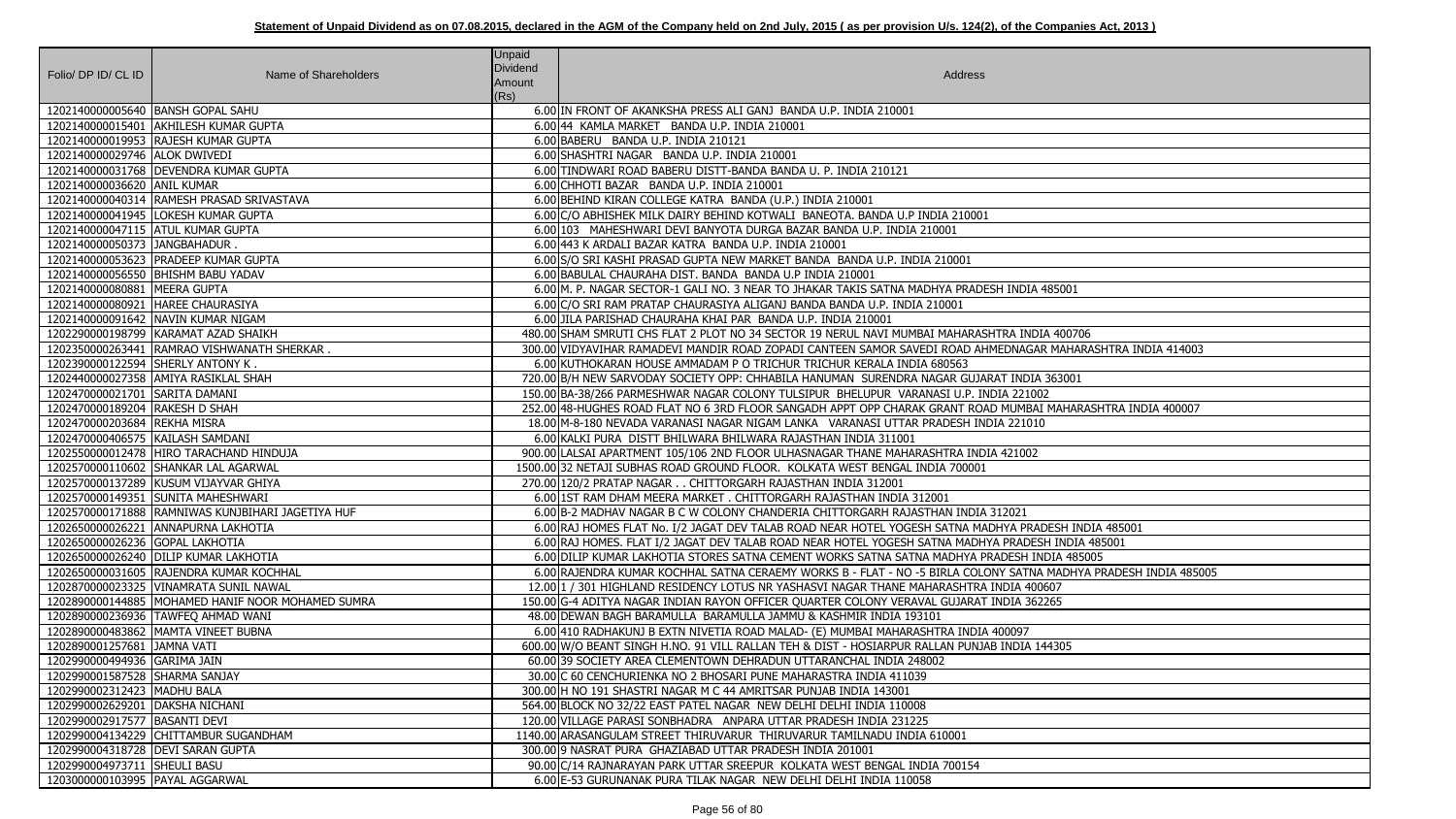| Folio/ DP ID/ CL ID                | Name of Shareholders                         | <b>Unpaid</b><br><b>Dividend</b><br>Amount<br>(Rs) | Address                                                                                                              |
|------------------------------------|----------------------------------------------|----------------------------------------------------|----------------------------------------------------------------------------------------------------------------------|
| 1203000000323739 JYOTI PANDEY.     |                                              |                                                    | 1200.00 C/4 MITRAMANDAL COLONY SAKET VIHAR ANISABAD PATNA BIHAR INDIA 800002                                         |
|                                    | 1203070000013780 GHANSHYAM DAS SONI          |                                                    | 600.00 1/1/1934 R.P ROAD SIRPUR-KAGHAZNAGAR AP INDIA 504296                                                          |
|                                    | 1203070000056001   MOHAMMAD ABDUL HAKEEM     |                                                    | 180.00 H NO:2-85/1 YUSAF NAGAR JAGTIAL AP INDIA 505327                                                               |
| 1203070000309031 URMILA LAHOTI     |                                              |                                                    | 120.00 H.NO:3-2-308FLAT NO:J-303 QUALITY GARDENIA APARTMENTS CHEPPAL BAZARKACHIGUDA HYDERABAD TELANGANA INDIA 500027 |
| 1203270000224962 VIVEK MISHRA      |                                              |                                                    | 900.00 BRAHAMANI PURA NEAR MISHRA DHARAMSALA BAHRAICH UP INDIA 271801                                                |
|                                    | 1203320000681547   BHAVIN MANUBHAI JOSHI     |                                                    | 6.00 RADHA KRISHNA TEMPLE DHOLIKUE KAPADWANJ GUJARAT INDIA 387620                                                    |
|                                    | 1203320001373526 SULBHA NANDKISHOR AHER      |                                                    | 120.00 KASHYAPEE F HSG SO BEHIND MAMA MUNGI KARYALAYA PUMPING ST GANGAPUR RD NASHIK MAHARASHTRA INDIA 422005         |
|                                    | 1203320001566453 VISHWASRAO DHARMA KHAIRNAR  |                                                    | 60.00 SAHAKAR BHUVAN SANSTHA SHIVAJI ROAD NEAR BASERA HOTEL NASHIK MAHARASHTRA INDIA 422002                          |
|                                    | 1203330000458871   PRASAD RAMNATH SONAWANE   |                                                    | 12.00 C 1 304 RAHUL PARK WARJE PUNE MAHARASHTRA INDIA 411052                                                         |
|                                    | 1203350000080526 SATISH ASHOK KASAR          |                                                    | 30.00 N 421 CC 01 14 5 DR HEDGEWAR NAGAR CIDCO NASHIK MAHARASHTRA INDIA 422009                                       |
| 1203350000199589   BISWANATH SAHOO |                                              |                                                    | 300.00 ORS NO 1B/143 AT/PO SOUTH BALANDA DIST ANGUL ORISSA INDIA 759116                                              |
|                                    | 1203350000419836   DHANLAXMI ASHOK SHAH      |                                                    | 1080.00 A 8 SHILP SANGEET 3RD FLOOR VAZIRA NAKA BORIVALI WEST MUMBAI MAHARASHTRA INDIA 400092                        |
| 1203350001816965 RANJIT KUMAR      |                                              |                                                    | 60.00 KASTURBA NAGAR SANDALPURSOUTH OFBAZAR SAMITI MAHENDRU PATNA BIHAR INDIA 800006                                 |
|                                    | 1203380000028686 AFAZALBHAI KHANABHAI VADIYA |                                                    | 12.00 JANTA SOCIETY NR. MAJID HARANKUI BOTAD GUJARAT INDIA 364710                                                    |
| 1203440000191606   MANISH PODDAR   |                                              |                                                    | 1704.00 H NO 4145 GALI NO 215 VISHRAM NGR TRINAGAR DELHI DELHI DELHI INDIA 110035                                    |
|                                    | 1203440000547539 RATHOD KAMLESH JAYANTBHAI   |                                                    | 300.00 RATHOD HOUSEM/S KAMLESH RATHOD & ASSOCIATES BHID BHAJAN ROAD JAMNAGAR GUJARAT INDIA 361001                    |
|                                    | 1203450000001684 ALOKE NATH LAHIRI           |                                                    | 6.00 94 SASTRI NARENDRA NATH GANGULY ROAD. SANTRAGACHI HOWRAH WEST BENGAL INDIA 711 104                              |
|                                    | 1203450000001777 LILA DHAR MAKHARIA          |                                                    | 42.00 KESORAM RAYAN P.O.-NAYASARAI HOOGHLY WEST BENGAL INDIA 712513                                                  |
| 1203450000001781 SHALENDRA SINGH   |                                              |                                                    | 36.00 C/O KESORAM RAYON P.O. NAYASARAI DIST. HOOGHLY HOOGHLY WEST BENGAL INDIA 712 513                               |
|                                    | 1203450000001796 NEEL KANTH SHARMA           |                                                    | 30.00 C/O KESORAM RAYON P.O. NAYASARAI HOOGHLY WEST BENGAL INDIA 712 513                                             |
| 1203450000001802 VIRENDRA RAI      |                                              |                                                    | 30.00 C/O KESORAM RAYON P.O. NAYASARAI HOOGHLY WEST BENGAL INDIA 712 513                                             |
| 1203450000001817 SANWAR MAL GOUR   |                                              |                                                    | 30.00 C/O KESORAM RAYON P.O. NAYASARAI HOOGHLY WEST BENGAL INDIA 712 513                                             |
|                                    | 1203450000001821 CHANDRA KISHOR SINGH        |                                                    | 36.00 C/O KESORAM RAYON P.O. NAYASARAI HOOGHLY WEST BENGAL INDIA 712 513                                             |
|                                    | 1203450000001836 SIDDHARTHA NIYOGI           |                                                    | 30.00 C/O KESORAM RAYON P.O. NAYASARAI HOOGHLY WEST BENGAL INDIA 712 513                                             |
|                                    | 1203450000001855 SATISH KUMAR DUBEY          |                                                    | 30.00 C/O KESORAM RAYON P.O. NAYASARAI HOOGHLY WEST BENGAL INDIA 712 513                                             |
| 1203450000001874   ABHIJIT GANGULY |                                              |                                                    | 30.00 C/O KESORAM RAYON P.O. NAYASARAI HOOGHLY WEST BENGAL INDIA 712 513                                             |
| 1203450000001889 RAVI PRAKASH RAI  |                                              |                                                    | 36.00 C/O KESORAM RAYON P.O. NAYASARAI HOOGHLY WEST BENGAL INDIA 712 513                                             |
|                                    | 1203450000001893 OM PRAKASH SHARMA           |                                                    | 30.00 C/O KESORAM RAYON P.O. NAYASARAI HOOGHLY WEST BENGAL INDIA 712 513                                             |
| 1203450000001901 DINA NATH SINGH   |                                              |                                                    | 30.00 C/O KESORAM RAYON P.O. NAYASARAI HOOGHLY WEST BENGAL INDIA 712 513                                             |
| 1203450000001914 SUDHIR SHARMA     |                                              |                                                    | 36.00 C/O KESORAM RAYON P.O. NAYASARAI HOOGHLY WEST BENGAL INDIA 712 513                                             |
| 1203450000002008 ARUN KALAWATIA    |                                              |                                                    | 30.00 C/O SANGIT KALA MANDIR 10 CAMAC STREET KOLKATA WEST BENGAL INDIA 700 017                                       |
|                                    | 1203450000002050 PRABIR KUMAR BHADURI        |                                                    | 30.00 5A SARAT BOSE ROAD P.O. SARAT BOSE ROAD KOLKATA WEST BENGAL INDIA 700 020                                      |
| 1203450000002071   MADHAB CHHETRI  |                                              |                                                    | 42.00 118 N.S.C. BOSE ROAD KOLKATA WEST BENGAL INDIA 700 040                                                         |
| 1203450000002099   PRAKASH CHHETRY |                                              |                                                    | 30.00 MARINE CLUB No.2 NIMAK MAHAL ROAD KOLKATA WEST BENGAL INDIA 700 043                                            |
|                                    | 1203450000002196 UTTAM KUMAR UPADHYAY        |                                                    | 30.00 126A B. B. STREET. P.O.-BHADRAKALI DIST-HOOGHLY HIND MOTOR WEST BENGAL INDIA 712 232                           |
|                                    | 1203450000002221   MANOJ KUMAR MISHRA        |                                                    | 30.00 KESORAM TEXTILE MILL LTD. 42 GARDEN REACH ROAD METIABRUZ KOLKATA WEST BENGAL INDIA 700 024                     |
|                                    | 1203450000002314   PRAKASH KUMAR DHAREWA     |                                                    | 6.00 DHAREWA TEXTILE AGENCIES 4TH FLOOR 154 J. L. BAJAJ ST. KOLKATA WEST BENGAL INDIA 700 007                        |
|                                    | 1203450000002367 BASU DEO AGARWAL            |                                                    | 30.00 C/O HINDUSTHAN HEAVY CHEMICAL 19 B. T. ROAD KHARDAH KOLKATA WEST BENGAL INDIA 700 116                          |
|                                    | 1203450000002411 SHASHI KANT SHARMA          |                                                    | 30.00 CENTURY PULP & PAPER INDUSTRY HOUSE 11TH FLOOR 10 CAMAC STREET KOLKATA WEST BENGAL INDIA 700 017               |
| 1203450000002451 SWAPAN SARBAJNA   |                                              |                                                    | 30.00 VIDULA CHEMICALS & MFG. INDS. 7E NEELAMBER BUILDING 28B SHAKESPEARE SARANI KOLKATA WEST BENGAL INDIA 700 017   |
| 1203450000002483 RABI SAHA BAKSHI  |                                              |                                                    | 30.00 53 SYED AMIR ALI AVENUE SHIVAM CHAMBER                                                                         |
|                                    | 1203450000002504 KAMAKHYA PRASAD SAHA        |                                                    | 36.00 BIRLA TYRES SHIVAM CHAMBERS 53 SYED AMIR ALI AVENUE KOLKATA WEST BENGAL INDIA 700 019                          |
|                                    | 1203450000002519   DEBASISH BANERJEE         |                                                    | 24.00 BIRLA TYRES SHIVAM CHAMBERS 53 SYED AMIR ALI AVENUE KOLKATA WEST BENGAL INDIA 700 019                          |
|                                    | 1203450000002688 ANAND PRAKASH KEDIA         |                                                    | 30.00 53 SYED AMIR ALI AVENUE 'SHIVAM CHAMBERS' KOLKATA WEST BENGAL INDIA 700 019                                    |
| 1203450000002692 SIDDHARTHA ROY    |                                              |                                                    | 36.00 HINDUSTAN HEAVY CHEMICALS Prop. KESORAM INDUATRIES LTD 19 B.T.ROAD KHARDAH KOLKATA WEST BENGAL INDIA 700 116   |
| 1203450000002770 KAUSHIK SEN       |                                              |                                                    | 30.00 ASHOK HALL GIRLS H. SEN SCHOOL 5A SARAT BOSE ROAD. KOLKATA WEST BENGAL INDIA 700 020                           |

| <b>DA HYDERABAD TELANGANA INDIA 500027</b> |
|--------------------------------------------|
|                                            |
| HIK MAHARASHTRA INDIA 422005               |
| <b>INDIA 422002</b>                        |
|                                            |
|                                            |
|                                            |
| <b>JDIA 400092</b>                         |
| 300006                                     |
|                                            |
| JJARAT INDIA 361001                        |
| IA 711 104                                 |
|                                            |
| $12\,513$                                  |
|                                            |
|                                            |
|                                            |
|                                            |
|                                            |
|                                            |
|                                            |
|                                            |
|                                            |
|                                            |
|                                            |
|                                            |
|                                            |
| 712 232<br>AL INDIA 700 024                |
| DIA 700 007                                |
| DIA 700 116                                |
| ST BENGAL INDIA 700 017                    |
| OLKATA WEST BENGAL INDIA 700 017           |
|                                            |
| IA 700 019                                 |
| DIA 700 019                                |
| KOLKATA WEST BENGAL INDIA 700 116          |
| A 700 020                                  |
|                                            |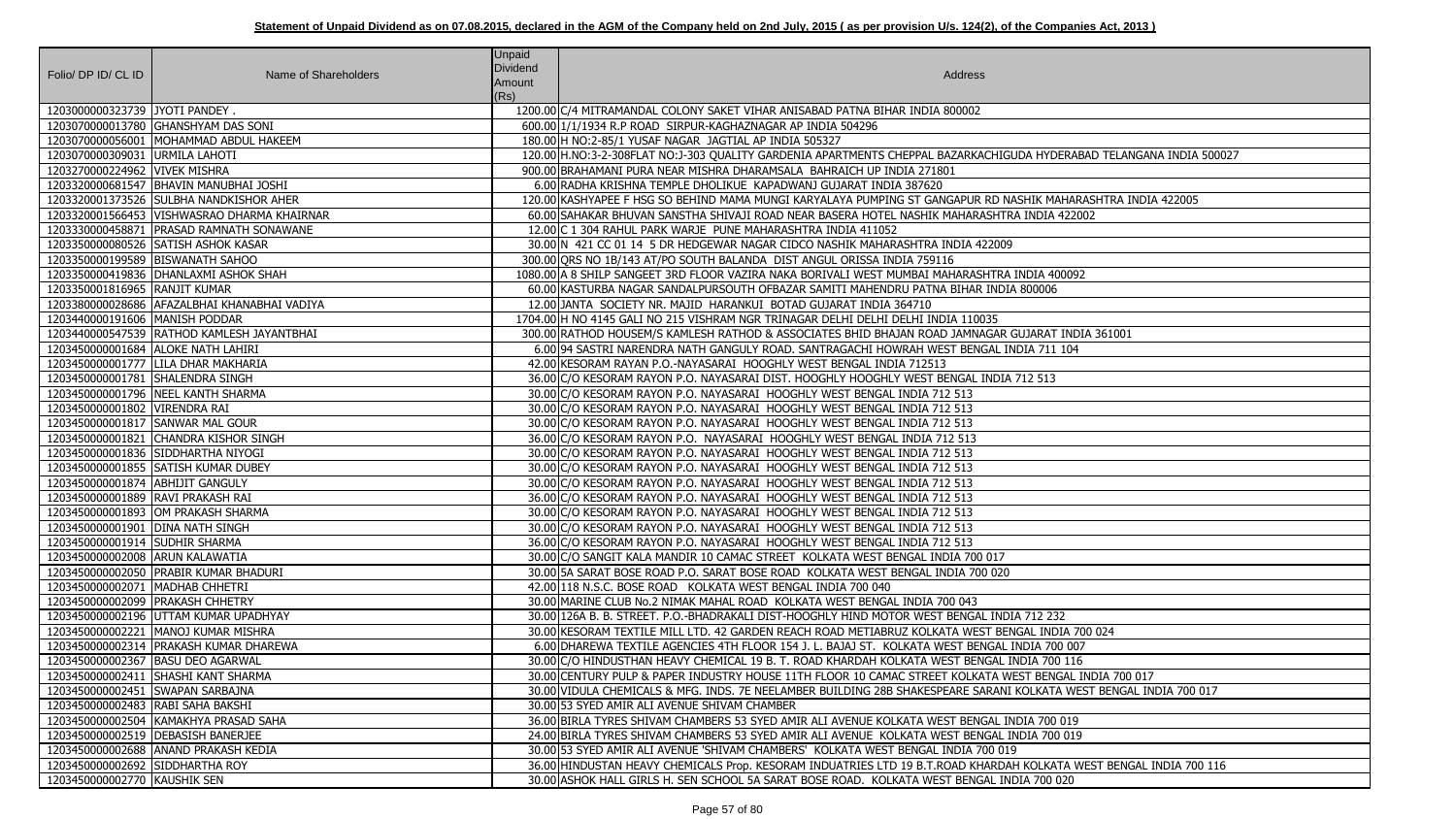| Folio/ DP ID/ CL ID              | Name of Shareholders                         | <b>Unpaid</b><br>Dividend<br>Amount | Address                                                                                                        |
|----------------------------------|----------------------------------------------|-------------------------------------|----------------------------------------------------------------------------------------------------------------|
|                                  | 1203450000002810   MRINMOY BANERJEE          | (Rs)                                | 30.00 MANGALAM TIMBER PRODUCTS LTD 9/1 R.N. MUKHERJEE ROAD 7TH FLOOR KOLKATA WEST BENGAL INDIA 700 001         |
|                                  | 1203450000002825 ADITYA KUMAR PUROHIT        |                                     | 36.00 KESORAM SPUN PIPES & FOUNDRIES 10 CAMAC STREET 12TH FLOOR KOLKATA WEST BENGAL INDIA 700 017              |
|                                  | 1203450000002844 SAMIR CHAKRAVORTY           |                                     | 30.00 MANGALAM TIMBER PRODUCTS LTD. 9/1 R. N. MUKHERJEE ROAD. BIRLA BUILDING KOLKATA WEST BENGAL INDIA 700 001 |
|                                  | 1203450000002859 SHIB SHANKAR BANIK          |                                     | 30.00 INDUSTRY HOUSE 12TH FLOOR 10 CAMAC STREET KOLKATA WEST BENGAL INDIA 700 017                              |
|                                  | 1203450000002897 SANJAY KUMAR MISHRA         |                                     | 36.00 MANGALAM TIMBER PRODUCTS LTD 9/1 R.N. MUKHERJEE ROAD BIRLA BUILDING KOLKATA WEST BENGAL INDIA 700 001    |
| 1203450000002918 RIPUNJOY SAHA   |                                              |                                     | 30.00 MANGALAM TIMBER PRODUCTS LTD 9/1 R.N.MUKHERJEE ROAD BIRLA BUILDING KOLKATA WEST BENGAL INDIA 700 001     |
| 1203450000002937 SUKANTA PAUL    |                                              |                                     | 30.00 KESORAM SPUN PIPES & FOUNDRIES 10 CAMAC STREET KOLKATA WEST BENGAL INDIA 700 017                         |
| 1203450000002941   PRAKASH SHESH |                                              |                                     | 36.00 C/O ASHOK HALL GIRL'S SCHOOL 5A SARAT BOSE ROAD KOLKATA WEST BENGAL INDIA 700 020                        |
|                                  | 1203450000002956 BIJAY KUMAR BARICK          |                                     | 30.00 118 N. S. C. BOSE ROAD P. O. REGENT PARK KOLKATA WEST BENGAL INDIA 700 040                               |
|                                  | 1203450000002981   PRABIR KUMAR CHAKRABORTY  |                                     | 30.00 MANGALAM TIMBER PRODUCTS LTD. 9/1 R. N. MUKHERJEE ROAD. KOLKATA WEST BENGAL INDIA 700 001                |
| 1203450000002994 SUKUMAR DEY     |                                              |                                     | 30.00 MANGALAM TIMBER PRODUCTS LTD. 9/1 R. N. MUKHERJEE ROAD. BIRLA BUILDING KOLKATA WEST BENGAL INDIA 700 001 |
| 1203450000021504 GURPREET SINGH  |                                              |                                     | 150.00 SHIVNANDAN PALACE BARI BAZAR MUNGER BIHAR INDIA 811201                                                  |
| 1203450000731593 ARUNAVA GANGULY |                                              |                                     | 12.00 703 MOTILAL GUPTA ROAD KOLKATA WEST BENGAL INDIA 700008                                                  |
|                                  | 1203450000731629 CHANDRA KANT KHEMKA         |                                     | 12.00 2ND-FR FL-202248 B B D ROAD HINDMOTOR HOOGHLY WEST BENGAL INDIA 712233                                   |
|                                  | 1203450000731667   INDRANIL MUKHERJEE        |                                     | 12.00 75/1 BAISNAB PARA LANE SHIBPUR KHURUT PANCHANANTALA HOWRAH WEST BENGAL INDIA 711101                      |
|                                  | 1203450000731730 SUNIL KUMAR BRIJLALKA       |                                     | 12.00 160 3RD F MAHATMA GANDHI ROAD KOLKATA WEST BENGAL INDIA 700007                                           |
|                                  | 1203450000731895 RASMI RANJAN MOHAPATRA      |                                     | 12.00 SV-9 SRIKHETRA VIHAR AIGINIA BHUBANESWAR KHURDA BHUBANESWAR ORISSA INDIA 750019                          |
|                                  | 1203450000732014   VIVEK KUMAR SINGH         |                                     | 12.00 CHAKTAROYAN MAKHANBABUR BAZER BISWNATH DUTTER CHAK PURBA MEDINIPUR HALDIA WEST BENGAL INDIA 721607       |
| 1203450000732280 NANU DAMODARAN  |                                              |                                     | 12.00 26 BEGEE APARTMENT GOPALPUR SARKARPOOL LP 25/18 KOLKATA WEST BENGAL INDIA 700143                         |
| 1203500000271580 ATMAKUR ASHA    |                                              |                                     | 150.00 W/O A. SATISH KUMAR SYNDICATE BANK ANANTAPUR-DISTRICT. PUTTAPARTHI A.P. INDIA 515134                    |
|                                  | 1203520000028583   VALIVETI VISWANADHA BABU  |                                     | 60.00 H NO:5-35 PRAKASAM DT CHINAGANJAM A P INDIA 523135                                                       |
|                                  | 1203520000105556 PACHIPULUSU V K KISHORE.    |                                     | 1740.00 D NO 24-11-71/2 NEAR ANNAPURNA TEMPLE GOLLAPALEM CHIRALA ANDHRA PRADESH INDIA 523155                   |
|                                  | 1203520000105560 P JAYENDRA SUBRAHMANYAM     |                                     | 1740.00 H NO 17-1-33 NEAR NAPARALLU CHIRALA CHIRALA ANDHRA PRADESH INDIA 523155                                |
| 1203600000302209   DEBANSU DATTA |                                              |                                     | 6.00 JAYCHANDIPUR GHOSH O DE PARAPATHARBERIA JOYCHANDIPUR BISHNUPUR SOUTH 24 PGS WEST BENGAL INDIA 743377      |
|                                  | 1203600000935711 ANNPURNA ARRAWATIA          |                                     | 6.001MS VINDHYA TELELINKS LTD UDYOG VIHAR NEAR BIRLA ERICSSON REWA MADHYA PRADESH INDIA 486001                 |
| 1203800000017642 VINAY BANSAL    |                                              |                                     | 150.00 38 - D SHYAM PARK EXTN. SAHIBABAD GHAZIABAD U P INDIA 201001                                            |
|                                  | 1203800000062054 PREM SAGAR BANSAL           |                                     | 150.00 D-38 SHYAM PARK EXT. SAHIBABAD GHAZIABAD U P INDIA 251005                                               |
| 1203800000071164 KAPIL BANSAL    |                                              |                                     | 1050.00 D-38 SHYAM PARK EXTENSION SAHIBABAD GHAZIABAD UTTAR PRADESH INDIA 201005                               |
| 1203810000113384 BALRAM AITHA    |                                              |                                     | 120.00 8-7-177/80 SWARNADHAM NAGAR OPPOSITE MILITARY FARM SECUNDERABAD ANDHRA PRADESH INDIA 500055             |
|                                  | 1203840000009129 S. HASAN AZIZUR RAHMAN      |                                     | 48.00 SWARAJ PURI ROAD GAYA BIHAR INDIA 823001                                                                 |
| 1203840000057310 PRASANTA GHOSH  |                                              |                                     | 6.00 179/2 R.N. GUHA ROAD (MASJID GATE) DUMDUM CANTONMENT KOLKATA WEST BENGAL INDIA 700028                     |
| 1203840000183880 MANIMUKTA PANJA |                                              |                                     | 1200.00 C/O. BALARAM NANDI SARBOMANGALA SUPER MARKET SARBAMANGALA PARA BURDWAN WEST BENGAL INDIA 713101        |
|                                  | 1203840000437004 HEMANT MAHENDRABHAI THAKKAR |                                     | 822.00 507 SWYAM PRAKASH PARK HAWADIA CHAKLA GOPIPURA SURAT GUJRAT INDIA 395003                                |
| 1203840000439020 APARNA ROY      |                                              |                                     | 60.00 2 NO SHANKARIPUKUR PO-SRIPALLY BURDWAN WEST BENGAL INDIA 713101                                          |
| 1203840000631971 JHUMUR DAS      |                                              |                                     | 6.00 VILL-NUTANGRAM (NR PRIMARY SCHOOL) PO-MOGRA HOOGHLY WEST BENGAL INDIA 712148                              |
|                                  | 1203840000635851   PANKAJ KUMAR DAS          |                                     | 6.00 VILL-NUTANGRAM NR-PRIMARY SCHOOL PO-MOGRA HOOGHLY WEST BENGAL INDIA 712148                                |
| 1203840001194917   MITALI MISRA  |                                              |                                     | 6.00 MANI KUNJ 76 BANGUR AVENUE BLOCK-B KOLKATA WEST BENGAL INDIA 700055                                       |
| 1203840001429252 MINU SINHA      |                                              |                                     | 750.00 SEC-9/A A-ROAD QR NO-684 BOKARO STEEL CITY BOKARO JHARKHAND INDIA 827009                                |
| 1203940000075797 RAHUL BOTHRA    |                                              |                                     | 6.00 12 RAMESHWAR MALIA 1ST BYE LANE 3RD FLOOR HOWRAH WEST BENGAL INDIA 711101                                 |
|                                  | 1204150000519567   AJAYKUMAR KANKARIA        |                                     | 6.00 519 A S C AJANTA SHOPPING CENTER RING ROAD SURAT GUJARAT INDIA 395002                                     |
|                                  | 1204200000118632 SANJAY SUMATILAL BURAD      |                                     | 900.00 SHOP 203 SPACE STAR ARTS NR. MICO CIRCLE TIDKE COL. NASHIK MAHARASHTRA INDIA 422005                     |
| 1204230000023398 SHIV PRASAD     |                                              |                                     | 12.00 VILL. CHANDI TARA PO. SAHUPURI CHANDALI CHANDAULI U.P INDIA 221009                                       |
| 1204230000024845 NISHAR AHAMAD   |                                              |                                     | 6.00 SEMRA KATESAR CHANDAULI U.P INDIA 221009                                                                  |
|                                  | 1204230000181939 SHRABANTI CHATTERJEE        |                                     | 6.00 DIGSUI DIGSUI HOOGHLY HOOGHLY WEST BENGAL INDIA 712148                                                    |
|                                  | 1204380000012622 SULOCHANA DEVI AGARWAL.     |                                     | 6.00 67B SURENDRANATH BANERJEE ROAD KOLKATA WEST BENGAL INDIA 700014                                           |
| 1204450000170508 RAJINDER PAL    |                                              |                                     | 54.00 WARD NO. - 10 HOUSE NO. - 174 KURALI DISTT MOHALI (PB) KURALI PUNJAB INDIA 140103                        |

| T BENGAL INDIA 700 001       |
|------------------------------|
| <b>GAL INDIA 700 017</b>     |
| TA WEST BENGAL INDIA 700 001 |
|                              |
| WEST BENGAL INDIA 700 001    |
| WEST BENGAL INDIA 700 001    |
| 0 0 1 7                      |
|                              |
|                              |
| L INDIA 700 001              |
| TA WEST BENGAL INDIA 700 001 |
|                              |
|                              |
|                              |
| DIA 711101                   |
|                              |
| '50019                       |
| IA WEST BENGAL INDIA 721607  |
| $\sqrt{700}143$              |
| $\sqrt{515134}$              |
|                              |
| DIA 523155                   |
|                              |
| GS WEST BENGAL INDIA 743377  |
| SH INDIA 486001              |
|                              |
|                              |
|                              |
| ADESH INDIA 500055           |
|                              |
| <b>IDIA 700028</b>           |
| VEST BENGAL INDIA 713101     |
|                              |
|                              |
| L48                          |
| 8                            |
|                              |
|                              |
|                              |
|                              |
| A 422005                     |
|                              |
|                              |
|                              |
|                              |
|                              |
| $\overline{03}$              |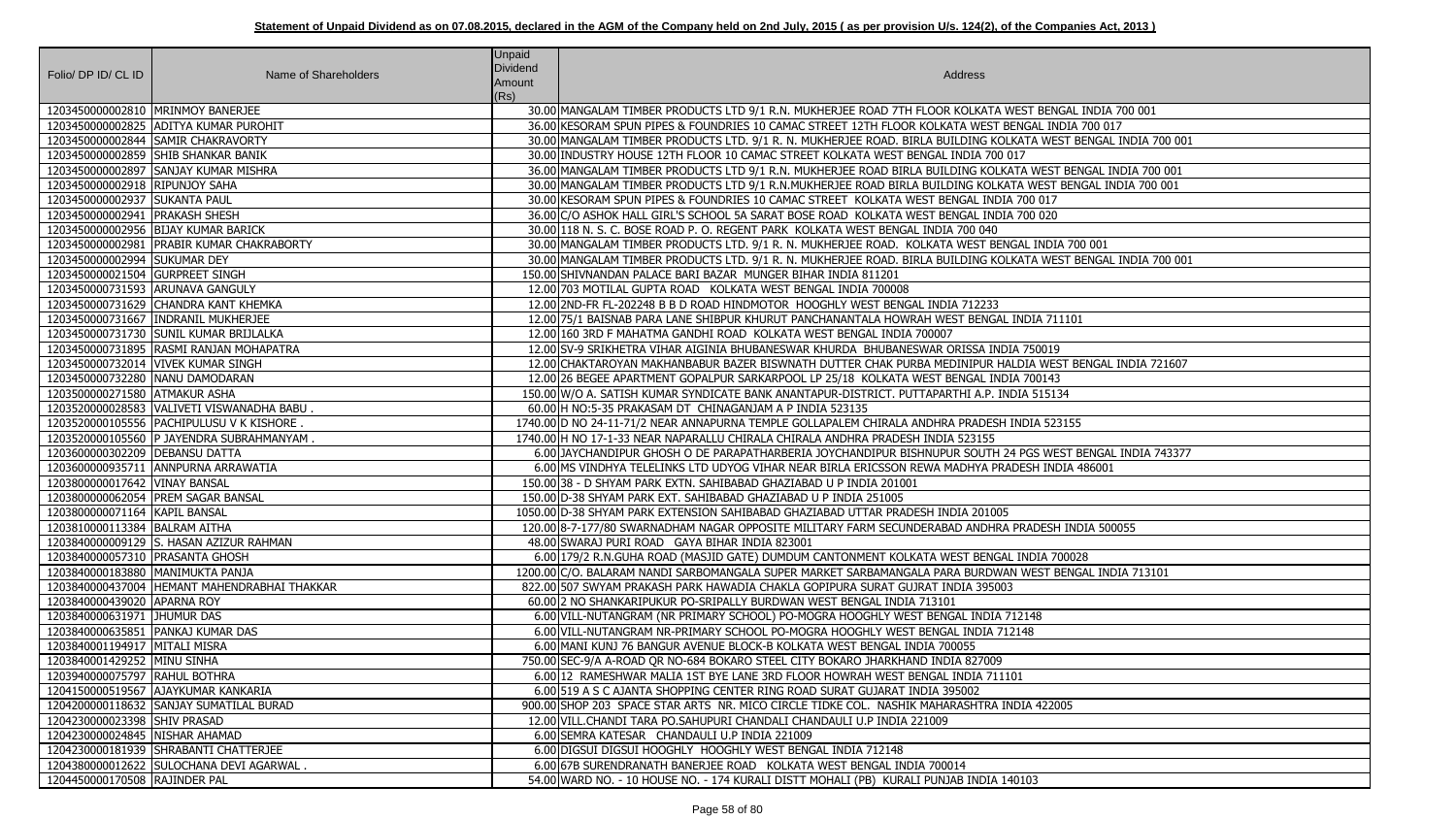| Folio/ DP ID/ CL ID                | Name of Shareholders                                 | <b>Unpaid</b><br>Dividend<br>Amount<br>(Rs) | Address                                                                                                                      |
|------------------------------------|------------------------------------------------------|---------------------------------------------|------------------------------------------------------------------------------------------------------------------------------|
| 1204470000237294 SUSHIL KUMAR      |                                                      |                                             | 30.00 H NO - 2C 1339 NEAR SHRI KALASWER MAHADEV MANDIR HAKIKAT NAGAR SAHARANPUR UTTER PRADESH INDIA 247001                   |
| 1204470000560113 V VENU            |                                                      |                                             | 126.00 223 MANGALATHU 8 CHUNAKKARA CHARUMMOOD KERALA INDIA 690505                                                            |
| 1204470001122474 UJJWALA VORA      |                                                      |                                             | 30.00 HB - 17- 18 B C W CHITTORGARH CHITTORGARH RAJASTHAN INDIA 312021                                                       |
| 1204470002841991   MAHAVIR PRASAD  |                                                      |                                             | 18.00 13 FRIENDS ENCLAVE SULTAN PURI NEW DELHI DELHI INDIA 110041                                                            |
|                                    | 1204470004158497 NABIN KUMAR PATEL                   |                                             | 30.00 OR NO IBA 75 BANDHABHAL LKP COLONY JHARSUGUDA ORISSA INDIA 768211                                                      |
|                                    | 1204470005739046 ANINDITA PAL MONDAL                 |                                             | 12.00 334 NATH PARA BRAHMAPUR KOLKATA WEST BENGAL INDIA 700096                                                               |
| 1204470006856123 SONAL BALDAWA     |                                                      |                                             | 150.00 MAIN ROAD NEAR VIDYAMANDIR PRASHALA AT POSTTAL RAHURI DIST AHMEDNAGAR RAHURI MAHARASHTRA INDIA 413705                 |
| 1204490000018136 CHANDU CHANDAK    |                                                      |                                             | 600.00 W/O ASHOK KUMAR CHANDAK 778 MAHESHWARI SADAN KE PICHE OUTSIDE JASSUSAR GATE BIKANER RAJASTHAN INDIA 334004            |
|                                    | 1204550000039452 ANSHUMAN VILAS JADHAV               |                                             | 30.00 6 INDRAPRASHTA APPT 100FT ROAD VISHRAMBAG SANGLI MAHARASHTRA INDIA 416415                                              |
| 1204720000373389 D VIJAYAKUMAR     |                                                      |                                             | 72.00 NO 20 V K NAGAR RAMAKRISHNA NAGAR EDAYARPALAYAM PO COIMBATORE TAMILNADU India 641025                                   |
|                                    | 1204720000736806 SIVARAM NATARAJ IYER                |                                             | 60.00 PLOT NO 9145 TNHB AYAPPAKKAM AMBATTUR CHENNAI TAMILNADU India 600077                                                   |
|                                    | 1204720002047274 SUBRATA BHATTACHARYA                |                                             | 60.00 VILL KANKTIASHIVTALA PO PANITRAS BAGNAN HOWRAH WEST BENGAL India 711303                                                |
| 1204720004197807 MAHESH.           |                                                      |                                             | 6.00 4 10 64 G K ROAD NEAR CATHOLIC CHURCH SHASTRI NAGAR SERAM GULBARGA KARNATAKA India 585222                               |
| 1204720005569525 OMESHWAR GUPTA    |                                                      |                                             | 24.00 30 NAGAR JIRAPUR WARD NO 12 VILLAGE JIRAPUR TEHSIL ZIRAPUR KHILCHIPUR MADHYA PRADESH India 465691                      |
|                                    | 1204940000096447   ASHISH GIRDHARILAL FALOR.         |                                             | 600.00 270 VATSALYA NAGAR SOCIETY HUDCO NANDED NANDED MAHARASHTRA INDIA 431603                                               |
|                                    | 1204940000152980 SANGEETA SAMDANI                    |                                             | 6.00 H NO 2 47 KHALKI PURA STREET BHILWARA BHILWARA RAJASTHAN INDIA 311001                                                   |
|                                    | 1204940000162340 ASHOK KUMAR DURGAPRASAD AGRAWAL HUF |                                             | 300.00 2-8-266 BUS STAND ROAD NANDED NANDED MAHARASHTRA INDIA 431601                                                         |
|                                    | 1204940000179806 CHANDAN PURI GOSWAMI                |                                             | 6.00 MATA GI KI GALI SAHID CHOWAK KE PASS SANGANERI GATE BHILWARA RAJASTHAN INDIA 311001                                     |
| 1205090000004557   DHARAMPAL SINGH |                                                      |                                             | 60.00 HOUSE NO. 77 NEAR BAL BHARTI SCHOOL BARELA GAON BHOPAL M P INDIA 462001                                                |
|                                    | 1205140000030825 GANGIREDDY NARAYANA REDDY           |                                             | 600.00 2/580 BALAJI NAGAR PRODDATUR KADAPA AP INDIA 516360                                                                   |
|                                    | 1205450000005723 PADAM NARAYAN BANSAL                |                                             | 60.00 HNO 15-7-185 BEGUM BAZAR - HYDERABAD TELANGANA INDIA 500012                                                            |
|                                    | 1205450000011642   DUPAKUNTLA SIVA KUMAR             |                                             | 6.00 1-9-295/19 VIDYA NAGAR. HYDERABAD AP INDIA 500044                                                                       |
|                                    | 1205450000104049   PRAKASH CHAND BANSAL.             |                                             | 450.00 15-7-185 BEGUM BAZAR. HYDERABAD TELANGANA INDIA 500012                                                                |
|                                    | 1205450000119982 KARUNA DEVI BANSAL.                 |                                             | 600.00 15-7-185 BEGUM BAZAR. HYDERABAD TELANGANA INDIA 500012                                                                |
| 1205740000005158 BHAGWAN DAS       |                                                      |                                             | 6000.00 BHAGWATIGANJ BALRAMPUR UTTAR PRADESH INDIA 271201                                                                    |
| 1205780000012921 SMITA CHAUDHARY   |                                                      |                                             | 6.00 AWAS APARTMENTS. 35 & 36 S.N.ROY ROADFLAT 1G 1ST FLOOR KOLKATA WEST BENGAL INDIA 700038                                 |
| 1205940000005176 SAMIR CHATTERJEE  |                                                      |                                             | 6.00 26/D SASTHITALA ROAD P.O- TALPUKUR BARRACKPORE KOLKATA WEST BENGAL INDIA 700123                                         |
| 1205940000006072 DILIP KUMAR ROY   |                                                      |                                             | 6.00 POST&VILLAGE - CHAMPAHATI PS-BARUIPUR. KHRISHTAN PARA NEAR-AGRADOOT SANGHA 24 PARGANAS (SOUTH) WEST BENGAL INDIA 743330 |
| 1206120000274171 SHUCHI KHANNA     |                                                      |                                             | 120.00 C/O Dr S.G.S. KHANNA KUSUMKHERA HALDWANI HALDWANI UTTARANCHAL INDIA 263139                                            |
|                                    | 1206120000318894   MANOJ KUMAR LADDHA ( HUF )        |                                             | 12.00 FVEREST HOUSE" 46 C JAWAHAR LAL NEHRU ROAD KOLKATA WEST BENGAL INDIA 700071                                            |
|                                    | 1206120000319391 AJAY KUMAR LADDHA ( HUF )           |                                             | 12.00 EVEREST HOUSE 46 C JAWAHAR LAL NEHRU ROAD KOLKATA WB INDIA 700071                                                      |
|                                    | 1207100000089504 MUKUND NARAYAN VYAWAHARE            |                                             | 150.00 B-5 SUYOJ C.H.S. SECTOR 10A VASHI NAVI MUMBAI . NAVI MUMBAI MAHARASHTRA INDIA 400703                                  |
| 1207400000001673 AJIT KUMAR DOSHI  |                                                      |                                             | 120.00 HOUSE NO.323 SECTOR-46 FARIDABAD HARYANA INDIA 121001                                                                 |
|                                    | 1301440000579391 SONU KUMAR GUPTA                    |                                             | 300.00 KAILASH PURI CHABI TALAB BANDA UTTAR PRADESH INDIA 210001                                                             |
|                                    | 1301670000024115   PARMAR SUBHASHCHANDRA DAHYABHAI   |                                             | 300.00 10 MADHUVAN SOCIETY NEW SAMA ROAD OPP. RAMESHWAR PARK VADODARA GUJARAT INDIA 390014                                   |
| 1301740000054861 C. GOVINDARAJU.   |                                                      |                                             | 150.00 1/56 NEW NO. 1/110 VALLIESWARAN KOIL ST. MANAPPAKKAM                                                                  |
|                                    | 1301760000192383   MANOHAR GULABRAI MANGHANEY        |                                             | 90.00 A-1 BLOCK FLAT NO-8 JEEWAN JYOTI APPARTMENT PITAMPURA DELHI DELHI India 110034                                         |
|                                    | 1301870000051784 SURESHCHANDRA JETHALAL SHAH         |                                             | 60.00 OPP-8-PARSHVANATH SOCIETY NAVA BAZAR DIST. KARJAN KARJAN GUJARAT INDIA 391240                                          |
| 1301930000734218 K SRINIVAS.       |                                                      |                                             | 12.00 H NO D 1 3A15 STAFF COLONY KESORAM CEMENT K I LTD KARIMNAGAR ANDHRA PRADESH India 505187                               |
|                                    | 1301930000861101 SHANKARAIAH DONTHULA                |                                             | 12.00 Q NO C1-34 STAFF COLONY BASANTNAGAR KAMANPOOR MANDAL KARIMNAGAR ANDHRA PRADESH INDIA 505187                            |
|                                    | 1301930000861743 HARI KISHAN OJHA.                   |                                             | 30.00 STORES DEPT Q NO C 1 52 STAFF COLONY BASANTH NAGAR KAMANPUR MANDAL KARIM NAGAR ANDHRA PRADESH India 505187             |
|                                    | 1301930000942725   PREMA SRINIVASAN                  |                                             | 540.00 FLAT M 39 RAMAKRISHNA VIHAR PLOT 29 I P EXTENSION PATPARGANJ DELHI DELHI India 110092                                 |
|                                    | 1301930000998969 SUDHAGONI KAMALAKAR                 |                                             | 12.00 C1 1 KASORAM STAFF COLONY KAMANPUR KARIMNAGAR ANDHRA PRADESH India 505187                                              |
| 1301930001091635 SAI UDAYABHANU R  |                                                      |                                             | 12.00 D 17 B STAFF COLONY KESORAM CEMENT BASANTHNAGAR KAMANPUR MANDAL KARIMNAGAR ANDHRA PRADESH India 505187                 |
|                                    | 1301930001159716 RAMAKOTI REDDY LANKAPOTU            |                                             | 12.00 O NO B 16 KESORAM CEMENT STAFF COLONY BASANTH NAGAR RAMAGUNDAM KARIM NAGAR ANDHRA PRADESH India 505187                 |
|                                    | 1301930001210833 VENKATANARAYANA THANNIRU            |                                             | 12.00 C1 54 KESORAM STAFF COLONY KAMANPUR KARIMNAGAR ANDHRA PRADESH India 505187                                             |

| UTTER PRADESH INDIA 247001                     |
|------------------------------------------------|
|                                                |
|                                                |
|                                                |
|                                                |
| IURI MAHARASHTRA INDIA 413705                  |
| TE BIKANER RAJASTHAN INDIA 334004              |
|                                                |
| India 641025                                   |
|                                                |
|                                                |
| KA India 585222                                |
| PRADESH India 465691                           |
|                                                |
|                                                |
|                                                |
| A 311001                                       |
|                                                |
|                                                |
|                                                |
|                                                |
|                                                |
|                                                |
|                                                |
| NDIA 700038                                    |
| 0123                                           |
| A 24 PARGANAS (SOUTH) WEST BENGAL INDIA 743330 |
|                                                |
| 071                                            |
|                                                |
| 400703                                         |
|                                                |
| NDIA 390014                                    |
|                                                |
| 34                                             |
| 0                                              |
| $\overline{H}$ India 505187                    |
| <b>PRADESH INDIA 505187</b>                    |
| <b>AGAR ANDHRA PRADESH India 505187</b>        |
| 110092                                         |
|                                                |
| GAR ANDHRA PRADESH India 505187                |
| AR ANDHRA PRADESH India 505187                 |
| 7                                              |
|                                                |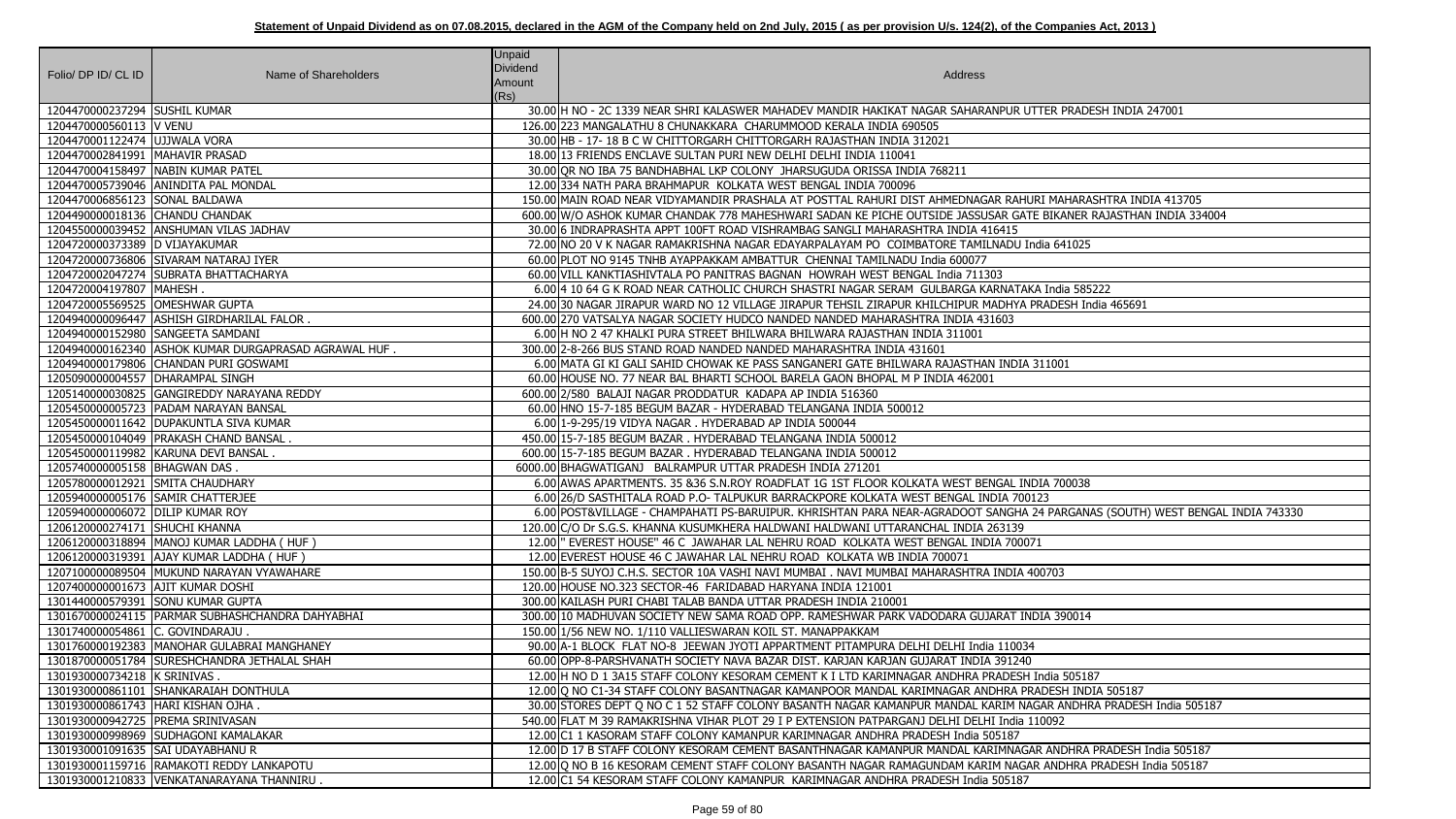| Folio/ DP ID/ CL ID                | Name of Shareholders                              | <b>Unpaid</b><br>Dividend<br>Amount<br>(Rs) | Address                                                                                                             |
|------------------------------------|---------------------------------------------------|---------------------------------------------|---------------------------------------------------------------------------------------------------------------------|
| 1301930001516540 KONDALA SRILATHA  |                                                   |                                             | 12.00 D-11A STAFF COLONY KESORAM CEMENT BASANT NAGAR KARIMNAGAR ANDHRA PRADESH India 505187                         |
|                                    | 1301930001928412 POGARU ANNAPOORNA UMADEVI        |                                             | 108.00 G- 4 HARI HARA RESIDENCY DAYANAND NAGAR PALTON CROSS RDS MALAKPET HYDERABAD ANDHRA PRADESH India 500036      |
|                                    | 1301930002249987   BEEMANI KIRAN KUMAR            |                                             | 12.00 O NO C1-3 KCKI LTD STAFF COLONY BASANTNAGAR KARIMNAGAR ANDRA PRADESH India 505187                             |
|                                    | 1301930002481573 CHOURAGADE JAYANT                |                                             | 114.00 1ST FLOOR FLAT NO 02 H/N-7/A LAKSHMI SRINIVASA NAGAR TIRUPATI ANDHRA PRADESH India 517501                    |
| 1301990000018770 VIMLESH KUMARI    |                                                   |                                             | 60.00 PANCHRATNA BUILDING 7-B NEXT TO RAILWAY CROSSING RAIYA ROAD RAJKOT GUJARAT INDIA 360001                       |
|                                    | 1302080000230073 BANK OF INDIA-- IN HOUSE ACCOUNT |                                             | 22740.00 KOLKATA MAIN BRANCH SAFE CUSTODY & DIV. DEPT. 23 A&B NETAJI SUBHASH ROAD KOLKATA WEST BENGAL INDIA 700-001 |
|                                    | 1302190000019416   NARAYANDAS RAMGOPAL SIKCHI     |                                             | 330.00 ATPOST-BELAPUR TOWN TAL-SHRIRAMPUR BELAPUR TOWN MAHARASHTRA INDIA 413715                                     |
|                                    | 1302190000037260 SUHAS RATANCHAND JANGADA         |                                             | 30.00 125/696 HUDCO COLONY SAVEDI ROAD AHMEDNAGAR MAHARASHTRA INDIA 414003                                          |
|                                    | 1302190000082432   ASHISH AMRUTLAL MUTHA          |                                             | 6.00 IMARAT COMPANY M.G.ROAD AHMEDNAGAR MAHARASHTRA INDIA 414001                                                    |
|                                    | 1302310000054352  MANOJKUMAR TEJRAJ ZAMBAD        |                                             | 60.00 CIVIL LINE NEAR AD. BHADANG VAKIL KHAMGAON MS INDIA 444303                                                    |
|                                    | 1302340000157993 REETA GOPAL CHOURASIA            |                                             | 900.00 KRUSHNAPURA WARD GONDIA MAHARASHTRA INDIA 431208                                                             |
| 1302340000460973 M BALASUBRAMANI   |                                                   |                                             | 270.00 103 K.PITCHA GOUNDANUR K.PITCHAM PATTY KARUR TAMILNADU INDIA 639118                                          |
|                                    | 1303580000021322 GOPAL NANDLAL ATAL (HUF)         |                                             | 60.00 TIRUPATI NAGAR NEAR SHANKAR NAGAR AMRAVATI Maharashtra India 444601                                           |
|                                    | 1303870000243218   VALIBAI LAXMIDAS ASHAR         |                                             | 90.0012nd FLOOR ROOM NO.41 GITA GRAHA PICKET ROAD MUMBAI Mumbai Maharashtra India 400002                            |
| 1304140001028461 UMA CHARUPA       |                                                   |                                             | 150.00 9 MARWARI ROAD NEAR UNANI SHAFA KHANA BHOPAL MADHYA PRADESH INDIA 462001                                     |
| 1304140001350952 PANKAJ B NIMAVAT  |                                                   |                                             | 24.00 58 A SECTOR XII RELIANCE GREENS MOTIKHAVDI JAMNAGAR GUJARAT INDIA 361140                                      |
| 1304140003464547 FALGUNI SAHA      |                                                   |                                             | 30.00 VILL MALLICKPUR PO MALLICKPUR SOUTH 24 PARGANAS WEST BENGAL INDIA 743353                                      |
| 1304140003614077   INDRANIL BISWAS |                                                   |                                             | 1920.00 OTR NO 02C 38 L T NORTH COLONY KANSBAHAL ROURKELA ORISSA INDIA 770034                                       |
|                                    | 1304140004896481 AMBIKA PRASAD PADHY              |                                             | 204.00 GOLAPALI SAHI PART BAIDYANATHPUR GANJAM BERHAMPUR ORISSA INDIA 760001                                        |
| 1304140006701958 RAM VARSHNEY      |                                                   |                                             | 300.00 NO 31 INDRAPURI ETAH Uttar Pradesh INDIA 207001                                                              |
| 1601010000025959 CHHAYA AJAY SHAH  |                                                   |                                             | 1200.00 3-37 NAVASHANTINAGAR 13 B 98 L JAGMOHANDAS MARG MUMBAI MAHARASHTRA INDIA 400006                             |
|                                    | 1601010000032054 AJAY PRANLAL SHAH                |                                             | 90.00 304 HEENA GAURAV HEIGHTS S V ROAD KANDIVLI WEST MUMBAI MAHARASHTRA INDIA 400067                               |
| 1601430100729310 SUNITHA MERUGU    |                                                   |                                             | 60.00 F NO G1 KPR CLNY NR NAMESTHE RESTRANTS HYDERABAD ANDHRA PRADESH INDIA 500032                                  |
| 1601480000001762 S K AGARWAL       |                                                   |                                             | 150.00 KK-3 KAVINAGAR GHAZIABAD UTTARPRADESH INDIA 201002                                                           |
|                                    | 1601480000495408 M PALANIVENTHAN.                 |                                             | 180.00 5-5 KOLIYAR STREET PUSHPAVANAM PO VEDARANYAM TK NAGAPATTINAM DT NAGAPATTINAM TAMIL NADU INDIA 614809         |
| A000001                            | <b>SHRI ANANTALAL CHUNDER</b>                     |                                             | 72.00 10 BRITISH INDIAN ST CALCUTTA 700001                                                                          |
| A000006                            | SMT AMIYABALA DEVI                                |                                             | 54.00 C/O SURENDRA KISHORE MAZUMDAR DHAKURIA 8/9/1 NASKARPARA LANE CALCUTTA 700031                                  |
| A000027                            | SHRI A K KOLEH                                    |                                             | 120.00 C/O BIRLA JUTE MILLS P O BIRLAPUR 24 PARGANAS W BENGAL 743318                                                |
| A000043                            | SHRI AMARENDRA KRISHNA PAUL                       |                                             | 240.00 JNANDRA BHABAN 11/1D NORTHERN AVENUE CALCUTTA 700037                                                         |
| A000074                            | SHRI AMICHAND HIRACHAND                           |                                             | 16272.00 DULLCHAND NAGAR OPP ATHWA GATE NANPURA SURAT 395001                                                        |
| A000090                            | SHRI ARUN KUMAR RANDAR                            |                                             | 2100.00 C/O RAMESHWARLALJI RANDER DISTT NAGAUR RAJASTHAN P O BORAWAR 341502                                         |
| A000098                            | MRS ARUNA MOOKERJEE                               |                                             | 24.00 33A EKDALIA PLACE CALCUTTA 700019                                                                             |
| A000113                            | SHRI ARVIND KUMAR JAJOO                           |                                             | 54.00 C/O RAJASTHAN ENTERPRISES 304 MANGALDEEP COMPLEX PRODUCTIVITY RD BARODA 390005                                |
| A000172                            | MRS ANNA PURNA GHOSH                              |                                             | 1800.00 188 HARISH M ROAD KALIGHAT CALCUTTA 700026                                                                  |
| A000195                            | SHRI ANANDA MOY ADHYA                             |                                             | 36.00 11/1 DIXON LANE CALCUTTA 700014                                                                               |
| A000218                            | SRI ASHOK KUMAR BAID                              |                                             | 78.00 SHREE LAXMI HOSIERY 15A LAXMI NARAYAN MUKHERJEE ROAD CALCUTTA 700006                                          |
| A000280                            | SHRI ASHESH SHEKHAR MUKHERJEE                     |                                             | 144.00 C/O AMIYA DHON CHATTERJEE 14 SIDDHESWAR C LANE CALCUTTA 700012                                               |
| A000282                            | SMT ARATI DUTT                                    |                                             | 1188.00 52/4 DESHPRAN SASMAL ROAD KADAMTALA HOWRAH 711101                                                           |
| A000286                            | SHRI ASIM KRISHNA DUTT                            |                                             | 198.00 20 HASTING STREET CALCUTTA                                                                                   |
| A000288                            | MR ABDULLA J GANGJEE                              |                                             | 288.00 C/O ABDULLA GANGJEE & SONS 7 LYONS RANGE CALCUTTA 700001                                                     |
| A000291                            | SHRI ATITHI KUMAR ROY                             |                                             | 24.00 2 B LEE ROAD CALCUTTA 700020                                                                                  |
| A000298                            | MR A SALAM                                        |                                             | 738.00 RECEIVER ESTATE OF MULLA MD H K BIBI C/O STATE BANK SECURITIES DEPT 1 STRAND RD 700001                       |
| A000299                            | MRS ANNAPURNA GHOSH                               |                                             | 2700.00 188 HARISH MUKHERJEE ROAD CALCUTTA 700026                                                                   |
| A000300                            | SHRI AMAR KRISHNA PODDAR                          |                                             | 702.00 78 RAJA BASANTA ROY ROAD CALCUTTA 700029                                                                     |
| A000311                            | SMT AMIYA BALA RUDRA                              |                                             | 918.00 P 545 B L N NEW ALIPORE CALCUTTA 700053                                                                      |
| A000314                            | SHRI ASHOK KUMAR AGARWAL                          |                                             | 96.00 C/O GOYAL INDUSTRIAL CORPN 131 COTTON STREET CALCUTTA 700007                                                  |

| I India 505187                 |
|--------------------------------|
| AD ANDHRA PRADESH India 500036 |
| 505187<br>India 517501         |
| <b>INDIA 360001</b>            |
| KATA WEST BENGAL INDIA 700-001 |
| 5                              |
|                                |
|                                |
|                                |
|                                |
|                                |
| 00002                          |
|                                |
|                                |
|                                |
|                                |
|                                |
|                                |
| 100006                         |
| 00067                          |
| 032                            |
| NAM TAMIL NADU INDIA 614809    |
|                                |
| $\overline{31}$                |
|                                |
|                                |
|                                |
|                                |
|                                |
| 90005                          |
|                                |
|                                |
|                                |
|                                |
|                                |
|                                |
|                                |
| RD 700001                      |
|                                |
|                                |
|                                |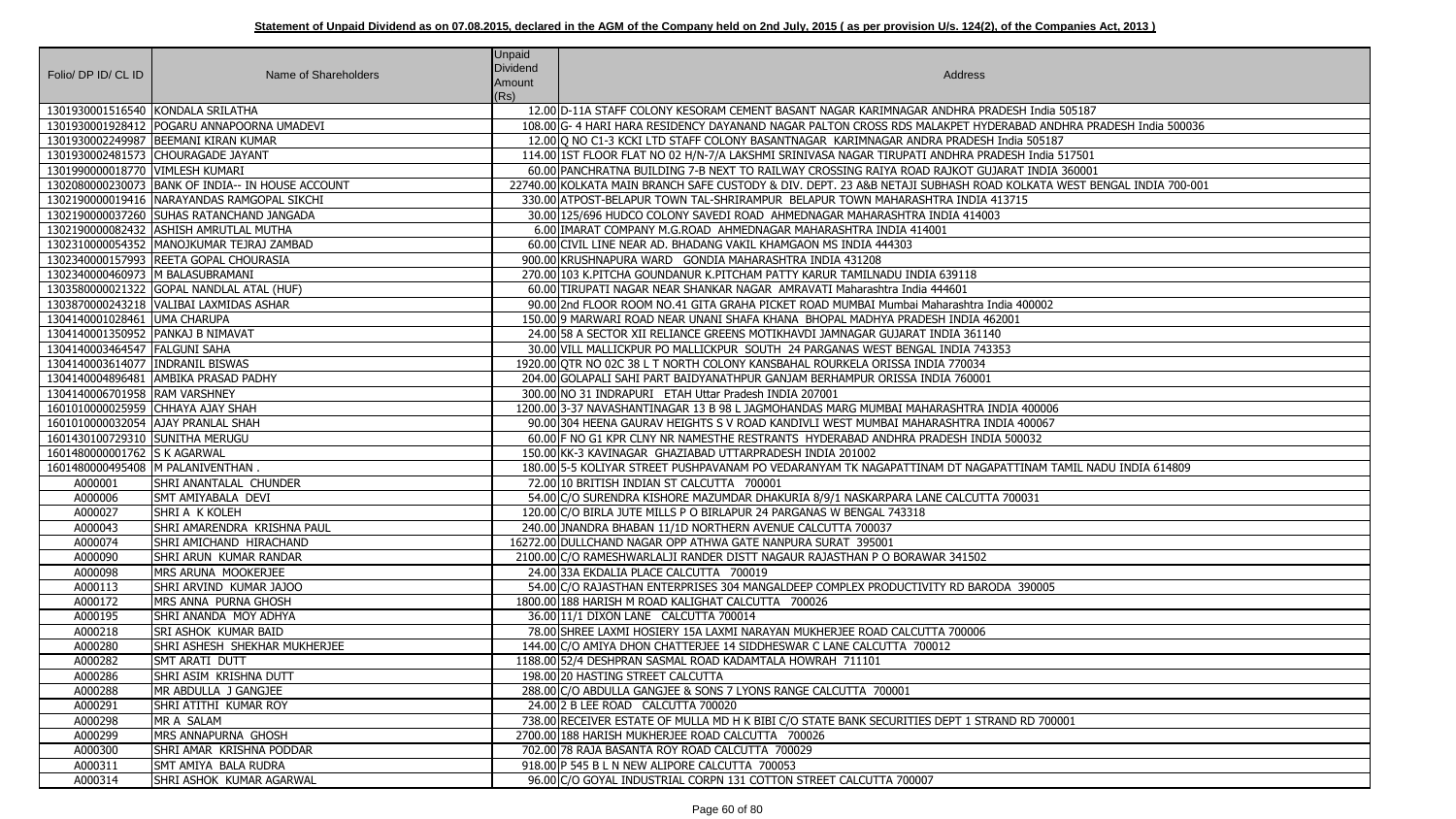| Folio/ DP ID/ CL ID | Name of Shareholders                          | <b>Unpaid</b><br>Dividend<br>Amount<br>(Rs) | Address                                                                                            |
|---------------------|-----------------------------------------------|---------------------------------------------|----------------------------------------------------------------------------------------------------|
| A000331             | SHRI ANATH NATH DEY                           |                                             | 738.00 28 DEBENDRA MULLICK STREET CALCUTTA 700073                                                  |
| A000334             | <b>SMT AMELY DAS</b>                          |                                             | 144.00 19 DR JAGABANDHU LANE CALCUTTA 700012                                                       |
| A000365             | MRS ANJALI SARAN                              |                                             | 2016.00 3/244 VISHNUPURI KANPUR 208002                                                             |
| A000390             | MISS ARUNA JAIN                               |                                             | 12.00 307 AJIT SEN BHAWAN 13 CROOKED LANE KOLKATA 700069                                           |
| A000391             | SHRI ANAND KUMAR AGRAWAL                      |                                             | 2496.00 PLAZA KALPANA 4TH FLOOR ROOM NO 2 24/147 B BIRHANA ROAD KANPUR 208001                      |
| A000456             | <b>SRI ASHOK KUMAR GUPTA</b>                  |                                             | 6.00 C/O DEEPAK INDUSTRIS LTD 16 HARE STREET CALCUTTA 700001                                       |
| A000516             | ANUJ SHARMA                                   |                                             | 270.00 C/O HINDUSTAN GUM & CHEMICALS LTD PO BIRLA COLONY BHIWANI HARYANA 125022                    |
| A000564             | AAJUNRAO M PHALKE                             |                                             | 2400.00 C/O COL SARDAR M R PHALKE SENIOR HOUSE PHALKE BAZAR LASHKAR GWALIOR (MP) 474001            |
| A000586             | KUM ATRAYE MUKHERJEE                          |                                             | 300.00 78/4/6 THAKUR RAMKRISHNA LANE HOWRAH 711104                                                 |
| A000590             | <b>SRI ANIL KUMAR KESOT</b>                   |                                             | 18.00 O-BLOCK 701 PANORAMA JAGATPURA JAIPUR RAJASTHAN 302025                                       |
| B000007             | <b>SMT BHAGWAN DEBI</b>                       |                                             | 474.00 1/A NANDO MULLICK LN CALCUTTA 700006                                                        |
| B000008             | SHRI BALDEO DAS DAGA                          |                                             | 1980.00 C/O M/S DAGA NYLOMET PVT LTD 135 BIPLABI RASH BEHARI BASU ROAD 3RD FLOOR KOLKATA 700001    |
| B000010             | <b>SRI BAIJNATH SABOO</b>                     |                                             | 36.00 C/O COTTON AGENTS LD 15 INDIA EXCH PLACE CALCUTTA 700001                                     |
| B000011             | <b>SRI BANSIDHAR SONTHALIA</b>                |                                             | 288.00 DAFFODIL LA BELA FLAT NO.2G AS/130 RAJARHAT MAIN ROADTEOGHARIA KOLKATA 700059               |
| B000016             | <b>SRI BHAGWAN DAS</b>                        |                                             | 19680.00 C/O KISHAN MACHINERY KENDRA BHAGWANTIGANJ DIST. BALRAMPUR U.P. 271201                     |
| B000019             | SM BHAGWATI DEVI                              |                                             | 534.00 M/S MADHORAM B SINGH CHAWRI BAZAR DELHI                                                     |
| B000022             | <b>SRI BASUDEB SAMANTA</b>                    |                                             | 4602.00 8 KHURUT ROAD HOWRAH 711001                                                                |
| B000029             | <b>SRI B T PANDYA</b>                         |                                             | 30.00 LAXMI NIWAS 355 V P ROAD BOMBAY 400004                                                       |
| B000037             | <b>SRI BRIJ NATH KHANDELWAL</b>               |                                             | 360.00 13 INDIA EXCHANGE PLACE CALCUTTA 700001                                                     |
| B000040             | SHRI BISWANATH KASERA                         |                                             | 300.00 6 B A J C BOSE ROAD CALCUTTA 700017                                                         |
| B000053             | SHRI B K DHANUKA                              |                                             | 48.00 C/O MOINA MERIT PVT LTD 19 R N MUKHERJEE ROAD 2ND FLOOR CALCUTTA 700001                      |
| B000073             | SHRI BHAGIRATH MURARKA                        |                                             | 600.00 C/O PRAVEEN MURARKA 1/C MANDEVILLE GARDENS 1ST FLOOR PS-GARIAHAT KOLKATA 700019             |
| B000074             | SHRI BANDACHARYA GURACHARYA KATTI             |                                             | 600.00 1474 5TH MAIN E BLOCK SECOND STAGE RAJAJI NAGAR BANGALORE 560010                            |
| B000090             | <b>BANK OF INDIA</b>                          |                                             | 600.00 70/80 M G ROAD FORT MUMBAI 400001                                                           |
| B000094             | SHRI BABU LAL BAJORIA                         |                                             | 6660.00 18 JAY MAHAL A ROAD CHURCH GATE BOMBAY 400020                                              |
| B000113             | <b>SRIB K CHADHA</b>                          |                                             | 1200.00 C 13/54 SECTOR 3 ROHINI DELHI 110085                                                       |
| B000143             | SHRI BENI PRASAD SUREKA                       |                                             | 24.00 49 NALINI SETT ROAD CALCUTTA 700007                                                          |
| B000202             | SHRI BISHWANATH KEDIA                         |                                             | 6.00 C/O B N K CHARITY TR 6/1A MOIRA STREET FLT NO 803 8TH FLOOR CALCUTTA 700017                   |
| B000205             | SHRI BROJO LALL SEAL                          |                                             | 126.00 28/1 EKBALPUR ROAD CALCUTTA 700023                                                          |
| B000217             | SHRI BABULAL GORDHANDAS SAMPAT                |                                             | 600.00 166 FIRST FLOOR REGENT COLONY P O REGENT PARK TOLLY GUNGE CALCUTTA 700040                   |
| B000230             | <b>BISWANATH SEN</b>                          |                                             | 48.00 7/2A GOPAL CH LANE CALCUTTA 700073                                                           |
| B000255             | SHRI BASANT BEHARI GHUWALEWALA                |                                             | 9072.00 FLAT NO 2A 2ND FLOOR 12B RUSSEL STREET CALCUTA 700071                                      |
| B000275             | BAHUBALI COMMERCIAL CO LTD                    |                                             | 72.00 9 INDIA EXCHANGE PLACE CALCUTTA 700001                                                       |
| B000285             | KUM BINA KUMARI BUDHIA                        |                                             | 72.00 P 9 BLOCK C BANGUR AVENUE CALCUTTA 700055                                                    |
| B000309             | SHRI BADRINARAIN PARASRAMKA                   |                                             | 1494.00 C/O PARASRAMKA COMMERCIAL CO P LTD 135 CANNING STREET CALCUTTA 700001                      |
| B000311             | SHRI BISWA NATH PAUL                          |                                             | 492.00 102/1 HARI GHOSE ST CALCUTTA                                                                |
| B000312             | SHRI BADRINARAIN PARASRAMKA                   |                                             | 246.00 15 PAGAYAPATTY ST CALCUTTA                                                                  |
| B000313             | SHRI BASANTA KUMAR SETT                       |                                             | 36.00 19 MAHARSHI DEBENDRA ROAD CALCUTTA                                                           |
| B000319             | SHRI BHANUSHANKER SUDERJI VYAS                |                                             | 96.00 C/O STATE BANK OF INDIA CALCUTTA 700001                                                      |
| B000321             | <b>SARDAR BIR SINGH GILL</b>                  |                                             | 552.00 MOHINI VILLA G T RD P O SANCHWAL DISTT LUDHIANA PUNJAB 141120                               |
| B000337             | SHRI BADRIDAS DAMANI                          |                                             | 36.00 201/A MAHATMA GANDHI ROAD CALCUTTA 700007                                                    |
| B000339<br>B000341  | SHRIB C KABRA<br>SHRI BENIPRASAD JHUNJHUNWALA |                                             | 12.00 89 TILAK ROAD POST BOX NO 1 MALEGAON NASIK M S 423203<br>24.00 7 LYONS RANGE CALCUTTA 700001 |
| B000346             | SHRI B D BAGRI                                |                                             | 234.00 20/18 ISWAR GANGULI STREET CALCUTTA 700026                                                  |
| B000353             | SHRI BANARASILAL RAMJASRAY TIBREWALA          |                                             | 18.00 97 VICTORIA ROAD BOMBAY 400010                                                               |
| B000358             | SHRI B L C SASTRI                             |                                             | 36.00 I R T S / RETD/ 94 VENKATACHELA MUDALI ST MYLAPORE MADRAS 600004                             |
|                     |                                               |                                             |                                                                                                    |

| 74001       |  |
|-------------|--|
|             |  |
|             |  |
|             |  |
| KATA 700001 |  |
|             |  |
| 59          |  |
|             |  |
|             |  |
|             |  |
|             |  |
|             |  |
|             |  |
| 00019       |  |
|             |  |
|             |  |
|             |  |
|             |  |
|             |  |
|             |  |
|             |  |
|             |  |
|             |  |
|             |  |
|             |  |
|             |  |
|             |  |
|             |  |
|             |  |
|             |  |
|             |  |
|             |  |
|             |  |
|             |  |
|             |  |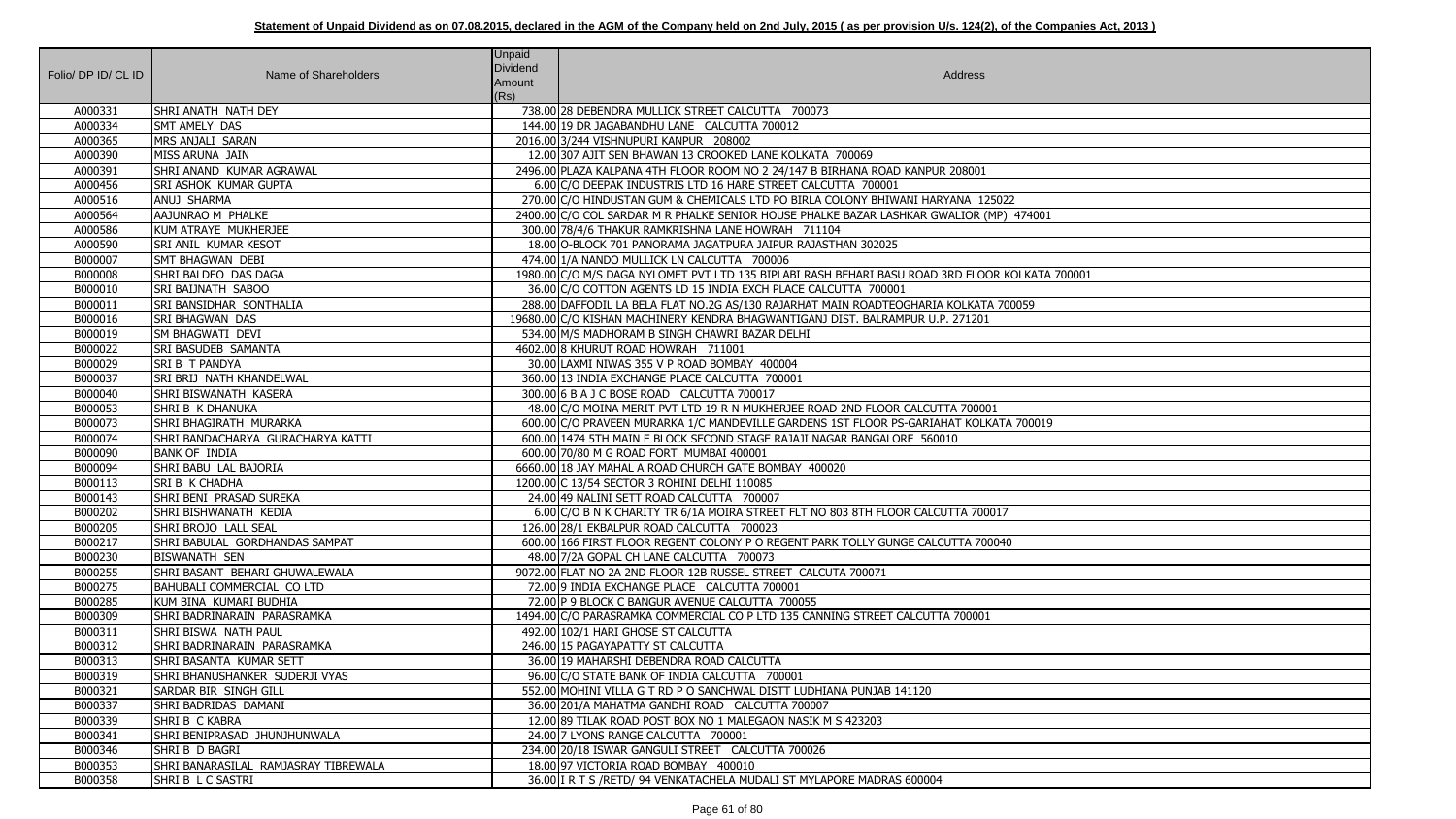| Folio/ DP ID/ CL ID | Name of Shareholders                     | <b>Unpaid</b><br><b>Dividend</b><br>Amount<br>(Rs) | Address                                                                                                      |
|---------------------|------------------------------------------|----------------------------------------------------|--------------------------------------------------------------------------------------------------------------|
| B000371             | SHRI BISAKHI SINGH                       |                                                    | 18.00 VILLAGE KHOKHAR P O BEHRAMPUR BET DIST ROPAR                                                           |
| B000373             | MISS B DEY                               |                                                    | 54.00 111A/61 ASHOK NAGAR KANPUR                                                                             |
| B000384             | <b>SHRI BRIJMOHAN AGARWALLA</b>          |                                                    | 180.00 M/S BILASROY & SONS 5/1 CLIVE ROW ROOM NO 6 CALCUTTA 700001                                           |
| B000402             | <b>SRI BANI LAHIRI</b>                   |                                                    | 594.00 2 C OUTRAM STREET CALCUTTA 700017                                                                     |
| B000403             | SRI BRIJ LALL DAGA                       |                                                    | 1044.00 66/2 NIMTOLLA GHAT STREET CALCUTTA 700006                                                            |
| B000407             | <b>SRI BROJO LALL SEAL</b>               |                                                    | 42.00 28/1 EKBALPUR ROAD CALCUTTA 700023                                                                     |
| B000408             | SRI BIMAL PAL                            |                                                    | 144.00 C/O BINOYKRISHNA PAL 37G ABINASH CH BANERJEE LANE CALCUTTA 700010                                     |
| B000415             | MR BABA KALI KAMLIWALA PANCHAYET KSHETRA |                                                    | 12.00 KSHETRA 208 MAHATMA G ROAD MANOHARDASKATRA 1FL CALCUTTA 700007                                         |
| B000417             | SRI BHAGIRATHI DAS                       |                                                    | 18.00 BALLY JUTE MILLS 9/1 R N MUKHERJEE RD CALCUTTA 700001                                                  |
| B000461             | SHRI BHABANI CHARAN DUTTA                |                                                    | 36.00 3 BIDHAN SARANI CALCUTTA 700006                                                                        |
| B000466             | SMT BINDESWARI DEVI NATHANI              |                                                    | 108.00 5 CAMAC STREET FLAT NO 9E 9TH FLOOR CALCUTTA 700017                                                   |
| B000473             | <b>SRI BISWAJIT GOSWAMI</b>              |                                                    | 270.00 3/2D B T ROAD CALCUTTA 700002                                                                         |
| B000485             | SWAMY MADHABANANDA OF BHARAT             |                                                    | 2034.00 C/O BHARAT SEVASHRAM SANGHA 211 RASH BEHARI AVENUE KOLKATA 700019                                    |
| B000602             | BENOY KUMAR MUKHERJI                     |                                                    | 54.00 200/2A RASHBEHARI AVENUE CALCUTTA 700029                                                               |
| B000650             | <b>BANWARI LALL PASARI</b>               |                                                    | 90.00 16 INDIA EXCHANGE PLACE CALCUTTA 700001                                                                |
| B000654             | <b>BRIJKISHORE TRIPATHI</b>              |                                                    | 300.00 1615 MADARSA ROAD KASHMERIGATE DELHI 110006                                                           |
| B000664             | SMT BIDAMI VADERA                        |                                                    | 900.00 C/O MANGILAL VADERA 1014-A SARDARPARA 1ST C ROAD JODHPUR RAJ 342003                                   |
| B00116X             | MR BHAWRILAL SANEI                       |                                                    | 600.00 BIRLA JUTE & INDUSTRIES LTD SHARE DEPTT 9/1 R N MUKHERJEE ROAD CALCUTTA 700001                        |
| C000005             | <b>SRI CHANDMAL DASONI</b>               |                                                    | 150.00 188 JAMUNALAL BAZAZ STREET 3RD FLOOR CALCUTTA 700007                                                  |
| C000024             | SMT CHANDABAI DAMANI                     |                                                    | 36.00 7 ISHWAR BHUVAN A RD CHURCHGATE BOMBAY 400001                                                          |
| C000034             | SHRI C J KAMDAR                          |                                                    | 2016.00 5 DIPAWALI SOCIETY NEAR MUKTANAND KARELI BAUG BARODA 390018                                          |
| C000038             | SMT CHHABI MAITRA                        |                                                    | 144.00 45/27A MOORE AVENUE CALCUTTA 700040                                                                   |
| C000104             | SMT CHHAYA CHATTERJEE                    |                                                    | 36.00 C/O SRI SUDHANGSHU BH CHATTERJEE BALLY JUTE MILLS P.O. BALLY DIST. HOWRAH 711201                       |
| C000115             | SMT CHANDRAMONI JALAN                    |                                                    | 492.00 C/O B K JALAN EXECUTOR TO THE ESTATE OF SMT CHANDRAMONI JALAN GANGES VIEW 2/2 SALKIA SCHOOL RD 711101 |
| C000117             | THE CALCUTTA COMMERCIAL BANK LTD         |                                                    | 498.00 15 CLIVE STREET CALCUTTA                                                                              |
| C000118             | SHRI CHARU CHANDRA GHOSE                 |                                                    | 36.00 12 BANERJEE LANE SERAMPORE HOOGHLY                                                                     |
| C000124             | SMT CHANDRABALI MULLICK                  |                                                    | 450.00 4 RUPCHAND ROY ST CALCUTTA 700007                                                                     |
| C000126             | SHRI CHOUTHMULL SETHIYA                  |                                                    | 24.00 9 ARMENIAN STREET CALCUTTA                                                                             |
| C000131             | SMT CHANDRAKALA LAKHOTIA                 |                                                    | 18.00 C/O ROYCHAND LAKHOTIA & SONS 23A N S ROAD 3RD FLR CALCUTTA 700001                                      |
| C000138             | SHRI CHHABIL DAS AGARWAL                 |                                                    | 6.00 25 GANGA PRASAD MUKHERJEE ROAD CALCUTTA 700025                                                          |
| C000139             | SHRI CHITRAK MITRA                       |                                                    | 144.003 SOUTH END PARK CALCUTTA 700029                                                                       |
| C000154             | M/S CURRENCY INVESTMENT CO LTD           |                                                    | 666.00 14/18 EZRA STREET CALCUTTA 700001                                                                     |
| C000173             | <b>SRI CHIROTOSH CHANDRA CHOUDHURY</b>   |                                                    | 216.00 C/O MINATI CHOUDHURY RUBY PARK EAST HALTU CALCUTTA 700078                                             |
| C00033X             | M/S CENTRAL BANK OF INDIA                |                                                    | 1500.00 BIRLA JUTE & INDUSTRIES LTD SHARE DEPARTMENT 9/1 R N MUKHERJEE ROAD CALCUTTA 700001                  |
| D000002             | SHRI DAMODER HUNSRAJ                     |                                                    | 120.00 2 MANOK LANE CALCUTTA                                                                                 |
| D000003             | <b>SM DHANVANTA VINUBHAI PATEL</b>       |                                                    | 4788.00 LAXMI NIVAS 194 GUJRAT SOCIETY SION BOMBAY 400022                                                    |
| D000017             | SMT DHANLAXMI R MEHTA                    |                                                    | 72.00 30 MANGALPARK SOCTY GITA MANDIR ROAD AHMEDABAD 380022                                                  |
| D000018             | SHRI DAMODARDAS MALPANI                  |                                                    | 9252.00 C/O MALPANI BROS. & CO. 10 FILM COLONY S.M.S. HIGHWAY JAIPUR 302003                                  |
| D000040             | MRS DHANKUYAR MOHANLAL PAREKH            |                                                    | 1116.00 C/O V K PAREKH 31 DADISETH AGIARY LN OPP G T HIGH SCHOOL BOMBAY 400002                               |
| D000042             | SHRI DUNGARMAL KOTHARI                   |                                                    | 1800.00 C/O L P KOTHARI VASANT VALLEY COMPLEX LOTUS NO 101 GOREGAON E MUMBAI 400097                          |
| D000065             | SHRI DEVASHIS CHATTERJEE                 |                                                    | 72.00 5E/1 MEGHA MALLAR 18/3 GARIAHAT ROAD CALCUTTA 700019                                                   |
| D000163             | SHRI DHANKUMAR LALBHAI SHETH             |                                                    | 18.00 FLAT NO 9 RUCHIK APT NEW HIRA BAUG SOC NR PARIMAL GARDEN AMBAWADI AHMEDABAD 380006                     |
| D000166             | <b>SHRI DULICHAND LAHOTY</b>             |                                                    | 96.00 C/O HINDUSTAN MOTORS LTD UTTARPARA HOOGHLY                                                             |
| D000167             | SHRI DURGA CH BHATTACHARYA               |                                                    | 96.00 86 ASUTOSH MUKHERJEE RD NORTH BLOCK GR FLOOR BHOWANIPUR CALCUTTA                                       |
| D000168             | SHRI DULAL CHANDRA BANERJEE              |                                                    | 300.00 7C CLIVE ROW CALCUTTA                                                                                 |
| D000169             | SHRI DILIP KUMAR DAS GUPTA               |                                                    | 96.00 37/1 GARIAHAT ROAD CALCUTTA 700019                                                                     |

| $\overline{1}$                    |
|-----------------------------------|
|                                   |
|                                   |
|                                   |
| 201<br>/2 SALKIA SCHOOL RD 711101 |
|                                   |
|                                   |
|                                   |
|                                   |
|                                   |
|                                   |
| A 700001                          |
|                                   |
|                                   |
|                                   |
|                                   |
| 7                                 |
| AD 380006                         |
|                                   |
|                                   |
|                                   |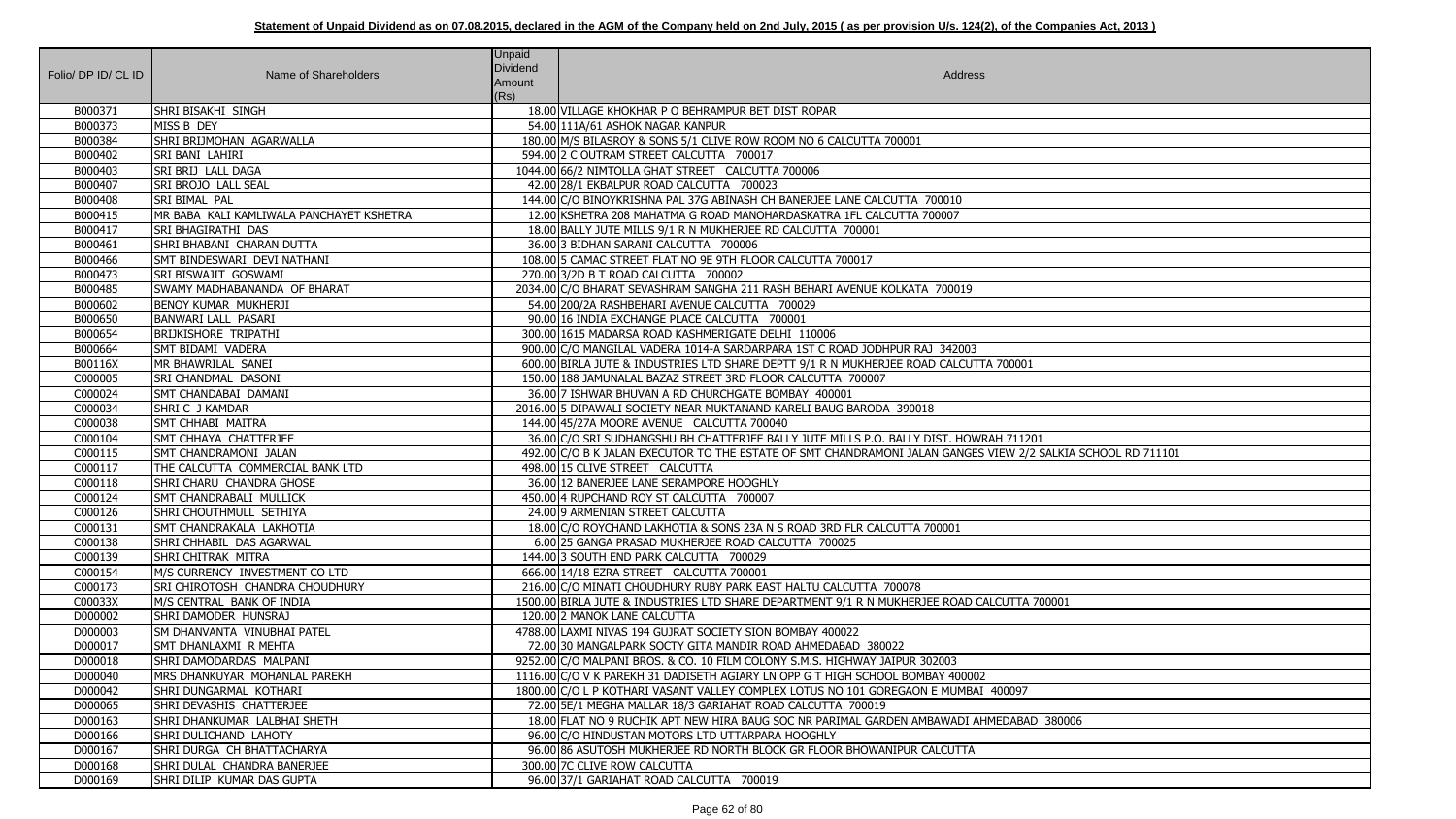| Folio/ DP ID/ CL ID | Name of Shareholders                     | <b>Unpaid</b><br>Dividend<br>Amount<br>(Rs) | Address                                                                                         |
|---------------------|------------------------------------------|---------------------------------------------|-------------------------------------------------------------------------------------------------|
| D000174             | SMT DHANESHWARI MUNSHI                   |                                             | 78.00 SOOTPARA SABUN KATRA AGRA U P                                                             |
| D000181             | SHRI DHARAMSINGH M BHATIA                |                                             | 12.00 RUSTOM MANSION 562 ADENWALA ROAD MATUNGA BOMBAY 400019                                    |
| D000187             | SHRI DILIP KUMAR SEN                     |                                             | 108.00 BORAL LANE P O HOOGHLY DT HOOGHLY HOOGHLY                                                |
| D000198             | SHRI DEBAKI KUMAR MAJUMDAR               |                                             | 240.00 1/63 DOVER PLACE CALCUTTA 700019                                                         |
| D000314             | MR DAYANAND SHARMA                       |                                             | 270.00 PARTH NEW KISHOREGANJ ROUND NO 4 RANCHI 834001                                           |
| D00281X             | MRS D V JANAKI                           |                                             | 600.00 BIRLA JUTE & INDUSTRIES LTD SHARE DEPT 9/1 R N MUKHERJEE ROAD CALCUTTA 700001            |
| E000002             | MR EBRAHIM HAJEE AHMED                   |                                             | 1782.00 4E SOOTERKIN STREET CALCUTTA 700012                                                     |
| E000005             | MR EJAZ RASUL                            |                                             | 1170.00 33 DANISH ROAD GAUHATI ASSAM 781001                                                     |
| E000012             | <b>EASTERN TRADERS BANK LTD</b>          |                                             | 96.00 P-7 OLD CHINA BAZAR ST CALCUTTA                                                           |
| E000013             | <b>ESAP MAHAMAD MANGAL ESQ</b>           |                                             | 48.00 12 RAWDON STREET CALCUTTA 700017                                                          |
| E000019             | <b>SRI ESUFI ABDEALI SITALEKHEN</b>      |                                             | 144.00 UNION TOOLS & ENGINEERING STORES JENAB BUILDING 1ST FLOOR 22 SERANG STREET MUMBAI 400003 |
| F000010             | SHRI FEROZ RUSTOMJI KAVARANA             |                                             | 3000.00 DOULATRAM MANS FLR-3 6 KITTRIDGE ROAD COLABA BOMBAY 400005                              |
| F000016             | MRS FATIMAAHMED PARAK                    |                                             | 144.00 C/O MERCHANTILE BANK OF INDIA LTD BOMBAY                                                 |
| FI00005             | M/S PICTET COUNTRY FUND(MAURITIUS) LTD   |                                             | 600.00 DEUTSCHE BANK AG GROUND FLOOR MHATRE PEN BUILDING TULSI PIPE ROAD DADAR(W) MUMBAI 400028 |
| G000001             | SHRI GULAB CHAND PARAKH                  |                                             | 18.00 16 BONFIELDS LANE CALCUTTA 700001                                                         |
| G000008             | SHRI GULAB CHAND BANGUR                  |                                             | 114.00 16 INDIA EXCHG PLACE 2ND FLOOR ROOM NO 5 CALCUTTA 700001                                 |
| G000013             | <b>SHRI GOKUL CHAND</b>                  |                                             | 96.00 C/O SITAL PRASAD KHARAGPRASAD 31&31/L BURTOLLA ST CALCUTTA 700007                         |
| G000017             | SHRI GAJANAND SARAOGI                    |                                             | 1008.00 SHREE HANUMANJI MILL P O KUDRA SHAHABAD                                                 |
| G000024             | SHRI G J THAKKAR                         |                                             | 36.00 28 TARACHAND DUTT ST CALCUTTA                                                             |
| G000039             | <b>IMRS GITA DEVI BHALOTIA</b>           |                                             | 2400.00 24 MADAN MOHAN TOLLA STREET CALCUTTA 700005                                             |
| G000043             | SHRI GYAN CHANDRA AGARWAL                |                                             | 60.00 C/O BIRLA JUTE MILLS P O BIRLA PUR 24 PARGANAS 743318                                     |
| G000052             | <b>SHRI GOVIND KUMAR</b>                 |                                             | 1800.00 C/O TULSIRAM SITARAM KOKAMAL MARKET RAWAT PARA AGRA 282003                              |
| G000054             | <b>SHRI GOPAL CHANDRA KOUSHAL</b>        |                                             | 48.00 BIRLA CEMENT WORKS CHITTORGARH P O CEMENT FACTORY RAJASTHAN 312021                        |
| G000072             | SHRI GOPIKRISHAN AGARWAL                 |                                             | 3456.00 M/S BHARAT SALES CORPN 15/88 CIVIL LINES KANPUR 208001                                  |
| G000074             | SHRI GAURI SHANKER AGARWAL               |                                             | 5400.00 M/S MITTAL BROTHERS CHIRGAON JHANSI                                                     |
| G000076             | <b>SHRI GANGA PRASAD</b>                 |                                             | 1200.00 C/O M/S GANGA PRASAD SHIV PRASAD KAIPER GANJ RAIBAREILLY U P                            |
| G000131             | SHRI GANAISH BHARGOVA                    |                                             | 372.00 C/O LOUIS DREYFUS & CO LTD 18A BRABOURNE ROAD CALCUTTA 700001                            |
| G000137             | SHRI GANGA SARAN MITAL                   |                                             | 198.00 POCKET GH 13 FLAT NO 165 (SFSF) PASCHIM VIHAR NEW DELHI 110041                           |
| G000161             | <b>SRI GERALD GONSALVES</b>              |                                             | 5400.00 G4 PEACE HAVEN 50-51 LANGFORD ROAD LANGFORD TOWN BANGALORE 560025                       |
| G000204             | SHRI GOKUL CHAND DE                      |                                             | 108.00 70 SRI GOPAL MULLICK LANE CALCUTTA 700012                                                |
| G000208             | <b>SHRI GURUPRASAD ROY</b>               |                                             | 24.00 2B LEE ROAD CALCUTTA 700020                                                               |
| G000211             | <b>SHRI GURUCHARAN DAS PURI</b>          |                                             | 96.00 34 LINK ROAD NEW DELHI 110014                                                             |
| G000213             | SHRI GOKUL DAS BIHANI                    |                                             | 54.00 32A BRINDABAN BASAK STREET CALCUTTA 700005                                                |
| G000223             | <b>SMT GINIA DEVI PARASRAMKA</b>         |                                             | 24.00 12B MADAN MOHAN CHATTERJI LANE 700007                                                     |
| G000224             | SHRI G M TAHER                           |                                             | 18.00 C/O GA RANDERIAN LTD 16 GANESH CH AVENUE CALCUTTA 700013                                  |
| G000226             | SHRI GANESHALAL RABAWALA                 |                                             | 54.00 C/O M/S KOOLWAL BROS GORAKUND INDORE CITY                                                 |
| G000227             | SHRI GOPALDAS CHAUDHURI                  |                                             | 234.00 90/5/2 BLOCK E NEW ALIPORE CALCUTTA 700033                                               |
| G000234             | SHRI GOBIND LALL MACKAR                  |                                             | 30.00 7 LYONS RANGE CALCUTTA 700001                                                             |
| G000237             | SHRI GOPAL KRISHNA JALAN                 |                                             | 396.00 2/2 SALKIA SCHOOL ROAD HOWRAH 711001                                                     |
| G000240             | MISS GANGA GURBAXANI                     |                                             | 594.00 N 314 NEW RAJENDRA NAGAR NEW DELHI 110060                                                |
| G000250             | SHRI GOVIND DAS BHATTER                  |                                             | 342.00 18 NETAJI SUBHAS ROAD 3RD FLOOR CALCUTTA 700001                                          |
| G000251             | <b>SMT GUNMALA JAIN</b>                  |                                             | 288.00 C/O RATANLAL RAJNEE SKHKUMAR P-15 KALAKAR STREET CALCUTTA 700070                         |
| G000409             | <b>GAJENDRA PRASAD SINGH</b>             |                                             | 270.00 C/O THE RAMESHWARA JUTE MILLS LTD MUKTAPUR P O & DIST SAMASTIPUR BIHAR 848101            |
| H000002             | SHRI H D KHANNA<br>SHRI HIMATLAL MOTILAL |                                             | 7848.00 GEM HOUSE 58 RUSSEL STREET CALCUTTA 700071                                              |
| H000013             |                                          |                                             | 6.00 M S N 341/8 8/1 NAGAR SETHLEA VANDO GHEE KANTA AHMEDABAD 380001                            |
| H000014             | M/S HINDUSTHAN CO OP INSCE SOC LTD       |                                             | 600.00 4 CHITTARANJAN AVENUE CALCUTTA                                                           |

| MUMBAI 400003   |
|-----------------|
|                 |
| ) MUMBAI 400028 |
|                 |
|                 |
|                 |
|                 |
|                 |
|                 |
|                 |
|                 |
|                 |
|                 |
|                 |
|                 |
|                 |
|                 |
|                 |
|                 |
|                 |
|                 |
|                 |
|                 |
|                 |
|                 |
|                 |
| $\overline{01}$ |
|                 |
|                 |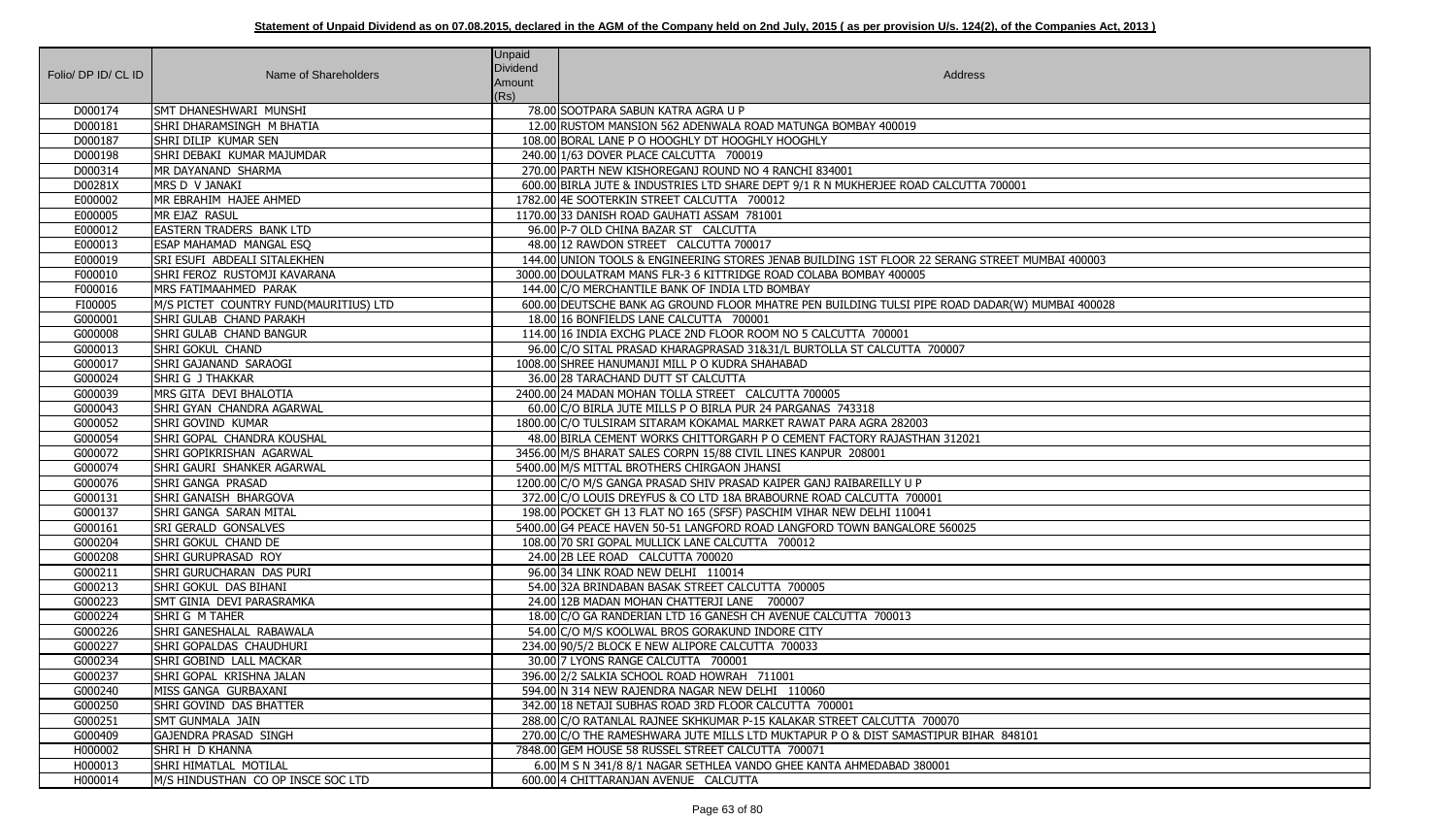| Folio/ DP ID/ CL ID                                            | Name of Shareholders                             | <b>Unpaid</b><br>Dividend<br>Amount<br>(Rs) | Address                                                                                                      |
|----------------------------------------------------------------|--------------------------------------------------|---------------------------------------------|--------------------------------------------------------------------------------------------------------------|
| H000025                                                        | SHRI HARDWARI LALL SOMANY                        |                                             | 4800.00 HINDUSTAN NATIONAL GLASS MFG CO LTD GURUGARDEN RD RISHRA DT-HOOGHLY                                  |
| H000043                                                        | SHRI HIRA LAL MOHATA                             |                                             | 432.00 C/O ABC ENTERPRISERS 55 EZRA STREET 4TH FLOOR CALCUTTA 700001                                         |
| H000046                                                        | Shri hari  balkrishna joshi                      |                                             | 168.00 8/356 SAUBHAGYA 3RD FLOOR S K BOLE ROAD DADAR WEST MUMBAI 400028                                      |
| H000084                                                        | THE HINDUSTAN COMMERCIAL BANK LTD                |                                             | 600.00 59/29 KASTURBA GANDHI ROAD KANPUR                                                                     |
| H000098                                                        | SHRI HAZARI LAL SHARMA                           |                                             | 126.00 87/10 N K BANERJEE STREET P O RISHRA DT HOOGHLY 712248                                                |
| H000113                                                        | THE HIND BANK LTD                                |                                             | 246.00 4 BRABOURNE ROAD CALCUTTA 700001                                                                      |
| H000116                                                        | SHRI HIRALALL MEHROTRA                           |                                             | 144.00 78 COTTON STREET CALCUTTA 700007                                                                      |
| H000117                                                        | HAJI ESOOF HAJI HUSEN SUCCESSOR TOTHE ES         |                                             | 288.00 H VALIMOHAMED H GANI MOTIWALLA 61A A R ST BOMBAY 400003                                               |
| H000118                                                        | SMT HEMONTO KUMARI SEAL                          |                                             | 6.00 32 MUKTARAM BABU ST CALCUTTA 700007                                                                     |
| H000121                                                        | SHRI HARIDAS DAS                                 |                                             | 18.00 5A CHAITAN SEN LANE BOWBAZAR CALCUTTA                                                                  |
| H000125                                                        | SHRI HIRALAL BIRAMAN                             |                                             | 54.00 VILL-LALAS P O HUDLI VIA KUCHAMAN CITY RAJASTHAN                                                       |
| H000130                                                        | MISS HILLA N GHARDA                              |                                             | 204.00 C/O S N GHARDA AWABAI MANSN 2ND FL 15 HENRY RD APOLLO RN FORT BOMBAY                                  |
| H000133                                                        | MRS HARSHIDA R DIXIT                             |                                             | 18.00 E/3 L K SOCIETY APPTT OPP DRIVE IN CINEMA MEMNAGAR AHMEDABAD 380052                                    |
| H000137                                                        | SMT HIRALAXMI NAUTAMLAL VYAS                     |                                             | 54.00 C/O MR R N VYAS ASHIANA FLAT B-102 ST JOHN BAPTIST ROAD BANDRA BOMBAY 400050                           |
| H000324                                                        | HIMANSHU SHAH                                    |                                             | 36.00 13A MOTI BHIKHA COLONY NAVJIWAN AHMEDABAD 380014                                                       |
| I000005                                                        | SHRI ITCHALAL MOTIRAM                            |                                             | 6.00 HANUMAN POLE NANAVAT SURAT                                                                              |
| I000012                                                        | MAJ I S ANAND                                    |                                             | 720.00 1850 SECTOR 34 D CHANDIGARH 160022                                                                    |
| I000039                                                        | SHRI INDER CHAND AGARWALA                        |                                             | 60.00 FLAT NO 101 1ST FLOOR B BLOCK V I P TERRACE GOLA GHATTA 618 DHAKIN DHARI ROAD CALCUTTA 700048          |
| <b>I000058</b>                                                 | SMT INDIRA BANERJEE                              |                                             | 288.00 C/O P C CHATTERJEE BE 26/2 HINDUSTHAN PARK CALCUTTA 700029                                            |
| 1000060                                                        | SHRI INDIRJIT) RAJ DHALL                         |                                             | 126.00 9 NAWROJI MANSION 31 WODEHOUSE ROAD COLABA MUMBAI 400039                                              |
| I000071                                                        | MRS ILA DE                                       |                                             | 6.00 15/1 B RAJ KISHORE DEY LANE CALCUTTA 700005                                                             |
|                                                                | IN30002010823266 NURJEHAN R OOMERBHOY            |                                             | 7254.00 NOOR MANSION CHAMPALLY SEA FACE MUMBAI 400007                                                        |
| IN30007910007715  LALIT BACHWANI                               |                                                  |                                             | 150.00 BADRINATH SOCIETY 1ST FLOOR FLAT NO 1 OPP KHAR GYMKHANA 13TH ROAD KHAR MUMBAI 400052                  |
| IN30007910074454 NIDHI DANGAYACH                               |                                                  |                                             | 54.00 NH - 2 C - 113 N. T. P. C. COLONY VINDHYANAGAR SIDHI MADHYA PRADESH 486885                             |
| IN30007910328019 AJAY KUMAR JAIN                               |                                                  |                                             | 300.00 60 BLOCK DP PITAMPURA NEW DELHI 110034                                                                |
|                                                                | IN30009510504137 Sukhraj Chhogalal HUF           |                                             | 90.00 29 Prajwal Appartment 1st Floor 1st Cross Gavipuram Extn. BANGALORE 560019                             |
| IN30009510508198 Jacob Amirthasingh                            |                                                  |                                             | 12.00 Flat 6B Neelanjan Apartment 18/2 Gariahat Road CALCUTTA 700019                                         |
| IN30009510513367 Sanjoy Das                                    |                                                  |                                             | 36.00 92 Brick Field Road Po Haridevpur CALCUTTA 700082                                                      |
| IN30009510846499   Arun Kumar Singh                            |                                                  |                                             | 6.00 C 91 Dayanand Colony Lajpat Nagar 4 NEW DELHI 110024                                                    |
|                                                                | IN30011810602042   NARESH KUMAR KAUSHIK          |                                             | 1200.00 FLAT NO 8-C D A OFFICERS FLAT VIKAS PURI (OPP) VIKAS KUNJ NEW DELHI 110018                           |
| IN30011811043673   TAPAS MITRA                                 |                                                  |                                             | 6.00 3 DEBI NIBAS ROAD DUM DUM NORTH 24 PARGANAS 700074                                                      |
|                                                                | IN30011811270738 MAHENDRA KUMAR GUPTA            |                                             | 150.00 B-2/430 YAMUNA VIHAR DELHI 110053                                                                     |
| IN30012610016068  HARNAM SINGH                                 |                                                  |                                             | 240.00 J - 255 PAHARPUR ROAD CALCUTTA 700024                                                                 |
| IN30012610378616 G PALANI DASS                                 |                                                  |                                             | 150.00 FLAT NO A-2 BALAJI COMPLEX 7 JANAKIRAMAN STREET WEST MAMBALAM CHENNAI 600033                          |
| IN30014210102484 ARPITA MONDAL                                 |                                                  |                                             | 600.00 FLAT NO.740 BLOCK - III RAIL VIHAR PURBACHAL 480 MADURDAHA CALCUTTA 700107                            |
| IN30015910758416   LOKESH BHATIA                               |                                                  |                                             | 30.00 THE PINES OPP. ASHIANA REGENCY HOTEL SHIMLA 2 SHIMLA. 171002                                           |
|                                                                | IN30015910758504  HARISH KUMAR SAHNI             |                                             | 450.00 913 PATEL NAGAR HAPUR. 245101                                                                         |
| IN30017510061337   PAUL VICTOR RAJ. P                          |                                                  |                                             | 600.00 2 A/2 BALAKRISHNA NAGAR MANNARGUDI TIRUVARUR DIST 614001                                              |
|                                                                | IN30017510517190 NAGARAJA MANICKAM. V            |                                             | 180.00 OLD NO 43 NEW NO 135 SATHIYAMURTHY STREET SALEM 636001                                                |
| IN30018311693785 RENU BHARGAVA                                 |                                                  |                                             | 540.00 FLAT NO 302 OM TOWER SPRA INDRA VIHAR KOTA RAJASTHAN 324005                                           |
| IN30018312261903 SUNITA BAJAJ<br>IN30018313022596   MAYA MISRA |                                                  |                                             | 270.00 517 GUMASTHA NAGAR INDORE 111111                                                                      |
| IN30020610278742   ASHA SHARMA                                 |                                                  |                                             | 600.00 E 1 183 ARERA COLONY BHOPAL MADHYA PRADESH 462016<br>450.00 1565 SECTOR - 15 PANCHKULA HARYANA 134109 |
|                                                                | IN30021411462591   NELLAMAKADA CHANGAPPA BOPANNA |                                             | 180.00 414/7 DEFENCE OFFICERS ENCLAVE S P MARG NEW DELHI 110021                                              |
| IN30021411682920 NEERAJA SINGH                                 |                                                  |                                             | 150.00 C 90 GOAL BUILDING JAWAR MINES UDAIPUR 313001                                                         |
|                                                                | IN30021412082079   MAHADEV SHETTEPPA JANMATTI    |                                             | 180.00 MAHADEV JANMATTI SMT UMAS DEVI TOPANNAVAR BLDG SADASHIV NAGAR LAST BUS STOP BELGAUM 590001            |
|                                                                |                                                  |                                             |                                                                                                              |

| CALCUTTA 700048   |
|-------------------|
|                   |
|                   |
|                   |
|                   |
| 1BAI 400052       |
|                   |
|                   |
|                   |
|                   |
|                   |
|                   |
|                   |
|                   |
|                   |
| $\overline{3}$    |
|                   |
|                   |
|                   |
|                   |
|                   |
|                   |
|                   |
|                   |
|                   |
|                   |
| OP BELGAUM 590001 |
|                   |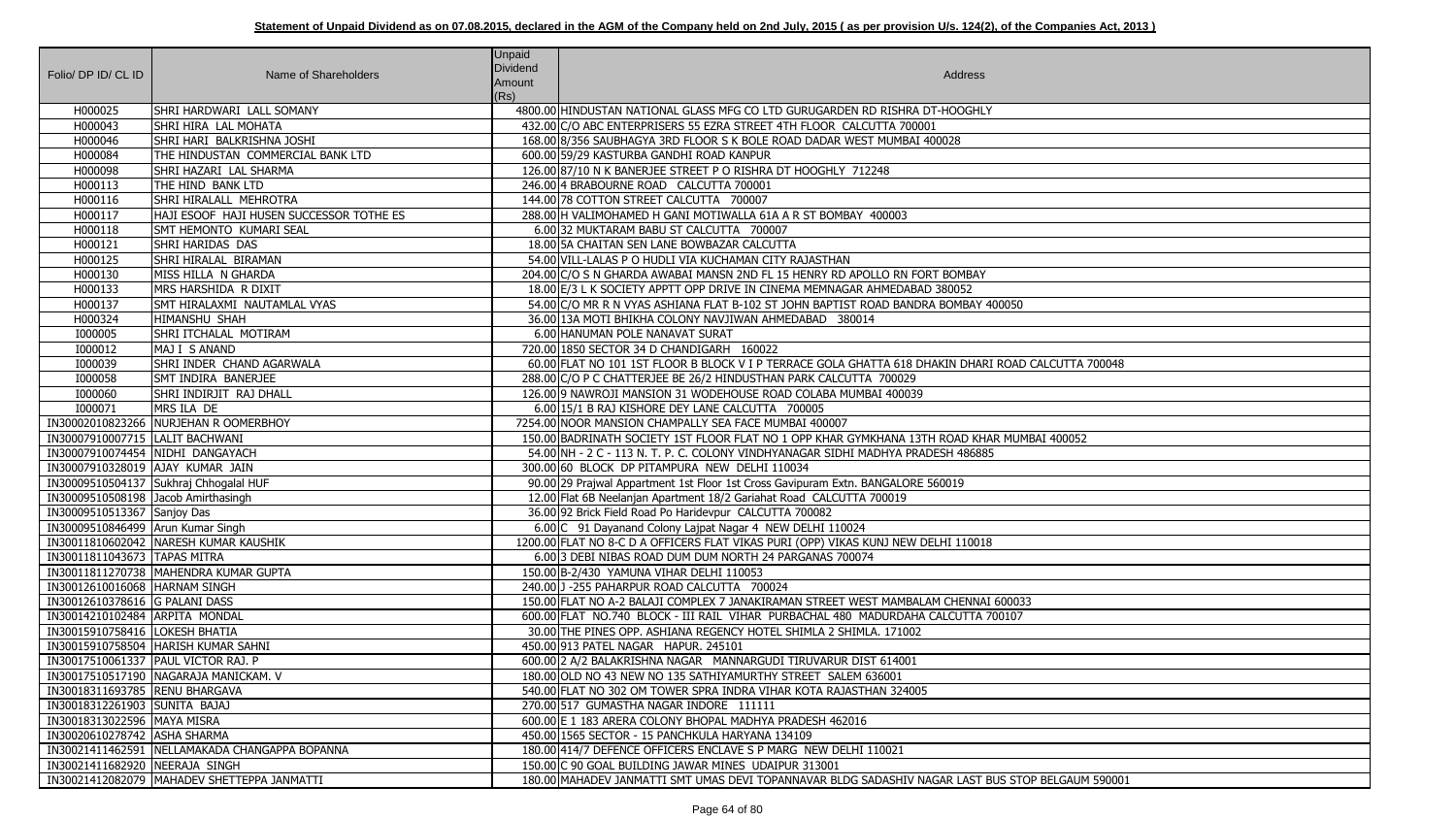| Folio/ DP ID/ CL ID                | Name of Shareholders                          | <b>Unpaid</b><br><b>Dividend</b><br>Amount<br>(Rs) | Address                                                                                                      |
|------------------------------------|-----------------------------------------------|----------------------------------------------------|--------------------------------------------------------------------------------------------------------------|
|                                    | IN30021412174901 SUMIT SATENDRA SINGHAL       |                                                    | 180.00 C/O MR SATENDRA PRAKASH SINGHAL PLOT NO 42 TOWN CENTRE CIDCO BEHIND INDIAN AIRLINES OFFICE JALNA ROAD |
| IN30021412356539 PRAGYA MISHRA     |                                               |                                                    | 30.00 DK/2/150 DANISH KUNJ KOLAR ROAD BHOPAL 462016                                                          |
| IN30021412396134 USHA JAIN         |                                               |                                                    | 540.00 29 BLOCK BT SHALIMAR BAGH DELHI DELHI 110088                                                          |
| IN30021412539227 GAUTAM DAS        |                                               |                                                    | 150.00 818/A THAKURPALLY LAVE KRISHNANAGAR AGARTALA TRIPURA WEST 799001                                      |
| IN30021412660571 USHA KIRAN        |                                               |                                                    | 300.00 C/O GADADHAR TANTI BEHIND PAUL MARKET GAMHARIA DIST SARAIKELA KHARSAWAN JAMSHEDPUR 832108             |
|                                    | IN30021412891401 SHANTILAL SANKALCHAND MEHTA  |                                                    | 810.00 B-4 SANGAM S V ROAD 1ST FLOOR PLOT 14 SANTACRUZ W MUMBAI MAHARASHTRA 400054                           |
| IN30021413020671 DEVENDRA KUMAR    |                                               |                                                    | 150.00 C 48 JYOTI COLONY SHAHDARA DELHI DELHI 110032                                                         |
| IN30021413547392 SARASWATHI ML     |                                               |                                                    | 210.00 URUGODIGE KELAKULI POST SIDDARMATA KOPPA TALUK KOPPA 577126                                           |
| IN30021414656477   ANUJ CHOWDHARY  |                                               |                                                    | 330.00 88 COLLEGE ROAD BLOCK F FLAT 106 B GARDEN HOWRAH WEST BENGAL 711103                                   |
| IN30021415374650 KIRAN SHAHI       |                                               |                                                    | 6.00 VINDHYA TELELINKS LIMITED UDYOG VIHAR PO CHORAHATA REWA MADHYA PRADESH 486006                           |
| IN30021416732254   MEENA BHATADE   |                                               |                                                    | 300.00 78 ASHTVINAYAK NAGAR TARODA KD NANDED NANDED MAHARASHTRA 431605                                       |
|                                    | IN30023910244374 UNNIKRISHNAN KARIYAL         |                                                    | 600.00 KOOTHAM PARAMBA 1/3642 CHAKKORATHKULAM CALICUT KERALA 673006                                          |
|                                    | IN30023911125019 THONDEPU PRITHVI KUMAR RATNA |                                                    | 570.00 26/3/41 B.V. NAGAR BEHIND KNR HIGH SCHOOL NELLORE 524004                                              |
| IN30023911371214 NIZAM K C         |                                               |                                                    | 960.00 K C HOUSE NEAR SAIDAR PALLY THALASSERY KANNUR DIST 670102                                             |
|                                    | IN30023911397656 ANIL KUMAR PODDAR            |                                                    | 30.00 9/12 LAL BAZAR STREET 3RD FLOOR E BLOCK KOLKATA 700001                                                 |
|                                    | IN30023911628753 OZA ANITABEN NAVINCHANDRA    |                                                    | 270.00 31. SONAL SOCIETY NEAR GANJ BAZAR MEHSANA 384001                                                      |
| IN30023912013202 JOSE T C          |                                               |                                                    | 30.00 KURUMALLOOR P O THUMBIL VEDAGIRI KANAKKARY(VIA) 686632                                                 |
| IN30023913360436 JANE THOMAS       |                                               |                                                    | 78.00 KUTTAPUZHA HOUSE NEDUNGADAPPALLY KOTTAYAM KOTTAYAM 686545                                              |
| IN30023913417358 RAJESHKUMAR K R   |                                               |                                                    | 150.00 KUNNUMPURATHU PARATHODU KANJIRAPPALLY KOTTAYAM 686512                                                 |
| IN30023913480298   MOHINDER NANDA  |                                               |                                                    | 300.00 B-20 BLOCK B SWASTHYA VIHAR DELHI 110092                                                              |
| IN30023913818780 ANU SHARMA        |                                               |                                                    | 24.00 W.NO. 4 UDYOG VIHAR NEAR CHORHATA THANA REWA REWA 486001                                               |
| IN30023913962264   IFTEQAR SHARIFF |                                               |                                                    | 120.00 NO 31 5TH CROSS WEST PADARAYANAPUR BINNIPET BANGALORE 560026                                          |
|                                    | IN30023914025189   VIJAY KUMAR HAMIRWASIA     |                                                    | 240.00 E 168 NARAINA VIHAR FIRST FLOOR NEW DELHI 110028                                                      |
|                                    | IN30023914529650 ABDUL RASHEED THANNIPATTA    |                                                    | 12.00 P O BOX 127332 DUBAI DUBAI OTHERS 100000                                                               |
|                                    | IN30026310004706 RAJENDRA KUMAR PUROHIT       |                                                    | 6.00 C/O-BIRLA VXL LIMITED 9/1R.N.MUKHERJEE ROAD BIRLA BUILDING2ND FLOOR CALCUTTA 700001                     |
| IN30026310064688 KRISHNENDU DAS    |                                               |                                                    | 6.00 C/O M/S K. DAS & CO K.D. LODGE 129 VIDYASAGAR SARANI SEALPARA BARISHA CALCUTTA 700008                   |
| IN30026310098832 SHREE MUKHERJEE   |                                               |                                                    | 6.00 8CHOWDHURY PARA ROAD SETHPUKUR DIST-BARASAT(N) 743201                                                   |
| IN30026310101534 SUBRATA DAS       |                                               |                                                    | 6.00 CHARAK DANGA P.O-BARASAT 24 PGS(N) 743201                                                               |
|                                    | IN30026310199419   DILIP KUMAR KUMAR          |                                                    | 300.00 VILL ALIPUR P O DEBIPUR(RS) DIST BURDWAN 713146                                                       |
|                                    | IN30028010191826 SHAMSUNDAR M. SOMANI         |                                                    | 1200.00 LAXMI B-20 NEW ADARSH COLONY AUSA ROAD LATUR 413512                                                  |
|                                    | IN30032710012193 KRISHNA KUMAR CHAMARIA       |                                                    | 150.00 14 RAMESWAR MALIA LANE 2 ND FLOOR (MIDDLE STAIRS) HOWRAH 711101                                       |
|                                    | IN30032710068402 AMIT KUMAR BANERJEE          |                                                    | 12.00 7/A DARJEE PARA BYE LANE NEAR BEADON ROW CALCUTTA 700006                                               |
| IN30032710070944  M L CHAND        |                                               |                                                    | 120.00 4-EA MANIKANCHAN APARTMENT 5/1/1B DR. RADHA KUMUD MUKHERJEE SR KOLKATA 700019                         |
| IN30032710070952 GOMATI CHAND      |                                               |                                                    | 120.00 4-EA MANIKANCHAN APARTMENT 5/1/1B DR. RADHA KUMUD MUKHERJEE SR KOLKATA 700019                         |
| IN30032710315802 SHEELA PAREEK     |                                               |                                                    | 600.00 CHAKRADAAM APARTMENT AB-2/4 DESHBANDHU NAGAR FLT NO. 2B P.O. DESHBANDHU NAGAR KOLKATA 700059          |
|                                    | IN30032710329325  BHAGWATI PRASAD PODDAR      |                                                    | 1188.00 3/1 KRISHNA BEHARI SEN STREET KOLKATA 700073                                                         |
| IN30032710352660   MAHESH SWAIKA   |                                               |                                                    | 2796.00 C/O UNION STORES SUPPLIERS 1 BONFIELD LANE KOLKATA 700001                                            |
|                                    | IN30032710358659 KAILASH CHANDRA AGARWAL      |                                                    | 270.00 FD 58/8SECTOR III SALT LAKE CITY NEAR TANK NO 11 KOLKATA 700091                                       |
|                                    | IN30034310449383   PATEL SAVITABEN VISABHAI   |                                                    | 90.00 32 YOG DARSHAN SOCIETY RANIP AHMEDABAD. 382480                                                         |
|                                    | IN30034310552608   AMARCHANDRA R. JESAVAL     |                                                    | 6.00 AMBICA BHAWAN NR. SHASHWANT APPT. CIVIL GODOWN ROAD SHAHIBAUG ROAD AHMEDABAD 380004                     |
|                                    | IN30034310689576 NAYANBHAI PRAVINBHAI PATEL   |                                                    | 300.00 25 SAHJANAND PARK N.H.NO. 8 B/H. SURYA MANDIR COMPLEX ASLALI TAL-DASKROI DIST.AHMEDABAD. 382427       |
|                                    | IN30034310857529 KALAVATI PANNALAL JAISWAL    |                                                    | 6.00 AMBICA BHAWAN NEAR SARSHWAT APPARTMENT CIVIL GODOWN ROAD SHAHIBAUG AHMEDABAD. 380004                    |
|                                    | IN30034310858554 BALRAM BHAGWANDAS MOHANANI   |                                                    | 1800.00 A/26 THE ANANT CO-OP. INDESTA OPP. FOR JE & BLOWER NARODA ROAD AHMEDABAD 380025                      |
|                                    | IN30034310860276   PANNALAL BAIJNATH JAISWAL  |                                                    | 6.00 AMBICA BHAWAN NEAR SHASHWAT APPARTMENT CIVIL GODOWN ROAD SHAHIBAUG AHMEDABAD. 380004                    |
|                                    | IN30034310865369 PRAMILA AMARCHAND JAISWAL    |                                                    | 6.00 AMBICA BHAWAN NEAR SHASHWAT APPT. CIVIL GODOWN ROAD OPP. VARSHA SOCIETY SHAHIBAG AHEMADABAD 380004      |
|                                    | IN30036010797722 RAKESH KUMAR ARORA           |                                                    | 540.00 103/72 ATTARSUIYA ATTARSUIYA ALLAHABAD ALLAHABAD 211003                                               |

I AIRLINES OFFICE JALNA ROAD AURANGABAD MAHARASHTRA 431003

| MSHEDPUR 832108           |
|---------------------------|
| $\overline{54}$           |
|                           |
|                           |
|                           |
| 86006                     |
|                           |
|                           |
|                           |
|                           |
|                           |
|                           |
|                           |
|                           |
|                           |
|                           |
|                           |
|                           |
|                           |
|                           |
| 700001                    |
| A 700008                  |
|                           |
|                           |
|                           |
|                           |
|                           |
|                           |
| 0019                      |
| 0019                      |
| AGAR KOLKATA 700059       |
|                           |
|                           |
|                           |
|                           |
| DABAD 380004              |
| AHMEDABAD. 382427         |
| EDABAD. 380004            |
| 30025                     |
| <b>EDABAD. 380004</b>     |
| HAHIBAG AHEMADABAD 380004 |
|                           |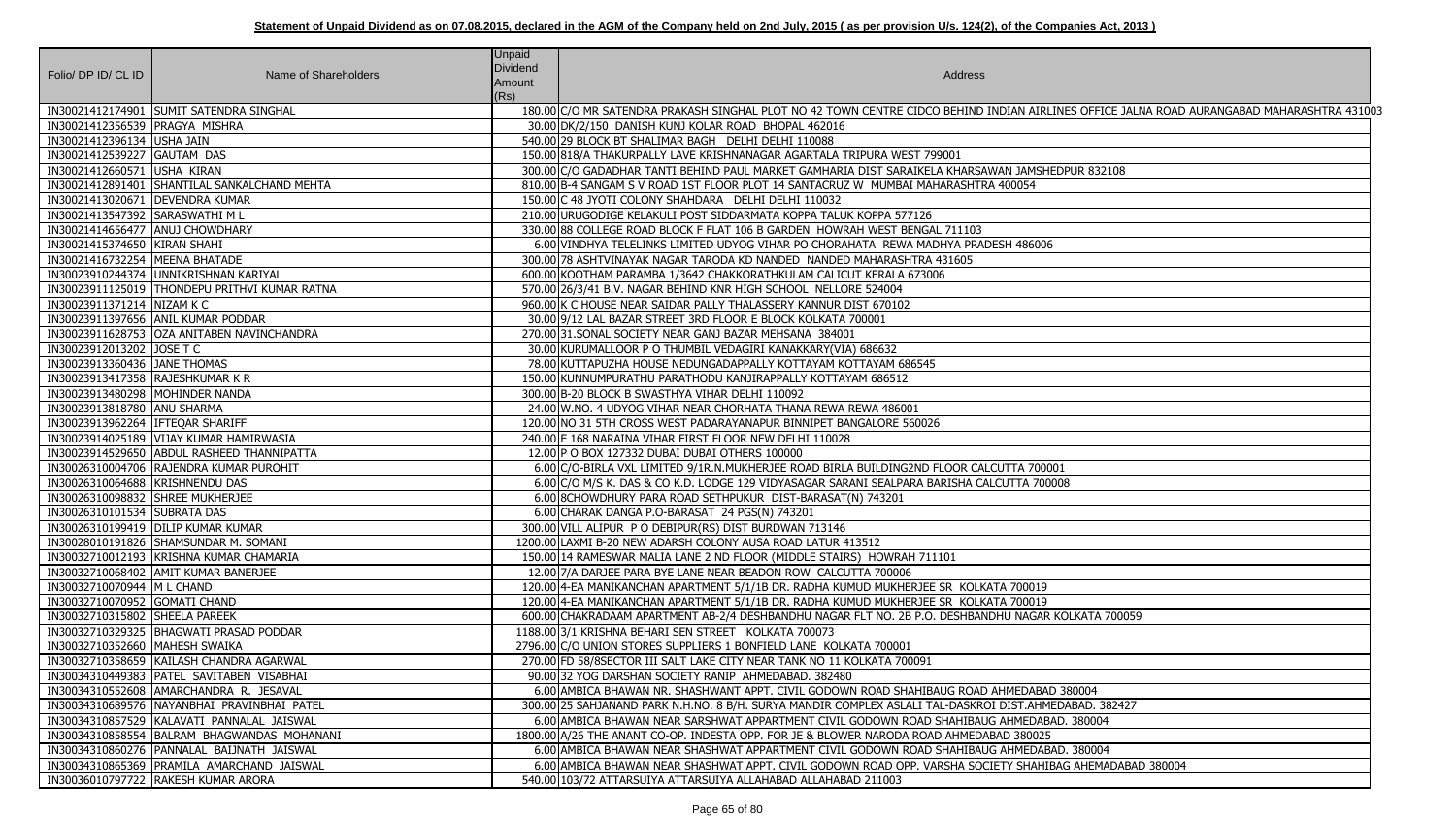| Folio/ DP ID/ CL ID              | Name of Shareholders                                        | <b>Unpaid</b><br>Dividend<br>Amount | Address                                                                                                      |
|----------------------------------|-------------------------------------------------------------|-------------------------------------|--------------------------------------------------------------------------------------------------------------|
|                                  | IN30036020005418 OPTIMUM SECURITIES PRIVATE LIMITED         | (Rs)                                | 2400.00 3 AMBA BHUVAN 29 SION CIRCLE SION (WEST) MUMBAI 400022                                               |
|                                  | IN30036020018439 ASK RAYMOND JAMES SECURITIES INDIA LIMITED |                                     | 6.00 BAND BOX HOUSE (REAR) 2ND FLOOR 254 DR ANNIE BESANT ROAD WORLI MUMBAI 400025                            |
|                                  | IN30036020584353 SUBODH BHOGILAL SHAH                       |                                     | 240.00 813 STOCK EXCHANGE TOWER 8TH FLOOR DALAL STREET MUMBAI 400023                                         |
|                                  | IN30036020784063  BHOGILAL BHANJIBHAI SHAH                  |                                     | 90.00 PLOT NO 473 FLAT NO 1 ENDEOVER 13 ROAD CHEMBUR MUMBAI 400071                                           |
|                                  | IN30036021046384 KUSUM JHUN JHUN WALA                       |                                     | 18.00 160 MANICKTALA MAIN ROAD E6/7 PURWASHA HOUSING ESTATE 700054                                           |
|                                  | IN30036021477428 NAVBHARAT SILK MILL PVT LTD                |                                     | 900.00 259 KALBADEVI ROAD 4TH FLOOR JOHARIMENSION MUMBAI 400002                                              |
| IN30036022241354 RANJINI SEN     |                                                             |                                     | 270.00 S 1/19 DLF QUTAB ENCLAVE PH III GURGAON 122002                                                        |
| IN30037810311925   MAHADEVA      |                                                             |                                     | 600.00 6-61 2nd STAGE GUBBALALA U HALLI 560061                                                               |
| IN30037810346048   V RAM KUMAR   |                                                             |                                     | 600.00 PO BOX 61490 C/O NATL DILWELL V JEBOL ALI DUBAI - 61490 111111                                        |
|                                  | IN30037810350924 RAJKUMAR AZMEERA                           |                                     | 90.00 Feb-93 PANDURANGAPURAM PALVONCHA PALONCHA KHAMMAM 507115                                               |
|                                  | IN30039410605707 KULDEEP KUMAR BANSAL                       |                                     | 6.00 37A 2ND LANE MODEL GRAM LUDHIANA PUNJAB 141001                                                          |
| IN30039411618615 JYOSTNA SAHU    |                                                             |                                     | 60.00 PLOT NO 1732/4 KHANDAGIRI BARI NAKA GATE KHANDAGIRI BHUBANESWAR 751030                                 |
| IN30039412044167 P INDIRA        |                                                             |                                     | 300.00 H NO 20-4 GOUTAM NAGAR MALKAJGIRI HYDERABAD 500047                                                    |
| IN30039412162989 N K SHAH        |                                                             |                                     | 264.00 16 CHANKYA PURI BEHIND TEEJ HOTEL BANIPARK JAIPUR 302001                                              |
| IN30039412254696 NARAYAN SAHOO   |                                                             |                                     | 6.00 PLOT NO 1732/4 KHANDAGIRI BARI NAKA GATE KHANDAGIRI BHUBANESWAR 751030                                  |
| IN30039412877723 SURENDAR KUMAR  |                                                             |                                     | 480.00 1344/17 OM SACHDEVA GENERAL STORE RAILWAY ROAD ROHTAK 124001                                          |
| IN30039414423333 ASHWIN SHETH    |                                                             |                                     | 138.00  " VRUJ " 1 I O C NAGAR OLD PADRA ROAD PO-VIDHUTNAGAR VADODARA 390015                                 |
|                                  | IN30039414711715 RAJESH KUMAR SONI                          |                                     | 600.00 10/12 JHARNESHWAR COMPLEX BHOPAL M P 462003                                                           |
|                                  | IN30039414855976 RANJANA AGARWALLA                          |                                     | 378.00 B/19 SOUTH JALAN NAGAR PO C R BUILDING DISTRICT DIBRUGARH ASSAM 786003                                |
|                                  | IN30039414855984 SUNIL KUMAR AGARWALLA                      |                                     | 378.00 B/19 SOUTH JALAN NAGAR PO C R BUILDING DISTRICT DIBRUGARH ASSAM 786001                                |
|                                  | IN30039415261934   ASHISH PRAKASH SINGH                     |                                     | 600.00 PHC JAT TEHSIL-JAWAD DIST NEEMUCH (MP) 458226                                                         |
| IN30039415288523 A LAKSHMI       |                                                             |                                     | 60.00 H NO-8-43/33/9/1 EAST BALAJI HILLS 3RD LANE FROM AYYAPPA TEMPLE BODUPPAL HYDERABAD 500039              |
|                                  | IN30039415953282 SANDEEP CHUNDURU                           |                                     | 300.00 FLAT NO 1 E REVIERA SUITES 4/2 NAVABHARATH NAGAR GUNTUR 522006                                        |
|                                  | IN30039416033683 BUDHADEV ROUTRAY                           |                                     | 600.00 PLOT NO 1C/86 SEC 9 CDA CUTTACK 753014                                                                |
|                                  | IN30039416793337 SNEHA SANTOSH PARANJAPE                    |                                     | 270.00 H NO 45/3/851 KASTURI NAGAR BHUSANAL 425201                                                           |
| IN30039418250068 BIJUKUMAR M K   |                                                             |                                     | 504.00 KALYANY PUTHENCHANTHA PO VAKATHANAM KOTTAYAM 686538                                                   |
| IN30039418589848 K USHA RANI     |                                                             |                                     | 360.00 PLOT NO 1 AND 2 GROUND FLOOR THOKKAPIAR ST THIRUVALLUVAR NAGAR ROAD OLD KATPADI VELLORE 632007        |
| IN30039418603590 K V SIREESHA    |                                                             |                                     | 270.00 PLOT NO 1 AND 2 GROUND FLOOR THOLKAPIAR STREET THIRUVALLUVAR NAGAR ROAD OLD KATPADI VELLURE 632007    |
| IN30039418646680 KIRAN AGRAWAL   |                                                             |                                     | 2400.00 MAKAN NO 29 WARD NO 13 SHANKAR MANDIR KE PASS MANGAL WARA R BABAI MAF BABAI HOSHANGABAD BABAI 461661 |
| IN30044110292685 UJJAL KUMAR DAS |                                                             |                                     | 570.00 14 DESHPRAN SASMAL ROAD PO DISTRICT HOWRAH WEST BENGAL 711101                                         |
| IN30045010924040 USHA BANTHIA    |                                                             |                                     | 600.00 C-2/1 MODERN COMPLEX MOTI BAGH CHOWK RAIPUR 492001                                                    |
| IN30045012982095 ANNIE VERGHESE  |                                                             |                                     | 72.00 PEARL MOOR RSPO TIRUVALLA 689111                                                                       |
|                                  | IN30047610197253 BISHWANATH KASERA                          |                                     | 1200.00 6 B ACHARYA JAGADISH CHANDRA BOSE RD CALCUTTA 700017                                                 |
| IN30047610245246 JUGAL KISHORE   |                                                             |                                     | 378.00 B-304 K M APARTMENTS PLOT NO 12 SECTOR 12 DWARKA NEW DELHI 110045                                     |
| IN30047640696730 SUBIR MAZUMDAR  |                                                             |                                     | 90.00 213 LAKE TOWN BLOCK B KOLKATA 700089                                                                   |
|                                  | IN30047641000640 KRISHNAKANTA BAGRI                         |                                     | 120.00 C 1301 OBEROI GARDENS THAKUR VILLAGE KANDIVALI (E) MUMBAI MAHARASHTRA 400101                          |
|                                  | IN30047641834946  D JEBATHOMA JOHN SELVARAJ                 |                                     | 306.00 C/O POWER PLANT P BOX 300 ELISALAT ABU DHABI UAE 999999                                               |
|                                  | IN30047641861872 RAJEEV MUKUND SAPRE                        |                                     | 6.00 201 PANDURANG NIWAS VISHNUNAGAR NAUPADA THANE 400602                                                    |
|                                  | IN30047642258144 JJAYANIBEN ODEDRA                          |                                     | 270.00 NEAR POLITECHNIC COLLEGE WADI BEHIND SHREERAM PETROL PUMP PORBANDAR 360577                            |
|                                  | IN30047642703588 SARDESHPANDE VISHAL RENUKADAS              |                                     | 300.00 Q2/13 S NO 148/1A/2A/1 KRISHNA KAMAL PASHAN SUS ROAD PASHAN PUNE 411021                               |
| IN30047643017077 S K S KUSHWAHA  |                                                             |                                     | 180.00 277/17 BALRAMPUR EASTATE COLONY NAKA LUCKNOW 226004                                                   |
|                                  | IN30047643185439 SHILPA PARESH NAGADA                       |                                     | 240.00 MANJUSHA 161/24 PRADHIKARAN NIGDI BHEL CHOWK PUNE 411044                                              |
| IN30047643223784 POMPA SAHA      |                                                             |                                     | 6.00 43/4 NARAYAN ROY ROAD BUDDHA KANAN KOLKATA 700008                                                       |
| IN30048410768025 KANAK DAVE      |                                                             |                                     | 540.00 106 MCCH SOCIETY DIST RAIGAD PANVEL MAHARASHTRA 410206                                                |
|                                  | IN30048410863653 HIMANI CHETAN SHAH                         |                                     | 240.00 ASHAPURA MINECHEM LIMITED JEEVAN UDYOG 3RD FLOOR 278 D N ROAD FORT MUMBAI 400001                      |
| IN30048411065553 ANITA SINGH     |                                                             |                                     | 150.00 FF 4 DATTA PLAZA OPPOSITE SUDARSHAN MOTORS NAPIER TOWN JABALPUR M P 482001                            |

| $\overline{.5}$            |
|----------------------------|
|                            |
|                            |
|                            |
|                            |
|                            |
|                            |
|                            |
|                            |
|                            |
|                            |
|                            |
|                            |
|                            |
|                            |
|                            |
|                            |
|                            |
| ERABAD 500039              |
|                            |
|                            |
|                            |
|                            |
| ATPADI VELLORE 632007      |
| D KATPADI VELLURE 632007   |
| I HOSHANGABAD BABAI 461661 |
|                            |
|                            |
|                            |
|                            |
|                            |
| $\overline{1}$             |
|                            |
|                            |
| $\overline{7}$             |
|                            |
|                            |
|                            |
|                            |
|                            |
| 400001                     |
|                            |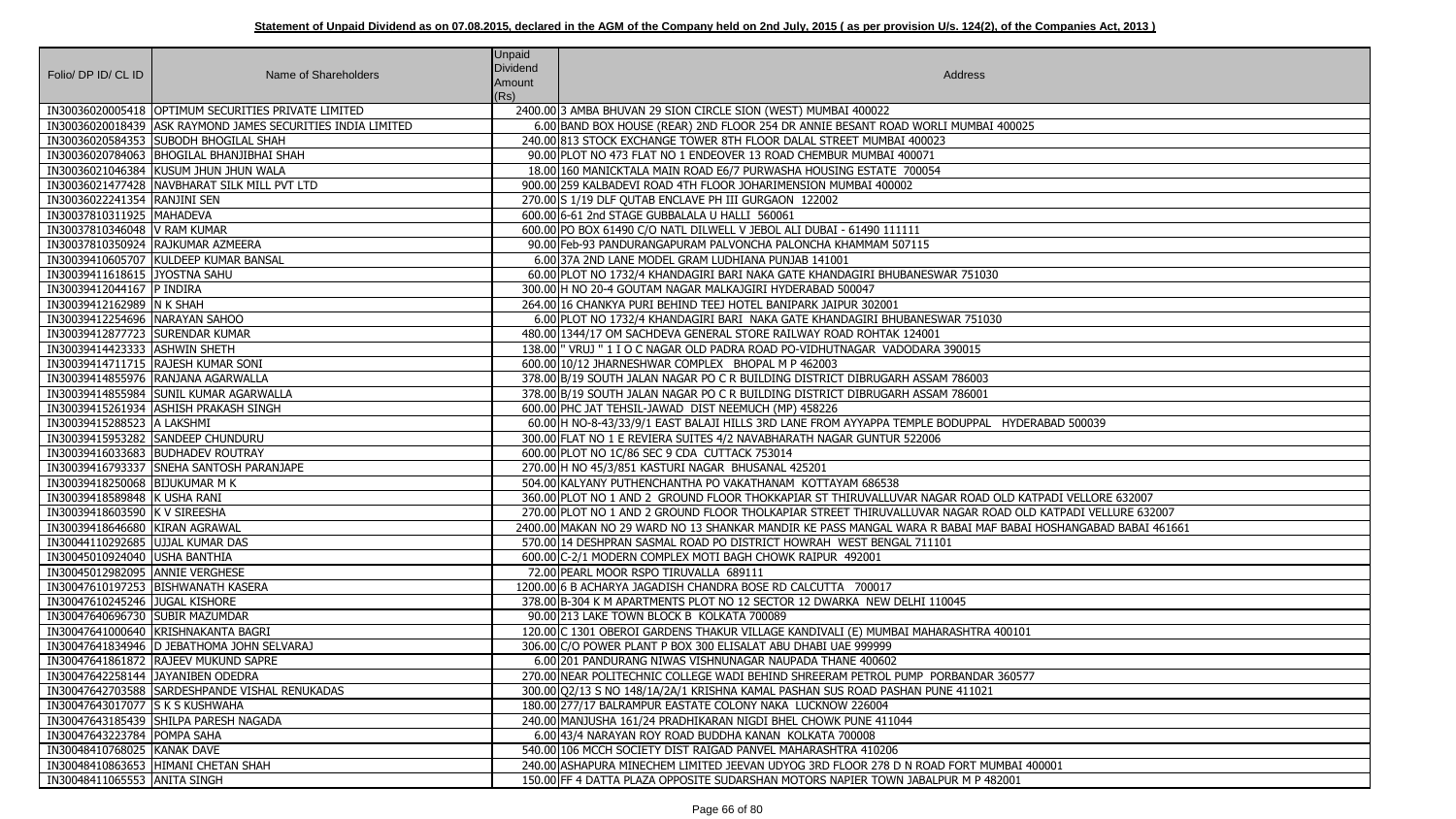| Folio/ DP ID/ CL ID                | Name of Shareholders                             | <b>Unpaid</b><br><b>Dividend</b><br>Amount<br>(Rs) | Address                                                                                          |
|------------------------------------|--------------------------------------------------|----------------------------------------------------|--------------------------------------------------------------------------------------------------|
|                                    | IN30048413382395   BHUPESHKUMAR JAYANTILAL RAO   |                                                    | 60.00 FLAT NO - 201 ANUKUL COMPLEX PLOT NO-CM-8/12 OPP DAMAN GANGA TIMES VAPI 396191             |
|                                    | IN30051310304807 DIXIT CHANDRAKANT SHAH          |                                                    | 360.00 12 HIRA JAIN SOCIETY RAMNAGAR SABARMATI AHMEDABAD 380005                                  |
|                                    | IN30051311231148 GURUPRASAD KRISHNAN             |                                                    | 300.00 B/27 SHRIPAD APTS SARASWAT COLONY NR JOSHI HIGH SCHOOL DOMBIVLI EAST THANE 421201         |
|                                    | IN30051311653532 PRASAD NIMMARAJU                |                                                    | 60.00 12/3/25 VANKAYALAVARI VEEDHI PRAKASHNAGAR NARASARAOPET ANDHRA PRADESH 522601               |
| IN30051311664414 USHA DEVI         |                                                  |                                                    | 1752.00 SHASHTRI NAGAR BLOCK NO 4 P O KADMA JAMSHEDPUR JHARKHAND 831005                          |
|                                    | IN30051312052136   DNYANESHWAR DATTATRAYA SHINDE |                                                    | 30.00 303 FLOOR 03 MAJIWADE JYOTIRMAYA SOC 13 RSC 13 PAWAR NAGAR BEHIND LOKPURAM THANE 400606    |
| IN30051312511536 SUHAIL M          |                                                  |                                                    | 300.00 678/A CHENGAN STREET MUSLIMPUR VANIYAMBADI TAMILNADU 635751                               |
| IN30051312882597 SUMAN MALI        |                                                  |                                                    | 12.00 SAI CHEMBERS FLAT NO 7 MANGALWAR PETH MIRAJ 416410                                         |
| IN30051313020162   FAISAL M        |                                                  |                                                    | 300.00 678/A CHENGAN STREET MUSLIMPUR VANIYAMBADI TAMILNADU 635751                               |
|                                    | IN30051313116575   MAHASWETA GOSWAMI             |                                                    | 66.00 SRIBARDAN PALLY 2 NO POLE BAKHRAHAT ROAD THAKURPUKUR KOLKATA WEST BENGAL 700063            |
| IN30051314068697 ANANT SHARMA      |                                                  |                                                    | 6.00 A 306 HILL VIEW APPT OPP AYURVADIC H NR AIYAPPA TEMPLE ZADESHWAR ROAD BHA BHAHRUCH GUJARA   |
|                                    | IN30051315693325   NILESH GANGASAGAR TIWARI      |                                                    | 30.00 AVISHKAR APT PLOT NO 304 3RD FLOOR ON SLEATER ROAD MUMBAI MAHARASHTRA 400007               |
| IN30051316276184 ANITA JAIN        |                                                  |                                                    | 300.00 BANGLOW NO 58 NEEMUCH STATION ROAD MADHYA PRADESH 458441                                  |
|                                    | IN30051316484214   PRATIBHA VINAY JAGTAP         |                                                    | 24.00 B/403 DHANASHREE APT 4TH FLR MANISHA NAGAR KALWA THANE MAHARASHTRA 400605                  |
| IN30051317012719 AJITH KUMAR SL    |                                                  |                                                    | 30.00 AJITH BHAVAN NO 15 35 ERUMATHOOR CHENKAL P O NEYYATTINKARA TRIVANDRUM TRIVANDRUM KERALA    |
| IN30051317336582 MONIKA BANTHIA    |                                                  |                                                    | 90.00 BANTHIA KA CHOWK BIKANER RAJASTHAN 334001                                                  |
|                                    | IN30051317763478  BRIJ MOHAN AGARWAL             |                                                    | 6.00 28 29 KALINDI KUNJ PIPLIYA HANA RING ROAD INDORE MADHYA PRADESH 452001                      |
| IN30051318378590 NIVESH            |                                                  |                                                    | 18.00 H NO 5/908 MAIMARAN KHALAPAR SAHARANPUR UTTAR PRADESH 247001                               |
|                                    | IN30051318821507  THIRUNILATHIL SREEDHARAN       |                                                    | 300.00 37A 14/33 THIRUNILATHILATHIL 11 MUPLIYAM VARANDARAPILLY PANCHAYATH MUPLIYAM BRIDGE THRISS |
| IN30051320599458 PRAKASH NAYAK     |                                                  |                                                    | 18.00 INEAR RAMA MANDIR MANJUNATH PAI COMPO UND KACHUR VILLA P O BARKUR NEAR RAM A MANDIR BRAH   |
| IN30051320953248 RAKESH MEHTA      |                                                  |                                                    | 6.00 58 A GANDHINAGAR BHILWARA RAJASTHAN 311001                                                  |
| IN30051320963686 REKHA MEHTA       |                                                  |                                                    | 6.00 58 A BEHIND GASNESH MANDIR GANDHINAGAR BHILWARA RAJASTHAN 311001                            |
| IN30051321998675   YASHASWINI      |                                                  |                                                    | 30.00 NEKKARE HO ADYANADKA POST BANTWAL TO BANTWAL KARNATAKA 574260                              |
| IN30051322023394 MOHAN RAM S       |                                                  |                                                    | 204.00 57/17 THENAGAM EAST YMR PATTI NEAR BY VIDYA PARTHI HOSTEL DINDIGUL TAMIL NADU 624001      |
| IN30055610013266   MANJU PANDEY    |                                                  |                                                    | 900.00 14 OLD RELIABLE WATER WORKS COMPOUND KRISHNA NAGAR KANPUR ROAD LUCKNOW 226006             |
| IN30055610120689 USHA AGARWAL      |                                                  |                                                    | 540.00 SHANKER VILLA A-5 RAM PUR GARDENS BAREILLY 243001                                         |
|                                    | IN30055610351736 JAGAT NARAYAN GUPTA             |                                                    | 900.00 703 E BARRA -3 KANPUR 208027                                                              |
| IN30057210018365  M.SHEKAR         |                                                  |                                                    | 18.00 NO.5 9TH CROSS STREET MANGO GROVE INSIDE WOOD CREEK COUNTY NANDAMBAKKAM CHENNAI 600016     |
|                                    | IN30059710016472 RATHAN MEHTA S MR               |                                                    | 240.00 NO 114 PERAMBUR BARRACKS ROAD VEPERY CHENNAI CHENNAI 600007                               |
|                                    | IN30059710038268 PADMANABAN T V MR               |                                                    | 120.00 NEW 56 OLD 20-C FIRST MAIN ROAD NANGANALLUR CHENNAI 600061                                |
|                                    | IN30059710112046 UDAY PRABHAKAR BADIWDEKAR       |                                                    | 450.00 B36 KONKAN NAGAR PNKOTNIS MARG MAHIM WEST MUMBAI 400016                                   |
| IN30061010069260 M N PRABHAKAR     |                                                  |                                                    | 300.00 NO. 133 BULL TEMPLE ROAD CHAMARAJPET BANGALORE 560018                                     |
|                                    | IN30061010417151 SURESH KUMAR SHARMA             |                                                    | 600.00 RANOLI SIKAR DIST RAJASTHAN 332403                                                        |
| IN30061010744183 K S SUBBA RAJU    |                                                  |                                                    | 60.00 D.NO.11-1-15 NEW NO.11-1-23 BANGALORE ROAD HINDUPUR 515201                                 |
|                                    | IN30063610106948 TARUNKUMAR N. TRIVEDI           |                                                    | 300.00   "SHRAVAN " BAKROL ROAD B/H. HONEST HOUSE VALLABH VIDYANAGAR 388120                      |
|                                    | IN30064410021057 LYNX MUTUAL FUNDS LIMITED       |                                                    | 690.00 12C CHAKRABERIA ROAD (NORTH) GROUND FLOOR CALCUTTA 700020                                 |
| IN30068510479069 HARI PAL DARGAN   |                                                  |                                                    | 1200.00 FLAT NO-406 SETHI BHAWAN 7 RAJINDRA PLACE NEWDELHI 110008                                |
|                                    | IN30070810200610   BALLABH DAS SARDA             |                                                    | 900.00 31 KHETRA MITRA LANE SALKIA HOWRAH WB 711106                                              |
| IN30073210011205   BABU LAL NYATI  |                                                  |                                                    | 270.00 329 LIGH KAMLA NEHRU NAGAR CHOPASNI ROAD JODHPUR 342009                                   |
| IN30074910027937 BANK OF INDIA     |                                                  |                                                    | 48.00 CUMBALLA HILL BRANCH 9-A N S PATKAR MARG MUMBAI 400036                                     |
|                                    | IN30075710600858 NARAYAN BHALCHANDRA SINDGIKAR   |                                                    | 300.00 C/101 KANCHANJUNGA SHIVANAND GARDENS KOTHRUD PUNE 411029                                  |
| IN30075711038023 SANTAN B J D'CRUZ |                                                  |                                                    | 60.00 3/28 SANTOSH BLDG BH LOURDES CHURCH MURBAD ROAD KALYAN 421304                              |
|                                    | IN30075711108289   AMARJEET SINGH BOHMRA         |                                                    | 180.00 D/8 PETRO CHEMICALS TOWNSHIP VADODARA 391345                                              |
|                                    | IN30075711242186 KISHORCHANDRA JERAMBHAI PATEL   |                                                    | 138.00 12 GRAMLAXMI SOC AT & POST AMROLI TAL CHORYASI DIST SURAT 394107                          |
|                                    | IN30075711563884 KURUS MINOCHER SHROFF           |                                                    | 12.00 NERGISH 2ND FLOOR EDULJI ROAD CHERAI THANE 400601                                          |
|                                    | IN30076510097370 URVASHI WORLD WIDE PVT LTD      |                                                    | 60.00 305/D/S SCHEME NO. 78 INDORE<br>MP 452010                                                  |

<mark>HAHRUCH GUJARAT 392011</mark><br>007

IVANDRUM KERALA 695132

M BRIDGE THRISSUR KERALA 680312 1 A MANDIR BRAHMAVAR KARNATAKA 576210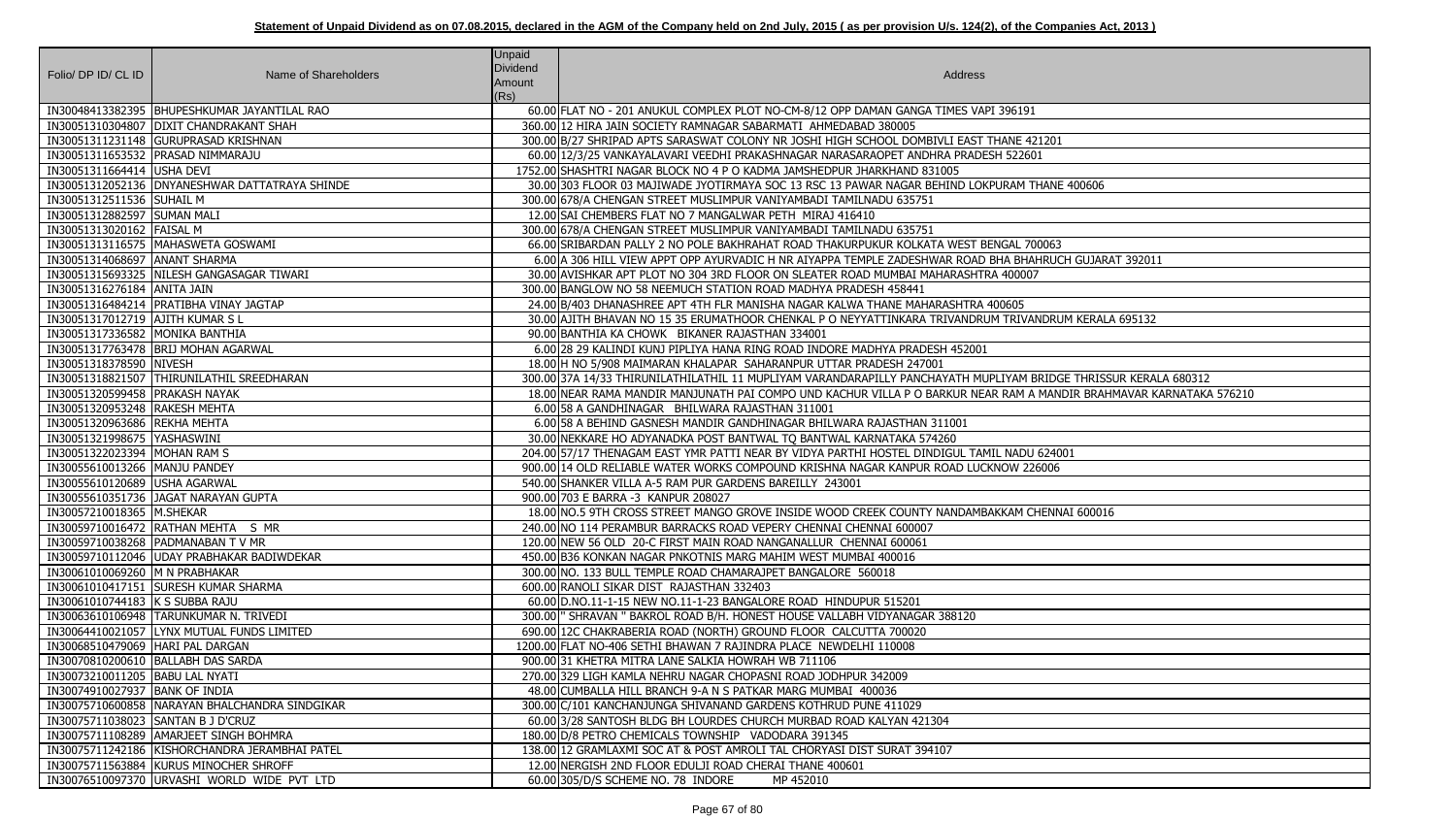| Folio/ DP ID/ CL ID                 | Name of Shareholders                            | <b>Unpaid</b><br><b>Dividend</b><br>Amount<br>(Rs) | Address                                                                                                   |
|-------------------------------------|-------------------------------------------------|----------------------------------------------------|-----------------------------------------------------------------------------------------------------------|
|                                     | IN30077310015900 K. NARAYAN KAMATH              |                                                    | 510.00 C-15 PCBL RESIDENTIAL COLONY BIDHAN NAGAR DURGAPUR 713212                                          |
|                                     | IN30077310038952  DEEP CHAND KOTHARI            |                                                    | 90.00 159 RABINDRA SARANI CALCUTTA 700007                                                                 |
|                                     | IN30082910859526 WUNNAVA GANDHI RAMARAO         |                                                    | 1200.00 FLAT 602 URVASHI BLDG. OFF SAYANI ROAD PRABHADEVI MUMBAI 400025                                   |
| IN30086110020232 NEELAM GAKKHAR     |                                                 |                                                    | 1200.00 House No. 109 Old PLA Hissar (Haryana) 125001                                                     |
| IN30086110076709 VEENA AGGARWAL     |                                                 |                                                    | 270.00 BK-99 Shalimar Bagh Delhi 110088                                                                   |
|                                     | IN30088813197072   BHAWNA RANI PRASAD           |                                                    | 450.00 B/804 MORAR ASHISH BLDG OPP. NITIN CASTINGS LOUISWADI EASTERN EXPRESS HIGHWAY THANE 400604         |
|                                     | IN30088813754208 TAMBAKE BASAPPA ONKARAPPA      |                                                    | 216.00 P B NO. 25 TAMBAKE STREET NEAR HANUMAN TEMPLE DIST. BIJAPUR TALIKOTI DIST. BIJAPUR TALIKOTI 586214 |
|                                     | IN30094010068109 RAJINDER KRISHAN SHARMA        |                                                    | 30.00 B-45 BANK ENCLAVE SURYA VIHAROPP-SECTOR-04 GURGAON 122001                                           |
|                                     | IN30094010149144 SULOCHANA TAWARI               |                                                    | 72.00 QTR NO.B/127 O.P.MILLS COLONY AMLAI PAPER MILLS DISTT-SHAHDOL 484117                                |
|                                     | IN30095810083673 SURENDRA KUMAR SETHIA          |                                                    | 6.00 VIKRAM VIHAR 493/B/18 G.T ROAD BLOCK - G III RD FLOOR FLAT NO-301 HOWRAH 711102                      |
|                                     | IN30097410307590 RAVINDRA HARSHADRAY SOLANKI    |                                                    | 2100.00 AT LIMBDI SHIVAM 3 GAYATRI SOCIETY OPP. NEW BUS STAND DIST. SURENDRANAGAR LIMBDI. 363421          |
|                                     | IN30097410521440 PIYUSH KANTILAL SODHA          |                                                    | 600.00 DARBAR STREET DIST. AMRELI CHALALA. 365630                                                         |
|                                     | IN30097410744940 SANTOKSINGH GYANSINGH BEDI     |                                                    | 600.00 DR. GIDHVANI ROAD OPP. GARDEN BANTWA. 362620                                                       |
|                                     | IN30097410996946  LADANI KANTILAL JINABHAI      |                                                    | 12.00 SHREE TOWER - 1 BLOCK NO. 503 DHANK MARG UPLETA. 360490                                             |
|                                     | IN30098210749241 KANJIBHAI BHIKHABHAI PRAJAPATI |                                                    | 180.00 GAUSHALA DHARNIDHAR PARK AT. MAFLIPUR DHOLKA DIST. AHMEDABAD 387810                                |
| IN30100610000287 RADHA KRISHNA      |                                                 |                                                    | 6.00 C/o G.L.SECURITIES May-60 ALIGANJ BANDA (U.P) 210001                                                 |
| IN30100610000300 RANI AGARWAL       |                                                 |                                                    | 6.00 C/o G.L.SECURITIES May-60 ALIGANJ BANDA (U.P) 210001                                                 |
|                                     | IN30100610025358  DURGESH KUMAR GUPTA           |                                                    | 6.00 BEHIND KOTWALI BANEUTA BANDA. U.P. 210001                                                            |
| IN30100610044087 ADITYA SINGH       |                                                 |                                                    | 6.00 GOSAIN GANJ CHOWK BAZAR BANDA (U.P.) 210001                                                          |
|                                     | IN30100610103566 MUKESH KUMAR JAIN              |                                                    | 6.00 MADHU BEEJ BHANDAR STATION ROAD BANDA. (U.P.) 210001                                                 |
| IN30100610107139 JYOTI JAIN         |                                                 |                                                    | 6.00 MADHU BEEJ BHANDAR STATION ROAD BANDA (U.P.) 210001                                                  |
| IN30101410002392 SUMIT LAHOTI       |                                                 |                                                    | 36.00 11B KALAKAR STREET 4TH FLOOR CALCUTTA 700007                                                        |
| IN30102210726229 ANITA AGARWAL      |                                                 |                                                    | 1200.00 H NO 21 1 915 RIKAB GUNJ HYDERABAD 500002                                                         |
| IN30102220253199 G SUBBA LAKSHMI    |                                                 |                                                    | 600.00 W/O G PARDHASARADHI INDIAN BANK FALAKNUMA SHAMSHEERGUNJ HYDERABAD 500053                           |
|                                     | IN30102220774162   DHANALAKSHMI GOGINENI        |                                                    | 1200.00 FLAT NO 101 MAYURI CRYSTAL DEW APARTMENTS 1ST LANE VIDYANAGAR GUNTUR 522006                       |
|                                     | IN30103924038500 RAJESH PRANLAL SHAH            |                                                    | 372.00 AMBLI FALI NR. KAJIS CHAKLOW BESIDES NEMINATH TEMPLE JAMNAGAR 361001                               |
|                                     | IN30103924519944   VALLABHBHAI MOHAN DOBARIA    |                                                    | 1800.00 CHOWKI SORATH TA AND DIST JUNAGADH 362315                                                         |
| IN30105510141374 SANGITA SARKAR     |                                                 |                                                    | 600.00 37/40 S.K. DEB ROAD PATIPUKUR KOLKATTA 700048                                                      |
|                                     | IN30105510235947 RAJ KUMAR AJMERA               |                                                    | 6.00 48 ANAND VIHAR COLONY CHITTORGARH 312021                                                             |
|                                     | IN30105510439144 CHANDER MOHAN GOINDANI         |                                                    | 810.00 NBF 38 MADHAV NAGAR SECTOR 1 POST CEMENT FACTORY DISTT. CHITTORGARH 312021                         |
| IN30105510466993 RAJESH GAGRANI     |                                                 |                                                    | 6.00 2-N-28 R C VYAS COLONY BHILWARA (RAJ) 311001                                                         |
| IN30105510497928 NARESH KUMAR       |                                                 |                                                    | 300.00 211 FRONT DIIO OFFICE WARD NO 55 SINDHI COLONY KOTA (RAJ) 324006                                   |
| IN30105510528805 ADITYA SHARMA      |                                                 |                                                    | 30.00 EXPRESS DAIRY CO. LTD. 198 BHUPEN ROY ROAD BEHALA KOLKATA 700034                                    |
|                                     | IN30105510800565 SUSHILA DEVI JHAWER            |                                                    | 6.00 SHREE MADHUWAN APPTTS. FLAT NO. A 92C/3 6A N K BANERJEE ST. P.O. RISHRA HOOGHLY KOLKATA 712248       |
|                                     | IN30108013553839 RAJALAKSHMI MARGABANTHU        |                                                    | 600.00 NO1 OLD NO75B NO.1 (OLD NO.75-B) I ST AVENUE ASHOK NAGAR CHENNAI 600083                            |
|                                     | IN30108022250307 S JEYASEELAN AROCKIARAJ        |                                                    | 300.00 D3 VISHAAL JAGADISH NO.7 V.P.RATHINASAMY NADAR ROAD BIBIKULAM MADURAI 625002                       |
|                                     | IN30108022397034 Z. FLORENCE MARY CHANDRODAYAM  |                                                    | 300.00 D 3 VISHAL JAGADISH 7V.P.RATHINASAMY NADAR ROAD BIBIKULAM MADURAI 625002                           |
|                                     | IN30109810179646   MANGALA DINANATH DALVI       |                                                    | 600.00 11 HASYAVADAN CHSL TEJPAL SCHEME ROAD NO 4 VILE PARLE EAST MUMBAI 400057                           |
|                                     | IN30109810610362 BORA SANJAY HUKUMCHAND         |                                                    | 60.00 MANIK CHOWK MANKESHWAR LANE AHMEDNAGAR 414001                                                       |
| IN30112715208544 SHASHI DALMIA      |                                                 |                                                    | 2418.00 2073 OUTRAM LINE MUKHARJI NAGAR DELHI 110009                                                      |
|                                     | IN30112715457782 DEV KUNWAR CHHAJER             |                                                    | 540.00 VEER NEW LOOK CENTRAL SCHOOL GODHRA ROAD HALOL HALOL 389350                                        |
|                                     | IN30112715626611 NARESH CHANDRA AGRAWAL         |                                                    | 1200.00110 CARIAPPA ROAD ALLAHABAD ALLAHABAD 211001                                                       |
|                                     | IN30112716090685 SATYENDRA AGRAWAL              |                                                    | 240.00 KANODIA SADAN NORTH 267 PATLIPUTRA COLONY BESIDES MANGALDEEPAPARTMENT PATNA 800013                 |
| IN30112716533247 ANITA SHARMA       |                                                 |                                                    | 672.00 BESIDE M P S R T C DEPOT J R BIRLA MARG SEMARIYA CHOWK SATNA MP 485005                             |
|                                     | IN30112716821053 PARMINDER SINGH KAKRIA         |                                                    | 600.00 H. NO 32056 9 PARAS RAM NAGAR BATHINDA 151005                                                      |
| IN30113526302182   BALAKRISHNA JAJU |                                                 |                                                    | 12.00 Q NO D/13-A L N NAGAR VC STAFF COLONY SEDAM DT GULBARGA 585222                                      |

| <b>VAY THANE 400604</b> |
|-------------------------|
| JAPUR_TALIKOTI 586214   |
|                         |
|                         |
| $\overline{2}$          |
| MBDI. 363421            |
|                         |
|                         |
|                         |
|                         |
|                         |
|                         |
|                         |
|                         |
|                         |
|                         |
|                         |
| $\frac{3}{16}$          |
|                         |
|                         |
|                         |
|                         |
|                         |
|                         |
|                         |
|                         |
| HLY KOLKATA 712248      |
|                         |
| $\overline{2}$          |
|                         |
|                         |
|                         |
|                         |
|                         |
| TNA 800013              |
|                         |
|                         |
|                         |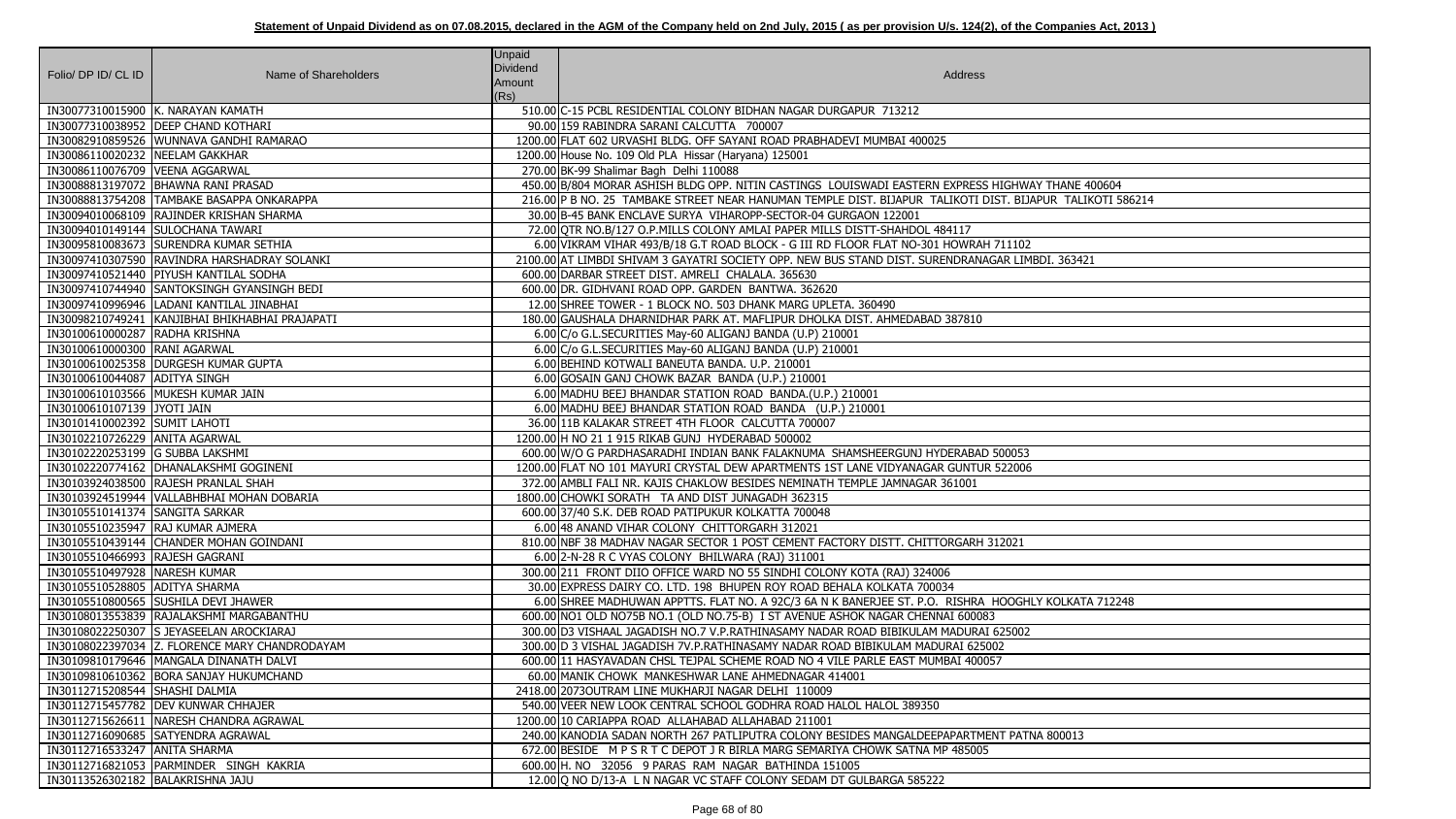| Folio/ DP ID/ CL ID                                           | Name of Shareholders                             | Unpaid<br>Dividend | Address                                                                                                                             |
|---------------------------------------------------------------|--------------------------------------------------|--------------------|-------------------------------------------------------------------------------------------------------------------------------------|
|                                                               |                                                  | Amount             |                                                                                                                                     |
| IN30114310111447 SANTOSH AGRAWAL                              |                                                  | (Rs)               | 6.00 C 4 F / 271 A JANAKPURI NEW DELHI 110058                                                                                       |
| IN30114310125380 VINNI CHAWLA                                 |                                                  |                    | 6.00 C-1/187 JANAK PURI NEW DELHI DELHI 110058                                                                                      |
|                                                               | IN30114310336930 KULDIP SINGH SETHI              |                    | 270.00 II I 77 LAJPAT NAGAR NEW DELHI 110024                                                                                        |
|                                                               | IN30114310384445 JOGINDER SINGH MONGA            |                    | 6.00 BA 114 A JANAK PURI NEW DELHI 110058                                                                                           |
| IN30114310445848 RAJESH SOOD                                  |                                                  |                    | 60.00 MARL BROUGH HOUSE SHIMLA H P 171002                                                                                           |
| IN30114310766072 SANJEEV MAHAJAN                              |                                                  |                    | 600.00 H NO 18 GREEN PARK JALANDHAR PUNJAB 144001                                                                                   |
| IN30114311066388 NIRAJ SATIJA                                 |                                                  |                    | 6.00 A 1 / 220 JANAK PURI NEW DELHI DELHI 110058                                                                                    |
| IN30115112262983 VASUDEV KABRA                                |                                                  |                    | 30.00 H NO.7/1/235/50 PRASANT COLONY BACKAMPET HYDERABAD 500016                                                                     |
| IN30115113210400 D RAMANJANEYULU                              |                                                  |                    | 270.00 SAI BABA OIL SWAMY 79/4 8TH CROSS (RIGHT) MAGADI ROAD BANGALORE 560023                                                       |
| IN30115122155509 ANSHUL BANSAL                                |                                                  |                    | 420.00 203 MAVILLA APARTMENT MAYUR VIHAR PHASE I DELHI 110091                                                                       |
| IN30115122476570 N G FERNANDEZ                                |                                                  |                    | 6.00 OFFIRS MESS 1 EME CENTRE BOLARUM SECUNDERABAD 500010                                                                           |
| IN30120910101550 VIJENDRA SINGH                               |                                                  |                    | 600.00 B - 1 KALINDI COLONY NEW DELHI 110065                                                                                        |
| IN30125010728494 DIPALI DEY                                   |                                                  |                    | 12.00 SHUMBHOO LODGE PO HOOGHLY WEST BENGAL PO HOOGHLY 712103                                                                       |
| IN30125010766790 UCO BANK                                     |                                                  |                    | 8706.00 INDIA EXCHANGE PLACE BRANCH CALCUTTA CHIEF MANAGER UCO BANK 2 INDIA EXCHANGE PLACE CALCUTTA 700001                          |
| IN30125015298115 USHA AGARWAL                                 |                                                  |                    | 60.00 4A ASHOK TOWER 11/A PALM AVENUE CALCUTTA 700019                                                                               |
| IN30125015423814 JAI PRAKASH LATH                             |                                                  |                    | 30.00 C/O MANGALAM TIMBER PRODUCTS 11A RAWDEN STREET 3RD FLOOR CALCUTTA 700017                                                      |
|                                                               | IN30125028220606 SRI DEBABRATA GHOSH             |                    | 600.00 RLY QRS NO 12 A WEST MALIGAON PO MALIGAON GUWAHATI 781011                                                                    |
|                                                               | IN30125028937885 SUSHIL KUMAR MISHRA             |                    | 60.00 OR NO E 20 KOELNAGAR ROURKELA 769014                                                                                          |
| IN30125028976380 JADUMANI SAHOO                               |                                                  |                    | 96.00 CANTONMENT ROAD CANTONMENT ROAD CUTTACK 753001                                                                                |
| IN30127613039855 TARA JAIN                                    |                                                  |                    | 36.00 ROHIT VILLA 8 PREM NAGAR ROOP SAGAR ROAD 8 PREM NAGAR ROOP SAGAR ROAD UDAIPUR 313001                                          |
|                                                               | IN30127630117673 JAYSHREEBEN SURESHCHANDRA PATEL |                    | 90.00 LAKKAD SHERI AT SHAKARPUR TA CAMBAY DI ANAND GUJARAT 388620                                                                   |
|                                                               | IN30127630322966 HARSHADKUMAR VRIJLAL MANDIWALA  |                    | 42.00 CH' TYPE 99/4 SECTOR - 28 GANDHINAGAR GANDHINAGAR 382028                                                                      |
|                                                               | IN30131320049443 NAGENDRA SAINATHAN              |                    | 264.00 NO 763 RAJMAHAL NEAR ALANKAR TALKIES PAVAGADA TUMKUR DIST KARNATAKA 561202                                                   |
| IN30131320239768 ANIL GUPTA                                   |                                                  |                    | 600.00 2/A 40 RAMESH NAGAR NEW DELHI 110015                                                                                         |
|                                                               | IN30131320608575 NARASIMHA MURTHY M R            |                    | 270.00 86 3RD SHOP LANE TATA SILK FARM BASAVANGUDI BANGALORE 560004                                                                 |
|                                                               | IN30133017081582 NAND KISHORE PATODIA            |                    | 600.00 C/O DYNAMIC PHOTOCOPY SERVICE COURT COMPOUND CIRCULAR ROAD RANCHI (BIHAR) 834001                                             |
| IN30133017528950 RAMNIK JINDAL                                |                                                  |                    | 1350.00 DR. JAGDISH RAJ RAJ CLINIC DHURI (PB) DHURI 148024                                                                          |
| IN30133017691871 KALPANA JAIN                                 |                                                  |                    | 300.00 VAIJAYANT 101/2 PRABHAT NAGAR MEERUT 250001                                                                                  |
| IN30133017710797 SUMITA YADAV                                 |                                                  |                    | 1680.00 C/O BINA PRASAD 117/Q/486 SHARDA NAGAR KANPUR 208025                                                                        |
|                                                               | IN30133019105737   PATEL VINUBHAI SHANTILAL      |                    | 270.00 STATION ROAD AT PO SAVALI DIST BARODA 391770                                                                                 |
| IN30133019767663 ANUPAM RAJAN                                 |                                                  |                    | 600.00 D 12 UPANT COLONY CHAR IMLI BHOPAL MP 462016                                                                                 |
|                                                               | IN30133019821735 HANS NARAYAN SIKARIA            |                    | 300.00 B-307 3RD FLOOR BHOOMI GREEN CHS LTD RAHEJA ESTATE KULUPWADI ROAD BORIVLI E MUMBAI MAHARASHTRA 400066                        |
| IN30133020013949 ARPITA A SHETH                               |                                                  |                    | 180.00 1.2 I.O.C NAGAR O.P. ROAD PO. V.N. COLONY BARODA 390015                                                                      |
|                                                               | IN30133020622004  USHAKANT NAGINDAS SHAH         |                    | 540.00 KAPAD BAZAR VYARA DIST SURAT 394650                                                                                          |
|                                                               | IN30143610233124 PAWAN KUMAR GUPTA               |                    | 300.00 60 GALIB APARTMENT PARWANA ROAD PITAM PURA DELHI 110034                                                                      |
|                                                               | IN30148540002872 HEMANT MULJIBHAI PANCHOLI       |                    | 270.00 PLOT NO- 272/1 SECTOR NO - 3 'B' GANDHINAGAR 382006                                                                          |
| IN30154914211519   IQBAL KISHEN                               |                                                  |                    | 18.00 16 11 740/4 BEHIND HARSHA COLOR LAB GADDIANNA RAM HYDERABAD 500060                                                            |
|                                                               | IN30154915195770 JAYESH RASIKLAL BAVISHI         |                    | 180.00 A/7 POPULAR HOUSE BESANT STREET SANTACRUZ WEST MUMBAI 400054                                                                 |
| IN30154915430908   BALRAJ SINGH GILL                          |                                                  |                    | 1200.00 A/302 VERSOVILLE N DUTTA MARG 4 BUNGLOWS ANDHERI WEST MUMBAI 400053                                                         |
|                                                               | IN30154916015473 ANIL KUMAR PODDAR               |                    | 30.00 9/12 LAL BAZAR STREET 3RD FLOOR BLOCK E ROOM NO 9/8 CALCUTTA 700001                                                           |
| IN30154916253214 KANAK GUPTA<br>IN30154916381236 SANJAY GUPTA |                                                  |                    | 2016.00 31 RAJA SANTOSH ROAD ALIPORE CALCUTTA 700027<br>60.00 25 PANDAV NAGAR OPP D PARK PATPAR GANJ NEAR MOTHER DAIRY DELHI 110092 |
| IN30154916917710  JAI KUMAR MISHRA                            |                                                  |                    | 36.00 17/12 MOREPUKUR 1ST LANE RISHRA HOOGLY 712248                                                                                 |
|                                                               | IN30154917404265 SONIA R MANGALORE               |                    | 300.00 4 B TOWER C VICEROY COURT THAKUR VILLAGE KANDIVALI EAST MUMBAI 400101                                                        |
| IN30154918452029   VANI CHINCHANI                             |                                                  |                    | 600.00 C/O WELLINGTON MKTG FZE PO BOX 17948 JEBEL ALI DUBAI UAE 999999                                                              |
| IN30154918856611 GAYATRI KUMAR                                |                                                  |                    | 90.00 D1/47 RABINDRA NAGAR NEW DELHI 110003                                                                                         |
|                                                               |                                                  |                    |                                                                                                                                     |

| GE PLACE CALCUTTA 700001  |
|---------------------------|
|                           |
| PUR 313001                |
|                           |
| 834001                    |
|                           |
| MUMBAI MAHARASHTRA 400066 |
|                           |
|                           |
|                           |
|                           |
|                           |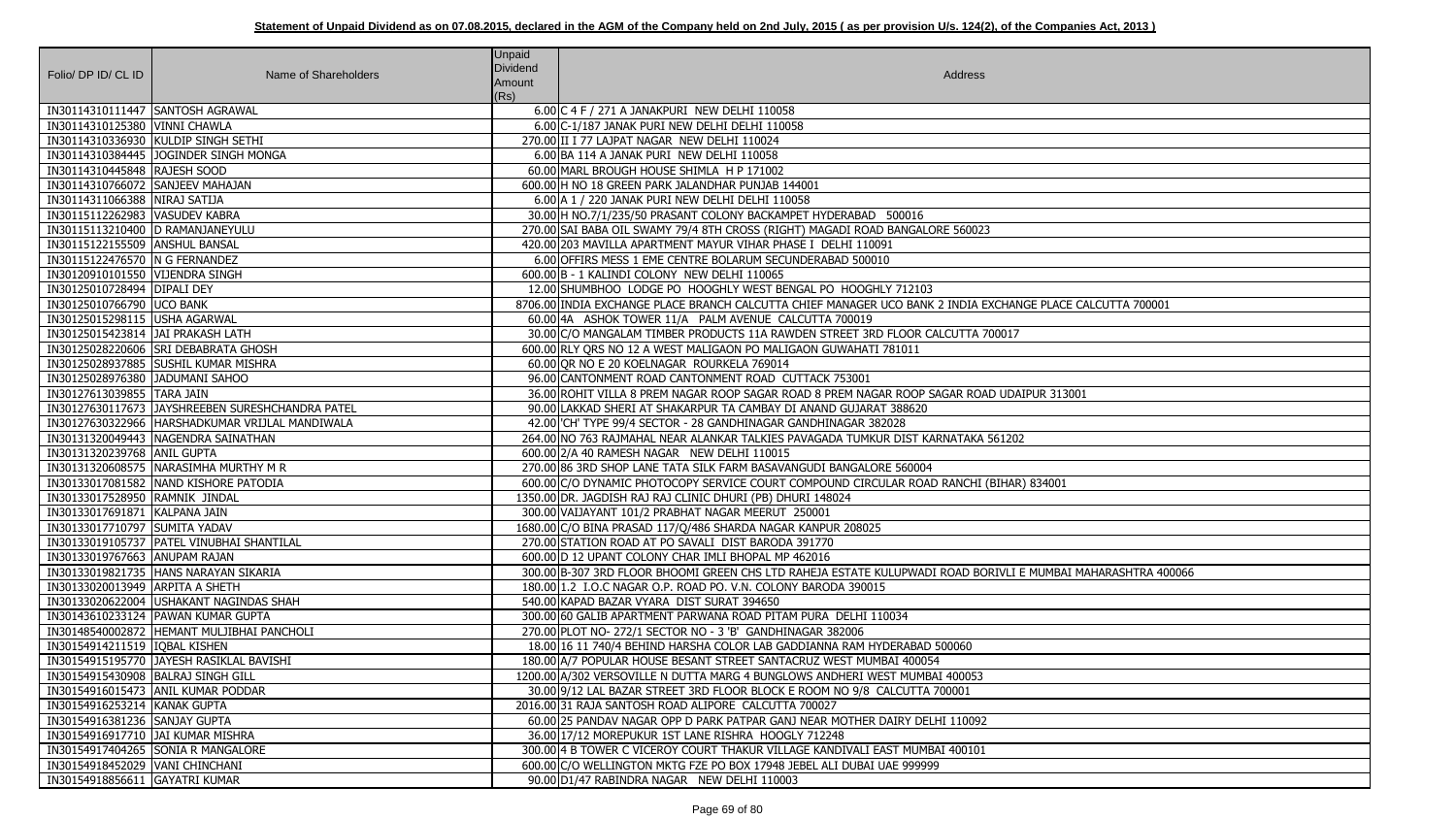|                                     |                                             | Unpaid         |                                                                                                                             |
|-------------------------------------|---------------------------------------------|----------------|-----------------------------------------------------------------------------------------------------------------------------|
| Folio/ DP ID/ CL ID                 | Name of Shareholders                        | Dividend       | Address                                                                                                                     |
|                                     |                                             | Amount<br>(Rs) |                                                                                                                             |
|                                     | IN30154918975895   JAYANTHI S MADIMAN       |                | 600.00 NO 2179 8TH MAIN E BLK 2ND STAGE RAJAJI NAGAR BANGALORE 560010                                                       |
|                                     | IN30154919003418   PAWAN KUMAR SHARMA       |                | 1200.00 H N 1597 SECTOR 7 URBAN ESTATE KURUKSHETRA 136118                                                                   |
|                                     | IN30155710314119 KASHI PRASAD GADIA         |                | 600.00 SAHARA STATES YAMAN 08/17 DEORIA BYPASS KHORABAR GORAKHPUR 273008                                                    |
|                                     | IN30155720014860   MAHENDRA KUMAR GUPTA     |                | 1800.00 17-A BAIROONI KHANDAK MODEL HOUSE LUCKNOW 226001                                                                    |
| IN30155720200252 SUNITA PANDEY      |                                             |                | 150.00 B-38/13-4 NAVODIT NAGAR EXTN MAHMOORGANJ VARANASI 221010                                                             |
|                                     | IN30155720685711  BINIT KUMAR AGRAWAL       |                | 6.00 RAM CHANDRA PODDAR LANE SUJAGANJ BHAGALPUR 812002                                                                      |
| IN30155720922380   BASANTI DEVI     |                                             |                | 180.00 SHRI KRISHNA MEDICAL STORE ANPARA BAZAR SONEBHADRA 231225                                                            |
|                                     | IN30155721299499   BHAWANA SAWNANI          |                | 270.00 20/3 LAJPAT NAGAR LUCKNOW 226003                                                                                     |
| IN30156510035913 SUREKHA R VERMA    |                                             |                | 600.00 13-14 OLD MARKET TILAK NAGAR NEW DELHI 110018                                                                        |
|                                     | IN30160410112290 KAILASH CHANDRA SAMDANI    |                | 6.00 2/47 KHALKIPURA MOHALLA BHILWARA RAJASTHAN 311001                                                                      |
|                                     | IN30160410112976 RADHEY SHYAM SAMDANI       |                | 6.00 2/ 47 KHALKIPURA MOHALLA NEAR AAMLION KI BARI BHILWARA RAJASTHAN 311001                                                |
|                                     | IN30160410371174 ABHAY KUMAR SINGH          |                | 6.00 THE TECHNO PLAST LTD CUNCIL II SYNO 3771 PLOT NO.3/4 KACHIGAM DAMAN&DIV 396210                                         |
| IN30160410467269 GOPA NEOGI         |                                             |                | 300.00 35/3 ANDUL 1ST BY LANE PO DANESH SK LANE HOWRAH SADAR HOWRAH 711109                                                  |
|                                     | IN30160410615972 VIMLADEVI OMPRAKASH BIYANI |                | 150.00 503 C WING VEDANT BUILDING GANESH CO-OP SOC UNNAT NAGAR NO 2 M G ROAD GOREGAON WEST MUMBAI 400062                    |
| IN30160411121773 AMAN GOEL          |                                             |                | 132.00 NEW INDUSTRIAL AREA ROAD NO 4 GOGA RAIPUR 492001 RAIPUR 492001                                                       |
|                                     | IN30162910042526 SHYAMAL RANJAN GHOSH       |                | 900.00 18/12 FERN ROAD KOLKATA 700019                                                                                       |
| IN30163741428945 ANANTHARAJ J       |                                             |                | 240.00 22 ASOKAN STREET BHARATHIPURAM CHROMPET CHENNAI 600044                                                               |
| IN30163741552415  RATHI KONGOT      |                                             |                | 30.00 PEEDIKAPARAMBIL HOUSE PULLUT PULLUT P O THRISSUR 680663                                                               |
| IN30163760000918 SELVANAYAKI K      |                                             |                | 168.00 NO 3/22 ASHOKAN STREET BARATHIPURAM CHROMPET CHENNAI 600044                                                          |
| IN30163760000926 GAYATHRI PRIYA M   |                                             |                | 528.00 NO 3/22 ASHOKAN STREET BARATHIPURAM CHROMEPET CHENNAI 600044                                                         |
| IN30165310057478 SUDHIR AGARWAL     |                                             |                | 150.00 601 GANDHI MARKET ETAH 207001                                                                                        |
|                                     | IN30167010061892 ARUN KUMAR VINAYAK         |                | 132.00 14 PKT - E MAYUR VIHAR PHASE - II DELHI 110091                                                                       |
|                                     | IN30169610259330 KULWANT SINGH BALI         |                | 30.00 CHECK SRONGSOO P/O SILIGAM VIA SEER DISTRICT ANANTNAG TEHSIL PAHALGAM KASHMIR 192129                                  |
| IN30169610298378 SRINIVASA RAO.V    |                                             |                | 60.00 P.NO.19 TELECOM COLONY ARYA NAGAR NIZAMABAD ANDHRA PRADESH 503002                                                     |
| IN30169610321767   PAZHANIYAPPAN.PL |                                             |                | 2100.00 61/69 EAST CAR STREET PALANI 624601                                                                                 |
|                                     | IN30169611576849 GURUMURTHY UPADHYA         |                | 60.00 VISHNU PRASAD HEROOR POST BRAHMAVAR UDIPI DIST 576213                                                                 |
|                                     | IN30170740000958 GIRISH NEMICHAND TATED     |                | 402.00 TATED COMPLEX CHAITANIYA WADI BULDHANA 443001                                                                        |
| IN30171532010266 RAM NIWAS SABOO    |                                             |                | 6600.00 SABOO BHAVAN U K SANKUNNI ROAD CALICUT CALICUT 673001                                                               |
|                                     | IN30172310007930 Pradeep Kumar Daga         |                | 60.00 47/1 Hari Ram Goenka Street Kolkata 700007                                                                            |
| IN30174010206030 BIPIN KUMAR        |                                             |                | 30.00 18 GURUDWARA AREA HAPPY HOME BISTUPUR JAMSHEDPUR 831001                                                               |
|                                     | IN30175810063992 MANJUSHA MATHUR            |                | 270.00 House No. BH- 27 Phase -I Pallay Puram Meerut (U.P) 250110                                                           |
| IN30176610016936 SATYAWATI GULATI   |                                             |                | 90.00 A-30 ASHOKA ENCLAVE PEERAGARHI ROHTAK ROAD DELHI 110087                                                               |
| IN30176610062814 RITU JAIN          |                                             |                | 300.00 1517/28 NAI WALA KAROL BAGH NEW DELHI 110005                                                                         |
| IN30177410132948 Saurabh Gupta      |                                             |                | 420.00 36 GH Gandhi Nagar Behind Aara Machine Muzaffarnagar 251001                                                          |
| IN30177410258080 Rohit Jain         |                                             |                | 270.00 Bhagat Singh Ward Mandla 481661                                                                                      |
| IN30177410328616   A ANITHA         |                                             |                | 60.00 21A/2 Ist FLOOR BOLDENPURAM I STREET THOOTHUKUDI 628003                                                               |
| IN30177410329539 RASHMI GUPTA       |                                             |                | 54.00 32 CIVIL LINES BADAUN 243601                                                                                          |
|                                     | IN30177410408972 ANIL KUMAR PODDAR          |                | 6.00 12-Sep LAL BAZAR STREET 3RD FLOOR E BLOCK ROOM NO 9(8) KOLKATA 700001                                                  |
|                                     | IN30177410863533   DHARMENDRA KUMAR JINGAR  |                | 6.00 B 327 AZAD NAGAR BHILWARA 311001                                                                                       |
| IN30177411389781 GOVIND SINGH       |                                             |                | 120.00 VILL SINGH AUSHADHI BHANDAR RANIGANJ BALLIA 277208                                                                   |
| IN30177411441498 JUHI BHATIA        |                                             |                | 60.00 MIG 41 BANDHOWGARH COLONY SATNA 485005                                                                                |
|                                     | IN30177412552367   BORAHALLI KRISHNA        |                | 60.00 H NO 17-23/2 DHARMAPURI COLONY UPPAL HYDERABAD 500039                                                                 |
|                                     | IN30177413647674 ANITA RAVINDER VANNAM      |                | 120.00 B 1 SHR SUVARNA APTS LOKMANYA COLONY PAUD ROAD KOTHRUD PUNE 411038                                                   |
|                                     | IN30177415559632 AMIT SURESH JAISINGHANI    |                | 90.00 15/119 AGARKAR NAGAR NEAR ALANKAR THEATER PUNE 411001                                                                 |
|                                     | IN30177415956508 SIKAYANAIDU MANICKAM       |                | 900.00 NO 802 8TH FLOOR PRINCE RESIDENCY STERLING AVENUE RD NUNGAMBAKKAM CHENNAI 600034                                     |
|                                     | IN30177416597671 KAVITA NAGESH TARALE       |                | 90.00 PLOT NO 99/8 2ND MAIN 9TH CROSS LAST BUS STOP SADASHIV NAGAR BELGAUM 590 SINHGAD INS GADAVARI GIRL HOSTEL PUNE 411041 |

| 10                                                   |
|------------------------------------------------------|
|                                                      |
| <b>EGAON WEST MUMBAI 400062</b>                      |
|                                                      |
|                                                      |
|                                                      |
|                                                      |
|                                                      |
|                                                      |
|                                                      |
| MIR 192129                                           |
|                                                      |
|                                                      |
|                                                      |
|                                                      |
|                                                      |
|                                                      |
|                                                      |
|                                                      |
|                                                      |
|                                                      |
|                                                      |
|                                                      |
|                                                      |
|                                                      |
|                                                      |
|                                                      |
|                                                      |
|                                                      |
| 600034<br>IHGAD INS GADAVARI GIRL HOSTEL PUNE 411041 |
|                                                      |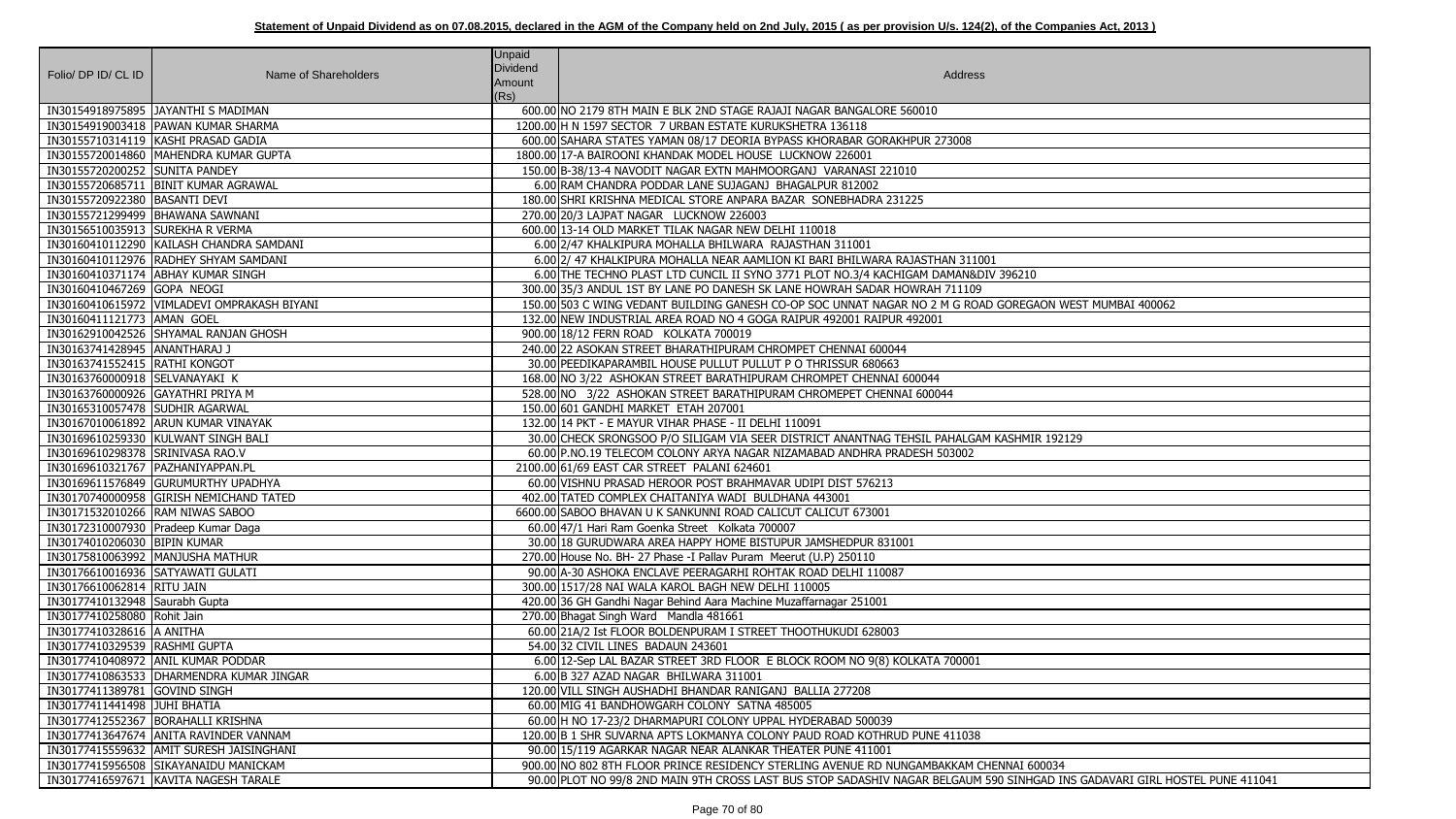| Folio/ DP ID/ CL ID                | Name of Shareholders                            | Unpaid<br>Dividend<br>Amount<br>(Rs) | Address                                                                                       |
|------------------------------------|-------------------------------------------------|--------------------------------------|-----------------------------------------------------------------------------------------------|
| IN30177418049757 NUPUR BHOWMICK    |                                                 |                                      | 6.00 90 SALT LAKE BLOCK HB SECTORE III BIDHANNAGAR S NORTH 24 PARGANAS KOLKATA 700106         |
|                                    | IN30179910029984   PRATIK KUMAR CHATTERJEE      |                                      | 810.00 D I/111 RAVINDRA NAGAR NEW DELHI 110003                                                |
| IN30181110199082 JJJJO VARGHESE    |                                                 |                                      | 144.00 THELAPPILLY HOUSE PULIYANAM P. O. ANAGAMALY 683572                                     |
| IN30189510194266 SEBI GEORGE       |                                                 |                                      | 120.00 PADINJAREMATHEKAL HOUSE ARAKUZHA P O MUVATTUPUZHA ERNAKULAM KERALA 686672              |
|                                    | IN30189510581065 VILAS SHASHIKANT RAIKAR        |                                      | 12.00 A-5 3rd FLOOR NEW SHREE SADGURU SAMARTH NAGAR NANDIVALI ROAD DOMBIVILI EAST MUMBAI MA   |
|                                    | IN30189510773123 GOPALKRISHNA J DESAI           |                                      | 6.00 INEAR RAGAVENDRAMATH KILLA KERUR BAGALKOT KARNATAKA 587206                               |
| IN30191810041925 ANJU KHATOD       |                                                 |                                      | 540.00 25 TANSEN NAGAR GWALIOR M P 474004                                                     |
|                                    | IN30198310731589 CHANDRAKANT PITAMBAR CHAUDHARY |                                      | 12.00 A/P NEW F - 9 - 54 DEEP NAGAR TAL - BHUSAWAL . DIST. JALGAON (MAH.) 425001              |
|                                    | IN30199110422343 GOVINDLAL MANGALDAS GANDHI     |                                      | 810.00 DALIYA COMPOUND SOCIETY PO. BODELI TA. SANKHEDA DIST. BARODA 391135                    |
|                                    | IN30201710180279 ASIT KUMAR MANDAL              |                                      | 60.00 VILL - RADHANAGAR P. O. - DWARHATTA DIST. - HOOGHLY. 712403                             |
|                                    | IN30210510023724 MURARI LAL AGARWAL             |                                      | 150.00 MLA CAPITAL AND FINANCIAL SERVICES G-2 SHOP NO. Q+R SHREE GOPAL COMPLEX COURT ROAD RAN |
| IN30210510134806   BHULU GHOSH     |                                                 |                                      | 6.00 VILL-BANKAGACHA POST-CHIKRAND DIST.-HOOGHLY 712304                                       |
| IN30210510288116 KRISHNENDU BOSE   |                                                 |                                      | 6.00 1/8 PAIK PARA ROW P.O.-BELGACHIA KOLKATA 700037                                          |
|                                    | IN30210510355450 CHUNI LAL AGARWALA             |                                      | 6.00 862 JESSORE ROAD BLOCK - D FLAT NO. - 2F KOLKATA 700055                                  |
| IN30214810105970 SUCHETHA P NAIK   |                                                 |                                      | 360.00 B-104 SANGEETHA APTS 162/1 5TH CROSS MALLESHWARAM BANGALORE 560003                     |
| IN30214810466920 K RADHAKRISHNA    |                                                 |                                      | 300.00 DOOR NO 4-427 KALYANDURGE BYPASS ROAD OPP RAJA HOTEL NR NAGALAKATTA ANANTHPUR 515001   |
| IN30214810486338 H V DIVAKAR       |                                                 |                                      | 120.00 140 1ST FLOOR 2ND MAIN KSRTC LAYOUT 2ND PHASE J P NAGAR BANGALORE 560078               |
| IN30214810942028 ABDUL WARIS KHAN  |                                                 |                                      | 6.00 LECTURER PHARMACY SABIHA MANZIL 3RD CROSS VINOBANAGAR TUMKUR 572101                      |
| IN30214810992572 RAMESHKUMAR K     |                                                 |                                      | 300.00 NO 1 IST FLOOR A P S ROAD V VPURAM BANGALORE 560004                                    |
| IN30214811118427 M CHIKKAPPA       |                                                 |                                      | 48.00 C/O MALDER REVANASIDDAPPA HOUSE YELEBETHURU PO YELEBETHURU 577002                       |
|                                    | IN30216410293190 CHANDRA SHEKHAR VITHAL MASALI  |                                      | 42.00 715 10TH CROSS VINAYA MARGA SIDDARTHA LAYOUT MYSORE 570012                              |
| IN30220110105198 SANJOY BANERJEE   |                                                 |                                      | 6.00 58 BHUPENDRA BOSE AVENUE KOLKATA 700004                                                  |
|                                    | IN30220110159004 ANIL KUMAR PODDAR              |                                      | 6.00 9/12 LALBAZAR ST KOLKATA 700001                                                          |
| IN30220111644933 SHARAD JAIN       |                                                 |                                      | 24.00 162 DIBBA GALI KHATI KHANA HATHRAS HATHRAS 204101                                       |
| IN30223610644087 BULLA DEVI LAHOTI |                                                 |                                      | 1800.00 98 CHRISTOPHER ROAD 3RD FLOOR KOLKATA 700046                                          |
|                                    | IN30226910358743 NITYANAND RAJENDRA SINGH       |                                      | 150.00 3:00 AM SIDDHI BUNGLOW OPP ABADNAGAR BUS STAND BOPAL AHMEDABAD 380058                  |
| IN30226910410522 SUNIL DUTT        |                                                 |                                      | 132.00 ROOM NO 107 BLOCK NO 3 HOSTEL NO 6 PANJAB UNIVERSITY CHANDIGARH 160014                 |
|                                    | IN30226910569239 JYOTI DEVI SARAWGI             |                                      | 60.00 C/O NAVEEN KUMAR SARAWGI PURANI BAZAR SHUKAL ROAD MUZAFFARPUR BIHAR 842001              |
| IN30226911030386 SOMNATH RAZDAN    |                                                 |                                      | 474.00 DURGAPUR CEMENTS WORKS BIRLA CORPORATION LTD. NEAR DSP SLAG BANK DURGAPUR WEST BENG    |
| IN30226911261647 JASWANT KAUR      |                                                 |                                      | 600.00 BALACHOUR TEACHER COLONY W.NO-3 600 NAWANSHAHR PUNJAB 144521                           |
|                                    | IN30226911647402 ANIKET ARVIND KULKARNI         |                                      | 120.00 PLOT NO 270MANISHA SADAN KANSAI SECTION AMBERNATH EAST MAHARASHTRA 421501              |
|                                    | IN30226911696662 NARENDRA KUMAR SHARMA          |                                      | 12.00 5-5-985 GOSHAMAHALHINDI NAGAR NAMPALLY BEGUMBAZAR HYDERABAD ANDHRA PRADESH 500012       |
| IN30226912080188 RAKSHA MITTAL     |                                                 |                                      | 1194.00 PEER KHANNA ROAD DISTT LUDHIANA KHANNA PUNJAB 141401                                  |
|                                    | IN30226913973907 RAKESHKUMAR RUPLAL TAPADIA     |                                      | 6.00 A 1 JANAKPURI SOCIETY ZADESHWAR ROAD BHARUCH GUJARAT INDIA 392011                        |
|                                    | IN30226914115519 RAMA REDDY BELLARY             |                                      | 120.00 B/6 KCF STAFF COLONY BASANTH NAGAR RAMAGUNDAM MNDL KARIMNAGAR ANDHRA PRADESH INDIA     |
|                                    | IN30232410105394   MAHESH KUMAR MUNDRA          |                                      | 60.00 C/O GOPAL AND COMPANY MAIN ROAD RAMBHA GANJAM DISTRICT 761028                           |
|                                    | IN30232410289596 SURYANARAYANA BALLA            |                                      | 300.00 STATE BANK OF INDIA ASST. MANAGER PALASA 532221                                        |
|                                    | IN30232410805150 VEMURI VIJAY KUMAR             |                                      | 270.00 DOOR NO 8-118/A KONDAIVALASA COLONY AGANAMPUDI POST VISAKHAPATNAM 530046               |
| IN30247010072887   INDRANI JOHRI   |                                                 |                                      | 540.00 202 GULMOHAR ENCLAVE NEW DELHI 110049                                                  |
| IN30247010072895 RAJIVE JOHRI      |                                                 |                                      | 540.00 202 GULMOHAR ENCLAVE NEW DELHI 110049                                                  |
|                                    | IN30249610014402   BALKRISHAN SONTHALIA         |                                      | 36.00 BIMA ABASAN FLAT NO. B-4/2 594/1 DAKSHINDHARI ROAD KOLKATA 700048                       |
| IN30267934207305 RAJNI MATHUR      |                                                 |                                      | 270.00 104/435 SISAMAU KANPUR 208012                                                          |
| IN30289810002684   TAPAS KANTI DAS |                                                 |                                      | 30.00 VIVEKANANDA PALLY KARBALA MORE HOOGHLY 712103                                           |
| IN30295120121666 SULTANA PUROKAIT  |                                                 |                                      | 6.00 KOLRA (DAKSHIN) KARBALAMONDAL PARA KOLRA DOMJUR HOWRAH KOLAR WESTBENGAL 711411           |
| IN30295120122595 SALMA PURKAIT     |                                                 |                                      | 6.00 KOLORA (DAKSHIN) KARBALA O MONDAL PARA KOLORA DOMJUR HOWRAH WESTBENGAL 711411            |
|                                    | IN30297810000717 MICROSEC CAPITAL LIMITED       |                                      | 600.00 Shivam Chambers 53Syed Amir Ali Avenue1st Floor Kolkata 700019                         |

**INADA SHASHASHA SADA SHASHTRA 421204** JRT ROAD RANCHI 834001 JR WEST BENGAL 713203 RADESH INDIA 505187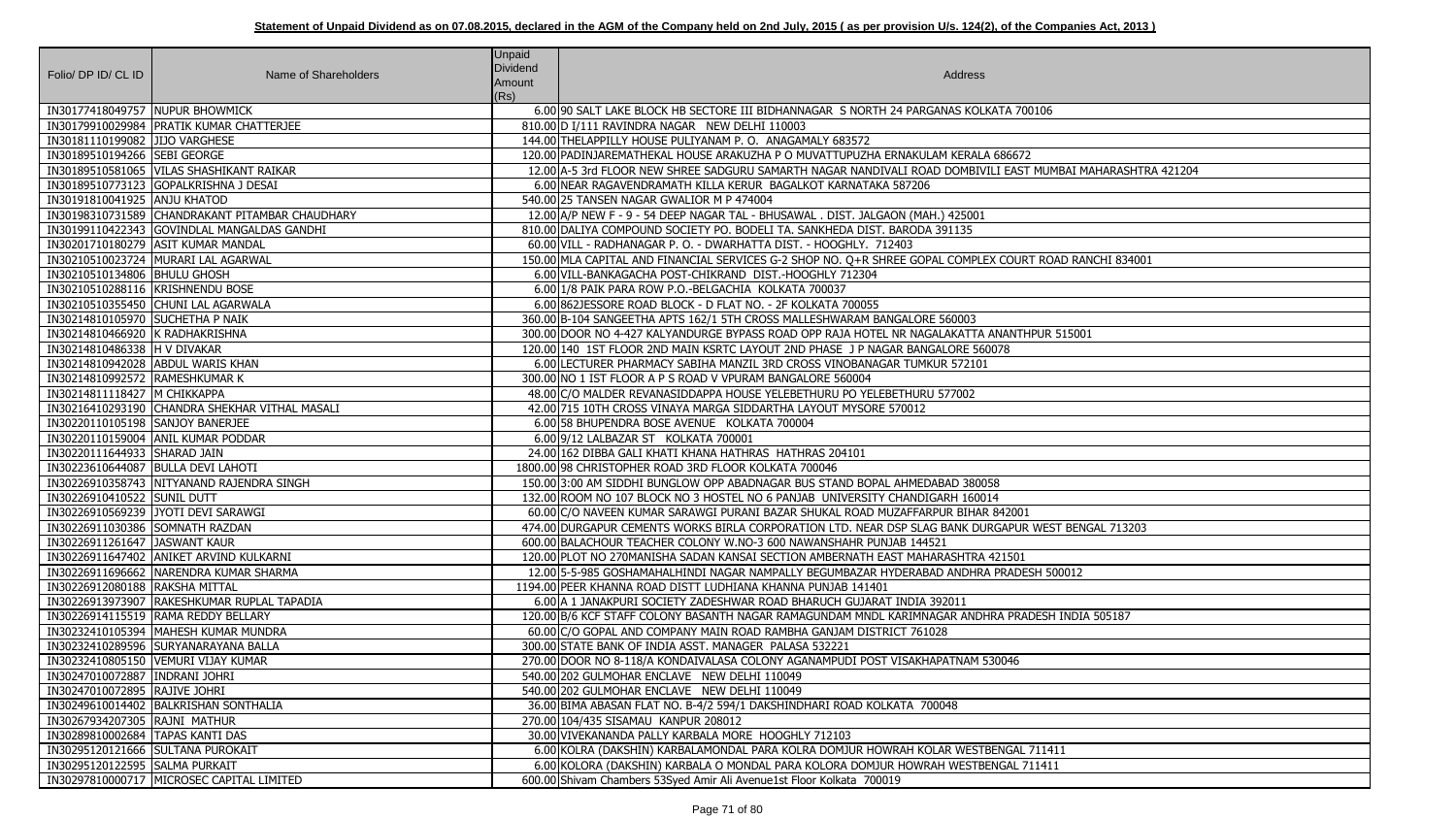| Folio/ DP ID/ CL ID              | Name of Shareholders                                                    | <b>Unpaid</b><br><b>Dividend</b><br>Amount<br>(Rs) | Address                                                                                             |
|----------------------------------|-------------------------------------------------------------------------|----------------------------------------------------|-----------------------------------------------------------------------------------------------------|
|                                  | IN30302850568556   MOHAMMAD ANAS KHAN                                   |                                                    | 6.00 P O BOX 20008 K S A PC 31952 KHOBAR EASTERN K S A 999999                                       |
|                                  | IN30302851181866   MANGESH BHASKAR NAIK                                 |                                                    | 150.00 FL A9/7 KUMAR PADMALAY DP RESI 1 PHASE RD S 16011 AUNDH NR SIDDIVINAYAK PUNE 411007          |
| IN30302851534760 ASHWIN SRINIVAS |                                                                         |                                                    | 486.00 593 9TH CROSS SADASIVANAGAR BANGALORE 560080                                                 |
|                                  | IN30302859047240 BIRLA CORPORATION LIMITED UNCLAIMED SHARES SUSPENSE AQ |                                                    | 501786.00 9/1 R N MUKHERJEE ROAD BIRLA BUILDING KOLKATA 700001                                      |
| IN30302859959338 SMITA MISHRA    |                                                                         |                                                    | 540.00 14 FIRST FLOOR ASHIANA GREEN INDIRAPURAM NEAR THE SHANTI GOPAL HOSPITAL GHAZIABAD UTTAR PRA  |
| IN30306910112116  LAHAR KATHOTIA |                                                                         |                                                    | 6.00 104 OLD CHINA BAZAR STREET 1 ST FLOOR. KOLKATA 700001                                          |
|                                  | IN30311610296654 REKHA VIJAY CHAUDHARI                                  |                                                    | 186.00 225 RAMNAGAR CHINCHOLKAR LE AUT BULDANA 443001                                               |
| IN30311610557154   MEGHA MUKUL   |                                                                         |                                                    | 12.00 B S I SHREE CEMENT COLONY BEAWE BEAWE 305901                                                  |
|                                  | IN30323710082104 SANDHYA BHARDWAJ                                       |                                                    | 150.00 359/1 CHIRAG DELHI NEW DELHI 110017                                                          |
| IN30334010017343 JAYASANKAR A V  |                                                                         |                                                    | 150.00 FLAT NO 523 A BLOCK 2 ND FLOOR RIVER DALE APTS 4TH MAIN ROAD EXTN KOTTURPURAM CHENNAI 600085 |
| IN30338210118506 HARSHIT GOYAL   |                                                                         |                                                    | 6.00 NO 5/125 NATRAJ K SINEMA K PAS BHI WARD 21 BHIMAGANJ MANDI TEHSIL LADAPURA RAJASTHAN LADAPUR   |
| IN30371910678249 RISHI THAPLIYAL |                                                                         |                                                    | 120.00 H NO 80 SITABPUR DEVI ROAD PO-KOTDWARA PAURI GARHWAL GARHWAL UTTARANCHAL 246149              |
| J000001                          | SHRI J R MISTRY                                                         |                                                    | 18,00 G 46 CUSHROW BAUG CAUSEWAY ROAD FORT BOMBAY                                                   |
| J000002                          | SMT JANA DEVI RATHI                                                     |                                                    | 744.00 703 LEGEND APTS 177/2 POONAWALLA HIGH ROAD OPP- EGA THEATRE KILPUK MADRAS 600010             |
| J000006                          | SHRI JHABARMAL MODI                                                     |                                                    | 1692.00 180 HARRISON ROAD CALCUTTA                                                                  |
| J000007                          | SHRI JAGDISH HIRALAL CHOKSI                                             |                                                    | 144.00 144 SVAPNIL SARGAN SOCIETY BEHIND JUNA UMRA JAKAT NAKA ATHWA LINES SURAT GUJARAT 395007      |
| J000012                          | SHRI JOHARMALL JAGANNATH                                                |                                                    | 48.00 C/O DURGA TRADING CORPN. 5 CLIVE ROW 2ND FLOOR CALCUTTA 700001                                |
| J000039                          | SHRI J K SUREKA                                                         |                                                    | 144.00 8 RAJA SANTOSH ROAD ABHINANDAN BLDG FLAT 4A KOLKATA 700027                                   |
| J000063                          | SMT JAI RANI BURMAN                                                     |                                                    | 270.00 C/O L N BURMAN C-6/60 SAFDARJUNG DEVELOPMENT AREA NEW DELHI 110016                           |
| J000098                          | MR JEMMY KHURSHEDJI COOPER                                              |                                                    | 4500.00 R/18 AVA BAUG JAIL ROAD S T BUS DEPOT NAVSARI GUJARAT                                       |
| J000126                          | SHRI JAGANNATH CHATTERJEE                                               |                                                    | 12.00 E/24 RAM CHANDRA PALLY BARISHA CALCUTTA 700008                                                |
| J000139                          | SHRI JIBAN KRISHNA MITTER                                               |                                                    | 348.00 1 RAJA RAJ BALLABH STREET BAGHBAZAR CALCUTTA 700003                                          |
| J000140                          | SHRI JALADHI KUMAR ROY                                                  |                                                    | 96.00 22/BD L ROY STREET CALCUTTA                                                                   |
| J000141                          | MRS JENNABBAI ESSCCFALI MASRULLAWALA                                    |                                                    | 48.00 M M KADERJI BLDG 3RD FLOOR 245A REHMAN ST BOMBAY 400003                                       |
| J000144                          | MRS JAYA C PARIKH                                                       |                                                    | 18.00 SURVODAYA SAROJINI ROAD VILE PARLE BOMBAY 400056                                              |
| J000146                          | M/S JAIPUR INVESTMENT LTD                                               |                                                    | 42.00 7 CANNING STREET CALCUTTA 700001                                                              |
| J000149                          | SHRI JAGANBHAI DAYABHAI PATEL                                           |                                                    | 288.00 MOTI FALIA RANDER DT SURAT                                                                   |
| J000154                          | SMT JYOTSNA ROY                                                         |                                                    | 516.00 3 OUTRAM STREET CALCUTTA 700017                                                              |
| J000158                          | SHRI JAYA RAJ                                                           |                                                    | 48.00 HOUSE NO 21 NO 1 ROAD KHAR BOMBAY 400021                                                      |
| J000160                          | SHRI JAI GOPAL SETHI                                                    |                                                    | 36.00 H-15 MAHARANI BAGH NEW DELHI                                                                  |
| J000166                          | SHRI J D GAZDER                                                         |                                                    | 24.00 226 BOWBAZAR STREET CALCUTTA 700012                                                           |
| J000189                          | SHRI JAGDISH CHANDER DHALL                                              |                                                    | 48.00 STATE BANK OF INDIA ISMAILGANJ BRANCH P O CHINHAT LUCKNOW                                     |
| J000197                          | MISS JYOTSNA                                                            |                                                    | 108.00 20 KAILASH HILLS NEW DELHI 110065                                                            |
| J000223                          | SHRI JAGDISH PRASAD AGRAWAL                                             |                                                    | 96.00 C/O M/S KASHI RAM KANHAIYA LAL 51/52 NAYA GANJ KANPUR 208001                                  |
| J000416                          | MRS JANAKI RANGANATHAN                                                  |                                                    | 324.00 256/2 PIONEER COLONY 7TH AVENUE CHENNAI 600101                                               |
| K000001                          | <b>SMT KAMALA RANI ROY</b>                                              |                                                    | 1326.00 68 B RUSSA ROAD CALCUTTA 700033                                                             |
| K000002                          | SHRIK LDHUPELIA                                                         |                                                    | 18000.00 C/O M/S STEWART & CO 14 INDIA EXCHG PLACE CALCUTTA 700001                                  |
| K000003                          | SHRI KARSONDAS JIVANDAS                                                 |                                                    | 402.00 C/O RAVILAL NAGINDAS 47 EZRA STREET CALCUTTA 700001                                          |
| K000017                          | SHRI KHUSHALDAS PITAMBERDAS                                             |                                                    | 300.00 18/20 CHEVOLWADI DR M B VELKAR STREET KALBADEVI ROAD BOMBAY 400002                           |
| K000018                          | ISHRI KESHARDEO SARAFF                                                  |                                                    | 1200.00 BIRLA JUTE & INDUSTRIES LTD SHARE DEPTT 9/1 R N MUKHERJEE ROAD CALCUTTA 700001              |
| K000025                          | SHRI KASHI PRASAD CHHAWCHHARIA                                          |                                                    | 19548.00 C/O CHHAWCHHARIA BROTHERS 1/A NANDO MULLICK LN CALCUTTA 700006                             |
| K000031                          | SHRI K M MEHTA                                                          |                                                    | 6.00 1 SUN YAT SEN STREET FOURTH FLOOR CALCUTTA 700012                                              |
| K000033                          | MISS KAMU BAI                                                           |                                                    | 324.00 12 RAWDON STREET CALCUTTA 700017                                                             |
| K000042                          | SHRIK C KUKARAITI                                                       |                                                    | 72.00 KOTHI NO 2 BEHIND IDGAH WATER TANK RAIPUR M P 492001                                          |
| K000052                          | <b>SHRIK L KAPUR</b>                                                    |                                                    | 42.00 38/3/1 RAMTANU BOSE LANE CALCUTTA 700006                                                      |
| K000059                          | shri kunj behari lal modi                                               |                                                    | 600.00 C/O VICTORIA GLASS WORKS PVT LTD 10 CLIVE ROW CALCUTTA 700001                                |
|                                  |                                                                         |                                                    |                                                                                                     |

AZIABAD UTTAR PRADESHINDIA 201001

RAJASTHAN LADAPURA 324002<br>AL 246149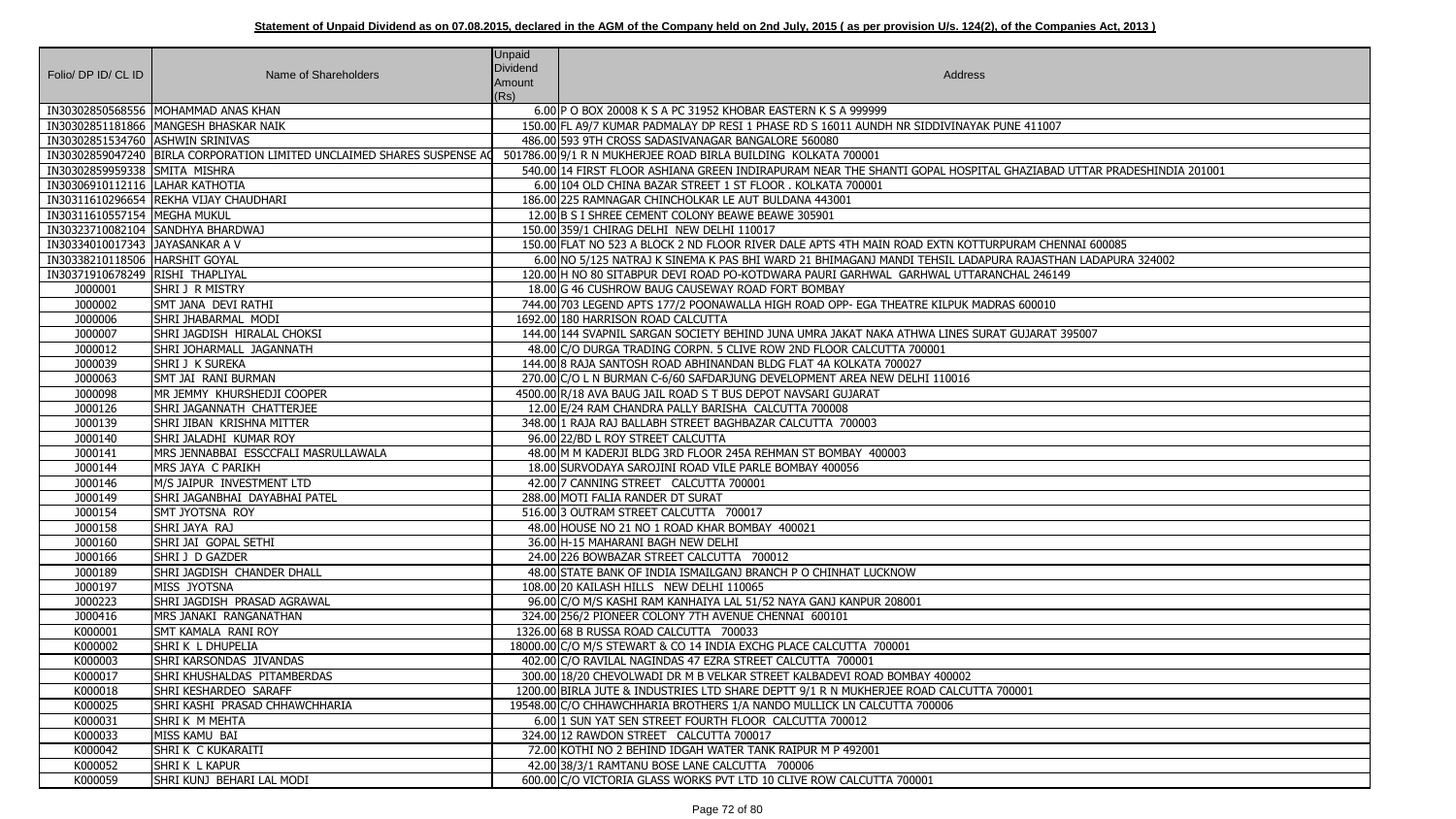|                     |                                      | <b>Unpaid</b> |                                                                                                               |
|---------------------|--------------------------------------|---------------|---------------------------------------------------------------------------------------------------------------|
| Folio/ DP ID/ CL ID | Name of Shareholders                 | Dividend      | Address                                                                                                       |
|                     |                                      | Amount        |                                                                                                               |
|                     |                                      | (Rs)          |                                                                                                               |
| K000067             | SHRIK C SHAH                         |               | 18.00 SHAH HOUSE BLOCK NO 17 PLOT NO 2 NEHRU NAGAR WEST BHILAI M P 490020                                     |
| K000082             | SHRI KISHANLAL THIRANI               |               | 600.00 GALI PANSARIAN FAZILKA FEROZPUR                                                                        |
| K000090             | SHRI KAMAL KISHOR NARAYANDAS BHATTAD |               | 1332.00 BHARAT GENL & TEXTILE IND LTD DHAMANGAON R S MAHARASHTRA 443104                                       |
| K000120             | SHRIK R SEVUGAN CHETTY               |               | 444.00 C/O CHETTIAR BANKERS 55 BAGAWATHI AMMANKOVIL ST THENI 626531                                           |
| K000139             | SHRI KISHAN PRASAD SINGHI            |               | 23220.00 9/1 R N MUKHERJEE ROAD CALCUTTA 700001                                                               |
| K000155             | <b>SMT KAMALA DEVI</b>               |               | 660.00 18/6 DOVER LANE CALCUTTA 700029                                                                        |
| K000178             | KAJARIA EXPORTS PVT LTD              |               | 72.00 CENTRAL PLAZA 2/6 SARAT BOSE ROAD FLAT NO 230 2ND FLOOR CALCUTTA 700020                                 |
| K000185             | <b>SMT KIRON DEVI BOTHRA</b>         |               | 24.00 C/O B LAL B BOTHRA NR MALOO GUEST HOUSE GANGASHAHR BIKANER RAJASTHAN                                    |
| K000208             | <b>SRI K GUPTA</b>                   |               | 4128.00 1045 HIAWATHA CT FREMONT C A 94539 U S A                                                              |
| K000263             | SHRI KAMAL NARAYAN BANGUR            |               | 18.00 199 CHITTARANJAN AVENUE CALCUTTA 700006                                                                 |
| K000291             | SHRI KALI PRASAD PODDAR              |               | 30.00 40 STRAND ROAD ROOM NO 26 GRD FLOOR CALCUTTA 700001                                                     |
| K000309             | SRI KERSHASP SHAPOORJEE GANDHI       |               | 2088.00 29 CANNING ROAD ALLAHABAD                                                                             |
| K000319             | SHRI KHORSHED P HAVEWALLA            |               | 138.00 GINNING FACTORY KIM DIST SURAT W RLY                                                                   |
| K000320             | <b>SHRI KRISHNA MOHAN GHOSH</b>      |               | 96.00 188 HARISH MUKHERJEE ROAD P O KALIGHAT CALCUTTA 700026                                                  |
| K000321             | SHRI KESHAB CHANDRA DE               |               | 96.00 ASSTT CONTROLLER OF ACTS FINANCE AUDIT DEPT SECRETARIAT DORANDA RANCHI                                  |
| K000323             | SRI KANAILAL MUKHERJEE               |               | 54.00 C/O M/S BALLY JUTE MILLS P O BALLY DIST HOWRAH                                                          |
| K000325             | SHRI KRISHNA DAS ROY                 |               | 600.00 EXECUTOR TO ESTATE OF LATE JADUNATH ROY 101 SOVABAZAR STREET CALCUTTA 700005                           |
| K000332             | MRS KAMALA RATILAL DOSHI             |               | 666.00 SNEHA KUTIR 4TH FLOOR PEDER ROAD BOMBAY 400026                                                         |
| K000336             | SHRI KASTURCHAND SETHIA              |               | 12.00 C/O SHANTILAL SETHIA SHREE BAJRANG JUTE MILLS LTD GUNTUR 522004                                         |
| K000337             | SHRI KASTURBHAI MOTILAL              |               | 6.00 T-26 SHANTINAGAR SOCIETY USMANPURA ASHRAM RD AHMEDABAD 380013                                            |
| K000348             | SHRI KANHAIYA LALL KAPUR             |               | 96.00 38/3/1 RAMTANU BOSE LANE CALCUTTA 700006                                                                |
| K000349             | MRS KHADIJA BIBI AHMED ESOOP         |               | 450.00 CHHARIA TAIWADA STREET RANDER SURAT 395005                                                             |
| K000355             | MRS KRISHNA PACHISIA                 |               | 72.00 C/O KERALA PLASTICS PVT LTD 38 STRAND ROAD CALCUTTA 700001                                              |
| K000365             | SHRIK L DUGGAL                       |               | 192.00 B6/6 RAJAURA GARDEN NEW DELHI 110027                                                                   |
| K000366             | <b>SMT KUMUD MUSADDI</b>             |               | 96.00 SHYAMSUNDER MUSADDI 1A ARMENIAN STREET CALCUTTA 700007                                                  |
| K000529             | SMT KIRAN DEVI CHOUDHARY             |               | 24.00 13/1B BRIGHT STREET CALCUTTA 700017                                                                     |
| K000616             | KALI CHATTERJEE                      |               | 54.00 265 G T ROAD POST BAIDYA BATI DIST HOOGHLY W BENGAL 712222                                              |
| K000650             | <b>SRI KHATAU SUNDERDAS</b>          |               | 1356.00 C/O SUNDERDAS D HUNSRAJ P.O. COLLEGE SQUARE CUTTACK 753003                                            |
| L000004             | SMT LAKSHMI DEVI                     |               | 1122.00 A/604 CRYSTAL APARTMENT FATEH BANG COMPOUND OPP - POLICE STATION S V ROAD KANDIVLEE (W) MUMBAI 400067 |
| L000005             | SHRI LALCHAND RAMDAYAL               |               | 216.00 63-D 1ST CROSS LANE 2ND FLOOR FANASWADI BOMBAY 400002                                                  |
| L000009             | SMT LILA SANYAL                      |               | 258.00 C/O SHRI PRABODH SANKAR SANYAL 34 TARASANKAR ROAD DESHBANDHU PARA P.O. SILIGURI TOWN DT. DARJEE 734404 |
| L000013             | SHRI LALIT KUMAR PODDAR              |               | 18.00 10-A SHREE NIKET 11 ASHOKA ROAD CALCUTTA 700027                                                         |
| L000053             | SHRI LAKHPAT RAI JAIN                |               | 126.00 M/S S RAI CO C ACS 2B GRANT LANE ROOM NO 28 1ST FLOOR CALCUTTA 700012                                  |
| L000063             | SMT LUXMI DEVI SOMANI                |               | 216.00 HARDWANI LALL SOMANI HN GLASS INDS LTD PG BHADURI SARANI RISHRA HOOGHLY 712248                         |
| L000086             | RAI BAHADUR LAJJA SHANKER JHA        |               | 96.00 86B JHA MARG WRIGHT TOWN JUBBULPORE M P 482002                                                          |
| L000095             | SHRI LAXMINIWAS SOMANY               |               | 72.00 296 MODEL TOWN BAHADURGARH 12450 HARYANA                                                                |
| L00010X             | LIFE INSURANCE CORPN OF INDIA        |               | 1200.00 BIRLA JUTE & INDUSTRIES LTD SHARE DEPARTMENT 9/1 R N MUKHERJEE ROAD CALCUTTA 700001                   |
| L000111             | SMT LATARANI KHORIA                  |               | 324.00 C/O B P KHORIA 17 RABINDRA NAGAR UJJAIN M P 456020                                                     |
| L000115             | SMT LALITA SHARMA                    |               | 126.00 87/10 N K BANERJEE STREET P O RISHRA DT HOOGHLY 712248                                                 |
| L000217             | SMT LILAVANTI JAGMOHAN               |               | 5688.00 BAGATI HOUSE 6TH FLOOR 34 GANESH CHANDRA AVENUE CALCUTTA 700013                                       |
| M000008             | SHRI MEGHRAJ SONEE                   |               | 144.00 21 SIRCAR BY LANE CALCUTTA 700007                                                                      |
| M000014             | SHRI MOSSA HAJEE A S SOOBASHAH       |               | 30.00 BEHARPURA JETPUR KATHIWAR                                                                               |
| M000018             | SHRI MANSHA SINGH                    |               | 6.00 EXECUTIVE ENGINEER VILL-KHAKHAR P O BEHRAMPUR BET DIST RUPAR                                             |
| M000038             | MRS MOHINI DEVI BAGRI                |               | 1200.00 C/O SHRI BHANI DASS BAGRI 7 LYONS RANGE CALCUTTA 700001                                               |
| M000039             | SHRI MAKHANLAL JAIN                  |               | 120.00 7 LYONS RANGE CALCUTTA 700001                                                                          |
| M000046             | SHRI MAHESH KARAN                    |               | 90.00 C/O BIRLA JUTE MILLS BIRLAPUR 24-PARGANAS 743318                                                        |

| $\overline{5}$              |
|-----------------------------|
|                             |
|                             |
|                             |
|                             |
|                             |
|                             |
| ANDIVLEE (W) MUMBAI 400067  |
| GURI TOWN DT. DARJEE 734404 |
| $\frac{2}{248}$             |
|                             |
| A 700001                    |
|                             |
|                             |
|                             |
|                             |
|                             |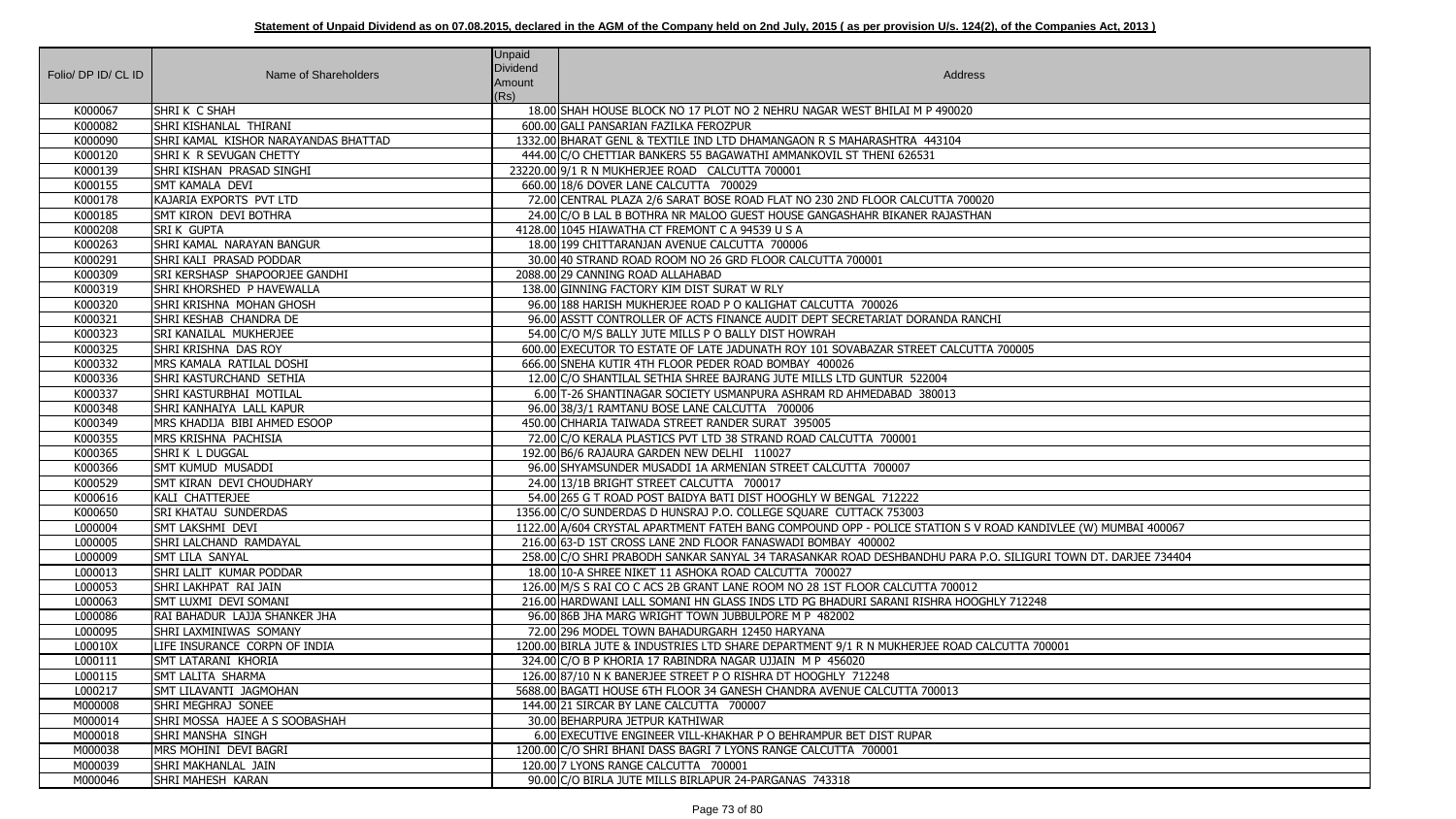| Folio/ DP ID/ CL ID | Name of Shareholders                 | <b>Unpaid</b><br>Dividend<br>Amount<br>(Rs) | Address                                                                                          |
|---------------------|--------------------------------------|---------------------------------------------|--------------------------------------------------------------------------------------------------|
| M000058             | <b>SHRI MAGAN MAL SURANA</b>         |                                             | 540.00 12 INDIA EXCHANGE PLACE CALCUTTA 700001                                                   |
| M000082             | MR MADHAV RAMNATH JHAWAR             |                                             | 780.00 S 36 M I D C BHOSARI PUNE 411026                                                          |
| M000086             | IMR MOHANLAL JAISHANKER PATHAK       |                                             | 7200.00 24 2ND FANASWADI 2ND FLOR BLOCK NO-11 DADI SHETH AGIARI LN BOMBAY 400002                 |
| M000090             | SHRI MAN MOHAN SONTHALIA             |                                             | 90.00 DAFFODIL LA BELA FLAT NO.2G AS/130 RAJARHAT MAIN ROADTEOGHARIA KOLKATA 700059              |
| M000104             | SMT MAHADEVI THIRANI                 |                                             | 900.00 GALI PANSARIAN FAZILKA FEROZEPUR                                                          |
| M000131             | SHRI MOHENDRA PRASAD GADIA           |                                             | 102.00 63A LAKE ROAD KOLKATA WEST BENGAL 700029                                                  |
| M000142             | <b>MRS MUKTI MAITRA</b>              |                                             | 600.00 MAITRA ELASHIN VILLAGE ELACHI NALINI MAITRA ROAD P O NARENDRAPUR 24 PARGANA 743508        |
| M000146             | SHRI MUKUL BANERJEE                  |                                             | 1800.00 5A PALM AVENUE CALCUTTA 700019                                                           |
| M000194             | ISHRI M K THANAWALA                  |                                             | 300.00 C/O MR JAGDISH K ADLAL B 14 SANKALP NEW LIBERTY CO OP HSG SOC LTDLIBERTY GARDEN GROSS RO  |
| M000236             | SHRI MASTA SINGH                     |                                             | 4632.00 VILL KHOKHAR P O BEHRAMPUR BET TEH & DIST ROPAR PUNJAB                                   |
| M000252             | SRI MAHENDRA KUMAR SINGH             |                                             | 18.00 107 DWARIK JUNGLE ROAD HINDMOTOR P O BHADRAKALI DT HOOGHLY WEST BENGAL 712232              |
| M000254             | SMT MANI DEVI LAKHOTIA               |                                             | 36.00 C/O SHRI S.S. LAKHOTIA 1 ALIPORE PARK PLACE CALCUTTA 700027                                |
| M000287             | SRI MARZABAN KHURSHEDJI COOPER       |                                             | 2400.00 SANGA WAD NAVSARI 396445                                                                 |
| M000290             | MRS MIRA DEB                         |                                             | 3096.00 4/A RAJA KALI KISSEN LANE CALCUTTA 700005                                                |
| M000315             | MRS MINAXI MORARJI                   |                                             | 180.00 516 COTTON EX BLDG KALBADEVI ROAD BOMBAY 400002                                           |
| M000339             | MR MONO SHUMSHREE                    |                                             | 120.00 M/S NUNDY ROY & CO 2ND FLOOR CALCUTTA 700001                                              |
| M000341             | SHRI MADHU SUDAN CHUNDER             |                                             | 360.00 22/3 JHAMAPUKUR LANE CALCUTTA 700009                                                      |
| M000345             | SRI MAHENDRA BALABHAI                |                                             | 450.00 SHANTINATH S POLE HAGRAPTELS STREET KALUPUR AHMEDABAD                                     |
| M000348             | MRS MANDIRA MUKHERJEE                |                                             | 144.00 C/O JOGENDRA HOUSE JOGENDRA MUKHERJI RD P O MUZAFFARPUR BIHAR                             |
| M000349             | <b>SMT MANIMALA DAS</b>              |                                             | 198.00 125 VIVEKANANDA ROAD CALCUTTA                                                             |
| M000350             | SRI MANSIHANKAR PATHAK               |                                             | 48.00 DHANBAD BAZAR DHANBAD                                                                      |
| M000352             | MERCANTILE BANK OF INDIA AGENCY LTD  |                                             | 738.00 8 NETAJI SUBHAS ROAD CALCUTTA 700001                                                      |
| M000353             | SHRI MOHAN KISHORE ROY               |                                             | 18.00 2 GOPAL CHANDRA LANE CALCUTTA 700012                                                       |
| M000355             | SHRI MAHESH CHANDRA CHUNDER          |                                             | 288.00 3D CRESCENT APARTMENT 208 N S C BOSE ROAD TOLLYGUNGE KOLKATA 700040                       |
| M000359             | SHRI MADHUMOY GOSWAMI                |                                             | 18.00 49/2 SANTI RAM RASTA P O BALLY DIST HOWRAH 711001                                          |
| M000367             | SHRI MANIK CHAND MIMANI              |                                             | 90.00 35 CROSS STREET CALCUTTA                                                                   |
| M000368             | RANI SAHEBA M B LAXMI                |                                             | 24.00 RANI OF BANSI BASTI U P                                                                    |
| M000389             | MRS M D DESAI                        |                                             | 30.00 SHARDA NIVAS 258 MURAI MOHALLA SANYOGITAGANJ INDORE M P                                    |
| M000392             | SHRI MANECKSHAH DARABSHAH DAVIERVALA |                                             | 360.00 KHANBAHADURS BUNGLOW SANJAN W RLY SANJAN 396150                                           |
| M000397             | SMT MAYA DEVI NAIR                   |                                             | 360.00 80 ULSOOR ROAD BANGALORE 560042                                                           |
| M000402             | SHRI MASTA SINGH                     |                                             | 12.00 P O BEHRAMPUR BET VILL KOKHORAMPUR TEHSIL & DIST ROPAR PUNJAB                              |
| M000406             | MRS MEENA BOSE                       |                                             | 144.00 318 KABIR ROAD CALCUTTA 700026                                                            |
| M000409             | SHRI MOHENDRA LALL DUTT              |                                             | 120.00 MADHAV DUTT HOUSE 34A COLOOTALA STREET CALCUTTA 700073                                    |
| M000410             | <b>SMT MANJU DAS</b>                 |                                             | 18.00 30/58 ATTAPARA LANE SINTHEE CALCUTTA 700050                                                |
| M000469             | SRI MAYANK BIYANI                    |                                             | 6.00 38 VIVEKANANDA RAOD CALCUTTA 700007                                                         |
| M000479             | SMT MITHILESH SHARMA                 |                                             | 558.00 B/1 203 NIRALANGAR LUCKNOW U P 226003                                                     |
| M000480             | SMT MITHILESH SHARMA                 |                                             | 558.00 B/1 203 NIRALANAGAR LUCNOW 226003                                                         |
| M000483             | SMT MAYA BANERJEE                    |                                             | 120.00 17 G DOVER TARRACE BALLYGUNGE CALCUTTA 700019                                             |
| M000486             | IMRS MADHU CHAWLA                    |                                             | 108.00 86 ANUPAM APARTMENTS B-13 VASUNDHARA ENCLAVE DELHI 110096                                 |
| M000506             | MRS MANJU PARASRAMPURIA              |                                             | 1818.00 11 SIR HARI RAM GOENKA STREET CALCUTTA 700007                                            |
| M000554             | SRI MADHUKAR P JAITHA                |                                             | 36.00 48 EZRA STREET CALCUTTA 700001                                                             |
| M000602             | MANJU DHOOT                          |                                             | 24.00 FLAT - B - 502 COSMOS BLDG. VALLEY OF FLOWERS THAKUR VILLAGE KANDIVLI (EAST) MUMBAI 400101 |
| N000018             | SHRIN N KHANNA                       |                                             | 6336.00 109 GOLF LINKS NEW DELHI 110003                                                          |
| N000039             | SHRI NARAYANDAS BHATTAR              |                                             | 918.00 C/O BHARAT GENL TEXTILE IND LTD DHAMANGAON R S DT AMRAVATI MS 144709                      |
| N000056             | ISHRI NARAYAN SINGH MAHESHWARI       |                                             | 300.00 C/O NARAYAN SINGH & CO 52 A MEHERINA 51C NEPEAN SEA ROAD BOMBAY 400006                    |
| N000087             | NATIONAL INSURANCE CO LTD            |                                             | 600.00 INVESTMENT DEPT 3 MIDDLETON STREET CALCUTTA 700071                                        |

## DEN GROSS ROAD NO 4 MALAD WEST MUMBAI 400064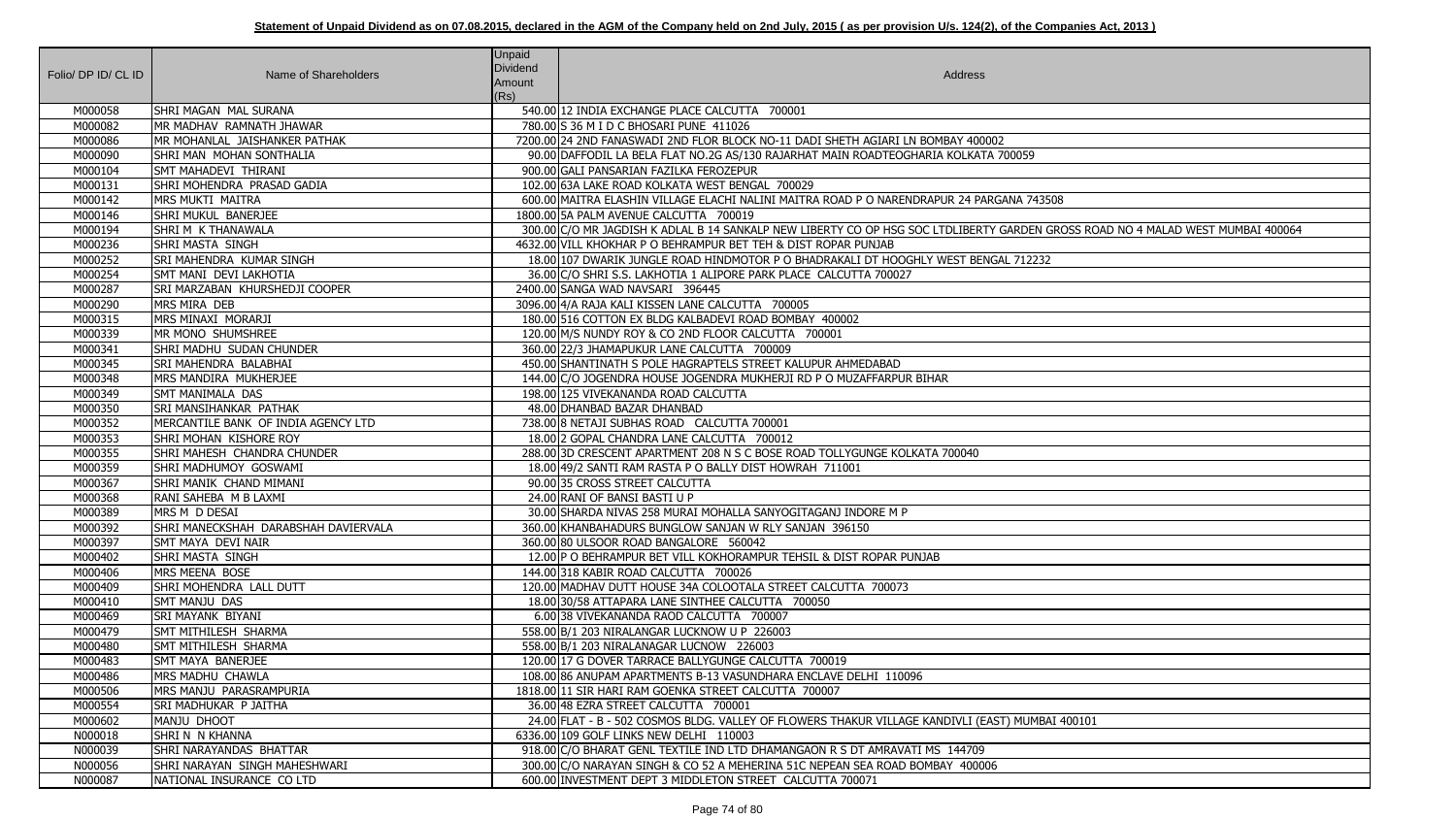| Folio/ DP ID/ CL ID | Name of Shareholders                                 | Unpaid<br>Dividend<br>Amount<br>(Rs) | Address                                                                                                                                               |
|---------------------|------------------------------------------------------|--------------------------------------|-------------------------------------------------------------------------------------------------------------------------------------------------------|
| N000157             | SHRI NARENDAR NATH JAIN                              |                                      | 600.00 1582 OUTRAM LINE ARIHANT KUNJ MUKARJI NAGAR PHASE-II DELHI 110009                                                                              |
| N000194             | NATIONAL JUTE MANUFACTURERS CORPN LTD                |                                      | 504.00 P N B HOUSE 18A BRABOURNE ROAD CALCUTTA 700001                                                                                                 |
| N000206             | RAI BAHADUR NRIPENDRA NATH DAS                       |                                      | 492.00 D N DASS LANE BANKIPORE PATNA                                                                                                                  |
| N000209             | MRS NIRMAL NALINI DEBI                               |                                      | 156.00 25 CHOREBAGAN LANE CALCUTTA 700007                                                                                                             |
| N000210             | SMT NIRMAL NALINI DEBI                               |                                      | 96.00 C/O STATE BANK OF INDIA 1 STRAND ROAD CALCUTTA 700001                                                                                           |
| N000215             | Shri N G Mukherjee                                   |                                      | 6.00 71 VICTORIA RD SOUTH P O BARANAGORE CALCUTTA 700036                                                                                              |
| N000220             | SHRI NATHMALL JHALARIA                               |                                      | 18.00 C/O M/S BINJRAJ NATHMALL 46 STRAND ROAD CALCUTTA 700007                                                                                         |
| N000231             | SHRI NAUTAMLAL RATANJI VYAS                          |                                      | 288.00 JAWAHAR ROAD RAJKOT GUJRAT 360001                                                                                                              |
| N000233             | <b>SMT NURGIS DINSHAW MEHTA</b>                      |                                      | 42.00 C/O MANECK A DAVAR & CO 8 OLD POST OFFICE STREET CALCUTTA 700001                                                                                |
| N000234             | SHRI NAVNITLAL BHAGVANDAS SHAH                       |                                      | 54.00 BHAGVAT KURPA 16 NANDANVAN CO-OP SOCY FRAMJI ROAD BARODA                                                                                        |
| N000240             | SHRI NABIN PRASAD DEV                                |                                      | 48.00 JOGENDRA VILAS PALACE P O BAUDHRAJ DISTT PHULBANI ORISSA                                                                                        |
| N000248             | SHRI NARENDRA M PATEL                                |                                      | 48.00 19C ALLENBY ROAD CALCUTTA 700020                                                                                                                |
| N000258             | SRI NANDAN BARUA                                     |                                      | 18.00 C/O BHAGIRATH MURARKA 7 LYONS RANGE CALCUTTA 700001                                                                                             |
| N000277             | NEW CENTRAL JUTE MILLS CO LTD                        |                                      | 828.00 P.N.B.HOUSE (4TH FLOOR) 18-A BRABOURNE ROAD CALCUTTA 700001                                                                                    |
| N000278             | <b>SRI N VAIDYANATHAN</b>                            |                                      | 558.00 162-B OLD NO.20/2 ELDAMS ROAD ALWARPET CHENNAI 600018                                                                                          |
| N000406             | NARAYAN PRASAD KEDIA                                 |                                      | 270.00 C/O BIRLA BROTHERS PVT. LTD PROVIDENT FUND INSTITUTION 15 INDIA EXCHANGE PLACE CALCUTTA 700001                                                 |
| N000410             | NARESH CHANDRA PD SINHA                              |                                      | 1080.00 RAMESHWARA JUTE MILLS (PROP WINSOME INTERNATIONAL LTD) MUKTAPUR P O NAVRANGA DIST SAMASTIPUR(BIHAR) 848102                                    |
| N000417             | NARBADA DEVI CHHAWCHHARIA                            |                                      | 54.00 C/O G S TRADING COMPANY 38 BENTINCK STREET CALCUTTA 700069                                                                                      |
| N000426             | MRS NIRMAL KHANNA                                    |                                      | 300.00 1615 MADARSA ROAD KASHMERE GATE DELHI 110006                                                                                                   |
| N00332A             | <b>SRI NAND KISHOR TUSNIWAL</b>                      |                                      | 6.00 3/B CAMAC STREET 8TH FLOOR SUIT NO 4 CALCUTTA 700016                                                                                             |
| NL01422             | <b>ASEEM BHARGAVA</b>                                |                                      | 240.00 L-269 JAL VAYU VIHAR SECTOR-25 NOIDA 201301                                                                                                    |
| NR00007             | MR HASSAM M WADEE                                    |                                      | 1872.00 C/O NATIONAL BANK OF INDIA LTD BOMBAY                                                                                                         |
| NR00009             | MRS K A ERULKAR                                      |                                      | 28104.00 C/O FRANK WILLIS 6 COPPICE SIDE ANLABY PARK HULL ENGLAND                                                                                     |
| NR00012             | MR AHMED ESMAIL ATTIA                                |                                      | 48.00 C/O D E ATTIA & SONS RANGOON BURMA                                                                                                              |
| NR00014             | MR GUHYA KALI BHAKTA PANT                            |                                      | 558.00 71 TANGAL KATHMANDU NEPAL                                                                                                                      |
| NR00015             | <b>SMT GRIHYA KUMARI</b>                             |                                      | 12.00 BHANDARY CHOWK KAMALACHI TOLE NEPAL                                                                                                             |
| NR00016             | SHRI KRISHNA DEB PANT                                |                                      | 276.00 13 KAMAL POKHARY KATHMANDU NEPAL                                                                                                               |
| NR00017             | KASAM AHMAD VAIZ ESQ                                 |                                      | 36.00 512 SOUTH COAST ROAD CHAIRWOOD NATAL S A                                                                                                        |
| NR00018             | MRS K A ERULKER                                      |                                      | 36.00 C/O MR FRANK WILLIS 6 COPPICE SIDE ANLABY PARK HULL ENGLAND                                                                                     |
| NR00019             | MR L S MAZZA                                         |                                      | 540.00 C/O THE MERCANTLE BANK OF INDIA LTD 8 N S ROAD CALCUTTA 700001                                                                                 |
| NR00020             | MRS VIOLET F TRANCHELL                               |                                      | 90.00 C/O LLOYDS BANK LTD 29 N S ROAD CALCUTTA 700001                                                                                                 |
| NR00021             | MRS MARTHE MARIE ALICE DROURD                        |                                      | 1350.00 11 RUE PICOT PARIS                                                                                                                            |
| NR00023             | MR PIORREOSCAR RENE ERNEST                           |                                      | 1350.00 ALENSPACH 77 RUE VERTOROUEN FRANCE                                                                                                            |
| NR00024             | MRS RUBIE SULOCHNA NANDA                             |                                      | 120.00 8 ROYAL AVENUE CHELSEA LONDON SW 3 UNITED KINGDOM                                                                                              |
| NR00025             | SHRI SITARAM DEB PANT                                |                                      | 276.00 GYANESHWAR KATHMANDU NEPAL                                                                                                                     |
| O000029             | M/S ORIENT EXPORT & IMPORT CO LTD                    |                                      | 78.00 5 NOORMAL LOHIA LANE CALCUTTA                                                                                                                   |
| P000001             | SHRI PUNAMCHAND ANCHALIA                             |                                      | 300.00 C/O MR NARENDRA KUMAR ANCHALIA 44 45 KING'S ROAD HOWRAH 711101                                                                                 |
| P000002             | SHRI PITAMBER DASS AGARWAL                           |                                      | 264.00 FLAT NO. 3163 ALOK VIHAR PLOT NO. F-3 SECTOR - 50 NOIDA (U.P.) 201301                                                                          |
| P000011             | SHRI PURSHATTAM MEGHJI                               |                                      | 306.00 V P KABALI KAPADIA BLDG J DAJIX LN OPP GRANT RD STN SLEATER ROAD BOMBAY 400007                                                                 |
| P000014             | SHRIP D BURMAN                                       |                                      | 162.00 51D GARIAHAT ROAD CALCUTTA                                                                                                                     |
| P000016             | MRS P P SUTARIA                                      |                                      | 684.00 GLEN ROSE 24 MEREWEATHER RD OPP TAJ MAHAL HOTEL BOMBAY 400001                                                                                  |
| P000017             | SHRI PROBODH SANKAR SANYAL                           |                                      | 12.00 P S SANYAL SNR STENO MALIGOAH RLY HD QTRS NO NEW GOSHALLA 246/A GOUHATI 781011                                                                  |
| P000022             | SHRI PRAHLAD RAI DHANUKA                             |                                      | 18.00 4/16 PALACE ROAD BANGALORE 560052                                                                                                               |
| P000024             | M/S PARAMOUNT INDIA PVT LTD                          |                                      | 1296.00 KERMANI BLDG SIR PHIROZSHAH MEHTA ROAD FORT MUMBAI                                                                                            |
| P000037             | MRS PUSHPABEN AMULAKH SHAH<br>SHRI PANNA LAL KOTHARI |                                      | 7200.00 SHAH ESTATE AGENT 29/C SHYAM KAMAL AGGARWAL MARKET VILE PARLE(E) MUMBAI 400057<br>600.00 6/3/2B SACHIN MITRA LANE SHYAM BAZAR CALCUTTA 700003 |
| P000043             |                                                      |                                      |                                                                                                                                                       |

| .CE CALCUTTA 700001<br>.NGA DIST SAMASTIPUR(BIHAR) 848102 |
|-----------------------------------------------------------|
|                                                           |
|                                                           |
|                                                           |
|                                                           |
|                                                           |
|                                                           |
|                                                           |
|                                                           |
|                                                           |
|                                                           |
|                                                           |
|                                                           |
|                                                           |
|                                                           |
|                                                           |
|                                                           |
|                                                           |
|                                                           |
|                                                           |
| $\overline{7}$                                            |
|                                                           |
| 1011                                                      |
|                                                           |
|                                                           |
| 0057                                                      |
|                                                           |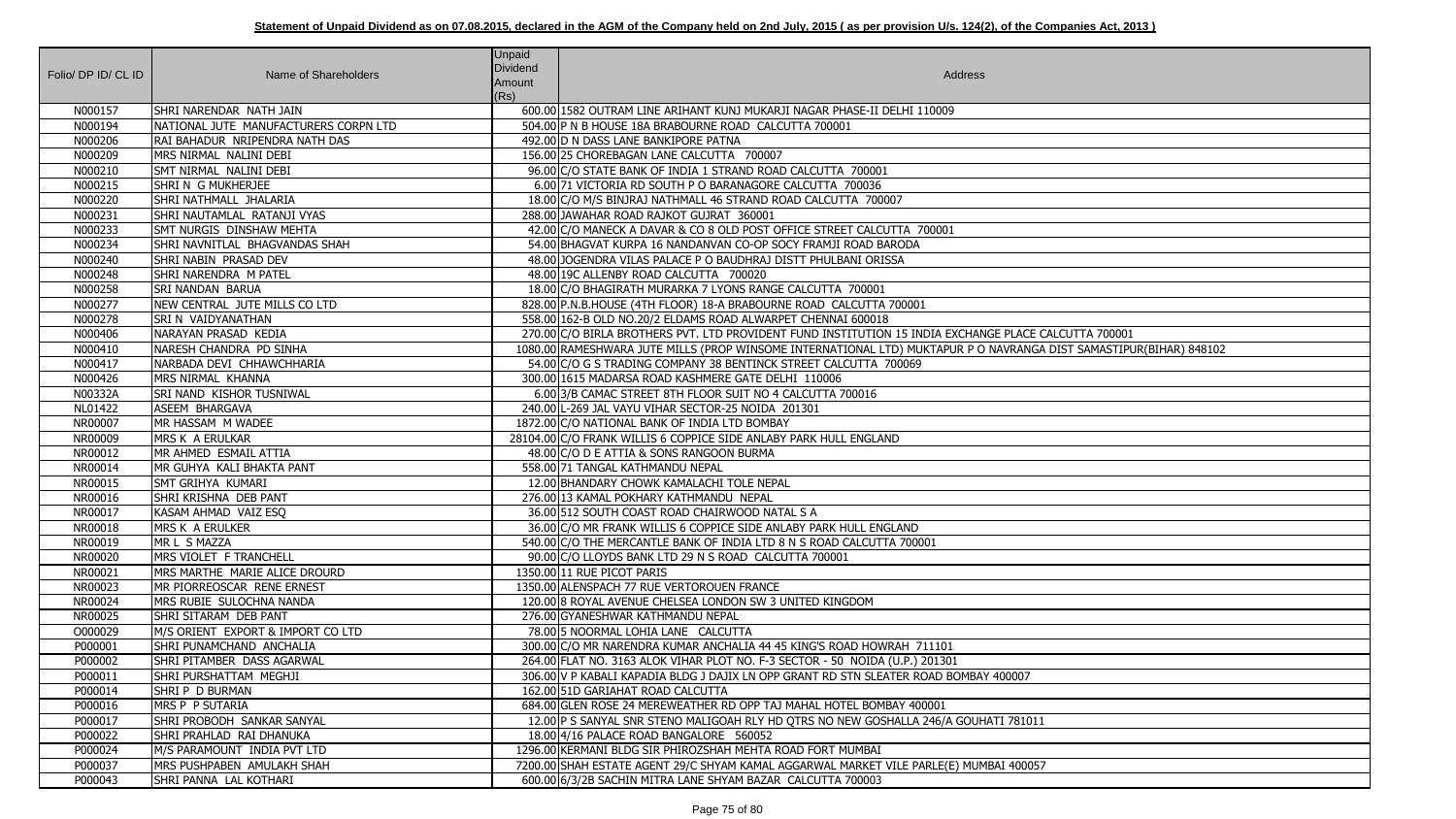| Folio/ DP ID/ CL ID | Name of Shareholders                                | Unpaid<br>Dividend<br>Amount<br>(Rs) | Address                                                                                          |
|---------------------|-----------------------------------------------------|--------------------------------------|--------------------------------------------------------------------------------------------------|
| P000046             | SHRIP K MOHANTI                                     |                                      | 846.00 FLAT NO 2/39 247 DESHPRAN SASMAL ROAD TOLLYGUNGE KOLKATA 700033                           |
| P000059             | <b>MRS PARUL CHUNDER</b>                            |                                      | 600.00 46 BECHA CHATTERJEE STREET CALCUTTA 700009                                                |
| P000074             | SHRI PAWAN KUMAR GUPTA                              |                                      | 900.00 C/O SHYAM SARDAR PAWAN KUMAR 134 M G ROAD CALCUTTA 700007                                 |
| P000086             | SHRI PUKHRAJ CHAUDHURI                              |                                      | 36.00 CHAUDHURI DRESSES 134/1 MAHATMA GANDHI ROAD 3RD FLOOR CALCUTTA 700007                      |
| P000111             | SMT PISTA DEVI CHHOWCHHARIA                         |                                      | 306.00 C/O V. N. CHHAWCHHARIA BIRLA JUTE & INDUSTRIES LTD P.O. BIRLAPUR 24 PARGANAS (W.B) 743318 |
| P000126             | <b>SHRI PREM KUMAR BEHAL</b>                        |                                      | 450.00 FLAT NO 118 S F S POCKET A EAST OF KAILASH NEW DELHI 110065                               |
| P000128             | SHRI PANCH KORI DAS                                 |                                      | 990.00 71 MASZID BARI ST CALCUTTA 700006                                                         |
| P000195             | <b>SRI PARTHA CHATTERJEE</b>                        |                                      | 360.00 265 G T ROAD P O BAIDYABATI DIST HOOGHLY W B 712222                                       |
| P000196             | <b>SMT PURNIMA DEBI</b>                             |                                      | 90.00 265 G T ROAD BAIDYABATI DIST HOOGHLY W B 712222                                            |
| P000222             | SHRI PRADIP NAVINCHANDRA SHAH                       |                                      | 3600.00 1ST NIRANT 1ST ROAD SANTA CRUZ EAST BOMBAY 400055                                        |
| P000258             | SHRI PARAN CHANDRA DEY                              |                                      | 90.00 TEMOSA NEAR JYOTI CINEMA CHANDERNAGAR DT HOOGHLY WEST BENGAL 712136                        |
| P000264             | SHRI PANCHKORI GHOSH                                |                                      | 96.00 P O BARRACKPORE JOGEN PARK DIST 24 PARGANAS W B                                            |
| P000266             | <b>SM PROVABATI SEN</b>                             |                                      | 78.00 SANTI ASHRAM BORAL LANE HOOGHLY                                                            |
| P000268             | SHRI PRIYANATH ROY                                  |                                      | 600.00 101 SOVABAZAR STREET CALCUTTA 700005                                                      |
| P000280             | <b>SHRI PANNA LALL SANCHETI</b>                     |                                      | 36.00 C/O PARAKH & SONS 16 BONFIELDS LANE CALCUTTA 700001                                        |
| P000294             | SHRI PRABHUDAS MOHANLAL NAYAK                       |                                      | 24.00 GOVIND CHAKLA BHATWADO VISVAGAR NORTH GUJRAT                                               |
| P000301             | MRS PRAMILA BEOHAR                                  |                                      | 108.00 BEOHAR TILAK NAGAR NAGPUR 440010                                                          |
| P000304             | SHRI PREM SHANKER BAIJAL                            |                                      | 78.00 SOAMIR BAGH AGRA 282005                                                                    |
| P000308             | PANORAMA TRADING & PLANTATIONS LTD                  |                                      | 6.00 5 CLIVE ROW 9TH FLOOR CALCUTTA 700001                                                       |
| P000339             | <b>SRI PRAVEER RAMESH DIWAN LEGAL HEIR TO ESTAT</b> |                                      | 3348.00 9/A ZAVER MAHAL 66 MARINE DRIVE MUMBAI 400020                                            |
| P000379             | SHRI PRAN KATARIYA                                  |                                      | 54.00 D-964 NEW FRIENDS COLONY NEW DELHI 110065                                                  |
| P000381             | <b>SRI PRABHAKAR RAJARAM BHATT</b>                  |                                      | 12.00 PAREKH FALIA BHAT FALIA RANDER SURAT                                                       |
| P000410             | <b>SMT PRAMILA ASAWA</b>                            |                                      | 300.00 C/O M/S THERMO CONTROLS SITAL SADAN 33 TOLLYGANGE CIRCULAR ROAD CALCUTTA 700053           |
| P000419             | <b>SRI PREM CHAND SEAL</b>                          |                                      | 18.00 25A MUKTARAM BABU ST CALCUTTA 700007                                                       |
| P000491             | SMT PRATIMA DATTA                                   |                                      | 2700.00 APARTMENT B 2 569 DIAMOND HARBOUR ROAD CALCUTTA 700034                                   |
| P000521             | PURNIMA DEBI                                        |                                      | 54.00 265 G T ROAD POST BAIDYA BATI DIST HOOGHLY W BENGAL 712222                                 |
| P00084X             | MR PARMANAND AGARWAL                                |                                      | 600.00 BIRLA JUTE & INDUSTRIES LTD SHARE DEPTT 9/1 R N MUKHERJEE ROAD CALCUTTA 700001            |
| R000001             | M/S RADAK PRIVATE LTD                               |                                      | 144.00 15 MOTILAL NEHRU RD CALCUTTA 700029                                                       |
| R000004             | SHRI RAMCHANDRA SHRIVASTAVA                         |                                      | 156.00 KHARETOWN DHARAMPETH NAGPUR 440001                                                        |
| R000018             | SHRI RAMNATH BAJORIA                                |                                      | 426.00 C/O M/S J&R HUTCHI SON PVT LTD 10 CLIVE ROW CALCUTTA 700001                               |
| R000019             | ISHRI RAMCHANDRA JAMARDEKAR                         |                                      | 36.00 SRADHAND PETH NUGPUR                                                                       |
| R000024             | SHRI RAMANANDA DAGA                                 |                                      | 2808.00 JALPAIGURI WEST BENGAL                                                                   |
| R000036             | SMT RADHAMATI MANILAL MEHTA                         |                                      | 3510.00 23 PERUMAL MUDALI ST GEORGE TOWN MADRAS                                                  |
| R000046             | SHRI RAGHUNATH BHIWANIWALA                          |                                      | 96.00 20 BARANASHI GHOSH STREET CALCUTTA 700007                                                  |
| R000050             | SHRI RAJENDRA SINGH                                 |                                      | 2772.00 PRATAP PALACE HIMATNAGAR DIST SABARKANTTA GUJRAT                                         |
| R000054             | SHRI R V SAMSI                                      |                                      | 2088.00 E/10 MODEL HOUSE PROCTOR ROAD BOMBAY 400004                                              |
| R000146             | <b>ISMT RAMPIYARI DEBI BHATTER</b>                  |                                      | 600.00 C/O M P TRADERS 231 D B ROAD R S PURAM COIMBATORE 641002                                  |
| R000153             | SHRI RATAN RUSTOMJI BIRDY                           |                                      | 1350.00 BANA BUILDING 11TH LANE KHETWADI BOMBAY 400004                                           |
| R000165             | SMT RATAN DEVI DAGA                                 |                                      | 144.00 C/O DAGA COMPANY 3RD FLOOR ROOM NO 79 5 CLIVE ROW KOLKATA 700001                          |
| R000197             | SHRI RAM NARAYAN YADAV                              |                                      | 126.00 BLOCK V FLAT 7 MANICKTOLLA GOVT HSG ESTATE V I P ROAD CALCUTTA 700054                     |
| R000230             | SHRI R K CHHAOCHHARIA                               |                                      | 20640.00 6C SHORT STREET CALCUTTA 700016                                                         |
| R000249             | ISHRI RAMESHCHANDRA SHAMJI SACHADEV                 |                                      | 2016.00 14 SONAL APARTMENTS L B S MARG GHATKOPAR BOMBAY 400086                                   |
| R000274             | SHRI RAJEEV SOMANY                                  |                                      | 2016.00 HARDWARI L SOMANY H N GLASS & IND LTD PGB SARANI RISHRA HOOGHLY 712248                   |
| R000382             | MRS ROHINI BABULAL SAMPAT                           |                                      | 840.00 166 1ST FLOOR REGENT COLONY P O REGENT PARK TOLLYGUNGE CALCUTTA 700040                    |
| R000394             | MR RANJEET SINGH BHANDARI                           |                                      | 180.00 SCR-EST S C BHANDARI 29 BAKHATSAGAR COLONY YASWANT VILA N PARK JODHPUR RAJ                |
| R000395             | SHRI RANJIT KUMAR DEY                               |                                      | 138.00 10/2 AMBICA GHOSAL LANE SIBPUR HOWRAH WEST BENGAL 711102                                  |

| W.B) 743318    |
|----------------|
|                |
|                |
|                |
|                |
|                |
|                |
|                |
|                |
|                |
|                |
|                |
| 00053          |
|                |
|                |
| $\overline{1}$ |
|                |
|                |
|                |
|                |
|                |
|                |
|                |
|                |
|                |
|                |
|                |
|                |
|                |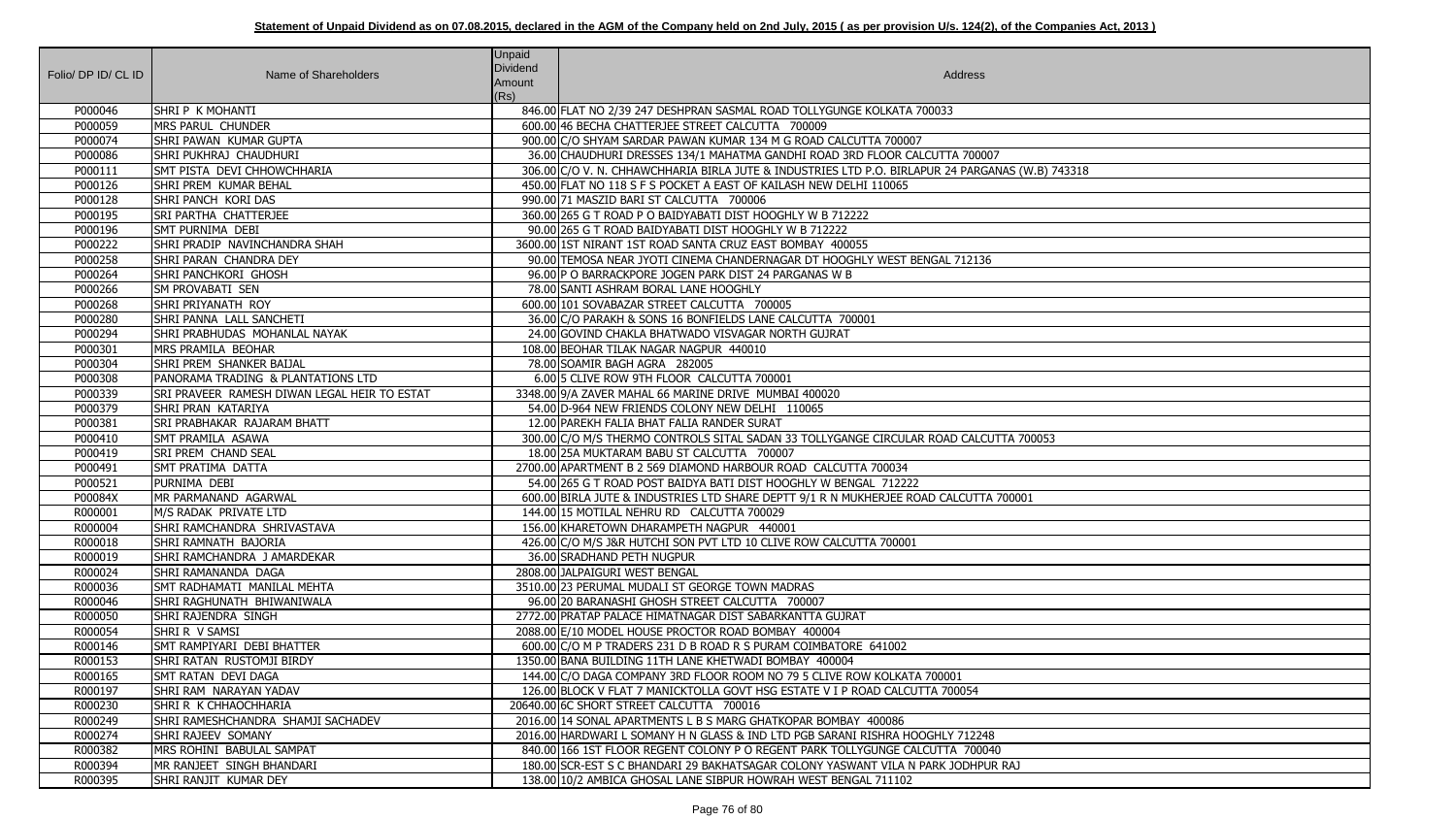|                     |                                               | Unpaid          |                                                                                                       |
|---------------------|-----------------------------------------------|-----------------|-------------------------------------------------------------------------------------------------------|
| Folio/ DP ID/ CL ID | Name of Shareholders                          | <b>Dividend</b> | Address                                                                                               |
|                     |                                               | Amount          |                                                                                                       |
|                     | SHRI RAJNATH GURTU                            | (Rs)            | 234.00 MADHOBAGH JODHPUR RAJASTHAN                                                                    |
| R000414             | SHRI RAM KUMAR KEAL GANGA RAM RAM KUMAR       |                 |                                                                                                       |
| R000415             |                                               |                 | 54.00 OIL MILLERS & COTTON MERCHANTS PACHORA MAHARASTRA                                               |
| R000416             | MRS RATANBAI F BHUJWALA                       |                 | 90.00 CAMP BHUJ KUTCH KUTCH                                                                           |
| R000419             | SHRI RAM KAILASH AGARWAL                      |                 | 126.00 POST BOX NO 395 GANDHAIBAG NAGPUR 440002                                                       |
| R000425             | SHRI RAMRATAN DAMANI                          |                 | 108.00 114 JATINDRA MOHAN AVENUE CALCUTTA 700007                                                      |
| R000433             | SHRI RAMJILAL JHUNJHUNWALA SHRIRAM RAMNIRANJA |                 | 72.00 59 APOLLO STREET FORT BOMBAY 400001                                                             |
| R000440             | MRS ROOP KUMARI KAK                           |                 | 36.00 PANDIT SAHIB FARM RANI KALLAN P O RANI DT PALI MARWAR RAJASTHAN                                 |
| R000496             | <b>SRI RAM BALLABH KHANDELWAL</b>             |                 | 36.00 115 M G ROAD CALCUTTA 700007                                                                    |
| R000548             | SMT RAJ MOHINI KHANNA                         |                 | 144.00 SRI R N KHANNA S-29 GREATER KAILASH-I NEW DELHI 110048                                         |
| R000659             | SRI R MADHAVA RAO                             |                 | 1800.00 PLOT NO.127 FLAT NO.3A VASAVI RESIDENCY NEW VASAVI NAGARKHARKANA SECUNDERABAD A P 500015      |
| R000675             | MRS RATHNA N RAO                              |                 | 600.00 C/O B NAGARAJA RAO 13-1-16 KELLE COURT PANJE MANGESH RAO ROAD NR POST OFFICE HAMPANKATT 575001 |
| R000816             | <b>RANDHIR SINGH SHEKHAWAT</b>                |                 | 180.00 C/O HINDUSTAN GUM & CHEMICALS LTD BIRLA COLONY BHIWANI (HARYANA) 125022                        |
| R000825             | RAKESH KUMAR DHURKA                           |                 | 324.00 303 PUSPANJALI PLAZA 2ND FLOOR BASANT VIHAR COLONY BORING ROAD PATNA 800001                    |
| R000830             | RAJENDRA KUMAR PODDAR                         |                 | 270.00 46-A PODDAR KUNJ VRINDAVAN VIHAR KINGS ROAD AJMER ROAD JAIPUR                                  |
| R000833             | R SUBRAMANIAN                                 |                 | 1350.00 91 RASHBEHARI AVENUE CALCUTTA 700026                                                          |
| R000860             | RADHAKRISHNA CHHAOCHHARIA                     |                 | 3600.00 6C SHORT STREET CALCUTTA 700016                                                               |
| R000871             | RAJESH JHAVERI                                |                 | 36.00 STOCK EXCHANGE BLDG MANEK CHOWK AHMEDABAD 380001                                                |
| R000874             | RAJESH JHAVERI                                |                 | 36.00 STOCK EXCHANGE BLDG MANEK CHOWK AHMEDABAD 380001                                                |
| R000876             | RAJESH JHAVERI                                |                 | 36.00 STOCK EXCHANGE BLDG MANEK CHOWK AHMEDABAD 380001                                                |
| S000009             | SHRI SHYAM SUNDER JEOGANI                     |                 | 6.00 13 TARA CH DUTT ST CALCUTTA                                                                      |
| S000013             | SHRI S SENTHILNATHAN                          |                 | 444.00 29 SEPPATAYALAR ST DEDAKOTTAI DIST RAMNAD MADRAS STATE                                         |
| S000017             | SHRI SHEW PROSAD KEDIA                        |                 | 180.00 SATI MANDIR QUARTERS RATU ROAD RANCHI BIHAR                                                    |
| S000028             | MRS SHARDA KUMARI BIRLA                       |                 | 9600.00 C/O BIRLA BROS PVT LTD INDUSTRY HOUSE CHURCHGATE RECLMN FORT BOMBAY                           |
| S000030             | MRS MAHARANI SHARMISHTHABAI HOLKAR            |                 | 35352.00 SHIV NIWAS 578 M.G. ROAD INDORE M.P. 452001                                                  |
| S000031             | SHRI SHAM S RANGNEKAR                         |                 | 30.00 BARRISTAR AT LAW SILVER FOIL NOWROJI GAMADIA RD CUMBALLA HILL BOMBAY 400026                     |
| S000033             | <b>SHRI S R PARULEKAR</b>                     |                 | 2442.00 ADVOCATE HIGH COURT GOGATE MMANSION 1ST BHATWADI GIRGAUM RD BOMBAY 400004                     |
| S000034             | SHRI SAWALRAM SHROFF                          |                 | 450.00 M/S SHROFF BROTHERS 16 INDIA EXCHG PLACE CALCUTTA 700001                                       |
| S000039             | <b>BAI SATYAWATI BAI ADUKIA</b>               |                 | 600.00 C/O DAYANAND ADUKIA & CO 350 KALBADEVI ROAD 1ST FLOOR MUMBAI 400002                            |
| S000040             | MRS SITABAI                                   |                 | 1488.00 C/O R A SAHADEO PRABHAKAR STORES WALKER RD C N 7 NAGPUR CITY MS                               |
| S000046             | <b>BAI SURAJ</b>                              |                 | 642.00 357 RAJPUR VADUI POLE AHMEDABAD                                                                |
| S000050             | SHRI SHREE LALL BAGRI                         |                 | 378.00 146 MAHATMA GANDHI ROAD KOLKATA 700007                                                         |
| S000055             | SHRIS L SHARMA                                |                 | 48.00 STATE INDUSTRIAL HOUSING ESTATE BLK-P FLT-9 DANESH S LANE HOWRAH 711003                         |
| S000059             | <b>SMT SUSAMA SANYAL</b>                      |                 | 936.00 DESHBANDHUPARA P O SILIGURI DT DARJEELING                                                      |
| S000060             | SHRI SUKH DIAL BEHAL                          |                 | 300.00 NO 28 H BLOCK P O JUNGPURA NEW DELHI                                                           |
| S000063             | SHRI SHIBNATH CHOUBEY                         |                 | 2616.00 CHUNA KANKAR MATHURA                                                                          |
| S000066             | MRS SHAKUNTALA BHANSALI                       |                 | 10500.00 SHANGRILA CARMAICHEL ROAD PLOT NO 9 BOMBAY                                                   |
| S000067             | MRS SHARDAMANI GUPTA                          |                 | 2250.00 C/O KUMAR UDYOG P O LANKA VARANASI 221005                                                     |
| S000080             | SMT SARTI DEVI AGARWALA                       |                 | 8352.00 VILL & P O KITLANA TEH & DT BHIWANI HARYANA                                                   |
| S000093             | KUM SABITRI BALA MUKERJI                      |                 | 36.00 5 AUCKLAND ROAD ALLAHABAD                                                                       |
| S000104             | <b>SM SUDHANSU BALA MANDAL</b>                |                 | 4500.00 R O & VILL BAWALI P S BUDGE BUDGE 24 PARGANAS W BENGAL                                        |
| S000110             | SHRI SANTOSH KUMAR JANA                       |                 | 180.00 58D HINDUSTHAN PARK CALCUTTA 700029                                                            |
| S000117             | SHRI SAMARENDRA NATH MUKHERJEE                |                 | 90.00 72/1 BISESSAR BANERJEE LANE P O KADAMTOLLA HOWRAH                                               |
| S000120             | SHRI SUWA LALL SWAIKA                         |                 | 402.00 C/O UNION STORES SUPPLIERS 1 BONEFIELD LANE CALCUTTA 700001                                    |
| S000127             | SHRI SHAVAKSHAW M JASAWALA                    |                 | 27432.00 C/O S JASAWALA & CO 5 GOWALIA TANK ROAD BOMBAY                                               |
| S000142             | SRI SESHRAO BALAJI DESHKAR                    |                 | 9648.00 78 HANUMAN NAGAR NAGPUR 440003                                                                |
| S000152             | <b>SMT SARAJU GHOSH</b>                       |                 | 1392.00 C/O J C GHOSH DY GENERAL MANAGER (TECH) BALLARPUR INDUSTRIES LTD P.O BINAGA KARWAR (KA 581364 |

| .<br>BAD A P 500015<br>E HAMPANKATT 575001 |
|--------------------------------------------|
|                                            |
| $\overline{1}$                             |
|                                            |
|                                            |
|                                            |
|                                            |
|                                            |
|                                            |
|                                            |
|                                            |
| $\overline{04}$                            |
|                                            |
|                                            |
|                                            |
|                                            |
|                                            |
|                                            |
|                                            |
|                                            |
|                                            |
|                                            |
|                                            |
|                                            |
|                                            |
|                                            |
| KARWAR (KA 581364                          |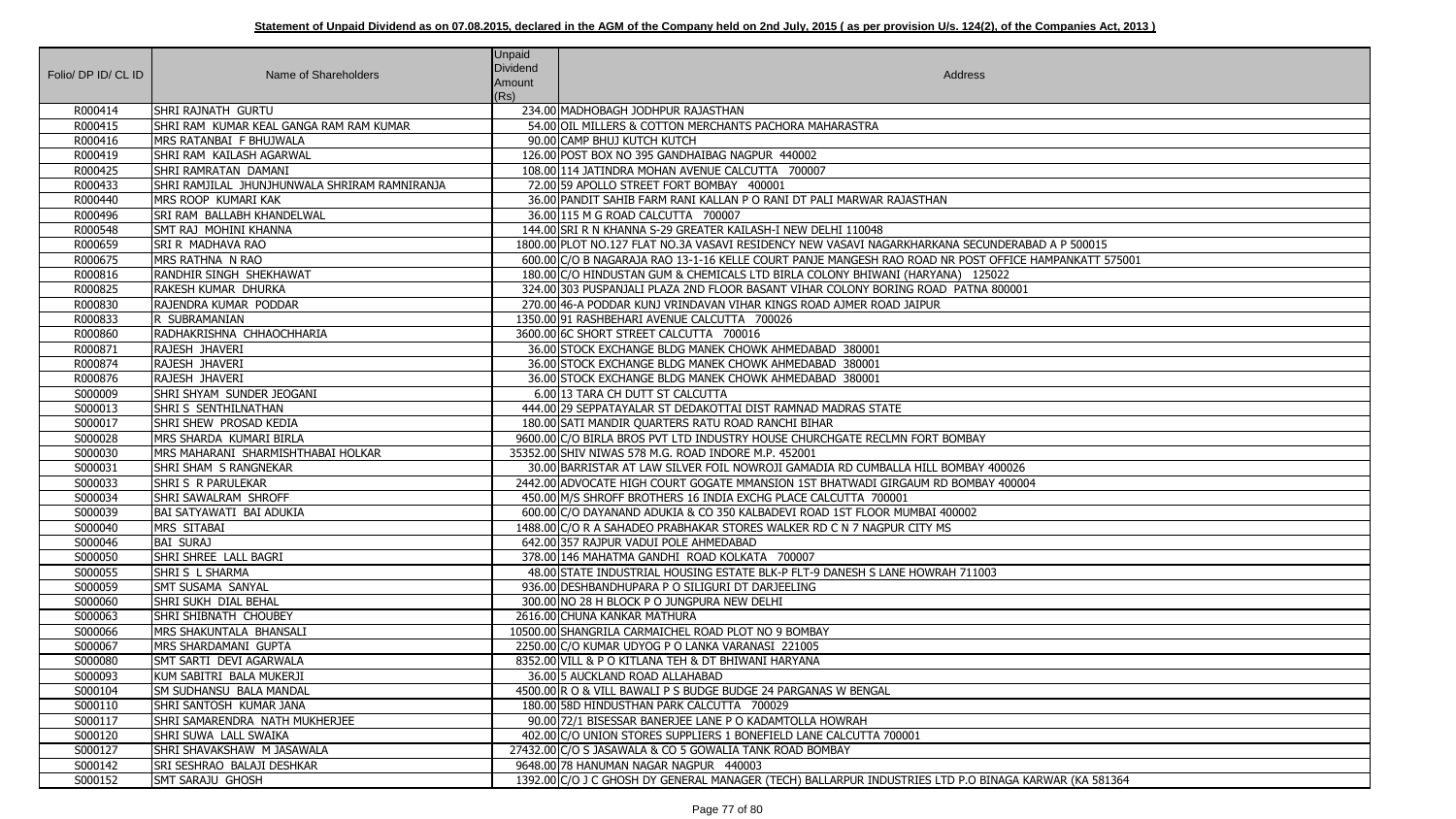| Folio/ DP ID/ CL ID | Name of Shareholders                     | Unpaid<br>Dividend<br>Amount<br>(Rs) | Address                                                                                                                |
|---------------------|------------------------------------------|--------------------------------------|------------------------------------------------------------------------------------------------------------------------|
| S000154             | SHRI SUKHENDU DE                         |                                      | 3600.00 MITRA BAGAN PANKHATULI ROAD PIPULPATI P.O. HOOGHLY 712103                                                      |
| S000178             | SMT SUNITI DEBI                          |                                      | 900.00 C/O SRI ASHIS KR GANGULY HIRALAL BOSE STREET NADIHA PURULIA                                                     |
| S000182             | SHRI SUDAMA SARAN AGARWAL                |                                      | 558.00 3/189 VISHNUPURI KANPUR 208002                                                                                  |
| S000199             | SHRI SHYAM SUNDER GUPTA                  |                                      | 324.00 134 M G ROAD CALCUTTA 700007                                                                                    |
| S000224             | SHRI S SANJEEVARAYA SETTY                |                                      | 900.00 12 PERIYA THAMBI MUDALI STREET CHOOLAI MADRAS 600007                                                            |
| S000227             | SHRIS RAJARATHNAM SETTY                  |                                      | 900.00 32 PERIYA THAMBI STREET CHOOLAI CHENNAI 600112                                                                  |
| S000236             | SHRI SHIV PRASAD                         |                                      | 1200.00 M/S GANGA PRASAD SHIV PRASAD KAIPURGANJ RAI BARELLY U P                                                        |
| S000242             | MRS SUNEETA SOMMANY                      |                                      | 216.00 C/O SHRI P C SUKHANI 9/B LORD SINHA ROAD CALCUTTA 700016                                                        |
| S000270             | MRS SHALINI RAGHUNATH RAGE               |                                      | 972.00 RUBY APPARTMENT FLAT NO 204 B WING MAHAVIR NAGAR BAHANUKAR WADI KANDIVLI (WEST) MUMBAI 400067                   |
| S000283             | SHRI SOBHAKAR BANERJEE                   |                                      | 3600.00 5A PALM AVENUE CALCUTTA 700019                                                                                 |
| S000348             | <b>SHRI SUDHENDU NARAYAN BOSE</b>        |                                      | 6.00 31B KABIR ROAD 2ND FLOOR CALCUTTA 700026                                                                          |
| S000349             | SHAILESH GOVINDLAL JARMARVALA            |                                      | 432.00 SWASHRAYA PLOT NO 2 VISHWABHARATI CO-OP H J LTD S V RD ANDHERI WEST BOMBAY 400058                               |
| S000352             | SHRI SATYA JEET JAIN MINOR               |                                      | 882.00 NO.4 ATKINSON ROAD (BH TRAFFIC COMMISSIONER OFFICE) ATKINSON PALACE FLAT NO 2 A 2ND FLOOR VEPERY CHENNAI 600007 |
| S000381             | MRS SHIRIN DHUNJISHAW GHANDHI            |                                      | 120.00 9B II-PLAZZO RIDGE ROAD MALABAR HILL BOMBAY 400006                                                              |
| S000411             | SHRI SANTOSH KUMAR JAIN                  |                                      | 600.00 5 RIDING ROAD PATNA 800014                                                                                      |
| S000421             | SMT SAROJ DEVI DUGAR                     |                                      | 1200.00 JASKARAN CHANDANMIL 2 RAJA WOODMOND ST SECOND FLOOR CALCUTTA 700001                                            |
| S000484             | SMT SUKLA CHATTERJEE                     |                                      | 12.00 13/22 MOHANLAL BAHALWALA ROAD PO BALLY DIST HOWRAH 711201                                                        |
| S000518             | <b>SRI SHRIPAD RAMCHANDRA KAMAT</b>      |                                      | 1332.00 3/68 OLD HANUMAN BUILDING KILU LANE BOMBAY 400007                                                              |
| S000584             | <b>SHRI SWAPAN DAS</b>                   |                                      | 36.00 20 SANKAR GHOSE LANE CALCUTTA 700006                                                                             |
| S000617             | <b>SRI SARAT CHANDRA ROY</b>             |                                      | 72.00 11 BALARAM GHOSE ST CALCUTTA 700004                                                                              |
| S000631             | SHRI SHYAM LAL RATHI                     |                                      | 60.00 BLOCK - 21/4 INDUSTRIAL ESTATE 9 B T ROAD P O BELGHORIA CALCUTTA 700056                                          |
| S000684             | SMT SAROJ DEVI DUGAR                     |                                      | 600.00 C/O MANNALAL DUGAR 90 B K PAUL AVENUE CALCUTTA 700005                                                           |
| S000691             | <b>SRI SALIL KUMAR BASAK</b>             |                                      | 192.00 57A BHUPENDRA BOSE AVENUE CALCUTTA 700004                                                                       |
| S000704             | <b>SRI SANJIV BHAMBRI</b>                |                                      | 216.00 C/O NEHA TRUST 18/6 SUN BEAM 2ND FL R A KIDWAI ROAD WADALA BOMBAY 400031                                        |
| S000710             | <b>SRI SANJEEV SOMANY</b>                |                                      | 900.00 HARDWARI LALL SOMANY HINDUSTHAN NATIONAL GLASS&IND LT G G RD RISHRA HOOGHLY                                     |
| S000733             | <b>SHRI SITARAM KAYAN</b>                |                                      | 90.00 C/O GANPATRAY KAYAN & CO 7 LYONS RANGE CALCUTTA 700001                                                           |
| S000736             | SULEMAN EBRAHIM NANABHAY                 |                                      | 288.00 P O DABHEL DIST NAVSARI                                                                                         |
| S000738             | SHRI SURESH CHANDRA GHOSH                |                                      | 216.00 CHATRA GHOSHPARA P O SERAMPORE DIST HOOGHLY                                                                     |
| S000747             | <b>SRI SHIB SHANKER BHATTACHARJEE</b>    |                                      | 1080.00 23 GORACHAND ROAD CALCUTTA 700014                                                                              |
| S000748             | <b>JUST SANKAR SARAN</b>                 |                                      | 192.00 6 EDMONSTONE ROAD ALLAHABAD                                                                                     |
| S000752             | SHRI SUDHANSHU KUMAR SINHA               |                                      | 48.00 70/27 TANTIPARA LANE SANTRAGACHI SUB P O HOWRAH 711104                                                           |
| S000756             | MRS SHAISTA BANO BEGAM                   |                                      | 288.00 ZIA MANZIL MORADABAD                                                                                            |
| S000767             | MR SACHINDRA PRASAD SAHA                 |                                      | 300.00 238A ACHARYA JAGDISH CH BOSE ROAD CALCUTTA 700020                                                               |
| S000772             | SHRIS CMITTRA                            |                                      | 78.00 C/O STATE BANK OF INDIA CALCUTTA 700001                                                                          |
| S000773             | SHEIKH ALI AHMED ESTATE                  |                                      | 156.00 C/O SHEIKH ASHFAQ AHMED MOHULLA SHEIKHAN ST KHURJA                                                              |
| S000774             | SHRI S N AGARWALLA                       |                                      | 18.00 85/74 MAHAJANI TOLA ALLAHABAD                                                                                    |
| S000779             | SHRI SAGARMULL NATHANY                   |                                      | 18.00 12A MADAN CHATTERJEE STREET CALCUTTA 700007                                                                      |
| S000780             | SHRI SEWDUTTRAI HANUMANBUX               |                                      | 6.00 C/O JWALAPRASHAD SARAF 7 LYONS RANGE CALCUTTA 700001                                                              |
| S000783             | SHRI SEWNARAIN S DHOOT                   |                                      | 12.00 SARWAN NEEMUCH M B                                                                                               |
| S000785             | SM SUSHILA DEVI BANKA                    |                                      | 6.00 C/O TIBRAWALLA BROTHERS 47 ZAKARIAH STREET CALCUTTA 700007                                                        |
| S000788<br>S000797  | MRS S N MEHTA<br><b>SRI S S KEJRIWAL</b> |                                      | 600.00 C/O SHRI N C MEHTA HILLSIDE 6A CARMICHAEL ROAD BOMBAY 400026<br>18.00 32 LAKE TEMPLE ROAD CALCUTTA 700027       |
| S000803             | MRS SAROJINI PODUVAL                     |                                      | 78.00 C/O BRIG T B PODUVAL 1 RAMPART FORT WILLIAM CALCUTTA 700021                                                      |
| S000805             | MISS SANTI DEVI                          |                                      | 216.00 BRIESWAR BANERJEE KANAK KUTIR DHAKURIA 56 STATION ROAD CALCUTTA 700031                                          |
| S000806             | MRS SNEH LATA                            |                                      | 108.00 C/O K N SRIVASTAVA BIRD & CO PVT LTD CALCUTTA 700001                                                            |
| S000807             | SHRI SUBHAS KUMAR BANERJEE               |                                      | 54.00 8/9 DIGLA ROAD P O DUM-DUM CALCUTTA 700028                                                                       |
|                     |                                          |                                      |                                                                                                                        |

| (WEST) MUMBAI 400067                           |
|------------------------------------------------|
|                                                |
|                                                |
| '400058<br>2 A 2ND FLOOR VEPERY CHENNAI 600007 |
|                                                |
|                                                |
|                                                |
|                                                |
|                                                |
|                                                |
|                                                |
|                                                |
|                                                |
| ILΥ                                            |
|                                                |
|                                                |
|                                                |
|                                                |
|                                                |
|                                                |
|                                                |
|                                                |
|                                                |
|                                                |
|                                                |
|                                                |
|                                                |
|                                                |
|                                                |
|                                                |
|                                                |
|                                                |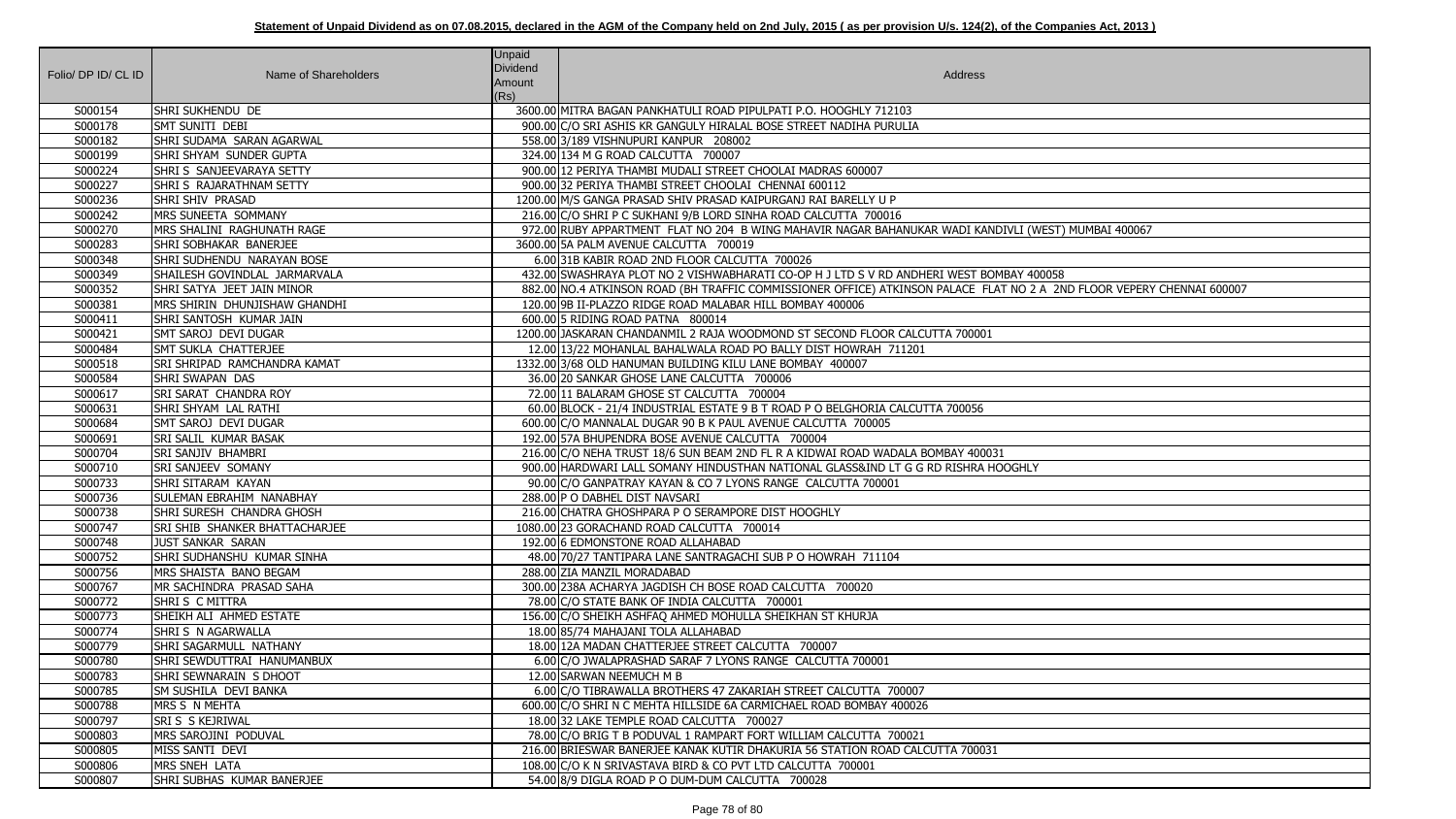| Folio/ DP ID/ CL ID | Name of Shareholders                             | <b>Unpaid</b><br><b>Dividend</b><br>Amount<br>(Rs) | Address                                                                                                               |
|---------------------|--------------------------------------------------|----------------------------------------------------|-----------------------------------------------------------------------------------------------------------------------|
| S000811             | <b>SHRI SHANKAR LAL BAGRI</b>                    |                                                    | 156.00 17/3/1 DARPO NARAYAN TAGORE ST CALCUTTA 700007                                                                 |
| S000817             | SHRI SURAJ PRAKASH SABHARWAL                     |                                                    | 6.00 791/1331 MOTIBAGH 1 NEW DELHI 110023                                                                             |
| S000844             | <b>SH SUMANCHANDRA JAGABHAI SHETH</b>            |                                                    | 24.00 C/O AMRATLAL MOHANLAL 199 SHAIKH MEMON ST BOMBAY 400002                                                         |
| S000845             | <b>SHRI SWAPAN KUMAR MUKHERJEE</b>               |                                                    | 18.00 11/1A JUSTICE DWARKANATH ROAD BHOWANIPORE CALCUTTA 700020                                                       |
| S000846             | SMT SUDHA DEVI BHIWANIWAL                        |                                                    | 144.00 134 MAHATMA GANDHI ROAD CALCUTTA 700007                                                                        |
| S000891             | <b>SMT SNEHA ROY</b>                             |                                                    | 144.00 P 142 LAKE ROAD CALCUTTA 700029                                                                                |
| S000913             | MRS SWAROOP VIJAY VYAS                           |                                                    | 96.00 59 NEPEAN SEA ROAD BOMBAY 400006                                                                                |
| S000916             | <b>SMT SUBARNA MUKHERJEE</b>                     |                                                    | 72.00 72/1 BISWESSAR BANERJEE LANE KADAMTALA HOWRAH 744209                                                            |
| S000921             | <b>SRI SUBHKARAN JALAN</b>                       |                                                    | 24.00 10 LOWER ROWDEN ST CALCUTTA 700020                                                                              |
| S001035             | SHASHIBALA PADAMCHAND AGARWAL                    |                                                    | 1200.00 537 LANE W-8/2 WESTERN AVENUE SAINIK FARMSKHANPUR NEW DELHI 110062                                            |
| S001082             | <b>SWAPAN KUMAR PAL</b>                          |                                                    | 18.00 C/O LATE MUITUNJOY SETT N C KUNDU ROAD LAL BAGAN P O CHANDANNAGAR HOOGHLY (W                                    |
| S001101             | <b>SRI SHYAM SUNDER CHUNDER</b>                  |                                                    | 36.00 27 RAMANANDA CHATTERJEE STREET CALCUTTA 700009                                                                  |
| S001110             | <b>SRI SHYAMSUNDER PODDAR</b>                    |                                                    | 606.00 C/O MOTILAL PAWAN KUMAR 11 SIR HARIRAM GOENKA STREET 2ND FLOOR CALCUTTA 700007                                 |
| S001119             | <b>SRI SASADHAR DATTA</b>                        |                                                    | 3240.00 APARTMENT B 2 569 DIAMOND HARBOUR ROAD CALCUTTA 700034                                                        |
| S001175             | <b>SRI SURENDRA KUMAR JAIN</b>                   |                                                    | 6.00 RADHA COURT 266 S K DEV ROAD CALCUTTA 700048                                                                     |
| S001208             | <b>SMT SATYABHAMA CHUNDER</b>                    |                                                    | 72.00 79 KESHAB CHANDRA SEN STREET CALCUTTA 700009                                                                    |
| S001248             | SRI SATYA JEET JAIN                              |                                                    | 882.00 NO 4 ATKINSON ROAD (BH TRAFFIC COMMSSIONER OFFICE) ATKINSON PALACE FLAT NO 2 A 2ND FLOOR VEPERY CHENNAI 600007 |
| S001260             | <b>SMT SAJI MARY DANIEL</b>                      |                                                    | 600.00 211 CANDLEWOOD CRESCENT WATERLOO ONTARIO N2L 5V5 CANADA                                                        |
| S001501             | SYED YAMIN MAHMOOD RIZVI                         |                                                    | 1728.00 AHMAD MANZIL ABDUL AZIZ ROAD CHOWK LUCKNOW 226003                                                             |
| S001521             | <b>SMT SUBARNA MUKHERJEE</b>                     |                                                    | 54.00 72/1 BISWESSAR BANERJEE LANE KADAMTOLA HOWRAH 711101                                                            |
| S001522             | <b>SMT SUBARNA MUKHERJEE</b>                     |                                                    | 108.00 72/1 BISWESSAR BANERJEE LANE KADAMTOLA HOWRAH 711101                                                           |
| S001533             | SATYA PRAKASH SHARMA                             |                                                    | 90.00 C/O INDIA LINOLEUMS LIMITED (INDOLEUM DIVISION) P O BIRLAPUR 24 PARGANAS W B 743318                             |
| S001538             | <b>SURENDRA DEO SHARMA</b>                       |                                                    | 270.00 C/O HINDUSTAN GUM & CHEMICALS LTD BIRLA COLONY BHIWANI (HARYANA) 125022                                        |
| S001549             | SIPRA SEAL                                       |                                                    | 78.00 44 SIKDARPARA STREET CALCUTTA 700070                                                                            |
| S001551             | <b>SHIB NARAYAN BASAK</b>                        |                                                    | 132.00 1 RAM PAL LANE P O HATKHOLA CALCUTTA 700005                                                                    |
| S001554             | SANJAY MITTAL                                    |                                                    | 54.00 942 A BLOCK 3RD FLOOR LAKE TOWN CALCUTTA 700089                                                                 |
| S001559             | S N CHATTERJEE                                   |                                                    | 540.00 112 AMHERST STREET CALCUTTA 700009                                                                             |
| S001563             | SOMIR SIRCAR                                     |                                                    | 270.00 21 A MSIRZA GALIB STREET CALCUTTA 700016                                                                       |
| S001565             | <b>SANTOSH KUMAR SINGHA ROY</b>                  |                                                    | 270.00 49 LAKE EAST SIXTH ROAD SANTOSHPUR CALCUTTA 700075                                                             |
| S001583             | SHIB NARAYAN BASAK                               |                                                    | 24.00 1 RAM PAL LANE P O HATKHOLA CALCUTTA 700005                                                                     |
| S001615             | SUPRAVAT CH LAHIRI                               |                                                    | 486.00 1 LAHIRI HOUSE P O RAJPUR (24 PGS) 743358                                                                      |
| S001698             | <b>MRS SITA LATKAR</b>                           |                                                    | 66.00 'SHRIPAD'ANGOLROAD TILAKWADI (EAST) BELGAUM 590006                                                              |
| T000003             | SHRI TILOK CHAND BANTHI                          |                                                    | 420.00 24 GOPAL CHAND MUKHERJEE LANE 3RD FLOOR NEAR HOWRAH SIKSHA SADAN SCHOOL HOWRAH 711101                          |
| T000005             | M/S TAPURIAH & SONS P LTD                        |                                                    | 432.00 27B CAMAC STREET 4TH FLOOR CALCUTTA 700016                                                                     |
| T000006             | TUKOJI RAO HOLKAR                                |                                                    | 63060.00 SHIV NIWAS 578 M G ROAD INDORE / M P/ 452001                                                                 |
| T000023             | SHRI TAMBAKE BASAPPA ONKARAPPA                   |                                                    | 2136.00 VILL TALIKOTI DT BIJAPUR S C RALWAY STATE MYSORE 586214                                                       |
| T000024             | SHRI TARAPADA MUKHERJI                           |                                                    | 3630.00 4 JAGABANDHU MODAK RD CALCUTTA 700005                                                                         |
| T000061             | THE TRIPURA MODERN BANK LTD                      |                                                    | 246.00 NETAJI SUBHAS ROAD CALCUTTA 700001                                                                             |
| T000062             | SHRI TAPAN KUMAR DASGUPTA                        |                                                    | 96.00 37/1 GARIAHAT ROAD CALCUTTA 700019                                                                              |
| T000065             | SHRI TARAPRASAD AJAYMOHAN                        |                                                    | 60.00 6 SOUTH END PARK CALCUTTA 700029                                                                                |
| T000072<br>T000082  | MRS THRITY JEMI JIJINA<br>SMT TRISHNA CHATTERJEE |                                                    | 36.00 GANDHI MANSION 1ST FLOOR WADIA STREET TARDEO BOMBAY 400034<br>108.00 2 FORDYCE LANE CALCUTTA 700014             |
| U000005             | <b>UCO BANK</b>                                  |                                                    | 2970.00 B B BRANCH 160 JAMUNALAL BAJAJ STREET CALCUTTA 700007                                                         |
| U000071             | UNITED BANK OF INDIA                             |                                                    | 192.00 67A NETAJI SUBHAS RD CALCUTTA                                                                                  |
| U000075             | <b>UMASHANKER SINGH</b>                          |                                                    | 30.00 B-38/1-E BIRDOPURMAHMOORGANJ VARANASI U P 221010                                                                |
| U00010X             | UNIT TRUST OF INDIA                              |                                                    | 9000.00 C/O BIRLA CORP LTD 9/1 R N MUKHERJEE ROAD CALCUTTA 700001                                                     |
|                     |                                                  |                                                    |                                                                                                                       |

| $\overline{M}$                      |
|-------------------------------------|
|                                     |
| 0007                                |
|                                     |
|                                     |
| 2 A 2ND FLOOR VEPERY CHENNAI 600007 |
|                                     |
|                                     |
|                                     |
| 743318                              |
|                                     |
|                                     |
|                                     |
|                                     |
|                                     |
|                                     |
|                                     |
|                                     |
| <b>HOWRAH 711101</b>                |
|                                     |
|                                     |
|                                     |
|                                     |
|                                     |
|                                     |
|                                     |
|                                     |
|                                     |
|                                     |
|                                     |